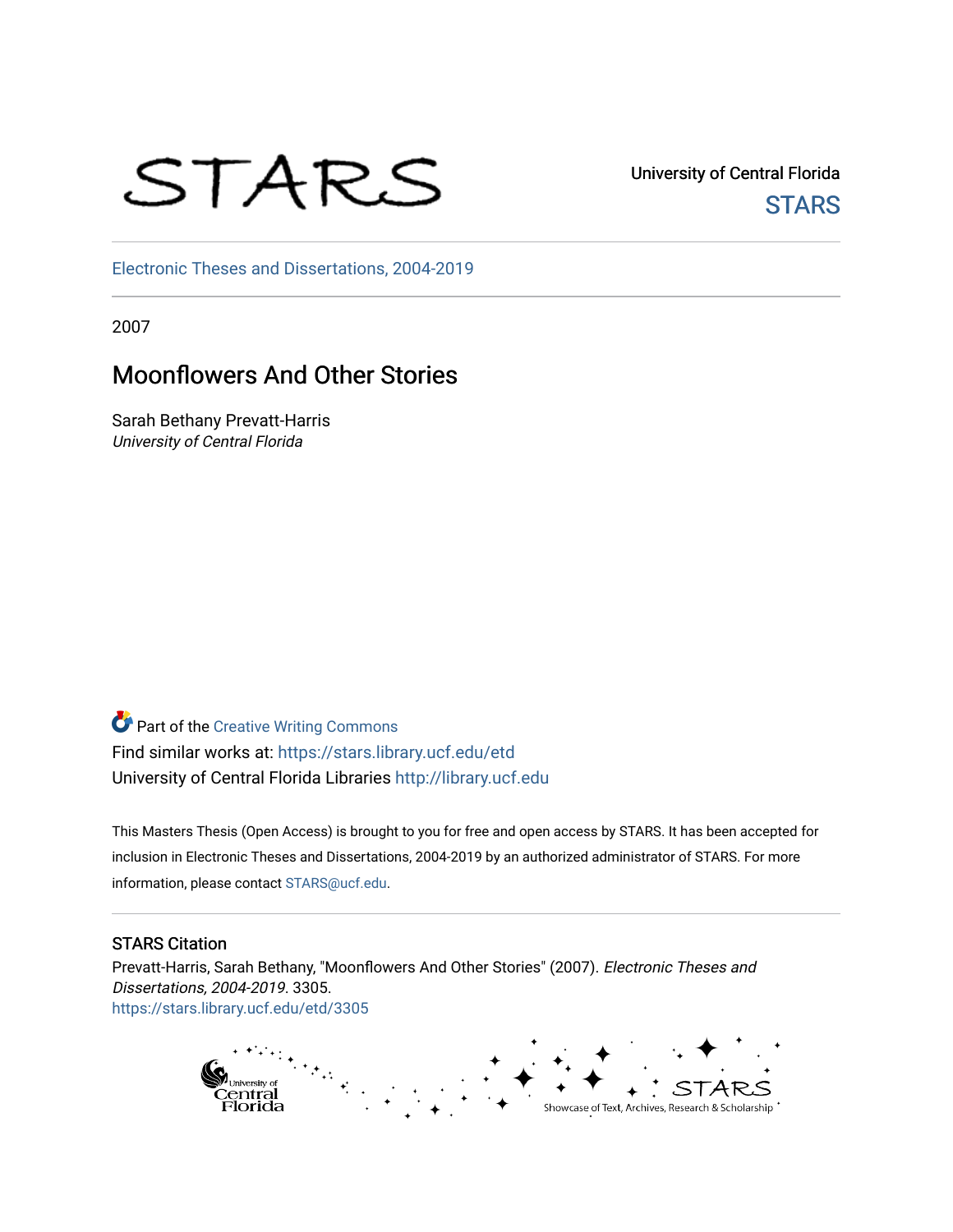## "MOONFLOWERS" AND OTHER STORIES

by

### SARAH BETHANY PREVATT-HARRIS B.A. University of Central Florida, 2005

A thesis submitted in partial fulfillment of the requirements for the degree of Master of Fine Arts in the Department of English in the College of Arts and Humanities at the University of Central Florida Orlando, Florida

> Fall Term 2007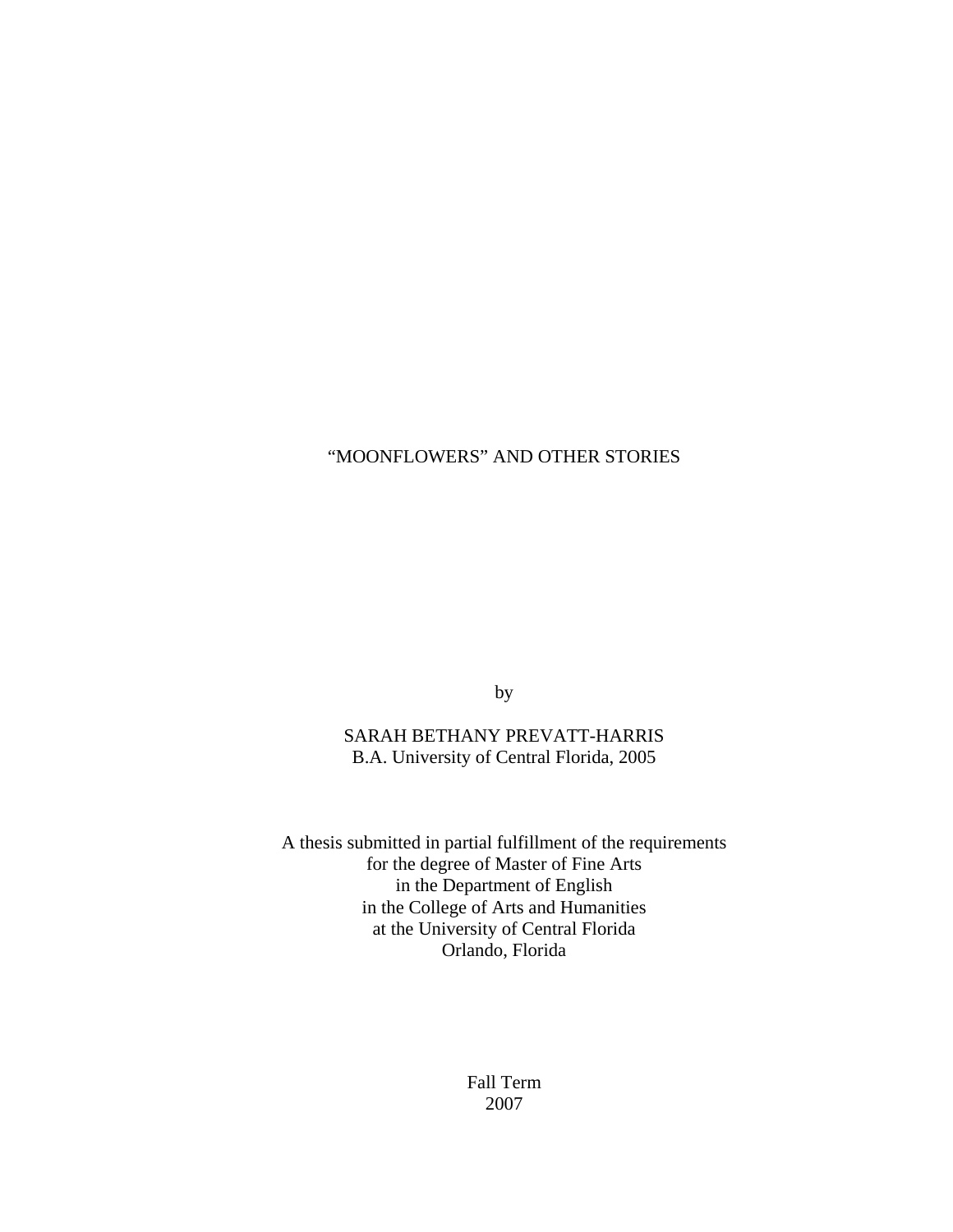#### **ABSTRACT**

*"Moonflowers" and Other Stories* is a collection of short stories focusing on complex relationships among characters who are estranged from their families and their pasts; some seek to reestablish connections, while others decide to simply walk away. All of the stories are set in Florida. In "Stained Glass," Abby returns home after seventeen years to help care for the father who disowned her. In "Blue Green Red," Melaney is compelled to find her brother after years of lying about his existence. Selina, the protagonist of "Fatty Walsh" is so embarrassed by her family she will not tell her friend Alucia where she lives, although she must ultimately choose between her younger brother and her friendship with Alucia. All of the stories in this thesis find characters desiring to establish or restore relationships despite past mistakes and grievances, evidence of their innate longing for human connection.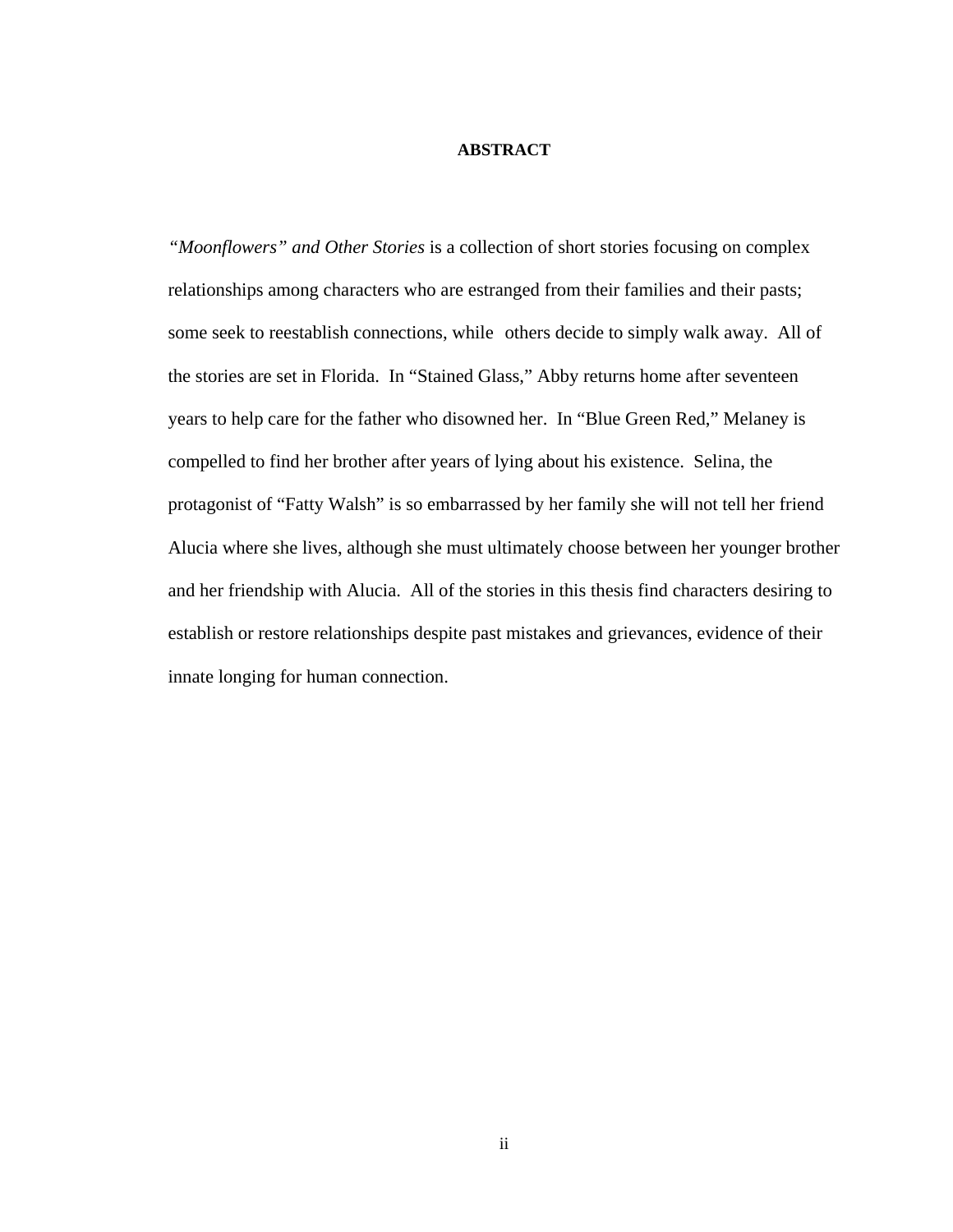#### **ACKNOWLEDGMENTS**

First, I would like to thank Susan Hubbard for reading revision after revision of the stories in this thesis and for never failing to offer encouragement and invaluable feedback. I would also like to thank the members of my thesis committee, Jeanne Leiby and Terry Thaxton, for all of their help and advice over the past two and a half years. Many thanks to my parents, Gene and Heather, my sisters, Courtney and Whitney, and my husband, Jonathan, for being the "first readers" for these stories and for supporting me through this process.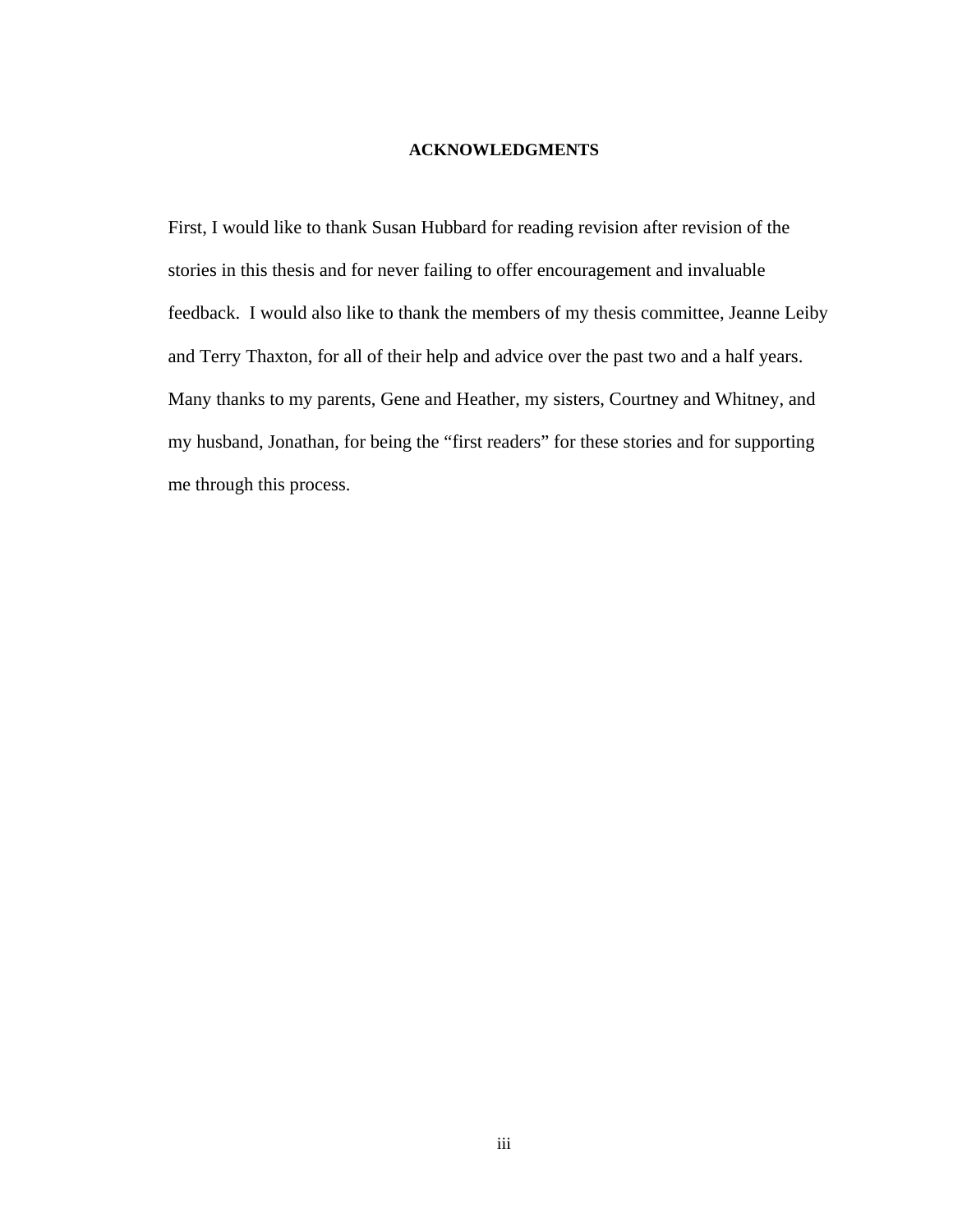# **TABLE OF CONTENTS**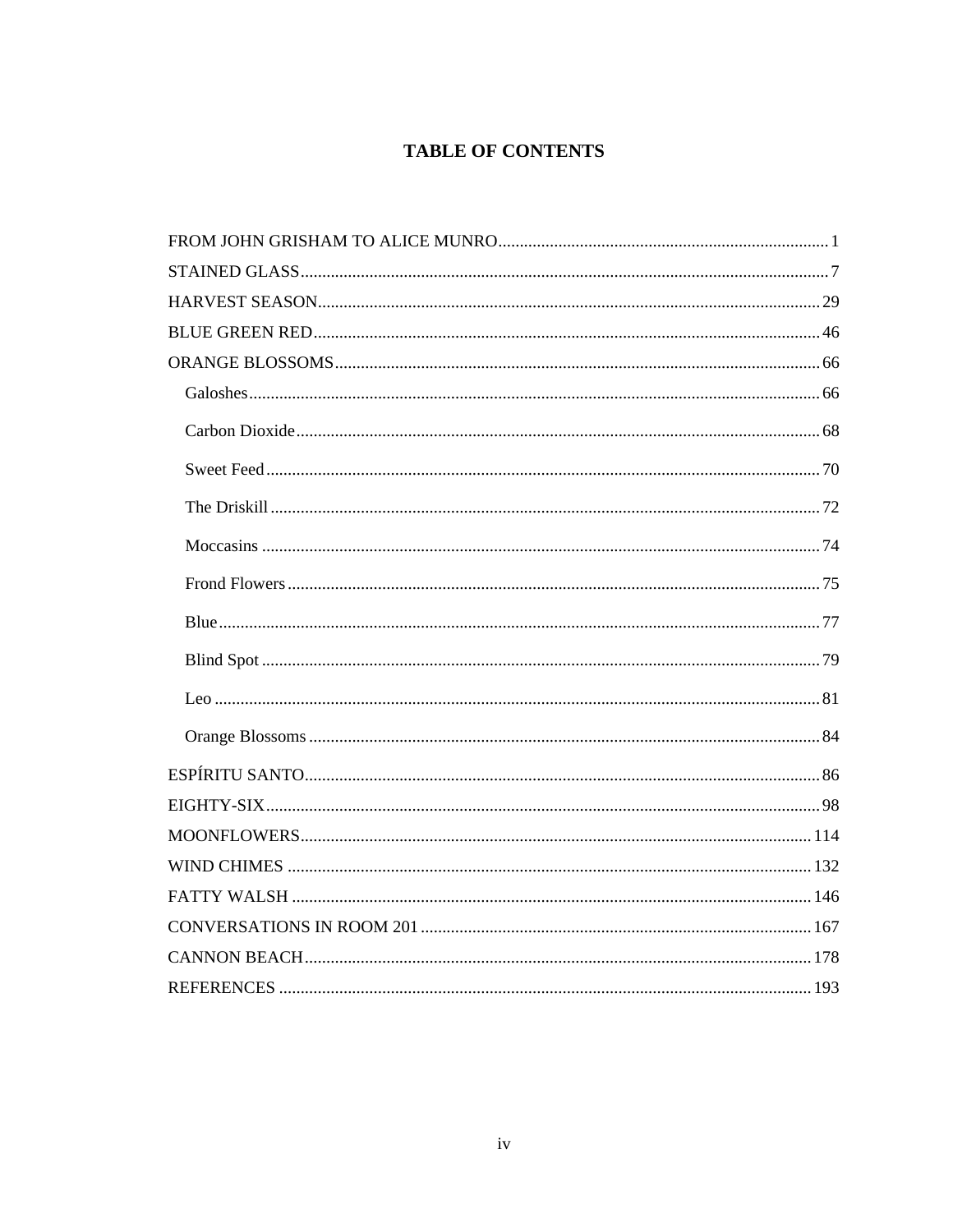#### **FROM JOHN GRISHAM TO ALICE MUNRO**

<span id="page-5-0"></span>Reading has always played a significant role in my life and in my writing life in particular. As a child, I read voraciously, and I believe that it was my love of reading that first inspired me to write. Growing up, I read a variety of authors, but I tended to focus on legal thrillers and suspense novels by authors such as John Grisham and Mary Higgins Clark. My selections molded my writing style: my early stories were marked by sensational plots, with very little attention paid to character development or concrete description. My taste in literature has changed notably over the years, from thrillers and suspense novels to literary novels and short fiction by authors such as Margaret Atwood, Stuart Dybek, and Alice Munro. One thing that has not changed, however, is the way other writers and works of literature influence my own writing. Many contemporary authors have shaped my current writing style, teaching me the power of carefully selected details and demonstrating the ability of complex, flawed characters struggling with everyday issues to connect with and move readers.

When I began work on my thesis, I discovered that I naturally gravitated toward certain subjects. As a result, many of the stories in my thesis share similar themes: loneliness and connectedness, or characters' desires to connect or reconnect with people from their pasts. Relationships, particularly familial relationships, are complex; in several stories, characters must decide whether they will attempt to mend a relationship or whether they will simply walk away. "Eighty-Six," "Stained Glass," "Blue Green Red," and "Fatty Walsh" all portray protagonists who are faced with this decision.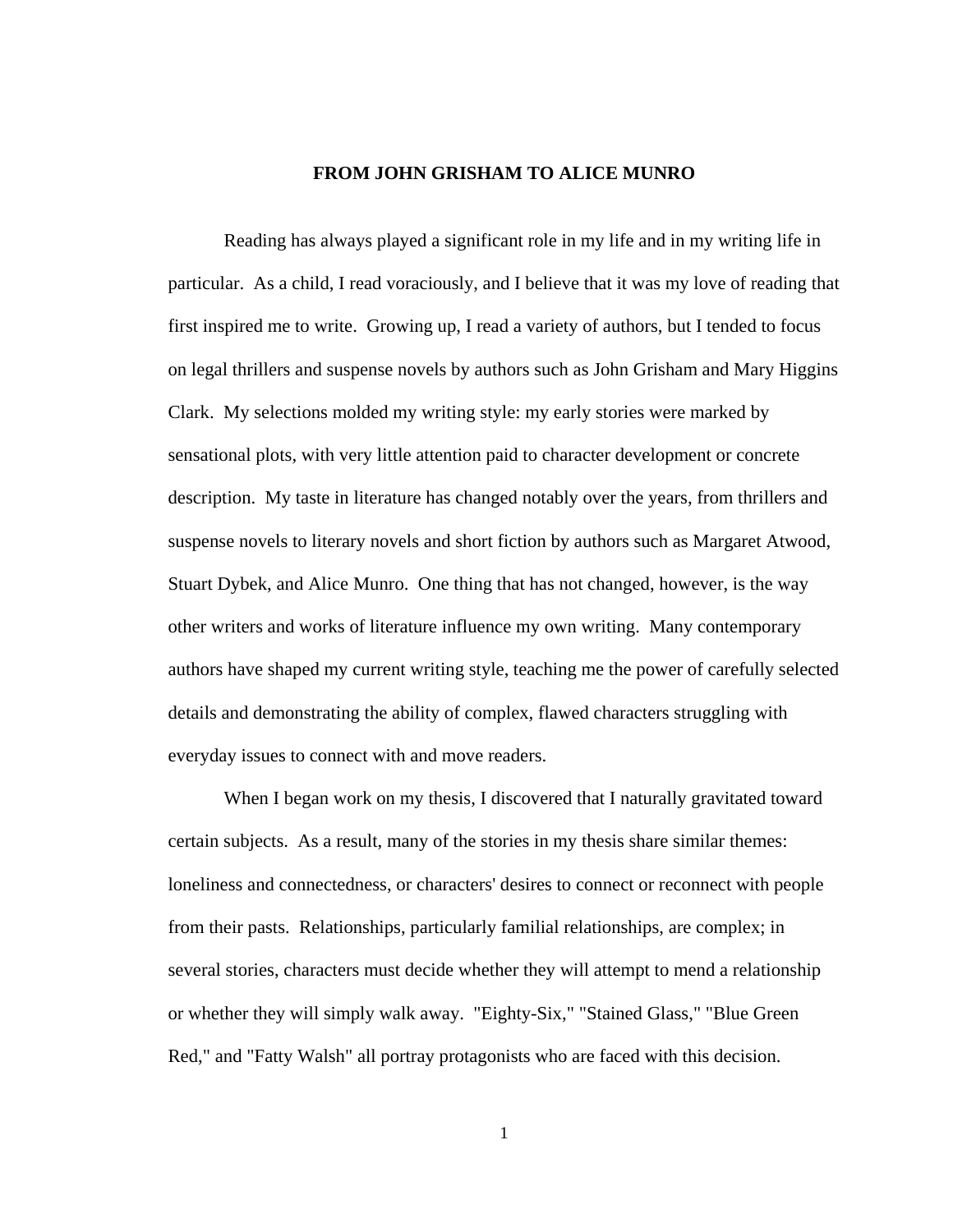Complex family relationships are common subjects in the works of Edna O'Brien, William Trevor, and Andre Dubus as well. The dramatic weight of O'Brien's story, "Storm," is found in the tension between a mother and her son, a tension that is ultimately ignored. Trevor's story "Coffee with Oliver" and "A Father's Story" by Dubus both feature fathers who long to reconnect with estranged children. These stories served as models for "Eighty-Six"; the fathers in all three stories struggle with the same basic conflict.

In addition to complex family relationships, many of my stories include women who feel trapped, either by society, family, or their own choices, in a world in which they have little control over their lives. Margaret Atwood's works often share a similar theme; this is especially apparent in her novel *The Edible Woman*. In *The Edible Woman*, the protagonist is a woman who, in her attempts to be agreeable and avoid conflict, realizes that she is playing a role and will lose herself if she does not make a choice to stop trying to conform to society's expectations of her. Equally important in terms of theme was Alice Hoffman's work. *Illumination Night* portrays a mother whose panic attacks take her beyond figurative entrapment; she literally becomes unable to leave the house. Two of the stories in my thesis, "Cannon Beach" and "Conversations in Room 201," feature female protagonists who feel trapped and face similar dilemmas.

Flannery O'Connor and F. Scott Fitzgerald also have had considerable influence on the content of my work, particularly in terms of theme. O'Connor's work often deals with the theme of "grace," with characters seeking to alleviate guilt for what they feel are "sins." "The Lame Shall Enter First" is a prime example. The protagonist, Sheppard, realizes at the end of the story that he has neglected his son, Norton, and with the intent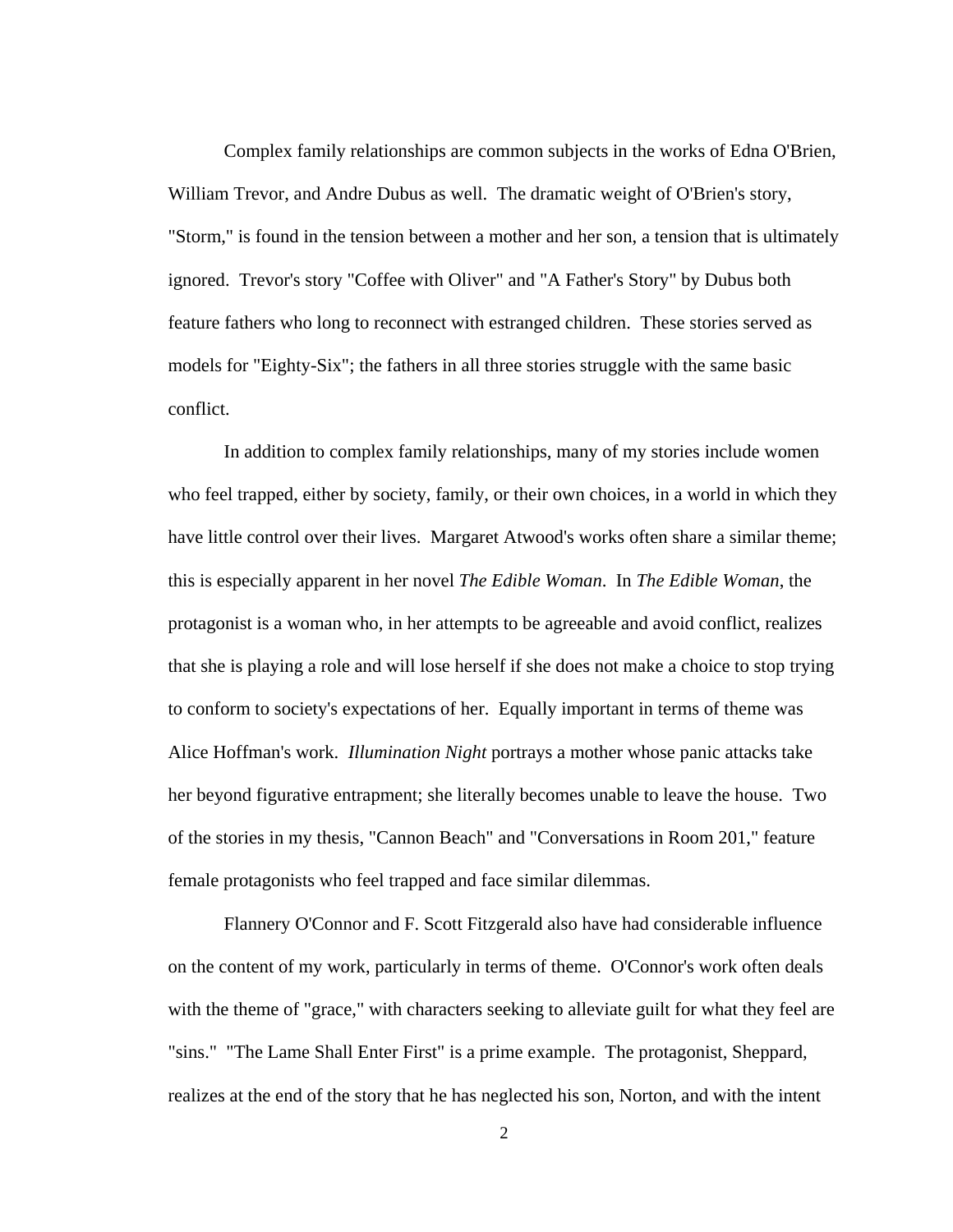of "redeeming" himself, Sheppard rushes upstairs to promise Norton "he would never fail him again" (O'Connor 190). Upon arriving in the attic, Sheppard learns he is too late; he will never be able to mend the relationship with his son. Fitzgerald's story "Babylon Revisited" features a father who attempts to regain custody of his daughter, the symbolically named Honoria. Charlie wishes to redeem himself and reconnect with his daughter in the same way that Nelson seeks redemption through reconciling with Jillian in "Eighty-Six." "Stained Glass" and "Espiritu Santo" also have protagonists who are haunted by previous actions and desire in some way to alleviate the guilt they feel, even if the actions were not their fault, even if they do not admit that they feel guilt.

Two of my favorite authors, whose work I go back to again and again, are Alice Munro and Stuart Dybek; their work has influenced the way that I structure my own short stories. Munro's work, in particular, deals with connections between the past and the present. Her short stories often do not have a traditional linear structure; the present action alone is not enough to convey depth of conflict or characters. Her stories make use of memory, with frequent shifts between the past and the present--a characteristic that I have tried to emulate.

I believe that this nonlinear structure is most readily apparent in "Blue Green Read," "Eighty-Six," and "Cannon Beach," all stories in which the present action would be thin and possibly meaningless without information concerning the past. In "Blue Green Red," for example, Melaney's motivation to return to her mother's house and her reluctance to share that information with her husband would be hard to determine without learning about her family life before she left for college, especially her brother Damien's illness. In "Eighty-Six," the reader may not be able to understand why Nelson has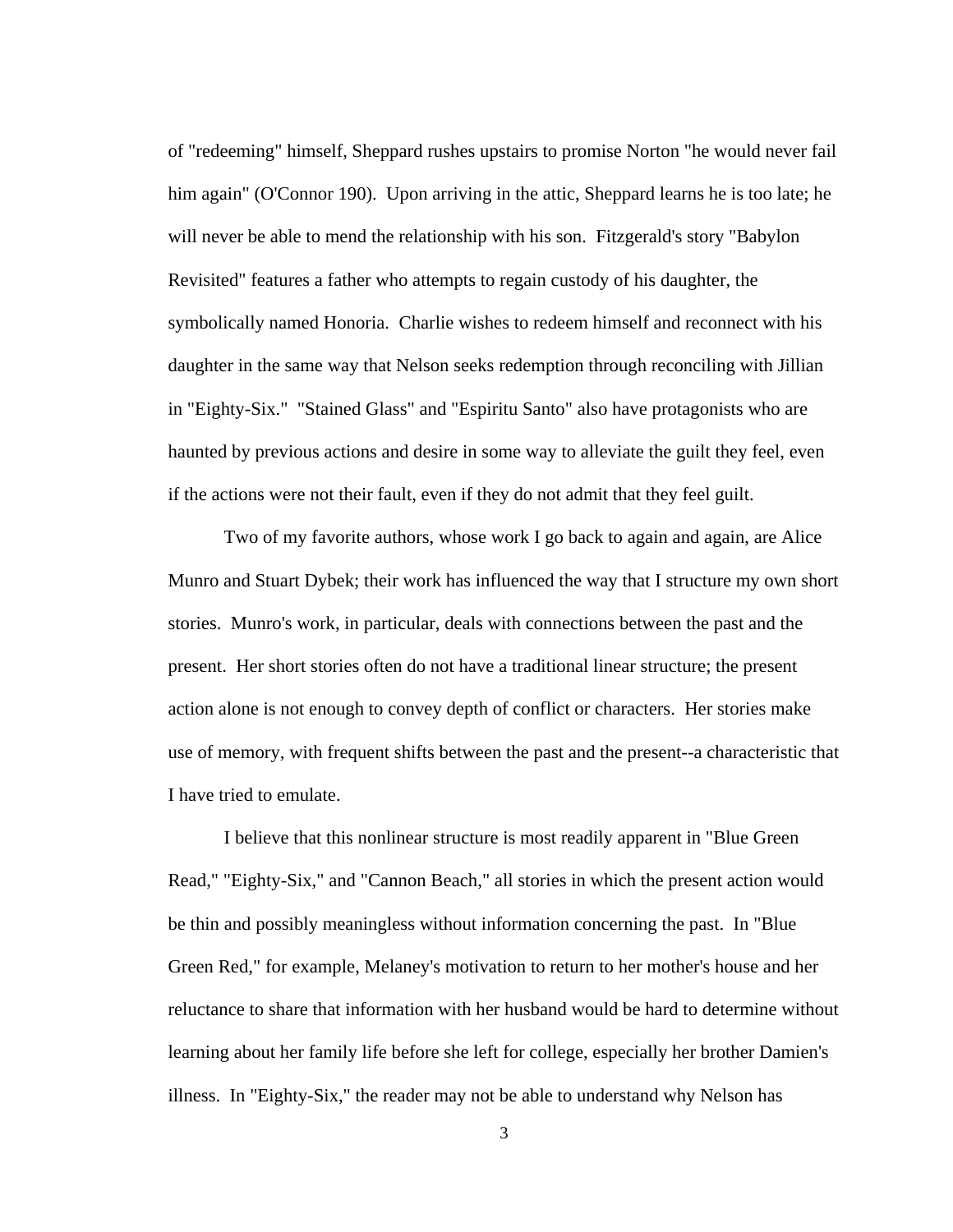suddenly decided to try and establish a relationship with his daughter if the reader was not connected, through Nelson's memories, to Nelson's strained and almost non-existent relationship with his recently deceased father.

Stuart Dybek's work also deals with connections between the past and the present, although some of his works are more experimental and structured through short, interrelated vignettes. "Nighthawks" and "Hot Ice," both from his collection *The Coast of Chicago*, are structured this way. The organization of these stories closely relates to the theme of connectedness; the form not only has function, but the stories could probably not be structured any other way without losing some of their meaning. "Orange Blossoms" was originally modeled after Dybek's "Nighthawks," although the final form is more similar to "Hot Ice." "Orange Blossoms" is modular in structure; it is composed of sections that shift between points of view. Like "Nighthawks," "Orange Blossoms" uses recurring images to link the different sections: different images of oranges recur, as well as images of various biting insects such as ants and mosquitoes. Another similarity that my work shares with Dybek's is the use of imagery and setting to convey meaning and develop characters. Most of Dybek's stories take place in Chicago, and the setting plays such a significant role and is described so vividly that it feels as if the stories could never take place anywhere else.

 O'Connor is another writer whose work I have tried to emulate in terms of setting and imagery. In *Mystery and Manners*, O'Connor writes about how important it is to not just drop the name of a city, but to bring that city to life through specific details. She does this in her own work with regards to the south. Her stories are distinctly southern; she captures life in the region through vivid and purposeful description of setting and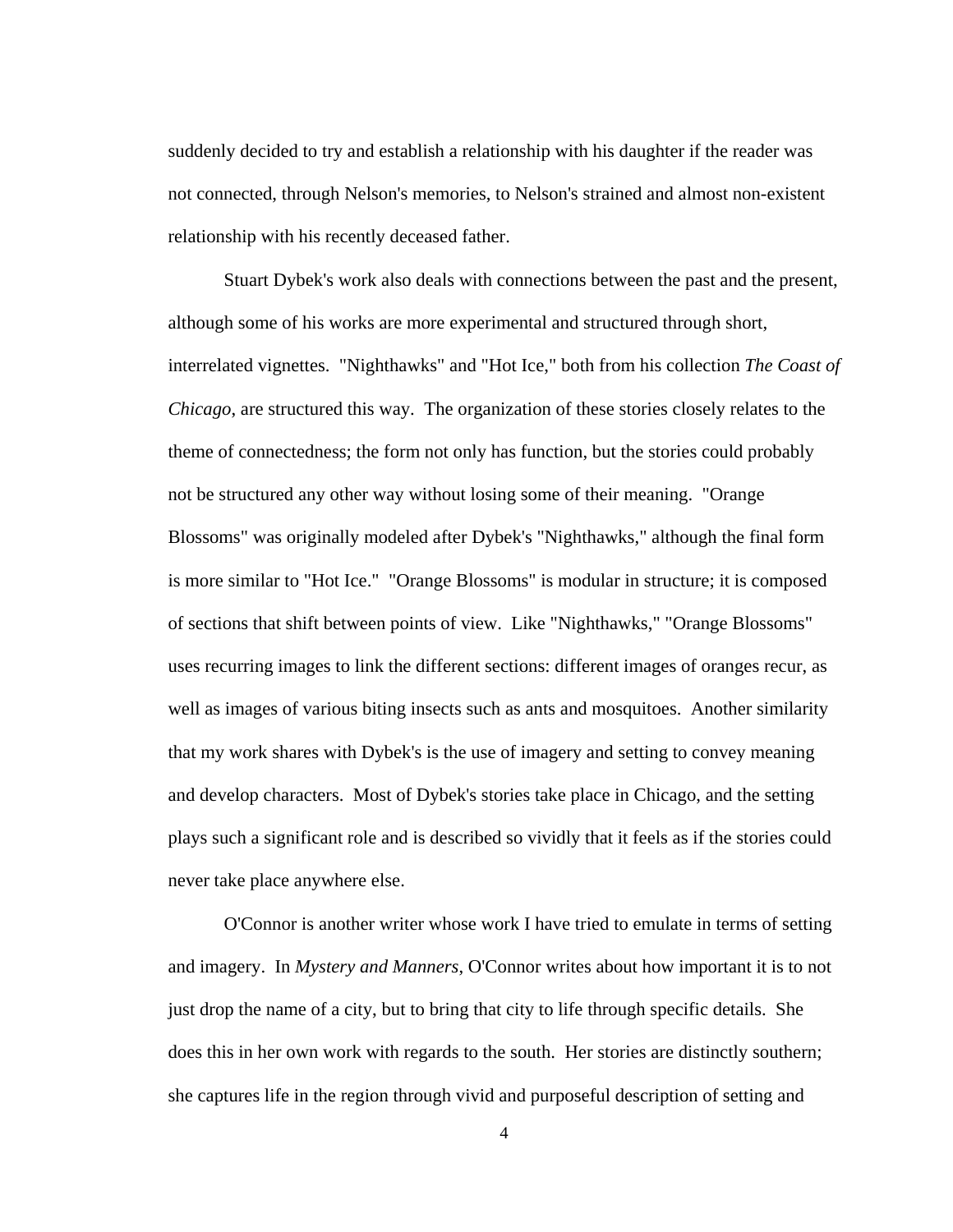dialogue. Her stories realistically depict the life of people living in the south, but although her stories are realistic, they often describe extraordinary experiences or characters. In her fiction, characters are faced with situations that are not necessarily unbelievable, but which are not common enough to be referred to as "everyday"; these situations force her characters to "act on a trust beyond themselves--whether they know very clearly what it is they act upon or not" (42). O'Connor refers to these works as "grotesque": "Their fictional qualities lean away from typical social patterns, toward mystery and the unexpected" (40). I would not say that my fiction shares all the same qualities that O'Connor states make her work "grotesque", but I believe that certain stories in my thesis do share some elements of the grotesque found in O'Connor's work. The father in "Stained Glass," for example, is extreme in his hatefulness and distorted views, and yet he is realistic enough to make a believable, if unsympathetic character. Abby, the protagonist, has every reason to dislike her father, and yet she finds herself compelled to return and help when her mother informs her of her father's illness.

 The selections of poetry on my reading list have also had an impact on imagery in my writing. Although I primarily write fiction, I enjoy reading and writing poetry as well. I believe that poetry not only forces writers to be selective about word choice, but teaches writers to listen to the sound of the words on the page. Reading poetry can help fiction writers better hear and create musicality in their prose, as I hope it has done to a degree in my own work.

All in all, I have learned a great deal from the selections on my reading list, but there are some writers to whom I owe particular gratitude for helping shape my prose style as well as the content and structure of my work. No matter what I'm reading, I have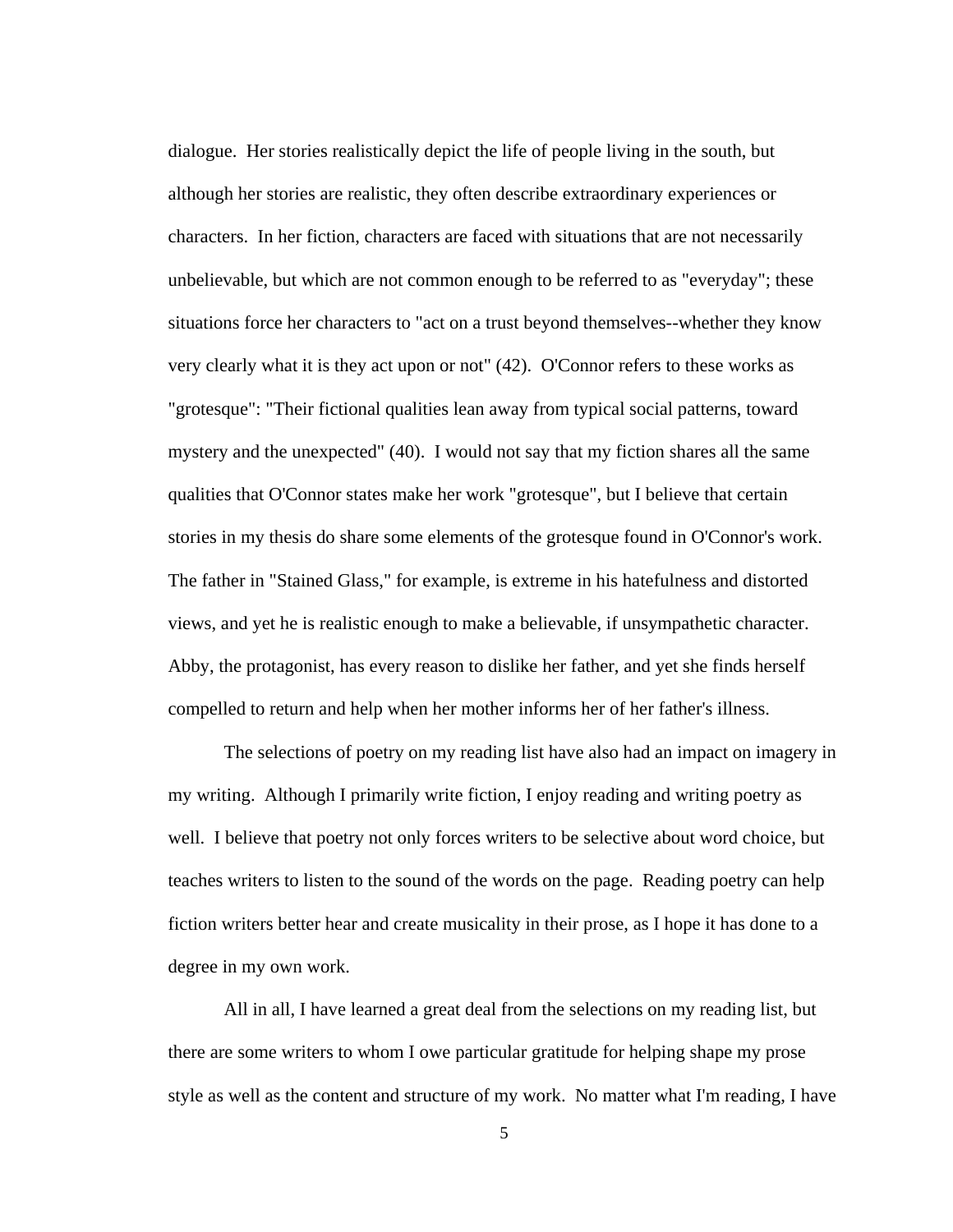discovered it is the story that creates a realistic world and vivid, compelling characters that holds me captive and doesn't let me go, even long after I have finished reading. These stories stay with me and inspire me to keep writing in hopes that I can create an equally realistic world and equally compelling characters. I hope that, in the same way that the characters from the readings on my list have stayed with me, the characters in my stories will stay with readers in the future.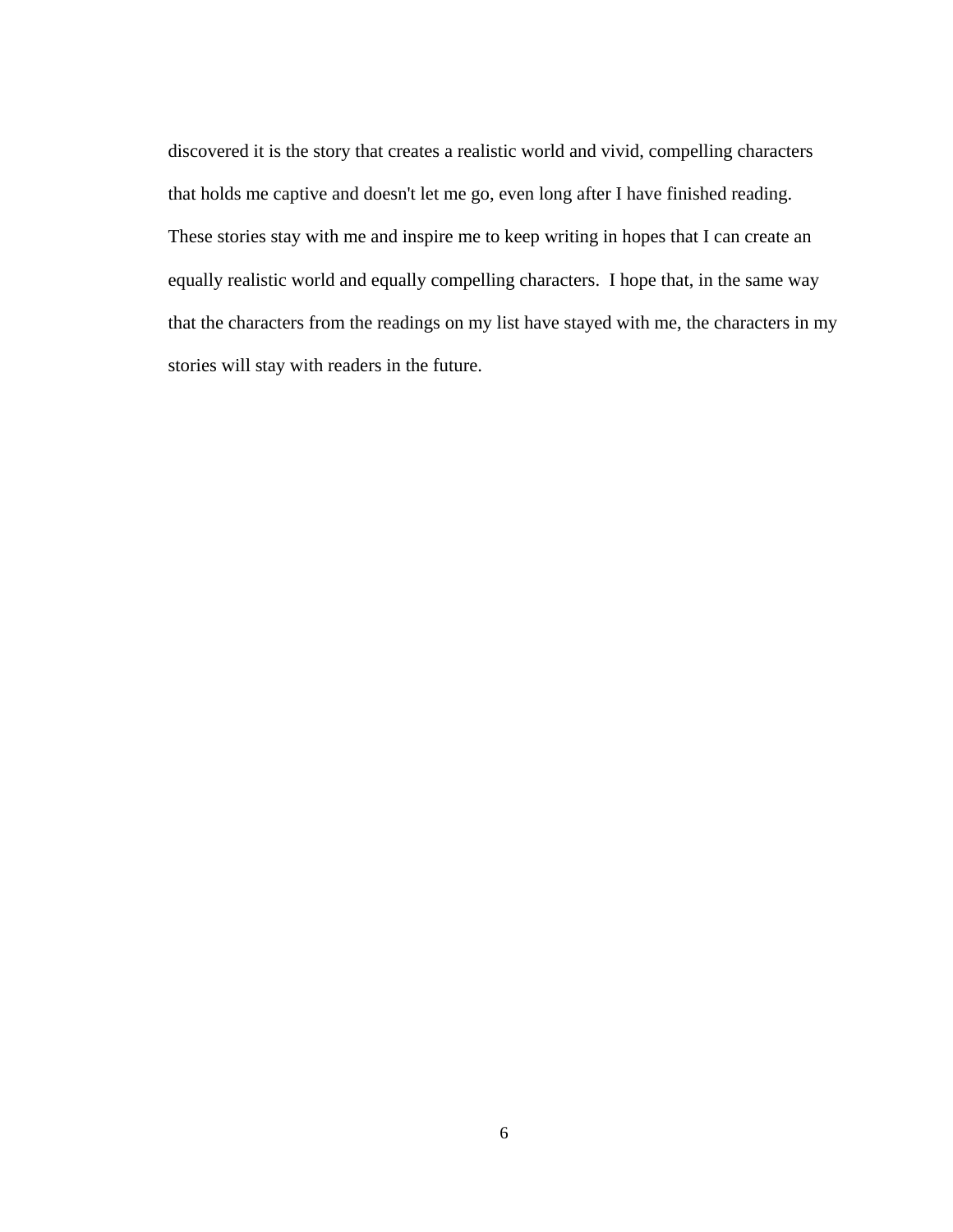#### **STAINED GLASS**

<span id="page-11-0"></span>On the day of the protest, I realized who my father really was. I left home that night and didn't speak to him again until I was thirty-five. By that time, he wasn't himself anymore anyway, and I came home only because of the desperation I heard in my mother's quivering voice.

 "I done everything I can," she said when she called me. "But it's like he don't know me, like he ain't even there."

 My father was nearly seventy-five at that time. The entire drive down Highway 17, past the familiar fields of yellow grass and saw palmetto, past leaning, rusted buildings where men with no shirts sat outside and smoked, past vegetables stands that advertised fresh watermelons and hot boiled peanuts, I thought about the last time I had seen my father, about the way the cold rain dripped from his flattened hair and the way he refused to look at me before I stepped out of the car. It was then I knew that there was no going back, and that's when I walked home, jumping over ditches filled with rushing black water and carefully climbing through barbed wire fences. I walked home, threw a handful of t-shirts and a couple of pairs of jeans in my backpack, and left. I moved around for a couple of months until college started, staying with different friends from school. To my knowledge, my father never tried to find me.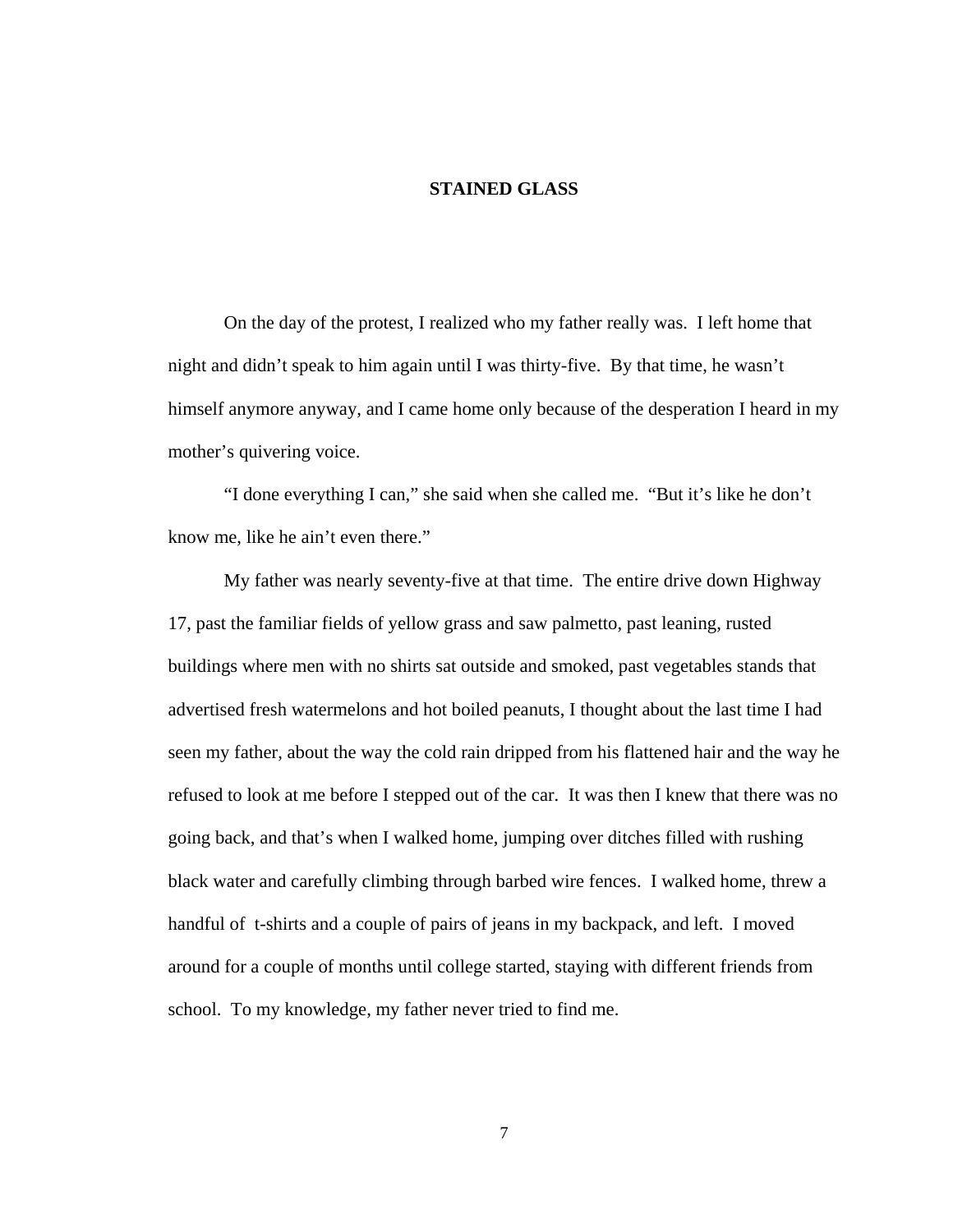I don't really remember much about my father from my childhood, but I remember I wanted him to like me. He traveled a lot with the church and was gone for weeks at a time. He'd leave with his faded black suitcase sagging from the weight of his plaid shirts and the sweat-stained bandanas he liked to tie around his forehead to keep his frizzy curls out of his eyes, smelling like soap and the cinnamon gum he was invariably chewing as he leaned down to kiss the top of my head. Every time he left, he made me promise that I would be a good girl and help my mother with the chores. He kept his hand on the back of my neck and stared down at me with those gray eyes until I said yes, of course I would. Then he left, and I kneeled on the wooden rocking chair by the window and pressed my face to the glass until the old blue van disappeared behind the line of oak trees.

True to my word, I always helped my mother with the chores. By the time I was eight, we had a routine: I cooked dinner and my mother did the laundry. It wasn't that I didn't know how to do the laundry or even that I hated doing it; I was just scared of the room where the washing machine was. It was separate from the rest of the house. Half of the door had rotted away and wouldn't shut right. The washing machine was nestled in the back next to a rusted refrigerator where my mother kept the ice cream and a halfempty box of popsicles. The old sink in the corner dripped and formed a slimy green puddle on the cracked concrete floor underneath. Red and yellow banana spiders always seemed to be stretching their striped legs on webs that hung from the warped ceiling, and wasps flew around, their long, wispy legs trailing as they hummed by my head.

 When it was just the two of us, my mother hauled the bag full of laundry to the room and I dragged the stool from beneath the kitchen counter so I could reach the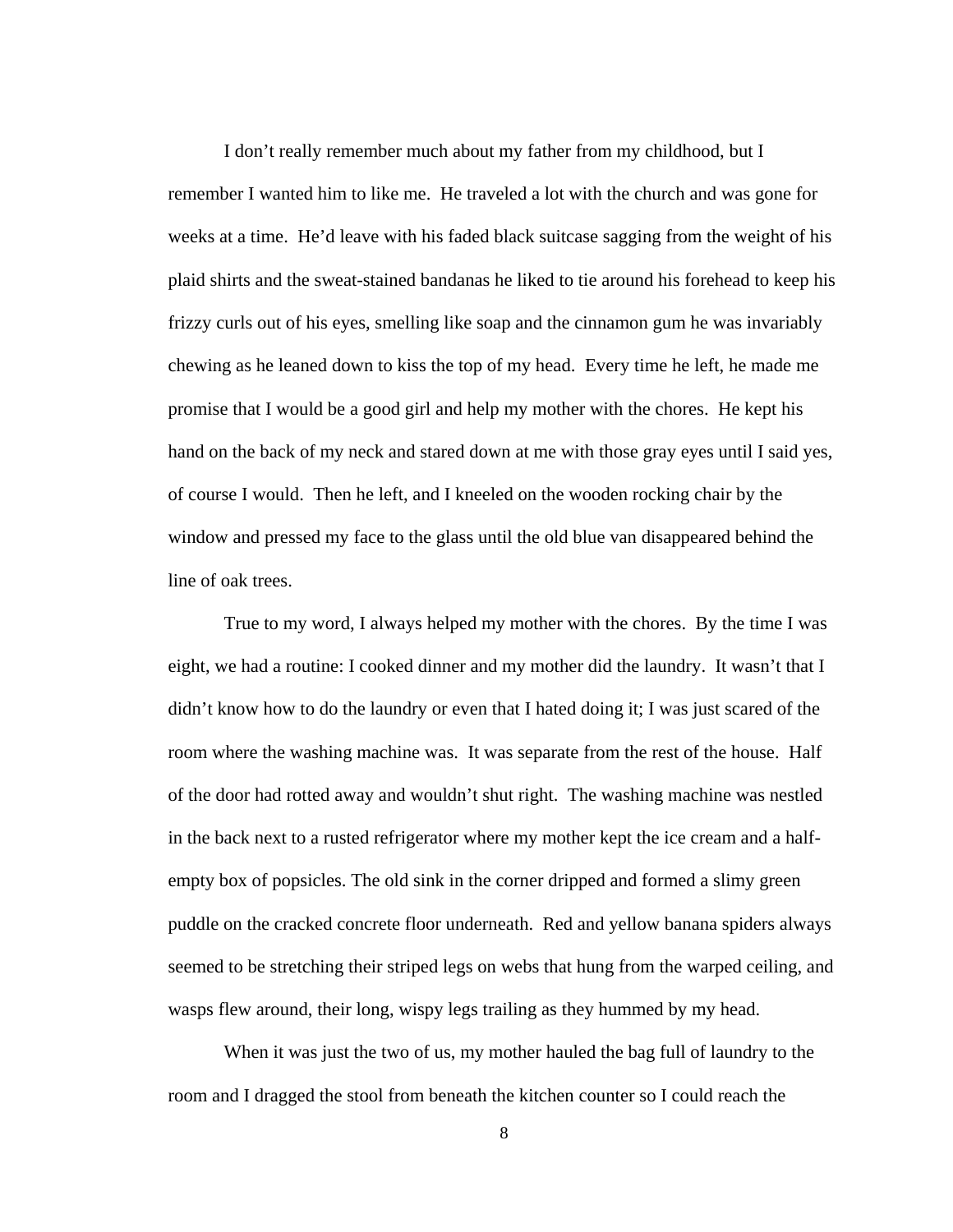stovetop. I fixed soup, stirring and stirring until it bubbled and splattered onto the porcelain, or spaghetti, breaking the stiff, uncooked noodles just like my mother had shown me, being careful to stir so that the white foam that bubbled and rose as the noodles cooked wouldn't spill over the pot.

The only time I had to go into the laundry room was when my father was home. My mother was always busy cooking my father's favorite meals, things I couldn't cook, things like country fried steak or fried green tomatoes. The first time I can remember my father coming home from a trip, I stood in the kitchen, curling my toes on the sticky linoleum, quietly begging my mother to let me cook. I wanted to see my father smile when he saw the dinner and know that I was the reason he was smiling.

"Honey, why don't you wash his shirts instead?" my mother said, smiling and pointing to the suitcase that leaned against the kitchen door.

"But," I said. My father was sitting in the living room, drinking a glass of watered-down milk. He turned toward me when I spoke, but the room was so dark I couldn't tell if he was looking at me or at the television. I lowered my voice just in case. "But, the wasps."

"Abby," my mother began, but she was cut off when my father stood up. He walked into the kitchen and put his hand on the back of my neck. He didn't squeeze hard, but I could feel the pulse in his fingertips.

"Are you back-talking your mother?" he wanted to know. I shook my head.

 After that, whenever he came home, I dragged his suitcase out to the laundry room and stuffed his wadded up, sweat-stained plaid shirts into the rusty washer. I sat outside until they were done, poking with a twig at the fire ants that trailed the broken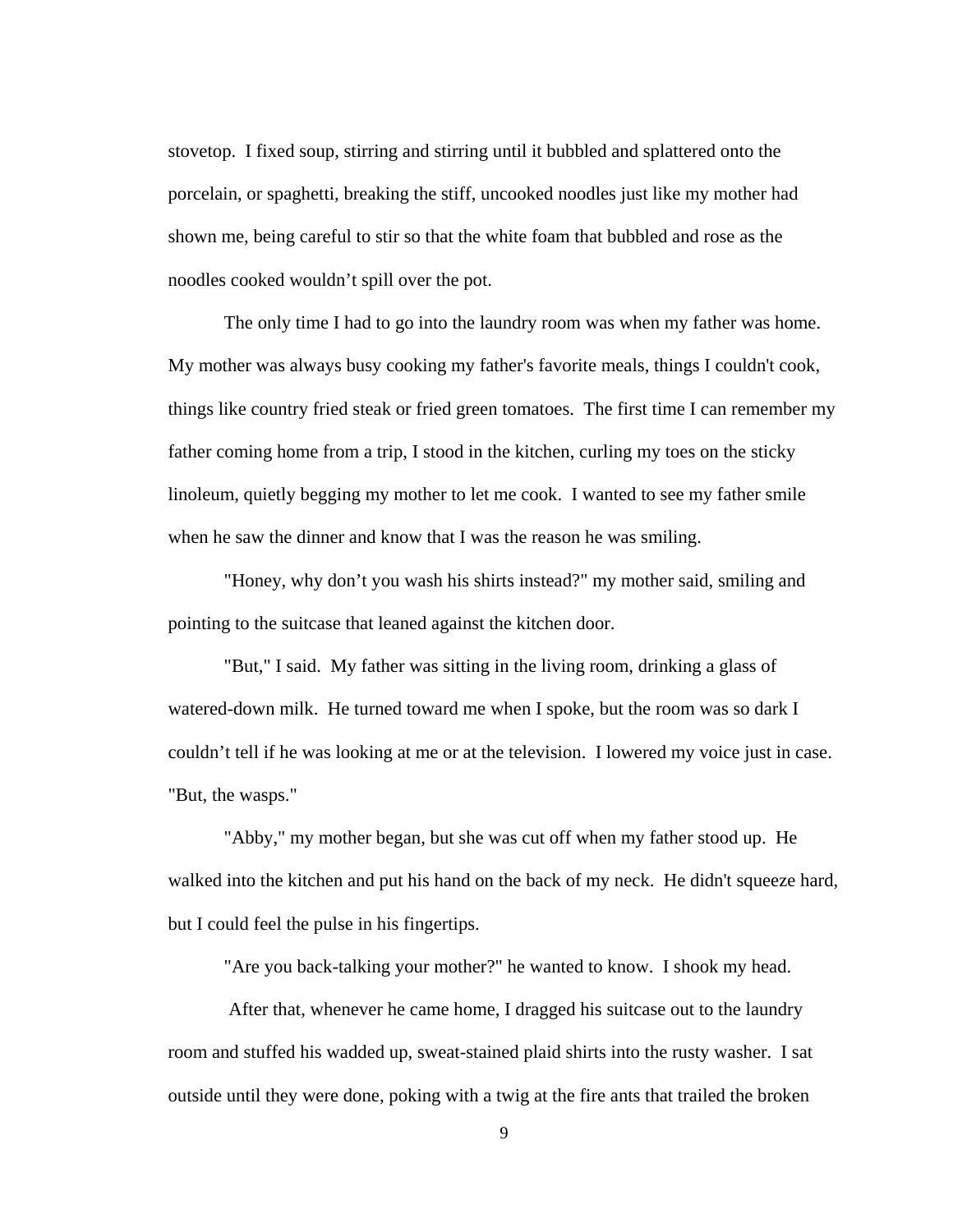brick walkway, my stomach knotted at the thought of having to go back into the damp, dark room with the buzzing wasps and banana spiders.

 When my father traveled and my mother had to work, I was sent to the daycare at our church. It had little carpet mats we got to sit on when we watched movies, and a full play kitchen, complete with swinging doors and different colored plates to put the plastic food on.

That's where I met Lana. I met her back before her parents divorced, before her father's friend moved in with them. We liked to play house. I was always the mother, and Lana was the father because she was taller and could make her voice deep.

We liked to mimic our own parents or the parents we saw on television shows. I cooked, and Lana kissed my cheek when she came home from work. Sometimes we had arguments and Lana threw the plastic food at me.

We even had a baby, a bald doll with holes in the hands where the rubber was tearing. It only had one outfit, blue overalls, so we decided it had to be a boy and play with the Tonka trucks the younger children grew bored with. We named him Tyler.

Playing house was our favorite activity, but we had to stop when Mrs. Sommerson found out what we were doing.

"Families can't have two mothers," she said. She pointed at Tyler, who was cradled in Lana's arms.

 "Oh, no, Lana's the father," I tried to explain. "She can make her voice real deep."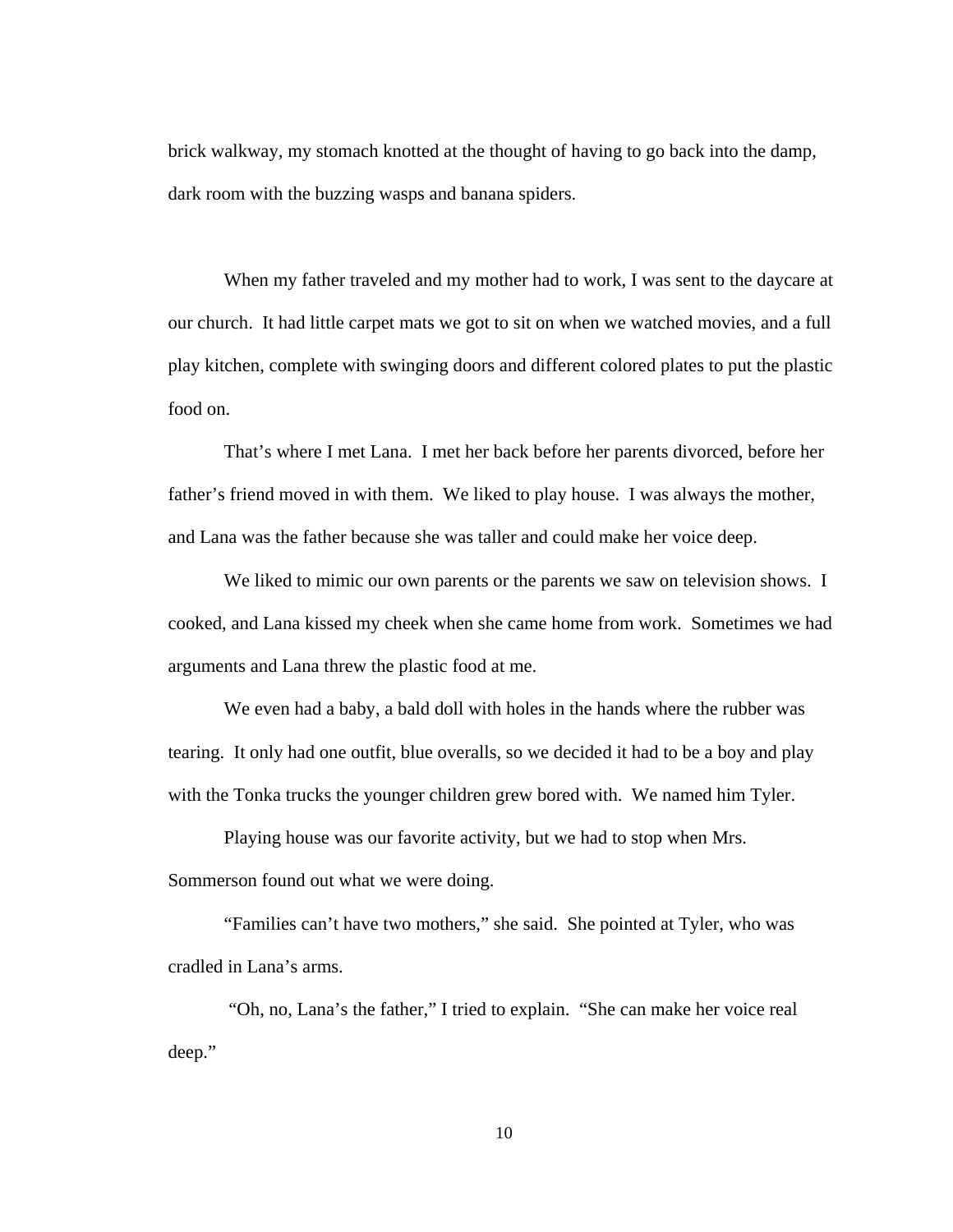Mrs. Sommerson reached out and took Tyler before either of us could protest. She shook her head. "Can't you pretend to be sisters?"

Sometimes, after daycare, Lana came over to my house and we played baseball with the boys next door. The boys had a huge pond in their backyard, so they always headed over to my yard, which had three small oak trees that formed a lopsided triangle and served as bases. My mother hated it when we played back there because when I came home my feet were dusty black and covered in tiny green stickers.

"What's wrong with your shoes?" she asked me one day.

"Nothing," I said. "I just can't run as fast with them on. I'm fast as the boys without them."

My mother pulled me over to the outside faucet and scrubbed my feet with an old brush until they glowed pink.

"Maybe boys is supposed to run faster than girls," she said.

 When my father was home, we didn't play baseball in the backyard, and after Lana's parents divorced, I wasn't allowed to go over to her house. For a while, Lana was allowed to come over and we could play horses or watch cartoons. One day, though, when I was nine, my father was in the den talking to someone from church, and my mother found Lana and me lying down next to each other on the couch. I didn't think anything of it; the couch was the only comfortable piece of furniture in the living room, and it was cold, so we were wrapped in the musty old quilt my mother kept folded on the end of the couch. My mother, who was always quiet, always soft spoken, reached out and grabbed the quilt, yanking hard enough that I heard the thin material rip.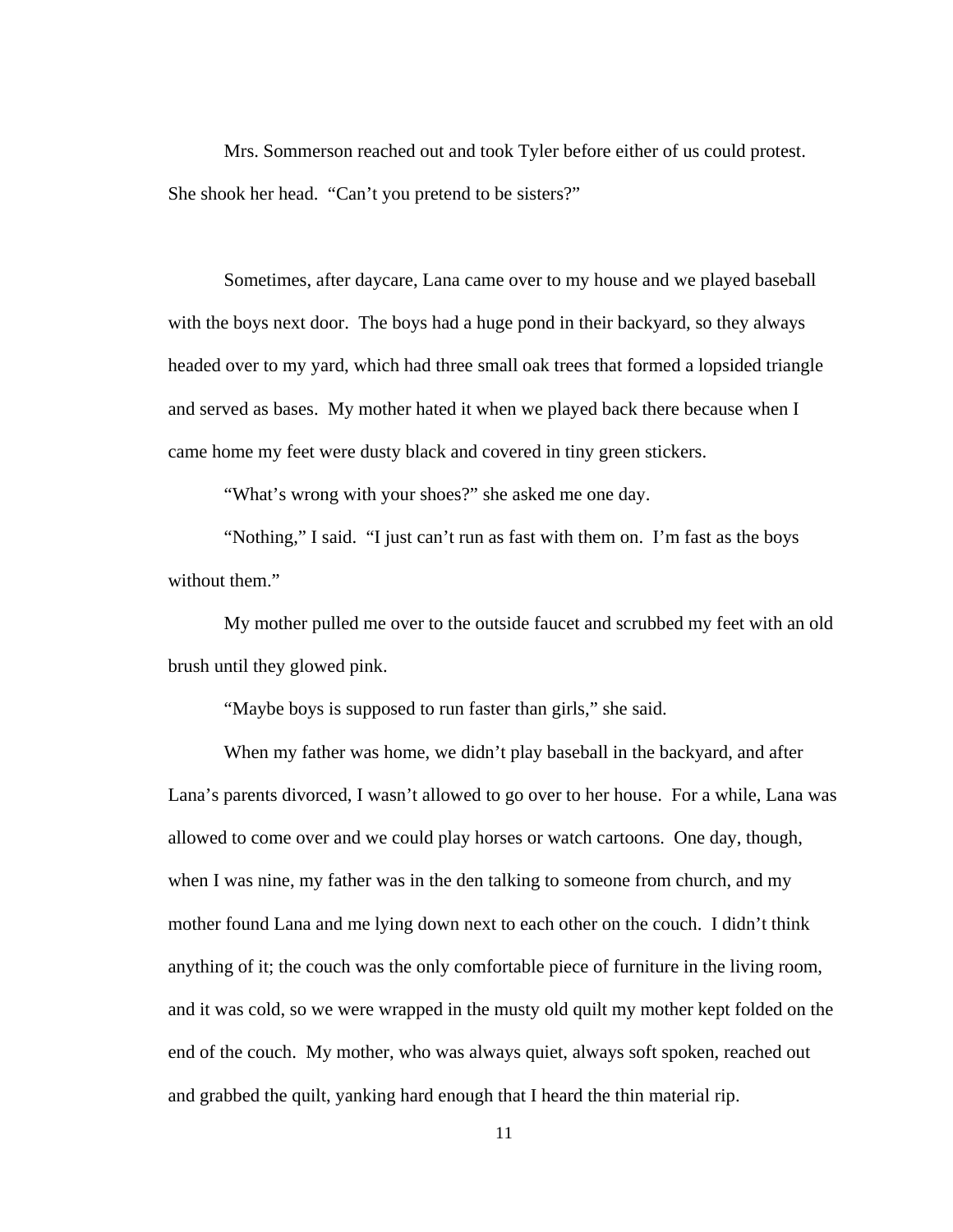"Abigail," she said. "Abigail." She kept saying my name over and over. "Get up. Before your father sees you."

I sat frozen, too scared to ask her why. At that moment, my father walked up the steps from the den. His dark face was silhouetted against the hall light. He stopped when he saw Lana and me on the couch, and my mother began to cry.

The year I turned ten I got a glimpse into my father's life, although I was too young to really understand what I saw and heard.

That spring was when I started going to adult church. I hadn't even thought about it until my father mentioned it one Sunday morning as we were sitting around the table. He was sipping coffee and milk and reading the paper. He never looked up, just said "Abigail, you'll be going to church with your mother and me today."

 Up until then, I had been going to children's church, which was in a small building behind the main sanctuary. I hadn't even realized that I was one of the oldest kids still going. I was nervous about going to adult church; I had heard the things the older kids said about the preacher, about how he yelled and called people names. Not people in the congregation, other people. Names that teachers in school said were bad names, names you should never call anyone.

 I looked at my mother because I wanted to see what she thought. She was staring at my father, her lips pale and pinched, but she didn't say anything. Not then, anyway. Later, as she and my father were getting ready, I heard their voices, short and clipped, muffled behind the closed bedroom door.

"I don't want her to come with us," my mother said. "God, Rick, she's only ten."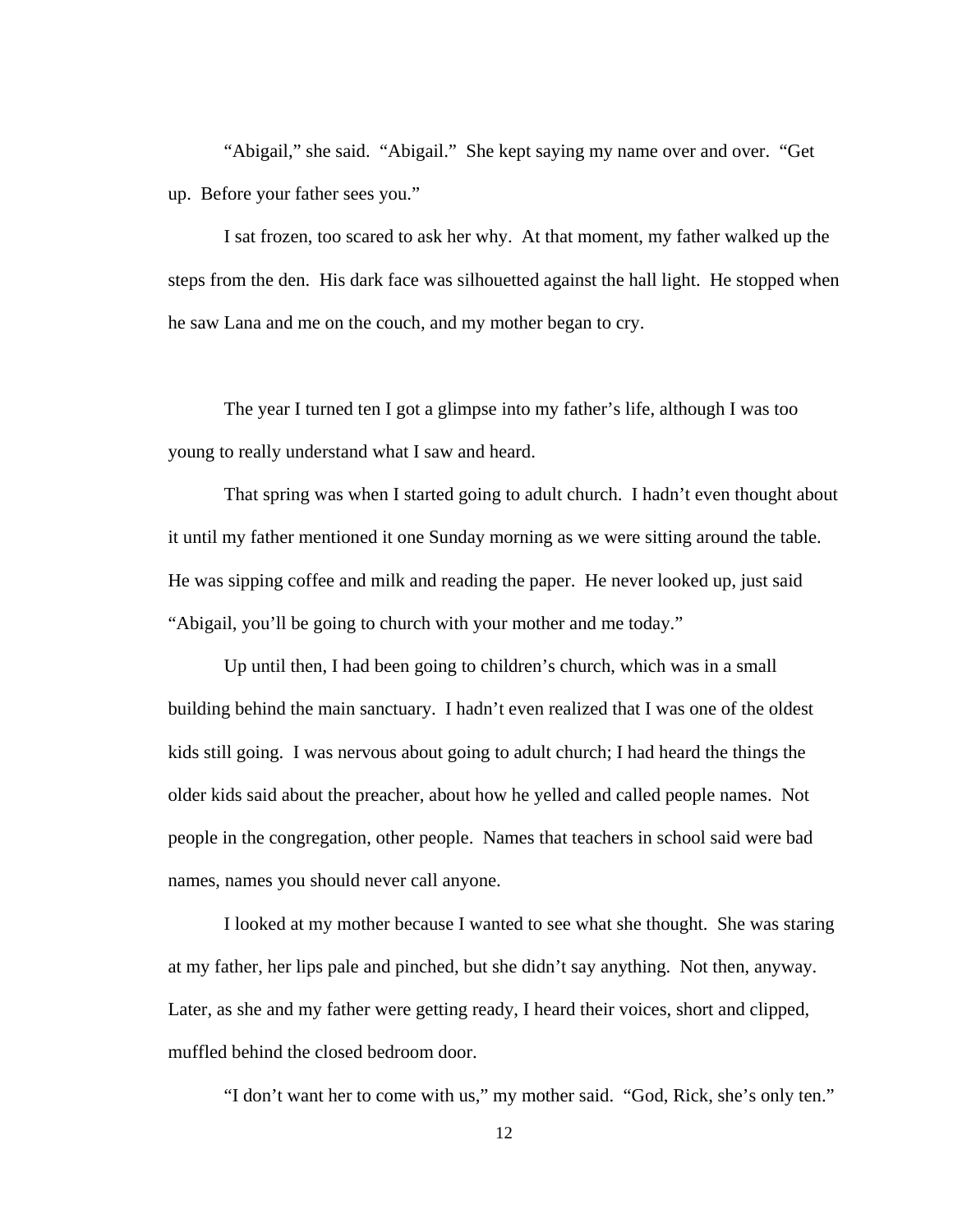"Too old already," my father said. "Who knows what she's been learning in school? We need to make sure she hears the truth before those teachers in school start twisting things around, confusing her."

 And so it started. I went to adult church. It wasn't as bad as I expected. Everyone came in, got a bulletin, sat on the scratchy red cushion pews, sang hymns. The services were early, and the hot morning sun beat through the tall stained glass windows and made distorted prisms quiver on the floor. The preacher—he did like to yell, liked to talk about the same things, about the church's purpose. He talked about some guy named Calvin and pre-destination and being chosen. He talked about how America was doomed and why and how it was the congregation's job to let people know. At first, I was inspired; he seemed so passionate, so confident, and people would clap and cheer. It made me feel like I was part of something big.

That August, at the beginning of my fourth-grade year, my father came with me to Open House. I was excited; he'd never been able to come with me before because he was always away. He said he wanted to meet my teacher and make sure she was going to teach me right. He laughed when he said this, a deep, guttural laugh.

Open House was crowded, but I knew my way around the school and led my father straight to my new classroom. Lana was already there with her father and her father's friend. I smiled and went right over to her.

Lana's father smiled at me as I walked up, and his friend said it was good to see me again. They both looked so nice: their cheeks were smooth, their hair combed back and gleaming like it was still wet, and they smelled good, like the samples of cologne that were handed out at the mall.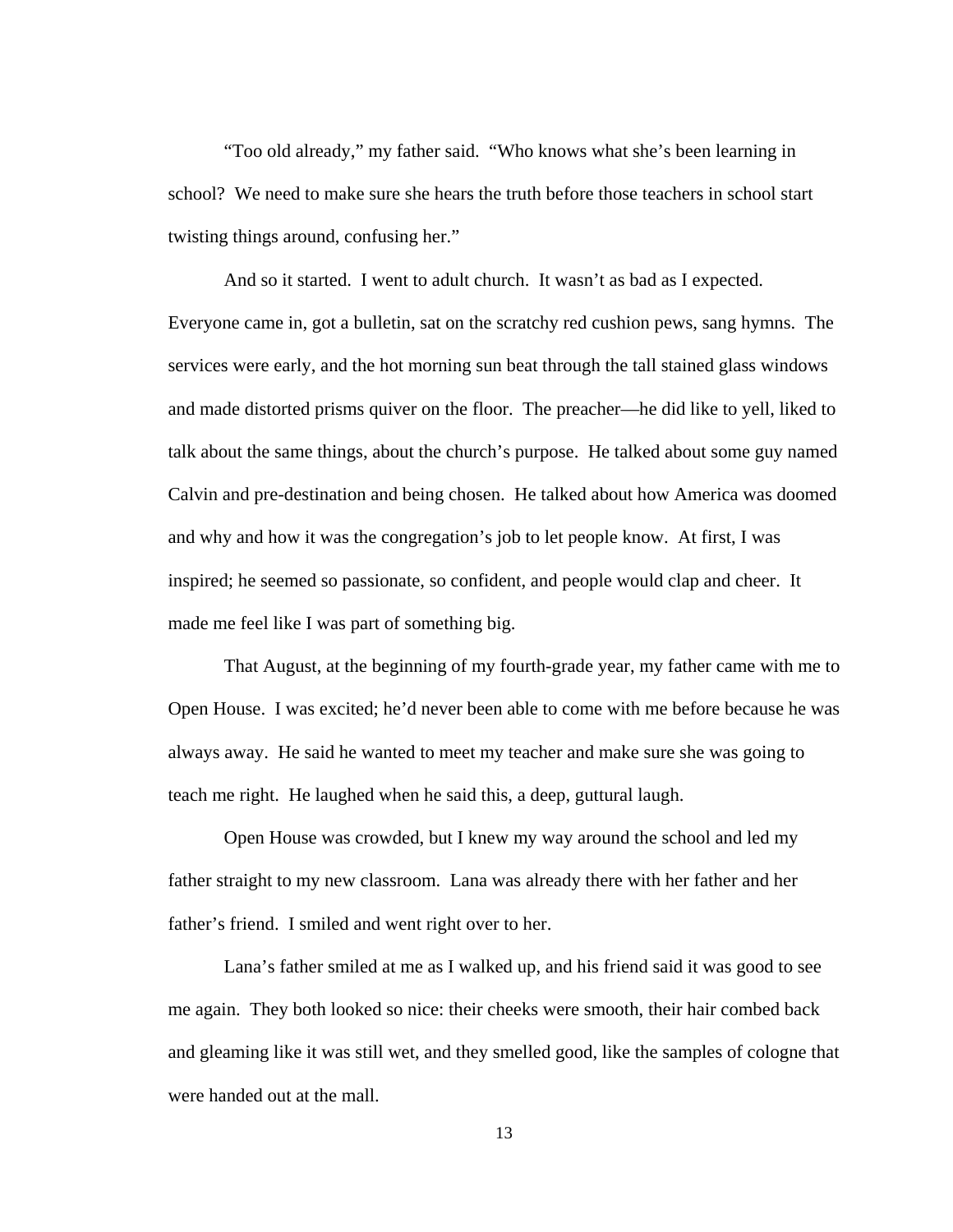"Where is your father?" Lana's father asked.

I turned and saw him speaking to the teacher. I was suddenly aware of how he looked compared to Lana's father: he was wearing his usual wrinkled plaid shirt, his peppery hair loose around his grizzled face, and he smelled like gas because he'd stopped to fill up the car on the way there and had dripped gas onto his pants.

"He's busy," I said, hoping they would leave before my father was finished speaking with the teacher.

Unfortunately, he finished a few minutes later. I forced myself to smile and introduced him to Lana's father and her father's friend. They both smiled and offered their hands. My father just stared at them, his face set like it was when he was listening to the pastor yelling in church. He reached down and grabbed my hand so hard I thought it was going to break. I tried to tell him he was hurting me, but he just turned around and headed towards the door, pulling me after him.

"I'm sorry, Mrs. Jenkins," he said to the teacher as we passed her. "But I'll be withdrawing my daughter from your class."

Mrs. Jenkins pursed her lips. "Sir, it doesn't work like that. You can't just remove her from the class."

"Watch me."

He didn't yell or even raise his voice, but the dark tone of my father's voice made me shiver. I struggled to keep up with him as we headed toward the parking lot. I tripped once and fell to my knees, scraping my skin on the stained concrete. My father pulled me up and kept walking without brushing off my burning knees. The veins on his temples throbbed and his ears burned bright red.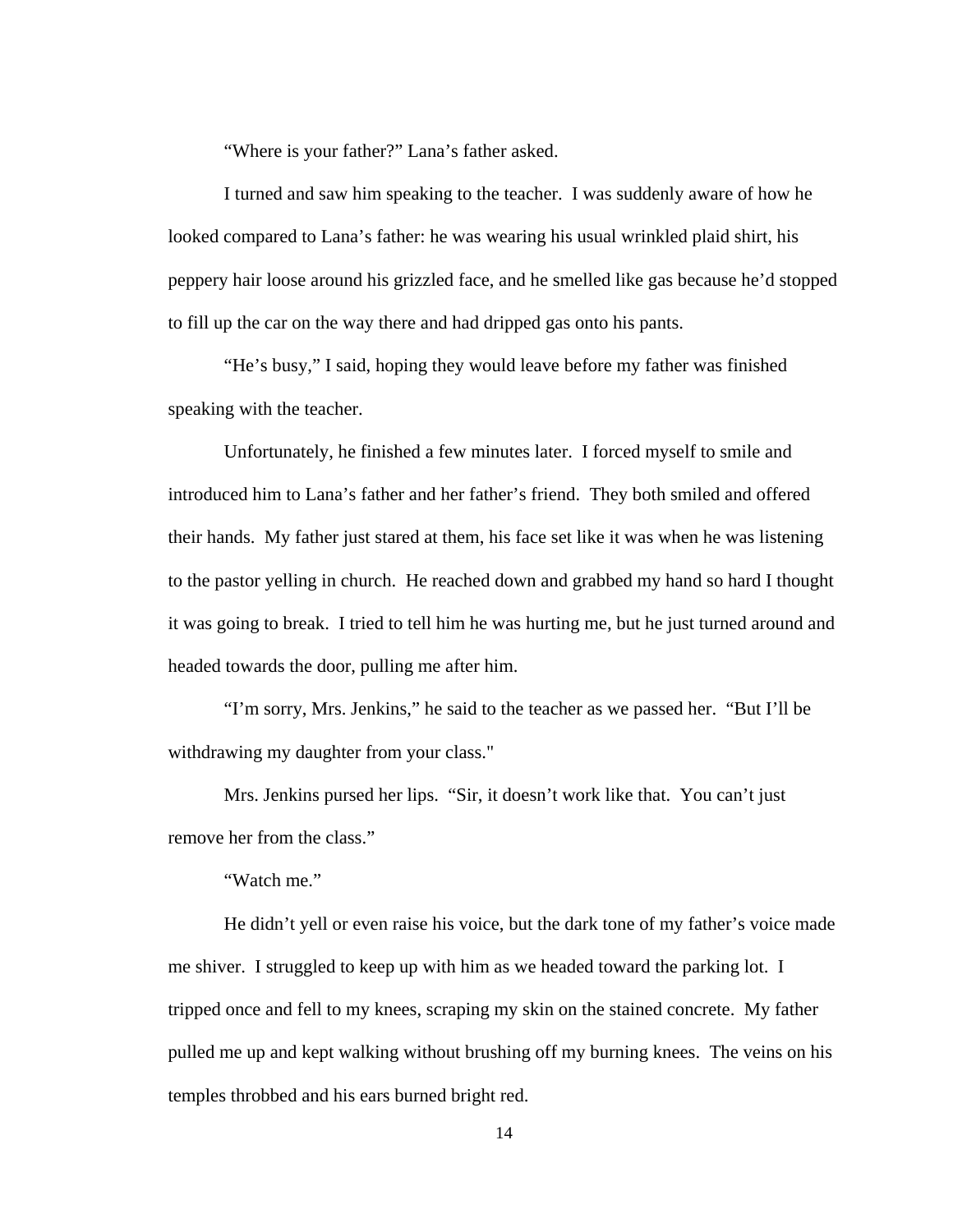"I'm sorry, Abby," he said. "But you understand. Right?"

I didn't understand, but I felt like I should, so I nodded. The afternoon was muggy, and my bangs were damp from sweat. They kept getting in my eyes, the salt burning, stinging.

I still saw Lana after that, in the hallways at school, on the playground, in the crowded lunchroom. We tried to play together a couple of times. We played freeze tag during recess once, but I got stung by a wasp and had to go to the office so the nurse could put nicotine and a band-aid on it. Another time we tried playing kickball during PE on the dirt lot behind the portables, but Lana had just gotten new white tennis shoes with sparkly pink laces and she didn't want to get them dirty.

Just before winter break my last year in high school, our church decided to replace the storytelling stained glass windows with plain purple windows. I was so disappointed. I liked to study the stained glass windows on Sunday mornings when the preacher's yelling became too much. The windows were tall and arched and showed different scenes from the Bible: Adam and Even in the garden, their nakedness carefully concealed by strategically placed palm trees; the angel Gabriel telling Mary she would bear God's son; Jesus hanging from the cross. I liked the smile on Jesus' face in the window depicting his resurrection. His hands stretched toward me, so welcoming. The Jesus in the stained glass window didn't seem at all like the Jesus our preacher always talked about.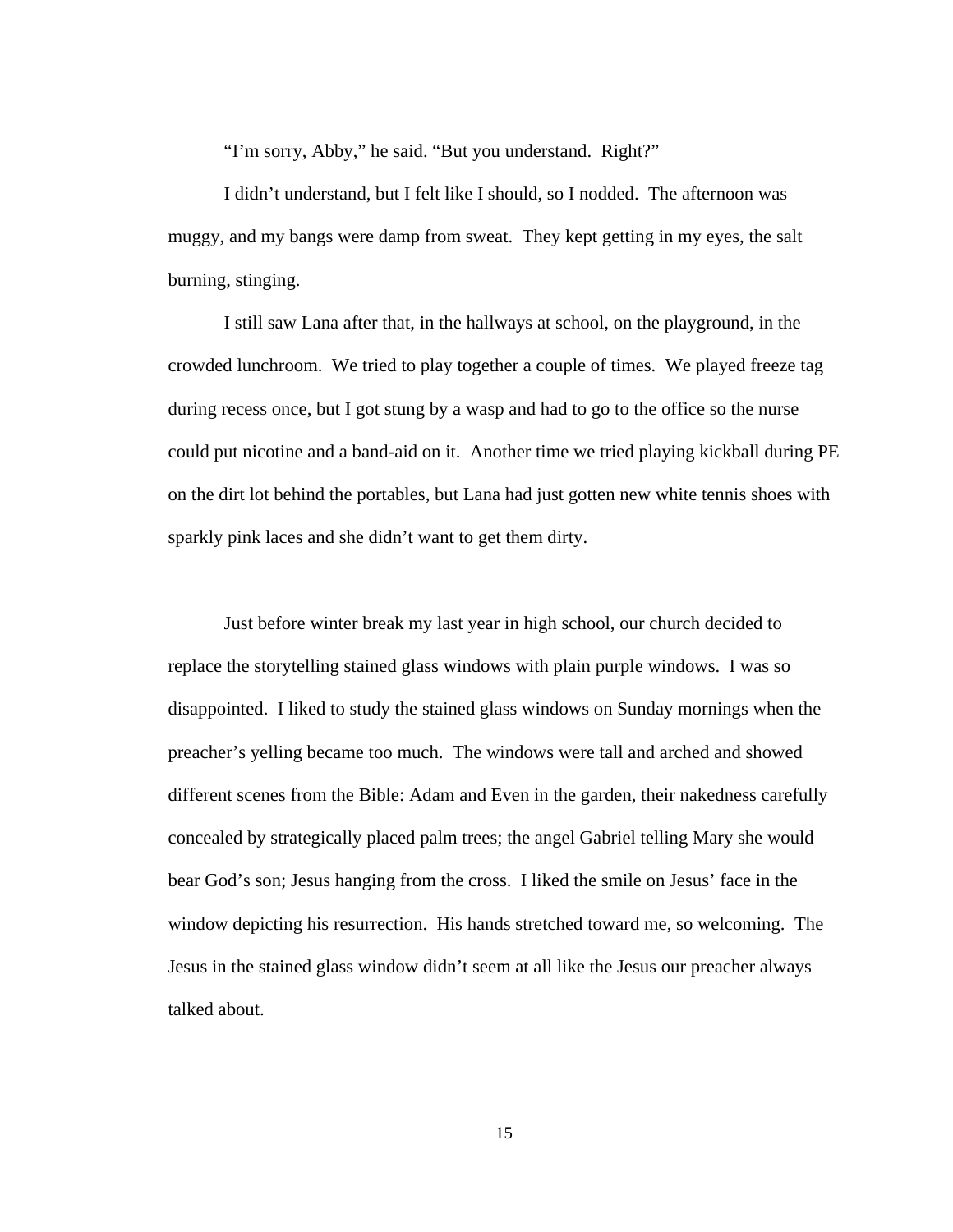I was at church, dismayed at how dark the new windows made the sanctuary, the night I first heard rumors about the new club starting at Bluff Hill High. The club was called GSA. It stood for Gay-Straight Alliance, someone told me.

I'd seen an article about it in the newspaper, but didn't think much about it until they announced in church that they would be holding several protests outside of the school that week. I had never been to a protest before because they were usually held out of town, even out of state, which was why my father traveled so often. But as soon as they made the announcement in church, I knew I would be going.

Tuesday night, the night before the first protest, I was at Youth Bible Study. By the time Bible Study started the sky was already a deep blue-black; the only light piercing the somber darkness was the feeble yellow light of the streetlights and the flickering light coming from the floodlights on the side of the sanctuary, where Bible Study was held.

Around seven o'clock the piercing sound of shattering glass rang out over the quiet yard. I wasn't sure if I'd heard right, because at first no one else acted like they heard anything. But then it came again, a swift, crashing sound that echoed for several seconds. Everyone jumped up and headed outside, crossed under the overhang that led from the fellowship hall to the main sanctuary. They went around the sanctuary, stumbling in the dark over materials left over from the recent renovation.

The perpetrators were already gone by the time we got there; the damage was done. They had kicked in the faded stained glass windows that had been resting against the dusty brick building ever since the new purple windows had been installed. Every pane had been destroyed: the faces of Mary, Pontius Pilate, Jesus all lay in a prism of shards scattered along the wet grass. The glass that remained along the edges of the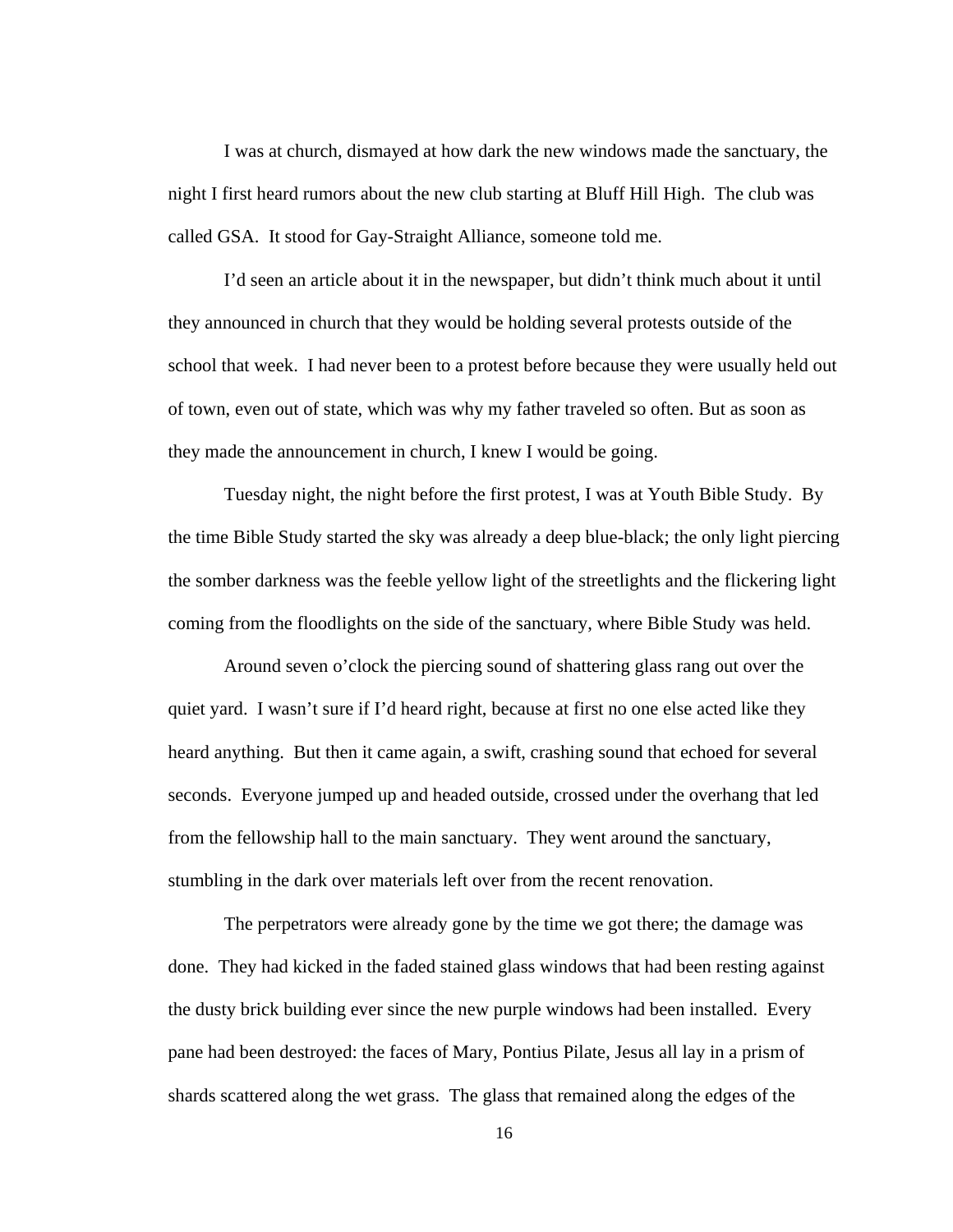panes formed jagged circles, ready to slice and devour anyone who stepped through. The Bible Study leader began to cry.

"Who could do such a thing?" she asked over and over.

I bent down and picked up one of the shards of glass. Etched in the faded, peachcolored shard was part of a hand. I pictured the scene displayed on the window when sunlight filtered through it on Sunday mornings. It could be one of Jesus' hands, bound tight in front of him, or it could be Pontius Pilate's hand, pointing accusingly. I wrapped my fingers around it and started to squeeze. It was smooth, cold, wet. I knew it would cut me, slice right through my moist palm, but I couldn't stop squeezing. As the Bible study leader cried and mumbled something about calling the pastor, I imagined the perpetrators, probably teenagers, like me, out here just minutes before, swinging their legs as hard as they could, laughing as the windows split into sharp fragments and fell from the frames that held them together. I wondered if Lana had been among them. In my mind, I heard Lana's voice*. Come and kick, Abby*, she taunted. *See how much fun it is. You know you want to*.

The morning of the protest, I woke up to the smell of pancake batter sizzling in butter. I got up and dressed quickly, almost forgetting to brush my hair as I hurried down the hallway.

My father was waiting for me in the kitchen, the sleeves of his worn plaid shirt rolled up to his elbows as he flipped the pancakes in the frying pan. He was singing to himself, the national anthem it sounded like, but the lyrics were different. He smiled at me and stopped singing when I walked in.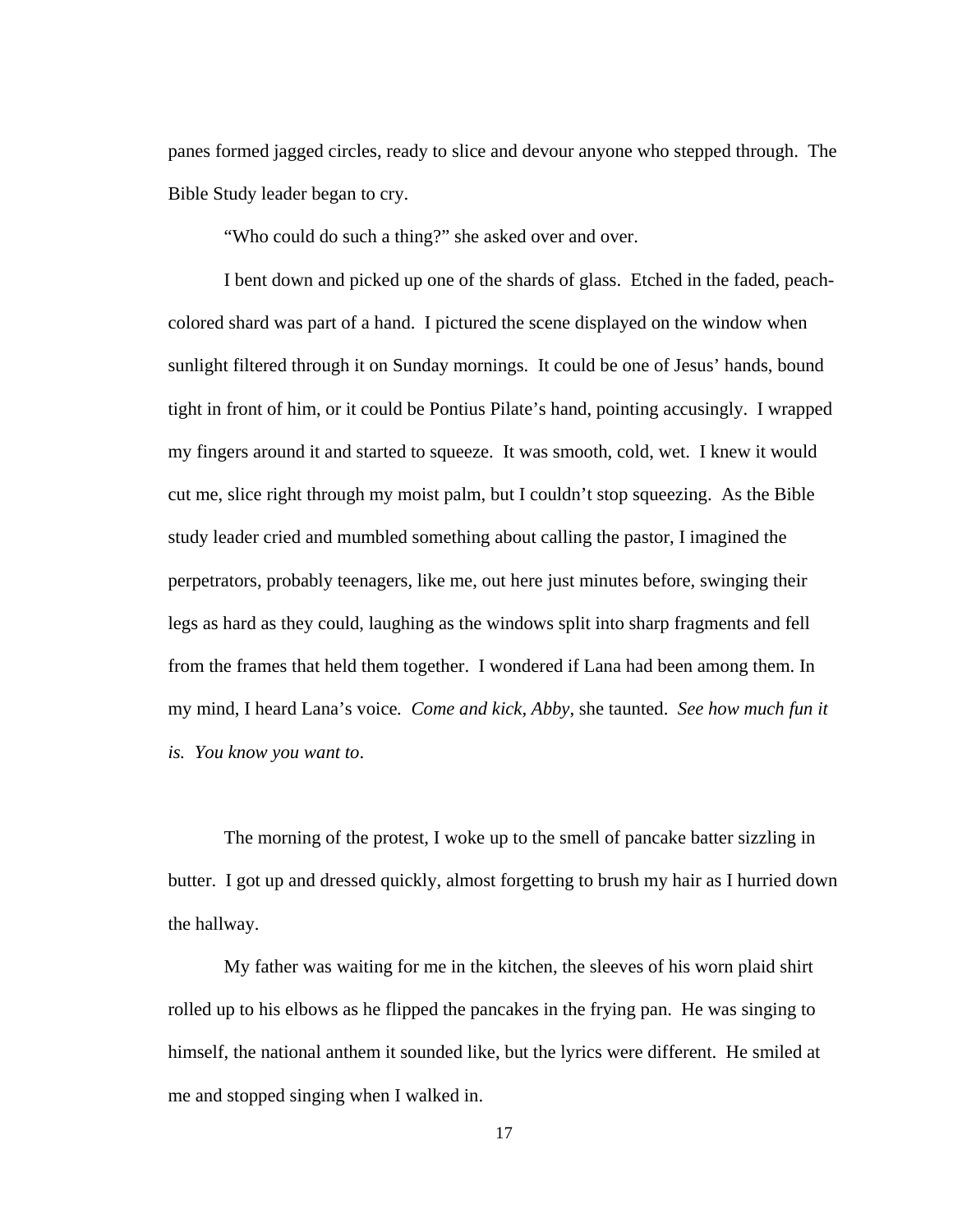My mother walked out a few minutes later, just as my father was sliding the pancakes onto a plate. He walked over and leaned in to kiss my mother's cheek, but she turned her face. Her pale yellow hair hadn't been brushed; it hung in gnarled strands down past her shoulders. She pulled her cotton robe around her like she was hugging herself.

"Want some pancakes, hon?" my father asked.

My mother shook her head. "It's raining outside, you know." She pulled the blinds back to reveal the pale gray sky, a seamless expansion of rippled clouds, the rain a light mist that seemed to float to the ground. "And it's cold. I don't think it's a good idea for you to go this morning."

My father sighed. "We'll wear jackets." He poured more batter into the frying pan.

My mother didn't say any more after that. She seemed like she wanted to; she just stood there for several minutes, tugging at the ties on her robe, her frown curving deep creases around the corners of her mouth.

The ride to the school was short and quiet; the only sounds breaking the silence were the hymns coming from the radio and the sound of the windshield wipers scraping across the barely wet glass. My father drove along some narrow back roads, the car bouncing over potholes. As my father made a final turn onto a wider road, the silver wire fence that surrounded Bluff Hill High came into view.

That morning, Bluff Hill High, a coral-colored building that sat alone in a sandy field, was strangely outlined against the leaden sky. A small crowd of people gathered in front by the oval-shaped bus ramp. As my father pulled off to the side of the road and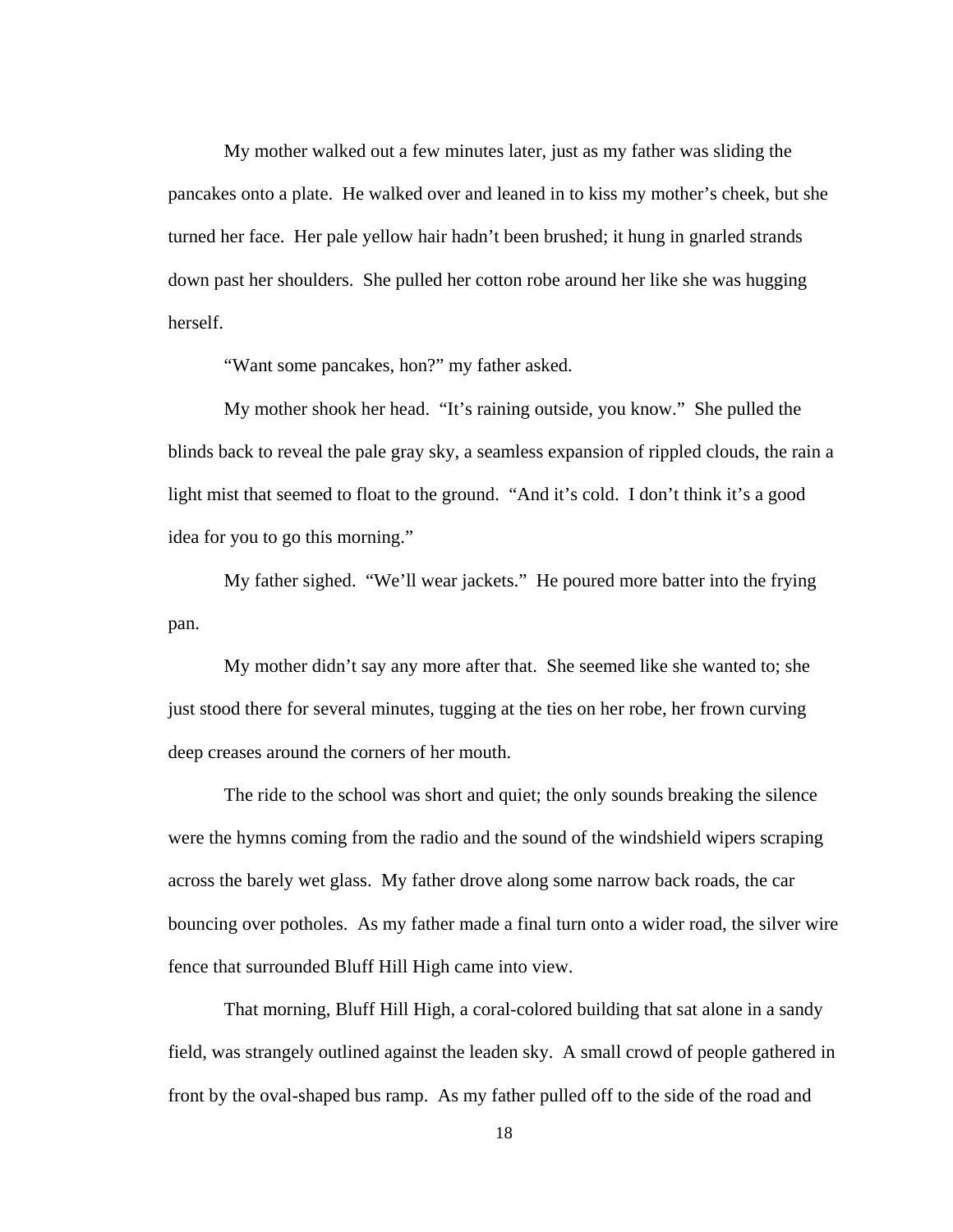parked, I recognized several people from our church. I saw Mr. Hollins, the choir leader, and Mrs. Watson, a pale woman with thick round glasses who called me Audrey instead of Abby and liked to give me hugs even though I was eighteen. There were some other people that I didn't recognize: a man wearing a heavy black coat and taking pictures through a camera he'd set up on a tripod, and a few policemen who were sectioning off a large square with plastic yellow tape that read "Caution Restricted Area."

As we got out of the car, my father pulled a couple of pieces of thick neon poster board and a few folded flags from the back and walked toward the area the police were roping off.

Mrs. Watson spotted me almost immediately and came over, smiling and pulling me into a tight hug. Her sweater was damp and scratched my face, and she smelled like she'd forgotten to put on deodorant.

"Audrey, I'm so glad to see you," she said. "Here. Hold one of these."

She handed me a bright green poster board. It was thick and came up to my waist. I turned it around and read what it said. Splayed across the smooth surface in bold black marker were the words "America is Doomed". I stood staring at the sign for several minutes, reading the words over and over, my nails digging into the sign, marking it with my conscious.

When Mrs. Watson realized I wasn't displaying my sign as proudly as everyone else, she reached out, touched my arm, and motioned for me to turn it around.

"Just hold it so everyone can see it," she said, smiling.

I looked around for my father. He was standing at the back of the crowd with Mr. Hollins, unfolding the American flags. They were creased and so long they touched the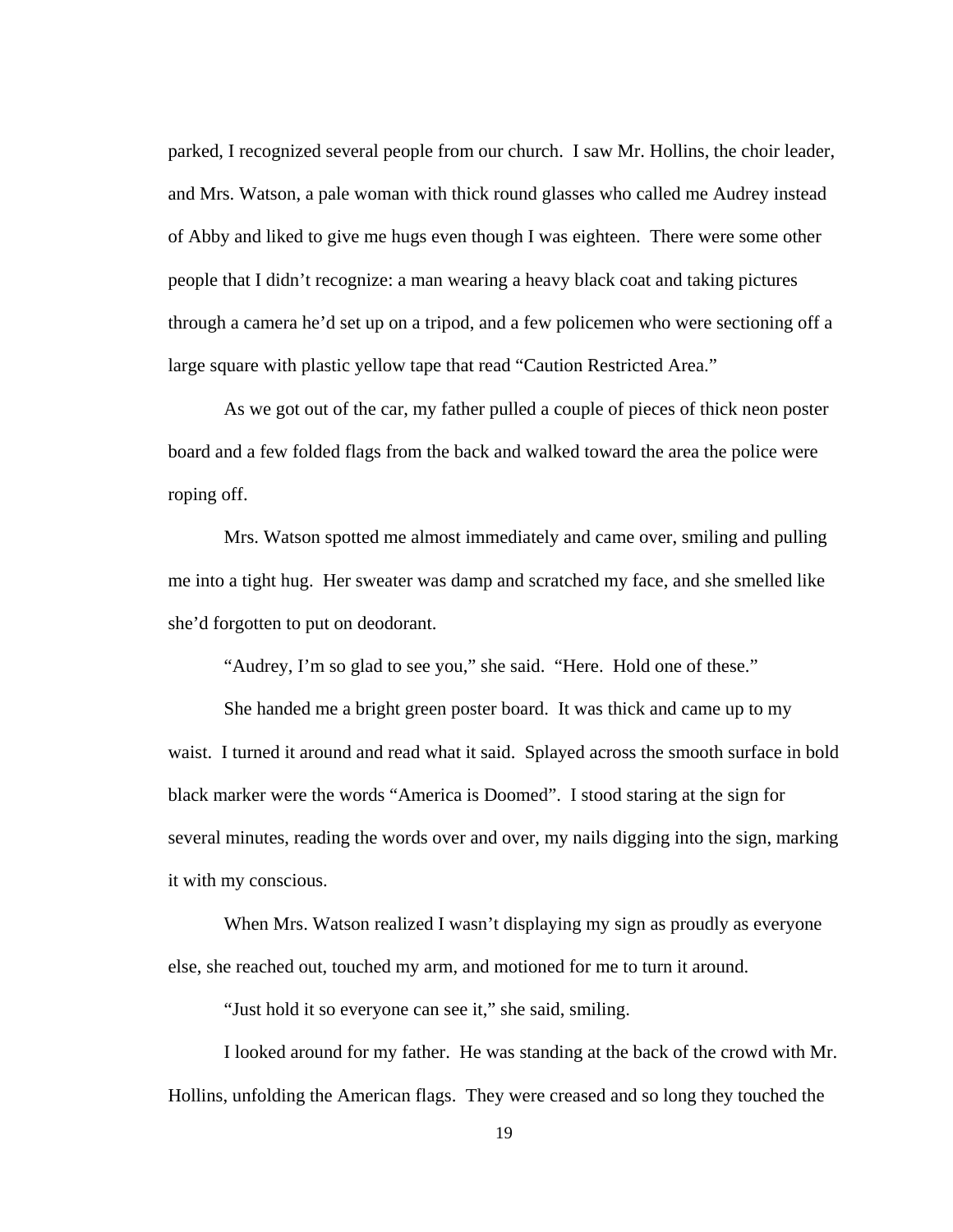ground. My father and Mr. Hollins dropped the flags onto the ground and stepped on them. The ground was already slick and soggy from the steady drizzle of rain, and the flags immediately soaked up the moisture, turning the white stripes a dingy, ashen color.

When he saw me staring at him, my father smiled. "Come on, Abby. Here." He picked up one of the flags and rolled it into a crumpled ball. Dirty water dripped from the soaked material and slid along his fingers and wrists. He tossed the wadded up flag towards me. It landed at my feet, splattering mud on my jeans.

By this time, the crowd in front of the school was growing. Cars lined the street on either side. Several more people from the church came until there were about twenty squeezed inside of the yellow square. There were several people outside the square, too, holding signs that quoted verses about love from the Bible.

I don't know how long I stood there, my fingers aching from trying to hold onto the slippery poster, my tangled hair growing wet and cold and heavy on the back of my neck, before Lana came. Lana, and her fathers. They parked in the bus ramp and climbed out carrying flimsy white posters.

I realized how long it had been since I'd seen Lana. She was tall, taller than me, and her blonde hair had gotten long; even though it was in a ponytail, it still hung down to her shoulder blades. My face burned. I didn't want Lana to see me, not like this. My father stood near the front of the crowd, pressed against the quivering yellow tape. His bandana was soaked and slipping off his forehead.

As Lana and her fathers came closer, I was able to make out what Lana's sign said: "God is Love." It was handwritten in block letters, which were colored in with red and blue marker, all except for the first word, God. She came close to the yellow tape,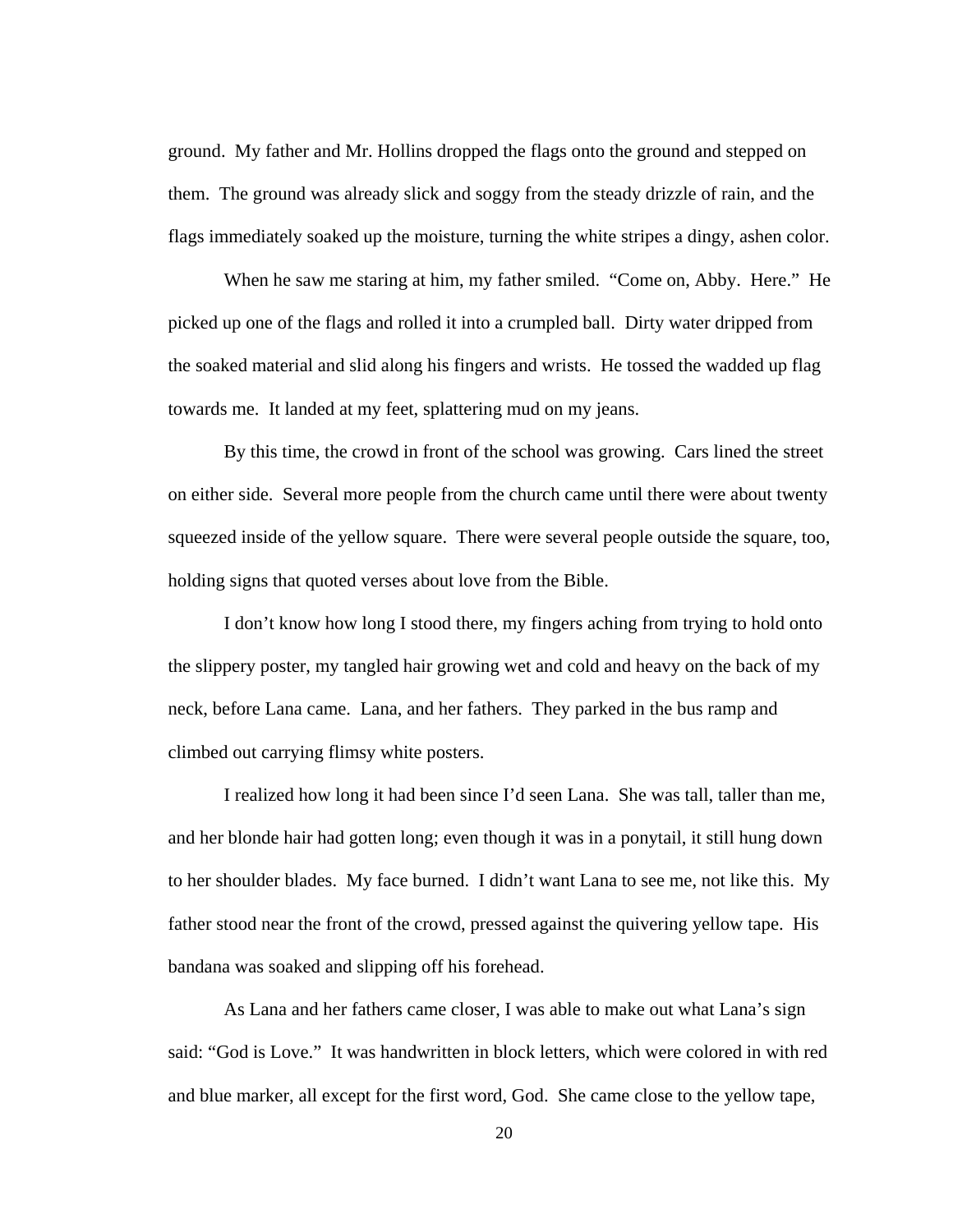closer than her fathers, almost directly across from me. I knew Lana was looking at me, but I couldn't meet her eyes. I kept looking at the cameraman snapping pictures from his tripod, at the crumpled, dirty American flags that lay forgotten outside the restricted area.

After a while, the rain increased from a steady drizzle to a downpour. I expected everyone to run for cover, to call it a day, pack up and go home, but nobody moved.

"Abby."

I don't know if Lana whispered it, but I could barely hear her over the tinny drum of rain on the school's metal roof. I finally turned around. Lana's white shirt was soaked through so the lace on her bra showed, and her bangs were plastered to her forehead, hanging down over her eyes. Already her sign was soaked and had begun to sag and tear. The red and blue marker bled down the paper, staining the GO of God.

"How are you?"

My vision was growing blurry from the water streaming down my face. I blinked, tried to focus. "What?"

"Are you doing okay?"

I shrugged. I didn't like the way Lana was standing so close, holding her bleeding sign. I didn't want to be there, couldn't remember if I'd ever wanted to be there. I didn't want to wonder if Lana had been at the church last night, making her thoughts known as I bowed my head in compliance. I didn't want to be standing there in the cold rain with my father and his bandanas and those colorful signs declaring hate. I wanted to be home with my mother, standing over a boiling pot breaking noodles, playing house again, or out back running barefoot through the dirt and stickers.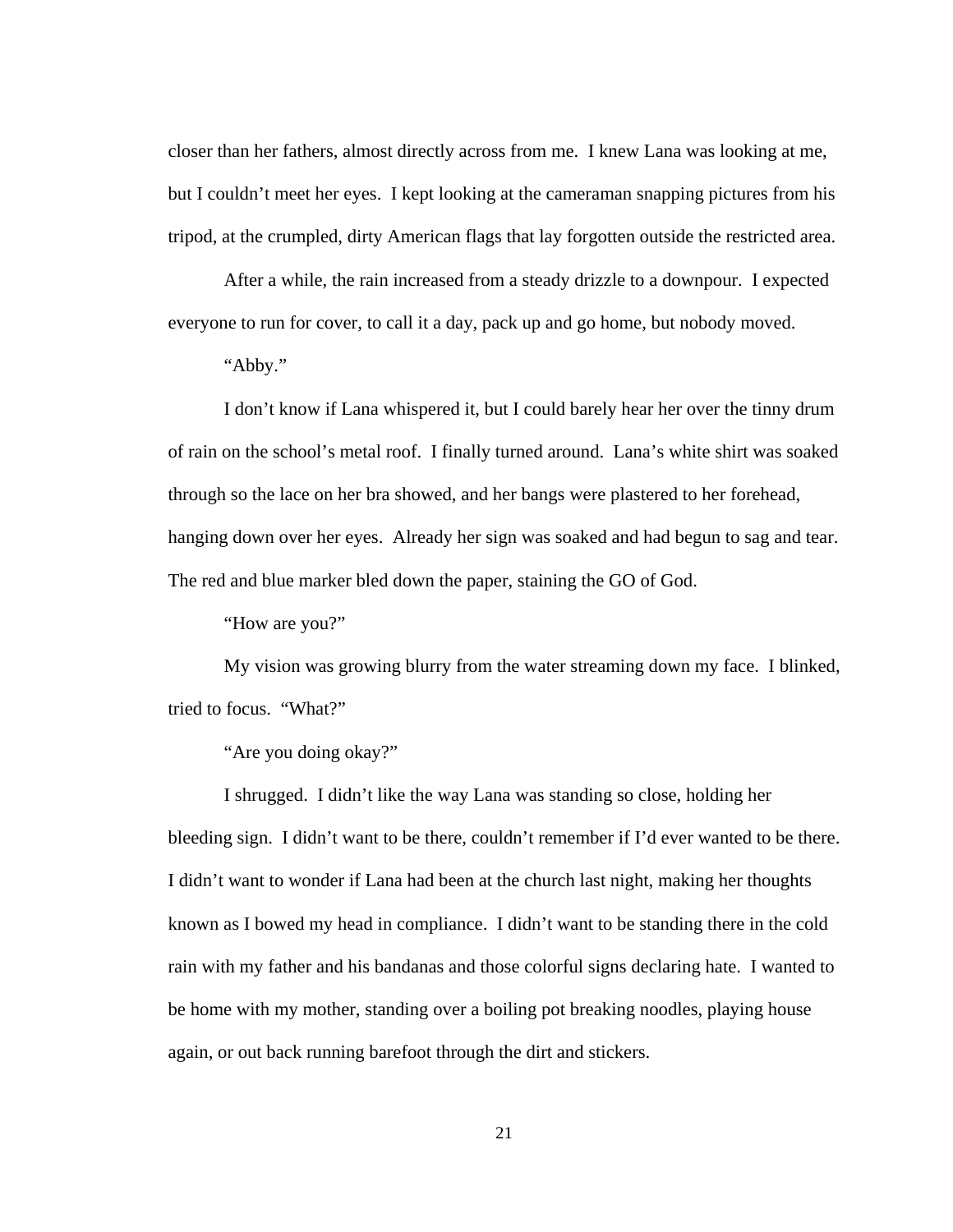After Lana left the protest, my father came up and told me it was time to go. I waited until he turned his back, until he was several feet away, and then I took the sign I was holding, grasped it with my numb fingers and tried to tear it. I tugged and twisted, but the board was too thick, too hard. I did little more than crease it. My father looked back when he realized I wasn't following him.

"What are you doing?" he asked.

I tried to explain it to him, but at first I couldn't make my mouth move. He turned away. As I watched his back move away, shoulders slightly hunched, plaid shirt soaked and clinging to his shoulder blades, I said, "Dad."

He turned back around. "Yeah?"

"I'm not going with you. To the other protests."

His brow creased. "What?"

"I'm not going," I repeated. "I don't want this. I don't want you, or your stupid God."

 I handed him the creased board and climbed into the van, dragging gray mud and gravel over the carpet mats. My father stood outside for a few minutes, looking down at the board I had given him. When he finally got in, he threw the board onto the seat next to him, his mouth set.

"I know you didn't mean that," he said.

The caution tape that trembled in the rain had snapped and now lay shriveled on the ground.

"I did."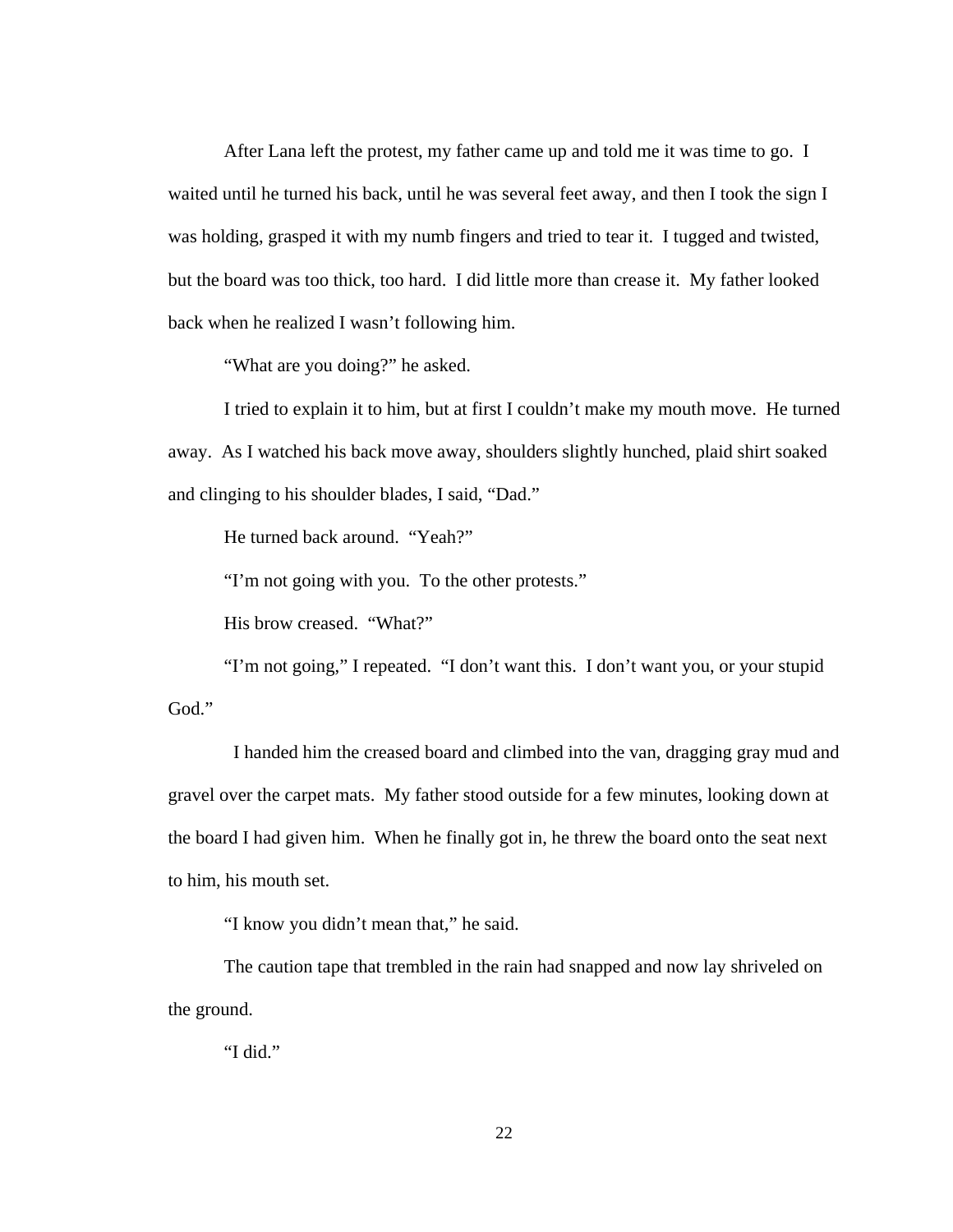My father turned the key in the ignition and wrapped his hands around the wheel. "Get out."

I studied his face. His jaw was set, and he stared straight ahead.

"You think I'm kidding?" He reached back and manually opened the lock. "I don't got a daughter who would choose…" He paused for several seconds, his mouth slightly open. Finally, he shook his head. "Just get out."

I decided to return home and help with my father when I heard the desperation in my mother's voice, but I dreaded the confrontation; I dreaded his steel gray eyes staring at me with the cold look of hate that seventeen years could not erase.

As I pulled into the driveway that warm summer afternoon, I noticed that nothing had changed. The bricks in the walkway were still uneven from clumps of weeds pushing through the cracks; the white paint on the house was still peeling, revealing the faded wood beneath; the sickly blackberry vines still clung to their post by the garage, brown and withered.

My mother didn't greet me with a hug or even the forced smile I expected. Instead, she grabbed my arms, her face pale, her graying bangs stuck to her damp forehead.

"Your father's gone again." Her voice cracked; she didn't look panicked so much as exhausted. "Come on. We have to find him before he wanders out to the highway."

We made our way through the orange grove behind our house, trudging through the sandy aisle covered in deer prints, past black oranges nestled in the high grass, past a long forgotten toy truck half-buried under one of the trees, the paint near-white from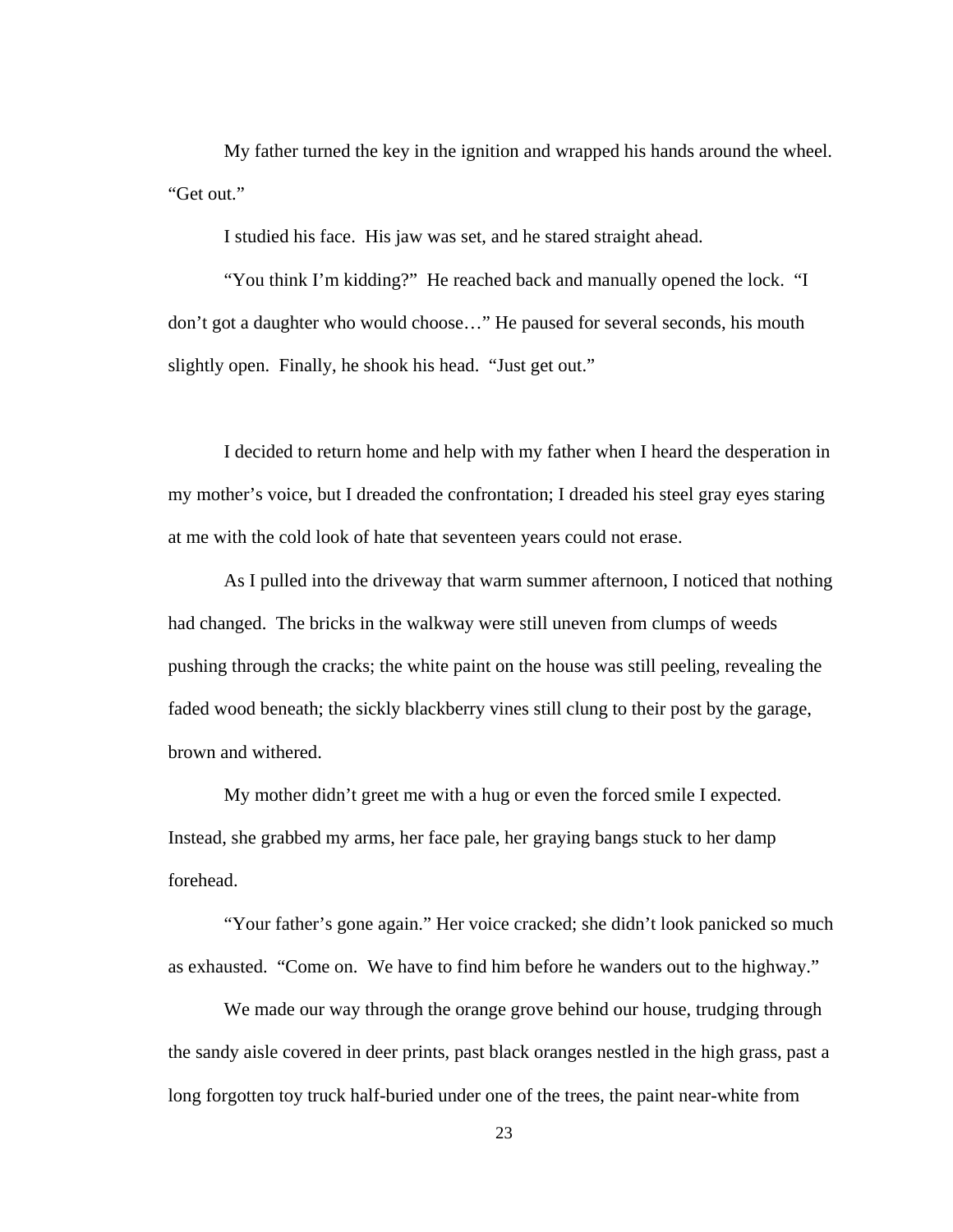years in the sun. Mosquitoes hummed by our heads, and occasionally I felt the telltale prick on my arms or neck. At one point, as I furiously scratched a rising red welt on my wrist, I almost called out to my mother and told her I was heading back to the house. Let him stumble onto the highway, I thought, then felt sick to my stomach for thinking such a thing.

After half an hour we found him pacing between trees in the middle of one of the aisles. He was not what I expected: his hair was thin and wispy, revealing his molemottled scalp; his face sagged and there were dark circles beneath his eyes; he had lost so much weight his bones jutted through his skin, making him look sharp and frail at the same time. He continued to pace even after my mother called out to him.

"I have to find it," he said, lifting trembling hands to his head. "It's here. I know it. He'll be so mad at me."

I turned to my mother. She shook her head. "I never know," she said.

After a few minutes he finally stopped and stared at us. I studied his eyes, still the same blue-gray, but I couldn't detect any sign of hate. I couldn't detect anything.

"Honey, look who's come home," my mother said with a forced cheerfulness. She put her arm around my shoulders.

My father stumbled over the uneven sand and peered up at me. I was surprised by how much he'd shrunken.

After a moment of studying my face, he reached out a trembling hand. "I don't know who this is," he said, and I recognized a hint of the same snarl I'd always feared. "What do you want?"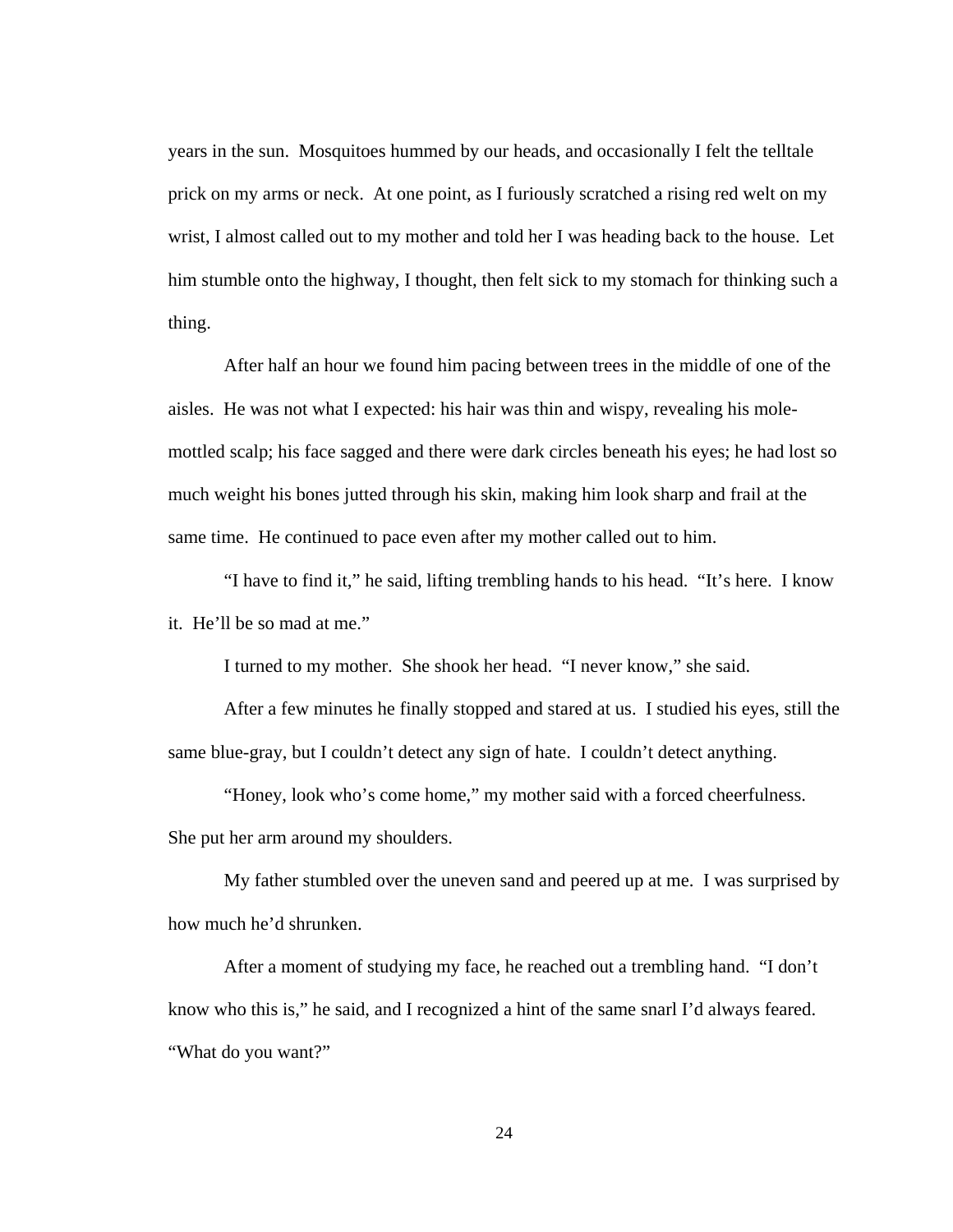The first weekend after I came home, I couldn't stand being in the house with its heavy silence, so I drove down Main Street past the train depot and the antique shops to the old coffee shop.

I didn't see her until after I had purchased my coffee. I thought about slipping out through the back, but it was too late. Lana was sitting near the entrance, the small table littered with empty paper packets and stray granules of sugar. She smiled and waved. She looked softer, her face a little fuller. Her hair was honey-colored now, a shade darker than the last time I had seen her, and it was short and carefully tucked behind her ears.

Lana invited me to sit down, which I did, hesitantly, my hands tightening around the small cup of coffee I'd just bought so that, despite the protective layer of cardboard, the heat still stung my fingertips.

"Wow," Lana said after a few seconds. She took a sip of her coffee. "How have you been, Abby?"

We made small talk for a few minutes. The coffee felt unusually hot that day, burning my tongue and throat as it went down.

"So, how is your family?" Lana asked after a few minutes. She still smiled as she said this, but the corners of her mouth wilted slightly, making the smile seem forced.

I shrugged. "They're okay, I guess." I studied the brown stains on the cardboard. "How is your family?" I said the words slowly, careful to say "family" and not "fathers". I didn't really know what the proper term was.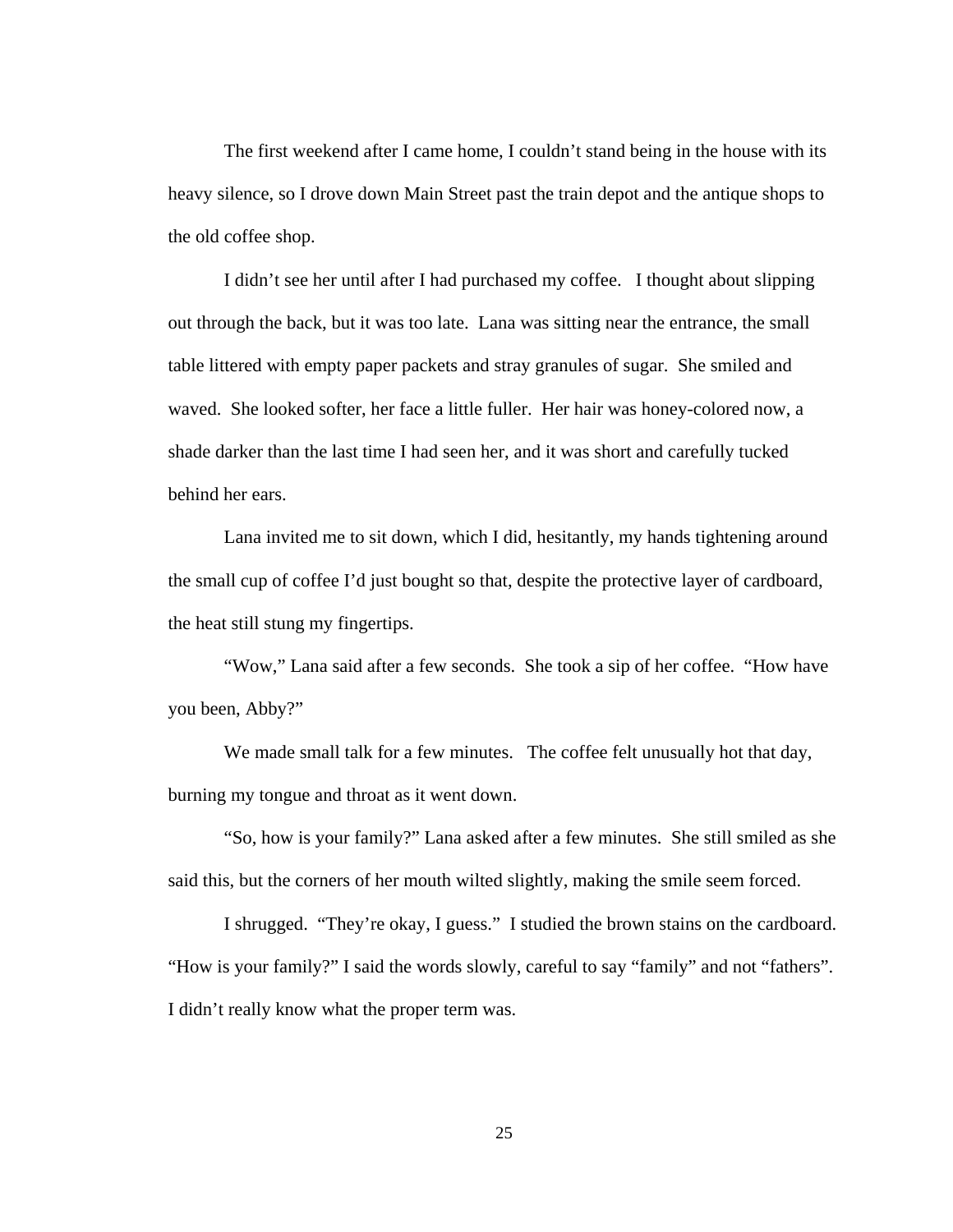Lana seemed to sense my discomfort. "It's okay, Abby." She ran a hand through her hair. A few loose strands fell over her forehead. "My dad moved to San Francisco last year, actually. Said he needed a change of scenery."

We fell silent for a few minutes. I looked at my watch, trying to think of some way to excuse myself without seeming rude. I wasn't prepared for Lana's next question.

"So, are you still attending your parents' church?"

My throat tightened. "God, no. I haven't gone to church since high school."

Lana looked surprised when I told her this. "Really? Well, you should come check out the church I'm attending. I think you'd like it."

I knew I shouldn't say anything, that I should just smile and decline the offer, but I couldn't stop the words from pressing past my lips. "You go to church?"

I half-expected Lana to be upset when I said this, but Lana just laughed. "Yeah. You don't have to sound so surprised."

My cheeks grew warm, and suddenly the air felt stuffy, suffocating. "I didn't mean it like that," was the only thing I could think of.

Lana shrugged, turned the coffee cup in her hands. Thin streams of coffee trailed down the sides, staining the paper. "They're not all like…" She paused before finishing the sentence, stared out the window for a few minutes, the smile fading from her face. "Well, it's different at my church. Or any church, really."

I wanted to ask her what was different, how it was different, but Lana suddenly seemed to be in a hurry to leave. She stood up, slipped her purse over her shoulder. She paused to fish something out of her pocket. It looked like a glossy business card, except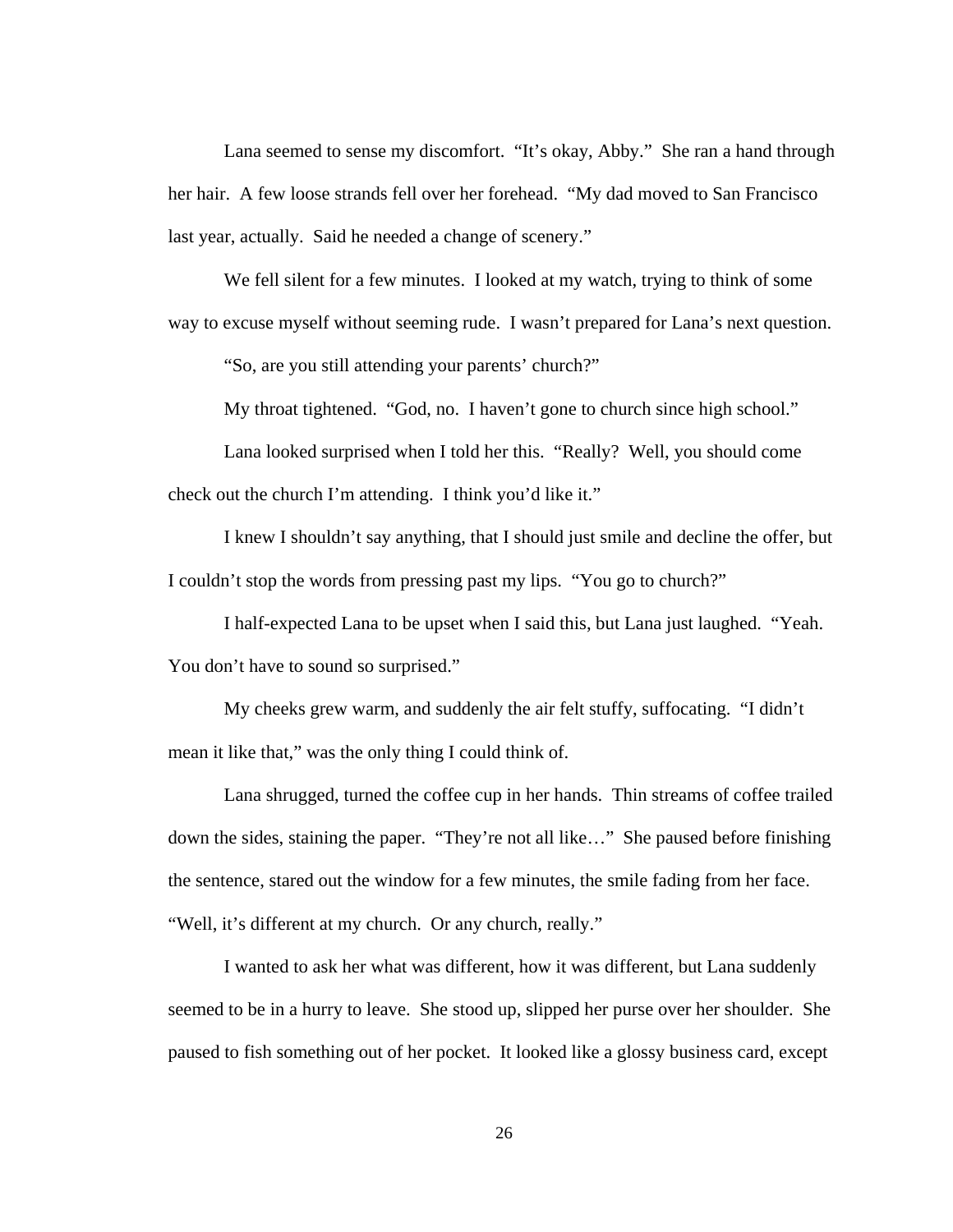that it was for her church. It had the address and the service times across the front in a cursive font.

"I really think you'd like it," she said.

I sat there for a long time after Lana left, holding the card in my hand so tightly that the edges dug into my palm.

I almost went once, the day after I saw Lana. I was taking my father for his daily drive and somehow we ended up parked in the grass across the street from Lana's church. My father didn't seem surprised that we'd stopped.

"That's a pretty church," he said. He pointed with a trembling finger. "Is that your church?"

I shook my head. My father turned to look at me. The years had turned his face soft, and his eyes seemed faded, more gray than blue. He smiled.

"Abby." It was the first time that he'd said my name since I'd come home. I closed my eyes and tightened my hands on the steering wheel.

"Can't we go inside? It looks so nice."

We never visited other churches; in fact, my father usually blamed other churches for our nation's "condition." It was the first time since I came home that I saw my father truly animated, though, the first time I'd even seen him smile, so I turned the car off and we slowly made our way across the dusty gravel parking lot.

Lana's church was a tall, narrow building made of whitewashed wood. What I immediately liked were the stained glass windows: they were tall and deep red. As we entered through the double doors, the first thing I noticed was the sunlight filtering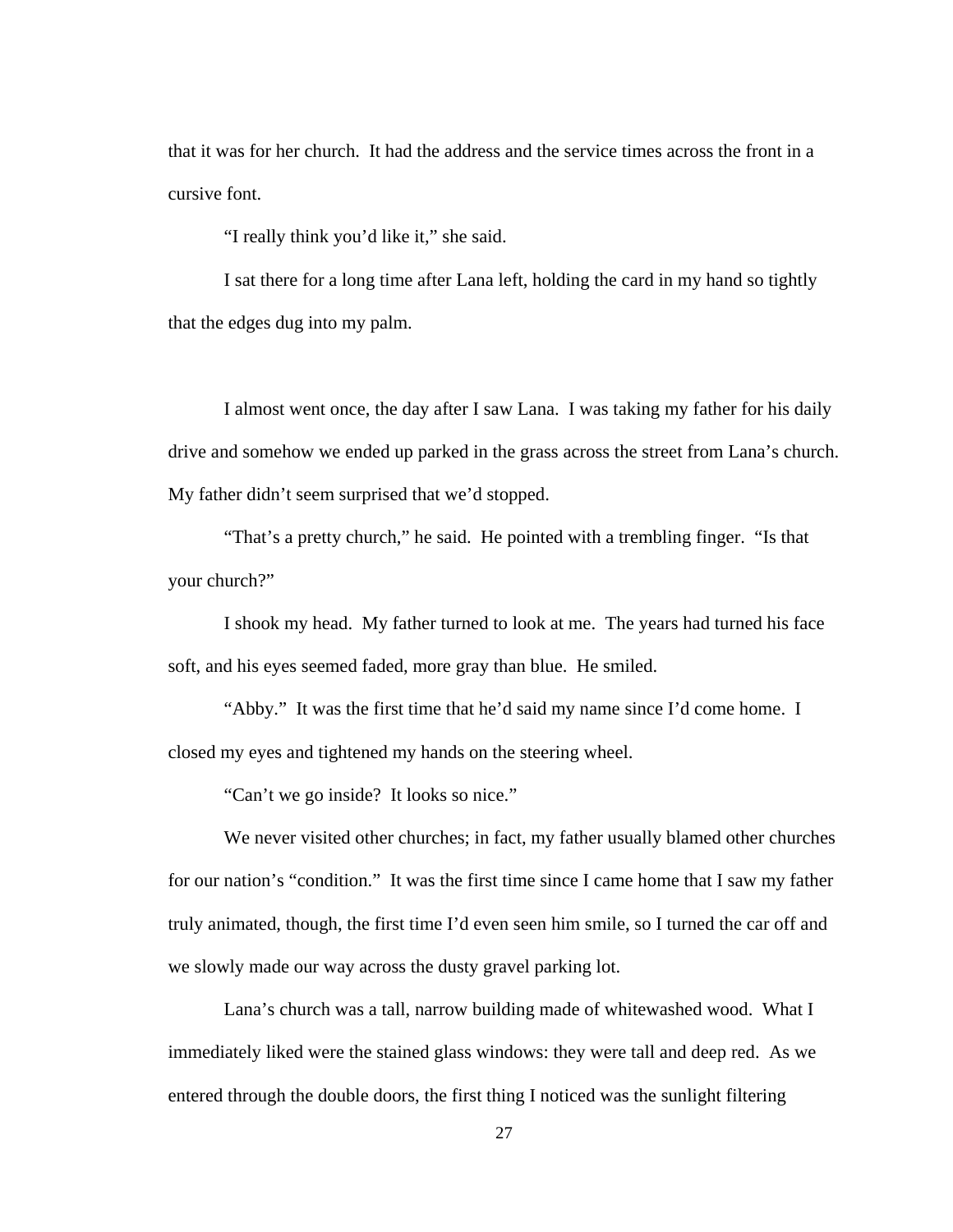through the windows so they lit up like they were on fire, casting glowing red shadows on the pews.

The church smelled funny inside, like moldy carpet and fresh paint and melting wax. The smell gave me a headache. I slipped into the back pew and stared at the candles lit down by the altar until they all blended together into one big ball of light and my eyes burned.

As I sat in the pew, my father wandered slowly down the aisle. He seemed awed by the glowing windows, the wavering flames on the candles, the deep silence. At one point he stopped and motioned for me to follow him.

"Aren't you coming?" he called. "It's so beautiful."

Everything seemed to grow blurry as I studied his face. He was not the man that I remembered from childhood. As relieved as I was that he didn't remember me when I came home, I suddenly wished that I could have him back, my father, even if just for a moment. I wanted him back so I could ask him the questions I'd been pondering for seventeen years. I wanted him back so I could try to understand. So I could let go.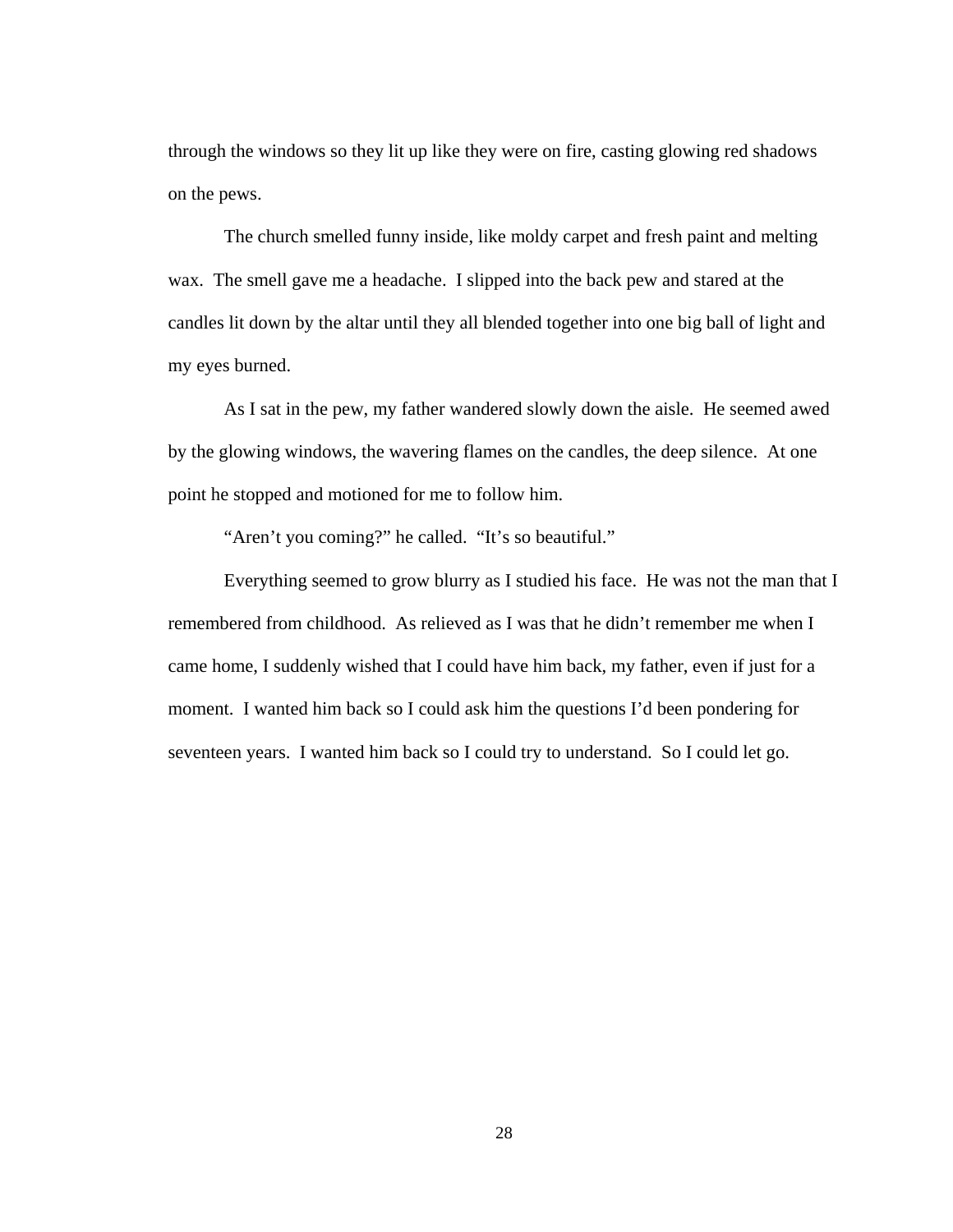#### **HARVEST SEASON**

<span id="page-33-0"></span>Joie wants to know why her big brother is crying.

I don't know what to tell her. She's only ten. But she's standing there, almost up to my shoulder now, staring at me. She just got home from school, and the hot Florida afternoon is still on her. Sweat beads under her bangs, trails the sides of her face, and her jeans are coated in white dust from our gravel road.

I want to tell her not to worry, that Dustin is fine, some girl named Jenny Lynn is fine, everything is fine. But Joie's got that look on her face—pinched brow, parted lips that says she already knows that's not the truth. She gets that look from her father.

"He's in trouble," I say. That's not the whole truth, but it's enough.

She nods when I say this, her dangly pink earrings dancing and winking as they catch the sun coming through the sliding glass door. She's probably thinking got-a-badgrade trouble or got-caught-smoking-a-cigarette trouble. I wish it was that kind of trouble.

"Just don't bother him, all right?" I say. She spins and heads to her room. "Don't say anything."

I don't like the sounds coming from Dustin's room. The door is shut, but the spurts of ragged hiccups slipping between the hinges remind me of when he was young, younger than Joie. They remind me of when he had reoccurring nightmares about dinosaurs and alligators and would wake in the middle of the night, gasping to get the screams out, shadows from the nightlight contorting his face. I want to go in there like I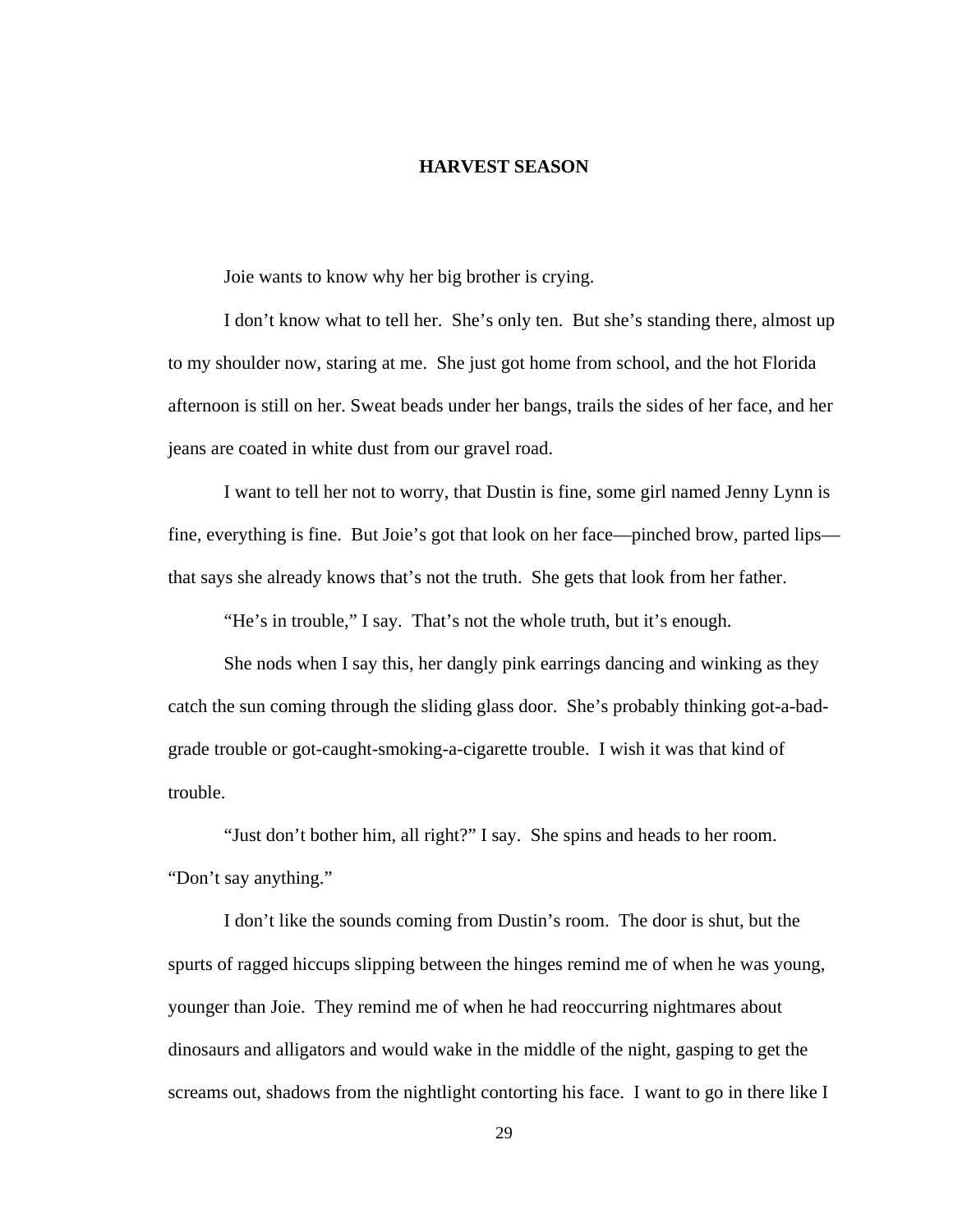did then and brush back his curls, feel his pulse slow under my fingertips, watch his eyelids droop as he forgets what was chasing him. But Craig is waiting for me on the porch.

Outside it's quiet, no noise except for the occasional crunch of gravel as cars bounce along our road, going much faster than they should. In the distance, the slender sugar cane stalks curve in the hot breeze, green silhouettes outlined in gold as the sun fades behind them. In another few days the field will go up in flames, the last field to be harvested, and the sky will be filled with sweet black smoke.

Craig sits on the yellow couch, his feet propped on the mold-spotted table, eating off a limp paper plate piled with leftover food from the restaurant. His dark hair is tousled and greasy at the roots; it curls above his shoulders. He doesn't turn to look at me when I close the sliding door.

I sit on the couch beside him and wait. He picks at a bun-less, dried-out hamburger and a mound of soggy okra as he stares at the sugar cane fields. His face is hard; lines trace his eyes and the corners of his mouth. He looks so much older than thirty-four.

"Stupid kid," he says after several minutes of silence. "Stupid."

I want to tell him not to talk about our son that way, but I know he's not really talking about Dustin, so I sit and wait. He takes a bite of the hamburger, still staring at the sugar cane, and forgets to chew.

I wish I had been here when Craig got home from work. I wish I had been here before he walked in and saw Dustin sitting on the couch, face ashen in the faded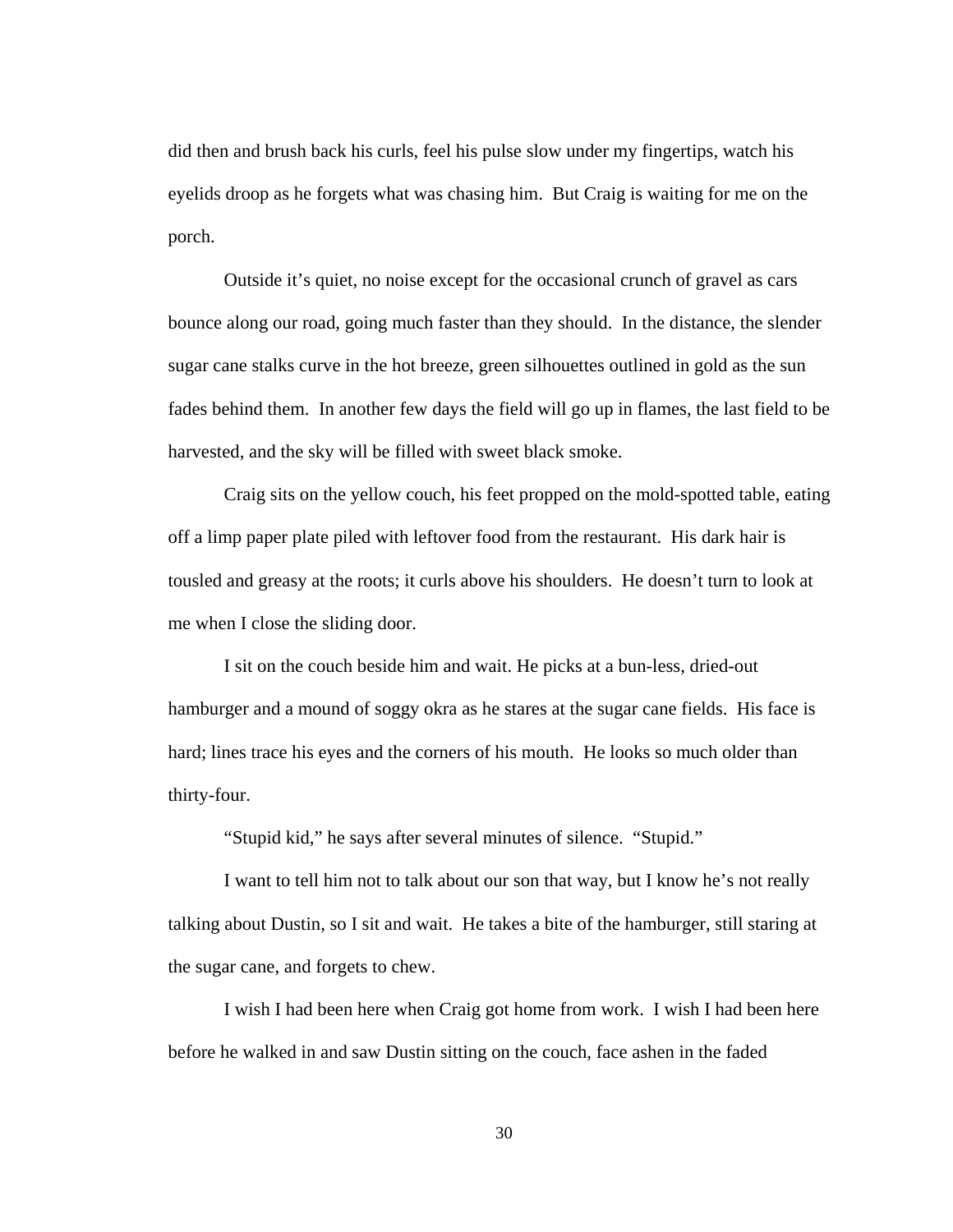afternoon light. I don't know what Dustin said, but he must have been too scared to lie. I don't know what Craig said, but I don't think I want to know.

Craig takes another bite from the hamburger and drops the plate onto the table. Two pieces of okra roll off the plate and bounce to the floor, leaving a trail of crumbs.

"I told him he can work at the restaurant," he says after a while.

"Work at the restaurant?" Craig has offered this to Dustin in the past, but Dustin never showed any interest, so we didn't push it. We always agreed we would never force the kids to work because we wanted them to focus on school, to be involved in church youth group and activities after school.

"Why do you got to say it like that?" Craig faces me for the first time.

I know it's pointless to argue when he gets like this, but I have to try, for Dustin.

"He's graduating in another year. He needs to focus. That school he wants to go to, that one in Miami, it's not easy to get into, you know."

Craig kicks the table. It's a half-hearted kick and the table barely moves, but his plate goes over the side, scattering okra along the brown carpet littered with dead love bugs.

"I know that," he says, lifting his hand and letting it drop to his thigh. "But he ain't going now."

My stomach tightens. "Don't say that."

He looks at me, sighs, his shoulders sagging. He runs a hand through his hair and along the back of his neck. Behind him, the last warm rays recoil and the sky darkens to a deep wine.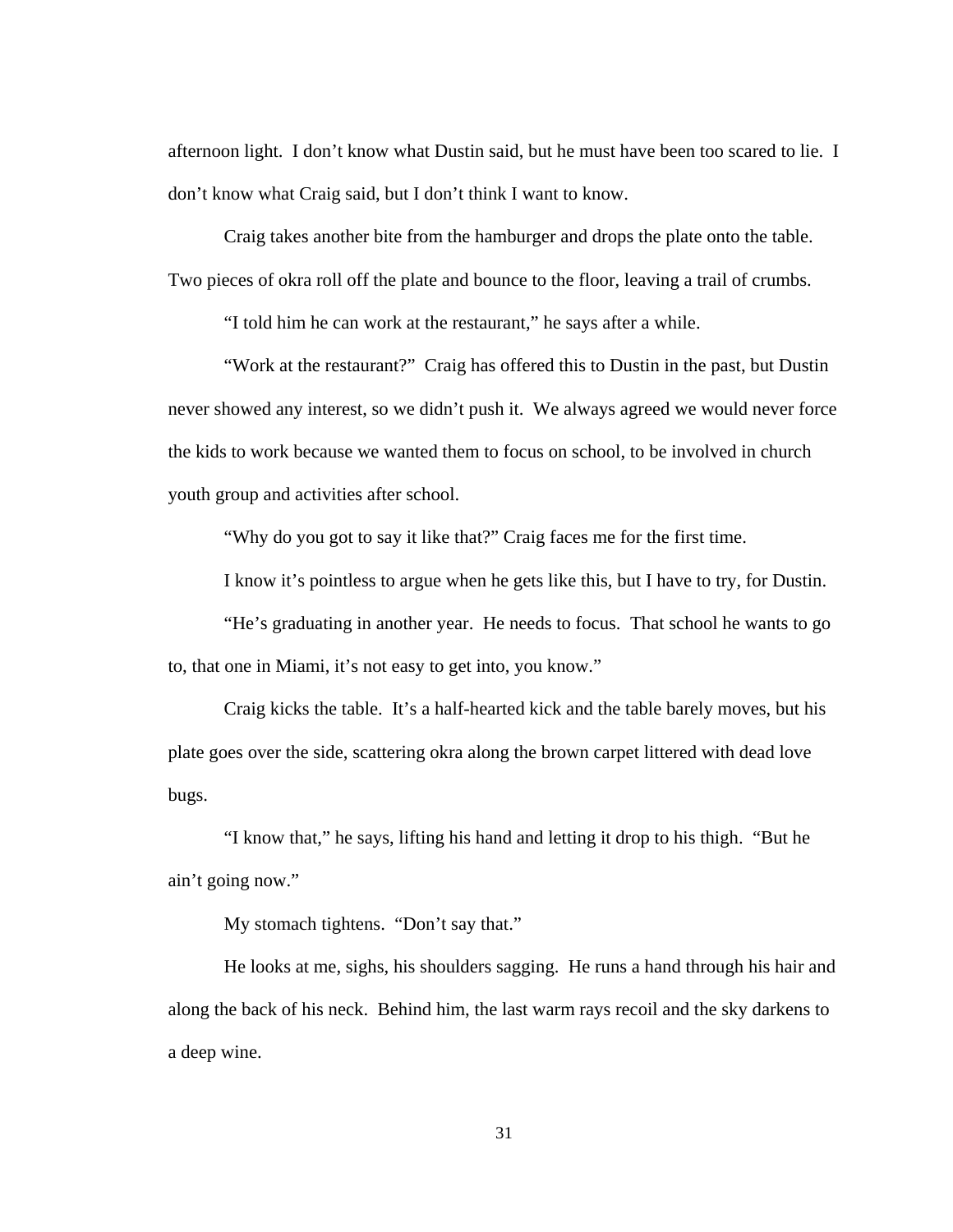Later on, Craig goes out for a drive. I don't know where. He just says he needs some air, needs to be away from Dustin.

 Once he's gone, I knock on Dustin's door. Everything is quiet now. Dustin doesn't answer, so I just open the door and go in.

 The room is dark, stale, smells like sweat and burnt popcorn. The floor is covered with wadded up socks and loose CDs. I try not to step on them. I know how much he loves his music.

 Dustin is curled like a fetus on top of the plaid comforter, his back to me. I reach out, touch his damp curls. I can't tell if he's asleep.

"Go. Away." He chokes out the words.

 I remember the day we brought him home from the hospital. I didn't know how to hold him, what to do when he started crying. My mother, she said she would be waiting at the house when we got home. She said she would have everything set up and ready.

"I still have your basinet," she told me over the phone. "And some onesies, but they're pink."

When we got home, the part of the bedroom we'd cleared for the basinet was empty. I stayed up all night, rocking Dustin, feeding him, afraid to put him down.

Tonight, I ask him what he's going to do.

"Nothing." He scoots away as I try to rub his back.

"You can't just do nothing."

He sniffs, then bursts into a coughing fit.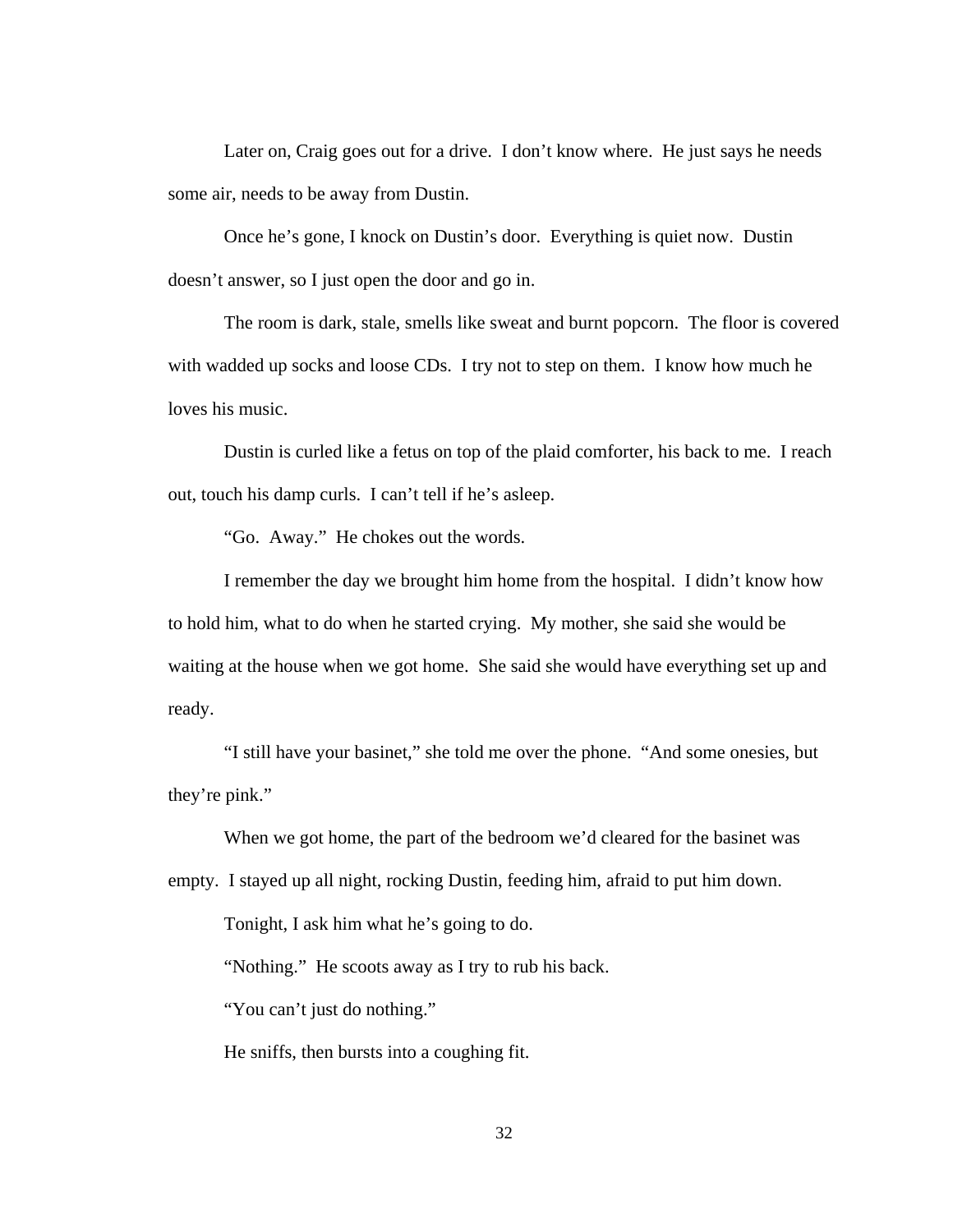"I didn't mean it like that," he says when he catches his breath. "I mean, like, I'm not going to tell her what to do."

There's a light rapping on the door. Dustin tenses.

"Momma?" Joie's voice is strained. I still haven't figured out how we should tell her. Or if we'll need to.

"Be out in a second, sweetie," I tell her, trying to sound reassuring. "Momma's just talking to Dustin for a while."

A few seconds later, her room door squeaks and clicks shut. Dustin rolls over but doesn't look at me. His face is streaked, bloodshot. His curls stick to his forehead, and the corners of his eyes are crusted with dried salt.

"What is she going to do?" I ask.

He shrugs. Every part of me feels taut, like I'm a frayed rope ready to snap. I want to tell him that he should know, he should care. Instead, I reach out to touch his forehead. He jerks away, rolling over to face the wall.

I leave, closing the door as quietly as I can so Joie won't hear. I go to my bedroom and lay on the bed, leaving the light off so I can't see anything but the blurry, shifting darkness.

I wonder what she looks like. With a name like Jenny Lynn, she must be a brunette. She must be pale, fleshy, and wear a lot of make-up, all the best from our local Wal-Mart: blue eyeshadow, clear gloss, lots of blush to give her bleached skin color. I don't imagine she's that pretty. Just pretty enough.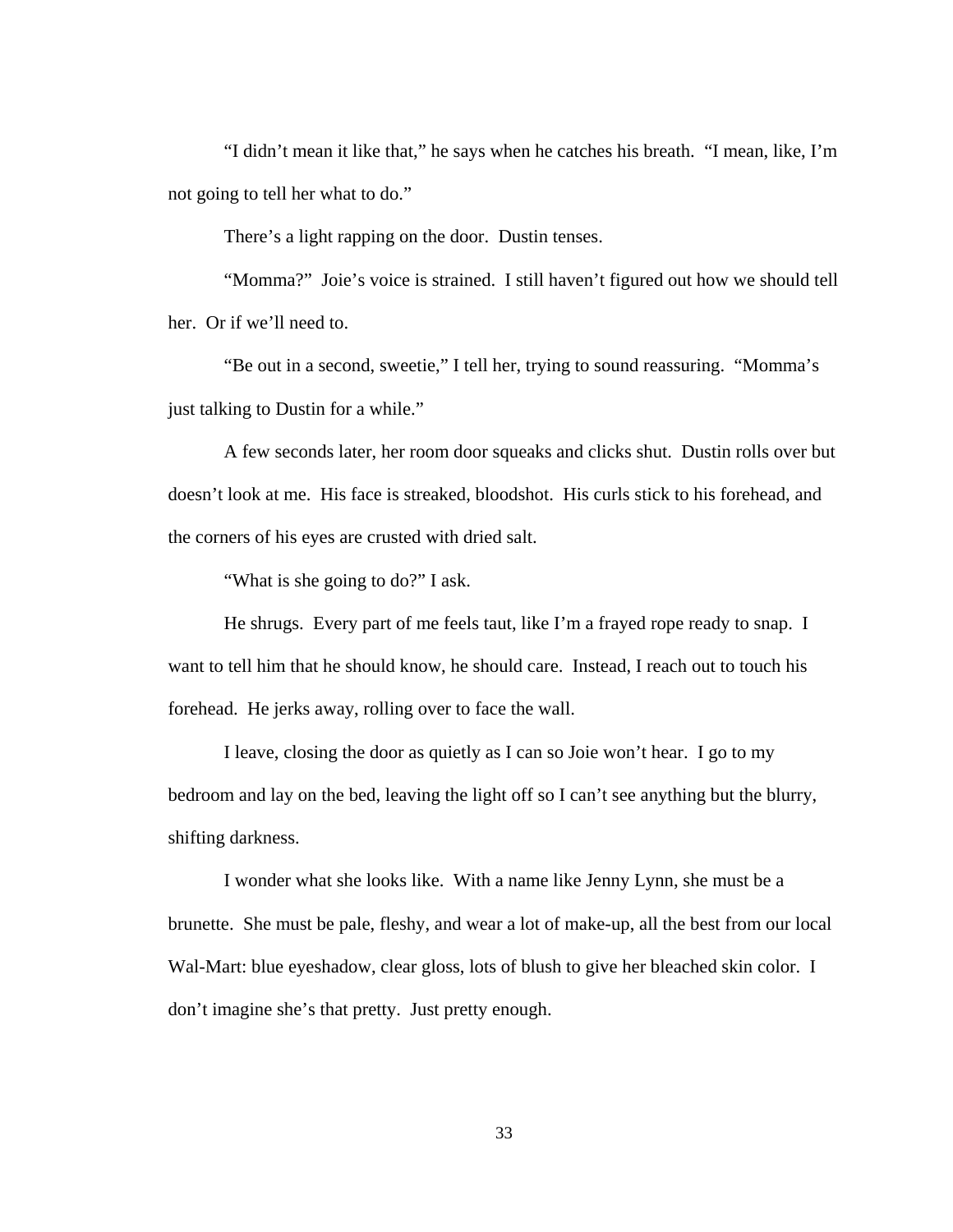Two weeks later, Joie gets home from school and asks for a five-pound bag of sugar.

 I'm in the middle of prepping for dinner. The counter is strewn with ingredients for the marinade: cracked black pepper, minced garlic, dark drops of balsamic vinegar.

 "What do you need a bag of sugar for?" I ask her, not looking up from the cold chicken breast I'm jabbing with a fork. "You going to bake some more cookies?" Lately she's been going through a phase: she says she's going to open her own bakery when she grows up, and she's testing out all her recipe ideas on us.

 "It's Sugar Baby Week at school," Joie says with a grin, as if this is enough of an explanation. She holds up a torn strip of paper. "I picked a girl. I'm going to name her Esperanza."

 I drop all four chicken breasts into the plastic bag filled with marinade and put them in the refrigerator. "What is Sugar Baby Week?"

 She sighs like she can't believe I don't know. She searches through her backpack and pulls out a wrinkled paper with the words "Sugar Baby Week!" in bubbled rainbow font.

"We have to be parents for a week," she says.

 I scan the paper. Apparently she's supposed to turn a bag of sugar into a baby and carry it around with her all week. I'm supposed to make it cry and remind her to feed it. She's not allowed to ask me to babysit more than twice. It's supposed to teach responsibility.

 "Have they done this before?" I ask. I can't remember ever seeing hoards of kids walking around Clewiston carting diapered bags of sugar.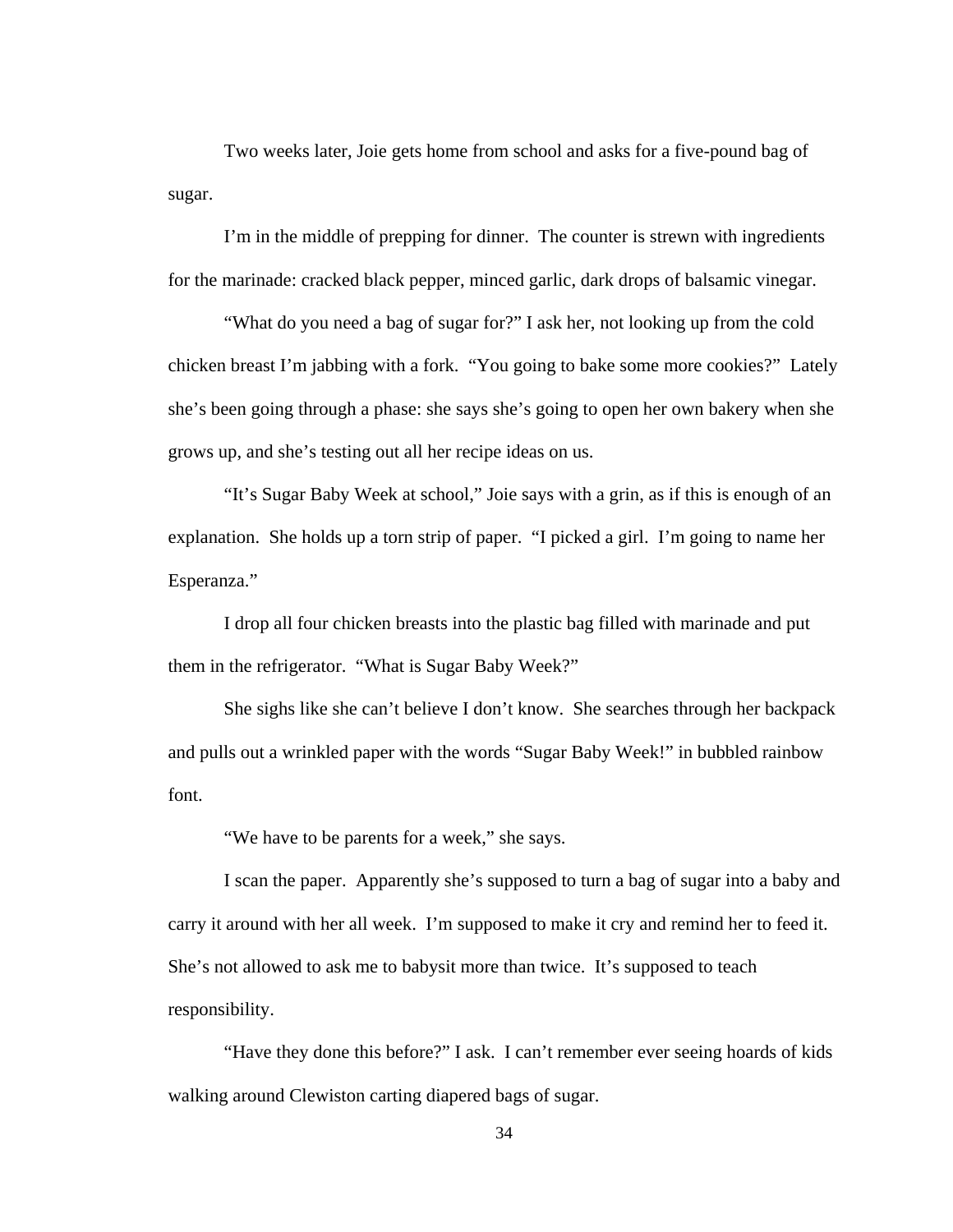"I don't know," Joie says. She sighs again, visibly annoyed that I'm asking so many questions. "Can we go to Wal-Mart? I want to get some baby clothes for Esperanza. That way she'll look real."

 I tell her we don't need to go to Wal-Mart; we've got plenty of baby clothes in the attic. "Daddy will climb up there when he gets home."

I rummage through the pantry for an unopened bag of sugar. She smiles when I hand it to her, runs her hand across the folded top. She cradles it in her arms as she heads to her room.

Dustin makes it home around five-thirty and tells me that Craig will be late. "How late?" I ask.

Dustin shrugs. He hasn't shaved in a few days, and a patchy shadow covers the sides of his face. His t-shirt is splattered with grease, and he smells like dead fish.

Craig has been coming home later and later ever since we found out. He used to take an hour break every evening to have dinner with us, but now he doesn't come home at all until after ten. When he gets home, he's quiet, barely talking to anyone except Joie, and even then, it's only a half-hearted question about school. Now he just takes his leftover dinner and a cold beer out to the porch.

I confronted him about it last night. The light on the porch wasn't working, and in the milky moonlight, I could see only the outline of his bowed head and stooped shoulders. The air was acrid from the burning sugar cane fields and thick with the smell of molasses.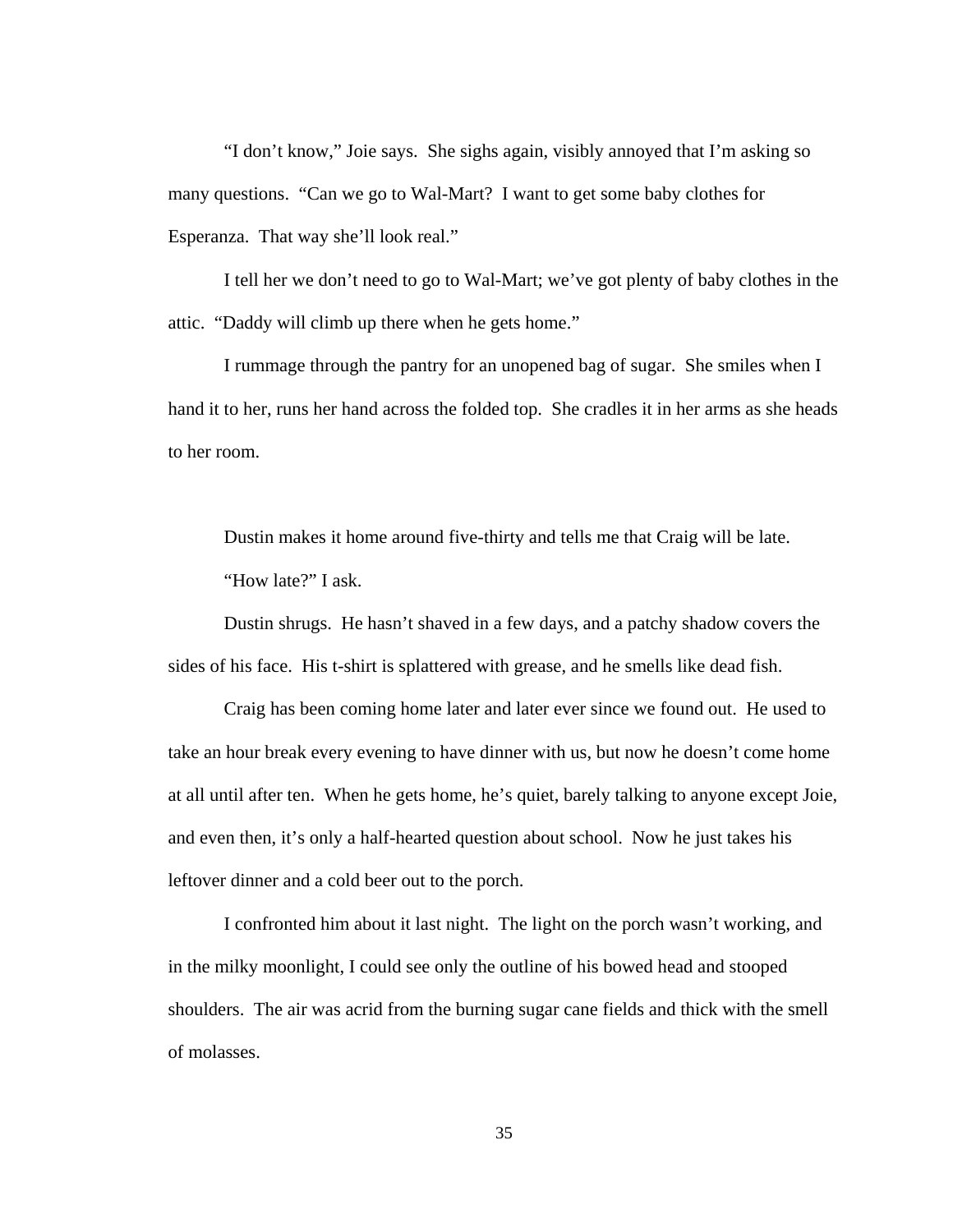"We're busy," he said when I asked why he was getting home so late.

"Harvesting season."

"It's been harvesting season since October," I said.

He grunted and lifted the beer bottle to his mouth. "Well, it's been busier and that's why." He took another bite, another sip of beer, then stood and brushed past me into the house. He dumped his food in the sink and went straight to the bedroom.

I don't know how late he's planning on getting home tonight, and I don't ask Dustin. Instead, I ask him about Jenny Lynn.

"When are we going to meet her?"

He's stooped over the sink, scrubbing his hands. "I don't know."

I reach around him and grab the sponge to wipe off the kitchen counter. "We want to meet her, you know."

He turns off the faucet and dries his hands with a paper towel. "I know you do." He emphasizes the word "you."

I wish he wouldn't talk like that, but I don't say anything. He walks down the hallway, and I go out back to grill the chicken.

The evening air is warm and surprisingly dry, deep yellow, tainted with syrupy smoke and the aroma of garlic as the chicken sizzles on the grill. The grass is too high— Craig hasn't cut it in weeks—and tickles my bare calves. On the porch, Joie has markers and bright red yarn spread around her. She balances the sugar bag on her knees as she dabs the top with Elmer's glue and presses the yarn down.

"Momma, I can't get her hair to stay on," she says after a while.

"Give me a minute," I tell her. "I've got to keep an eye on this chicken."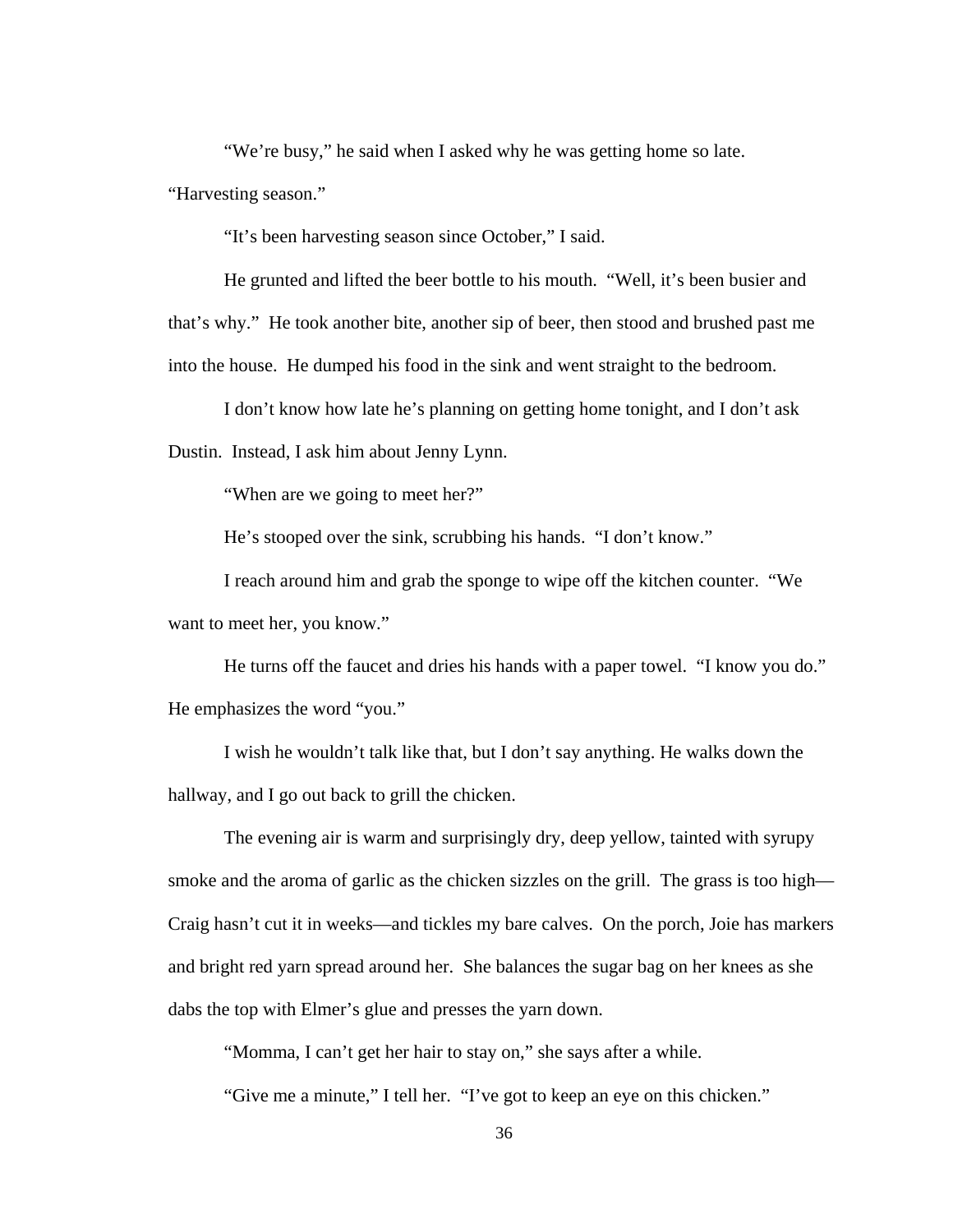Several minutes later, the sliding glass door rattles and Dustin steps onto the porch. He's showered and shaved and is wearing a clean t-shirt. He sits down beside Joie and, without saying a word, plugs in the hot glue gun and cuts new strands of yarn.

"Why is she a redhead?" he asks.

Joie huffs. "Why can't she be a redhead?"

Dustin holds up his hands and smiles. "Just asking."

The chicken is done, but I stand there poking at it, letting it burn just so I can continue watching them. Dustin looks so young, younger than sixteen, as he takes the bag of sugar from Joie and settles it in his lap, gingerly pressing the yarn into dabs of hot glue.

Thursday, when she gets home from school, Joie asks me why Daddy hasn't been coming home for dinner, so I tell her to get in the car and we drive down the dirt road jutted with potholes to the main highway that leads to his restaurant.

 Craig opened his restaurant, Deep South Diner, a few years after Dustin was born. He liked to cook, and he knew a little about running a business from his father. Now Deep South Diner is the best place to eat, the only restaurant really besides fast food restaurants and an old barbeque joint that has been closed twice already by H&R. All the sugarcane workers come to the restaurant during their breaks for a glass of water or sweetened ice tea. They sit on the overstuffed barstools talking to Craig and running soiled handkerchiefs over their greasy foreheads. Craig is a rough-looking man, but he's pretty social, and his restaurant has the best peanut-butter pie in south Florida, so everyone seems to like him.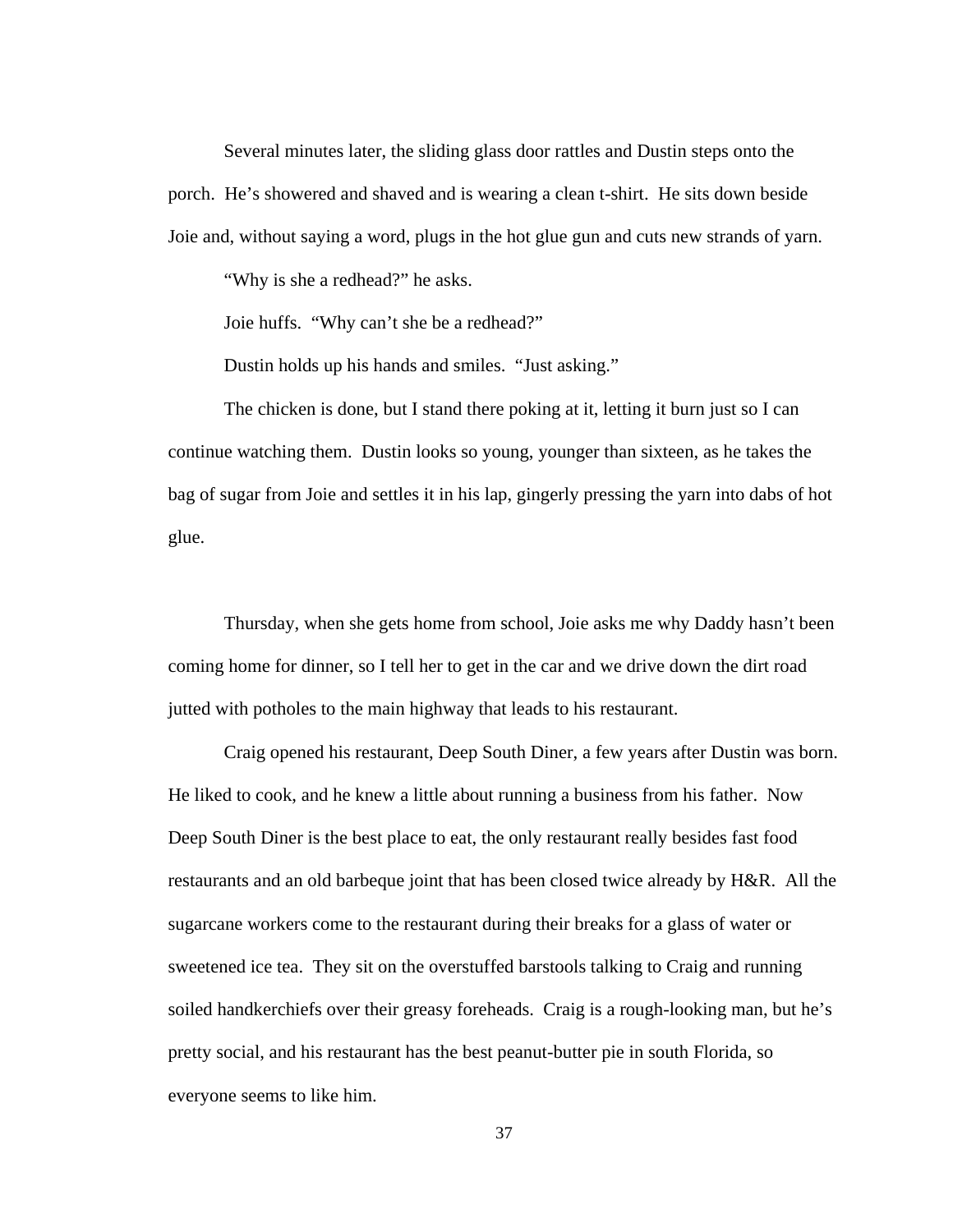Craig is in the back when we get there, and Dustin is behind the cash register. He's wearing one of the only two button-down shirts he owns; it's faded black and wrinkled and covered with lint. It doesn't matter that the restaurant is not fancy by any means, and all the other employees wear jeans and t-shirts. It doesn't matter that Dustin would probably look more professional in a t-shirt that's ironed and lint-free. Craig insists that he wear a long-sleeved, button down shirt every day.

The other night, when Dustin claimed neither shirt was clean, Craig took the wrinkled shirt, balled it up, and threw it at Dustin's chest. "So wash it," he said. He never looked directly at Dustin.

I glared at Craig, but he never looked at me, either. That night, lying in bed, I told him he needed to go easier on Dustin.

Craig mumbled something, his voice muffled by the pillow.

"Seriously," I said. "You should be more understanding. You remember what it's like."

He spun around then, his palm slapping the sheet beside me. "Hell, yes, I remember. Dustin's got it easy, that's all I got to say."

I closed my eyes and rolled away from Craig. For a moment I was sixteen again, coming home from school, nauseous and light-headed, sweat pouring down the back of my legs, hair clinging to my neck. Craig was hunched in the corner of the sagging porch, shirtless, skin purpled and quivering, cool to the touch despite the sweltering afternoon heat. Behind him, white egrets waded through the charred sugar cane fields.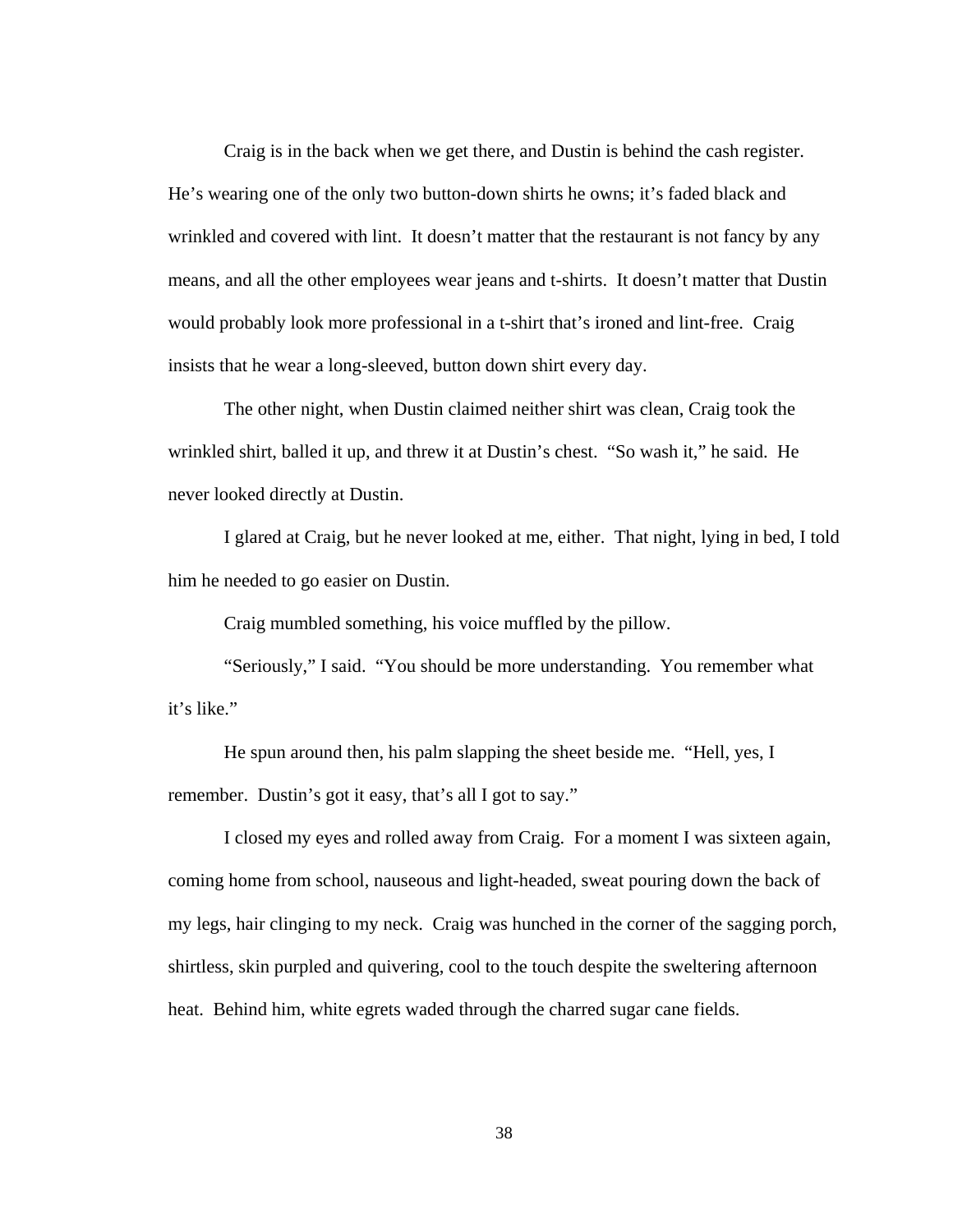Today, Dustin gives us a half-hearted smile as we approach the cash register. His face is puffy, lips chapped, hair matted. Joie runs up to him. She grins and holds her hand out, palm up.

"I want a gumball," she tells him. "A green one."

 Dustin reaches in his pocket for a quarter. As he pulls it out, it slips and clatters to the floor, rolling under the counter. As he stoops to get it, Craig comes out from the back.

 "What are you doing here?" he asks, looking at me. His face is shiny, his apron splattered with blood and grease.

"Joie asked why you aren't home for dinner anymore," I say.

 Craig stares at me, lips pressed together. Dustin straightens, the quarter face-up on his palm.

"Here," he says, handing it to Joie.

 She gingerly lifts it from his palm and steps around the counter to the gumball machine. She drops the quarter in and twists the silver handle. Nothing happens.

"It's not working," she says, pushing her lower lip out. "Dustin, will you fix it?"

Dustin sighs, looks at the customers walking through the door. "Joie, I'm

working." He turns back toward the cash register.

 Craig moves forward, faster than I've seen him move in a while. He grabs Dustin's sleeve, swinging him around.

 "Who do you think you are?" he asks, shoving Dustin toward the gumball machine. "You can help your sister, for God's sake."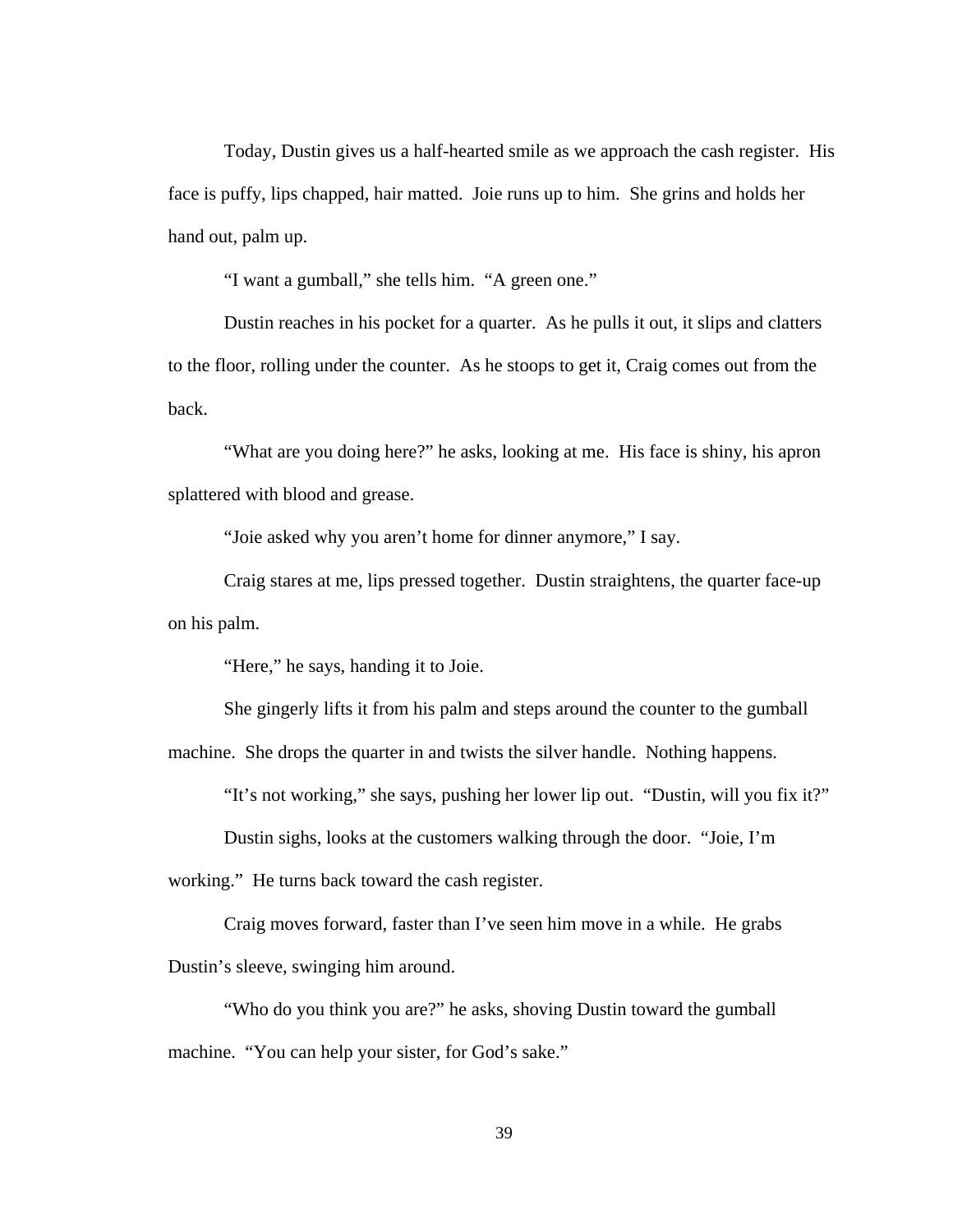Joie looks like she's on the verge of tears, so I step forward and take her hand. Craig turns around and heads back to the kitchen. Dustin's cheeks are red and Joie's bottom lip is trembling, so I lead her out to the car.

 Tonight, Dustin beats Craig home from work again, although they both miss dinner.

 I'm washing dishes when Dustin walks in through the laundry room. He pauses to slip off his shoes, although I don't know why; we don't have rules like that in our house. Both of his socks are worn around his big toes.

"When's your father getting home?" I ask.

He shrugs. "I don't know."

 I lift a hand to rub my forehead, forgetting to wipe it off, and light suds stick to my face.

"You shouldn't be mad at him, you know," I tell him.

Dustin scoffs. "Why not?"

 My hands are chapped and wrinkled from the hot water. I'm done with the dishes for now.

"When are we going to meet Jenny Lynn?"

Dustin steps around me and sticks his hands in the soapy water. "I don't know."

My chest tightens. "What have you two decided to do?"

He lifts his hands out, sloshing water along the counter. "I don't know."

 "You don't know anything, do you?" I immediately regret saying it, but I don't apologize. I tear off several paper towels and mop up the puddle of water by the sink.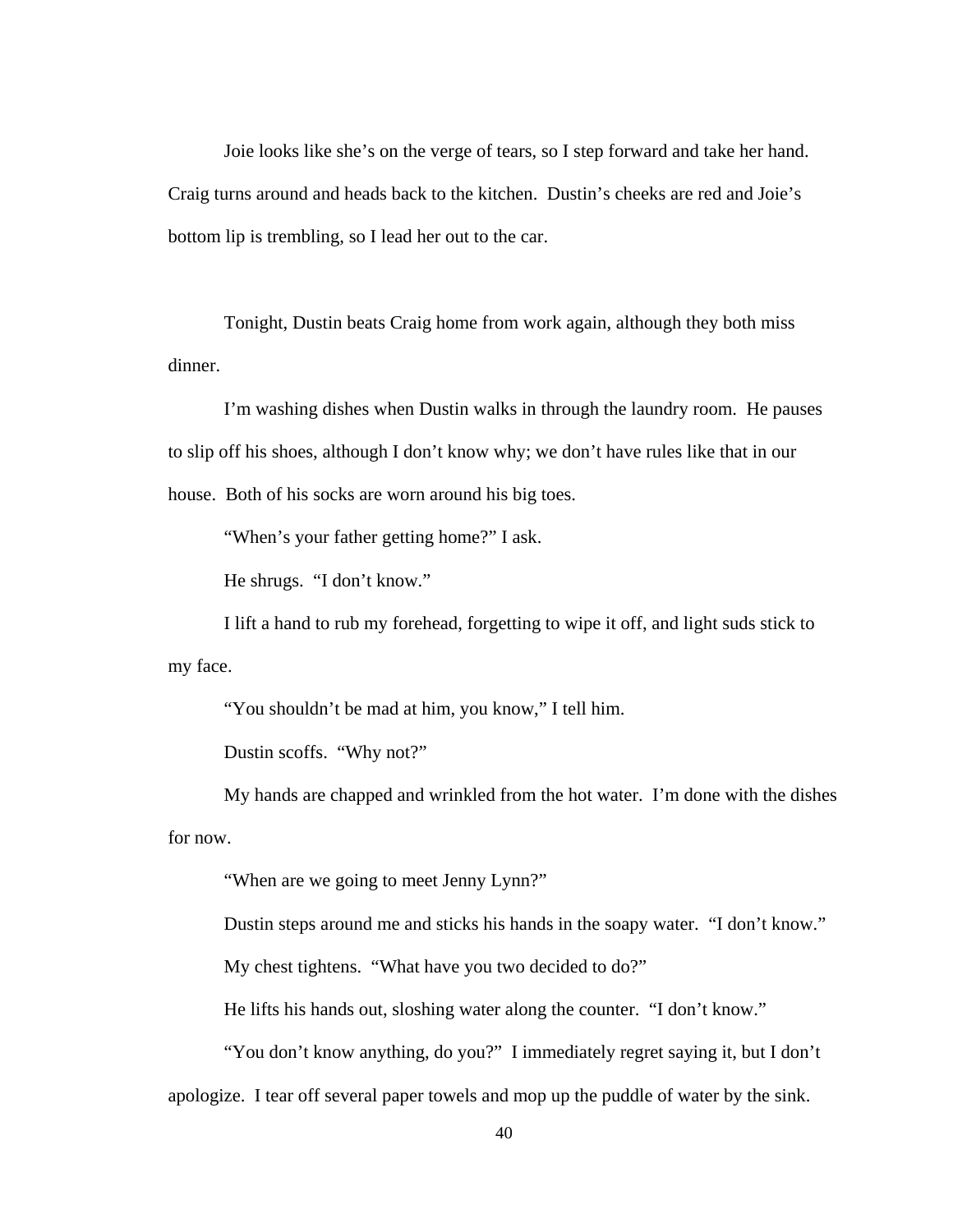Dustin steps around me and leaves the kitchen. A few seconds later, his bedroom door slams, rattling the pictures on the living room wall.

 I'm already in bed when Craig gets home, but I'm not tired. He strips out of his work clothes and lies down beside me. He smells like the restaurant: fish, oil, coffee. He also smells like alcohol.

"They haven't decided what to do yet," I say after several minutes of silence.

 The mattress sinks as he rolls to face me. His breath is warm on my face. He had a beer for dinner. Maybe two.

"I know," he says. "I told him what they should do, though."

I don't like the way he says this, lightly, nonchalantly. "What did you tell him?"

 Craig rolls onto his back and stretches his arms above his head. "Don't make a big deal out of this, Faye," he says.

 I stare at the ceiling, watching the shadows of the palmetto fronds tremble on the ceiling, trying to think of something to say, but by the time I do, Craig's breathing heavy and even, and I know he's asleep.

The annual Sugar Festival is held in April to celebrate the end of harvest season. Every year we go as a family, even if we end up going our separate ways once we get there. Craig likes watching the car show and browsing among the old farming equipment on display; Joie likes riding the carousel and climbing the rock wall; Dustin likes watching the rodeo with a group of friends from school. I usually just walk around and look at the handmade quilts or the cane grinding.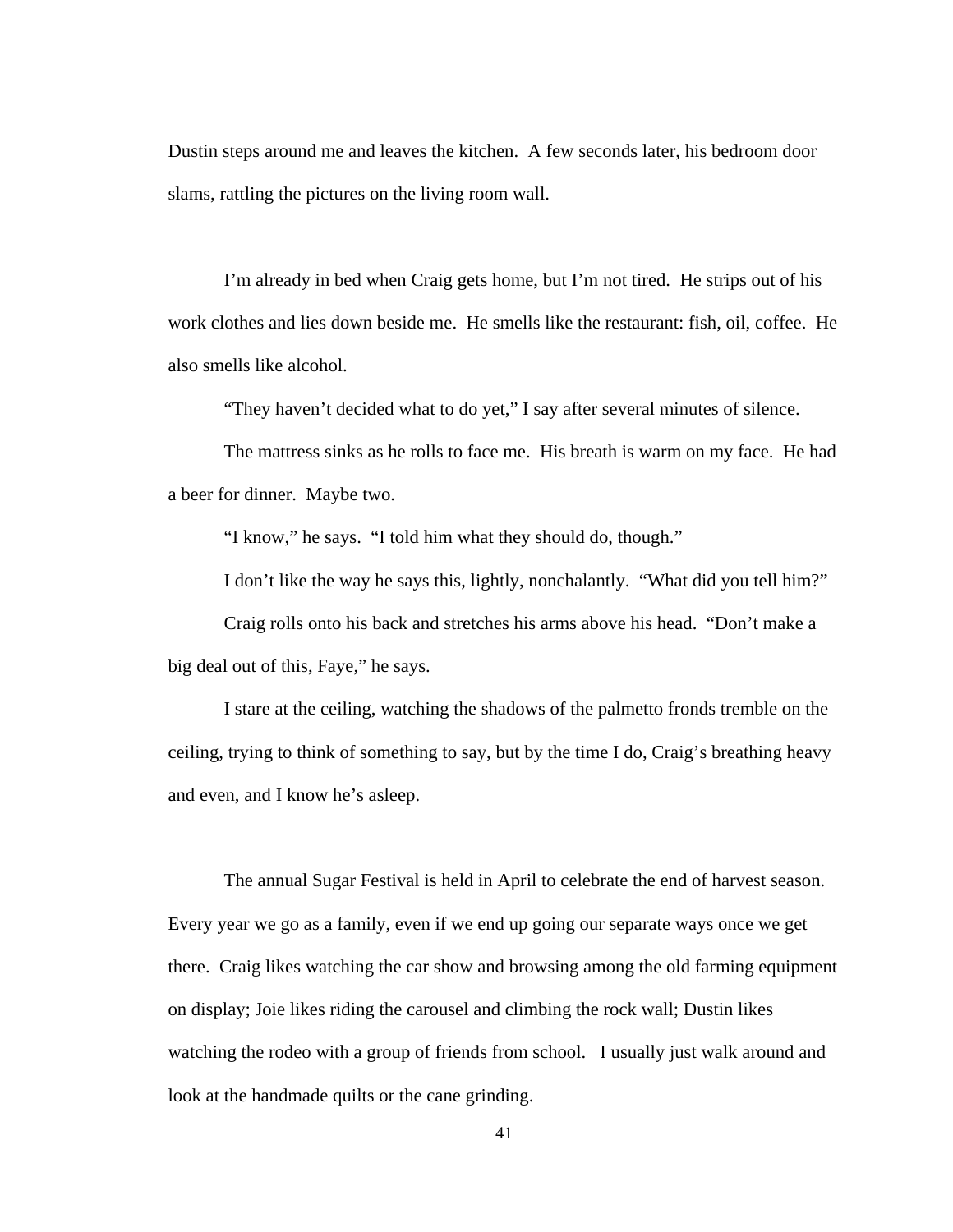When we were in high school, Craig used to take me to the festival. Before he could drive, he showed up at my door in baggy jeans and dirty sneakers and we walked along the highway to Civic City Park, dodging lumpy gray anthills and shards of glass from shattered beer bottles. Craig rode the carousel with me, raced me down the inflatable slides, and took me over to the booth where they ground the sugar cane. I hated the taste of raw sugarcane – it was tough and dry, not at all sweet – but Craig seemed to like it, so I always smiled and pretended I liked it, too.

This year everything looks the same: the park is packed with men in tight jeans and warped baseball caps, women with sunburned arms fanning themselves and showcasing their homemade desserts and hand-stitched quilts, children running around, hyper from cotton candy and pushing each other to be first in line for the carousel. Static-filled country music blares from speakers throughout the park, occasionally drowned out by the shrill voice of the rodeo announcer whenever one of the clowns comes close to being trampled by the bull.

Everything is the same except that it's only Joie and me. Craig is working, and Dustin said he wanted to stay home, that he had homework to do. Joie is quiet; she doesn't ask to climb the rock wall or ride down the inflatable slides. When I ask her if she wants to ride the carousel with me, she shrugs.

After half an hour, my arms are turning pink, my head is throbbing, and my throat is dry from the dust clouds. I'm about to ask Joie if she just wants to go home and watch a movie when I see Dustin.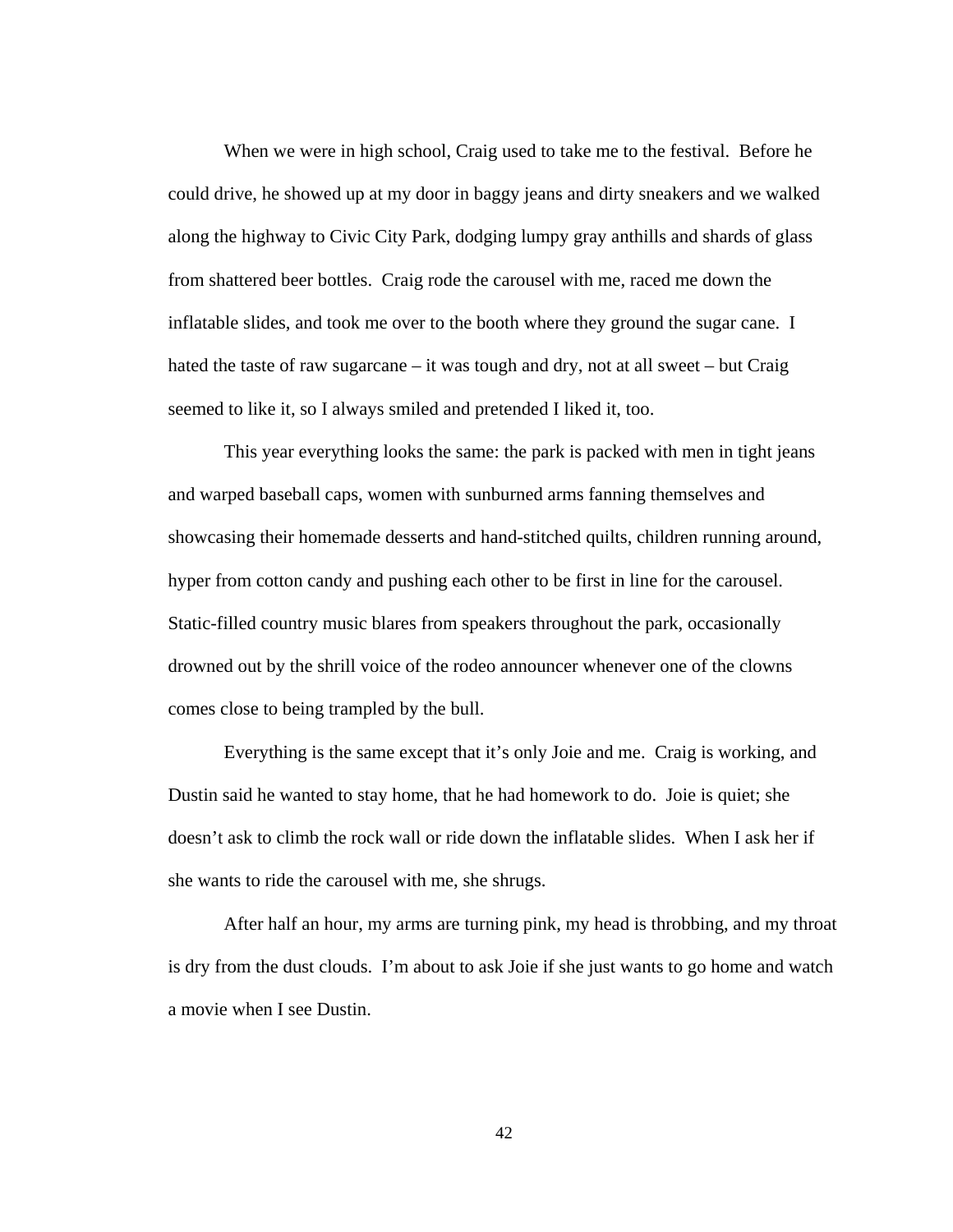He's standing under the rodeo bleachers, shuffling flattened cigarette butts and peanut shells with his foot. Next to him, striped in sunlight and shadow filtering through the metal stands, is a girl I know must be Jenny Lynn.

She doesn't look at all like I've pictured her. She's short, a good five or six inches shorter than Dustin, and thin enough I can see the vertebrae on the back of her neck. Her hair isn't brown; it's amber, and apparently long, although she has it piled on top of her head. She doesn't appear to be wearing any make-up; her face is pink, bloated. It looks like she might be crying.

I take Joie's arm and turn her around, but it's too late.

"Who is he talking to?" she asks, tilting her head back to see my face, squinting against the bright sunlight.

I'm having trouble swallowing. "I don't know, sweetie." I reach for her hand. "Are you ready to go? Momma's tired."

Joie's already in bed when Dustin gets home. Craig is in the den, watching television. I'm on the couch, trying to read one of my romance novels, but I can't make my eyes focus. I've started the same paragraph over five times.

Dustin walks in around ten, barefoot, skin coated with gray dust, curls stiff with dried sweat. He stands in the doorway to the living room, his face dark in the backlight from the kitchen. I put down the book and sit up.

Neither of us says anything for several minutes. Finally, I have to ask. "Was that Jenny Lynn today?"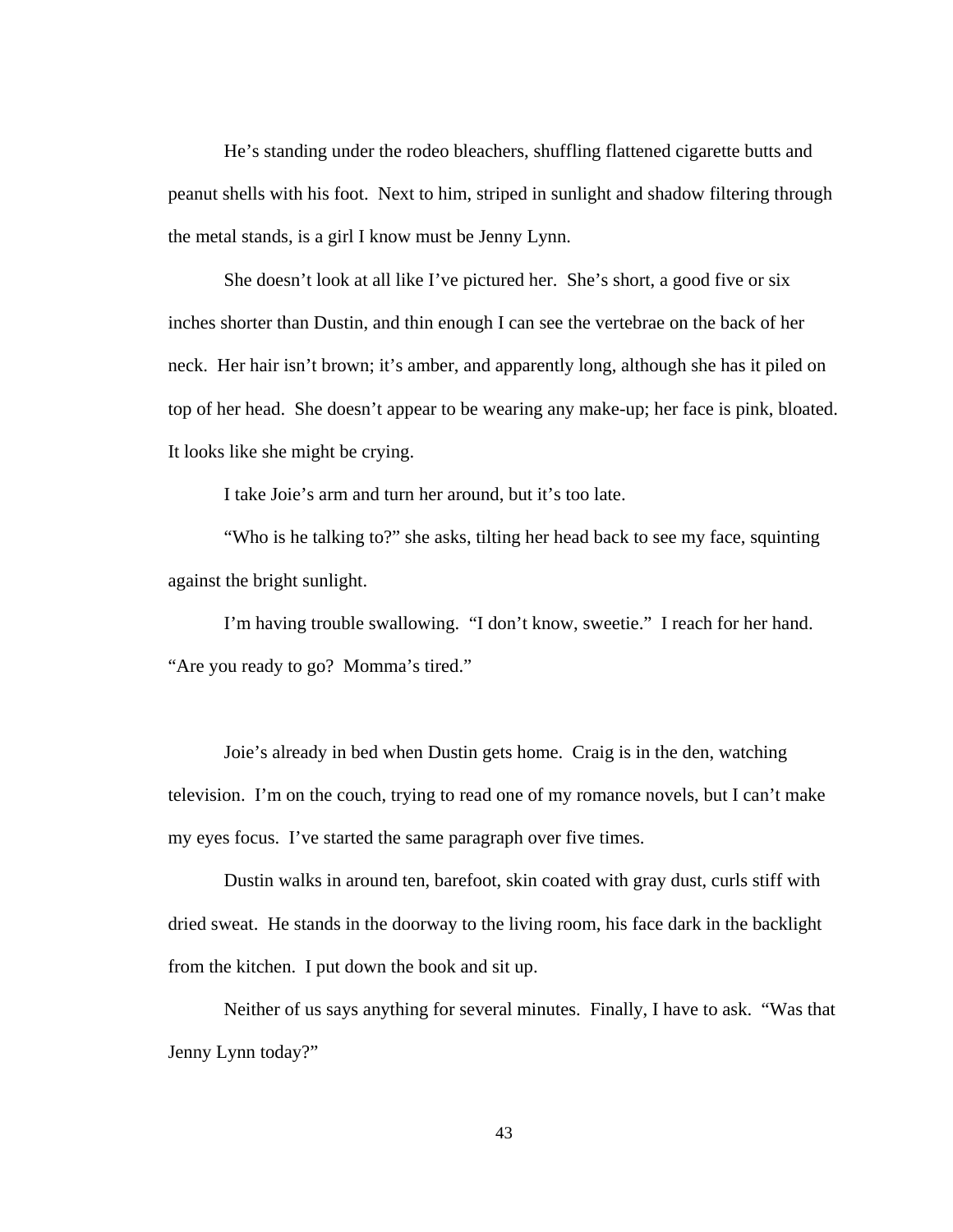He nods. I wait for him to speak, to offer an explanation about why he chose to lie and tell us he was doing homework when he knows I want to meet her. He doesn't say anything, just stands there, swaying slightly.

"Why didn't you tell me?" I ask.

He shrugs. "No need, anymore." He walks into the living room, sits on the couch slowly, as if he's in a daze. "She's moving." He stares at his hands for a while, then looks up at me. "It's gone, you know."

His voice is low, uninflected. I stand up.

"It's not her fault," Dustin hastily adds.

He's lying. I can tell by the way he avoids my eyes, the way he stares at his hands. The first time I ever knew for sure he was lying about something was when I confronted him about trespassing in the sugar cane field behind our house. He was ten at the time, short and awkward. He was late for dinner, and when he walked through the door his hair was matted with sweat, his hands were sticky and dirty. I asked him where he'd been.

"At Mike's," he said with a shrug. He kept staring at his hands, avoiding my eyes. "Playing video games."

Tonight, Dustin sighs and closes his eyes. "Dad will be happy."

A door squeaks down the hallway, and Joie appears, eyelids heavy.

"What are you talking about?" she asks, squinting her eyes against the bright light from the lamp.

Suddenly I'm very irritated. "Joie, what are you doing out of bed?" I'm being too harsh, I know, I can tell from the way her face falls, but I can't help it.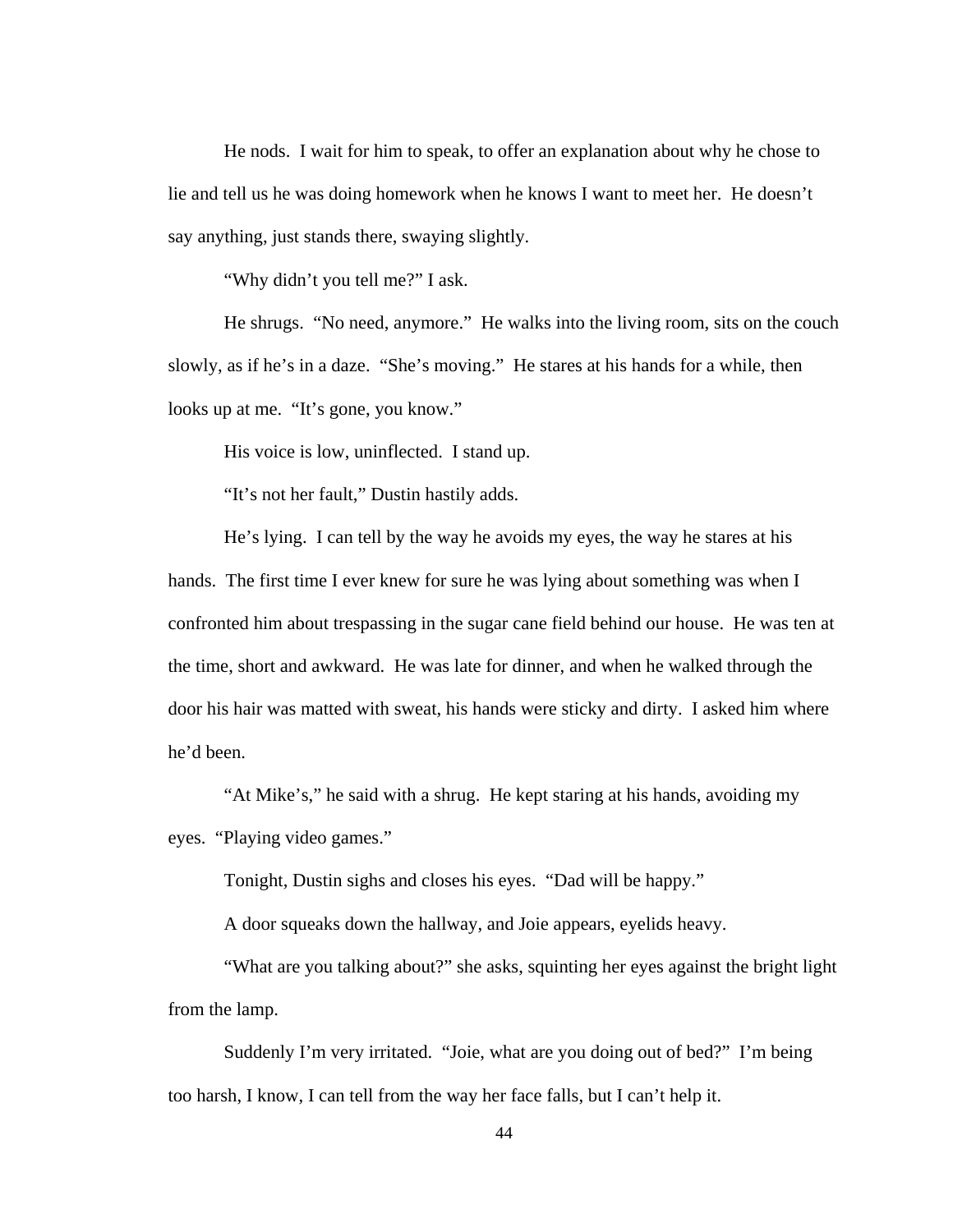"But," she says, hugging herself. "But, Dustin's still up."

"Joie." My throat is tight, and I'm talking too loud. "Joie, just go back to bed."

The door to the den opens. Craig appears at the end of the hallway, shirtless, scratching his stomach.

"What's going on?" he asks, voice thick. He's looking at Dustin.

"Don't look at him that way," I say. "You don't need to look at him that way anymore."

Craig stops scratching his stomach and looks at me. His eyes are glassy,

unfocused. It's the same look he had when I told him I was pregnant sixteen years ago.

Joie turns around to face Craig, her head tilted at an awkward angle as she looks up at his face.

"Dad, what are they talking about?" she asks.

Craig continues to stare at me until he realizes I'm not going to look away. Then he sighs and places his hand on Joie's head, ruffling her tangled hair.

"Nothing," he says. "Come on. I'll tuck you back in."

She follows him down the hallway. Dustin goes to his room, and I sit back down on the couch. I feel like I'm still sixteen, on the phone with my mother, hearing her reassurances, her promises, but not believing them, my questions stuck in my throat.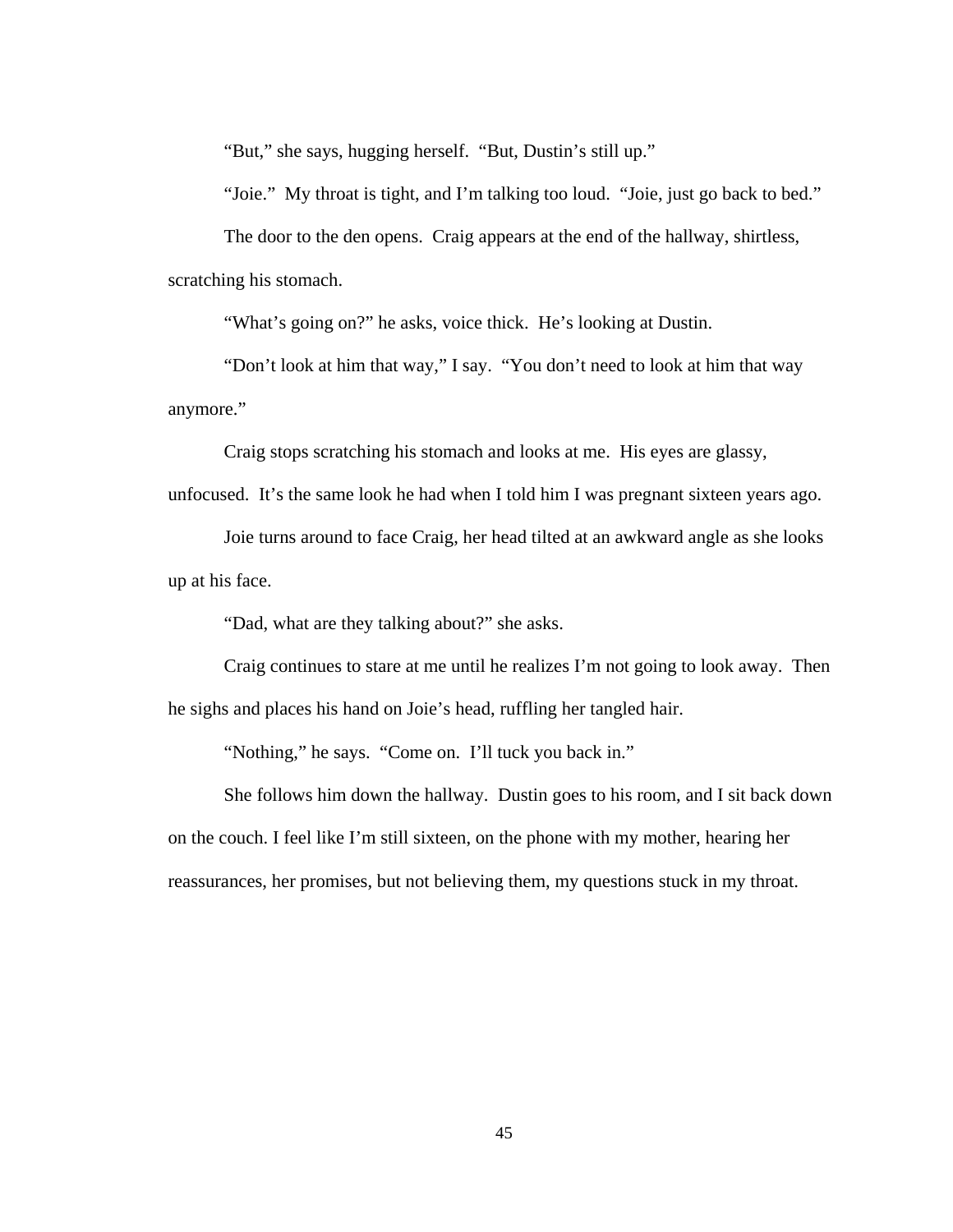## **BLUE GREEN RED**

Tonight she thinks about her family for the first time in several years. It isn't as if her memory hasn't tried to bring them back, especially on those foggy nights when her husband plays Pink Floyd's *The Wall*. On those nights, she goes into their bedroom and crawls under the thick sheets of their waterbed, shielding her face from the red gleam of the traffic light that slips through their bent blinds as the waterbed rolls and sloshes beneath her. She always pretends to be tired when he comes in later and asks what's wrong, though the whole time she's really trying to suppress the images that float to the surface of her memory: her mother's face, red and splotchy, lipstick dry and settled into the fine cracks of her lips, and Damian, sitting quietly, eyes absent, smiling at the wall.

Tonight, she's coming back from Bayside, where she and her husband, Eric, have spent several hours shopping. Melaney sits on the gum-stained concrete bench awaiting the metrorail and sees their faces appear against the hazy gray sunset. She closes her eyes, wills the images to drown in the blackness and the approaching grind of the metrorail.

 Eric sits next to her, the coconut sculpture he bought at Bayside on his lap. His hair, soft curls normally slicked back behind his ears, springs forth in the heavy night hair, unruly from the humidity. His pale cheeks are tinged with pink, and thin trails of sweat slide down his temples. He's unused to this Florida heat, having grown up in a small New England town, but he's smiling, can't stop talking about the things he wants to do while they're down here. He wants to go to South Beach, take in the clubs and walk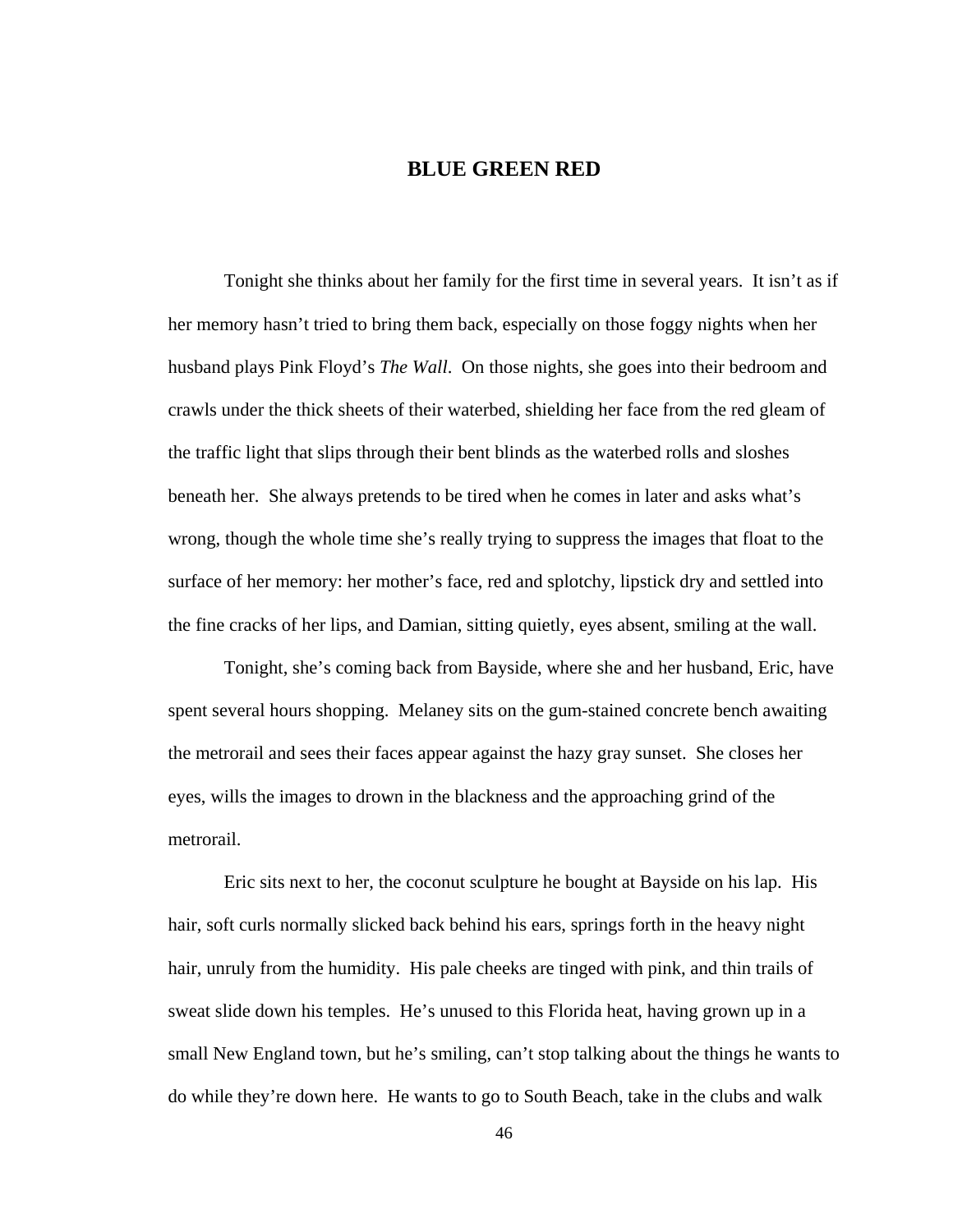along the warm sand. He keeps asking her to translate every sign they see in Spanish, but she tells him she doesn't understand, that she hasn't spoken Spanish since she left ten years ago.

"If you don't use it, you lose it," she says dryly.

He laughs, and asks her again the next time they see something posted in Spanish.

 "I'm so glad we finally had a convention in Miami," he says, raising his voice over the roar of the approaching metrorail.

 She thinks back to the first time she visited Eric's hometown, the small, neat town nestled among gray hills and trees naked by October. The sun didn't shine much while they were there, but she liked that, liked not having to pause every time they stepped outside to let her eyes adjust. She relished the chilly caress of the habitual morning drizzle that glistened on her heavy nylon coat and softened her hair to post-shower dampness. His parents had been neat as well, with trimmed hair and collared shirts and a house that smelled like vanilla. When his parents had asked about her family, she'd told them her family was dead.

 That's what she'd told Eric six years ago. On their first date, he'd taken her to a Cuban restaurant. He knew she was from Miami, and he seemed to think the Cuban restaurant would impress her.

 It wasn't anything like the restaurants in Miami. The white rice was sticky and clumpy, they served dark coffee instead of café con leche, and the sandwiches were made with toasted wheat bread and American cheese. She didn't mention the differences to Eric. When he asked how she liked it, she smiled and told him it was a refreshing change.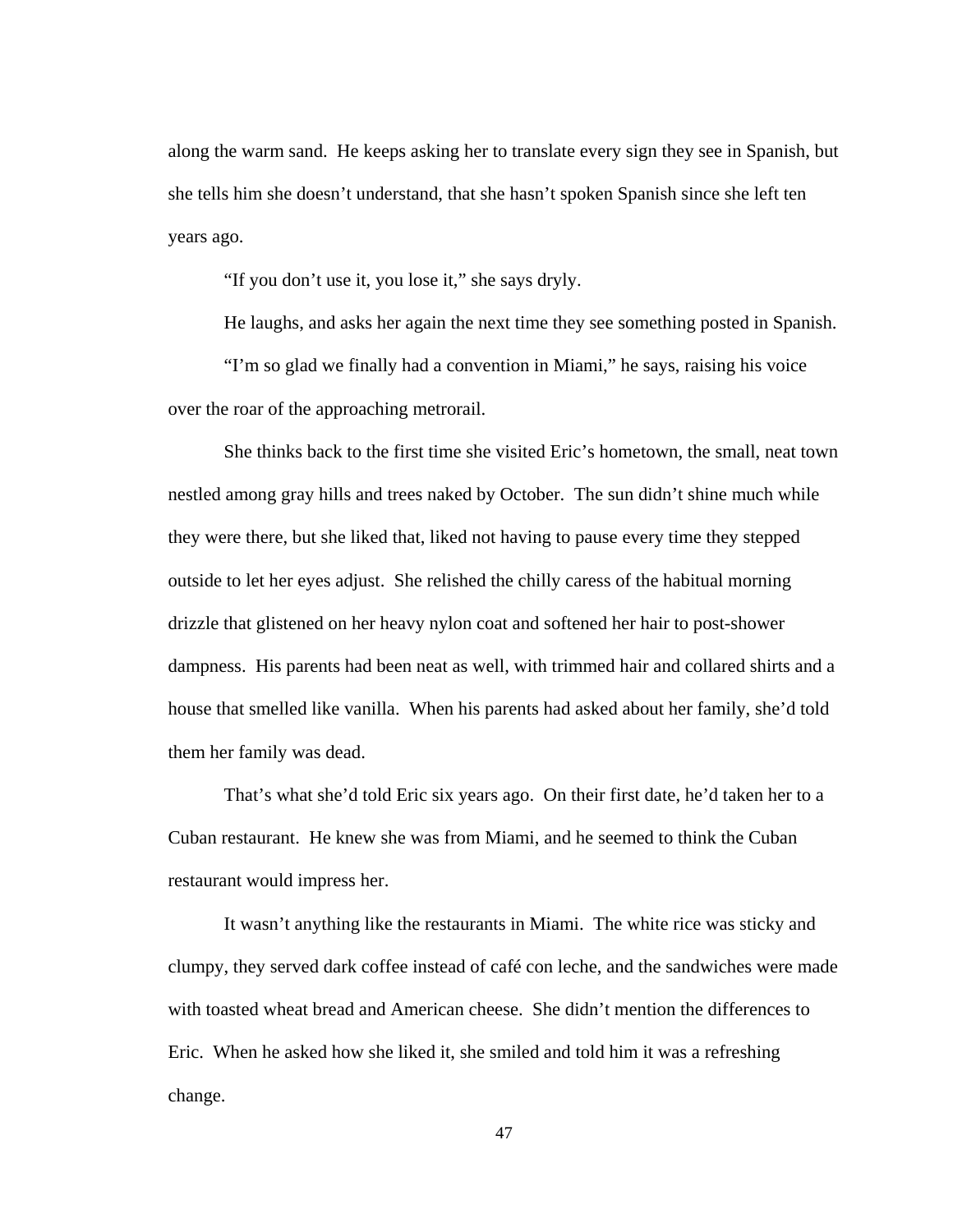Later that night, over a stale guava pastry, he asked about her family.

 "I don't have any family," she said, focusing on the thick red guava smeared on her plate. "My father, he's gone, been gone for as long as I can remember. My mother, she died of cancer." She didn't mention Damian at all.

"I'm so sorry," Eric said, his face soft in the dim light.

Outside, it began to snow. He never asked about her family again.

 Tonight, the metrorail approaches slowly, its headlights casting golden beams through the murky darkness falling over the station. People shift simultaneously toward the rails. Once the metrorail stops and the doors chime open, Melaney and Eric move forward, twisting and squeezing, trying to avoid the bodies that press in on either side. She hears Eric mumbling apologies every few seconds, only to meet the scuffling of shoes on the rubber floor and the rustling of cloth as they continue to brush against other passengers.

They maneuver down the narrow aisles and slip into a row near the back. She slides into the dirty blue seat next to the window, tucked away from the mass of people brushing by each other in the aisle and squeezed next to each other in the seats. The metrorail is uncomfortably warm from the bodies pressed against each other.

Melaney leans against the window, clutches her purse. After everyone is seated, the metrorail jolts forward, and Eric leans in next to her, craning to look out the window at the glittering lights of the city awakening below. Their car is silent except for the occasional squeaking of brakes and the muffled music coming from the headphones of the young girl sitting in front of her.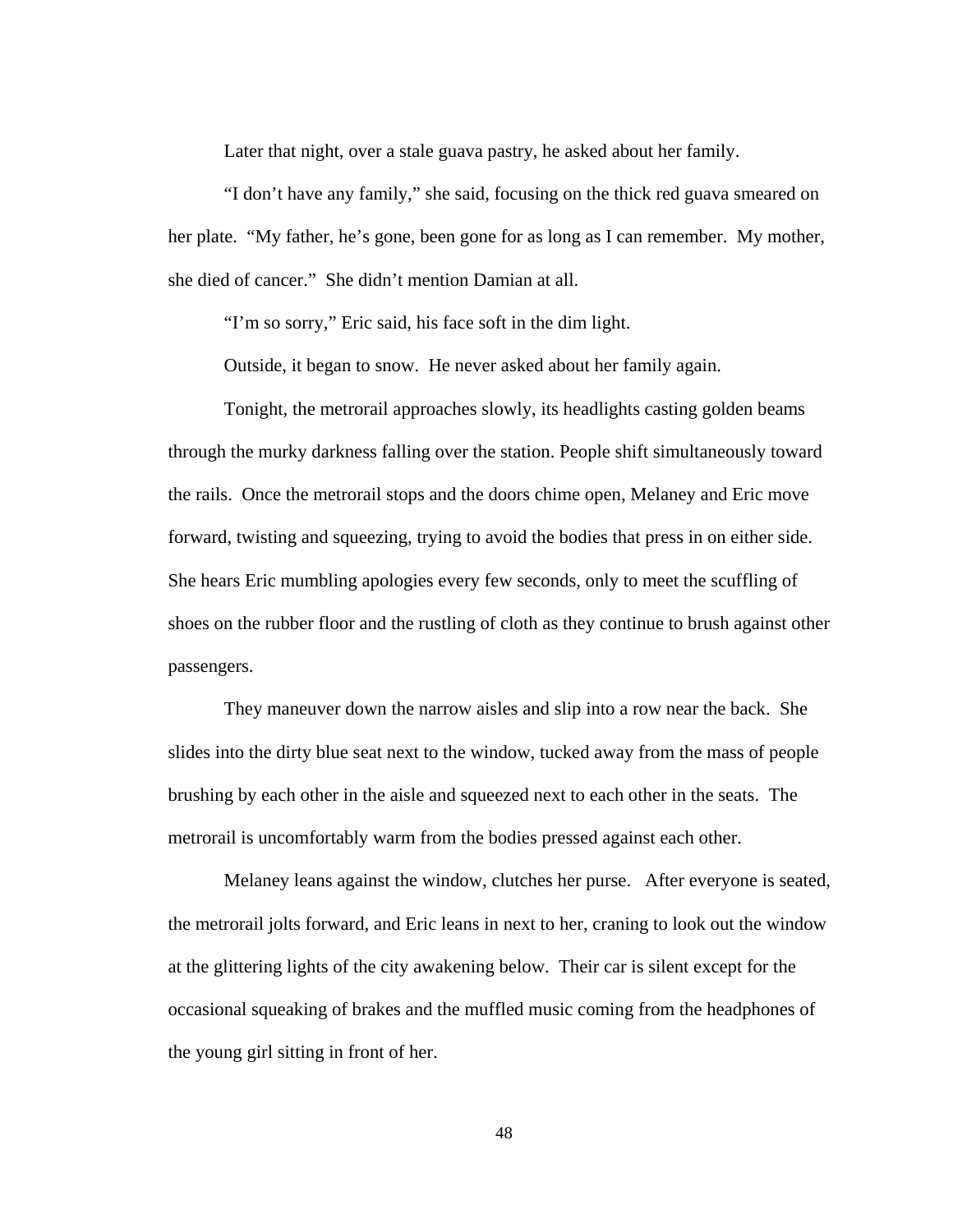Damian listened to music non-stop the night Dad left. The best she can remember, that's when it started. That was the day Dad and Momma got into another fight, only this one was different—longer and louder. She was so little she doesn't remember much detail, but she distinctly remembers that Momma wore only a bra and cut-off jeans, and that her eyes and Dad's eyes were bloodshot.

They were screaming and Melaney was holding her ears. She didn't start crying until Momma pulled out a knife and threatened to kill Daddy.

Even though she was old enough to know it was only a butter knife and Momma's threats were always shallow, Melaney was still scared, so Damian took her outside to their backyard, not much more than a lopsided, sandy square sectioned off by a fence whose links had been bent and stretched to accommodate the greedy claws of raccoons trying to get at their cat's latest batch of kittens. Damian led her to the skeletal orange tree that leaned against the corner of the fence, its branches spreading against the chromium sky like the fuchsia spider veins along her mother's thighs. Feeble as it was, it still managed every year to sprout a few pieces of fruit—sickly, speckled things that looked more yellow than orange and more often than not were infested with flies.

Damian, his face moist and flushed from the wet afternoon heat, told her to pick some, that they were going to make orange juice for breakfast and Momma would be happy. When they went back inside, Dad was gone.

That night Damian stayed up late and kept Melaney up late, too, blaring his favorite Pink Floyd CD so loud that even though the lights were off and he was wearing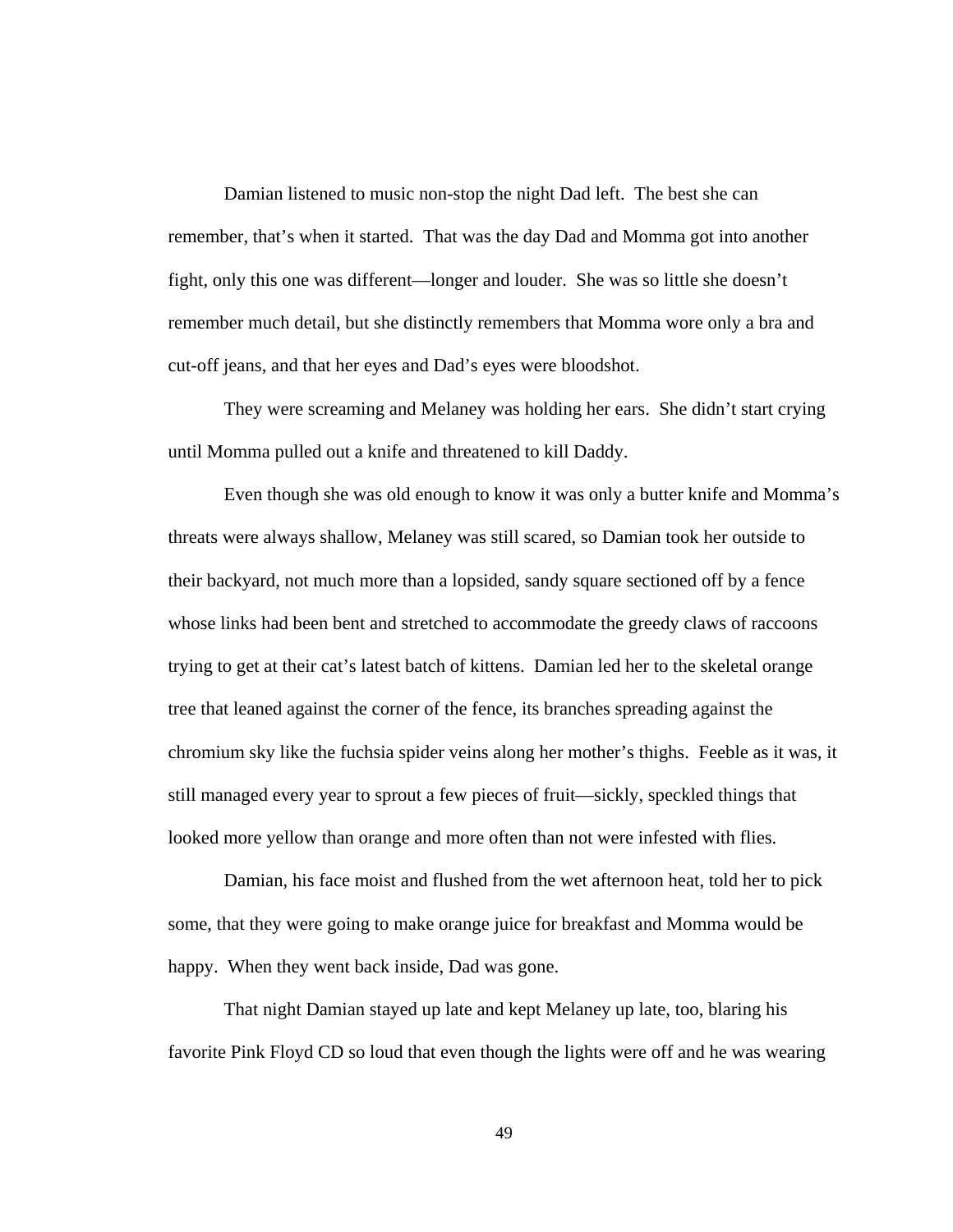headphones, Melaney could hear the lyrics over the whine of the air conditioning unit by their window.

She hasn't seen Damian since the summer before she started seventh grade, when he left home abruptly one overcast morning. He had never said exactly where he was going, but Melaney had seen an acceptance letter from some college sitting on his desk for months, so she felt it was safe to assume that's where he went. That's what she told their mother, anyway—not that it mattered much.

 "Blue. Red. Green." The words, in short spurts, are soft but audible over the groan of the metrorail as it lurches to a halt. Melaney wants to turn, can sense the shifting bodies around her as people stare. Eric seems oblivious, keeps turning the creased map around in his hands, trying to figure out where their stop is.

At this stop, the metrorail empties significantly. People file out quickly and silently, and a group of young teenagers, three boys and two girls, clad in dark shirts and baggy jeans, hair stiff with gel, come aboard and sit down in the middle of the aisle. They pull out a pair of dice and drop them onto the dusty floor.

"Red. Yellow. Orange."

The words start up again as the metrorail jolts forward. It's a man's voice, excited but quiet. She tilts her head a little to the left, chances a glimpse out of curiosity. He's a small man, bony and disheveled. His hair is long and greasy, his face pale and oily, covered in a patchy, ginger-colored beard. She thinks he must be homeless—he's wearing nothing but a faded, crudely patched denim jacket and a pair of cargo pants that hang off his narrow hips. Something about him is familiar: his docile voice, maybe, or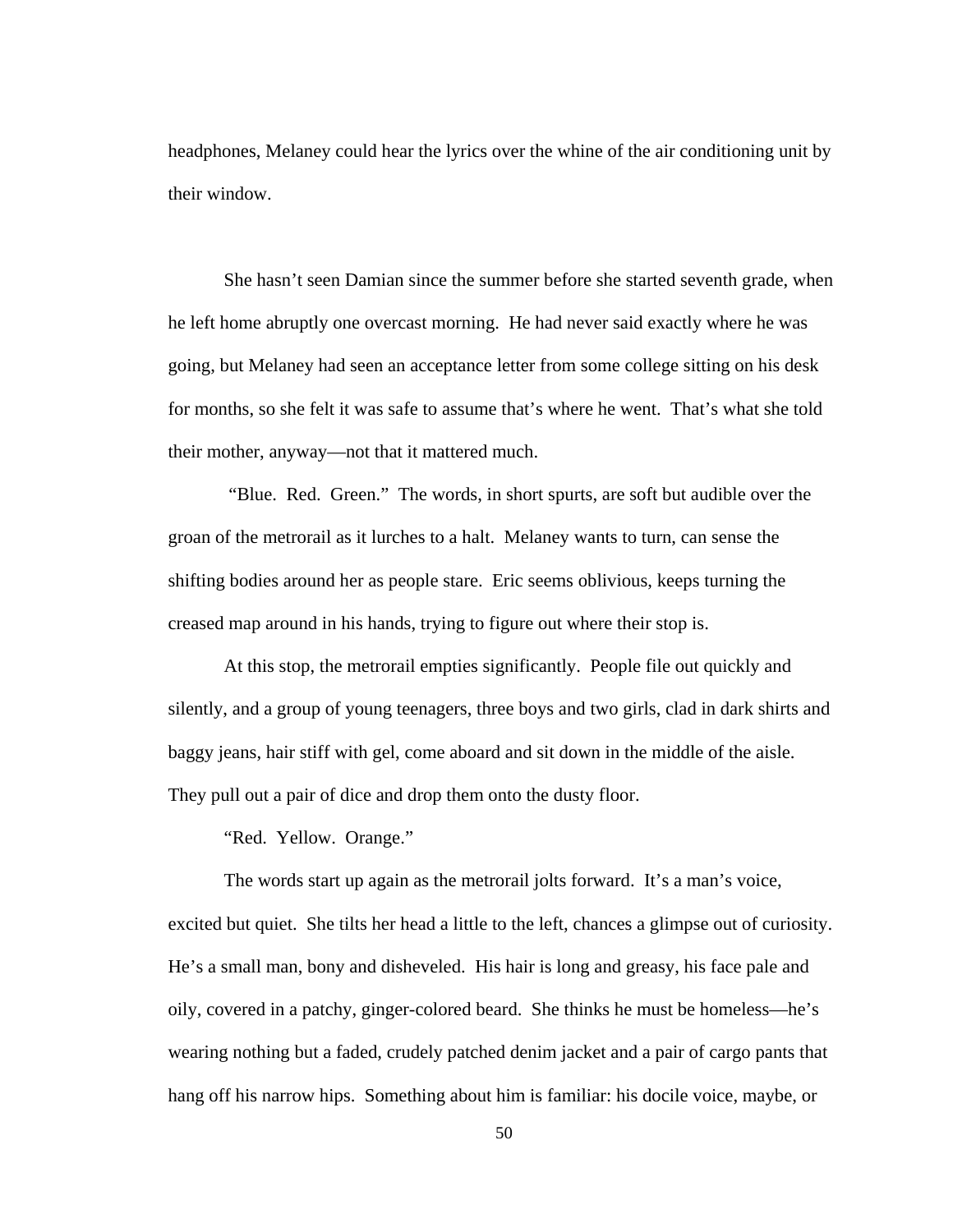the way he crouches in front of the seat, peering above the grimy sill like a child peeking at something he shouldn't see. She turns around, stares out the window, watches the spiny tops of palm trees and the Mexican-tile roofs of houses glide by.

At the next stop, the doors slide open and a rush of city noise greets them. Down below, a fluorescent-yellow ambulance pulls out into the crowded street, lights flashing and horn blaring. Melaney leans against the warm glass and watches it until the metrorail jolts forward again and the flashes of pulsing red slowly leave her line of vision.

It wasn't until she left Dade County that she realized ambulances in other places were red. The yellow ambulance seemed to frequent her neighborhood a lot when she was growing up—usually on Friday or Saturday nights, when she and Damian would lay in bed, on top of the sheets, with the old shutter windows cranked open to let in the slightly cooler night air. They could hear Mr. and Mrs. Rocio fighting on one side and Mrs. Arazoza praying loudly on the other, and then later the cry of the ambulance would drown them all out. Melaney could never figure out where the ambulances went. She'd been tempted to call the ambulance once, when she was ten and Damian had told her he thought he'd been poisoned. His face had been pale and his skin beaded with moisture, and she'd thought he really was sick. Then she'd asked him how he knew he was poisoned, and he'd said Momma was trying to kill him.

"Green. Orange. Red."

As she presses her forehead against the window and watches the shadowed roofs slide by below them, she realizes the homeless man is naming the colors of the roofs they're passing.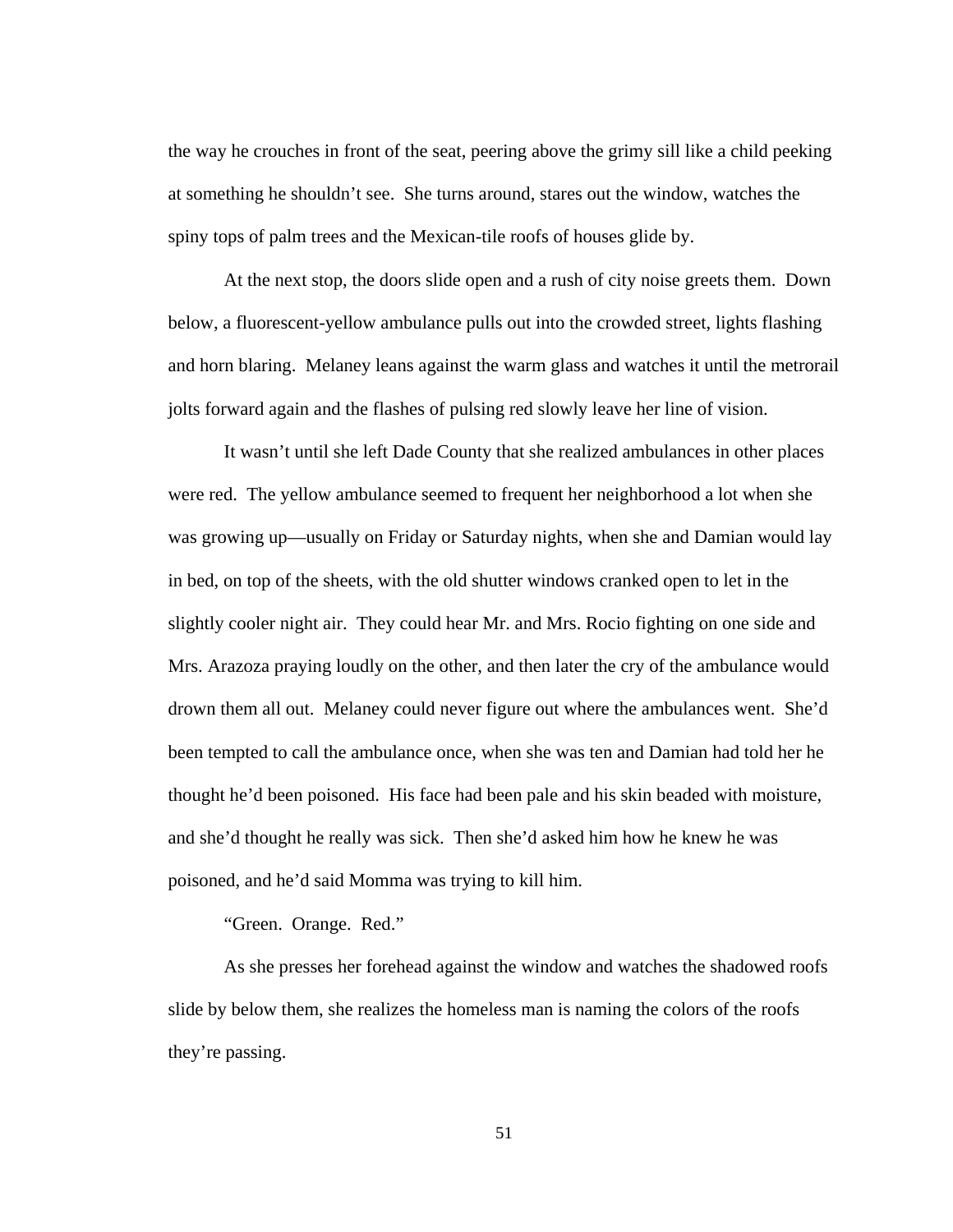Eric finally takes notice, twisting in his seat for several seconds. When he turns back around, he shakes his head and begins to refold the map, although he's not looking at it. He's looking straight ahead, so the map ends up inside out.

 The teenagers in the aisle have stopped playing their game of craps to stare. One of them, a thin boy who can't be older than fourteen or fifteen, laughs.

"What, did they close down Jackson?" he says. Jackson is a local mental health clinic. He says it loud enough for everyone in their car to hear. His friends laugh with him.

"Orange. Red. Orange."

 The thin boy picks up one of the dice they were playing with and throws it at the homeless man. It clinks against the window and drops to the floor, bouncing down the aisle.

"Hey," Eric says, turning in his seat. They ignore him.

"They're just kids," Melaney says to him.

The boy picks up the second die and throws it haphazardly. The die falls short and rolls under the seat.

"Hey," Eric says again, more forcefully.

The teenagers finally look at him. They look at each other, then stop laughing.

The thin boy shuffles down the aisle and collects the dice, and they return to their game.

Eric turns back around, his cheeks red. "So sad," he says, in a low voice she can hardly hear.

"Yellow. Red. Red."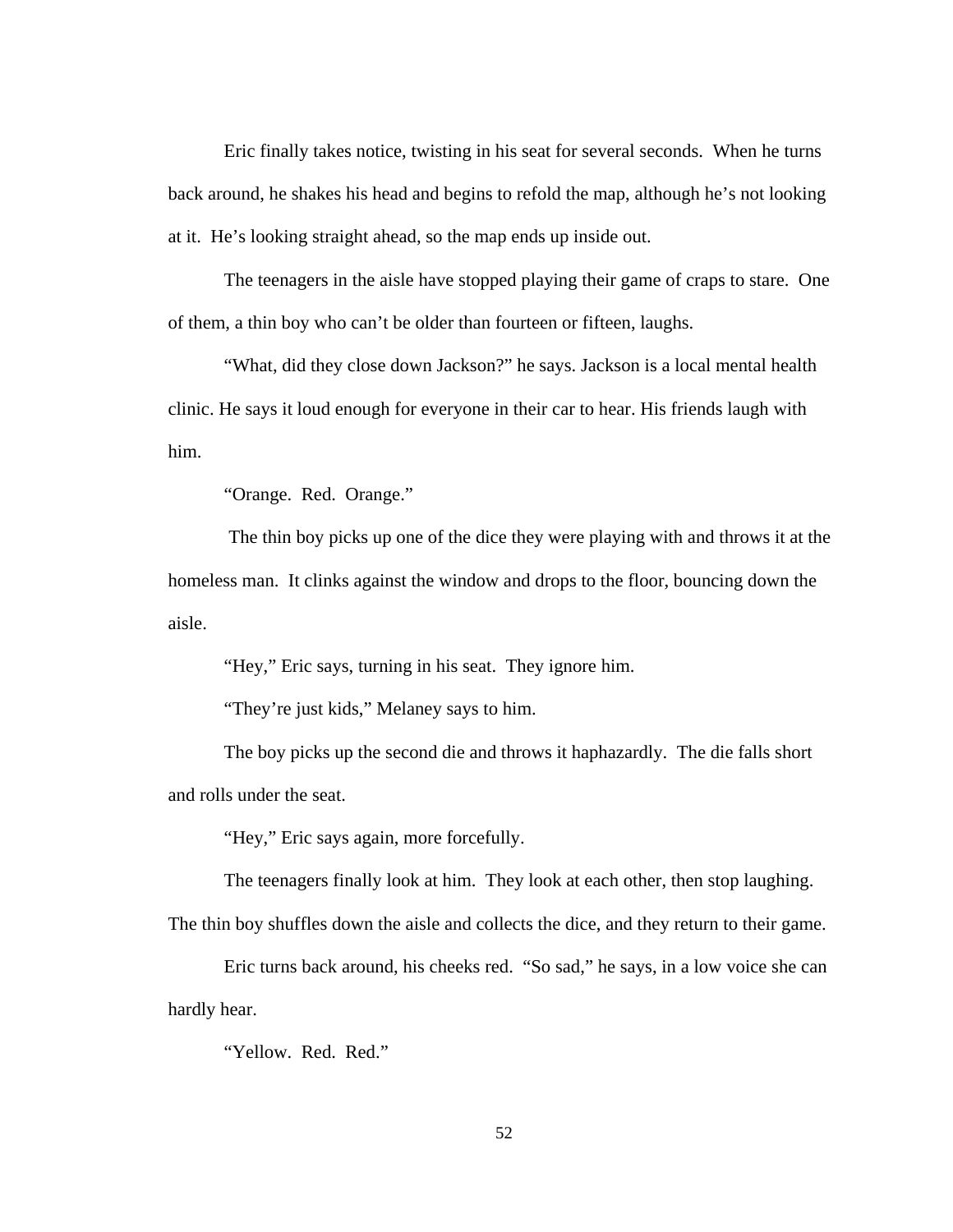Melaney hears the words continue in a steady, rhythmic manner until the metrorail reaches the next stop, Viscaya, the stop where they get off to go to their hotel. Here, the man stops counting rooftop colors and a heavy silence ensues, broken seconds later by laughter. It's a spasmodic laugh, light and lively like the laugh of an amused child.

 Even though the metrorail hasn't completely stopped, Melaney grabs her purse and stands up. Grasping the cold metal poles for balance, she climbs over Eric, who stares up at her with his lips slightly parted. She stumbles over the teenagers, who lean out of her way and mumble in her direction. As soon as the doors chime open, she falls out into the sweltering night and maneuvers her way through the crowd to the escalator, waiting to lift her down from the lighted station and into the dark emptiness of the night.

Pink Floyd blared through the headphones the first time the laughter began. It was only nine o'clock and already they'd been sent to bed because Momma had company. They'd been watching television in the den, enjoying the air-conditioning, when Momma had come in, barefoot, her short hair stiff with gel, wearing a tie-dyed tshirt that was so tight Melaney could see her nipples and had to look away. "Hey, you two, can you give me some privacy, you think?"

And so they'd obediently gone to their room to turn on the fans and lay spread out over the unmade beds, Damian to listen to music, Melaney to flip through a magazine she'd found discarded in the bus ramp at school. The shutters were open, and from outside she heard the steady chorus of crickets and the intermittent grunts of toads. And then the laughter.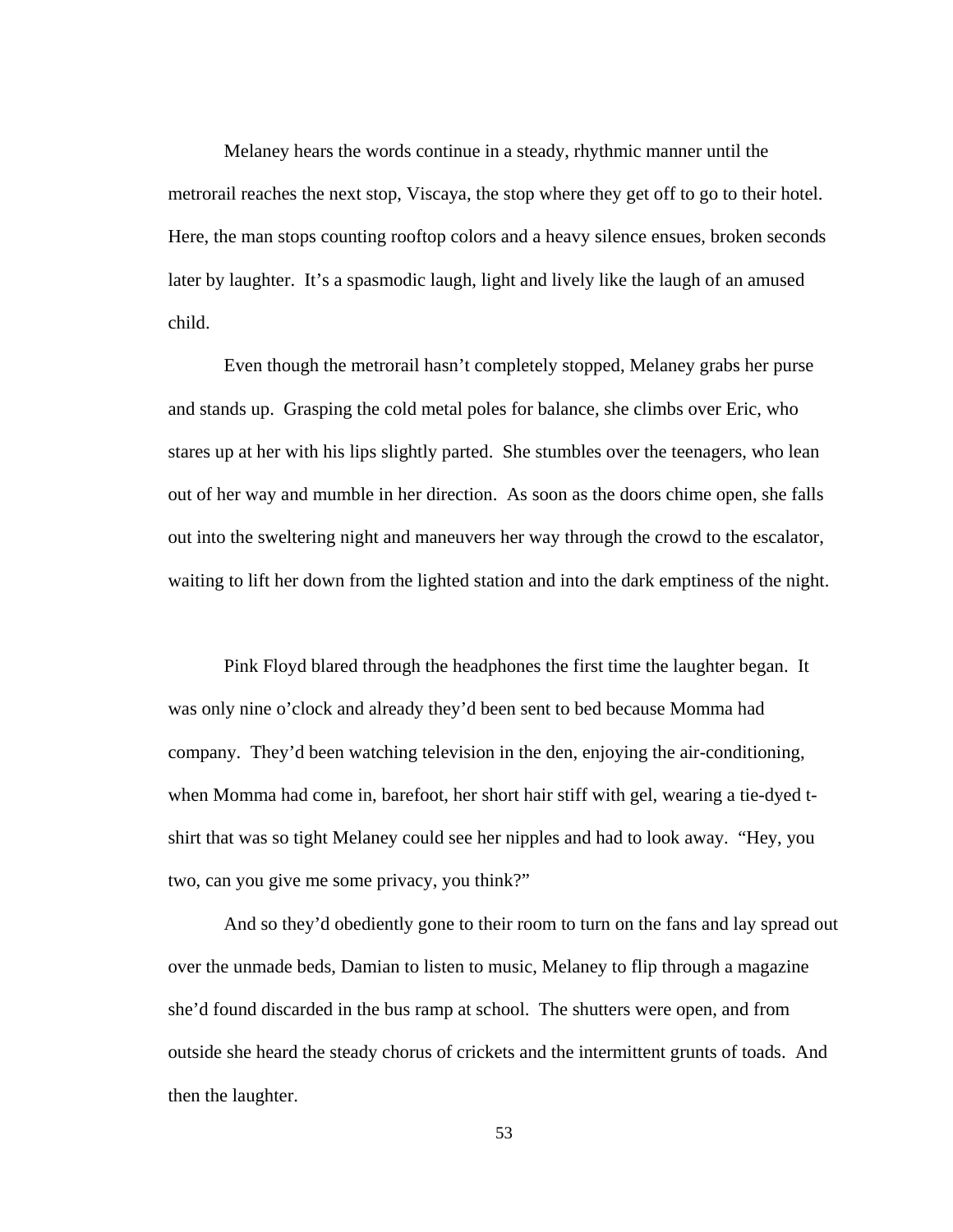Damian was laughing at something, staring at something in the dim light that she couldn't make out. His lips were parted slightly, skewed into what might have been a smile.

"What's so funny?"

 He didn't answer, just continued laughing for several long minutes, softly, breathlessly, as if he was sharing a private joke.

 "You're crazy," she'd said finally, dropping the magazine onto the floor and rolling onto her side so she could stare out the window. In the back yard, the skinny shadow of the dilapidated orange tree stretched and twisted over the mounds of dirt and faded grass, and she thought she could make out the shape of a small animal scurrying along the fence line. "Damian, I think the raccoon's back."

 Silence then, except for the lyrics coming from his headphones, filling the night air.

 For a while, Momma, too, had seemed to notice the changes, and Melaney had been relieved. More than once she'd come to pick up Melaney early from school. Melaney had known what happened every time the phone rang in the classroom and the teacher's eyes turned toward her. Momma would be waiting for her down by the office, her hair limp, her lipstick smudged, her ears sagging from the weight of her tarnished earrings. "He's done it again," she'd say, and that would be enough. Melaney would know that one of the high school teachers had found Damian wandering the hall, or some student had reported him, not knowing who he was, afraid that he was a stranger without permission to be on school grounds.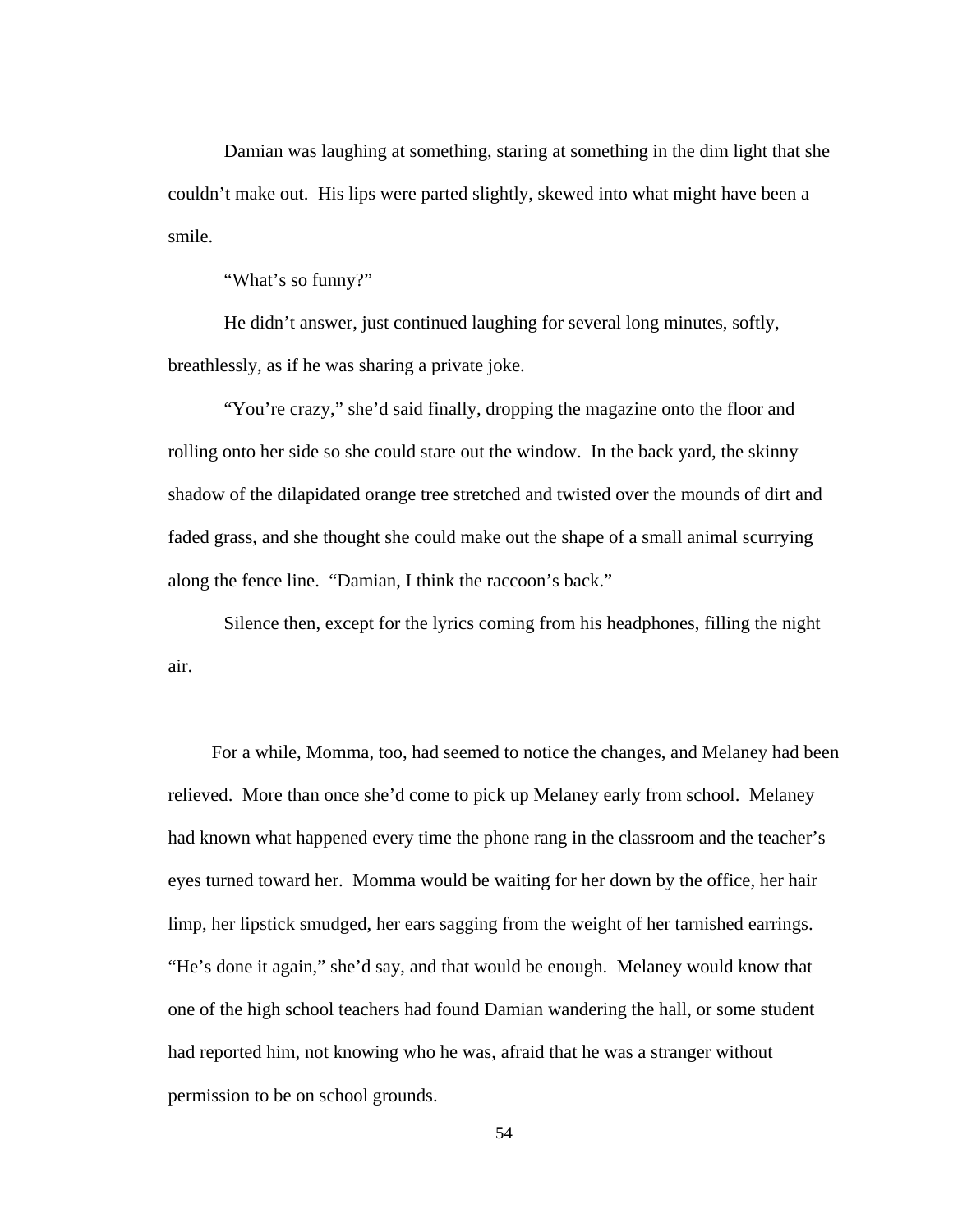Damian would be waiting there in the principal's cramped office, slouched in a chair, staring at the ground, when Momma rushed in. Melaney learned to hate going into the high school; she hated the way boys would stare at Momma's breasts bouncing under her mesh shirt, the way everyone would stare while they walked out with Damian.

 She thought that once Momma noticed these things, Momma would know what to do. But they happened again and again, and nothing changed. One day she found Momma alone in the kitchen, wearing nothing but an oversized t-shirt, making herself something in the blender. Melaney went up to the counter, climbed onto the lopsided barstool.

"Momma?"

 The shrill grind of the blender filled the kitchen, and Melaney figured Momma hadn't heard her. When she switched the blender off, Melaney tried again. "Momma, what about Damian?"

 "Damian?" Momma stared at her as if she didn't know who Melaney was talking about. She grabbed a couple of cracked plastic cups from the cupboard and began to pour her drink into them. "Want some, sweetie?"

 The thick red liquid sloshed down the blender and dribbled onto the counter. She handed a cup to Melaney, who lifted it to her lips. It smelled like strawberries, but something else as well, something not as sweet.

 "He's been laughing a lot, Momma." The cup was cold and made her fingertips go numb.

 Momma took a long drink and shrugged, making the neckline of the over-sized tshirt slide off her shoulder. "People laugh, Melaney. It means they're happy."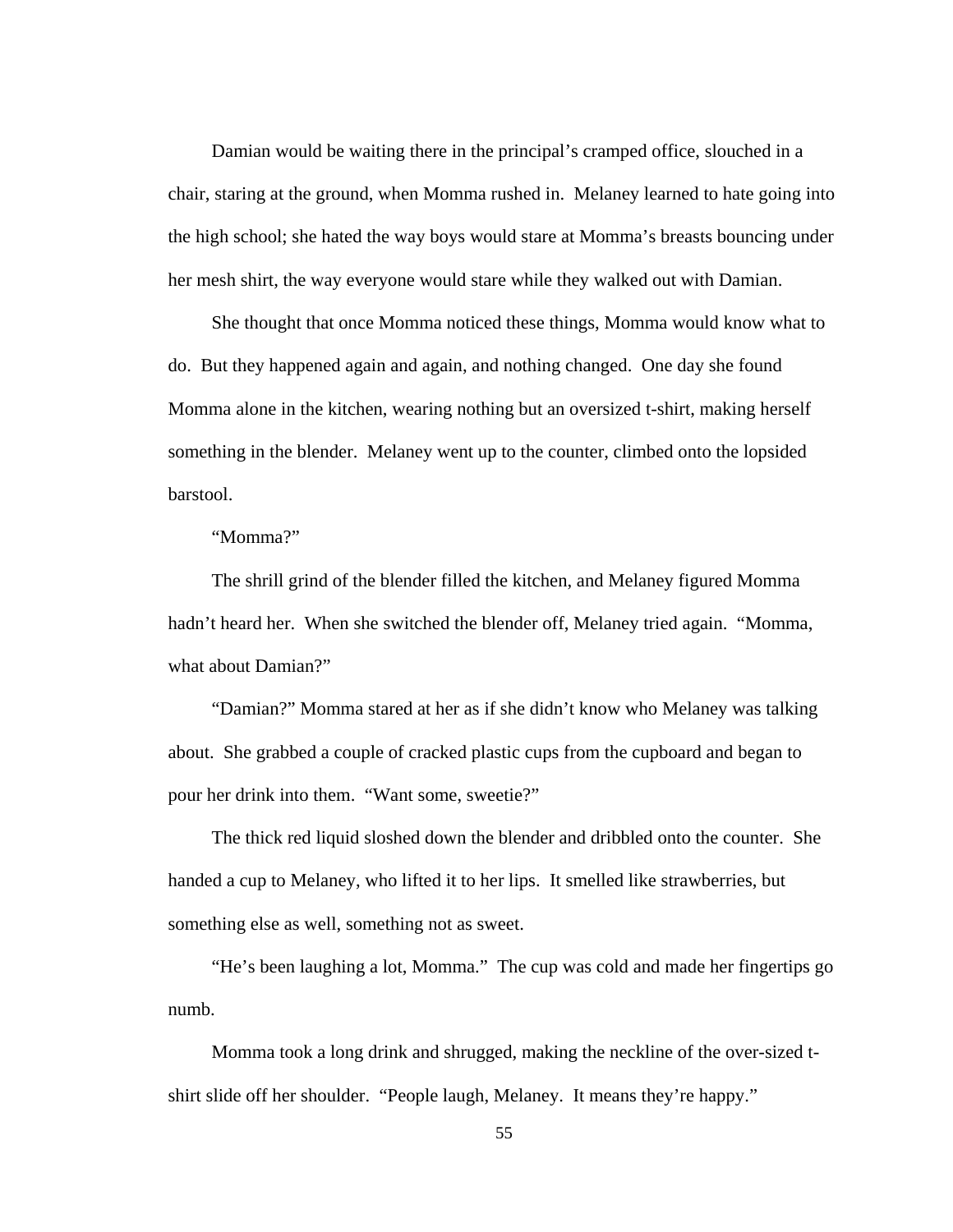"And he talks a lot. In his room. To nobody."

 Momma smiled, reached out and squeezed Melaney's hand. "Honey, sometimes people talk to themselves. It means they're smart. Haven't you ever talked to yourself?"

 Not like Damian does, she wanted to say, but looking into her mother's face, where rosy blotches bloomed on her puffy cheeks, Melaney wanted to believe her, to know that Damian was smart and that was why he was different, and so she smiled and said nothing.

 Later that night, she lies between stiff cotton sheets in the dark hotel room and watches the colorful shadows from the television dance on the wall. Eric has gone to dinner with his colleagues, to Joe's Stone Crab. He invited her to come, tried to tempt her with the menu descriptions he'd read on the restaurant's website, but she'd pled fatigue and had crawled onto the lumpy queen mattress before he'd even left. Now, an hour later, she's still in the same curled position on the bed, monotonously pressing the channel button on the remote control—not to see what's on the different channels, but to watch the colors change and shift on the wall.

*Red. Green. Blue.* She hears the man's voice, soft and distinct, even though he's probably miles away, possibly still riding the metrorail. She wonders what he's saying now, though, because it's too dark to see the tops of the houses clearly.

 On the next channel she pauses. The whole wall glows red. She glances over at the television screen. *The Wizard Of Oz* is playing and Dorothy's slippers are glittering at her from the screen as Dorothy clicks her heels together. As Melaney watches, the screen fades from red to black and white as Dorothy wakes up to find herself in her bed at home.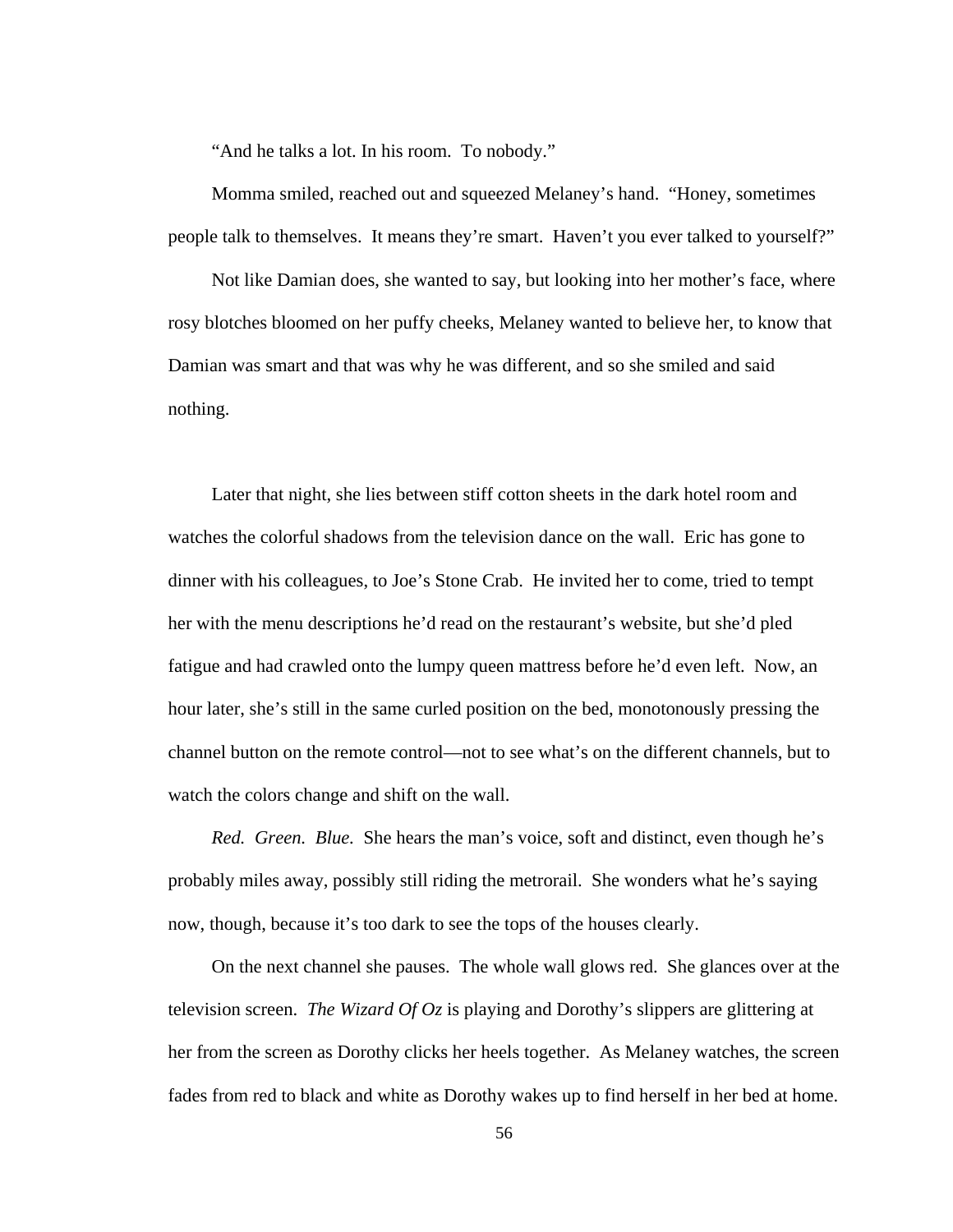Melaney flips off the television. The room is hazy gray, illuminated by the pale yellow light of the city. Noises drift in from the street: cars honking, tires squealing, music blaring. In the distance, a solitary siren begins its ominous wail. Melaney lies listening to it for a minute, then slips out of bed. In the dark, she feels along the rough carpet for her shoes.

 Downstairs, she hails a taxi. As she climbs into the smoke-tainted back seat, the taxi driver asks her where she wants to go. She gives him the address of her mother's house.

 The taxi jerks forward as they make their way through the grid of streets leading into her old neighborhood. The houses crawl by, bright pink, sherbert green, golden yellow, some with hand-painted murals, some with mold-spotted statues lining their cracked driveways. The harsh yellow streetlights cast inky shadows over the yards littered with car parts and broken toys, over the untrimmed cherry hedges and tilted sable palms. And then, several blocks later, it comes into view—her mother's house, a simple concrete block house, no murals, no statues, just a few withered milkweed bushes and a basketball hoop whose netting has rotted away. Her mother's car sits in the driveway, an old Ford with peeling paint and a broken taillight, the same car she was driving ten years ago when Melaney left for college.

 Melaney pays the taxi driver and climbs out, breathing in familiar scents: the floral smell of the angel trumpet blooming in Mrs. Arazoza's yard, the burnt smell of warm asphalt, the musty-smoke smell of her mother seeping out from the cracked shutters of her mother's old bedroom window. Melaney stands frozen for a minute as she watches the taillights of the taxi fade in the distance and eventually blend with the river of red that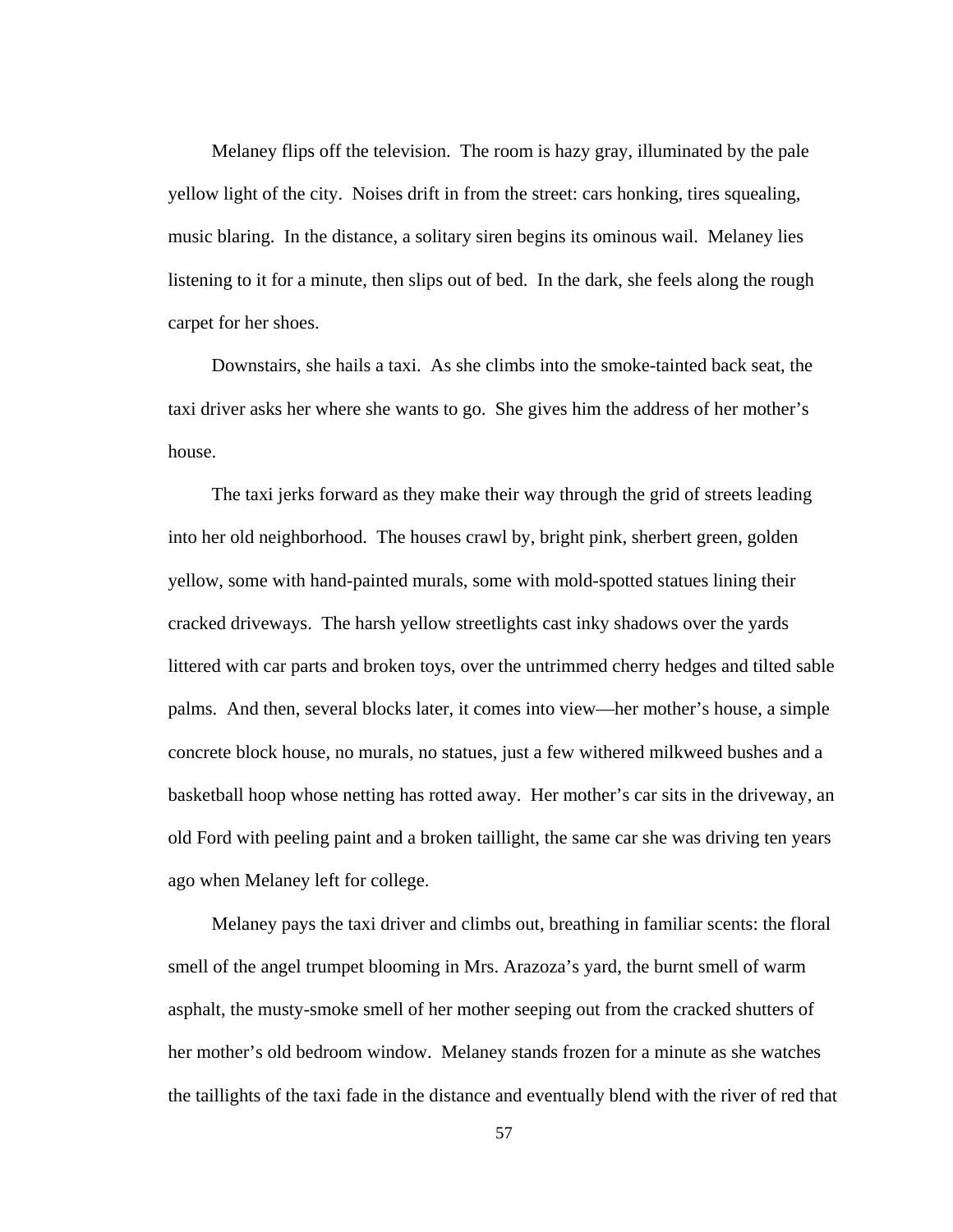flows down  $57<sup>th</sup>$  Avenue.

 She walks across the short front yard, along the cracked sidewalk leading up to the front door. She hesitates before trying the doorbell. She presses several times but fails to hear any resounding chime announcing her presence. After another pause, she tries the doorknob.

 Very little has changed in the house since Melaney lived there. There's the same flattened green carpet, the same rattan couch, the same crystal dove pendant dangling from the window, casting dancing prisms from the streetlights off the cracked glass coffeetable, the same portable fans humming and swiveling in the corners of the room.

 The drone of the television floats down the hallway, and the pungent smell of her mother's habit chokes the air. Her mother's door is cracked open just enough for Melaney to make out the shadowy figure of her mother sprawled on the bed. She thinks she should keep going down the hallway, tap on the door with her knuckles, tell her mother she's come by to visit. First, though, she slips into the dark room on the left, the room she used to share with Damian.

 Even in the dim light, Melaney can see that nothing much has changed there, either. There's a new comforter on the bed closest to the window – her old bed – and a few stiff, dusty silk flower arrangements placed on the nightstand, as if her mother were trying to add color to the room. Damian's bed sits untouched, his CDs still stacked on the floor by the desk, the poster of Pink Floyd still tacked to the ceiling. Melaney walks into the room, sits on his old bed, runs her hand along the worn comforter. She wonders if the crumpled lottery ticket is still there, tucked under the mattress.

A couple of weeks before he left, Damian had come to her, clutching the lottery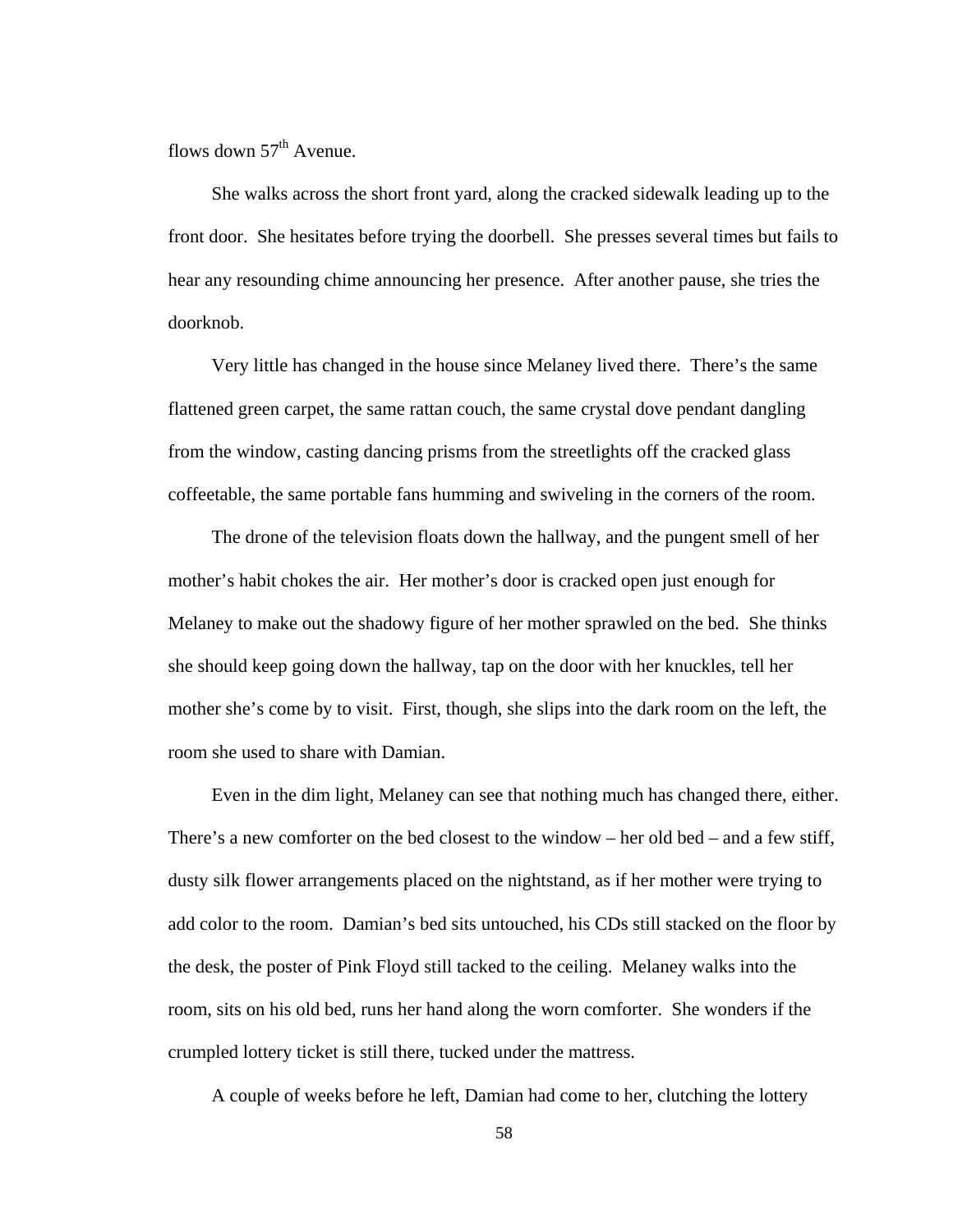ticket in his hands. She distinctly recalls his face, his thin lips twisted in excitement, unruly hazel hair falling over his eyes—the way he'd come to her and grabbed her wrist, so quickly and tightly she jumped and pulled it away.

"What are you doing?" she hissed.

 "We're going to win the lottery," he said in a shaky voice, holding out the ticket to her.

"Yeah, okay." She turned back to her homework.

 "No, really," he said, grabbing her arm again and attempting to force her to look at the ticket.

"Let me go!"

"God told me the numbers."

"You're crazy."

 "Five. Ten. Eight. Two. Three. Six." He'd said the numbers in short, rhythmic spurts, his voice trembling. "God told me. I heard him."

 He'd held onto the ticket for the rest of the day, often looking at it and laughing, or talking under his breath. She'd seen him carefully tuck the ticket under the mattress that night before going to bed. After the winning numbers were announced the next day, the ticket was never mentioned again.

 Tonight, Melaney runs her hand along the comforter, feeling the spots where the material has thinned and torn and stringy cotton falls out, runs her hand along and along until it finds its way under the mattress, her fingers digging between the mattress and the cold wire springs, searching for the crumpled paper, softened and frayed with age. After several minutes, her fingers meet with nothing but cold, twisted metal.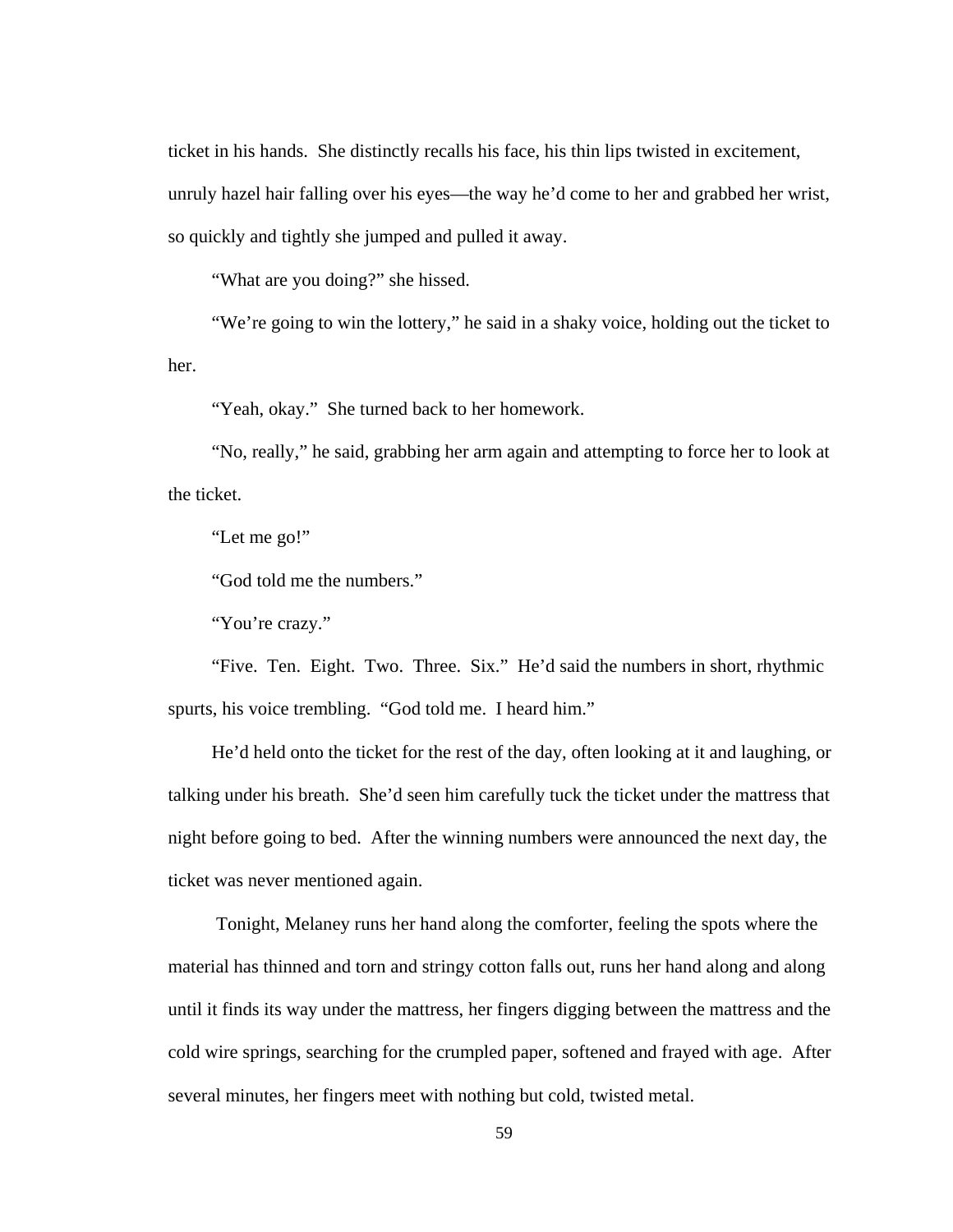Outside, the clouds shift and hinder the moonlight, and she can hear the distant roll of thunder. She slips off the bed and back into the dusky hallway, closing the door behind her. She walks down the hallway and touches the door to her mother's room, feels the splintered wood beneath her fingertips as she pushes the door open wider.

 She can see the shadowed outline of her mother's sprawled body against the pale yellow light from the street. In the shifting light cast by the television, she can see her mother is either sleeping or unconscious. Her hair is longer, darker, and strands of it cling to the sides of her face from the moisture in the night air. Melaney stands in the doorway for several seconds before she says, "Mom."

Her mother shifts, curls her legs up next to her body, mumbles.

"Mom."

 In the dark it's hard to tell when her mother's eyes open, but suddenly her mother sits up, the frayed spaghetti strap of her shirt sliding off her shoulder, her damp hair falling over her forehead. She sits frozen on the bed for several seconds, and Melaney wonders if she's really awake.

"Well, look who it is." Her voice is grainier than Melaney remembers, weak and raspy. "What a surprise."

 "I was in the neighborhood." She doesn't move from the doorway, and her mother doesn't move from the bed. The wind is picking up outside, making the shutter windows rattle. "My husband has a conference down here."

 She can make out the outline of her mother's head as she nods. "Your husband?" "Four years. His name's Eric."

More nodding. Melaney waits for questions, hopes they'll come in quick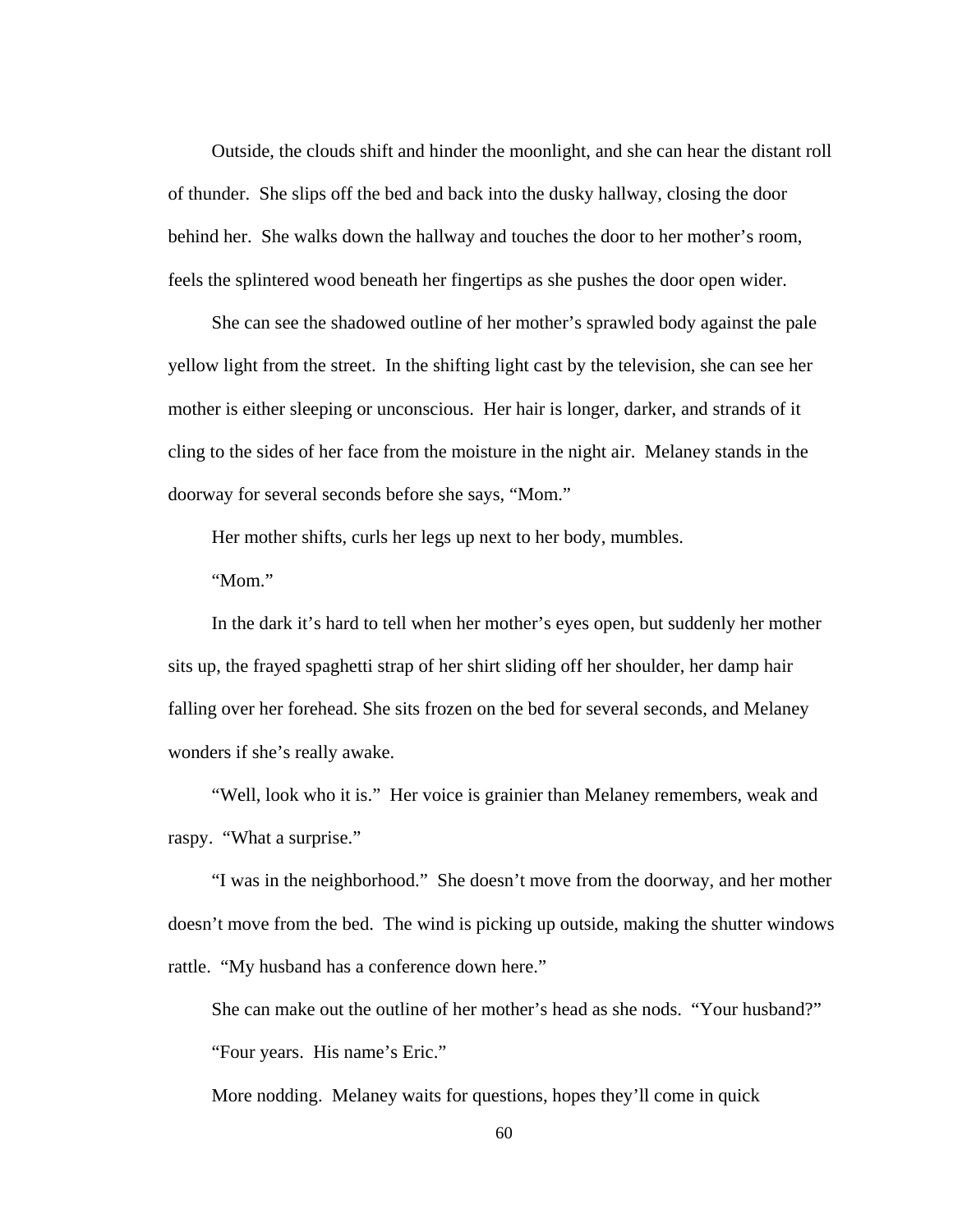succession so she can answer automatically and leave. She wants her mother to ask her about college, her job, where she lives, if she has kids. When the silence ensues, the stillness of the room broken only by the jerky movement of her mother's head, she knows she has to ask.

"How's Damian?"

The nodding stops. "Damian?"

"Yes. How is he? Have you heard from him?"

 Her mother reaches over to switch on the lamp that curves over the dusty bedside table. In the bleached, flickering light, the bright red of her mother's rosacea spreads along her puffy cheeks and lined forehead, and Melaney can see the discolored patches in her hair where dye is beginning to fade.

 "He's fine." She bends down and picks up a clear plastic cup from the floor. "Can I get you something to drink?"

"You've heard from him?"

 Her mother's eyes have wandered from Melaney's face back to the television. She lifts the cup to her lips. "Yeah. About once a year."

 Melaney reaches out and curls her hand around the doorknob. It's cold and slick beneath her moist palm. "How is he?"

 Her mother shrugs. "He doesn't say much. Just sends birthday cards." She shifts, leans down to pull open the drawer of the bedside table. She lifts out a handful of creased, yellow-tipped cards and hands them to Melaney. "Sent one to you, once, a few years ago. I don't remember which one it was."

Melaney tilts the first card to see it better in the light. It's a simple white card with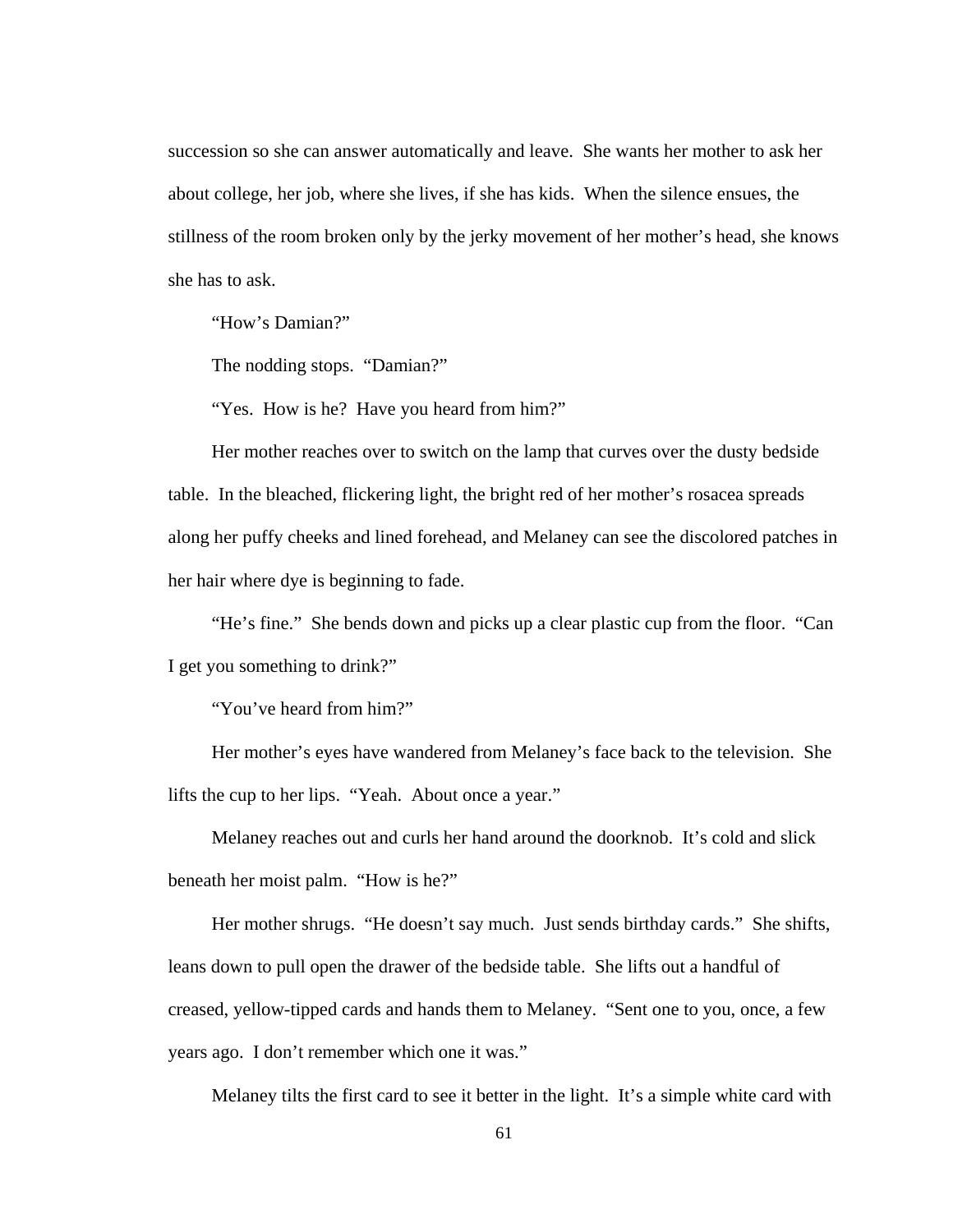a teddy bear clutching a bouquet of flowers. On the inside, a cursive font wishes her mother a happy birthday, and Damian's signature is scrawled in blue ink.

 The next card has a painting of a kitten. It looks like the kitten was originally adorned with glitter, although only a few glimmering specks remain. Melaney glances at the inside. It's a neutral message, not addressed to mother or sister.

 "Can I keep this one?" Melaney asks, moving the card so that the flecks of glitter sparkle in the faint light.

"Of course, hon." Her mother yawns and lies back down on the bed.

 Melaney glances over the rest of the cards. As she steps forward to hand the cards back to her mother, keeping the kitten card separate, her cell phone begins to vibrate. She pulls it out. Eric's number glows in the dim light. She drops the phone back into her pocket.

"The husband?" her mother asks.

 Melaney nods. "Was there a return address? On the envelopes?" she asks as her mother puts the cards back into the drawer.

Her mother hesitates, staring at the ceiling, her brow creased. She rummages through the drawer again and pulls out a creased yellow envelope. There's no name in the upper left hand corner, only an address scrawled in the same blue ink as Damian's signature. In the dim light, she deciphers the handwriting. The address is in Hialeah. She tries to make out the date stamped on the envelope. The red ink is smudged and faded. She thinks it says November 1, 2005. Less than a year ago.

 Melaney steps back into the doorway, slipping the card and envelope into her pocket. Her mother smiles at her, and Melaney notices the layered creases at the corners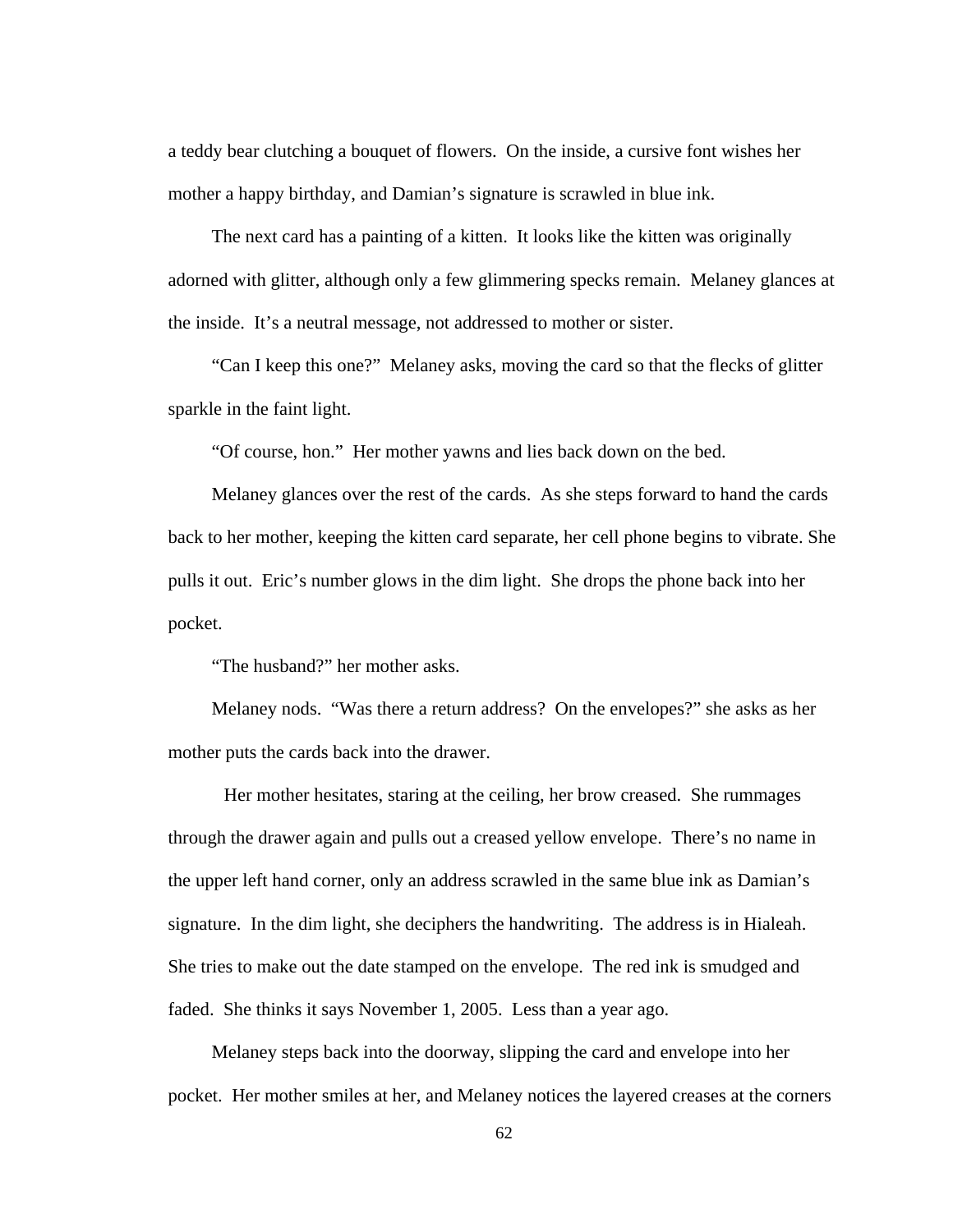of her mouth.

 "Thanks for stopping by," her mother says. "Bring the husband by sometime. I'd like to meet him."

 As she walks back down the hallway, Melaney decides to go out through the porch, still cluttered with cacti and aloe plants and dead orchids, out through the sandy lot, where the orange tree still leans against the fence, bare except for a few scrunched leaves that tremble in the breeze and speckled oranges that weigh down the weak branches.

 As she lets the porch door swing shut behind her, she has the sudden urge to slip off her shoes and feel the warm sand and threads of dry grass between her toes, but she fears the shards of broken brown glass and angry fire ants that hide beneath the mounds. Instead, she leaves her shoes on and feels the sand trickle down the sides and bunch under the balls of her feet. She walks over to the tree and pulls an orange off the branch closest to her. She rolls it around in her hands; it's smooth and firm, not squishy and riddled with holes from flies.

 A gust of wind picks up loose pieces of grass and spins them by her ankles. She peels the orange, picking and picking with her fingernails until the thick rind lies in jagged pieces on the sand. The sticky juice trickles down her fingers and wrists as she separates a slice and slips it into her mouth. As she bites down and the fresh, sweet juice of her childhood floods her senses, her cell phone vibrates again. This time she pulls it out and presses it to her ear.

 "Hey," Eric says as she answers. "I'm going to be later than I thought. I didn't want you to worry."

"Okay," she says. As she speaks, a car comes flying down the road. As it passes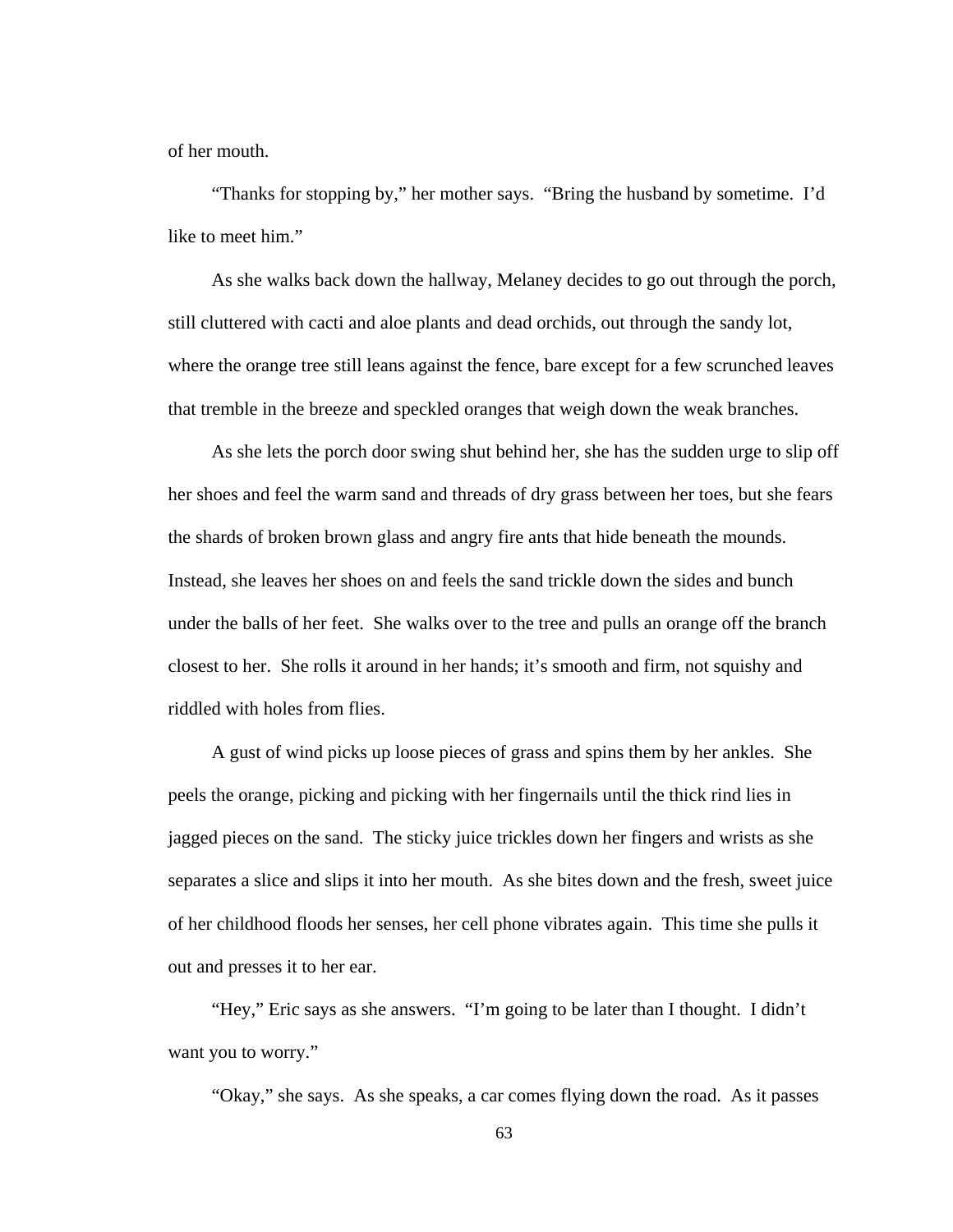the yard, the driver honks the horn and yells something at her out the window.

"What's that?" Eric says. "Where are you?"

 She hesitates, considers the lies she can tell. She could lie like she did the time she sat in the guidance counselor's office at her elementary school and told her everything was normal at home. She could tell Eric that she stepped outside because it got cold in the room, or that she was bored so she walked down the street to Latin American Café for some café con leche.

"I'm at my mother's house. Visiting."

 There's a long pause. "Your mother?" The wind picks up, interfering with the reception. She hears Eric sigh on the other end, but it could just be the static from the wind.

 "I should be back by eleven," he says. "Will you be back by then?" He pauses. "I think we need to talk."

"Yes. I'll head back soon."

As the dark clouds from the approaching storm roll in, she takes the metrorail, not a taxi, back to Viscaya. She walks along the shadowy station, dodging the puddles of beer and urine that have collected along the concrete, the creased envelope and birthday card clasped between her fingers. She boards the metrorail and sits next to the window with the card in her lap.

The metrorail is empty, quiet except for the groaning brakes and rush of air when the doors open. She wonders what she'll say to Eric when she gets back.

*Yes, my mother is still alive. And I have a brother. I never told you? An older brother.*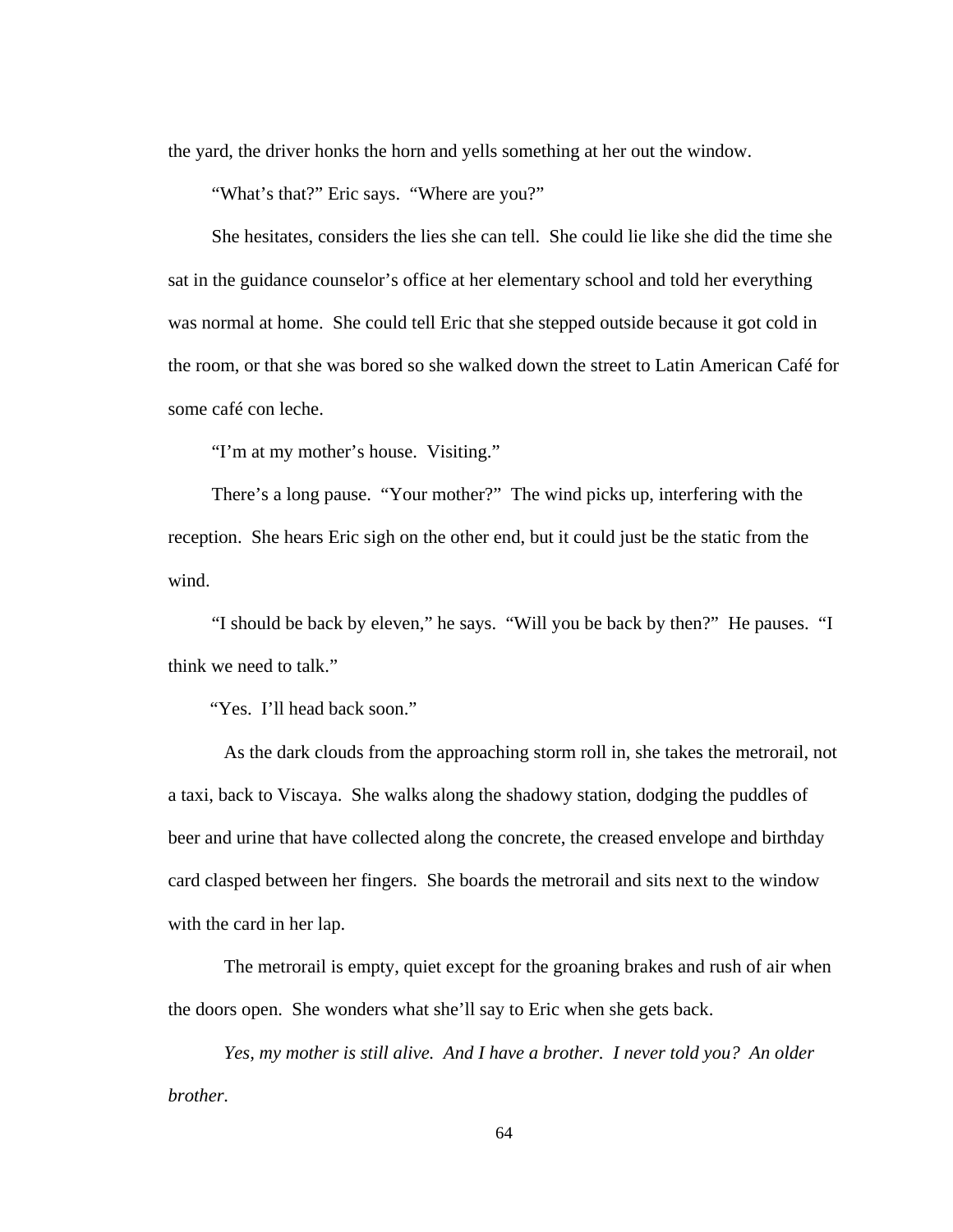The brakes signal the next stop, and she presses her forehead against the warm glass. As she watches the shadowed rooftops—blue, green, red—glide by, the darkened colors glittering like onyx through the late night condensation, she wonders what would happen if she just showed up at Damian's house. She imagines that he is tall now, and thin, with an angular face and glassy eyes. She imagines that he lives in a dark house and sleeps in the den, where the air conditioning unit hums outside the window. He probably falls asleep every night listening to music, staring at the ceiling, maybe talking to God, or talking back to God. He wouldn't be happy to see her. No, she decides, he would probably just stare at her with those empty eyes, maybe reach out and grab her wrist, and ask her why she's there. She would feel so helpless, standing there with the old birthday card, the acid from the orange still on her tongue. She wouldn't know what to say.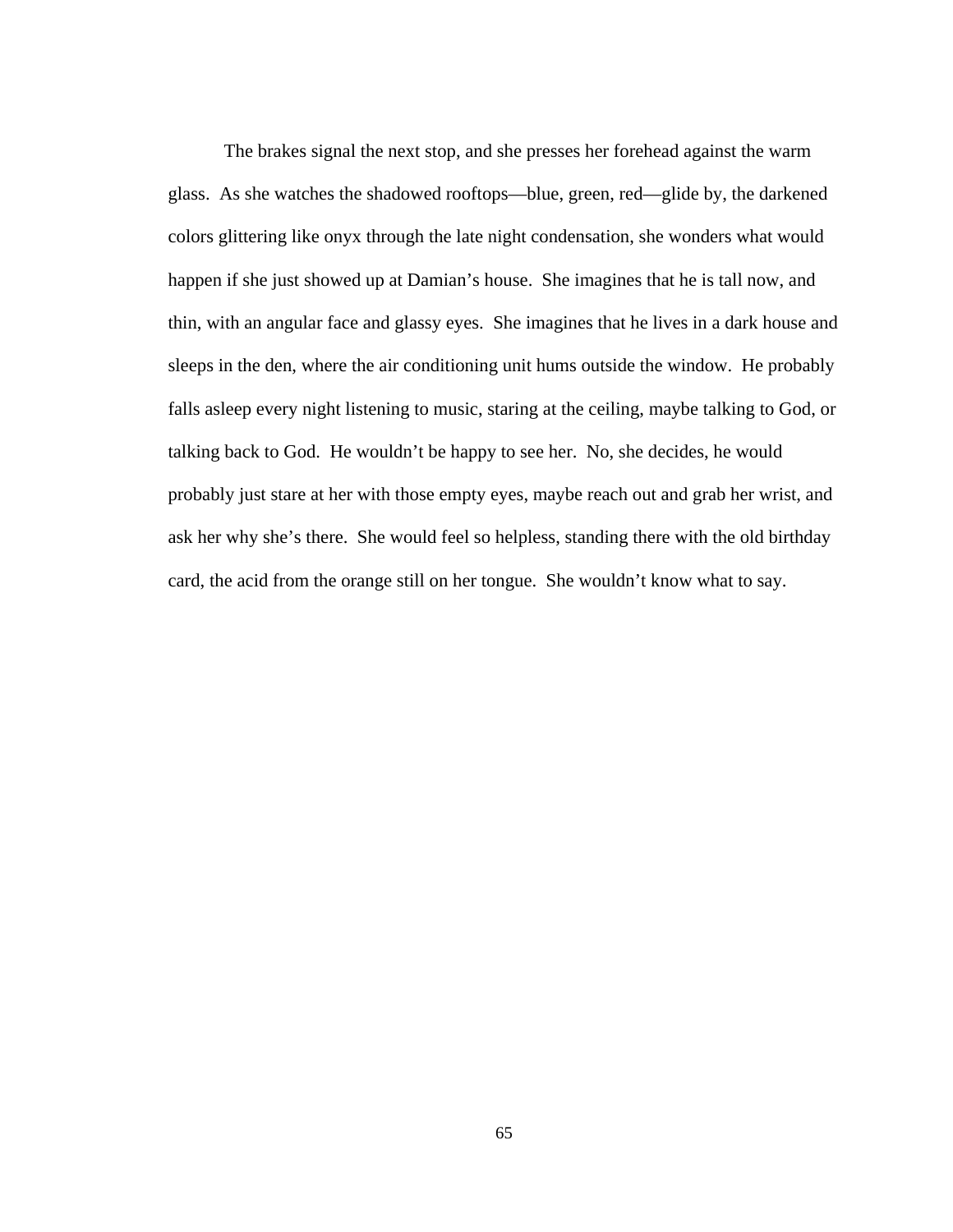## **ORANGE BLOSSOMS**

## *Galoshes*

*Bluff Hill, Florida* 

The pond overflowed when it rained. It rained every summer, almost hourly it seemed, cold slivers slicing through the hot summer air, pummeling the saturated soil in the backyard, the neglected garden and flowerbeds. The sisters would spend the afternoons reading or pressing their noses against the warm sliding glass door to watch the water slowly slide over the bank of the pond, slither through the rusted links of the fence, and curl around the wide trunks of the dead oaks. They watched and watched, their soft breaths forming wet clouds on the smudged glass, until the edges of the puddles and the pond merged into a seamless expanse of murky brown.

 They had galoshes, but only Rachel wore them. She was younger by four years, but she knew the galoshes would protect her from the broken acorns sucked into the soil, the angry fire ants floating among the tender stalks of drowned grass, eager to cling to anything in a last attempt to survive.

 Katie knew of these dangers as well. She'd seen her sister's pus-filled flesh, the skin torn by empty shells and snapped twigs. She'd also seen the flaky silhouettes of the moccasins their father caught and saved. He kept them as a warning, hanging in his shed as a reminder, but still she plunged ahead, relishing the way the grass felt, soft and slick between her toes. This was the only time the grass didn't scratch and itch.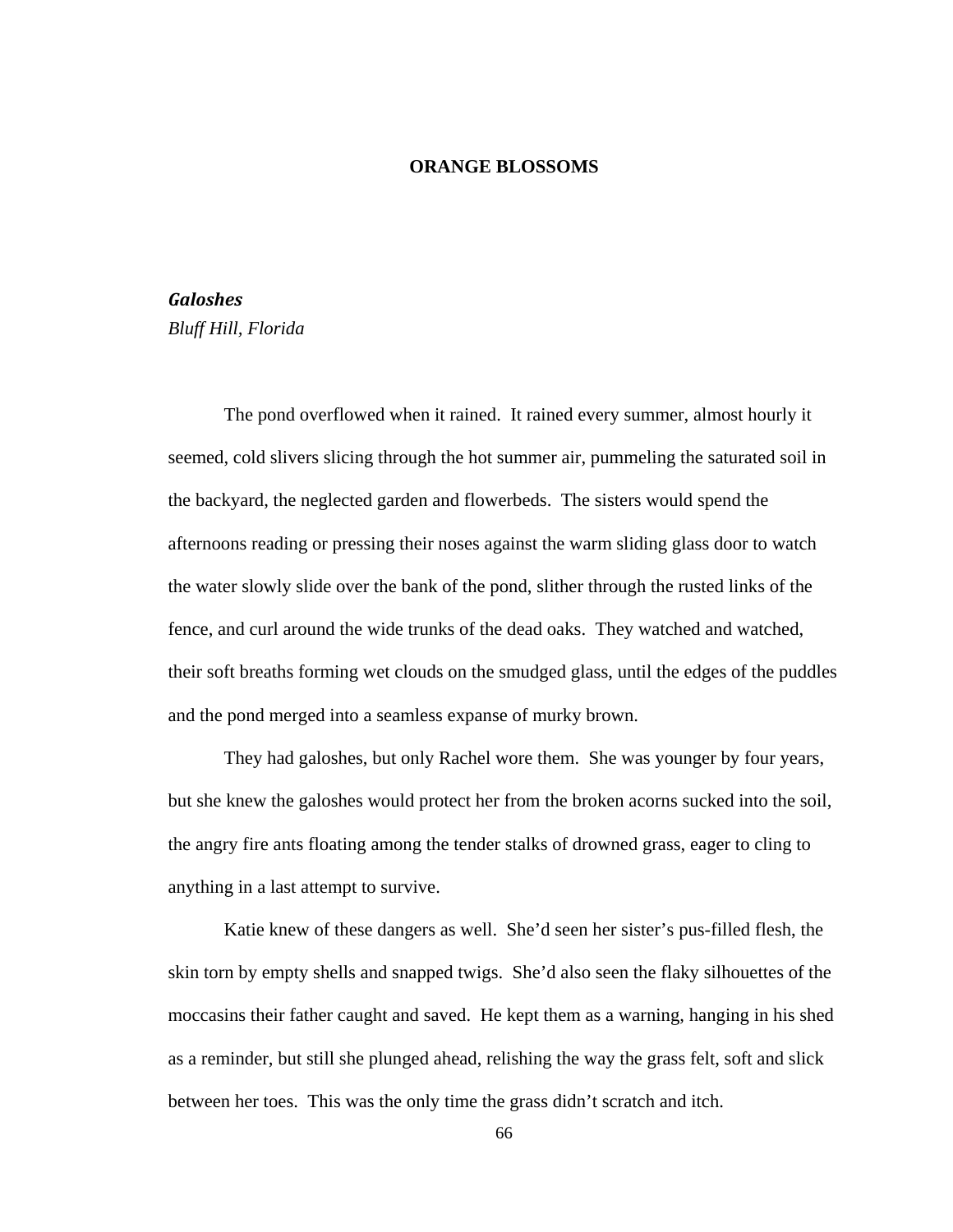The only time they played together was when it rained. They liked to reenact their favorite movies. Katie was always the main character, the star. She would jump from the top of the partially submerged picnic table and splash around, dirty water flying, hair soaked and clinging to her face, smiling and claiming she was going to be a famous actress when she grew up. She was going to move far, far away, out of little dead-end Bluff Hill to a big city, one with tall buildings that lit up at night. Rachel was always a supporting character, the one who didn't have to jump off the picnic table.

 This play usually occurred only when the rain was letting up, when the floodwaters were still and about to recede. When hot white lightning splayed in the gray sky and rain whipped through the porch screen and soaked the furniture, Katie still ran outside, her arms swinging, her palms slapping the surface of the water and making it fly, but Rachel stayed inside. She remembered what it was like to feel the electricity of a nearby lightning bolt as her fingers touched the faucet: it was like a sudden punch in the arm.

 Instead, she stayed inside amid the smell of incense and forgotten orange peel rotting in the garbage, playing the piano as best she could, trying not to hit the wrong keys, while her mother slept in the stale, dark bedroom on the other side of the wall and her father watched television in the den. She played every song in the beginner's book, pressing the pedals with her foot because it sounded nice, while Katie splashed in the dirty water and spun in circles, her arms stretched out, her mouth open to the rain.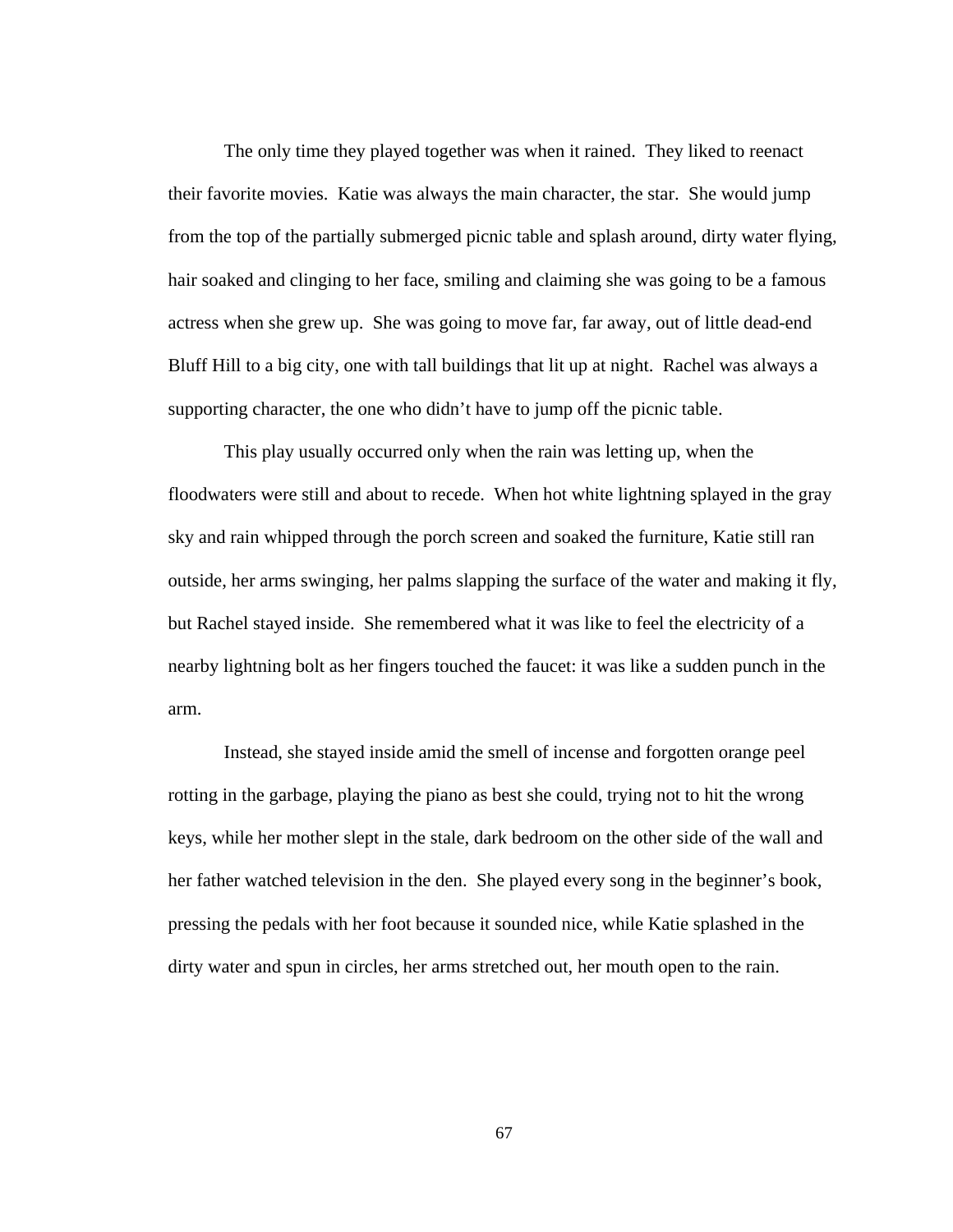#### *Carbon Dioxide*

*Key Largo, Florida* 

The mosquitoes made me think of home.

 Swarming around Liz's car, they bumped against the glass like they were trying to peck their way through. It made my skin pucker like when I watched scary movies.

 Next to me, Liz took a sip of her warm Coke, made a face, probably because it had gone flat. She looked at the button to roll down the window, but I think she knew that the consequences of rolling it down outweighed the inconvenience of a bottle of flat soda.

 "It's the carbon dioxide," she said. "They sense it, like an animal breathing. They probably think we're a giant cow."

 Images came: the large, sun-dried pastures back home in Bluff Hill, full of mudcovered cows and horses swishing their tails absentmindedly at persistent flies. There were mosquitoes there, too, huge ones, loud and fat with cow blood. They would bite us till we looked like we were breaking out in hives, even though we were always slick and smelly from the repellant our mother drenched us in.

The red taillights from the truck in front of us blinked as the driver briefly let off the gas. Liz put her hand on the gear, ready to go, sinking back in the seat when she realized we weren't moving. I closed my eyes and imagined I was a famous actress, going down to the Keys to shoot a movie in which I was the star. I was going to spend my days on the warm beaches, curling my toes in the soft white sand, running through the foam-flecked waves that lapped the shore. I was not stuck waiting for the bridge to lower over Lake Surprise, on the way to my father's new house with his new wife.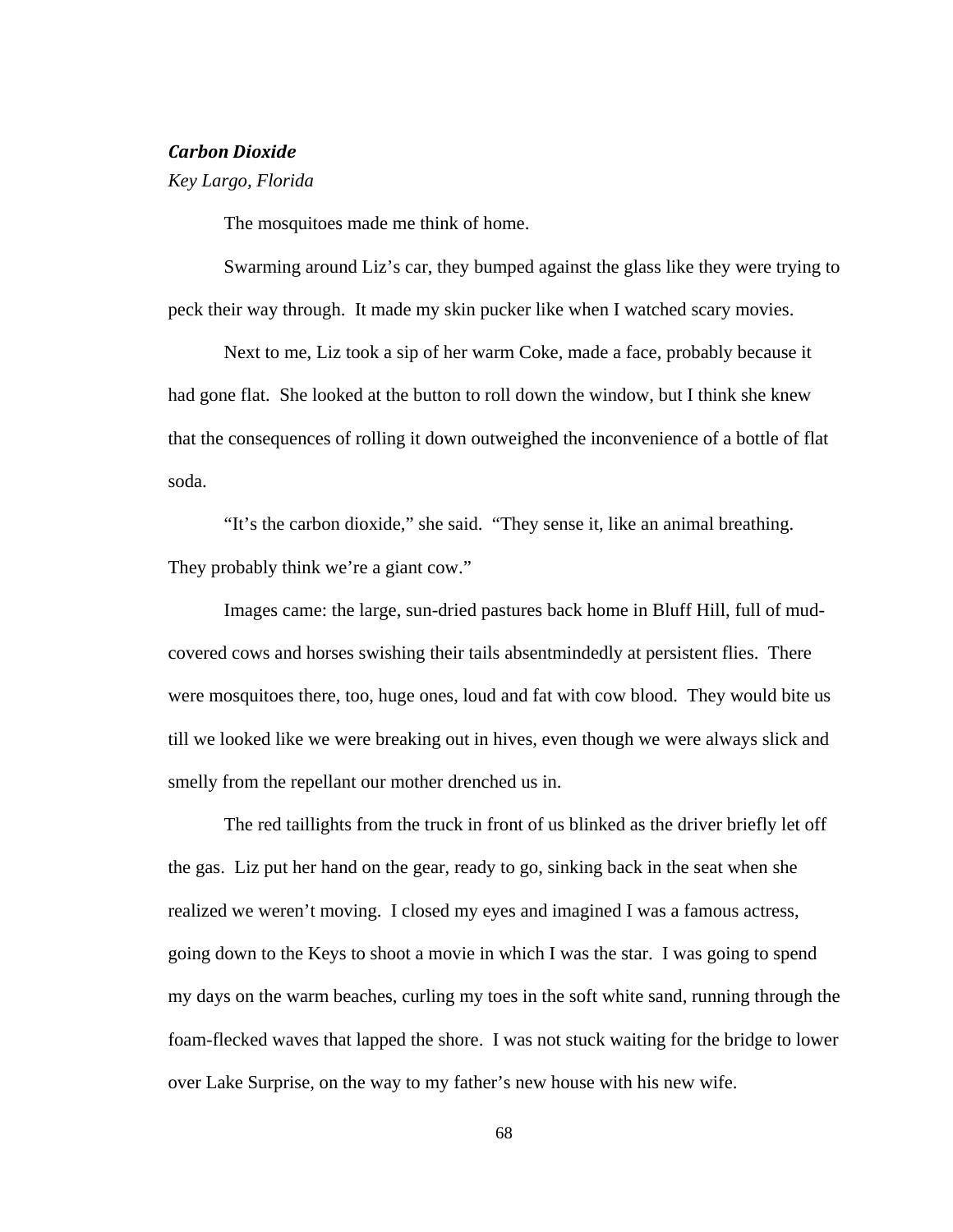"I'm going to call your father, Katie," she said, digging her cell phone out of her purse. "At this rate, we're definitely going to be late."

I thought of my father and immediately thought of my mother, of Rachel, and wished I was back home, that we were all back home, out riding four-wheelers through the long grass or fishing off the dock my father built. I wanted to smell the freshly cut grass and sweet orange blossoms blooming down the street, not the marshy mixture of mangroves and car exhaust that seeped through the air vents. I pictured my mother's pale face, cheeks creased in a smile as she waved good-bye when we'd left earlier that day. I tried not to think about Rachel, eyes red-rimmed, lying on her bed, refusing to come out.

"What are you thinking about?" Liz asked.

"The beaches," I told her. "Does Dad live by the water?"

 "Everyone down here lives by the water," Liz said. "But don't get too excited. The beaches down here aren't like the ones you're used to. Lots of shells and rocks. Not much sand."

 I opened my eyes, looked out at the salt-studded mangroves. I squinted and tried to see through the small gaps between the leaves, to see the turquoise water.

"Oh, thank God. Looks like the bridge is going down," Liz said. She shifted the car into drive and it lurched forward, the cloud of mosquitoes thinning and disappearing. Suddenly we were moving, mangroves flying by in a blur of brown and green.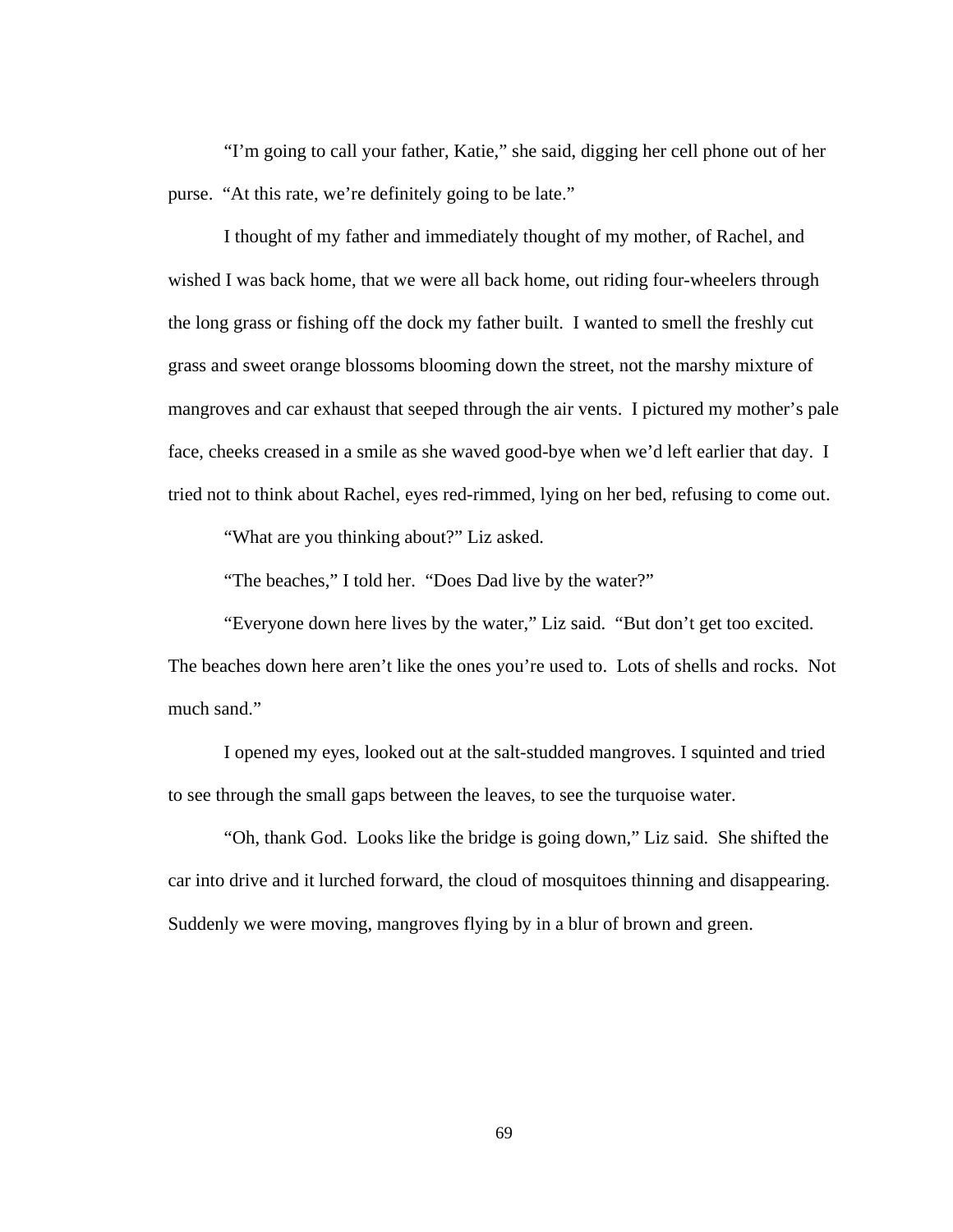#### *Sweet Feed*

*Bluff Hill, Florida* 

 One day during the summer she was twelve, the horses in the pasture across the street got loose—three of them, one so round and heavy Rachel knew it was pregnant. She was lying on her belly, stretched out on the prickly grass, reading *Black Beauty*, a book she'd read three times already. Her mother liked to chastise her for that.

"Why do you keep reading that stupid book over and over?" she asked every time Rachel picked up the thin paperback and ran her fingers over the creased and torn cover. "There are so many other things to read. You should try something new. Expand your mind."

The day the horses got loose, her mother was inside, resting because she said the heat took everything out of her. Rachel had just gotten to her favorite part—when Joe rescues Beauty—when she heard the abrupt clatter of metal on the warm asphalt. The horses were running three abreast toward the highway.

She had never met the man who lived across the street. She had only seen him at a distance, riding the horses, his lanky form slightly stooped in the saddle. She'd always thought he had dark hair, but as he ran out that afternoon she realized it was red-brown and gray flecked. His weathered skin formed sad semicircles under his eyes, and he seemed lost as he stood at the end of his gravel drive and looked out past the thick brush of saw palmetto and poison ivy.

"Can you help me?" he asked, and at first she didn't realize he was talking to her. She had never touched a horse before, at least not a real, big one, only the shaggy pony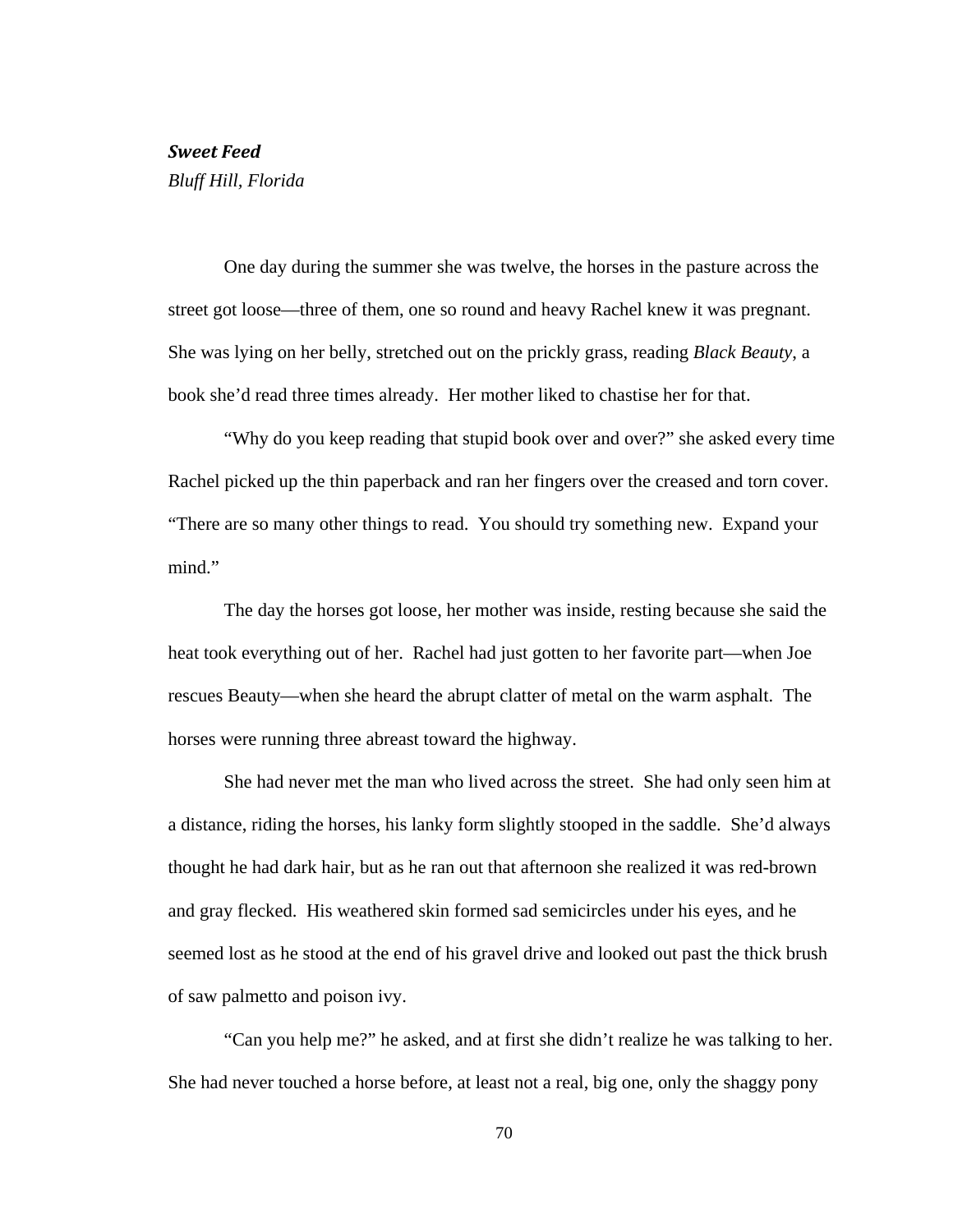her mother made her ride one year at the fair. She wasn't the type to catch horses; that was for her sister. Katie was the brave one, the one who would do anything. Katie would help him if she were there. But she wasn't, she was in Key Largo, where their mother said Rachel should be. When Rachel saw the way the man's shoulders slumped, the dirty halters grazing the ground, she said okay.

The horses hadn't gone far; the man and Rachel found them grazing in the neatly trimmed yard belonging to an elderly couple down the street. The man brought a bucket of feed and shook it as they approached.

"Here. Take a handful," he said as they stood on the side of the street. "They'll come right up to you. Just hold out your hand like this." He showed her how, stretching out his hand palm up. She followed his example, the gummy clumps of oats and molasses crumbling and falling between her fingers.

The horses came up right away, their soft lips flapping as they ate the sweet feed out of her hand. Their whiskers tickled and she wanted to drop the feed and run, but the man was beside her, slipping the halters up over their heads and buckling them tight. When he was done, he handed her one of the lead ropes. "Just follow me," he said. "Don't worry. She's a quiet one."

They walked on the side of the road. In the distance, the fragrant vapor from the citrus-processing plant billowed in the sky, and the air smelled sweet and smoky at the same time. Rachel kept her head down, looking ahead to where they were walking. The ground was littered with people's unwanted items: empty beer bottles, crumpled receipts, flattened cigarette butts, an unwrapped tampon. She tried to steer the horse that ambled at her side, tried to lead it away from the gray mounds of ant beds that, undisturbed, had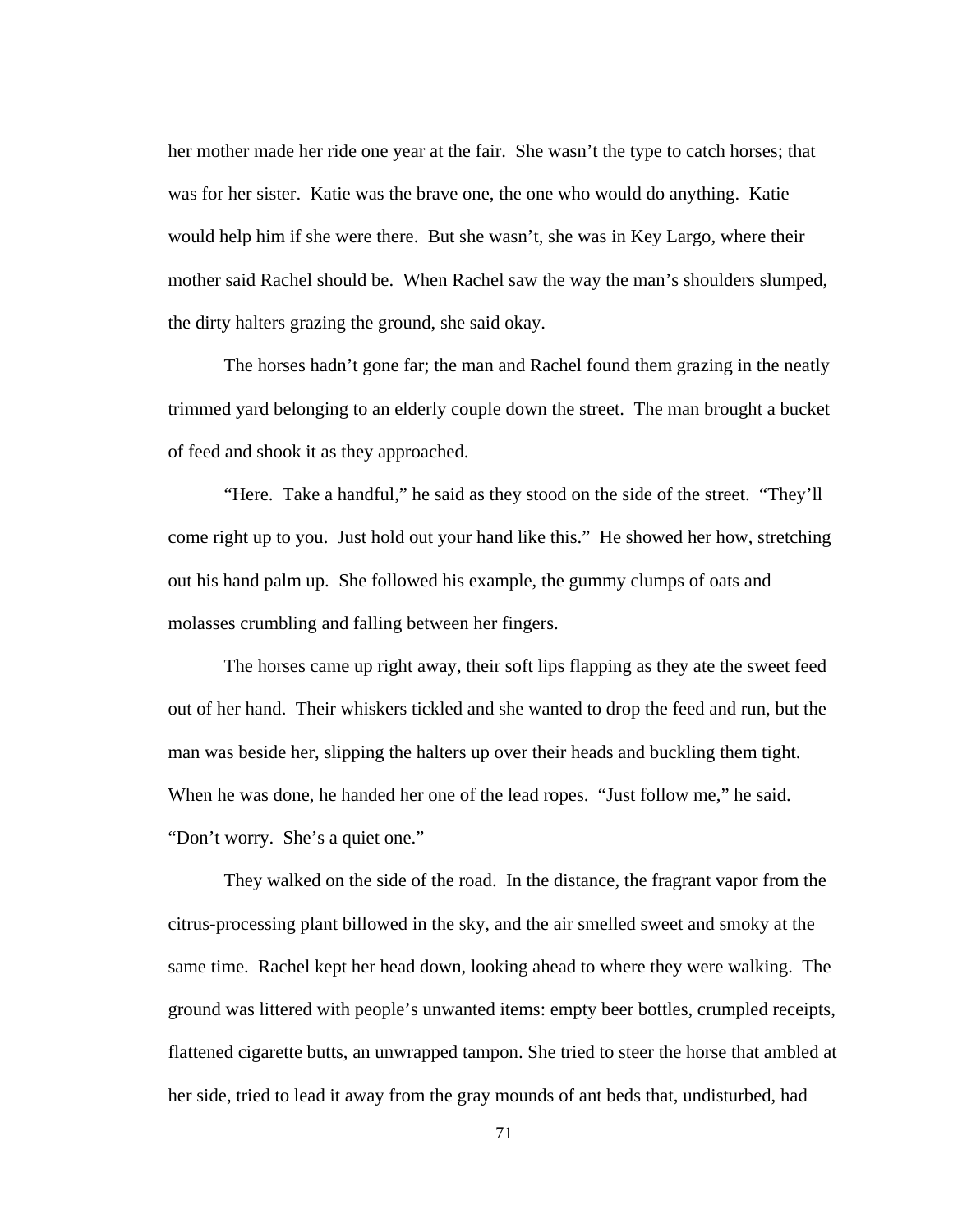built up in the high weeds. The horse didn't seem to notice; it plowed through the beds, its heavy hooves sending the dirt and angry ants flying.

When they got to the man's pasture, he took the lead rope and thanked her. She reached out hesitantly as he led the horses away, letting her fingers run through her horse's mane. It was stiff with dried sweat, and when she pulled her hand away, her fingers were black. She watched as the man led the horses down the gravel road and disappeared behind the thin pines and palmetto bushes, then walked back to her house, to her discarded book splayed open on the grass. She sat down, opened it up, tried to read, but her mind kept drifting away, distracted by the smell of oranges in the air, the smell of sweaty horse that clung to her skin.

# *The Driskill*

### *Austin, Texas*

The hills reminded me that I wasn't in Florida anymore.

 There weren't many in the city, just one sloping street lined with cars and clubs whose neon signs were hard to read in the warm afternoon sun. Outside of the city, the interstate wove through hills mottled with cacti and red clay, but I hardly saw that side of my new home.

I lived in a studio apartment with a working stove and laundry facilities littered with socks and discarded static cling sheets. It had a high ceiling with water stains and a balcony where dark rust peeked out from behind the peeling pink paint on the rails. It wasn't too bad, I guess, for where it was: right in the middle of the city, close enough that I could walk to school and work.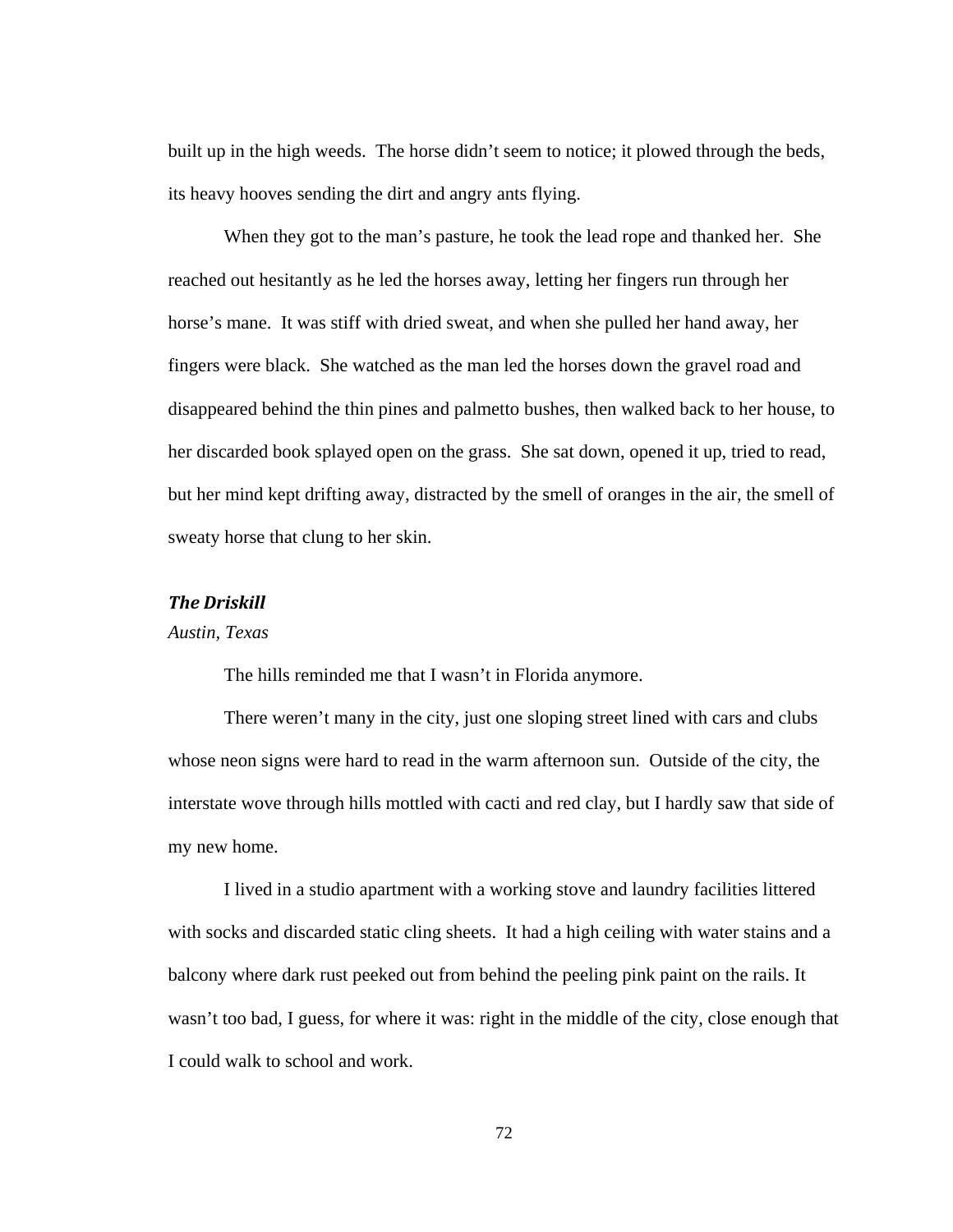Every morning, I left early with a mug of black coffee warming my fingertips and a granola bar tucked in my pocket. Every evening I walked back along  $6<sup>th</sup>$  Street just to be among the throng of warm bodies that brushed past each other on the speckled sidewalks. Smoke filtered out of the dimly lit bars, and the lilted song of the blackbirds mixed with guitars strumming.

Sometimes I took a detour and walked down Brazos Street so I could walk past The Driskill. It wasn't that I liked to admire the high arches or fancy windows, or that I hoped to see someone famous. It was because every night there was at least one horsedrawn carriage parked next to the motorcycles and limos that lined the street, and if there was no one waiting, the driver would let me pet the horses. They were much taller and thicker than the horses back home. Their manes were tightly plaited and they wore dark blinders around their eyes, so I was only allowed to pet their faces. "Otherwise you might startle them," the driver told me. Their faces were soft, their noses smooth, not stubbly like the noses of the horses back in Bluff Hill. Sometimes I stood there too long, and the driver had to remind me he had customers to drive.

From The Driskill I always walked quickly back to my apartment, careful to stay out from under the blackbird-filled trees. As I got closer to my apartment, the streets changed: the music got louder, angrier, and the people wore fewer clothes. Sometimes men (or boys, I often couldn't tell) in passing cars would roll down their windows and yell things I couldn't understand.

One night I passed a young man sitting shirtless on a bench outside the entrance to the complex. He was hunched over, hugging himself. He couldn't have been much more than thirteen or fourteen. His hair was gnarled, oily, hanging over his face as he

73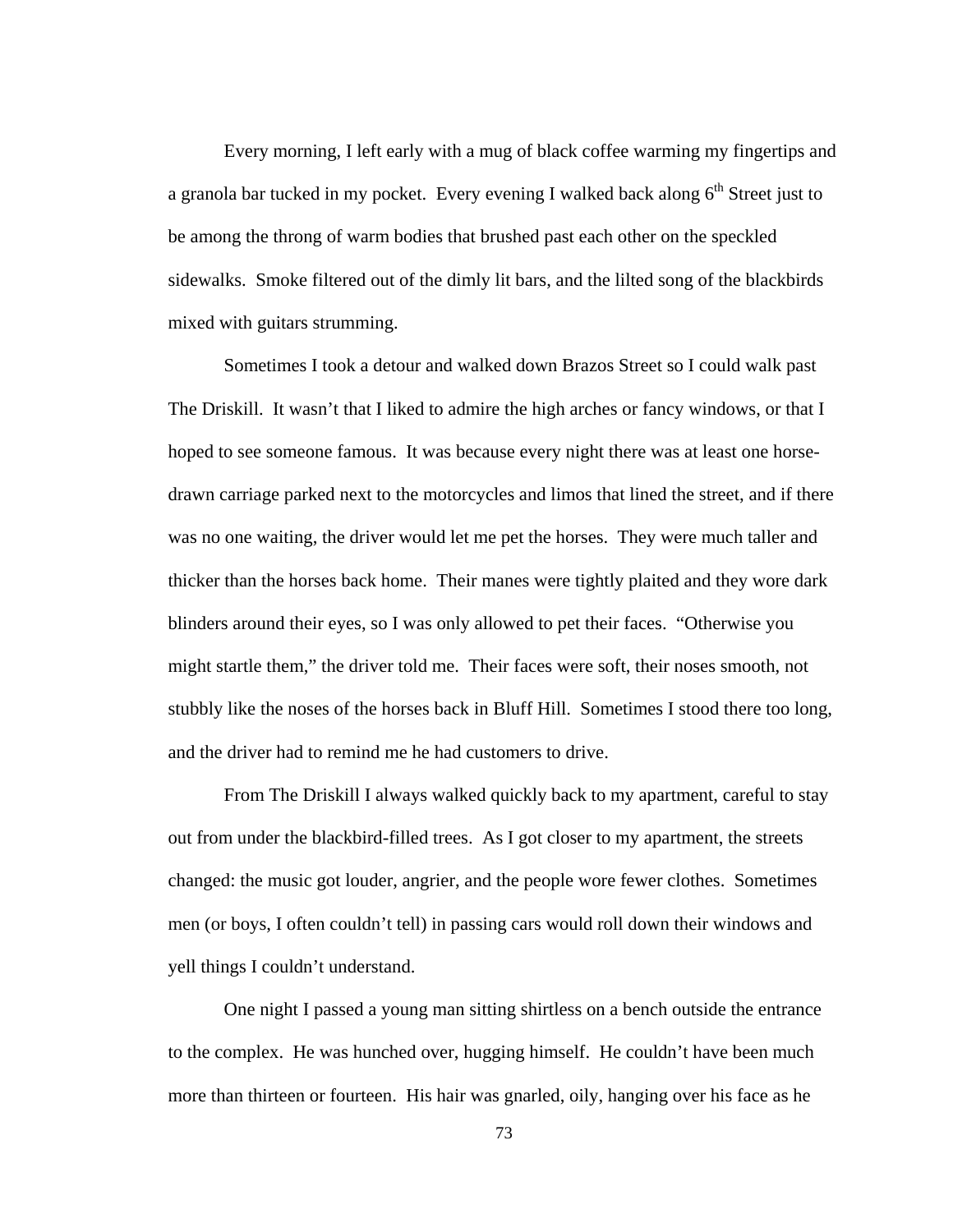rocked back and forth. I told myself not to slow down, not to stare. As I walked past him, headlights slid over his pale body, showing pink scars, the curved outline of ribs, quivering gooseflesh. I wondered who he was, why he was all alone, rocking back and forth. Even as I pulled open the heavy glass door and headed up the dim staircase to my studio, I couldn't help but wonder if he had a mother, a sister, a family looking for him, wishing he would come home.

#### *Moccasins*

#### *Bluff Hill, Florida*

 Her mother wasn't at all happy when Rachel told her. Rachel showed her the ring, the tiny fragment of a diamond glittering on her pale finger. She smiled as she talked about how Danny got down on his knee in the parking lot, in front of everyone. She told her mother that all of her friends were excited because she was the first one of them to get engaged.

"You're only eighteen," her mother said.

 Rachel paused, lifted her hand to look at the ring, twirled it around her finger. "You were nineteen."

 Her mother didn't look at her, just kept staring out the sliding glass door at the backyard. The pond was low, the grass too high around it. The girls' father used to cut the grass twice a week over the summer; the rain made it grow so fast he could barely keep up. More than once he'd shown her the sliced remnants of a moccasin caught under the blades. Every once in a while he'd find one alive and decapitate it with a garden hoe. She never let the girls watch as its body jerked and twisted as if trying to find the lost head.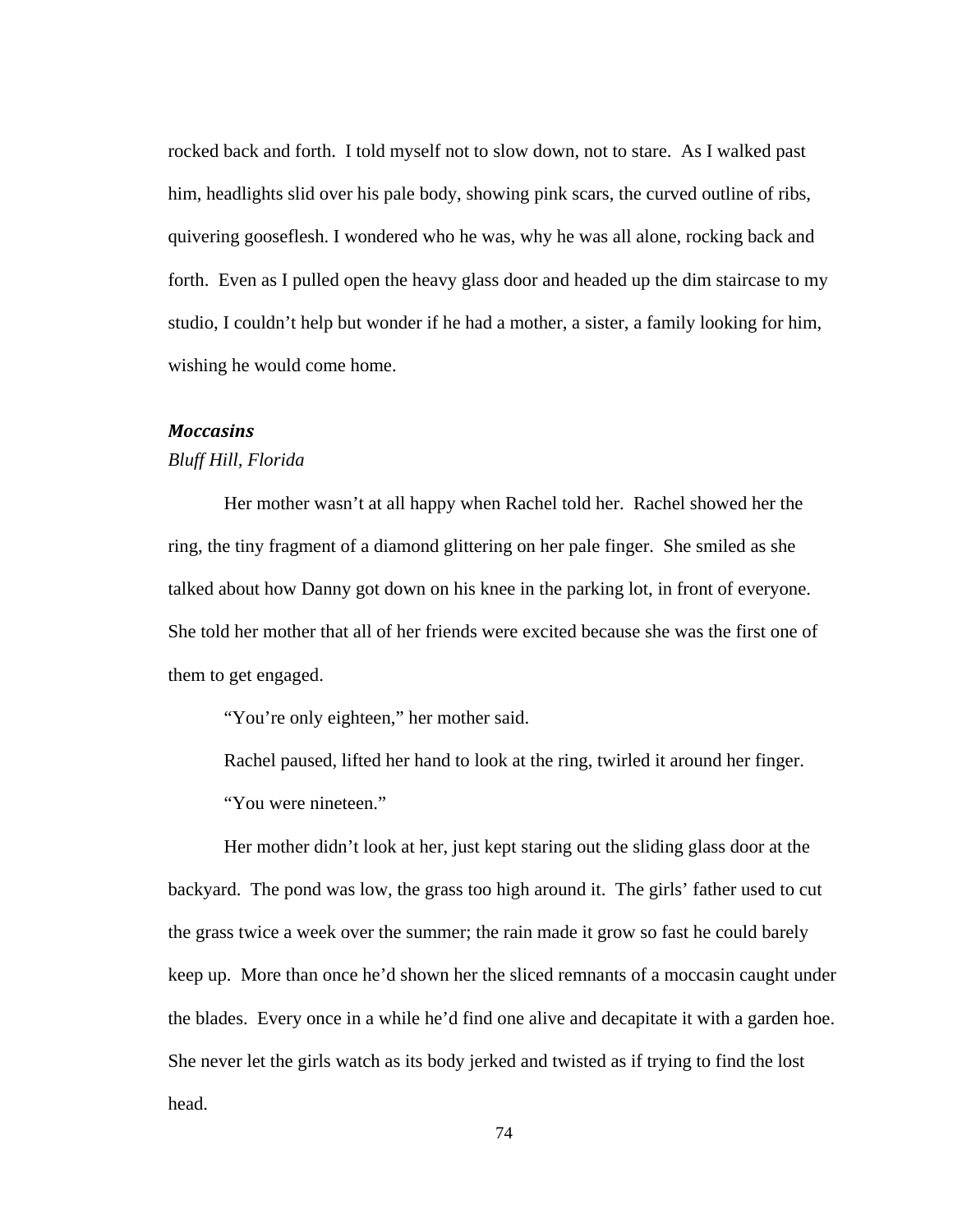"Do you want your marriage to end up like mine?"

 Rachel shrugged. "Lots of people get divorced. People who get married when they're thirty-five."

 Her mother was quiet. In the back yard, a small hawk flew from the naked branches of a dead oak tree to the dock her husband had built back when the girls were little.

 It's not just the age thing, she wanted to say. But her daughter wasn't listening anymore. She had gone down the hallway, back to the bedroom she'd slept in alone ever since Katie left. Her mother wished she could go back to the bedroom and open the door to find Rachel young again, lying on her stomach reading *Black Beauty*. If she could, she would make Rachel leave with her sister, make her go live in Key Largo, where the air smelled like salt and fish instead of horses and orange blossoms.

# *Frond Flowers*

*Austin, Texas* 

The flowers reminded me of home.

At least, I think they were flowers. The man making them never told me.

 I had stopped by the drugstore on the way home, the small white paper that was supposed to solve all of my problems tucked in my purse. This would help me sleep, the doctor had said as he handed me the prescription, his smudged signature scrawled at the bottom. That's all I wanted. Just a few nights of rest, of blackness and nothingness, instead of staring at the water-stained ceiling, or the glaring red numbers on my alarm clock, or the intrusive amber light that leaked in through the bent blinds as the fan in the corner buzzed and rotated, unable to soften the stifling air.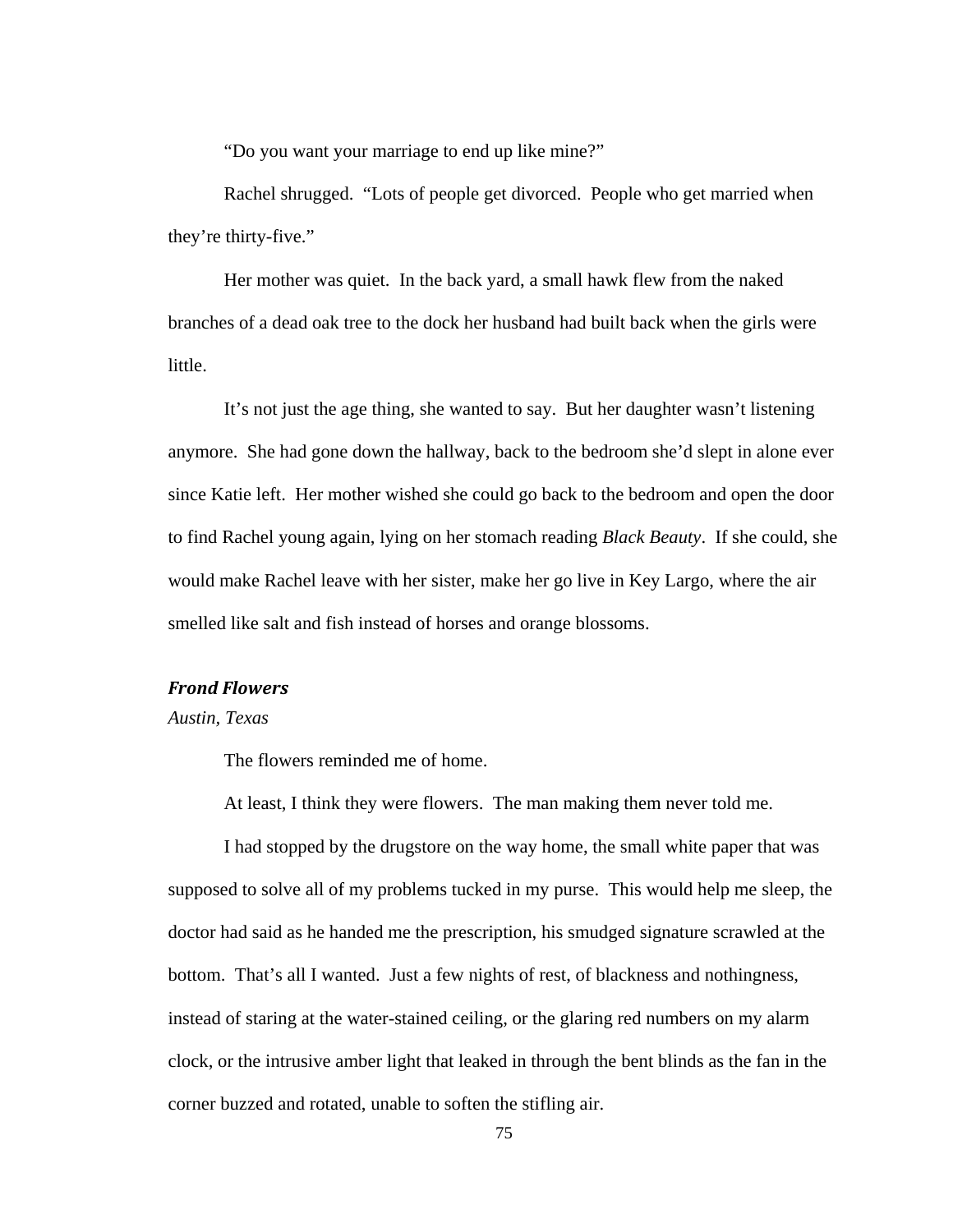The man was sitting on a bench by the front entrance to the drugstore. He had dirty blonde hair pulled back by a rubber band and white socks that came up to his knees. Beside him on the bench was a pile of palm tree fronds. He had one in his hands, twisting it like he was making a balloon animal, as I passed him on the way into the store.

 The pharmacist told me it would take an hour to fill the prescription. "Would you like to wait or pick it up later?" she asked.

 I thought of the streets winding back toward my apartment, filled at this time with mint green taxis and mini vans carrying families home after a long day of work and school. I thought of the empty apartment awaiting me, the unmade bed with tousled sheets draped to the floor, the answering machine flashing with a message from my mother wanting to know how I was doing, how my job was, what great man I'd met recently, what was new and exciting.

"I'll wait," I told her.

 After a while I headed back outside. As I passed through the door, I noticed that the man had finished twisting the frond. It now sat on the other side of him, separated from the pile of straight fronds. It was curled and twisted at the top to resemble flower petals.

"How much?" I asked the man.

 He looked up at me, then down to the frond in his hand. "How much?" "Are you selling them?"

He looked at the pile next to him, then shrugged. "Sure."

"How much?"

"Ten dollars."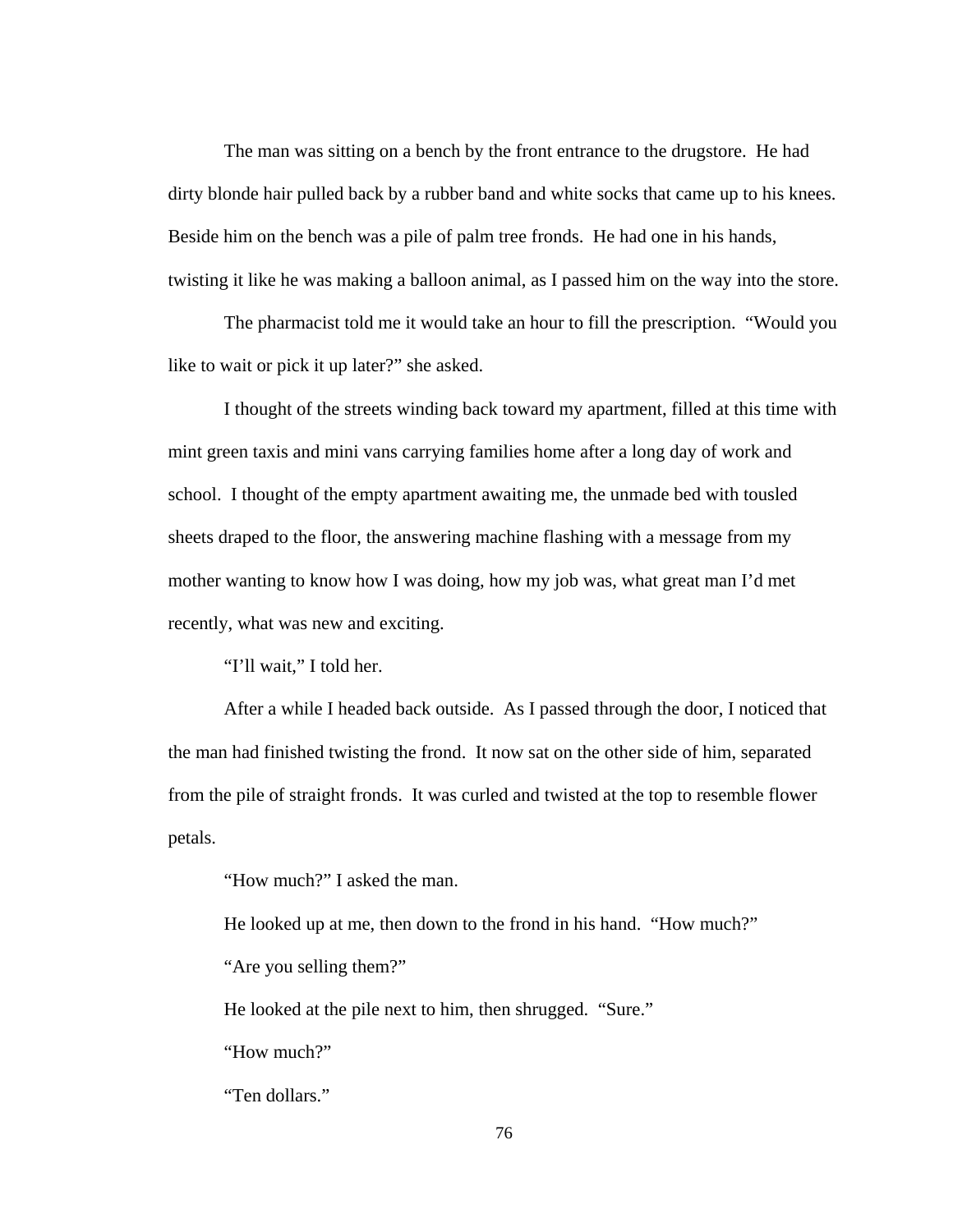I pulled out my wallet, sifted through the wrinkled bills, and handed him a bunch of singles. He took them and, without looking at me, handed me the frond flower.

 It was green, a deep, healthy green, and smooth beneath my fingers. I wanted to ask the man where he got the fronds, where in this state there was a subtropical environment to support the trees they grew on. But he was already back to work, twisting a new frond, the wrinkled singles lying on the bench beside him. Instead, I sat in my car with the windows down, twirling the flower in my hand, closing my eyes and lifting it to my nose like I used to do with the orange blossoms back home. During the summer, when the branches were heavy with fruit and fragrant blossoms, I would slip through the barbed wire surrounding the grove and bring home a bouquet for my mother. Rachel was always too afraid to come with me, always afraid we would get caught, but she liked to smell the flowers with me, liked to put them behind her ears.

 The frond flower was too long, too stiff to put behind my ear, and it didn't really smell, but I put it in a vase when I got home anyway, and set it on the bed stand beside the alarm clock to give me something new to stare at when the deep blue darkness fell.

#### *Blue*

#### *Bluff Hill, Florida*

The day of the shower, blue was everywhere: gleaming from the surface of overinflated balloons, filling the computerized calligraphy that stretched across the laminated banner, dangling in threads of fraying ribbon from the fan. Rachel even wore blue, a light blue tank top that was too tight and didn't cover her stomach, showing everyone the jagged amethyst stretch marks. Completely inappropriate, her mother thought.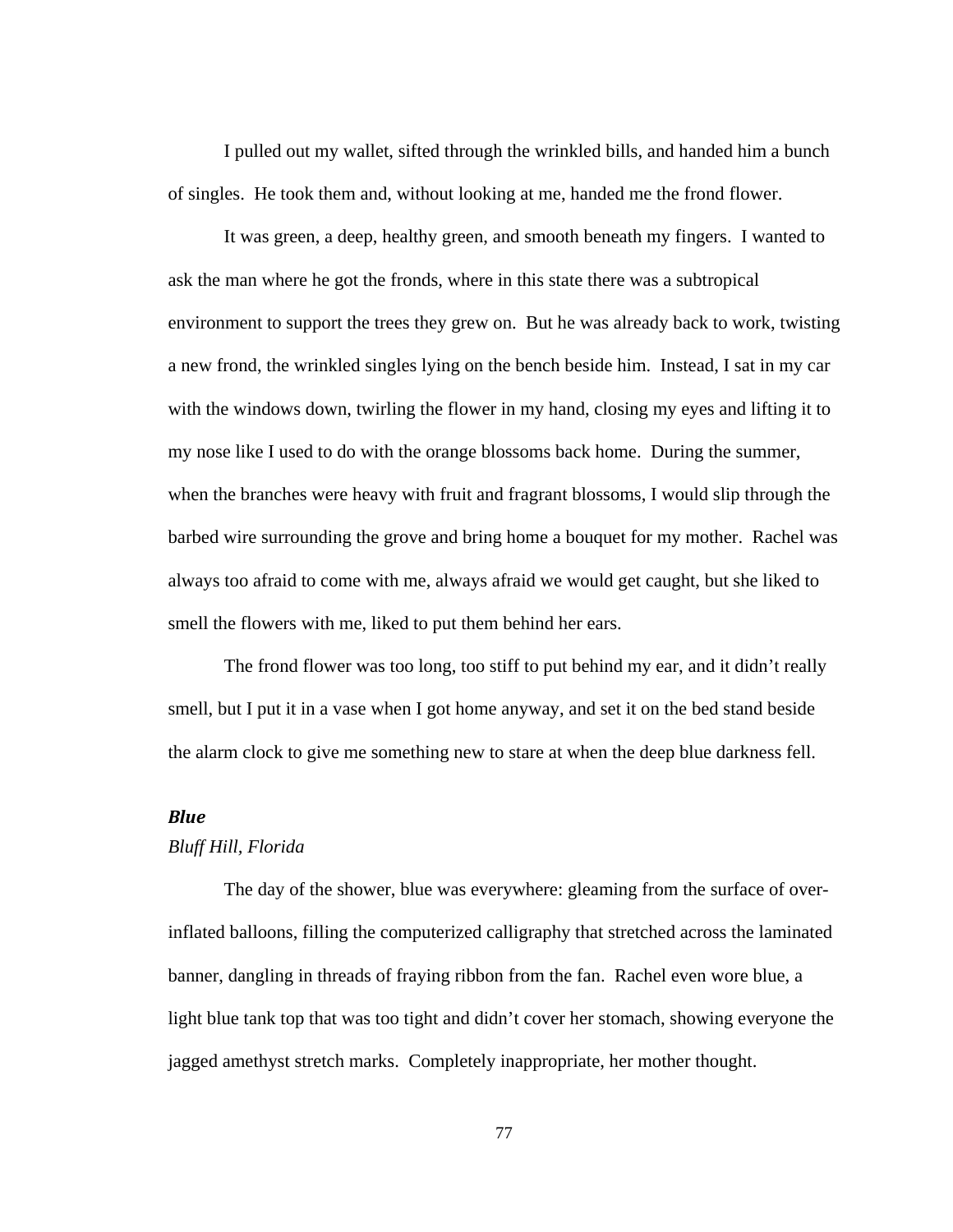Everyone from Bluff Hill had come to the shower, it seemed like, come to celebrate her nineteen-year-old's swollen belly and fingers. Her aunts were there, her mother's sisters, as well as their daughters. All of Rachel's high school friends, most of them still living close by, were there, their bangs high and curled, their necks gleaming with gold chains, their ears sagging with heavy hoop earrings. A couple of the girls had recently gotten married. They tried to show Rachel's mother their tiny diamond fragments glittering on their pale fingers, but she smiled politely and looked away. The only person who wasn't there was Katie. Rachel periodically asked why she wasn't there, but her mother never answered.

They played games, but not the games Rachel had requested to play.

 "Guess the baby's name," the mother said. "How many words can you make out of this name?"

 They scribbled on napkins with their dull golf pencils. They guessed Michael, and Shawn, and Daniel.

"What's your guess, Grandma?" one of the engaged girls asked.

"Don't call me Grandma," the mother said. "I'm not old enough to be a grandma."

Rachel opened gifts next. More blue: blue mittens, blue socks, blue overalls that said "Mama's Little Angel" on them. Rachel laughed, held them up for the flash of the cameras, bent ungracefully for the next bag.

The last gift was a bassinet. Rachel smiled as she studied the picture of it on the outside of the box.

78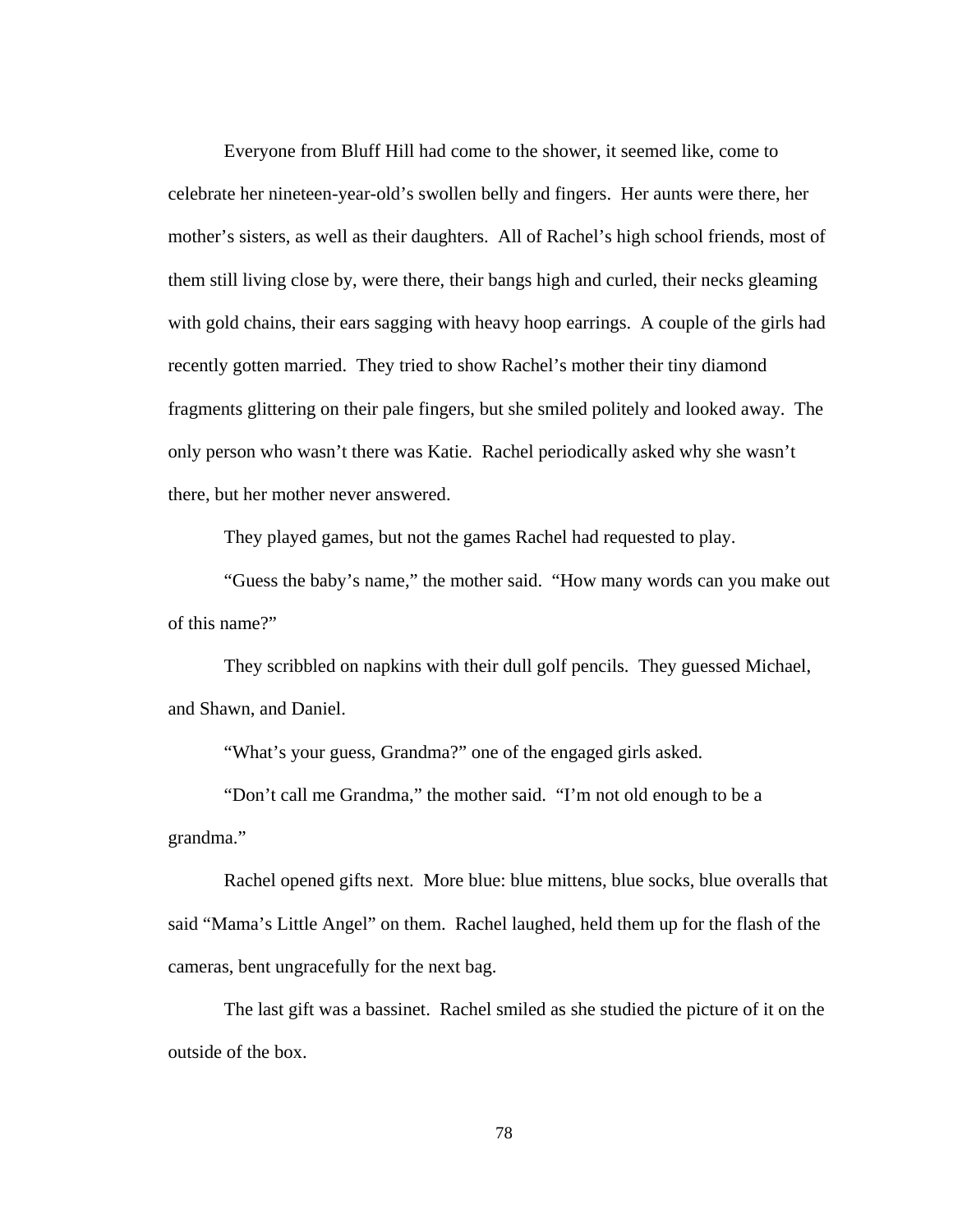"How beautiful," one of her aunts murmured. "You should get your husband to put that together tonight."

They didn't play any more games after she finished opening gifts. The guests partook of cake and juice and were gone. Before leaving, one of Rachel's aunts came up to her, whispered, "Just wait till the baby comes. She won't be able to resist when she holds him in her arms."

Rachel's mother stood by, pretended not to hear. When they were all gone, she hurried around, picking up the blue shreds of paper, the loose curls of ribbons, the banner, shoving everything into a black trash bag. Finally it was gone, every trace of blue, and she smiled.

#### *Blind Spot*

### *Austin, Texas*

 I don't even remember how it happened. All I remember is that my cell phone rang, and as I picked it up to see the number, the car in the middle lane swerved. It was a gold Honda, slightly ahead of me in the middle lane, and then next thing I knew it swerved and hit the front right side of my car. I dropped the cell phone, tried to control the car as it fishtailed.

 I immediately pulled off the Interstate to assess the damage, as did the driver of the Honda. My car had a large dent by the bumper, and the hood had shifted, making it difficult to open the driver's side door.

 "I'm so sorry," the driver of the Honda said as she got out of the car. She was an older woman with stiff gray curls and smudged pink lipstick. She had a thick southern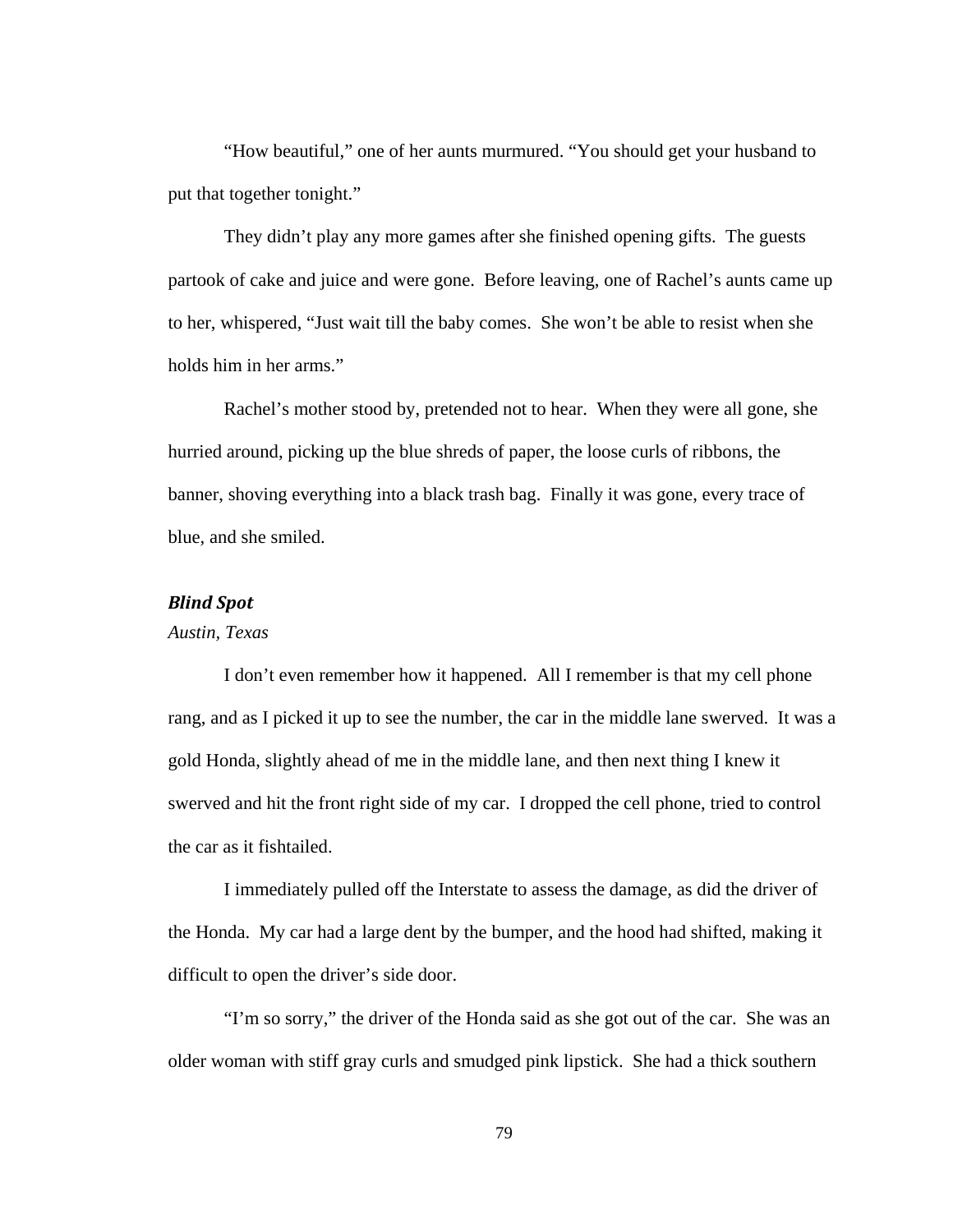accent. "This car was merging on my right and I thought it was going to hit me. I didn't even see you."

 "It happens." I climbed back into my car, searched for my cell phone to call the highway patrol. I found it lying on the floor, partially hidden under the passenger's seat. Before I dialed the highway patrol, I looked to see who had been calling me. It was an 863 number, but not my mother's number.

 The highway patrol took almost an hour to get there. We stood on the side of the Interstate amongst clumpy red clay, dry grass, and people's unwanted items: old cigarette butts, a few crumpled soda cans, a lone leather sandal. The sun was hot and bright, and I could feel my skin burning. There wasn't enough moisture in the air to sweat.

The woman talked the whole while. She talked about how crazy the drivers were nowadays and how her husband refused to drive on the Interstate anymore. Then she noticed my license plate.

"You're a long way from home," she said. "Where in Florida are you from?" "Bluff Hill."

"Is that close to Disney World?"

"Sort of," I told her. I figured anywhere in Florida was closer to Disney World than here.

"I went to Disney once," she said. "Cleanest bathrooms I ever saw. I told everyone about those bathrooms."

 The highway patrolman finally got there. He walked around the cars, surveyed the damage, asked us what happened. I let the woman talk to him first.

"I didn't even see her," the woman said. "She was in my blind spot."

80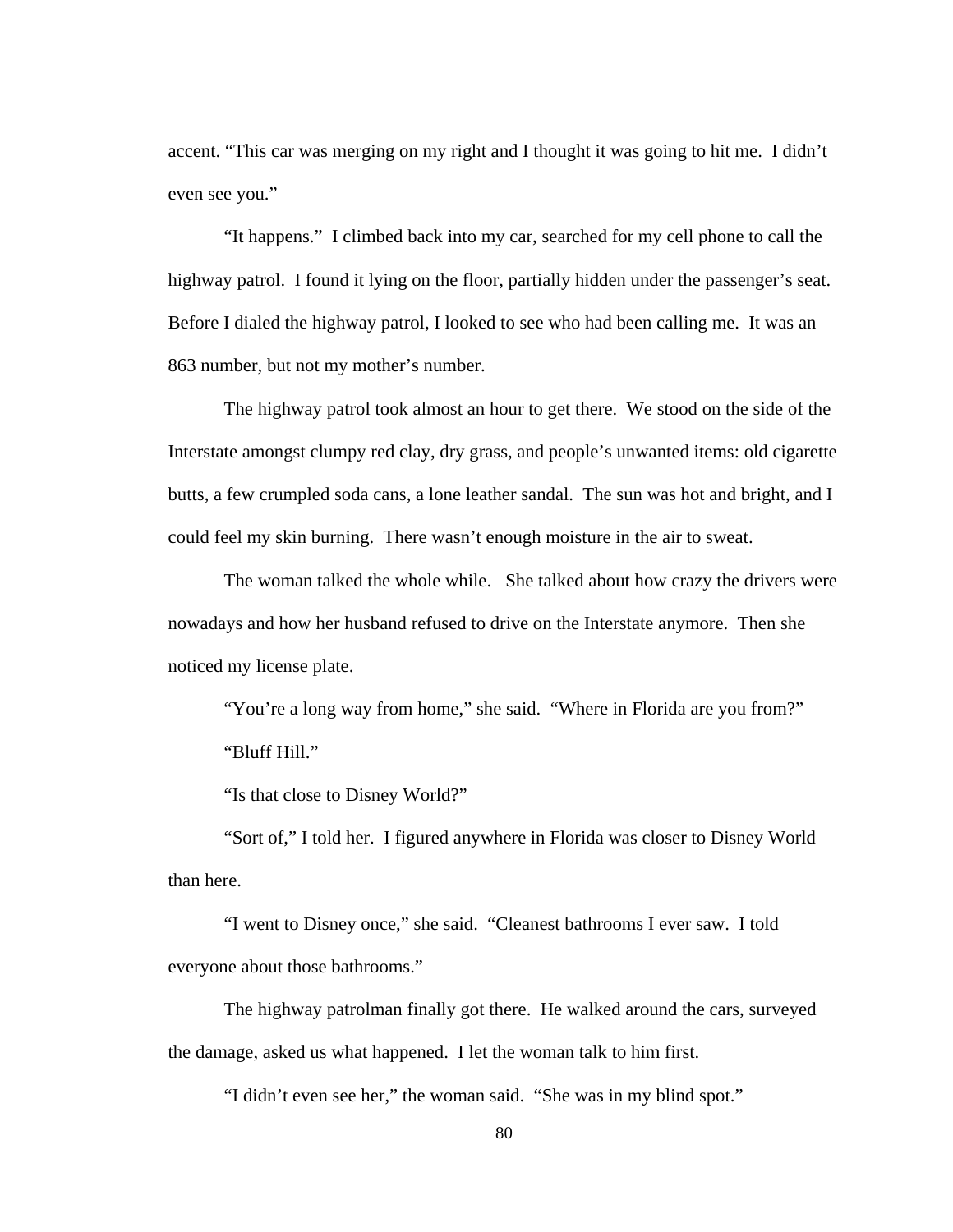When he turned to me, I said, "That's pretty much it."

He took down our license information. "Is this your current address?" he asked. I hadn't even been back to Florida since I left for school. "Yes."

It took him about twenty minutes to write the report. I stood staring at my license, watching the way the light reflected off the shiny pink and green and yellow plastic. I looked so young in the picture, my face flushed and smiling, so naïve.

When the officer was done, he handed us back our licenses and a copy of the report. I walked back to my car, slipped the license into my wallet, but didn't leave right away. Instead, I pulled out my cell phone, looked up the 863 number. It looked familiar to me, although I couldn't place it. I thought it could be my mother calling from work, or it could be one of my aunts. I thought it could be Rachel. I pressed "send".

### *Leo*

#### *Bluff Hill, Florida*

 Her mother had never liked Leo, not one day since her father brought him home ten years ago, a fuzzy, blue-eyed kitten who yowled at five in the morning and climbed her drapes. After her father left, leaving Leo behind, her mother kicked him outside to chase the squirrels.

 "How long do cats live?" she used to ask Rachel, even though Rachel had told her on numerous occasions that cats could easily live to be fifteen years old. "I can't believe your father didn't take that cat with him," her mother would respond. "He knows how I hate cats."

 "Moving is traumatic for cats," Rachel told her. "They prefer to live in one place their whole lives."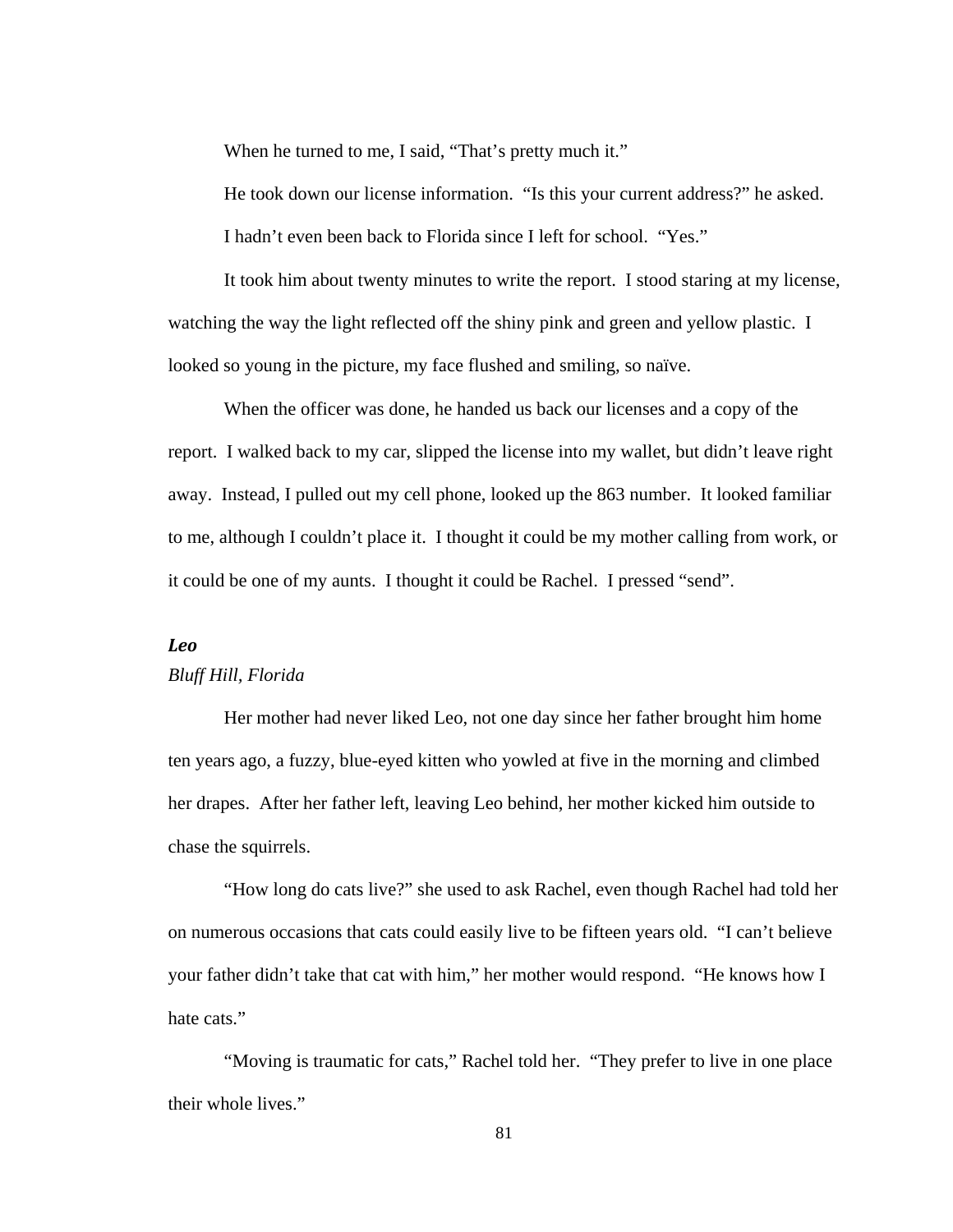Rachel was the one who discovered Leo the day he was hit. She had come to tell her mother that she had talked to Katie, that Katie had some exciting news to tell her. She had eighteen-month-old Timmy with her. She was pulling into the driveway when she saw Leo. He sat off to the side of the road, head bent, sides heaving.

 She went inside, Timmy perched on her hip. "Mom, is Mr. Kay home? Leo's been hit by a car."

 Mr. Kay was the man who lived next door. Whenever the girls were young and Leo or some stray dog dragged a torn, half-dead rabbit through the yard, her mother always went to get Mr. Kay, who took his gun and the wounded animal back to the woods.

 "Leo's been hit?" her mother said. She was in the kitchen, her graying hair pulled back in a sloppy braid, her hands covered in sticky dough. "Go get the carrier."

Rachel shifted Timmy to her other hip. "It looks pretty bad."

 "I'm pretty sure the vet's office down the street is open," her mother said, wiping her hands on a soggy dish towel. Her hands trembled as she hung the towel on the rack beside the sink. The towel slid off, and her mother bent to pick it up with an exasperated sigh.

"Well? Are you going to get the carrier or not?" she snapped at Rachel.

 Rachel helped her mother load Leo into the carrier and drove them down the street to the vet's office. It was a small trailer lodged between a used car dealership and the citrus processing plant.

 The inside of the vet's office smelled like bleach and urine and fresh wood shavings. Her mother took the carrier from Rachel and went straight to the front desk,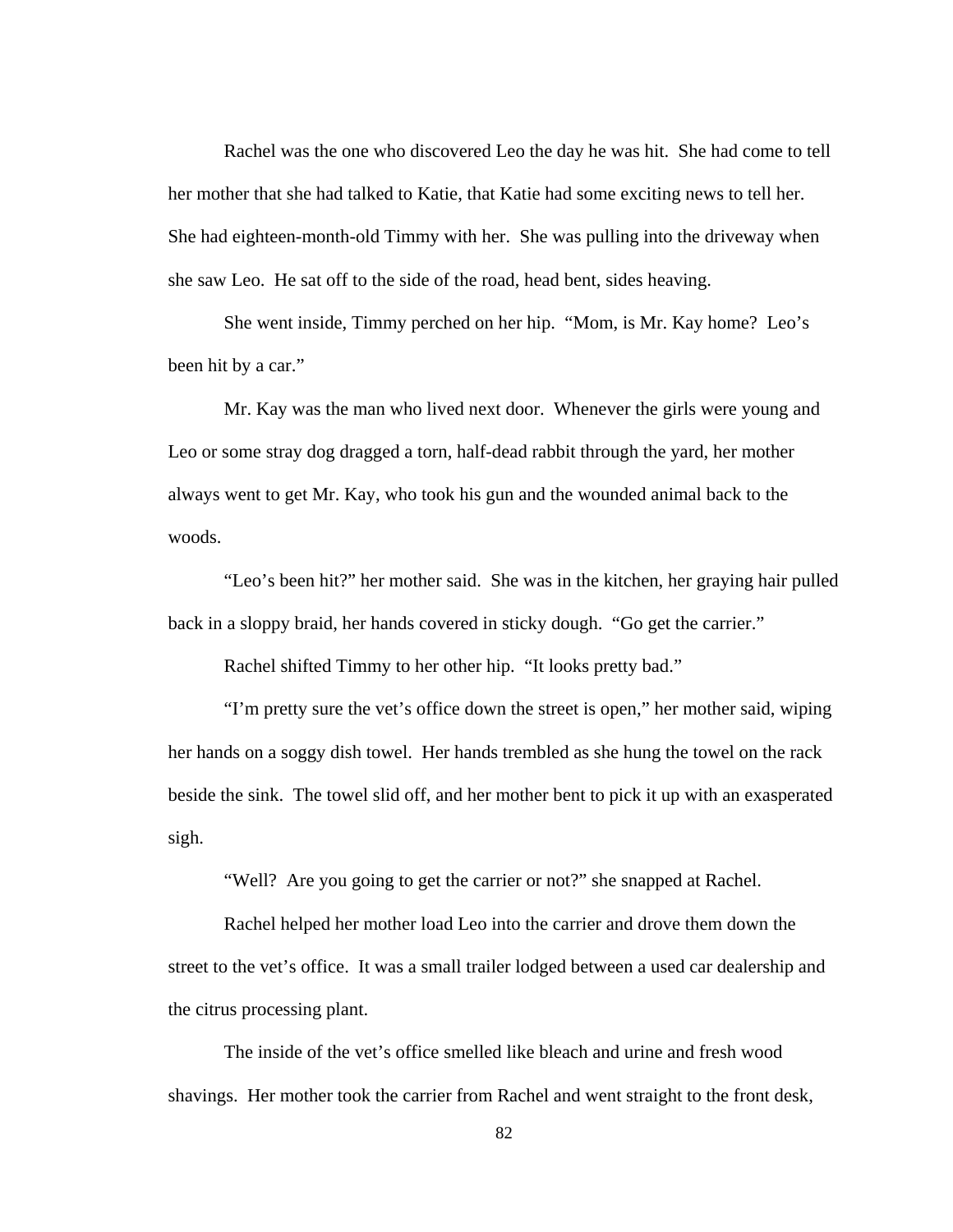her small frame straining as she tried to keep the carrier from bumping against her legs. The receptionist peered into the carrier, shook her head.

 The vet came out a few minutes later. "I'm going to give him something to calm him down," she said. "We'll have to watch him for a while to see if he has brain damage."

"We'll wait," her mother said.

 "It could be a while," the vet told her, looking down at her clipboard. "Maybe hours."

"We'll wait," her mother said again.

 The walls of the office were covered with paintings and photographs of all sorts of animals. On the wall directly across from where they sat was a bulletin board where people posted fliers for lost pets. Rachel bounced Timmy on her knees, tried to think of how she could tell her mother about Katie.

 The office was fairly empty. Every once in a while someone came in, the sweet scent of the citrus plant following them through the door, temporarily masking the odor of bleach and urine and shavings.

 "I hate the smell of that plant," her mother said. "You can smell it all over town. Like burning orange peel."

 Rachel didn't mind the smell. She'd much rather the smells of the processing plant than the smells of the burning groves that seemed to have permanently tainted her home. Every week a new grove had canker, a new plume of yellow-black smoke filled the sky and seeped under the doors and windowpanes into her house. Her mother was lucky; the grove on her street was the only one in all of Bluff Hill that was still healthy.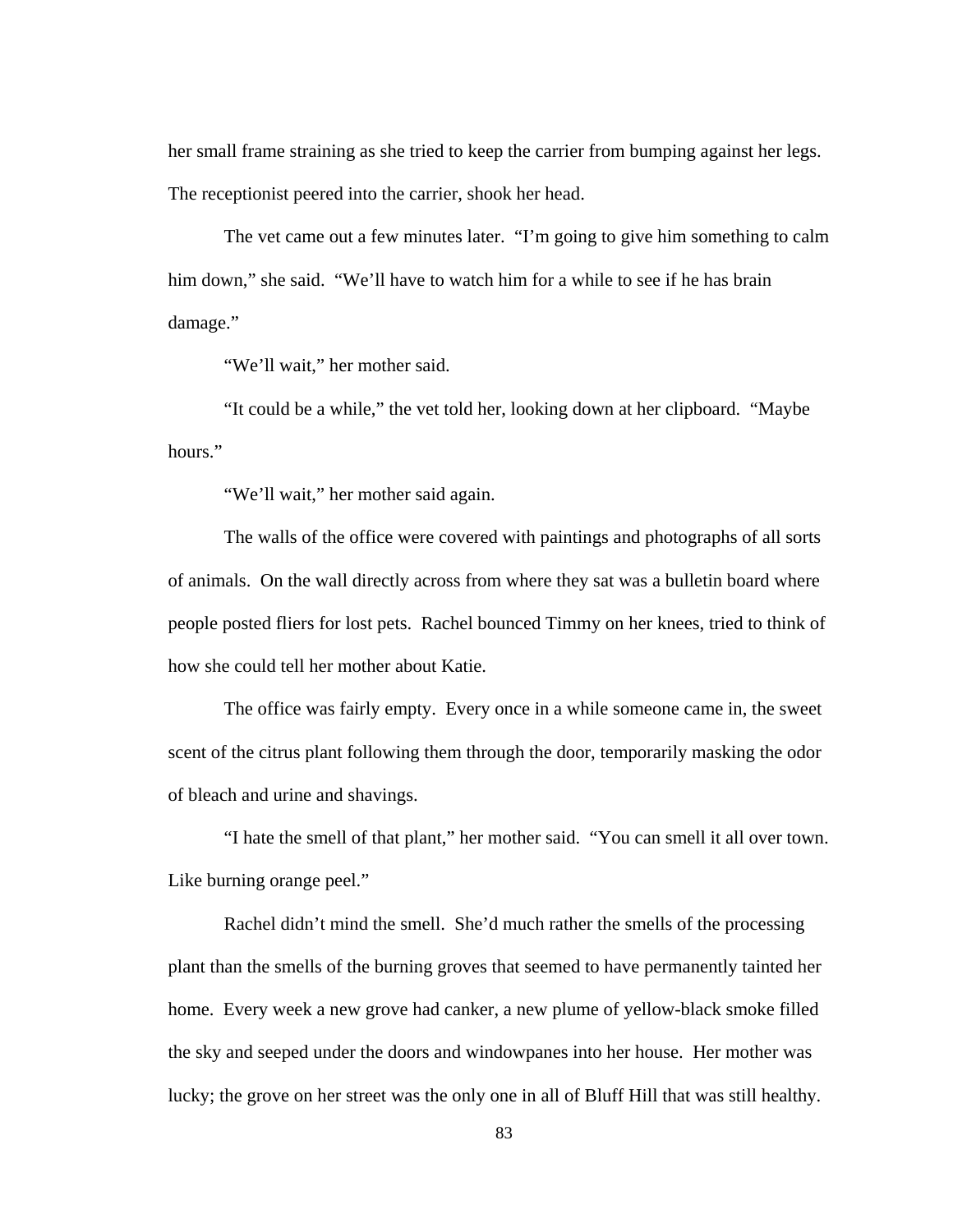Timmy eventually grew fussy, so Rachel left. She decided to tell her mother about Katie when she got home, maybe over dinner.

A few hours later, her mother called.

"They had to put Leo down," she said. "His jaw was crushed."

"I'm sorry," Rachel said. "At least you're rid of him five years early."

 Her mother didn't answer. The next week when Rachel came over to visit, she found a new kitten, a furry calico, perched on the window sill, moist nose to the glass, watching squirrels dash across the yard.

# *Orange Blossoms*

#### *Bluff Hill, Florida*

 It hasn't rained at all this summer. The sisters sit in the driveway in sagging lawn chairs, Katie with a bottle of warm beer, Rachel with a Sprite. Their mother is inside, in her room, where she has been ever since Katie called a few weeks ago to tell her she was coming home.

The sisters have done a lot of walking this summer, crossing all the ground of their childhood. Sometimes they walk across the back yard, through the creaky chainlink gate, all the way to the edge of the pond, where the murky water is low and the long grass sprouting through the thin layer of algae is brown and brittle. The thirsty grass covering the lawn is stiff, a brown-yellow-green, and crunches under their feet when they go walking, Katie's feet usually bare, Rachel's always clad in thick-soled tennis shoes. The oak trees are dead and bare, tiny holes and powdery sawdust at their trunks evidence of the bugs that gnaw inside their bark.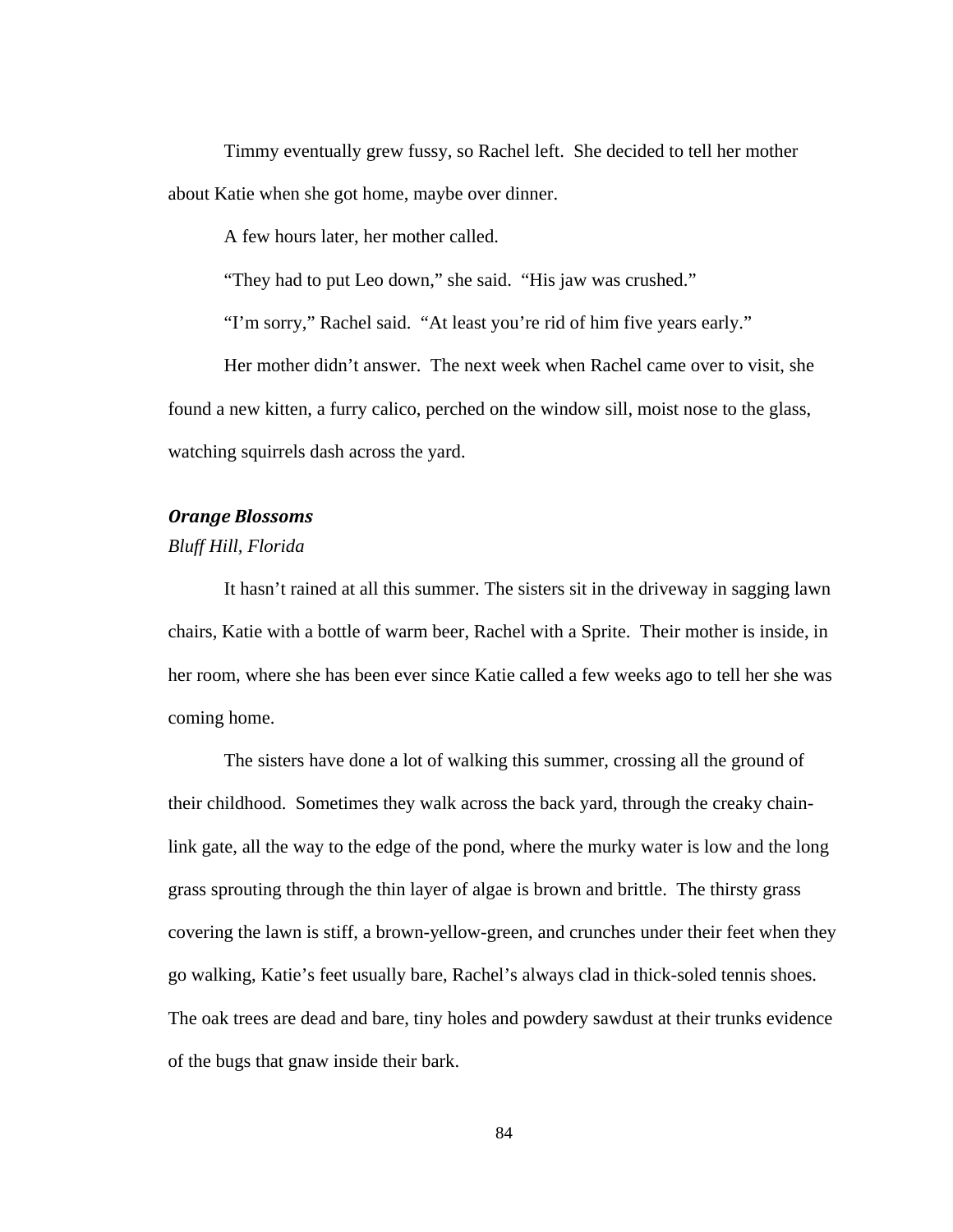When Katie first arrived, they walked down the street to the orange grove so Katie could slip through the rusted barbwire and pick a handful of the white blossoms to place in a vase for their mother. She placed them in her mother's favorite pink vase, the one with hearts etched in the glass, and put them on the kitchen counter so their fragrance would sweeten the air. In the morning, she found the vase emptied and sitting by the sink, the wilted blossoms curled on top of newspapers in the trash.

For the last few days, the smell of smoke has tainted the air, billowing in thick black funnels that can be seen for miles. The sisters watch sometimes, their noses pressed to the faded windows in the living room as their mother sleeps in the dark bedroom down the hall. They watch as, day after day, the hot red blaze crackles and consumes the grove down the street, turning the trees, the diseased oranges, the fragile blossoms into paper-thin ashes that float down over the driveway, the roof, the pond.

Today, they sit and sip their drinks and contemplate the charred black silhouettes down the street. They don't say much, but they both wonder what will happen to what's left of the grove. They wonder if the rain, when it comes, will wash the air of the smell of smoke and wash the soot away, wash away all that's left of the canker. They wonder if, eventually, someone will start a new grove, or if the field will remain black and ashy and barren, what their mother will always refer to as an eyesore.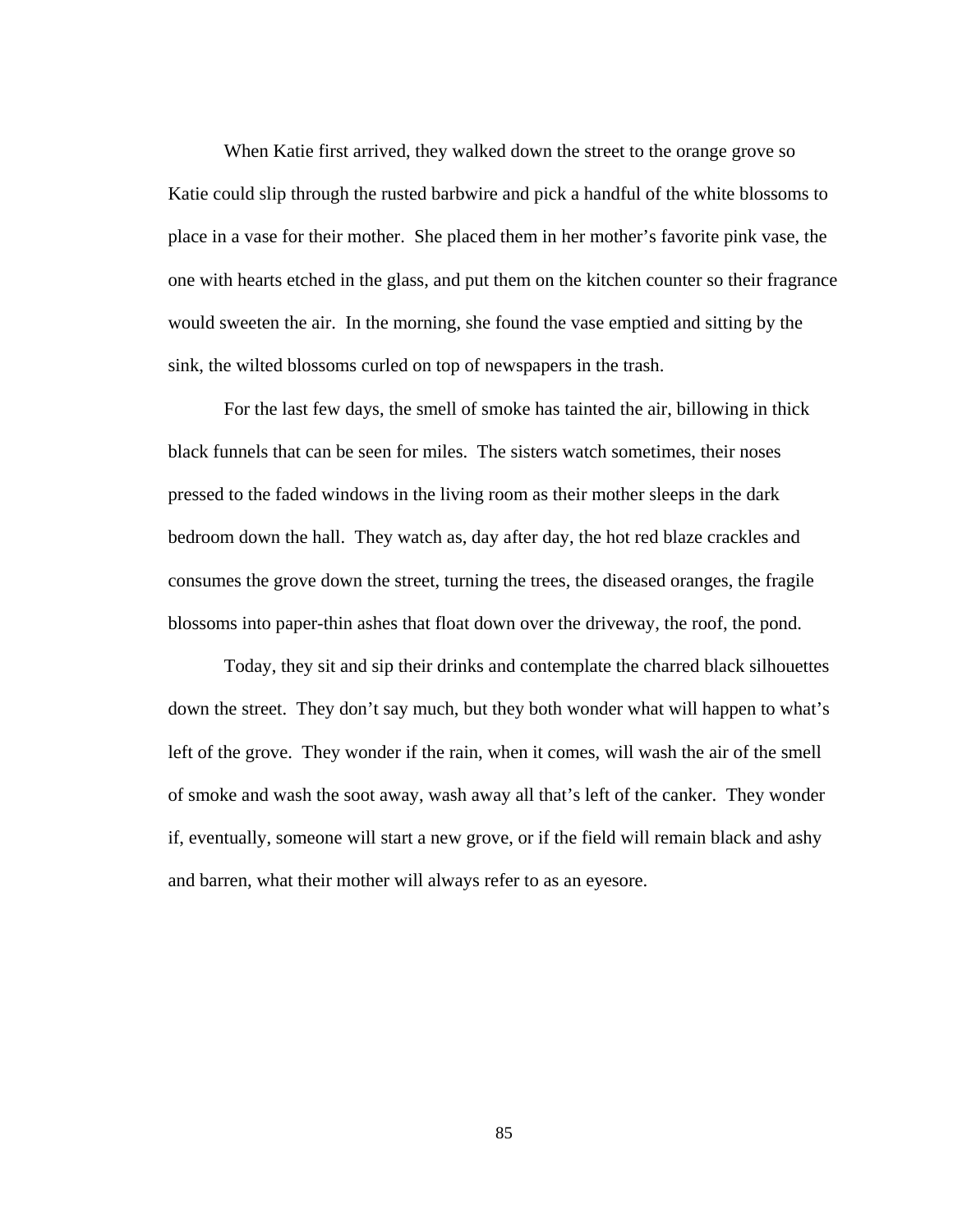# **ESPÍRITU SANTO**

One day we were out by the lake, where we spent most of our time sitting on the hot concrete dock and dangling our feet in the murky water. Danielle, our cousin, sat next to me, swinging her legs back and forth. We called her Dani. She hated that, said it sounded like a boy's name. Her name was beautiful, feminine, Hebrew, she liked to remind us.

A dark shadow, probably a bass, floated far beneath us, along the algae-covered sand.

"It means 'God is my judge,'" Dani told us.

 "Glad he's not mine," my brother Corey said. He reached around me and pushed Dani into the water. He laughed as her head bobbed to the surface and she sputtered a weak scream.

 "Hannah, don't let the gators get me," she pleaded, looking at me with her big hazel eyes, her lower lip trembling.

 We heard the glass shutters rattle as the front door to our grandmother's house slammed. Our grandmother stood on the dusty brick steps, her flour-covered hands resting on her hips. She squinted against the bright orange sun.

"Dani, your mom is on the way," she called.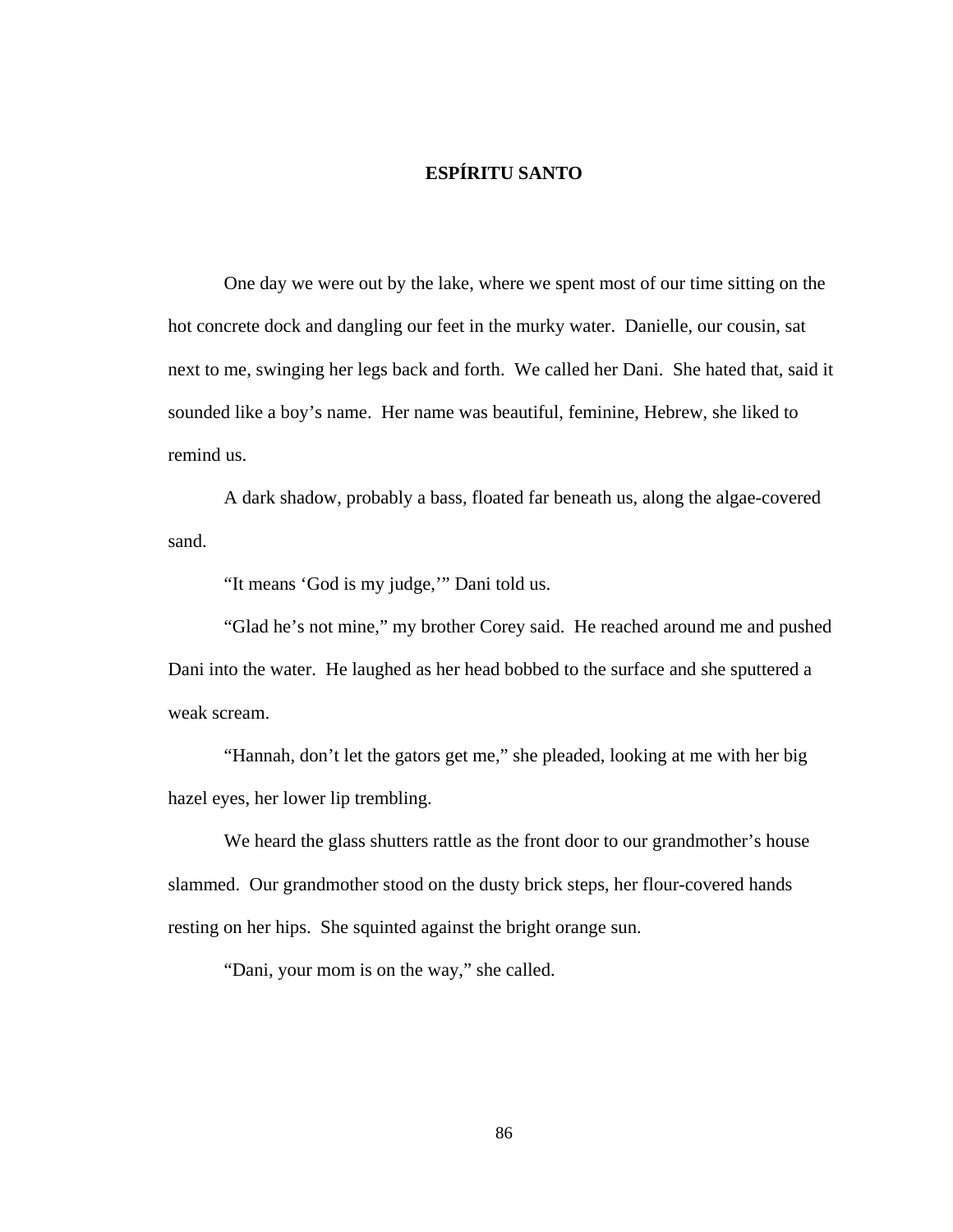Three times a week, Dani's mother took her to church. They attended this Methodist church on the outskirts of town, right in the middle of a cow pasture. It must have been a hundred years old. It was all whitewashed wood and had dark red carpet and pews, and even smelled old inside, like the yellowed pages of the first novel I read by myself, *Black Beauty*.

 Sometimes Aunt Wanda would invite us to church, but my mother didn't like us to go. She said Aunt Wanda only liked church because it made her feel a part of something. She said that Dani was going to grow up to be just like her mother.

"Divorced and unhappy," she said. "Church ain't going to make no difference."

 I went to church with Dani once, when we were in middle school. It was Wednesday night, and all the people there were our age. The youth leader did all the talking. He was a young man, probably in his mid-to-late twenties. He was short, with cropped blonde hair that crept up from behind his ears and stopped just before the crown of his head. He wore glasses that made his eyes look twice their actual size.

 All he talked about that night was sex. How God liked sex. God created sex. If you waited until marriage, sex could be the greatest thing you ever experienced.

 I couldn't believe he was talking about it, saying the s-word so openly. Adults never talked about sex, not at home, not at school. Our friends didn't really even talk about it much. Mostly we saw it on television, but we didn't pay much mind to it then.

 That night, after the service, a few of us went out into the pasture behind the church: me, Dani, and two boys. I couldn't remember their names. One of them I recognized from school. He was lanky, with bushy brown curls and a gap between his two front teeth.

87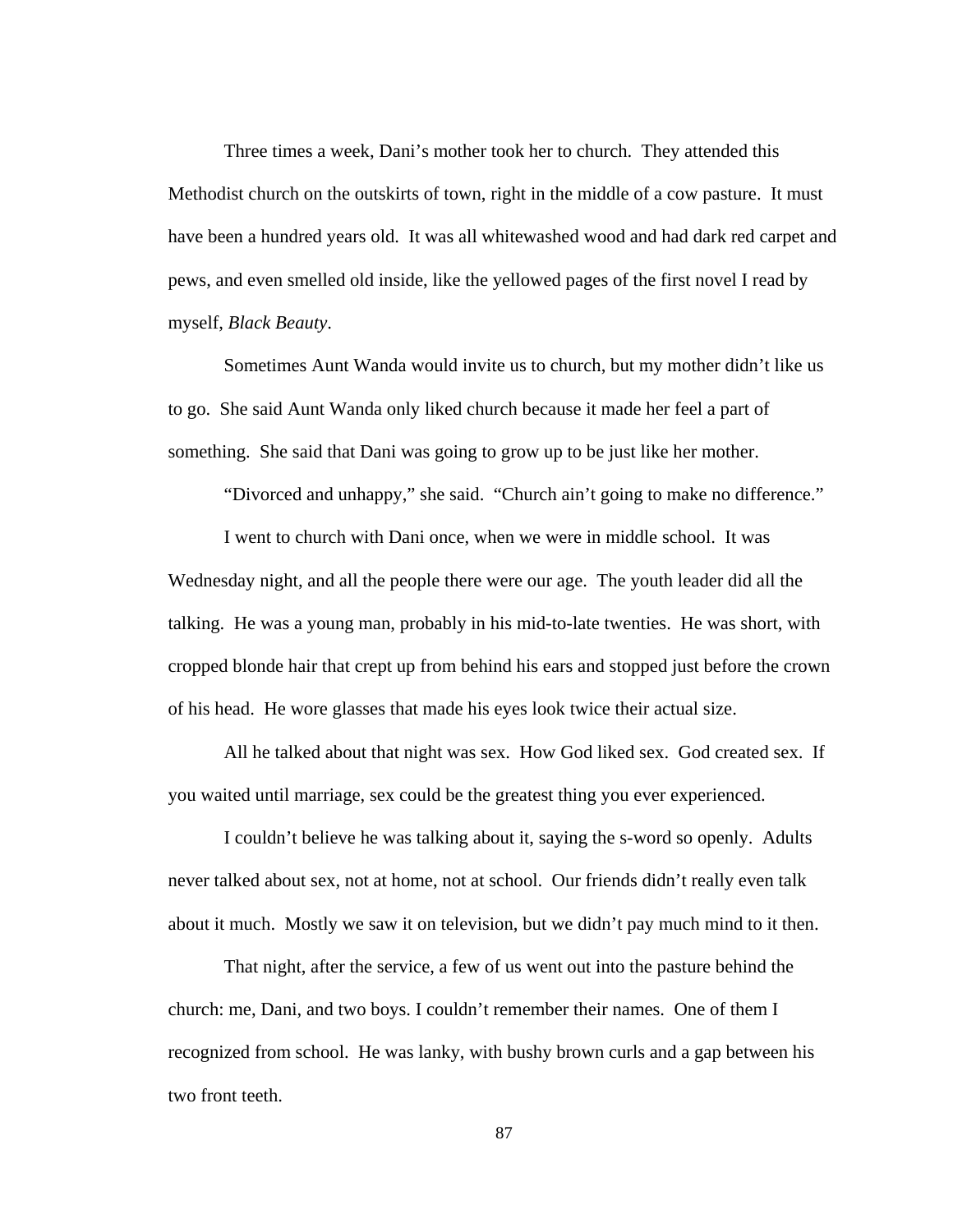The ground was soft and slick from a recent rain, and the air smelled of pine, manure, and moldy hay. The sun had set while we were inside the church, and now the sky was a deep, even purple. In the distance, headlights bobbed as cars hit potholes along the dirt road leading to the church.

"We shouldn't be out here," I told Dani. "My mom will be here soon."

"Come on, Hannah," she said, grabbing my hand. Her nails dug into my skin.

 As soon as we were far enough from the road, the boy with curly hair took Dani's arm and led her towards a cluster of pine trees and saw palmetto. Dani looked over her shoulder and smiled at me. The other boy placed his hand on my back.

 I pushed him away and ran toward the road, slipping on the slick grass and mud. My shirt caught on the barbwire as I climbed through. My mother was standing by her car, waiting for me, a frown marring her smooth face.

 When we were young, elementary school-aged, before her parents divorced, Corey and I spent a lot of time at Dani's house. We went there every day after school because our mother worked until eight. I didn't mind it so much, but Corey hated it. He said the whole place was disgusting and made his stomach churn.

 True, Dani's house was musty and had dark corners. It was an old house, over a century old, as were most of the houses in Bluff Hill. It was a wooden house with peeling white paint and cockroaches as big as my fist. I remember the roaches. They scurried along the grimy linoleum and burrowed in the crevices between floorboards. When I spent the night at Dani's, I could hear them crawling in the walls.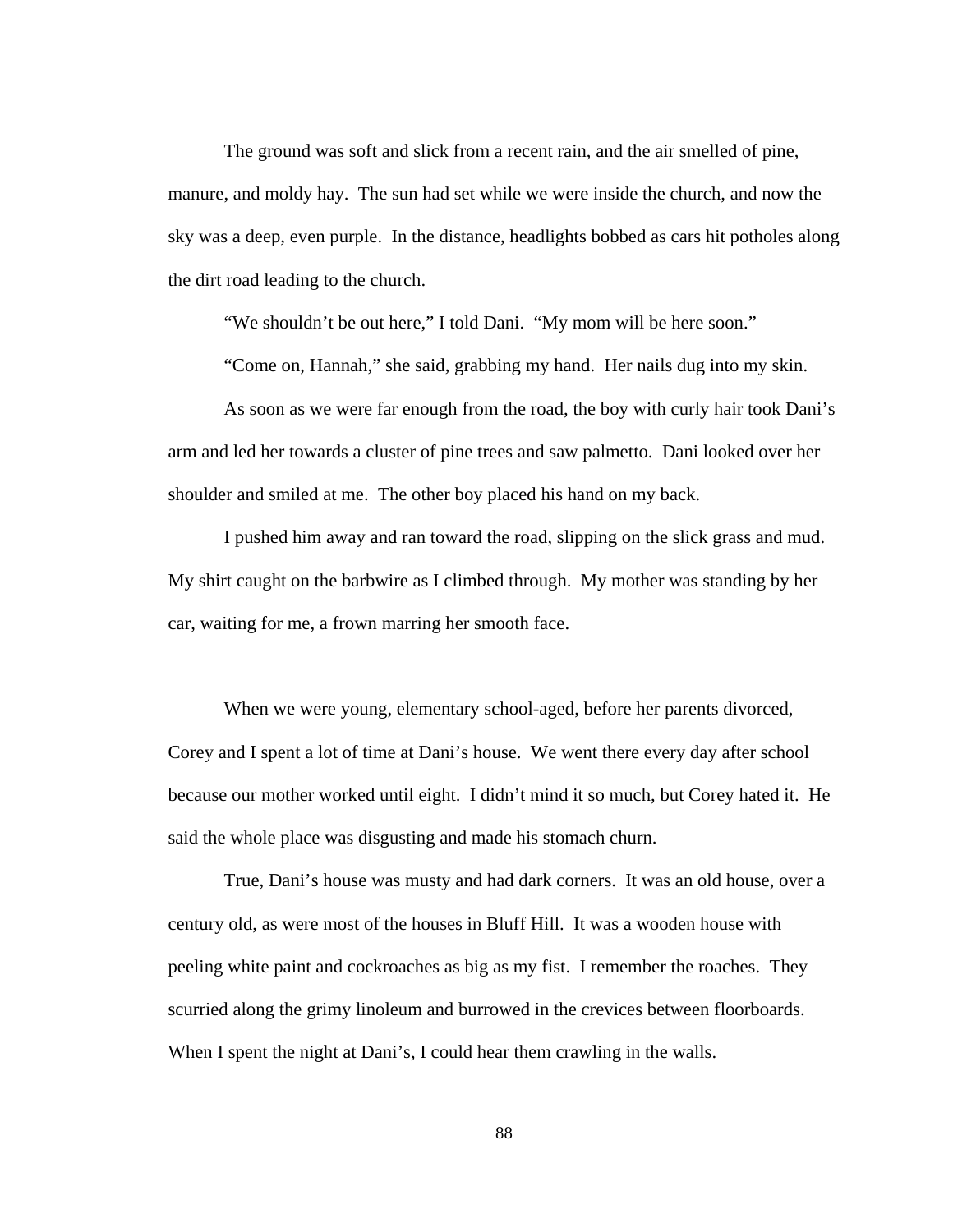Other than the roaches, though, it wasn't so bad. She had a trampoline. We could spend hours on that, doing flips and toe touches, trying to avoid landing on the sharp acorns that fell from the thick oak tree branches hanging overhead. The backyard was large, square, and filled with soft dirt, easy to dig through. Our favorite thing to do besides jump on the trampoline was to dig large holes. On hot summer afternoons, we'd take the popsicles we'd made out of frozen orange juice or fruit punch and slide down into one of the holes, relishing the cool, damp earth, the smell of dirt and the tender roots of grass we'd left piled above.

 This is where we were sitting, inside one of our freshly dug holes, the summer that we were ten and Dani told me her parents were getting divorced.

 "Mama says it's not such a big deal," she told me. Her lips and tongue were bright red from the popsicle she was sucking on. "She says lots of people get divorced."

"Well." I didn't know what else to say. I didn't know if that was true or not. My parents had never even been married.

"I don't get it," Dani continued, staring at the nub of a popsicle left in her hand.

"The Bible says divorce is wrong, right?"

"I guess."

"So how can Mama say it's not such a big deal?"

"I dunno."

 She lifted the popsicle to her mouth again. Red syrup dribbled down her chin and stained her yellow blouse.

 "Do you believe in God?" she asked after several minutes. "Oh, Hannah, tell me you do."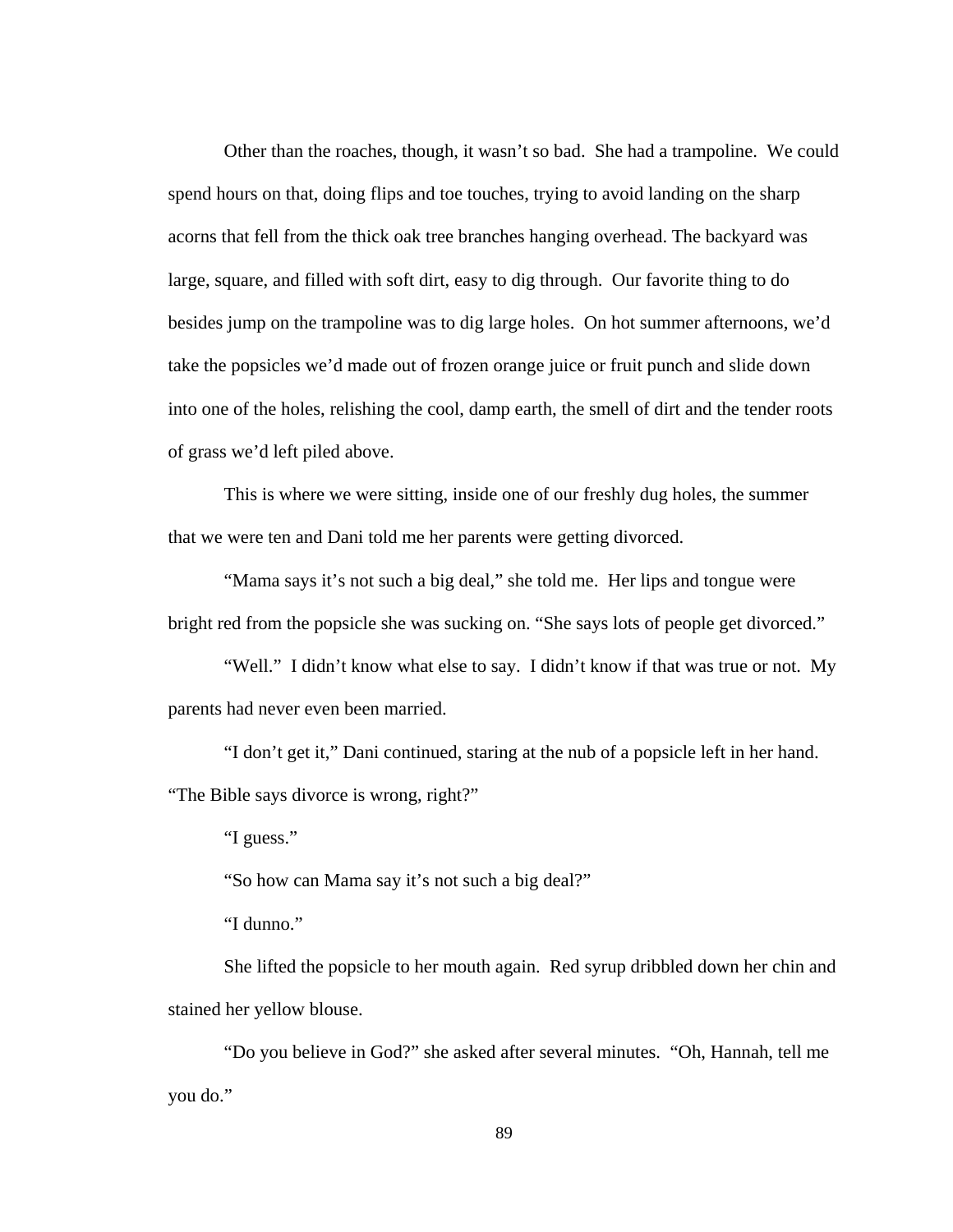At ten, I had never thought much about it. I knew Dani and her family went to church. I knew that at school, there was a moment of silence after the pledge so people could pray if they wanted. I knew my mother had a leather Bible with her name inscribed on the front in a fancy gold font, but the only time she said Jesus was when she was mad.

 "I guess." I didn't know what else to say. I could tell by the way she was looking at me that she wanted a more confident assurance, but I couldn't give it to her. I couldn't even lie.

 Her brow wrinkled like she was deep in thought. She stared at the melting popsicle for a few minutes, then threw it into the damp dirt.

 "Let's go bounce on the trampoline," she said, smiling. Even her teeth were stained red.

 When we were seniors in high school, Dani went on a mission trip to Spain. My mother thought this was the most ridiculous thing she'd ever heard.

 "Spain?" she said when I told her. I was sitting on a bar stool in the kitchen, and she was shucking corn. The wispy silk was all over the counter and floor. "They got churches there, right?"

 I was jealous. I had never been out of the state. I had hardly even been outside of little Bluff Hill.

When Dani got back, she couldn't stop talking about how great her trip was.

 "The people there are so nice, Hannah," she told me, clapping her hands together. She told me about how the church there was trying to start a campus ministry at a local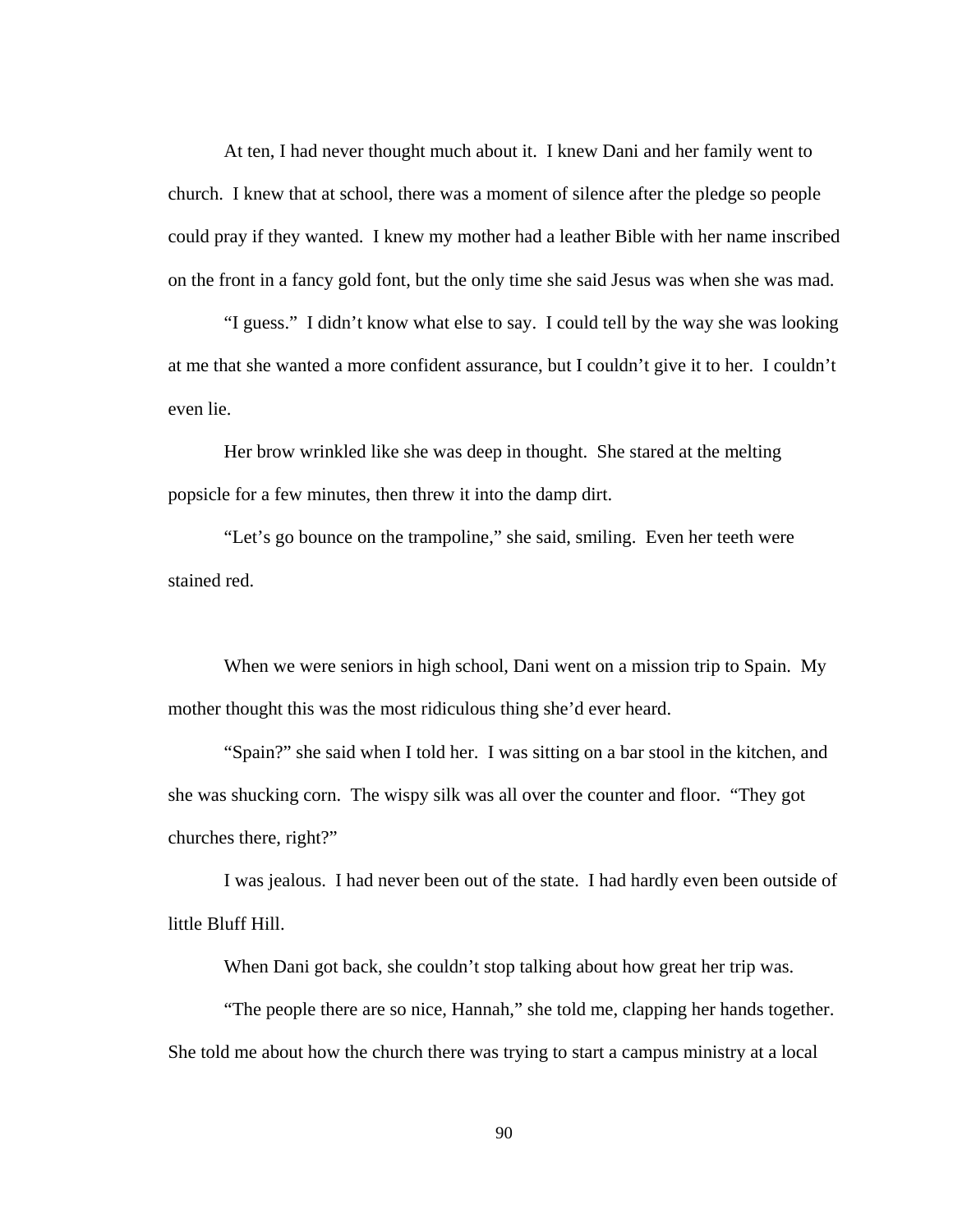university. Every day she'd gone to the campus and had lunch in the cafeteria, talking in her limited Spanish to the students there.

 "The pastor and his wife, they said I could come back any time," Dani said. "Oh, Hannah, I think this is what I could do, you know? Travel. Be a missionary."

 "That's great," I said. I didn't see what she found so appealing, but at least it would get her out of Bluff Hill.

 Two months after we graduated, Dani showed up at my house, her face pink and bloated, and told me she was pregnant.

 My last semester in college, I had the opportunity to study abroad at a university in Pamplona. Even though it meant going further into debt, I went, grateful for the opportunity to go somewhere. Finally, it was my turn to get out of Florida.

The first thing that I noticed about Spain was the cold. It was not the same cold that could be felt during the occasional front that swept through Bluff Hill. This was a biting cold, one that made my jeans feel heavy and damp, that stung my eyes and burned inside my chest with each breath. Gloves and thick socks were no defense. The cold seeped through my thin skin, through muscle, sinew, and blood, right done to my bones, so there was nothing I could do to get warm.

This was how it was almost the entire four months I was there. I quickly grew disillusioned and wondered why I had been so eager to go in the first place. I did not find Spain beautiful like Dani had, nor did I find the people there friendly. The streets were crowded with tiny cars and statues of bulls. Dull gray and washed-out pink apartment buildings lined the cobblestone streets in the older part of Pamplona. Each apartment had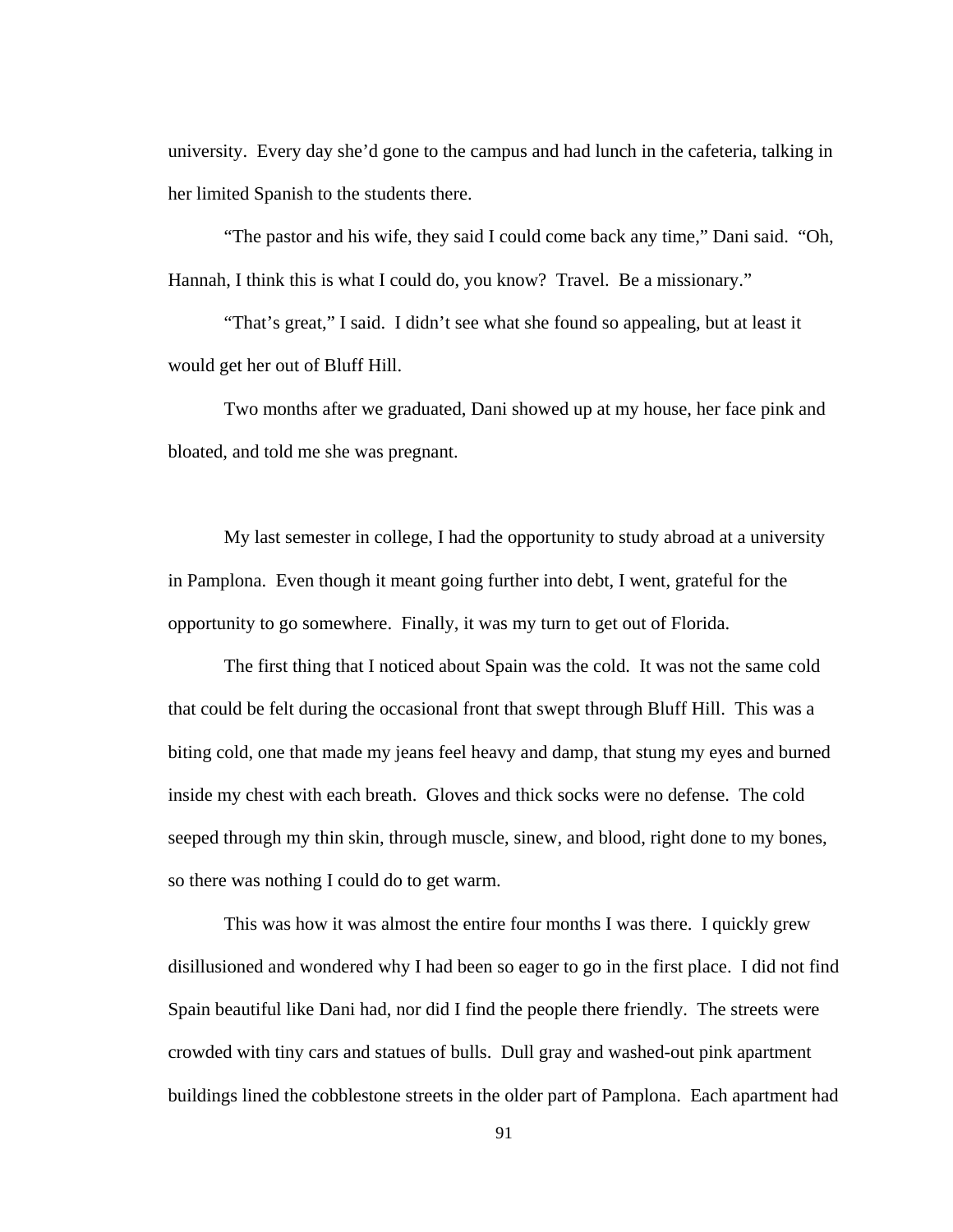a tiny balcony encased by a black iron railing. Some people decorated their balconies with potted plants or hung their sweaters out to dry, but other than that the buildings were still, silent, colorless and lifeless like the overcast sky.

I made few friends the entire time I was there. The students at La Universidad Publica de Navarra were cordial but distant. The first day of classes, I met a student in the cafeteria who seemed friendly. He had dark, short-cropped hair and light blue eyes. His name was Alex. He sat across from me at one of the long blue tables. He spoke very little English, but we managed to make small talk. He ended up inviting me to church that night. I had no desire to go to church, but I also didn't find the prospect of sitting alone in my cramped apartment appealing, either.

The church was in a small, rented room in the newer section of Pamplona. It was drastically different from Dani's church, which was the only church I could compare it to. This church was in a room with barred windows. There were no pews, only folding chairs. There was no organ, only an electric keyboard. The women were given the plastic folding chairs lined neatly along the tile, but they stood most of the time anyway. I felt uncomfortable, so I stayed in the back with the men, with Alex, my hands in my pockets, playing with a crumpled receipt and a worn penny.

The pastor was at the head of the room, pacing in front of a painted sign that read "Jesucristo: Dios y Señor" in dark crimson letters. He spoke enthusiastically, his deep voice filling the crowded room. I couldn't understand much of what he said, but I began to recognize certain phrases that he repeated over and over. His favorite phrase seemed to be "Espìritu Santo." When he said this, he raised his outstretched hands, his fingers trembling. He looked like Dani did the night that I went with her to church. Her face, so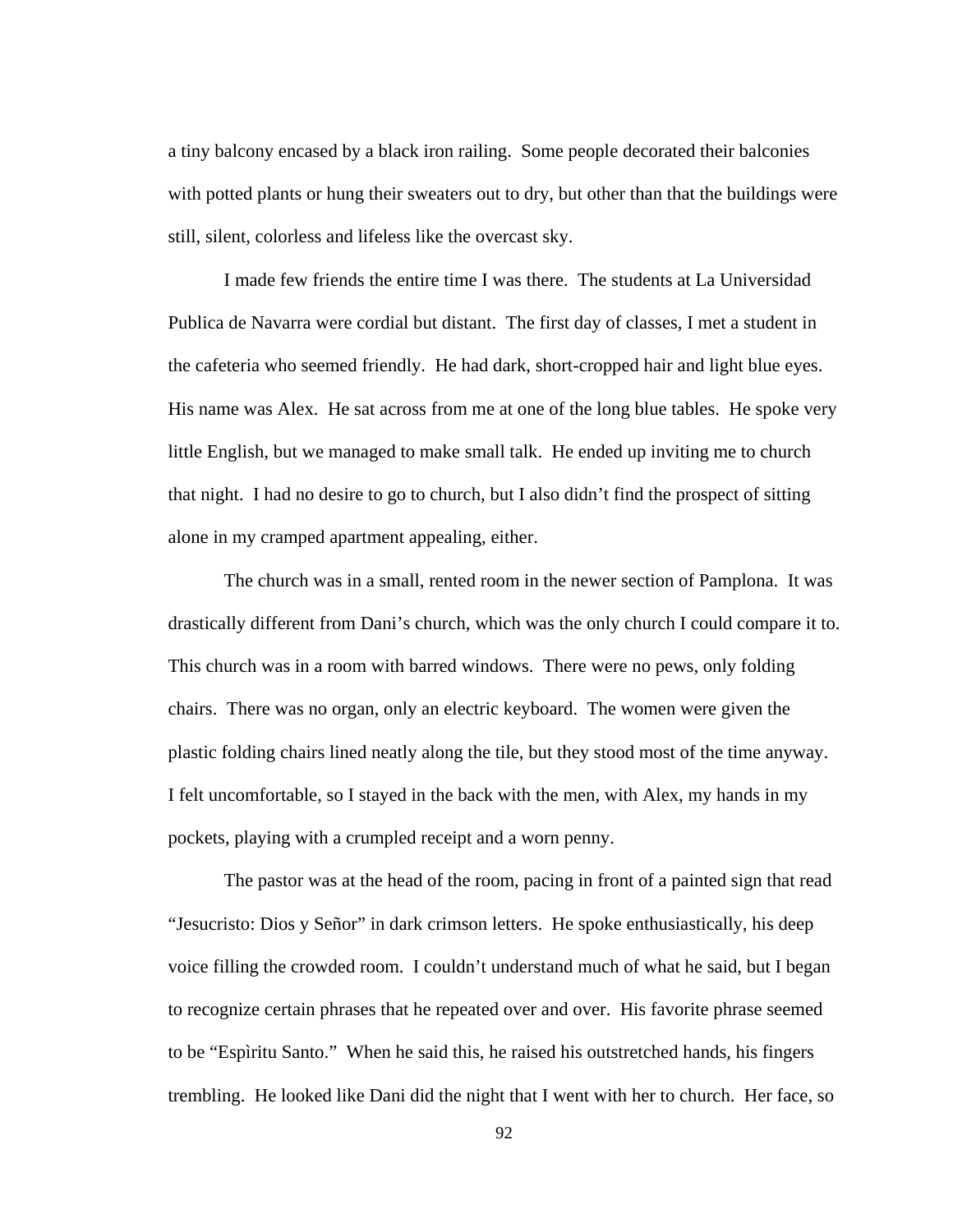pale and round, had been flushed from the close warmth of the bodies crowding the pews. She had smiled and lifted her hands, stretched and stretched until the muscles strained in her thin arms, stretched as if trying to touch something she couldn't see.

After the service, Alex and I left together. Outside, the air was cold, damp, and still. Our breath instantaneously crystallized in front of us, hanging like rain-heavy clouds. My clothes felt stiff, heavy, and within minutes the cold seeped all the way through me. We walked quickly, studying the tufts of grass pushing through the cracked sidewalk. The buildings lining the sidewalk were covered in bright green and blue and yellow graffiti, mostly threats in Basque.

"Hannah."

I realized Alex had stopped. I stopped too and faced him. He stood with his hands deep in his pockets, his shoulders hunched so that his face was partially hidden inside his coat.

He stepped closer to me and smiled. His ears were pinched pink from the cold. I knew what he wanted. His face was partially in shadow, but in the cold moonlight I could see that his blue eyes never left my face. I suddenly wondered if he had a wife, a girlfriend.

"It's late," I said. "My apartment is far from here."

He turned and pointed at an apartment complex across the street. The balconies were still, decorated with potted flowers, clothes drying in the cold air.

"Mi casa," he said.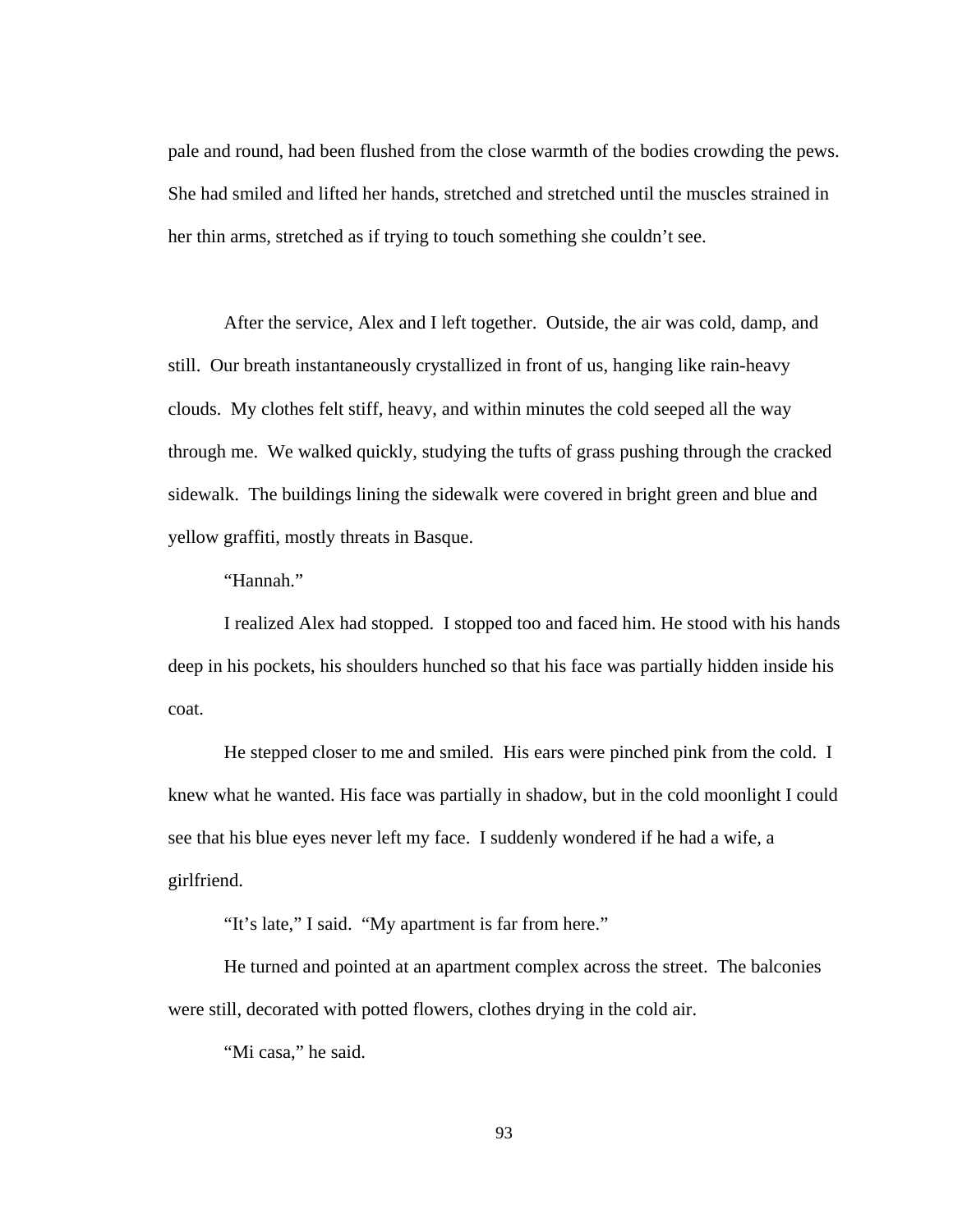He turned and walked across the street, stopping when he reached the entrance to the apartment complex. He looked over his shoulder at me. Despite the cold, I felt a surge of heat creeping up my neck, my face. I licked my lips, pulled my jacket tight, and followed him.

His apartment was small, even smaller than mine. The kitchen was bare except for a bowl of oranges, an espresso machine, and half a bottle of red wine. In the living room, a plaid couch was pressed against the white wall. An exercise bicycle was to the right of the couch, facing the balcony. The bedroom was separate, but had no door. A cotton sheet hung from the doorframe.

Alex slid out of his coat and tossed it onto the counter. "Café?" he asked, motioning toward the espresso machine.

"No, thank you."

That was it. There was no pretense, not even the attempt at romance that American men offered.

He pulled back the curtain and entered the bedroom. I followed. I felt warm, uncomfortably so, although the apartment wasn't much warmer than outside. My hands trembled. Alex's bedroom was as sparse as the rest of the apartment. A twin mattress sat beneath the window, a wool blanket bunched on top of thin cotton sheets.

Alex stopped by the bed. He pulled his shirt over his head, then unbuttoned his pants. I couldn't look. I focused on the wall, the shadows cast from the flickering lamp, the dirty socks and corduroy pants crumbled on the polished wood floor. The Bible on the bedstand.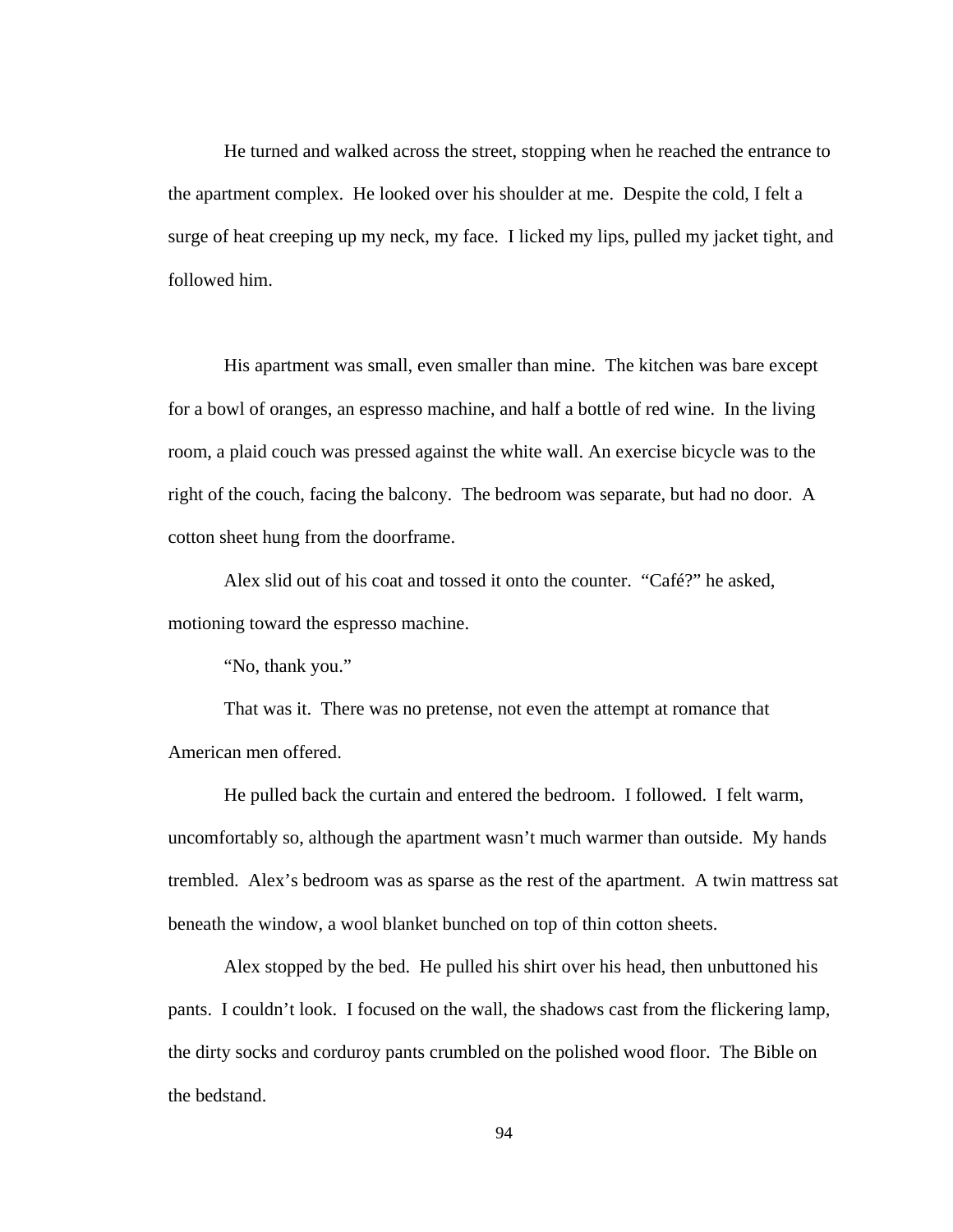I thought of Dani suddenly, of the last time I'd seen her. Bile rose in my throat. I backed up, bumping into the wall.

"I'm sorry," I said, then remembered how to say it in Spanish. "Lo siento." Alex began to laugh. I pushed aside the cotton sheet and ran out of the apartment.

 After we graduated from high school, I did not see or hear anything about Dani until I came home for Thanksgiving the year I turned twenty-five. It was the first time I had been home in years. Not many people came to my grandmother's house for Thanksgiving that year: just me, my mother, and Aunt Wanda. Corey was living in Alabama at that time, and was just beginning his third marriage. He said he didn't have the money to come down.

 I was surprised to see that Dani wasn't there. All day I kept expecting her to show up. I spent most of the day out by the lake, dangling my legs over the end of the concrete dock. In the murky water, minnows swarmed by the slick, algae-covered steps. The grass on the lake bottom stirred as waves from a passing boat slapped against the dock. I thought about all the times that Corey and I had swum here when we were children. We loved digging through the sand with our toes and finding slippery mussels. I used to give my mussels to Dani because she was too afraid to come in. She said there were gators and water moccasins. We never saw either, and eventually I stopped finding mussels for Dani.

 After dinner, Aunt Wanda came over and gave me a hug. She smelled like peppermint and cigarette smoke, and I wondered if she'd gone back to smoking. Her features were sharp, and her tired smile didn't soften her face.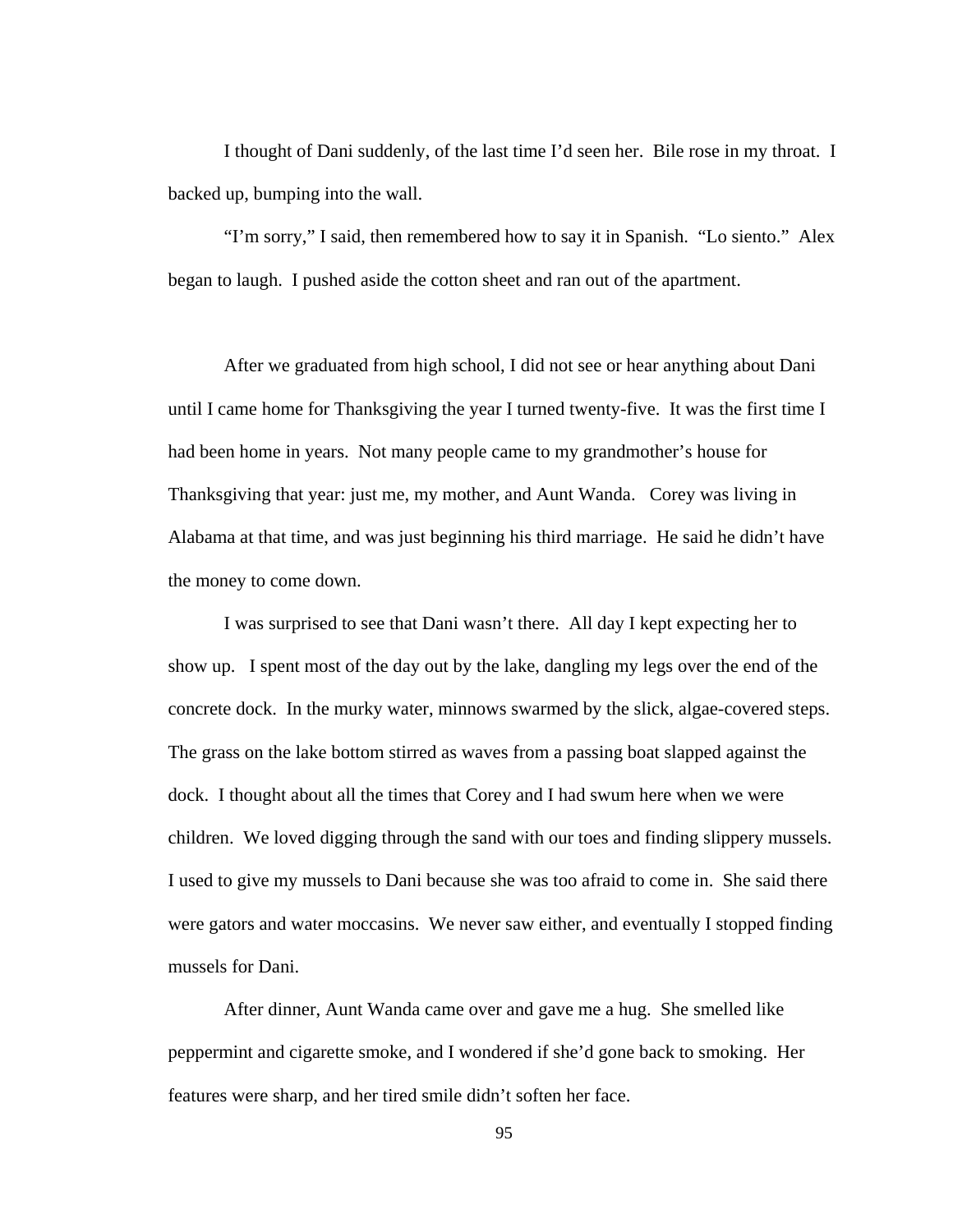"I'm so glad you could make it," she said. "Dani would have wanted to see you."

 I knew that I should ask about Dani, that I should be polite—she was my cousin, after all—but I stared out at the lake, at the sailboat rocking on the yellow waves, at the line of dark oaks spread against the red sky. When I didn't say anything, Aunt Wanda continued.

 "She's living in Wauchula, now. She has two kids, a boy and a girl. They're so cute."

She pulled out a glossy picture from her wallet. The kids were cute. The girl had fair, wispy curls and pink cheeks, and the boy had Dani's round eyes. Dani was in the picture, too, standing behind her children, and she was changed. She was softer, fuller, her hair darker and ragged at the ends. Her clothes were faded and worn, and the purple skin under her eyes sagged.

"You should give her a call sometime," Aunt Wanda said as she slipped the picture back into her wallet. "I think she gets lonely sometimes, you know?"

That night, walking back from Alex's apartment, I couldn't get warm. I walked past the Plaza de Toros, its red doors gleaming in the lamplight. I walked past bus stops with their posters of President Bush holding a dollar bill beside his face: "Lo que pasa en el mundo…no se vende." I walked past the closed clothing shops and bars where people sat smoking and sipping café. I stopped in one when I was close to my apartment and ordered cola cao. It was blander than hot chocolate in the United States, not nearly as sweet, but it was hot and I liked it. I drank it as fast as I could without spitting it out. It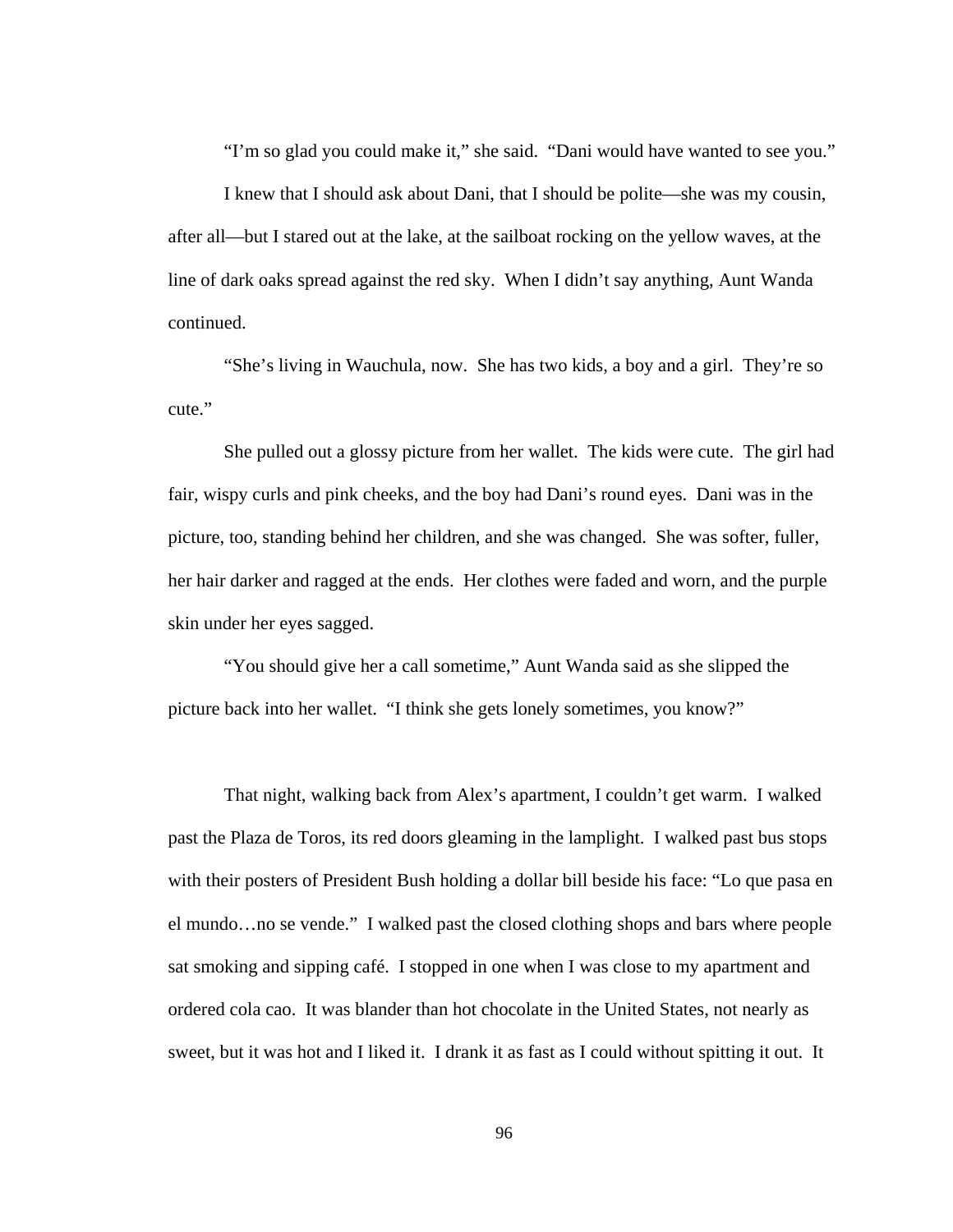burned my tongue and throat and I could feel it coursing through my veins, but I still couldn't get warm.

When I got back to my apartment, I climbed into bed without even taking my shoes off. I pulled the covers up over my head and tucked my knees to my chest. I tried to go to sleep, but all I could think about was Dani. I had a calling card tucked in my purse, an international card good for three hours.

I thought about calling Dani, but then decided that she wouldn't be interested in hearing from me. I was sure she was busy with her baby, her boyfriend. I remembered the way she had looked at me that muggy summer day. Her eyes were swollen and her lips bright red, and she wrung her hands in front of her as she stood on the front porch.

"Hannah, please help me," she said. "Tell me what to do."

I stared at her. My tongue felt heavy, swollen. Later, I realized that even if I had known what to say, I doubt I could have spoken one word.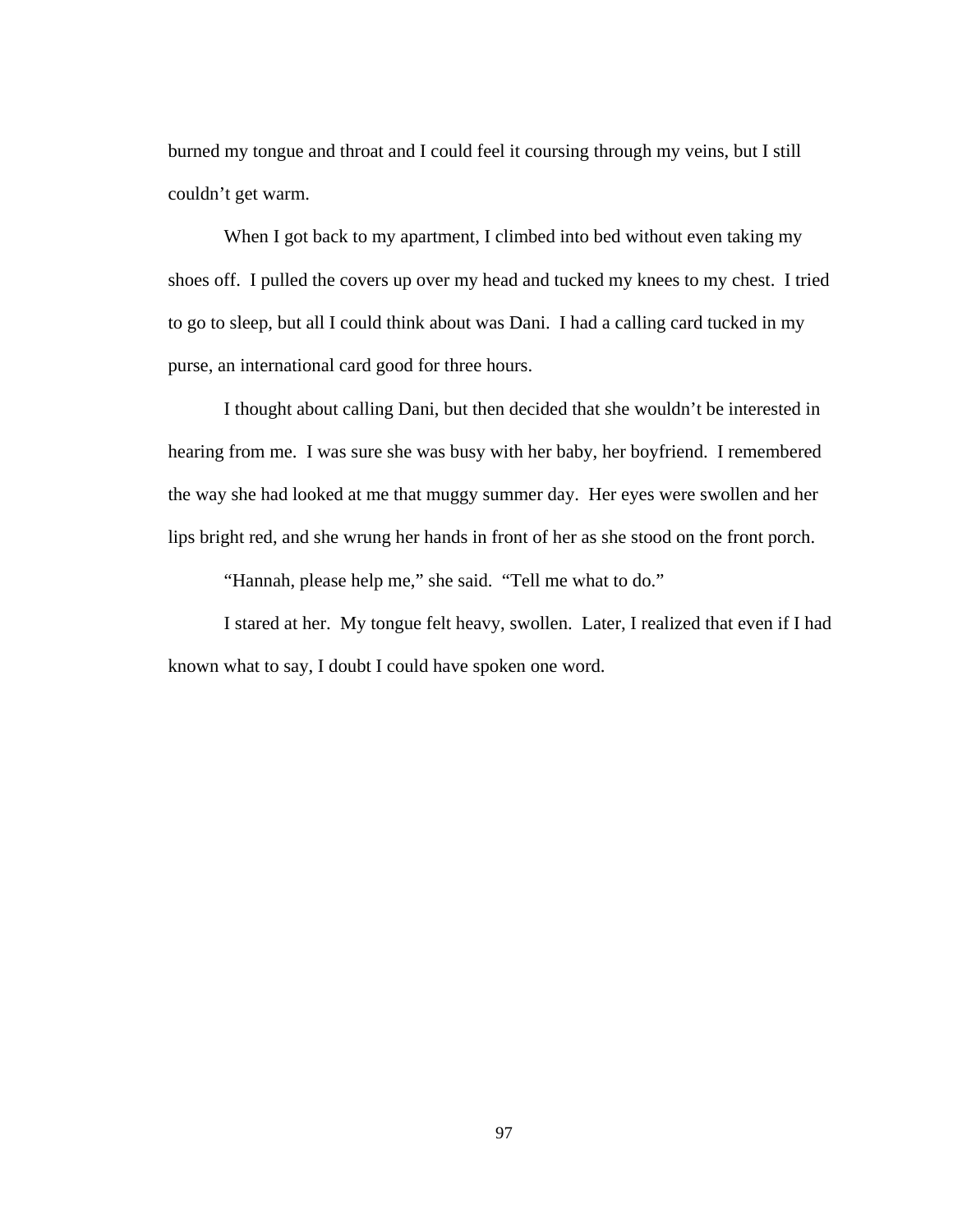# **EIGHTY-SIX**

Nelson was sleeping when the phone call came. In the murky, pre-dawn darkness, he reached over and slapped the alarm clock before realizing it was the telephone's shrill ring that woke him. He grabbed the receiver and mumbled a groggy hello, not even awake enough to wonder who could be calling at such an hour. A soft, lilted voice greeted him.

"This is Dr. Reynolds at Florida Hospital."

There was a pause, and Nelson felt he should respond. "Okay. Hi."

 "I'm calling to inform you that there has been a slip. We accidentally nicked a major artery during your father's surgery. Would you like us to try and stop the bleeding?"

 Nelson sat up and ran a hand over his face. He hadn't been aware that his father was even having surgery. He had hardly thought about his father since he was in middle school, when his father walked out on the family.

 Nelson hesitated, his tongue heavy and dry. The sheets were damp with sweat, and as he threw off the comforter, the cool air from the overhead fan made him shiver. Headlights from a passing car crept through the blinds and slid across the wall. They paused above the dresser and quivered. The intrusion of the white light in the otherwise shadowy room made his eyes ache.

In Nelson's silence, the doctor said, "Well, he is eighty-six." Nelson finally found his voice. "Please, do what you can," he said.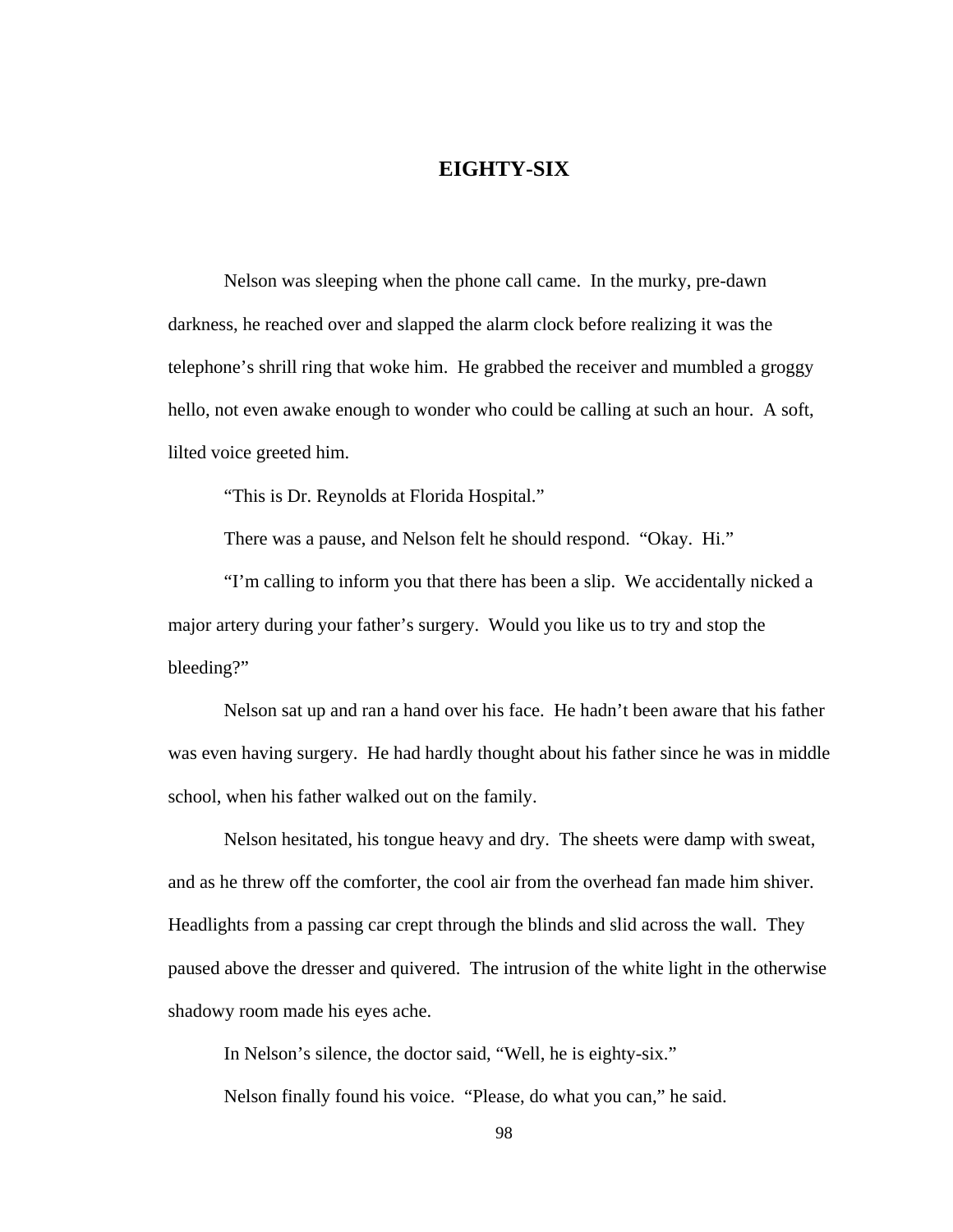He would later tell himself that he hesitated because he was half-asleep, because he was trying to make sense of the doctor's question.

Nelson reached the hospital two and a half hours after Dr. Reynold's call. Everything was over by then. He sat in the small waiting room on an uncomfortable green chair, studying the scuff marks on his shoes, the layer of dust on the silk plant next to him. The smell of bleach and antiseptic made him nauseous. Outside, a light mist drifted down like snow flurries. Bright green rope lights, leftover from Christmas two months ago, gleamed faintly from where they were coiled around the concrete columns.

 After a while, Nelson realized he should probably make some phone calls. He wiped his hands on his jeans, pulled his cell phone out of his jacket pocket, and stepped outside. His breath hung in a damp, heavy cloud in front of his face.

 The first person he called was his daughter, Jillian. It was the first time he'd spoken to her in almost a month. As soon as his ex-wife put Jillian on the phone, he told her everything: how his father had been scheduled to have knee surgery, how his father had listed him as the emergency contact person, as the person to sign the paperwork, to decide what to do. He even told her what the doctor said,

Jillian didn't respond immediately. After a while, she coughed and said, "Well, what's so bad about that? The man was old."

Her words, her short, flat tone, surprised him. She hadn't seen her grandfather since the Thanksgiving she was five, which was right before Nelson and his ex-wife divorced, but he still expected some kind of solemn, compassionate consolation.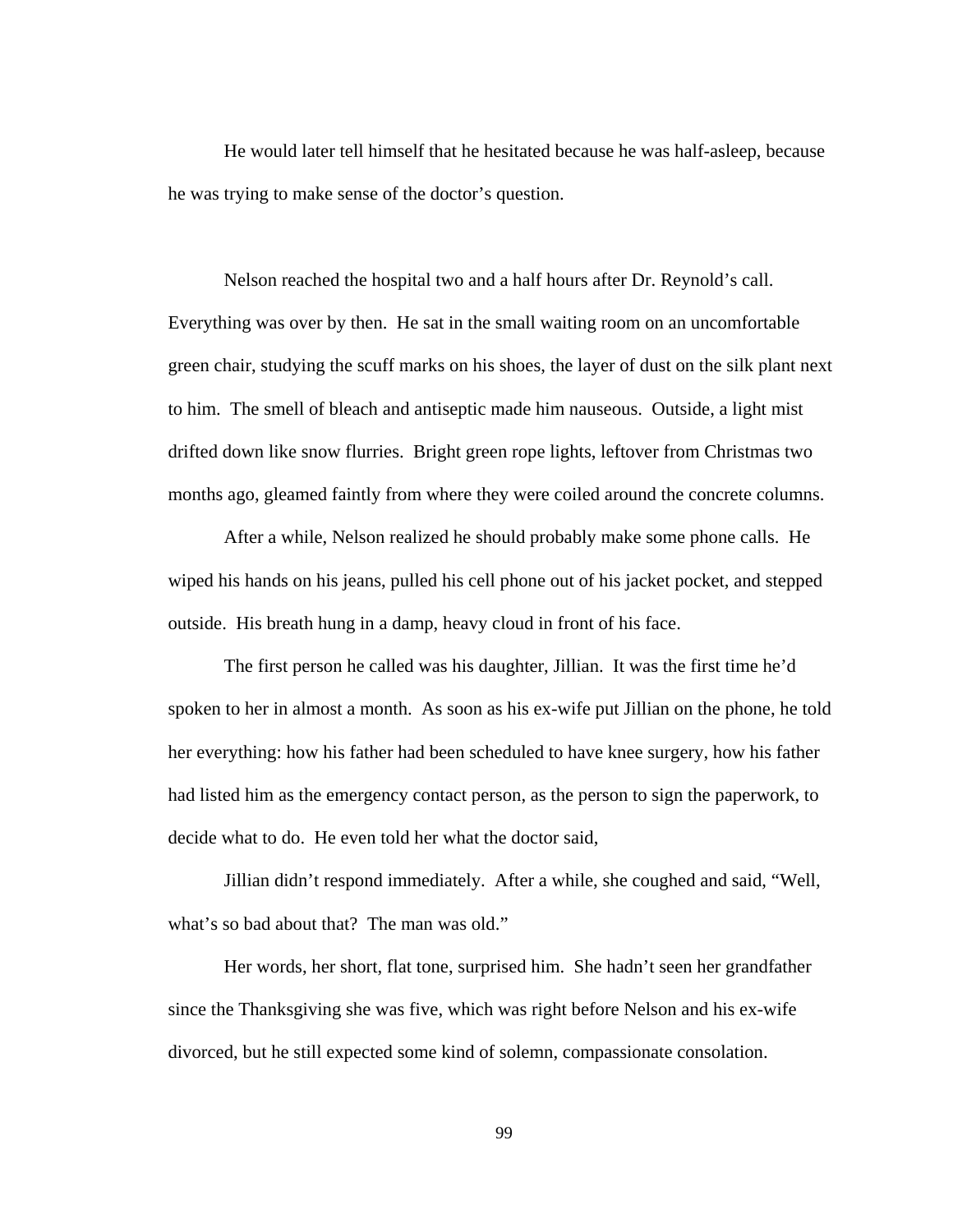Nelson quickly got over her reaction. He cleared his throat, ran a hand over his face, tried to apologize. "I know you're supposed to spend the weekends with me, but I didn't think you'd want to come. We're just going to be making funeral arrangements. It's not going to be fun, you know?"

"I know, Nelson."

"I'll be by next weekend." The words were so routine he said them without thinking.

"Okay. See you then." The dial tone echoed in his ear.

 Next, he called his sister, Rena. She was still asleep, and he didn't get much in response except for a long, raspy sigh and a muddled invitation to come down so they could "work out the details."

 Rena's house was on the outskirts of Wauchula, bordering the Peace River. When he got there, late in the afternoon, Rena was out back, sitting at a splintered picnic table close to the river's edge, filleting fish. Her son, Bryan, was sitting next to her. Rena waved when Nelson walked up.

"It's about time," she said. "I thought maybe you were lost."

 He offered to help her with the fish. She paused to wipe her hands on her jeans, smearing dark fish blood along the threadbare denim, then handed him the utensils. They worked in silence for several minutes, using dull spoons and old knifes to scrape and saw and peel away the thick layers of skin. Slippery scales flew everywhere and clung to the mold-streaked wood of the table, glittering in the late afternoon sun.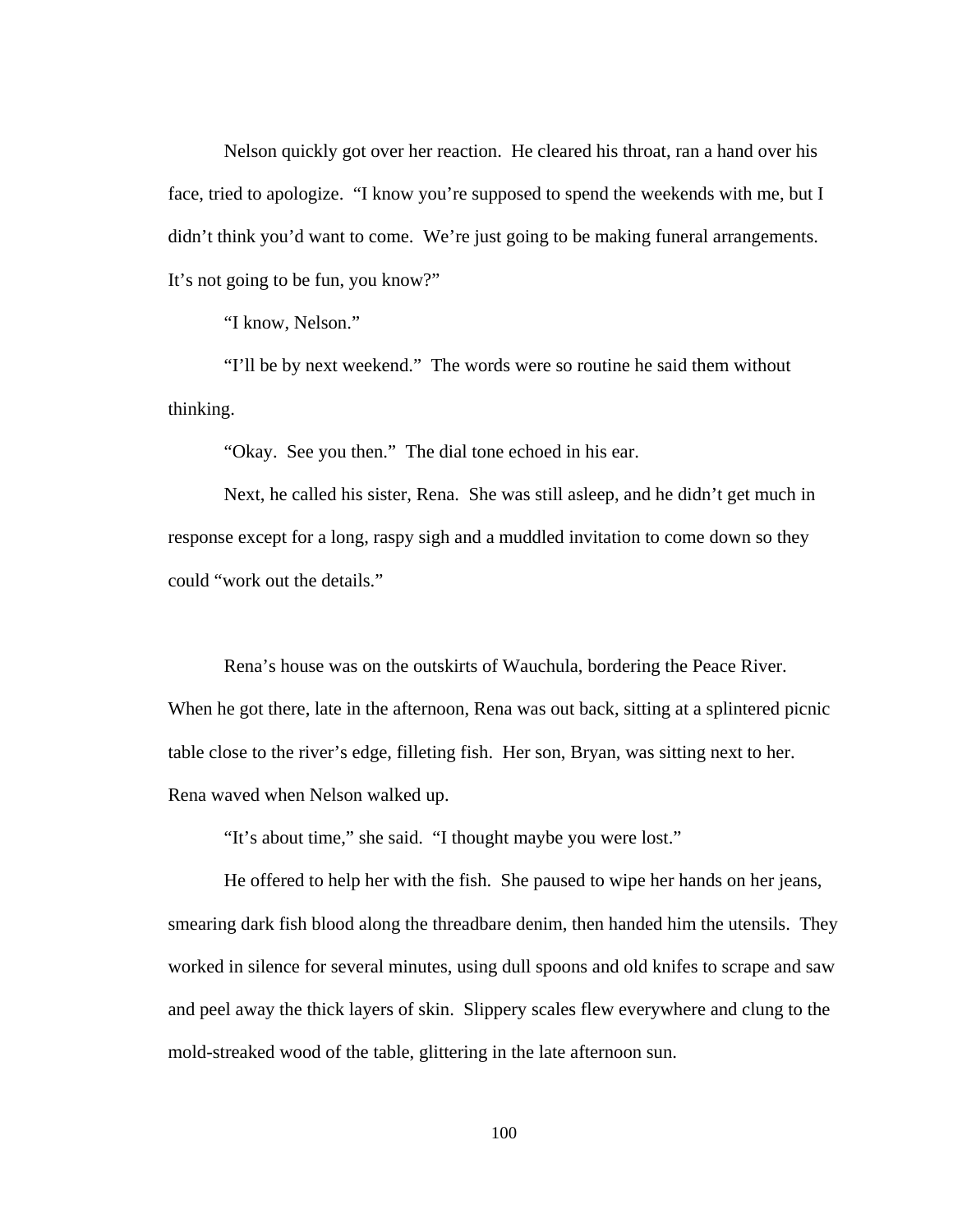After a while, Rena asked him to explain what happened with their father. He'd told her everything when he called earlier that morning; he'd described the whole visit while he stood and watched the pale gray and white of dawn splay across the sky, but Rena didn't seem to remember any of this, so he told her again.

 "I just can't believe it," Rena said, sawing so hard that the spoon slipped out of her hand, and the fish she was working on dropped into the dirt. She picked it up and tossed it into the river. "I mean, that's got to be malpractice. How much do you think that's worth?"

Nelson studied her face. "I have no idea. I haven't thought about it."

Rena's cheeks were red, and she kept brushing her untrimmed bangs out of her eyes. She reminded him of their mother, of the flushed look their mother had when she tucked them in on the sweltering nights his father came home late. On those nights she stayed up late, the windows open and the fans churning the heavy air, waiting for the telltale grind of tires on concrete, the blinding glare of the headlights reflected on the bare living room wall.

"I knew a woman, a woman from work, who sued for malpractice once. Won, too. A lot of money." Rena was talking faster, slurring her sentences together. Next to her, Bryan used one of the old knives to poke at one of the fish's eyeballs. He poked until the knife penetrated the membrane and a clear, thick liquid seeped out.

After a while, Rena took a break from filleting, said she needed a jacket. "I can't stand this weather," she said. She told Nelson the forecasters were predicting record lows for Florida that night. "Unusual for February," she said. "Unusual for anytime, I guess." She dropped the knife onto the table and headed across the dry grass toward the house.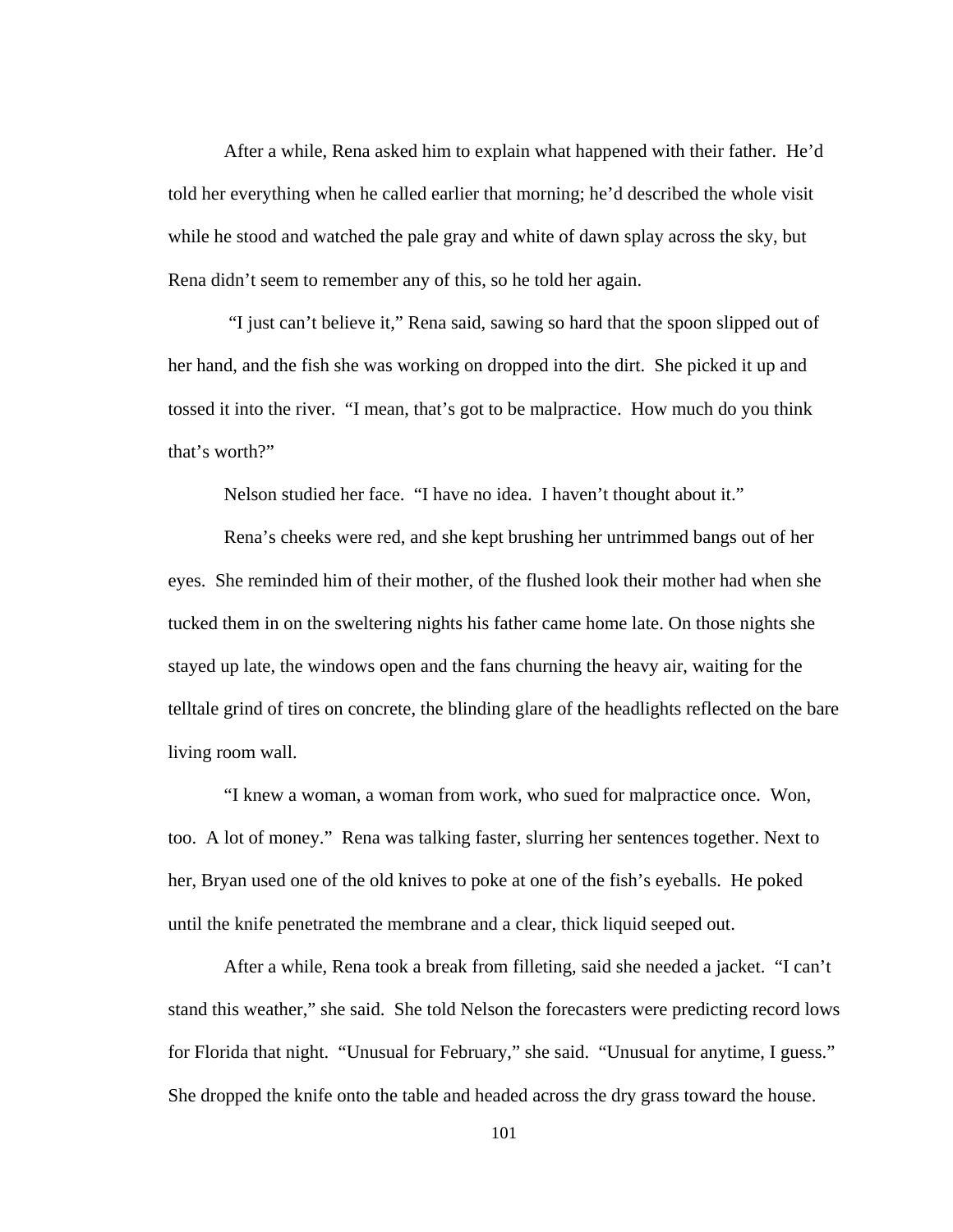Bryan seemed to quickly grow bored poking at the fish eyeballs. He bent over and picked at the bright green stickers that clung to his shoelaces.

When Rena came back, she was wearing a heavy suede jacket that rained fringe along the arms. It was the color of her hair, a sun-burnt brown. When she reached the table, she pulled an old receipt and a dull-tipped pencil from her pocket.

"Now, tell me again what that doctor said. Want to make sure I get it right."

When he was done, Rena folded the paper and put it back in her pocket. "I'm calling my lawyer in the morning," she said.

Bryan snorted. He was done picking the stickers off his shoelaces, and now they sat beside him in a lopsided pile on the bench.

"Well, we're almost done here," Rena said. She picked up her knife and resumed filleting. "How do you like your fish? I got some good southern batter if you want to fry them."

Blackened, Nelson thought. He liked everything blackened. A couple of months ago, the last time he went out to dinner with Jillian, he'd tried to get her to order the blackened mahi-mahi and instead she'd ordered chicken fingers. He didn't remember what they talked about that night, but he remembered how the smudged eyeliner made her eyes look small and white, how she kept looking at the family sitting in the next booth or the bartender moving behind the wine glasses that hung upside down like drying flowers. He remembered how she called him Nelson instead of Dad and how he asked the waiter for red pepper—flakes, not ground—so he could pour it over the blackened fish until it was covered and all he could taste was the burning.

102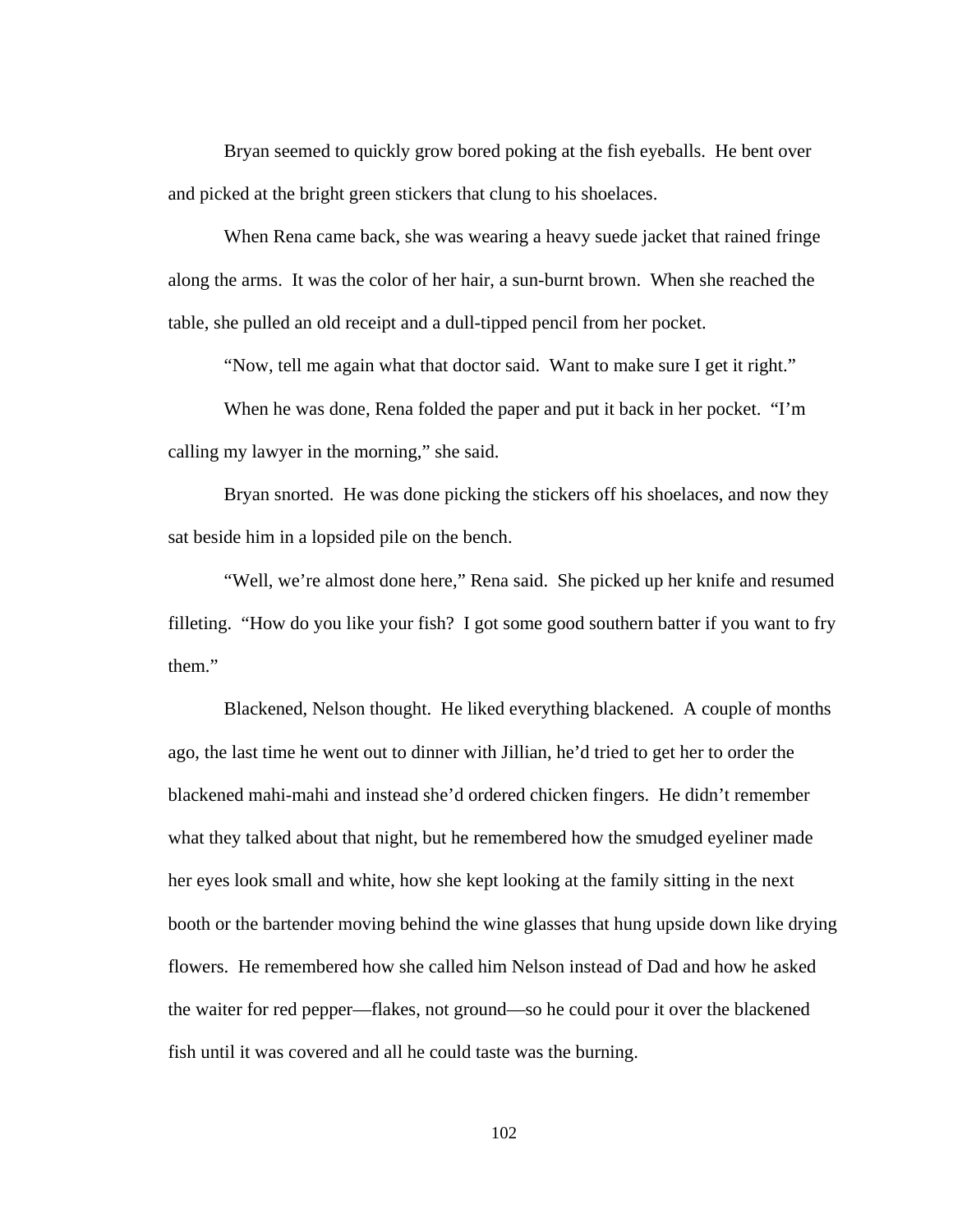"However you want to fix the fish is fine," Nelson said in response to Rena's question. The sun was slowly slipping behind the jagged line of pine tree and oak, and long shadows slid out over the brown water of the river.

In the fading light, the floating carcass of the fish Rena tossed in the river moved south and bobbed on the unsettled surface of the water. It looked like the fish he'd thrown back the time his father took him fishing. That was back when he was young, six or seven, before his mother's feverish cheeks and silent assurances and the beam of headlights beating the sunlight through the blinds. His father had taken him out to the river and they'd stood in the mud on the bank among snapped twigs and shards of broken glass and waited until the bright orange bobber had disappeared.

The first fish Nelson had caught was small, blue and silver. It was so slick it almost slid out of his trembling hands, and the fins pierced his palms as he tried to hold on. He couldn't get the hook out, and by the time his father finally intervened, the fish had gone limp. Nelson threw it back in and waited for it to disappear under the water, but it didn't. It floated and drifted along in the direction of the ripples.

"Don't worry," his father had said. "It's just in shock. It'll be fine."

So long ago, Nelson thought. Back when he used to tell everyone that he wanted to be just like his father when he grew up.

The temperatures dropped quickly as the pale gray light of dusk faded. Rena gathered up the filmy knife and spoon and the plate layered with pink and white fillets, and they headed over the dry grass into the stale warmth of the house.

103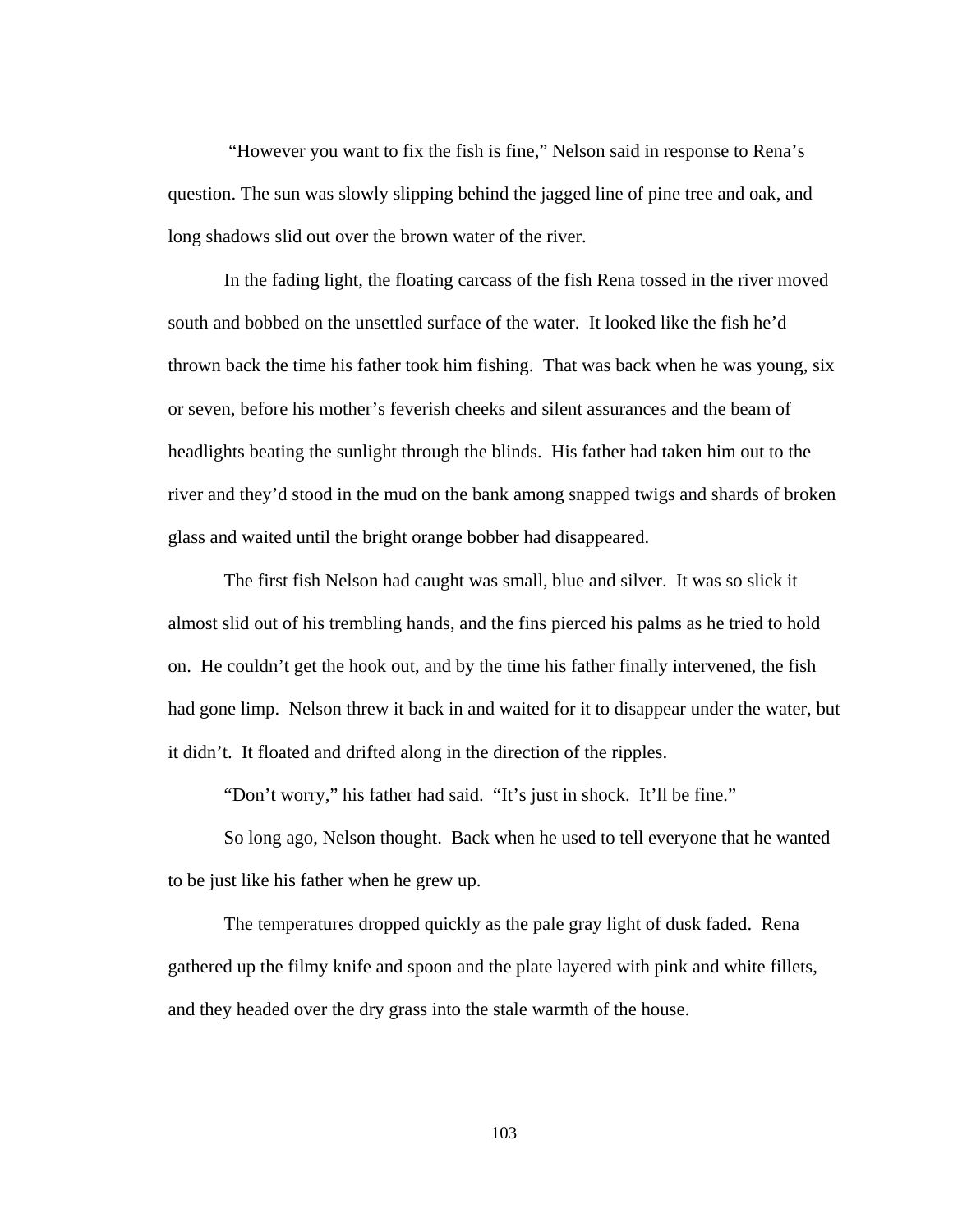After dinner, the pungent smell of the fried fish still clinging to the air, they sat in the shadowy living room watching some reality show Rena liked, the only light coming from the muted glare of the television screen. Nelson was on the couch, an old comforter drawn over his bare feet, his head propped up on a stiff pillow. Rena sat on the old brown recliner, her legs tucked up under her, taking long draws from a cigarette. The glowing tip quivered in the dark as she moved the cigarette toward her lips.

 "What do you think we can get?" Rena asked after a few minutes. "I mean, realistically."

Muffled music floated down the hall from the closed door of the guest room, where Bryan had been since dinner. The walls vibrated ever so slightly, causing the pictures hung in the hallway to rattle.

 "I saw him," Nelson said. "Dad. Last year." His voice sounded small, hollow, in the wake of the hysterical crying coming from the television.

"Oh, yeah?" She lifted the cigarette to her lips, took a long draw, dropped it into the ashtray beside her. "What'd he have to say?"

Nelson wasn't really sure. His father had shown up at his apartment in Fort Lauderdale last year, his hair and stomach gone, his pale skin saggy and mottled with dark red moles. He hadn't said much, except that he wanted to see Nelson, hadn't seen him in a while. It was the first time Nelson had seen him in almost eight years.

They hadn't stayed in the apartment. They'd walked down the street, past the French restaurant advertising specials in dusty chalk, past the real estate office with advertisements for million-dollar homes plastered on the window and a closed sign on the door, past the bridal shop where consultants sat by the desk, sipping bottled water and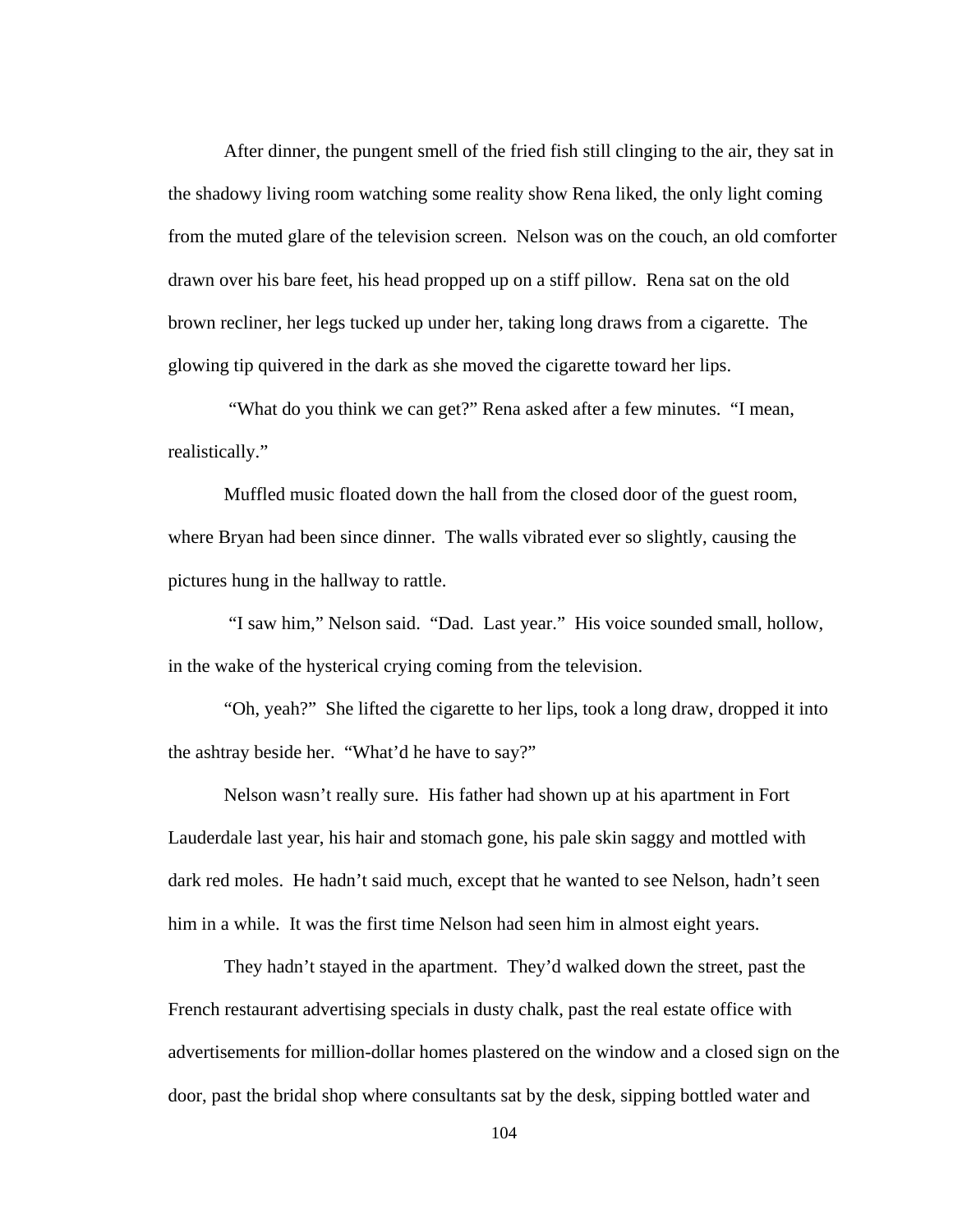talking. They went to where the sidewalk met the small patch of beach and people lay stretched out on brightly colored towels. They stood among the long stalks of grass that covered the dunes and watched the bulky barges that sat like dark whales against the blue and white horizon. On the way back, they picked up a bag of hot boiled peanuts from a small grocery store. They spent the rest of the afternoon on Nelson's balcony, looking out at the winking taillights on the street below. For the most part, they sat in silence, sipping warm sodas and letting the sticky juice from the peanuts slide along their fingers and down their wrists. Before he left, his father had said they should do it again sometime.

Rena laughed when Nelson told her this, a dry, choked laugh.

"He came to see me, too. Last July."

Nelson tilted his head, tried to see her face. Her eyes were locked on the television.

"I told him I wasn't interested."

Her voice grew quieter as she said this. Nelson tried to imagine her standing in the doorway facing their withered father, her cheeks ruddy and her hair frizzy in the summer humidity, refusing to let him come in.

"Why?"

Rena reached over to the coffee table where her pack of cigarettes sat. She flicked the lighter and a tiny orange flame appeared and hovered, trembling. She held her cigarette over it until it lit, and then the flame was gone.

"Do you remember the last time we saw him? While we were kids, I mean. Right after he left."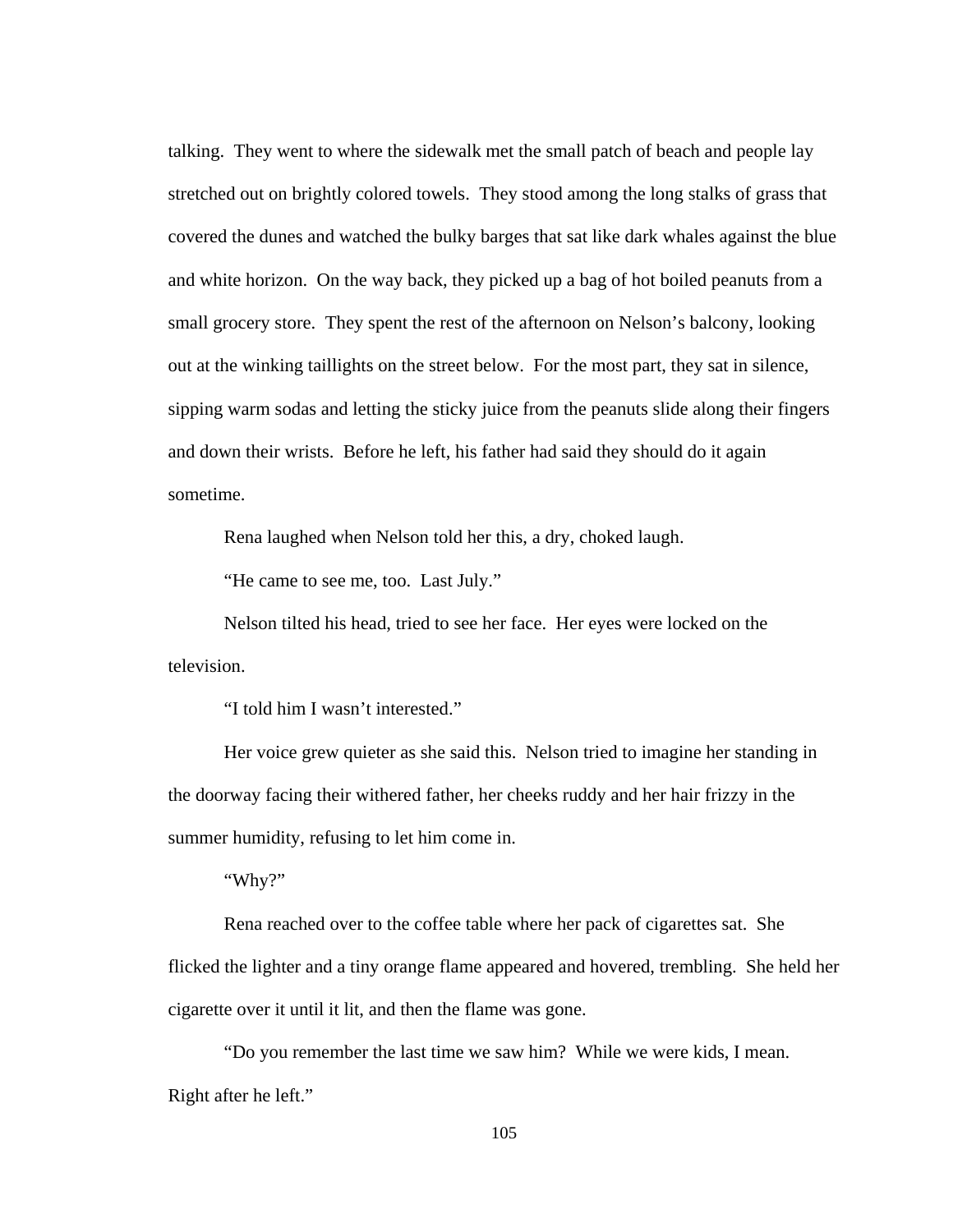He did. It was late Christmas morning, the year before he started high school. Their mother had dropped them off for a few hours with their grandmother, their father's mother. They were in the living room, sitting on the cold wooden floor among dry needles from the tree and stray pieces of tinsel, when they heard the back door open and someone stumble into the kitchen. Nelson recognized the voice, the gritty cough, the slurred words. He recognized the smell, too, as his father entered the room: alcohol and dried sweat and the cheap cologne his father had doused himself in before coming over. His father smiled when he saw them, his face red and oily and covered with the dark beginning of a beard. He said he hadn't known they would be there, that's why he didn't have their presents. He'd go straight home and get them, he said.

Rena reached over and tapped the cigarette against the ashtray. "Eighty-six. Didn't even recognize him." She lifted the cigarette to her lips but didn't inhale. "You don't just do that. You know?" She paused. "I mean, by then what's the point?"

Nelson didn't answer, just sat staring at the television, watching the actors move and the colors shift, listening to the soft vibration of Bryan's music. He wasn't sure how much time passed, but eventually another show came on, some late-night talk show, and the vibration stopped.

Rena got up, put out her last cigarette, and went into the kitchen. The faucets squeaked as she turned the water on.

"So the water won't freeze in the pipes," she said as she headed towards the hallway. "Supposed to be that cold, they say."

A few minutes after she was gone, he turned off the television, pulled the worn comforter up, closed his eyes. In the dark, he heard the ticking of the clock on the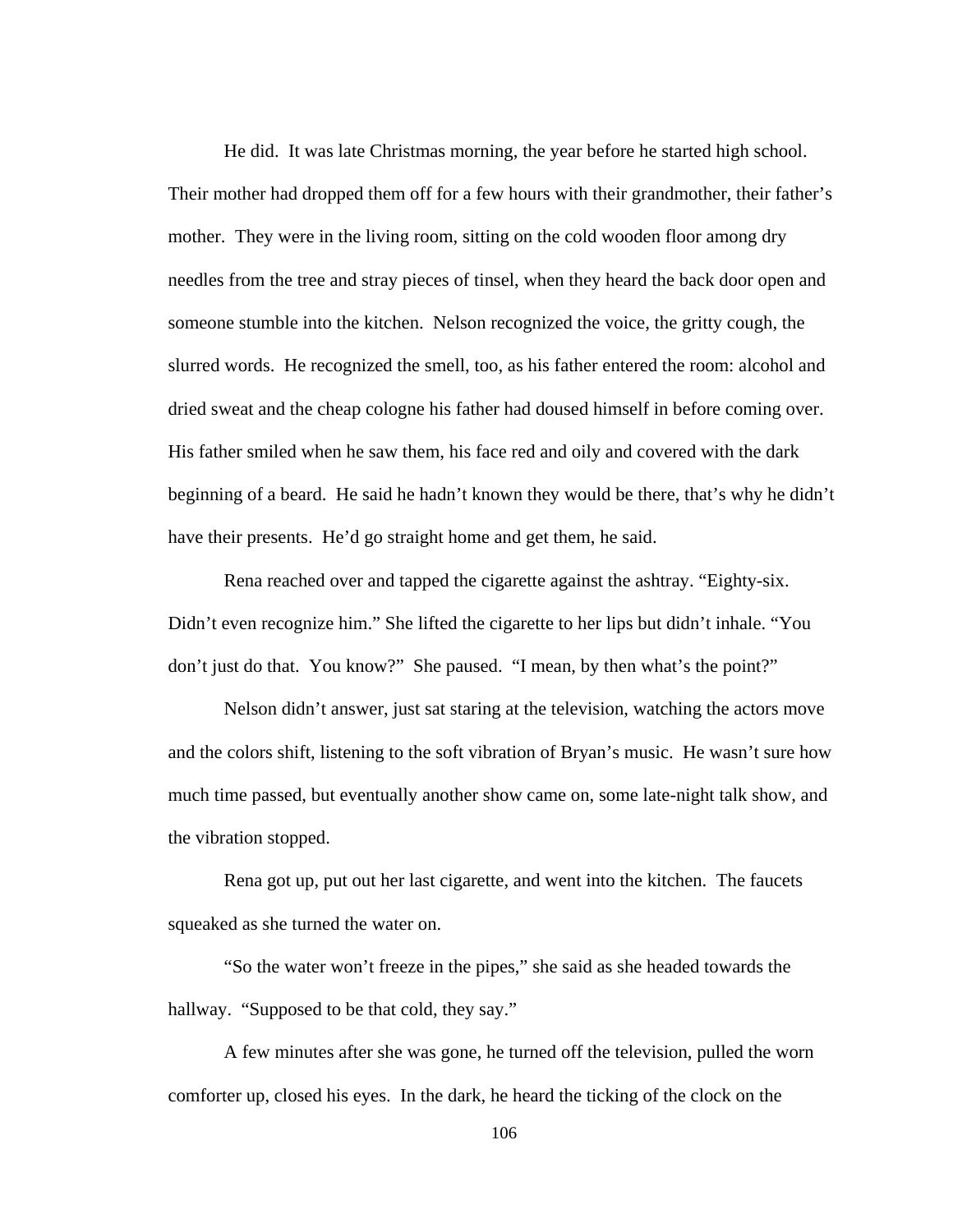mantle. The constant plink of the dripping water against the ceramic echoed between the small rooms. And it was cold. He hadn't realized how cold it was getting. He pulled the comforter tighter around him, the frayed material scratching his arms and neck, but the cold seemed to be seeping in right through the hard tile floors and creeping up the legs of the couch, through his skin.

A little after one, he got up and searched for his jacket in the dark. He slipped it on. He walked through the kitchen to the sliding glass door. The few trees in the backyard were still, their branches stiff against the coal-black sky, their gnarled shadows reflected on the empty picnic table that sat underneath. The entire back yard was covered in a thin sheet of white frost, the early morning dew clinging to the grass turned to tiny crystals of ice. It looked as if a light layer of snow had fallen. He opened the door and stepped out onto the concrete porch floor.

Right after he and Linda divorced, he traveled up north, spent a few years in Chicago. He thought of the Chicago cold, the way the snow felt so wet and heavy, the way he had to learn to walk on the icy sidewalks. He had been in cold weather, but this Florida cold felt different to him, sharper than the biting white cold of Chicago. As he stood on the concrete in his baggy sweatpants and a cotton t-shirt, the cold sunk into his skin, quickly moving past burning numbness, past aching, into a dull throbbing. He watched his breath crystallize into a cloud of vapor, hovering for several seconds before slowly dissipating.

The porch was clean and sparsely furnished: there were only a couple of saggy, mold-spotted lawn chairs and Rena's brown-tipped hanging plants. It reminded him of the porch at their old house, how it looked after their father left. Before it had always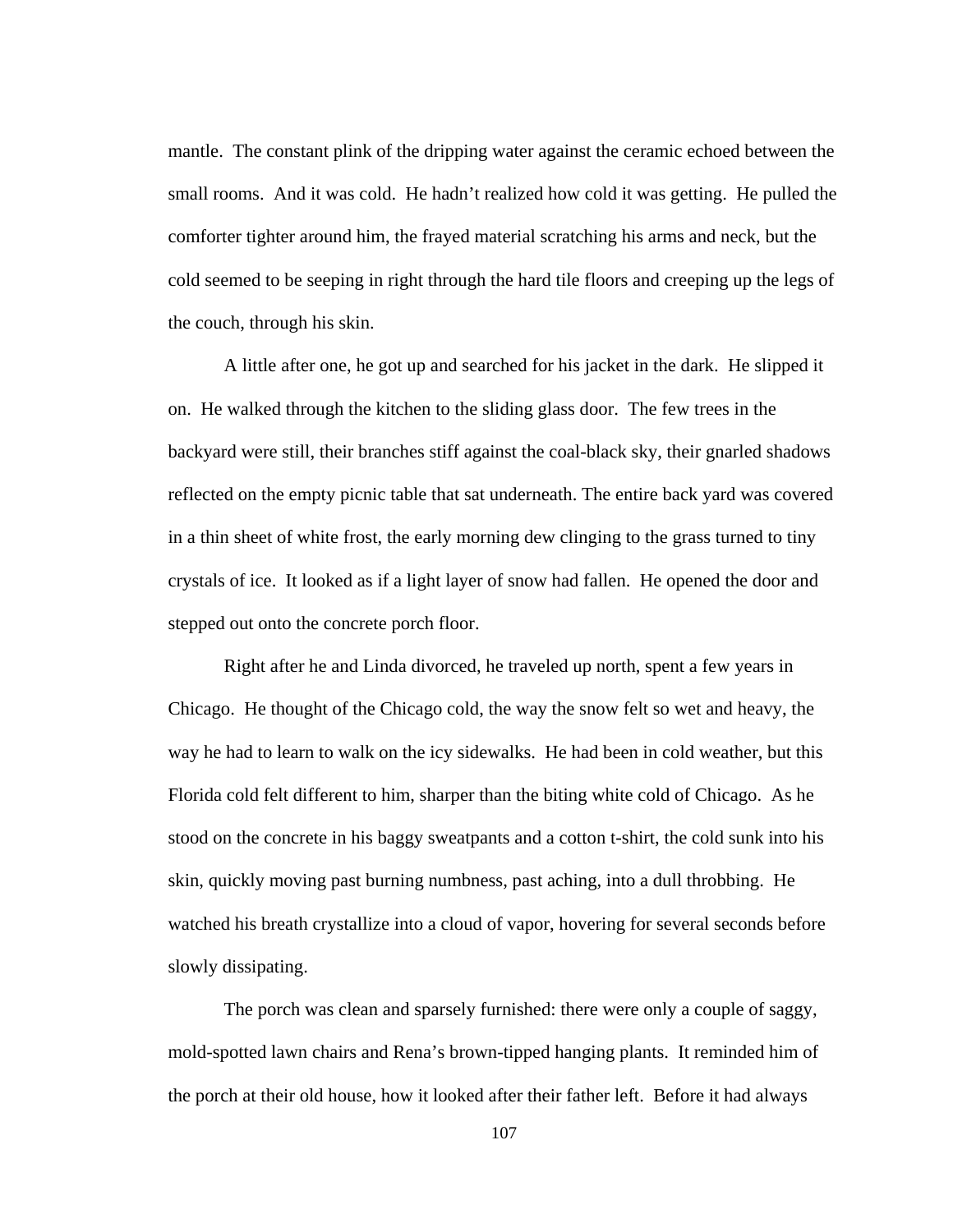been cluttered: his father's grime-streaked lawnmower had sat broken down in the corner, tainting the air with its dripping gasoline. Next to it, his father's fishing poles leaned against the wall, most with lines frayed and snapped, throwing skinny shadows over the dusty bait box lying half-open on the floor underneath. On the old porch, Rena and Nelson used to sit in sagging lawn chairs, sucking on popsicles to stay cool in the damp afternoon heat.

After their father left, their mother cleaned the porch. Nelson came home one day from school and found her there, her pale face red and splotchy and covered in sweat, her hair frizzy and clinging to her moist neck and cheeks, every muscle in her small body straining as she tried to push the lawnmower off the porch. His mother left the lawn chairs, but they didn't see much use after that. Months after his father left, when his mother cleaned out the freezer, she left the sheets of frostbitten popsicles in the sink to melt and drain before she threw them away.

Tonight, standing on Rena's porch, the freezing air burning his lungs, Nelson took the cell phone out of his pocket and stared down at the glowing screen. He pressed in the numbers on the keypad.

He remembered how, when she was little, he would sit out in the backyard with Jillian during the summers and eat popsicles. He had whatever flavor he grabbed first out of the freezer, but she always had to have cherry. They would sit with their legs stretched out in the grass, letting the cold colors seep into their lips and tongues. Jillian could never finish hers fast enough. It always ended up melting and flowing onto her tiny hands, staining her skin a sticky red.

108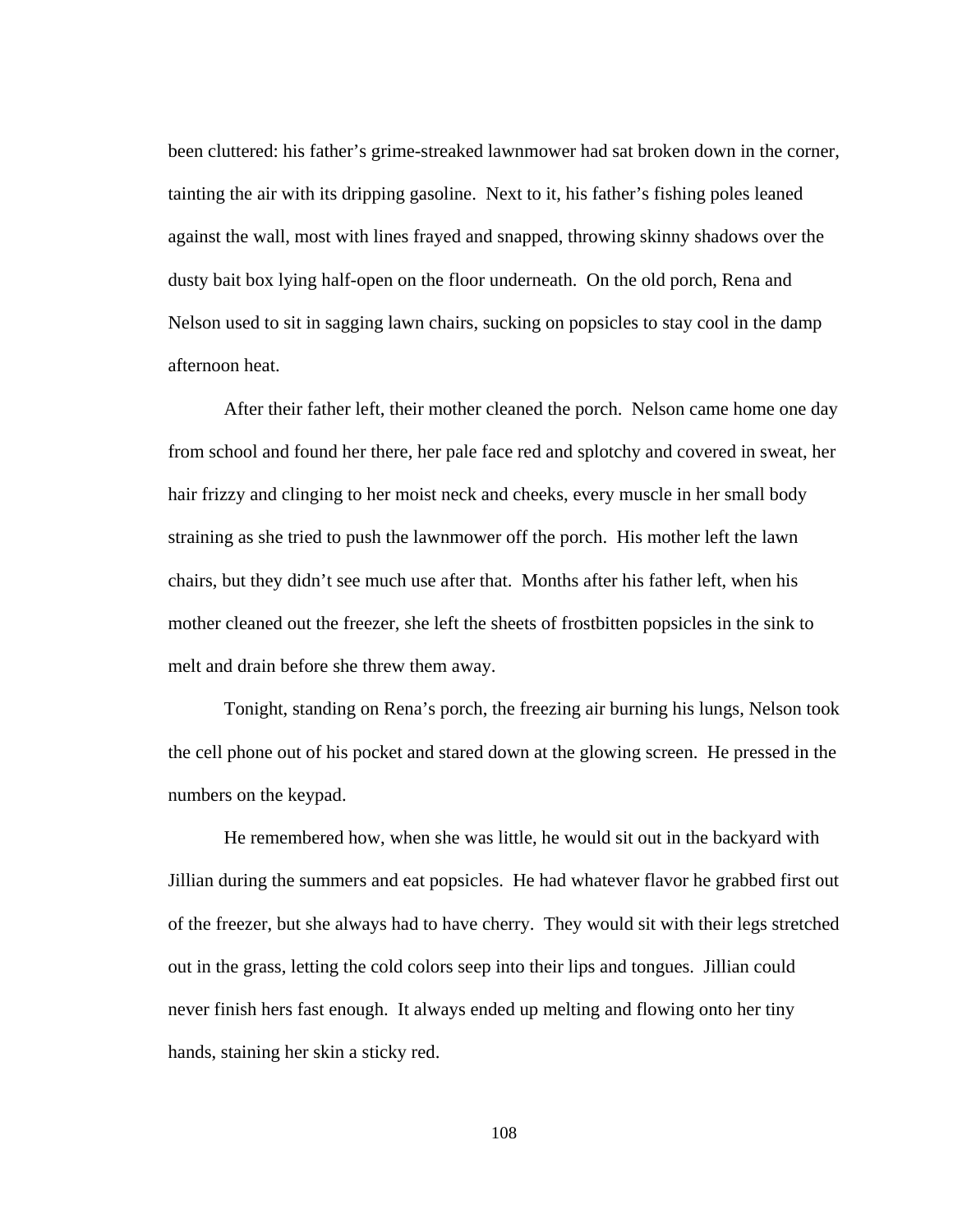He wondered if cherry was still her favorite flavor, whether she ever had popsicles during the summer. He pressed the call button.

His ex-wife answered on the second ring. Her voice was hushed and quick like she was scared.

"Is Jillian still awake?"

"Nelson?"

He looked out at the river, saw the silver reflection of the partial moon on the still surface and remembered how late it was.

"I'm sorry."

His ex-wife didn't respond right away, and the silence was so long Nelson wondered if she'd hung up.

"Is everything okay?"

A few houses over, dogs barked. It sounded like two large dogs, their throaty barks slow and long, and a small dog, its quick bark sharp. Their barks rang through the neighborhood for several long seconds before ending abruptly.

"I wanted to talk to Jillian."

"Now?"

"Please. Is she awake?"

There was another voice in the background, a deep voice, and Nelson

remembered that she had a husband now. His ex-wife responded, although her voice was muffled like she was covering the receiver with her hand.

"She's asleep, Nelson," she said. In the background, the mattress squeaked.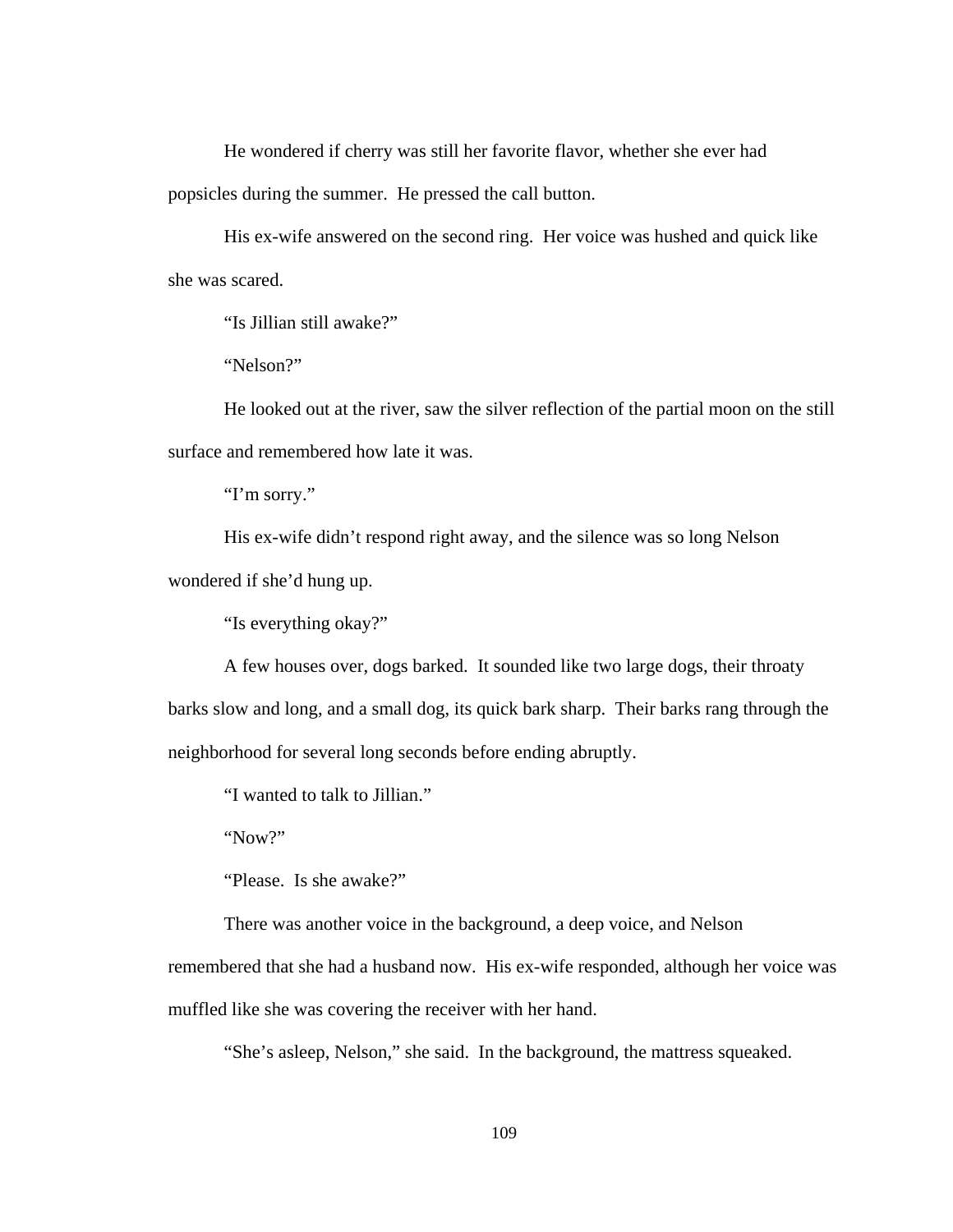Something stirred under the surface of the river, sending ripples flowing outward in perfect synchronicity, catching his attention.

"Can I come by, then? On Monday. Pick her up from school?"

She cleared her throat. "On a weekday?"

"Yes. Monday."

After a long pause, his ex-wife agreed and reminded him that Jillian got out of school at three. "Make sure you get there early. You'll be stuck in traffic forever if you aren't early."

He stood on the porch for several minutes after he hung up. The shadows of the bare tree limbs quivered over the glistening white frost and the reflection of the moon glimmered on the still, dark river. Something stirred beneath the surface again and disrupted the quiet of the river, breaking up the glassy surface and sending ripples through the reflection of the moon until it was nothing more than disjointed silver shards of light quivering under the thin vapor that hovered over the water in early morning darkness.

On Monday morning, Nelson left early, right after breakfast.

"I'll be in touch," Rena said, even though he would be seeing her in a few days. He slid into the front seat and started the engine. "I'll let you know as soon as I find out some more information."

"Right." He pulled his jacket tighter around him, the damp cold from the seat making his skin break into goosebumps. The sky was covered with wavy clouds that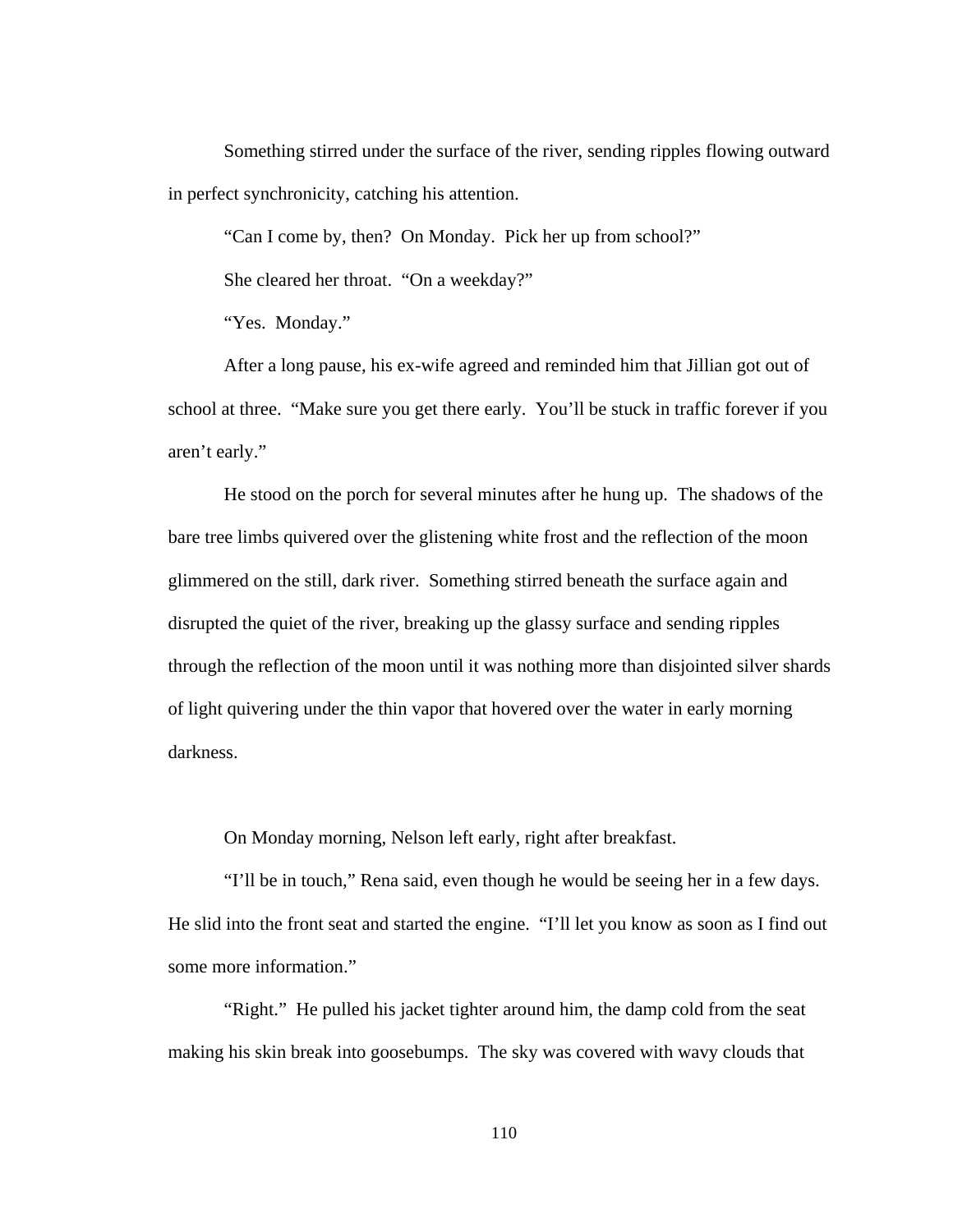looked like ripples on a gray lake. As he pulled out of the driveway, the windows fogged up and he turned on the defroster, which blasted cold air.

He drove quickly through town, past the antique shops and family-owned delis, past the old brick churches. He accelerated even more as the scenery opened up to pastures enclosed with rusted barbwire, and soon the dry weeds and mud-covered cows skimmed by in flashes of brown and white and yellow. By the time he reached the interstate, a light mist of rain had begun to fall, beading and trickling down the windshield.

Jillian's school was on the opposite side of Fort Lauderdale from where he lived, and he reached it by two o'clock. He parked in the parent pick-up area, rolled down the windows of the car. The air was warmer than in Wauchula. He studied the concrete block school. Everything was a pale gray: the faded painting of the mascot on the side, the benches, the sidewalks lined by wilted hibiscus plants. They must have re-painted, he realized. The last time he was here, everything was red and black.

After a while, more parents showed up and lined the black asphalt. He wondered if he should go inside to the front office and check Jillian out early. He thought she might like that, like getting to leave class. He got out of the car, clutching the keys in his hand.

 The inside of the school was cold, stuffy, and smelled of bleach and urine. He followed the dirty carpet hallways, looking for signs pointing to the office. Students passed by him wearing uniforms of maroon polo shirts and khakis. They looked at him as if wondering why he was there.

"Hey, man, you lost?" one of them asked.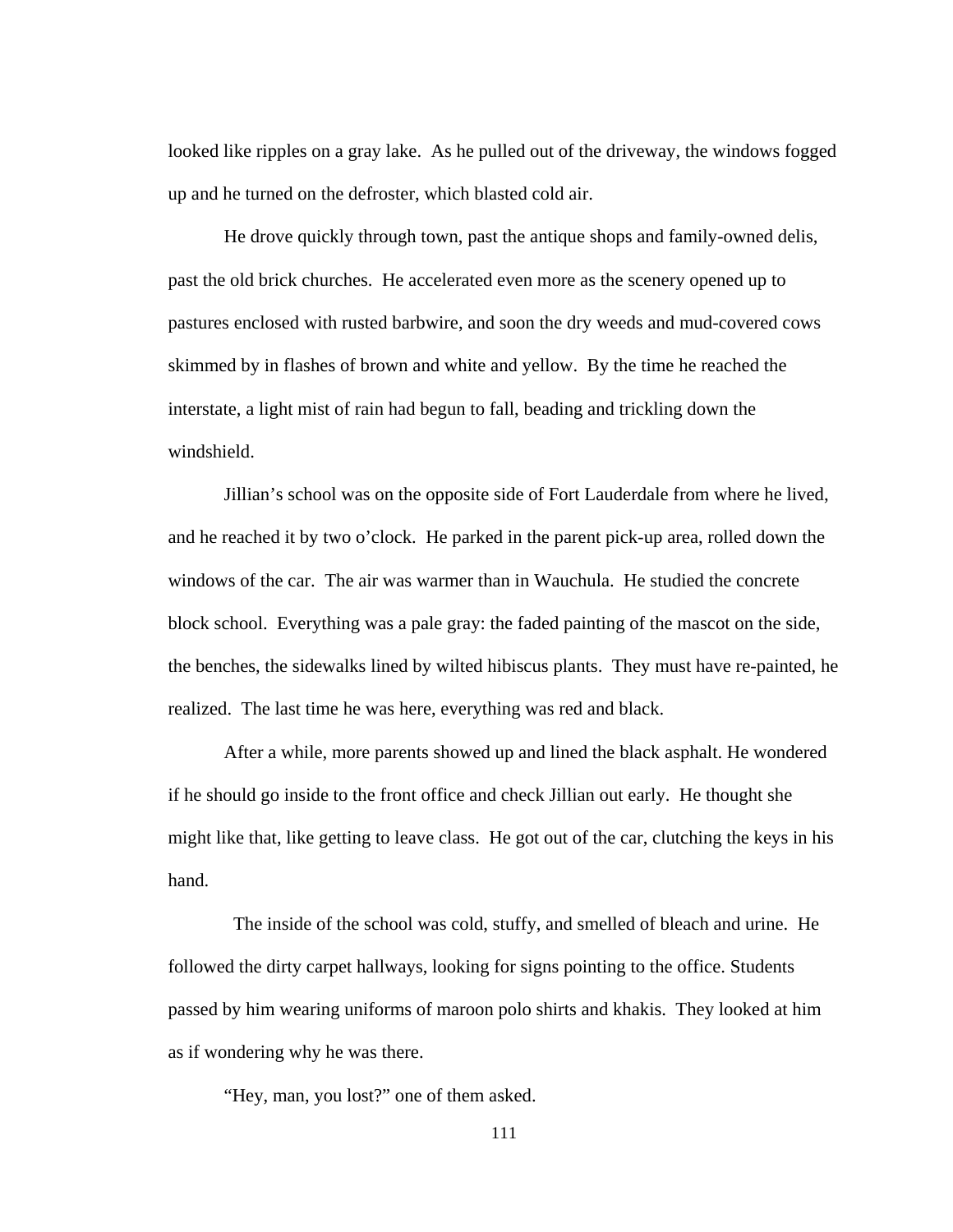Maybe they could tell he didn't belong, that he wasn't like the other parents. Nelson decided he should probably wait in the car after all.

The bell rang at two after three, and students filed out of the school. He kept the windows rolled down, his arm hanging out of the driver's side. He searched the crowd for Jillian.

A few minutes later she came out, her long hair pulled back in a ponytail that swayed as she walked. He lifted his hand and waved, calling her name.

She looked around, apparently surprised to see him. Maybe his ex-wife had forgotten to tell her he was coming. She hesitated, then walked over to the car.

"What are you doing here?" she asked as soon as she was within hearing distance.

"I'm here to pick you up. Thought we could go out to eat, maybe to The Fish House. They have some great mahi-mahi. We could walk down to the beach, too." He paused. "Didn't your mother tell you I was coming?"

"I don't remember." She made a face. "And I hate fish." She lifted a hand to tug at her hair. "Besides, I already agreed to go over to a friend's house today. We're having a study group."

"Well, tomorrow, then. Or Wednesday. I'm free every day but Friday. That's when the funeral is."

She reached in her backpack, pulled out a piece of gum, unwrapped the flimsy foil. "Whatever."

She seemed careful not to look at him. His tongue felt thick, heavy. This time he forced it to move.

"I'm forty-five," he said.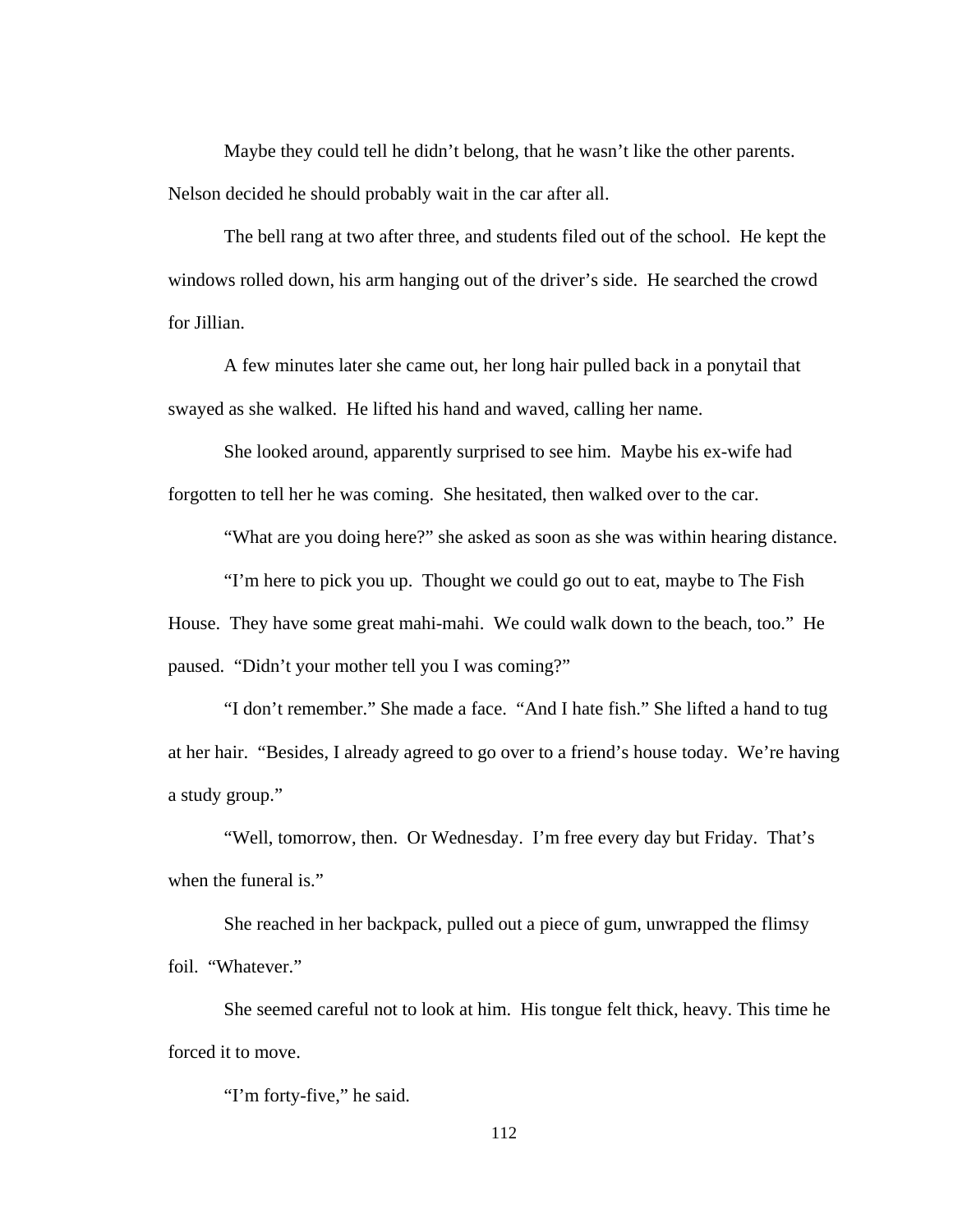She glanced at him, gave him a strange look. "And I'm fifteen. So?"

"Only forty-five," he said. "Not eighty-six."

She stared at him for a second, opened her mouth as if she was about to speak, but then someone caught her eye. "I have to go. My friend is waiting."

She gave him a wave over her shoulder as she crossed the grassy meridian and wove through the parked cars toward her friend.

He sat there in his car for several minutes after she left, his arm hanging limply out the window. He didn't realize how long he'd been there until there was a sharp rap on the door. A woman stood there, eyes narrowed, frowning at him, her round face pink from the cold.

"Are you waiting for someone?" she asked in a clipped voice.

Nelson drew his arm back inside the car. The SUV behind him honked, and the driver flicked him off.

"No," Nelson said.

The woman crossed her arms. "Then don't you think it's time to leave?"

He put the car in drive and sped out of the parking lot. He left the window down so the cold air whipped through the car, whistling in his ears, burning his eyes until they were so dry it hurt to blink.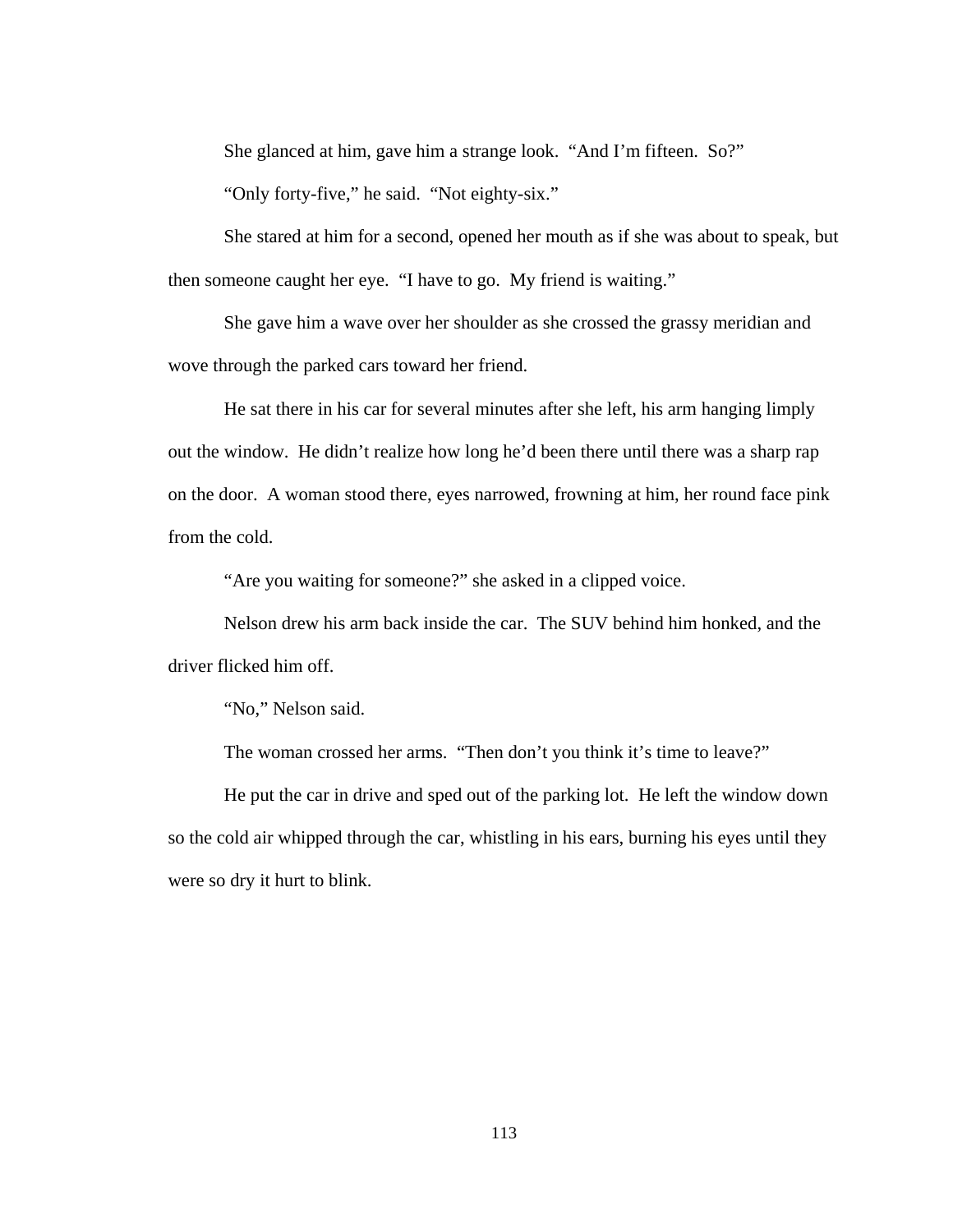## **MOONFLOWERS**

A thousand dollars is missing from their bank account, taken out in cash. Shari notices it right away as she unfolds the bank statement. She leaves the paper unfolded and face down on the counter, the corner sitting in a small puddle of spilt orange juice from Keith's breakfast.

Last month, Keith had finally taken her ring-shopping. They had been planning on getting engaged around the time of their three-year anniversary, but then she'd gotten pregnant and marriage talk abruptly ceased. Last month she'd finally convinced Keith to go with her to the mall, where they spent several hours leaning over the different glass cases and examining the polished diamonds underneath. She'd been sized at three different stores just to make sure she could wear the ring right away after he proposed. Her favorite ring was a one-carat solitaire, round cut, nearly flawless. Keith said it was too expensive, so she'd decided the half-carat ring was pretty, too. They didn't have it in white gold, but Keith said that he could get it rhodium-plated. "You'll never be able to tell it's not real white gold," he said.

 This morning, Shari walks out to the living room, which is littered with cardboard boxes, loose Styrofoam, and gnarled remnants of packing tape. The overhead fans churn the stifling air; she's had them on all day with the windows open, hoping to air out the house and get rid of the fresh paint smell. She spent all day yesterday painting. The previous owner of the house had painted each room a different color: the kitchen was bright blue, the master bedroom was lime green, the guest bathroom was cherry red.

114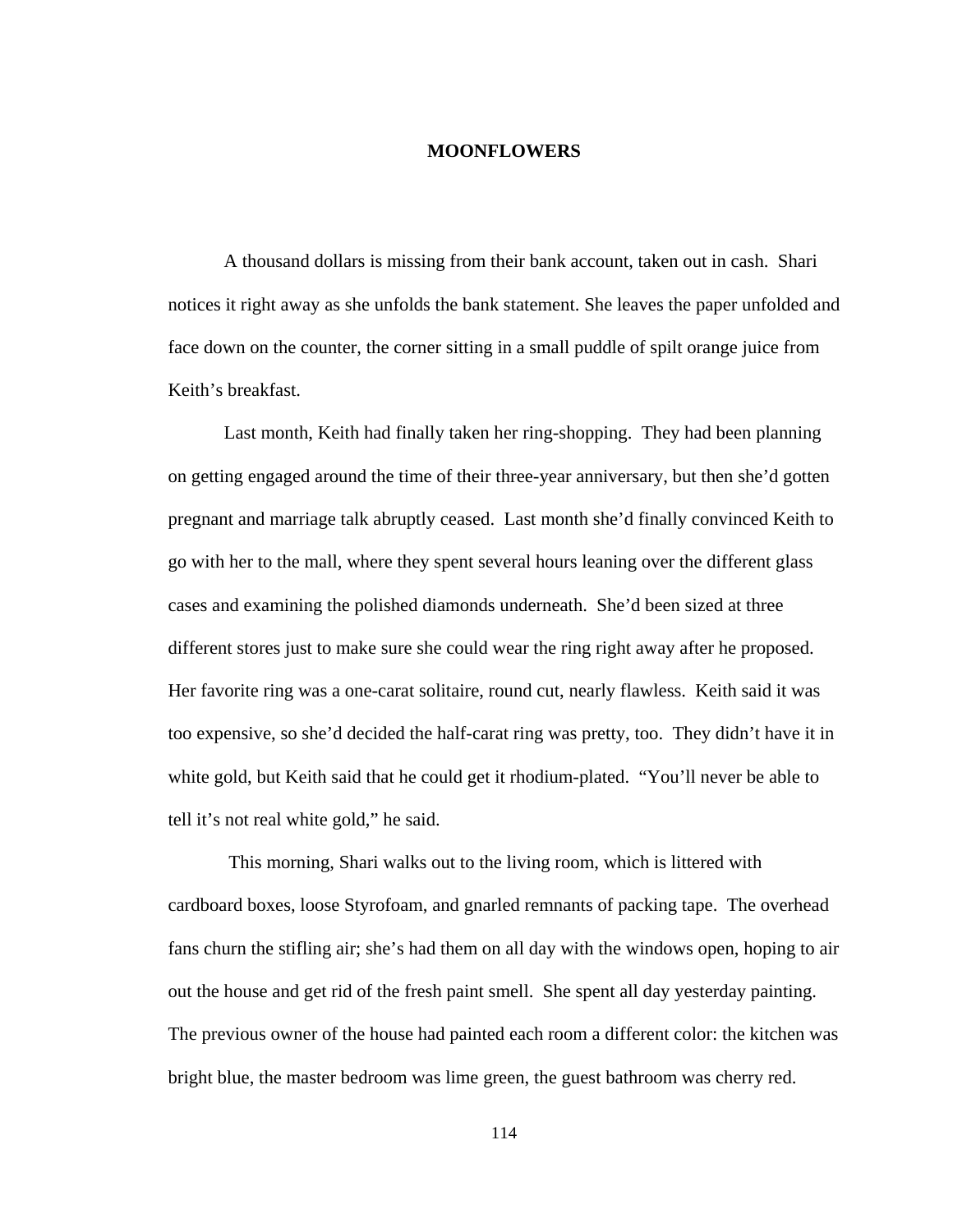Keith had told her after he bought the house that they didn't have the money to do a lot of decorating, and he wanted to put in a sprinkler system before she did any painting. Shari cried when she saw the glossy fuchsia walls in the living room, though, so Keith relented and let her buy the cheapest brand of eggshell-colored paint at Wal-Mart.

The walls are pretty much dry now, but there hasn't been much of a breeze outside, and even with the fans on, all she's been able to do is circulate the smell of drying paint mixed with the smell of sulfur drifting in from outside. Over the fans' rhythmic squeaks, she hears Shawn's shrill cry as he wakes from his nap. She maneuvers around the unpacked boxes in the living room and heads down the hallway to his room.

 She looks at the tiny fragment of cubic zirconium on her left ring finger as she rubs Shawn's back. The cubic zirconium is dim and grimy, and the thin silver band has warped and molded to her ring finger over the months she's worn it. She bought it when she became pregnant, to pacify her mother when she broke the news.

Her mother has never liked Keith. Shari isn't surprised. Her mother has never liked any of her boyfriends. Her mother always had a different reason: "He's doesn't seem very bright" or "He's a little immature, don't you think?" The criticism became harsher after Shari's dad left. When Shari was asked to her senior prom by a football player, her mother accused her of being a slut.

The first time Shari brought Keith over, her mother reached out to shake his hand and stopped before they touched. "My God, how old are you?" she asked.

Keith gave her a tight smile and left his hand extended even as Shari's mother withdrew hers. "I'm thirty-nine." Shari was twenty-four at the time.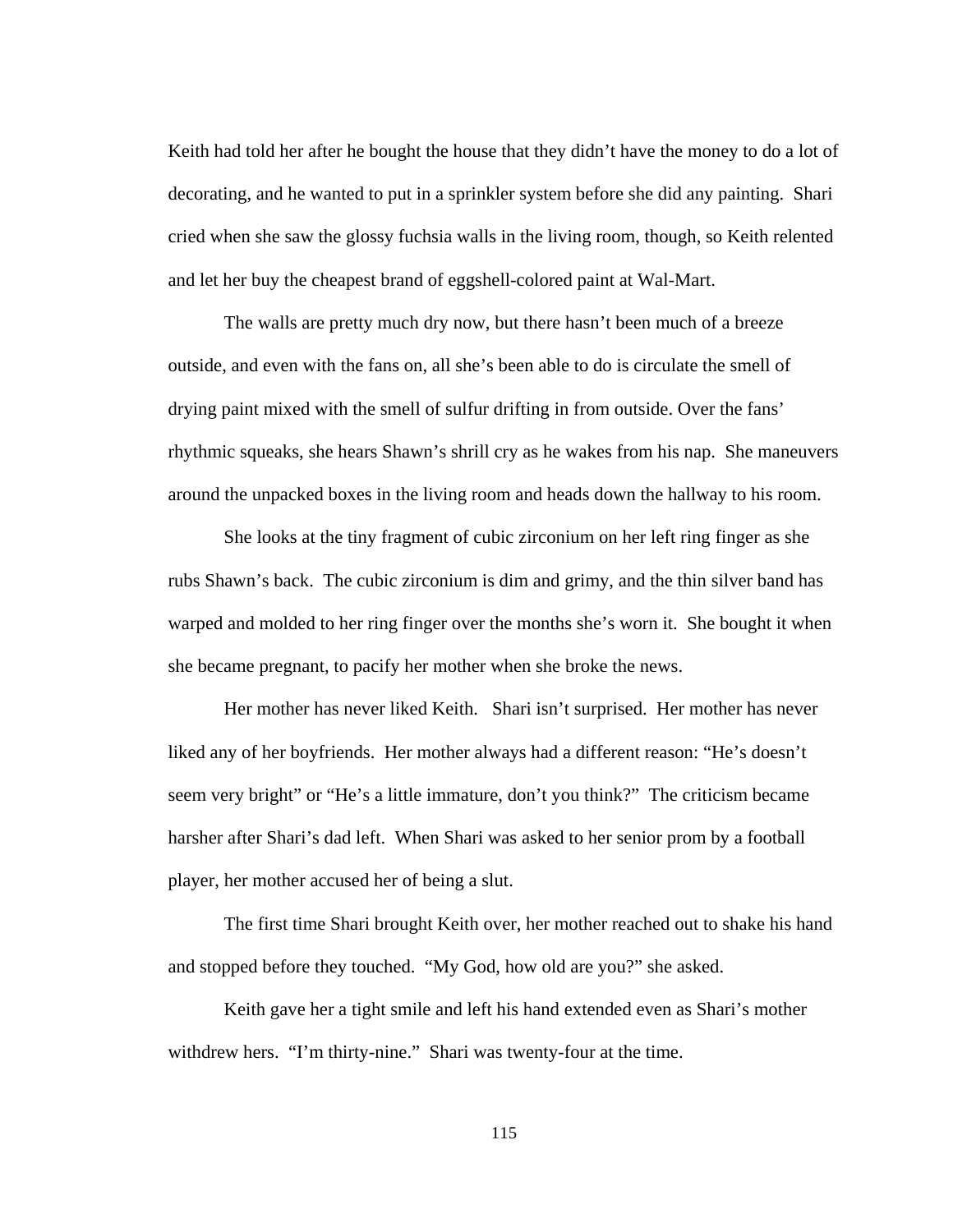Shari didn't tell her mother she was pregnant until she started to show. When she finally decided it was only a matter of time before her mother noticed anyway, she bought the fake ring and some flowers and drove down to her mother's condo in Key Largo. Her mother was out on the back porch in her bathing suit and a pair of dark round sunglasses, painting her toenails bright pink. She looked up and smiled when Shari walked in.

"What did you do?" she asked as Shari handed her the flowers.

"I'm pregnant."

Her mother set the polish down and leaned back in the chair. Across the channel, a brown and green iguana stretched on the hot concrete wall, half-hidden in the shade of a bougainvillea bush.

"Well." Her mother lifted her sunglasses. She hadn't put any make-up on that morning, and her eyes looked small and sunken underneath her pale, downy eyebrows.

"We're getting married." Shari stretched out her hand and spread her fingers.

"What's this?" her mother said. She grabbed Shari's hand and yanked it toward her so hard that Shari's knuckles cracked. "Who proposes with a fake diamond? It looks like it's from Wal-Mart."

Shari finally had to admit that Keith hadn't really proposed.

"We're going to wait until after the baby is born," she told her mother. "I don't want to be pregnant in my wedding pictures."

Her mother smirked, not looking at her, and began pulling the petals from one of the flowers. "Sharlene, he's not going to marry you." She said it simply, not accusingly. She lifted a hand to pull the sunglasses off her head.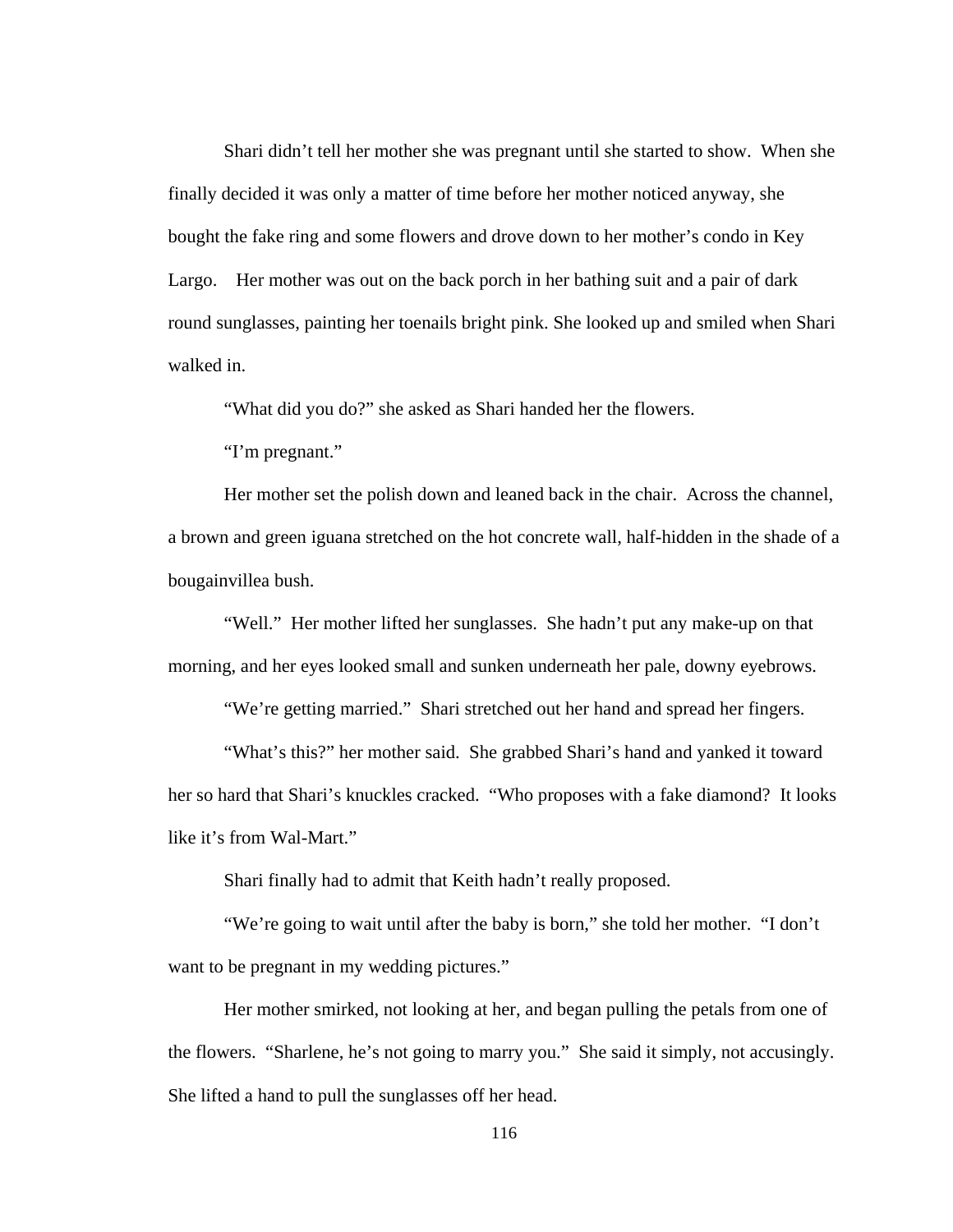That was the first time her mother had called Shari by her full name in almost a decade. Everyone had called her Shari since she was a little girl—everyone except for her father. She was always his little Sharlene, up until the day he left.

"We've been talking about it," Shari said. "A lot, actually."

Her mother set the flowers on the table. One of the flowers landed in a puddle of condensation, the petals slowly curling as they soaked in the moisture.

 "He's already been married once, right?" her mother said. She picked up the nail polish and twisted the top. "So he's been to hell. Why would he want to go again?"

Before Shari introduced Keith to her mother, she had visited her mother for dinner every week, every Thursday, something she'd done since she moved out after high school. They always had the same thing: grilled mahi mahi with citrus butter sauce, rice, a salad. Mostly due to Keith's urging, Shari stopped going to her mother's house for dinner every week after she told her mother about the pregnancy. Instead, she spent most Thursdays fixing limp pasta with watery marinara sauce, the only thing she knew how to cook, and trying not to think about her mother sitting at the round plastic table on the deck, sipping warm beer and playing with the flaky mahi-mahi on her plate.

Not too long after she told her mother about the pregnancy, her fingers became too swollen to wear the fake engagement ring. But as soon as Shawn was born, she put the ring back on, hoping other people wouldn't ask questions. Today, as she coos to her son and rubs his back, breathes in his scent of lavender baby oil and banana baby food, she watches the way the light slides over the dull cubic zirconium and imagines how the diamond that Keith has bought her will sparkle.

117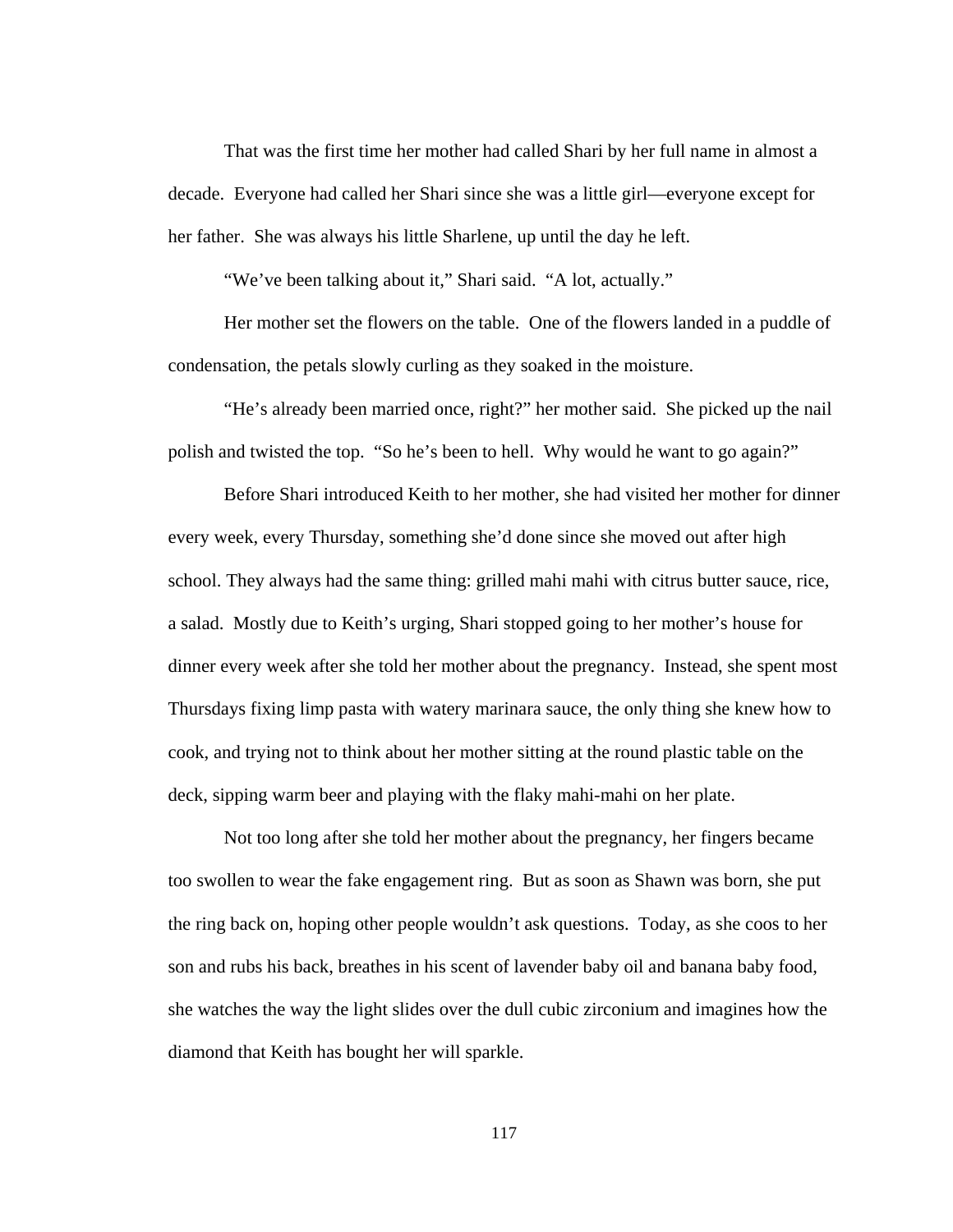Shawn is still fussy when Keith gets home that night at nine-thirty. Shawn hasn't been sleeping well for the past couple of days. The doctor says he has a cold. He cries almost constantly and doesn't eat much. Last night she stayed up until three rocking him, wiping his nose, rubbing his back, singing, doing anything she could think of to lull him to sleep. When Keith came in to check on her, she mentioned her concern.

 "You've already taken him to the doctor," Keith said, his voice thick and slow with sleep. "It's just a cold. People get them all the time."

 Shari didn't say anything, tried to convince herself that he was right. Keith went back to bed after a muddled request for her to do the same. She ended up falling asleep in the rocker, her head tilted back against the wall.

 Tonight, when Keith gets home, his round face is flushed and shiny. Tiny beads of sweat trace his receding hairline, and his chin is covered in dark stubble. It scratches her cheek as he bends down to give her a kiss. He smells like the restaurant where he works: onion and garlic and fish. She hates how he smells, how tired he looks when he gets home from his job.

When they first began dating, he owned his own company down in Pinecrest. He used to wear a suit and tie and shave every day. She liked to sit in the lobby of his office building while she waited for him to come down, watching her reflection in the gleaming black floors and mirrored walls. When his company failed a year ago, they both thought it was just a phase, that business would pick back up.

The night after Keith decided to sell, he and Shari went to a party in Key Largo. She was five months pregnant at the time. She told him he shouldn't sell, that he was giving up too easily. She made the mistake of asking "What else are you going to do?"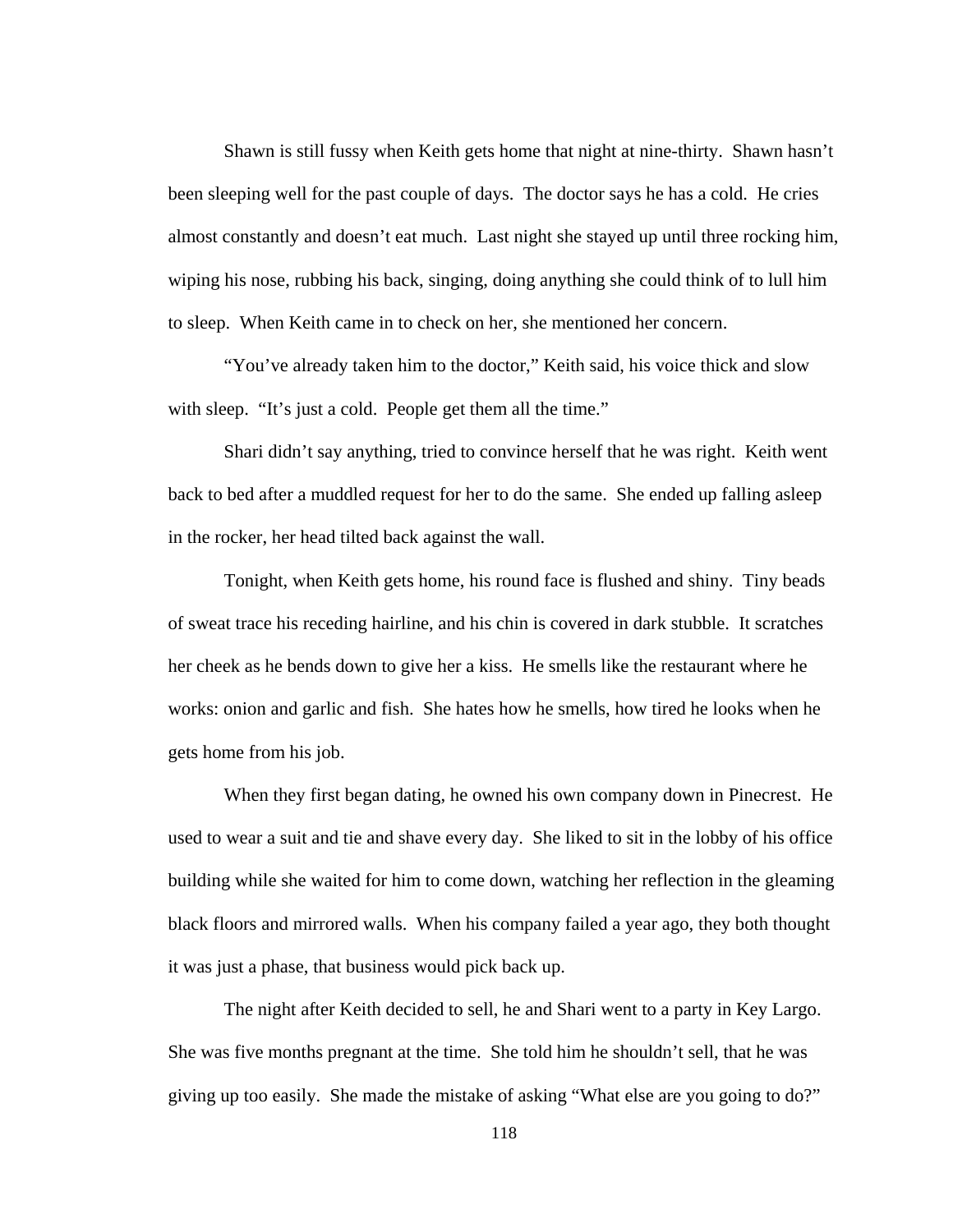She meant to imply that she knew how much Keith loved the business; how could he want to do anything else? He didn't take it that way, though. He left her at the party, swollen and uncomfortable in her strapless dress. Shari ended up taking off her highheeled sandals and walking a mile to the marina where her friend Aimee was helping her husband fillet the day's catch.

When Shari asked for a ride back to Keith's house, Aimee sighed and shook her head, mumbling something about having to clean the fish. Shari offered to help, and finally Aimee relented, still shaking her head. When they were done, Shari went inside to clean up. She ended up sitting for several minutes on the edge of the pale green bathtub, her bruised feet soaking in lukewarm water. She had seriously contemplated staying at Aimee's that night and just not going back to him. But then she'd remembered her swollen stomach, the baby growing more every day.

 "I thought you were going to finish unpacking today," Keith says. He looks out at the living room, where the boxes and unpacked items lay strewn across the floor where she left them this afternoon. The windows are still open, the fans churning, although the air is cooler now and smells sweet from the blooming moonflowers in the front yard.

 "Shawn has been fussy," Shari tells him. "He still doesn't feel good." She presses a hand to her forehead. "I think I might be coming down with something, too."

 "You mean he didn't sleep at all? You didn't have any time to unpack?" Keith maneuvers around the boxes in the living room and closes the windows. "God, I hate the smell of those flowers. Do you mind if I just pull them up?"

 Shari shifts Shawn onto her lap and bounces him on her knee. "I think they're pretty. I like looking at them at night."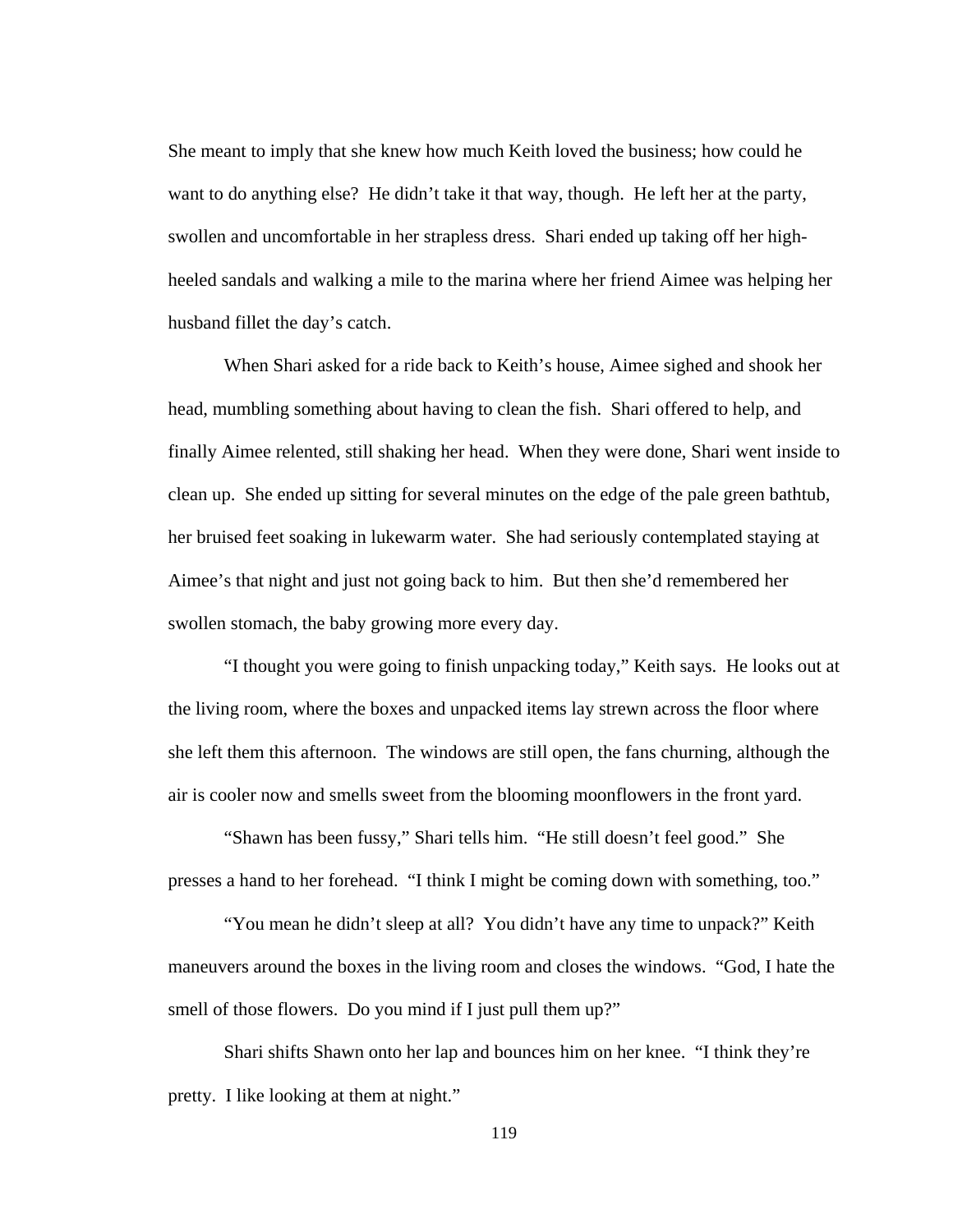Keith sighs. "Roses are pretty. How about I buy you some roses?" He walks back out to the kitchen and pulls two carryout boxes out of a paper bag. "I brought home dinner. You hungry?"

 She shrugs. He empties the contents—what looks like pasta, salmon and wilted broccoli—onto two paper plates and puts them in the microwave. Soon the whole kitchen smells like burnt fish. Shawn's whimpering escalates to a shrill, broken cry.

 Shari touches her son's warm cheeks and runs her hand over his feathery soft hair. "Do you mind holding him while I eat?" she asks Keith. "I'm so tired."

 Keith is bent over the counter, jabbing with a fork at the steaming broccoli on his plate with one hand, leafing through the mail with the other. He pauses as he comes across the opened bank statement. He lifts the envelope and examines the torn top, his fork poised in the air.

"Did you open my mail?"

 Shari stands and paces the length of the dining room, holding Shawn over her shoulder. "It's my account, too."

 Keith sighs and tosses the paper onto the counter. It slides across the dark marble surface and floats to the floor.

 "I wish you hadn't done that." His voice is low, uninflected. She can barely hear him over Shawn's wailing.

 "It's not a big deal," she says. She unlocks the sliding glass door and braces herself against it to slide it open. She steps out into the slightly cooler night air. Sometimes being outside soothes Shawn. "I expected it soon. I'm excited."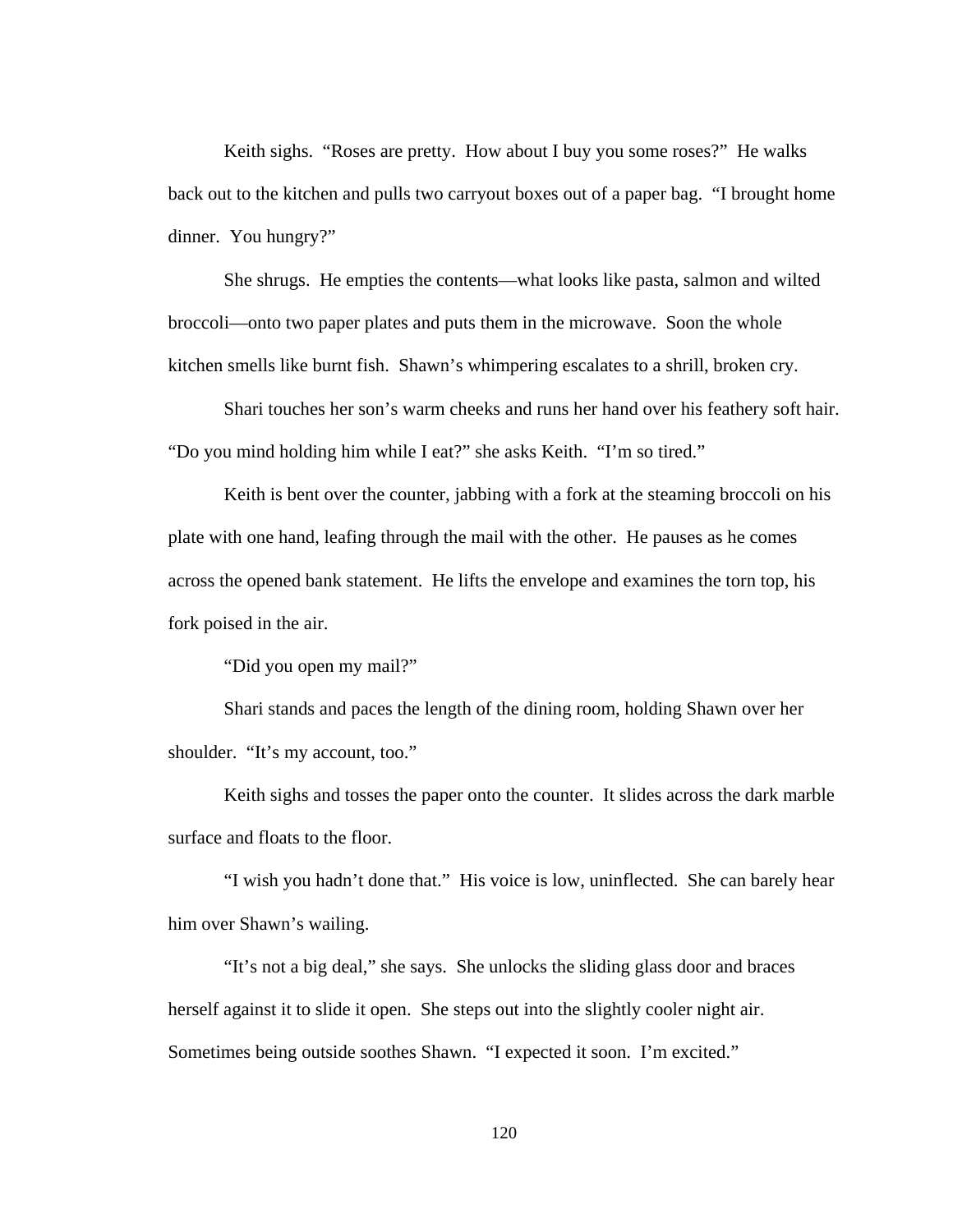Keith stands in the open doorway. His bulky frame blocks the light coming from the kitchen. "I wanted it to be a surprise."

 In the distance, car horns blare and tires squeal. The pale moonlight shows their backyard, the high wooden fence, the dry grass and bare dirt spots. She has plans to turn it into a tropical garden like her mother's yard: she'll plant angel trumpets and bougainvillea, morning glories and geraniums. Keith says she has to wait, though. He let her plant the moonflowers in front to "pacify" her, but he wants to put in the sprinkler system before she goes tearing up the rest of the yard.

Shawn's crying has quieted. Shari continues pacing the porch, bouncing him on her shoulder.

"Don't worry. I'll still act surprised," she tells Keith.

 Keith is silent, his face dark against the backlight from the kitchen. She moves closer to give him a kiss. He's staring past her, in the direction of the neighbor's yard.

 "Well, do you think you could at least get the rest of the boxes in the living room unpacked by tomorrow afternoon?" he asks as she slides past him back into the kitchen. Shawn has finally quieted down, and she's hoping that he might fall asleep. "I really need the living room to be cleaned up."

 She presses her face into Shawn's shoulder. The fuzz of his pajamas tickles her nose, and his skin is smooth against her cheek. "I'll try," she says. "It's not like I've been sitting around doing nothing."

 Keith moves away from the door and wraps his arms around her. She jumps at the feel of his skin, so rough and prickly against her cheek as he kisses her ear. She wonders if Shawn will be rough like his father when he gets older. She imagines an older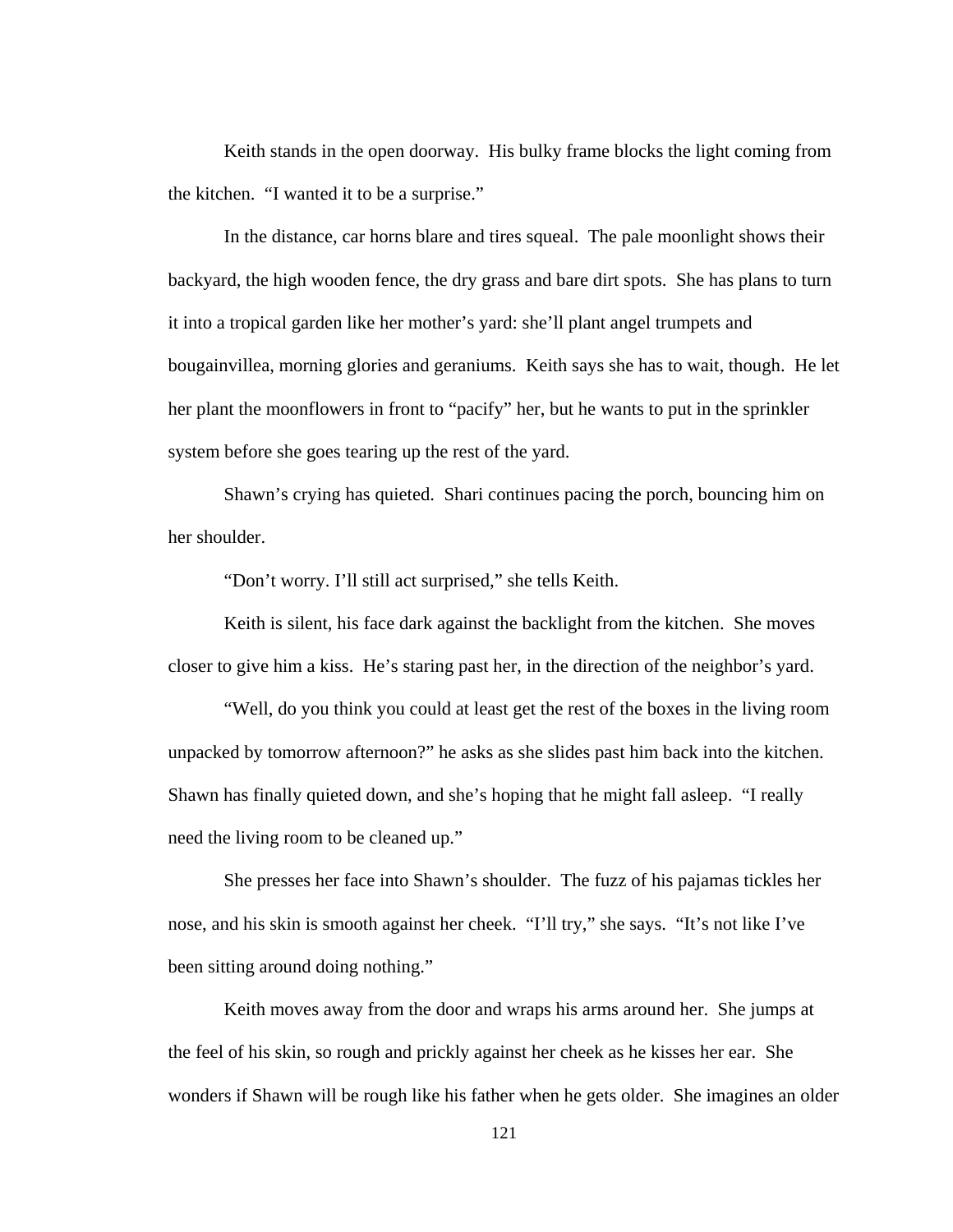Shawn, his feathery blonde hair replaced by coarse dark hair that creeps down the sides of his face. Will he smell like fish and garlic, will he kiss her cheek in that abrupt, conciliatory way when he comes home from college, when he comes to visit for the holidays?

 "I'm sorry," Keith says. "I know you've had your hands full. Why don't you take a break and eat some dinner?" He reaches out and lifts Shawn out of her arms. There's a moment of silence as Shawn stirs, and then his shrill wail pierces the air again.

 The next morning, while she's unpacking, Shari imagines how Keith will propose. Her head is still pounding, and she works slowly, the fans on again and the air conditioning lowered to seventy-two, even though she knows Keith hates having the air on during the day. "Just turn the fans on," he tells her every time she mentions that she's hot. "We're trying to save money, remember?"

As she dusts off their silk plants and looks for places to hang their pictures above the fireplace, she imagines Keith proposing on a beach. They live only half an hour away from Sand Key, one of her favorite beaches in Florida. It's one of the reasons she agreed to move north, up the peninsula. When Keith first mentioned moving, she was reluctant to leave south Florida, the streets lined with palm trees, the Cuban cafés where she could get a cup of frothy café con leche, the proximity to the Keys, her friends, and her family. Keith was finally able to convince her to move when he reminded her how close they would be to the Gulf coast beaches.

Before they moved, he promised to take her to the beach every weekend. So far he's kept his promise: last weekend he got one of the waitresses from the restaurant to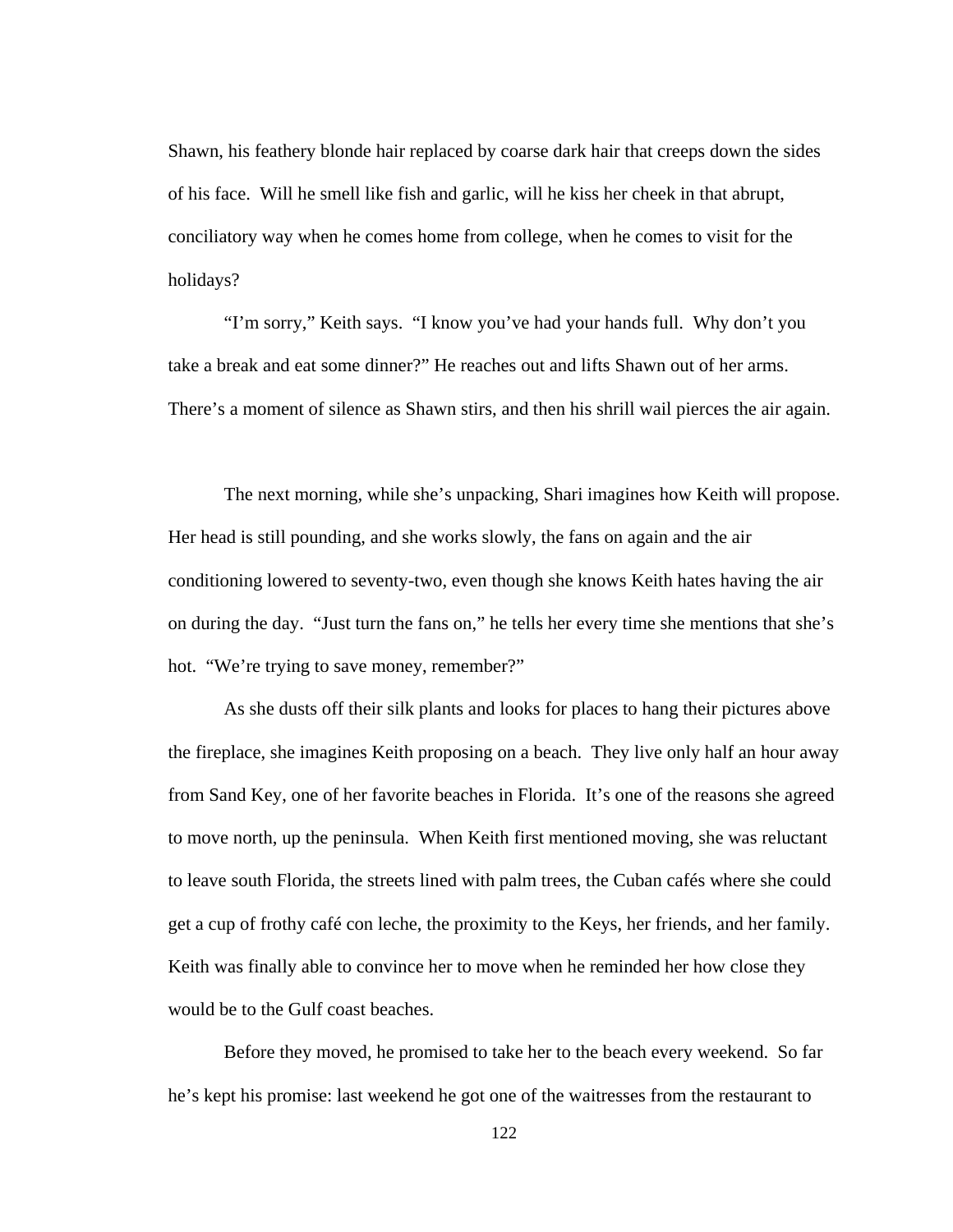babysit Shawn and took Shari down to Sand Key. It was the middle of love-bug season, and the black insects were everywhere: swarming over the water, crawling among the sandspurs and old cigarette butts in the sand, covering the picnic tables, vending machines, and showers. Shari kept swatting them away and tried to ignore them as they wiggled in her hair, but Keith couldn't handle it. They ended up staying only half an hour.

This morning she imagines he'll take her there again—to the western side of the island, around sunset—and this time there won't be any love bugs. They'll take off their shoes and stroll barefoot along the beach, stopping occasionally to collect the smooth blue and pink shells half-buried in the sand, or admire the lopsided sandcastles that will soon melt into indistinguishable lumps as the foam-flecked waves wash over them. Then, just as the sun is poised over the horizon and the windows of the tall pink and white condominiums gleam gold, he'll get down on one knee and pull the diamond ring out of his pocket, where the nearly flawless diamond will sparkle as he slides it onto her finger.

Shari imagines the way her mother's gaunt cheeks will flush when she sees the real ring. Her mother will probably grab her hand again, inspect the diamond, remind her that marriage is hell. This time, Shari will be prepared with an answer. She'll say, "Mine will be different."

Her mother will probably remind her about her father, about Meredith, about the screaming and the way the walls rattled when he left. Shari will have to admit, yes, that was hell.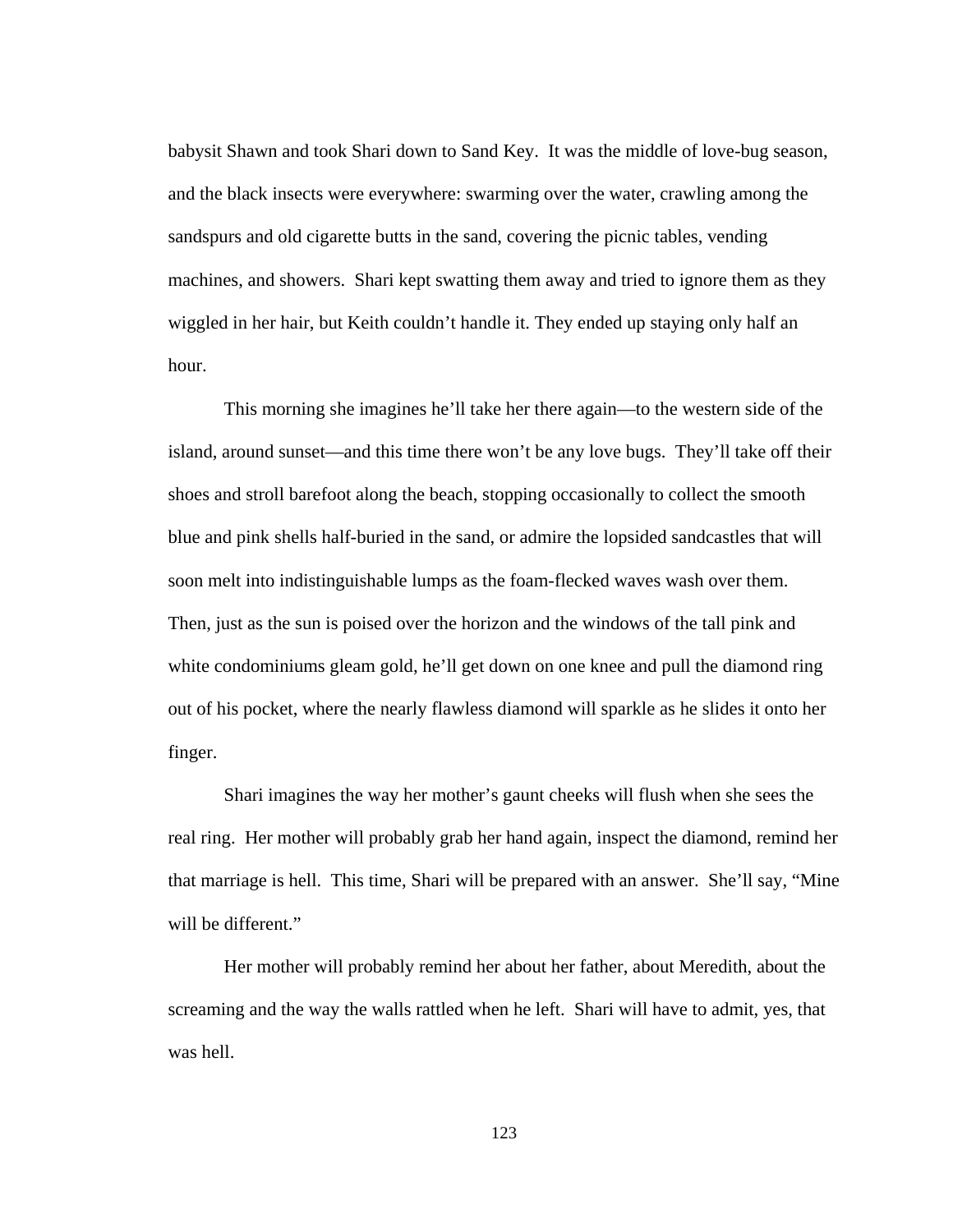She was fifteen when it happened, old enough to notice that he didn't come home until her mother was asleep, to know that it was alcohol she smelled instead of the usual vanilla cigars when he docked the boat at Robbie's Marina. She was old enough to yell at Aimee when Aimee said she saw Shari's father talking to some dark-haired woman outside of The Fish House. She was also old enough to walk barefoot along US 1 the night her father said he wouldn't be home until late, just so she could stand outside The Fish House, digging her toes into the gravel, waiting to see if her father came out.

The night her father left, her mother was grilling mahi mahi out back by the channel. Her father was there, standing beside the grill, a bottle of coconut rum in his hand, making gestures toward the dark water. He hadn't shaved in days, and his shirt was wrinkled and stained with sweat. Her mother was in a tank top that was too tight; the straps cut into her fleshy red shoulders. They were screaming—Shari could tell by the way they flung their hands and never looked at each other. All she could hear, though, was the Jimmy Buffet CD her mother had left playing in the living room.

Her father left just as dusk set in. He threw back the screen door and walked straight through the house. He didn't pack anything. He didn't say anything. He slammed the front door so hard two pictures fell off the wall.

Shari waited a while, stirring the citrus butter, stirring, watching it simmer, waiting for him to come back. When he didn't, she went out to the porch. Her mother was sitting on the concrete wall, dangling her feet above the dark water. She didn't turn around when Shari came out. The grill was still on, the mahi mahi fillets black, the air thick with the smell of burnt fish.

124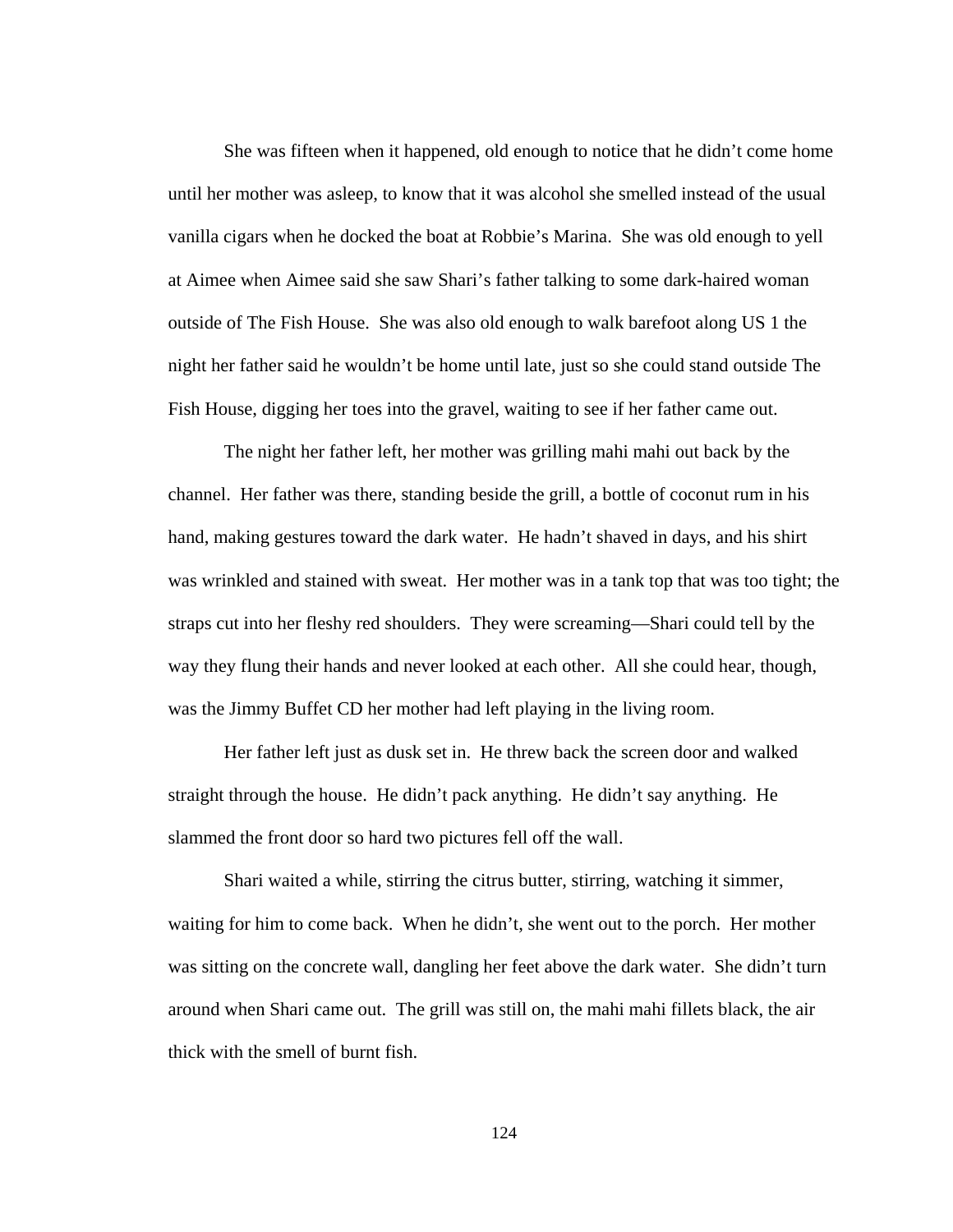Tonight Keith arrives home even later than usual. Shawn is asleep, and Shari is in the living room, curled up on the couch underneath the chenille afghan, a cold, damp rag pressed against her forehead and over her eyes. The windows are open and the fans are on low. Next door, their neighbors are playing Elvis on a scratchy record player and grilling hamburgers out by the pool. Children laugh and water splashes. The blinding glare of headlights slides over the bare living room wall as Keith pulls into the driveway.

 He doesn't have any bags of leftover food in his hands as he walks into the kitchen. He takes off his thick-soled boots and leaves them by the door. His t-shirt is wrinkled and stained, and his dark, silver-flecked hair is tousled and greasy; it looks like he forgot to wash it this morning. He drops his keys onto the counter and walks into the living room. Shari doesn't move from the couch.

 "Hey, hon," he says as he bends down to give her a kiss. He pauses as he hovers over her, looking at something on the other side of the couch. "I thought you said you were going to finish unpacking today."

 Shari closes her eyes and presses her head into the scratchy pillow, the only one they have for the couch. There was a matching one that went at the other end, but right before they moved, Keith spilt red wine on it. Shari tried everything—stain stick, baking soda, even bleach—but it wouldn't come out, and she had to throw the pillow away.

"Shari?" Keith asks, leaning over the couch.

Shari doesn't open her eyes. "What did you spend a thousand dollars on?"

 The cushions on the opposite end of the couch sink as Keith sits down. He pushes the afghan back and picks up her right foot, massaging the heel with his fingers. "Your birthday present. I can't tell you what it is."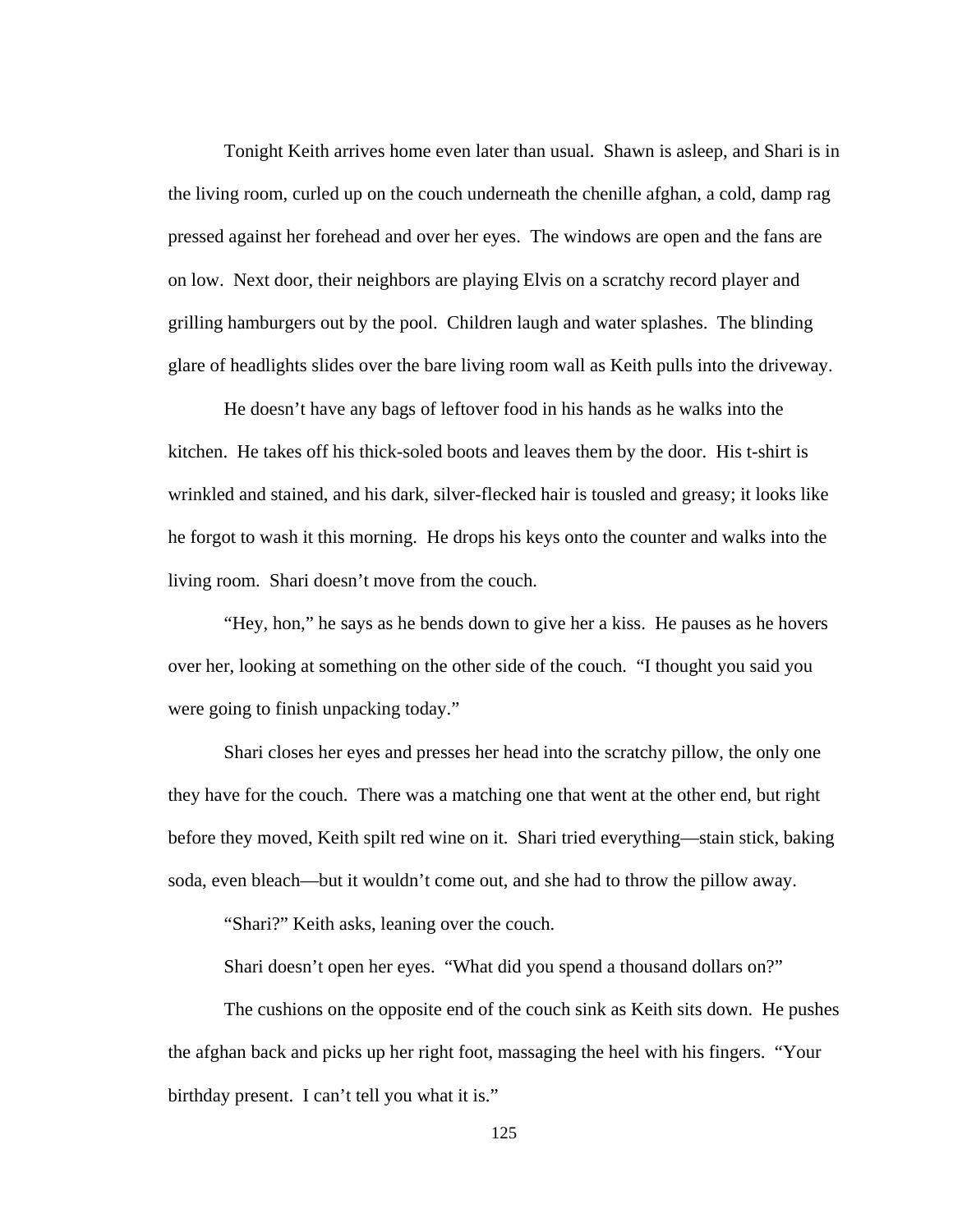Shari sits up and pulls her foot out of his grasp, tucking it back under the afghan. "Is it a ring?"

 Keith smiles at her and reaches for her foot again. "I can't tell you that. Then it won't be a surprise."

 Shari jerks her foot out of his grasp and gets up from the couch, dragging the afghan behind her. "So don't surprise me. I want to see it."

 Keith sighs and rubs his temples. "God, Shari. Why the hell are you so obsessed about this?"

 Shari stops in front of the fireplace, clenching the afghan to her chest so it covers her body like a shield. "Where is it?"

 Keith gets up and heads to the kitchen. "It's not a ring, okay?" He disappears behind the wall separating the kitchen from the living room. There's a sucking noise as the refrigerator door opens. "It's a necklace."

 Shari lets go of the afghan, and it collapses into a pile at her feet. "I don't believe you."

 Keith sighs. "Fine." He reappears with a cold plate of leftover pizza from a few nights ago and a glass full of dark purple wine. He places the pizza in the microwave and sets the wine on the edge of the counter, then heads down the hallway.

 When he comes back, a gold necklace dangles from his index finger. He holds it out to her. It swings gently, a delicate chain with a heart pendant and tiny diamonds. In the light, the chain looks deep yellow, almost orange. It looks fake.

"Happy birthday," Keith says.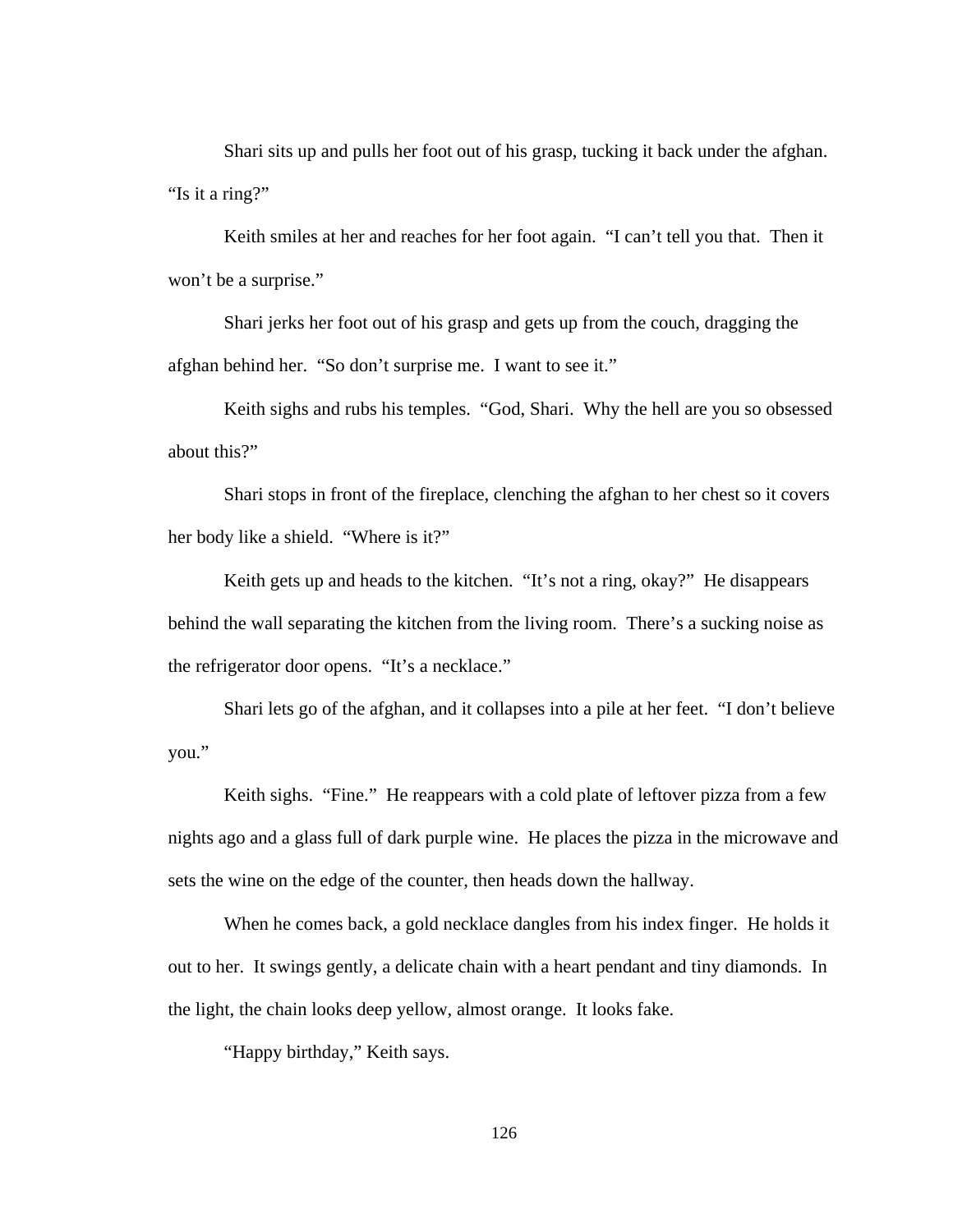Shari takes the necklace from him and examines the chain. She rubs her fingers over the pendant. "This isn't even real."

Keith takes it back and points a tiny inscription on the clasp. "Yes, it is. It's 24

karat. That's even better than 14 karat." He holds it out to her, but Shari doesn't take it.

 "I don't wear yellow gold," she says. Her hands are shaking. She presses her right palm to her forehead. "I like white gold."

Keith shrugs. "Sorry." He drops the necklace onto the coffee table. "So what did you do today?"

The microwave beeps.

 Shari walks into the kitchen and sits down on one of the lopsided stools at the breakfast bar. "Let's just get married."

Keith pauses just as he's reaching to open the microwave. "What?"

 "Forget the ring. I don't need a ring. Let's just go to the courthouse tomorrow and do it."

 The smell of pepperoni and sausage and garlic lingers in the air. Keith straightens up and runs a hand through his hair. His head is bent so she can't see his expression.

"Come on, Shari. You don't really want to elope."

The microwave beeps to remind them the pizza is done. Keith doesn't move.

 "Yes, I do." Shari traces the edge of the countertop with her fingertips. Her hand bumps the glass of wine and some spills over the side, sliding down the glass and pooling on the countertop. "I want to have the same last name as my son."

 Keith runs his hands through his hair again and rubs the back of his neck. "Well, go to the courthouse, then. Change your name."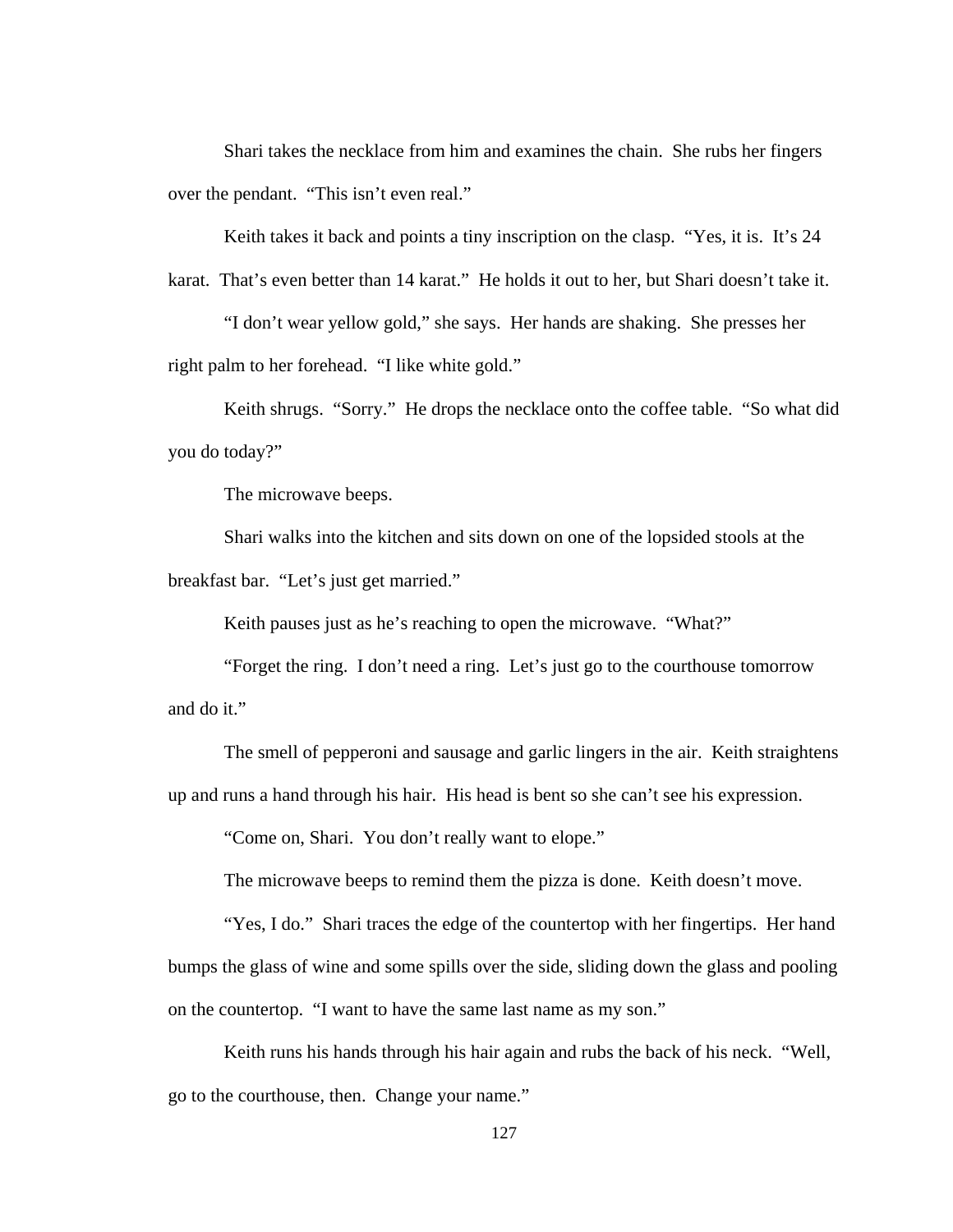The microwave beeps.

 "For God's sake, take the pizza out." Shari stands up and reaches for the microwave.

 Keith intercepts her and yanks the door open. He pulls out the plate of pizza and tosses it onto the counter with such force that it slides several inches across the marble and knocks the glass of wine over. It rolls for a second, the dark liquid splashing onto the floor and trailing down the sides of the counter, before falling and shattering against the tile.

 They stand there staring at the mess for several seconds. In the bedroom, Shawn begins to whimper.

 "I'm sorry," Keith says finally. "We can get married, if that's what you really want. Tomorrow. We'll just go to the courthouse and do it."

 Shari lifts a trembling hand to her head again. Her forehead is damp. She wipes her palm against her t-shirt. Shawn's crying escalates.

 "Don't worry about the glass. I'll clean it up." Keith steps around the mess and sits down at the kitchen table.

 Shari turns and heads back to Shawn's room. He's pulled himself up onto his hands and knees. She picks him up and sits down in the rocking chair, murmuring in his ear.

 When Shawn finally falls sleep, Shari goes back out to the kitchen. The lights are off. She feels her way around the boxes and furniture in the living room and flips on the kitchen light. Keith is asleep on the couch, the afghan rumpled at his feet. The small shards of glass and plum droplets gleam on the floor.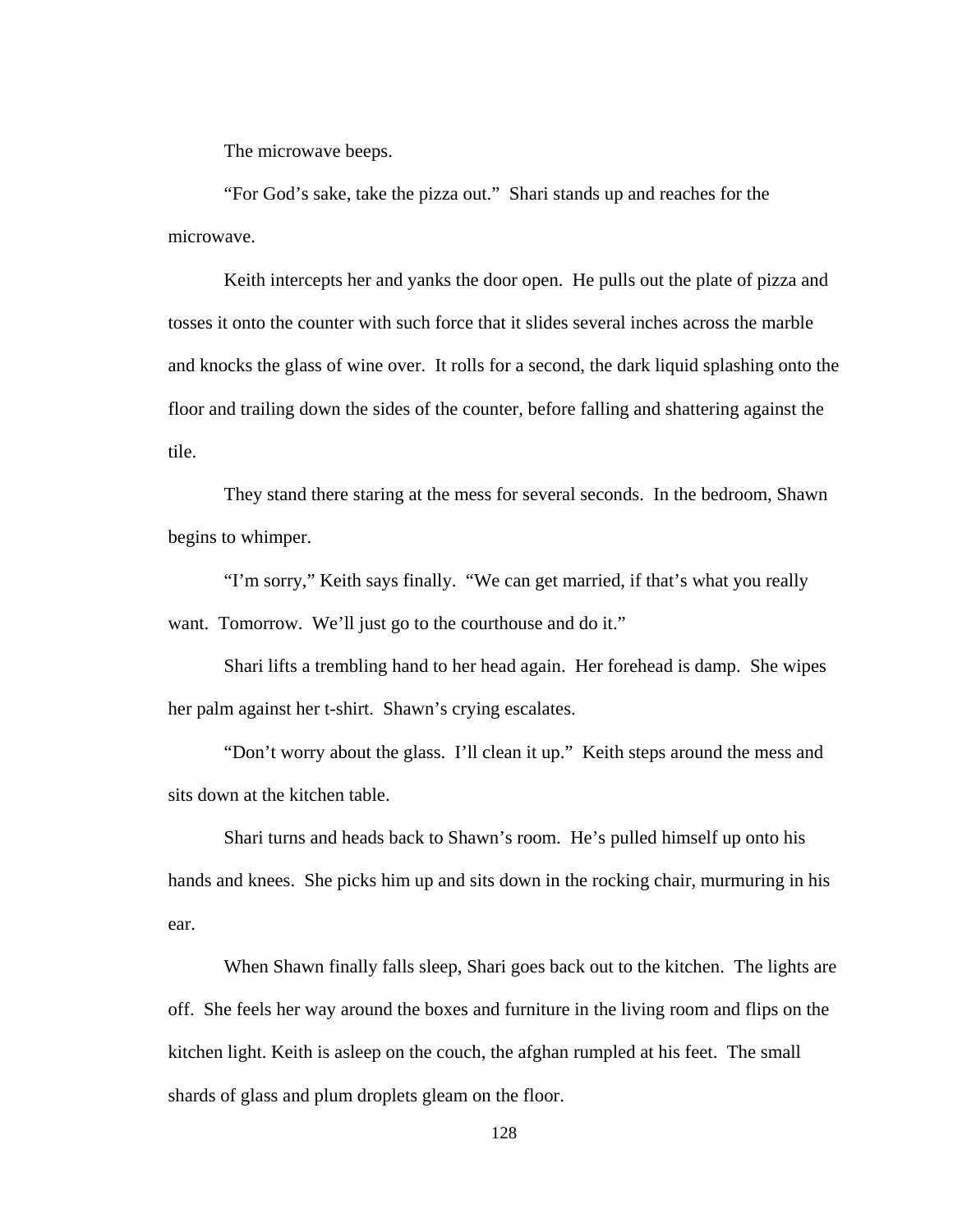Shari goes into the laundry room and gets the broom and dustpan. She sweeps the glass into a pile, then kneels with a paper towel and mops all the wine up. Even when it's all cleaned up, a faint bluish red shadow remains on the tile.

 "I said I would take care of that." Keith stands in the doorway, rubbing his forehead.

 "It needs to get cleaned up now," Shari says. "We can't have broken glass lying around."

Keith yawns and stretches out his hand. "Just come to bed."

 Shawn wakes up crying at four in the morning. Shari lies in bed for several minutes, listening to her son's steady wail, staring at the blurry red numbers on the digital clock by the T.V. Keith lies with his back to her, the sheets tangled at his feet. Every couple of minutes he shifts slightly and grinds his teeth. The sound makes her shudder.

 After almost ten minutes of listening to Shawn cry, she slips out from under the covers and heads down the hallway to his room, her bare feet sticking to the cold floor. Shawn has pulled himself up and stares out at her from between the bars of the crib, his mouth open, his pink cheeks moist.

 She tries rocking him, feeding him, rubbing his back, singing to him. After an hour, she fills his diaper bag, carries him out to the car and tucks him into his car seat.

 Traffic is light this early in the morning. She puts the window down and lets the balmy air whip through her hair, which she didn't bother to tie back. It whips around her face, stinging her eyes and clinging to her lips. It smells like gas fumes, car exhaust, and the dead love-bugs that have dried on the windshield that Keith hasn't cleaned off yet.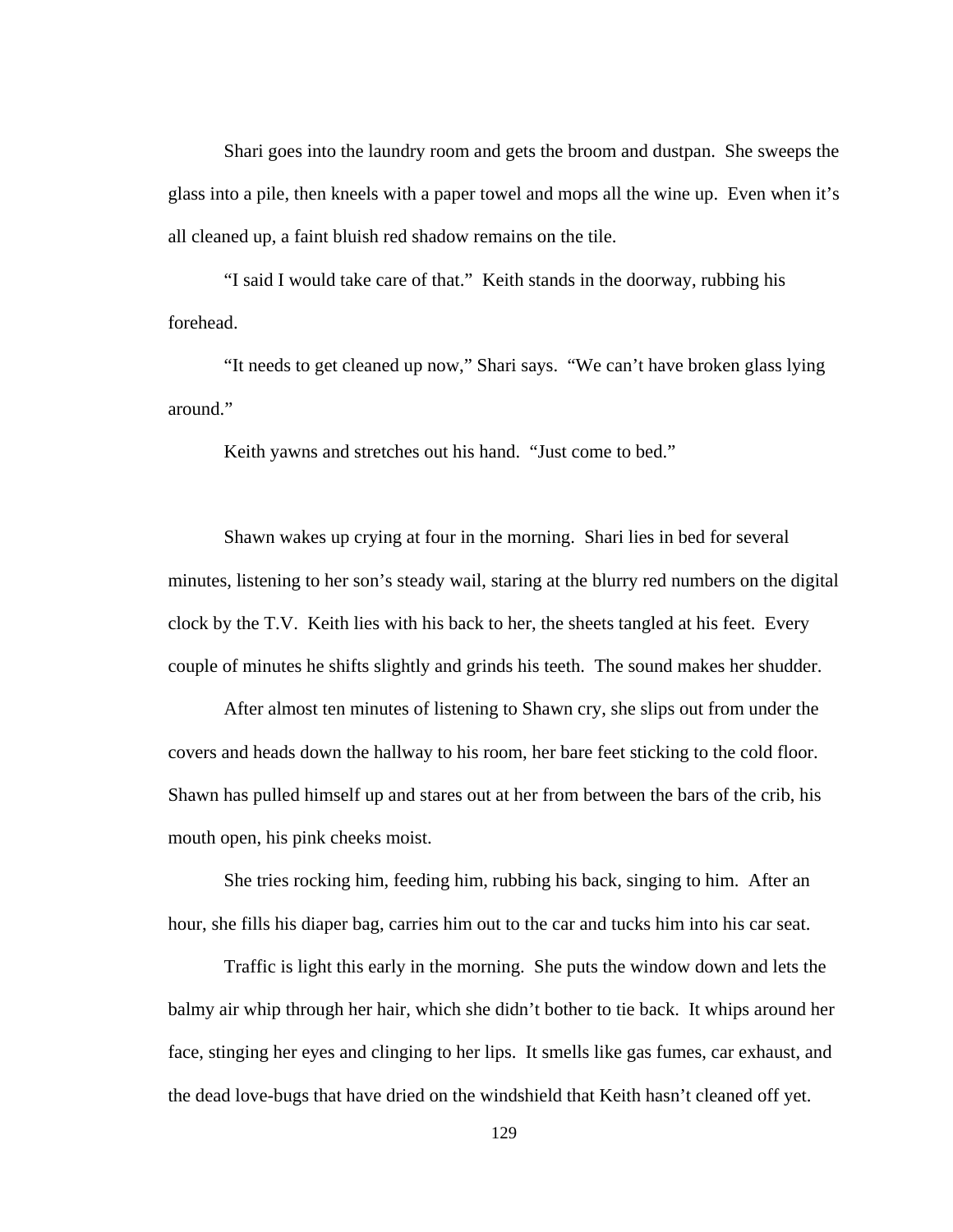Stopped at a red light, she closes her eyes and tries to detect the salty smell of the bay. The light turns green while her eyes are closed, and the driver behind her honks.

 She drives past the courthouse around five-thirty. The street is empty. The lamps cast obscure shadows on the ground, and the American flag dangles limply from the top of the flagpole.

 The Interstate isn't busy at this hour. She leaves the windows down as she merges onto I-75, lets the wind, cool and damp, whip against her skin until it burns. In the back seat, Shawn sleeps, stirring occasionally. She hopes he doesn't wake, doesn't cry, doesn't want to be fed. She doesn't want to stop.

 As the hours pass, the sky lightens enough to illuminate a thin layer of stratocumulus clouds. Around six-thirty her cell phone rings. She knows that it must be Keith, awake now and wondering where she is. She doesn't move, just listens to the escalating ring.

 Around ten, she reaches the Keys. She drives between the walls of mangroves, over Lake Surprise and the blue-green water, past people pulled off the road, jeans rolled up to their knees, fishing as the waves froth the rocks. She opens her mouth, tastes the salty air.

Her mother's old SUV is in the gravel driveway, covered in white dust, when Shari arrives. Shari sits in the car for a moment, stares at the SUV, the white stones leading to the house, the peeling screen door. After a while, she gets out, unbuckles Shawn and hoists him onto her hip. She grabs his diaper bag and walks unevenly over the gravel, past cracked clay pots with purple bougainvillea pushing through dry soil.

130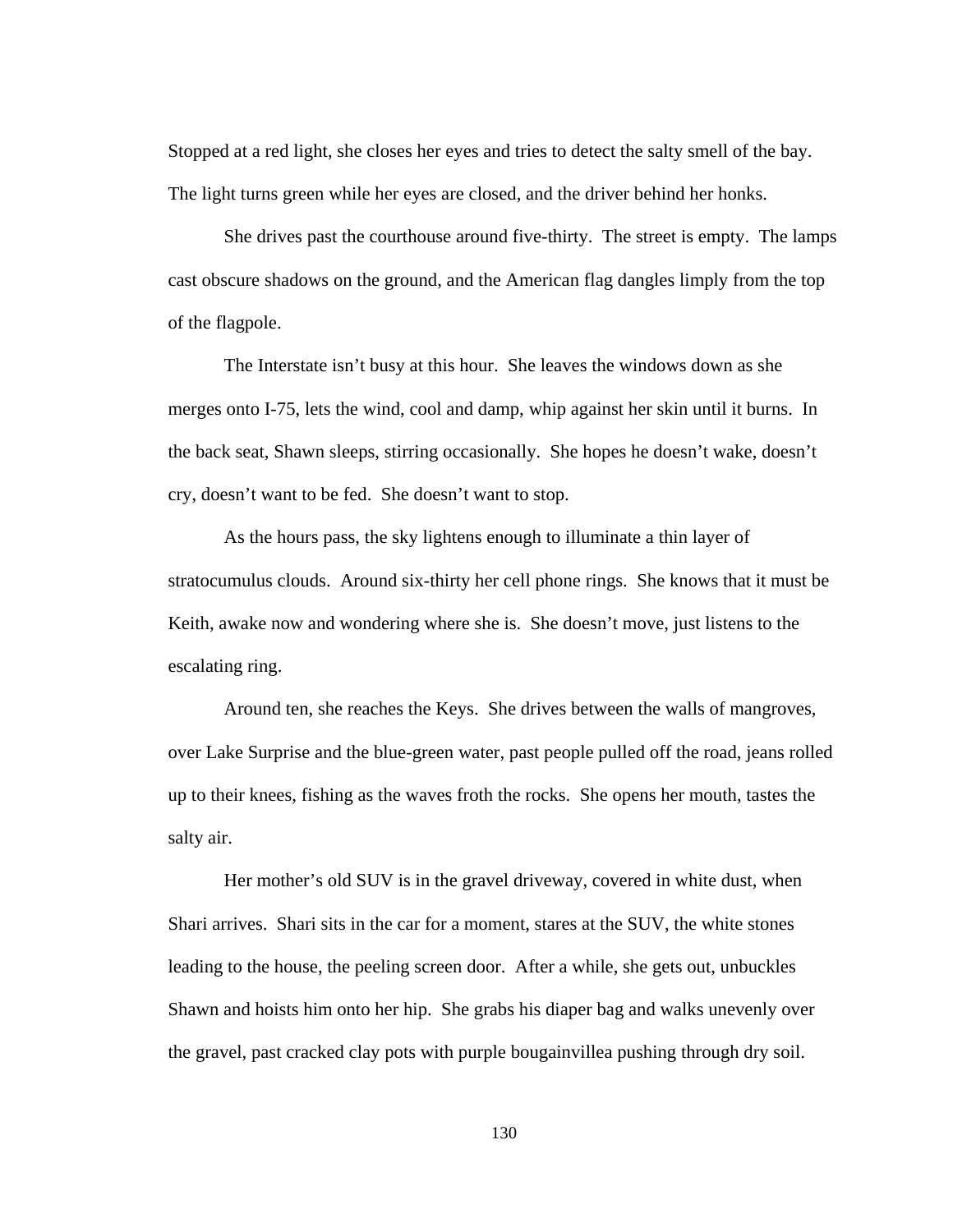The air smells like angel trumpets, not dried love-bugs or sulfur from the neighbors' sprinklers.

Her mother opens the door after one knock. She's wearing a bathing suit and drawstring shorts, her hair piled on top of her head. The house is just as Shari remembers it: cluttered with strings of seahorse-shaped lights, plastic cacti, and brightly painted ceramic frogs.

"I'm supposed to be getting married today," Shari says.

Her mother doesn't say anything, doesn't smile. Her eyes are focused on the diaper bag, on the tiny shoes that stick out the top. Without even looking at Shari's face, she steps out of the way and motions for Shari to come in.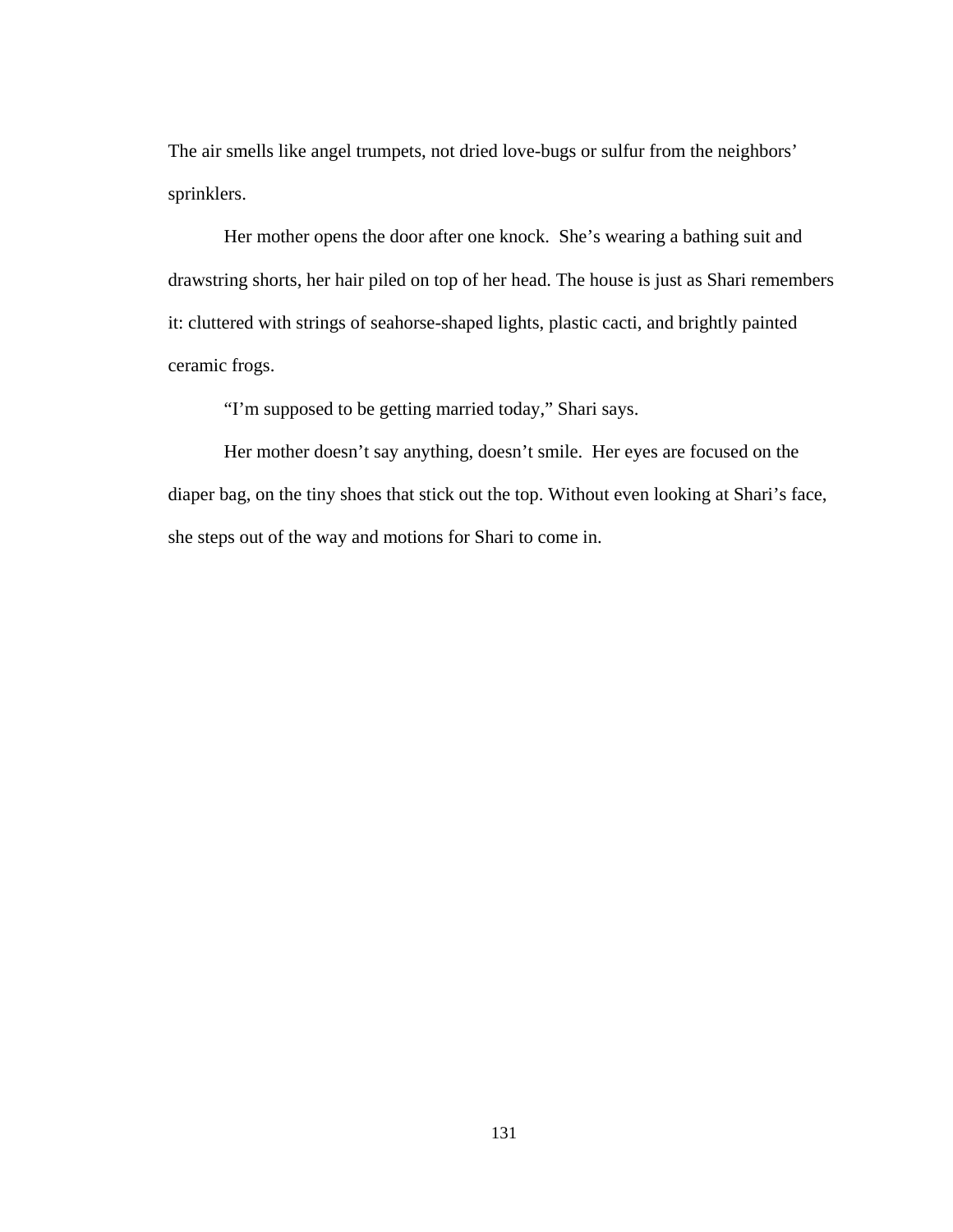## **WIND CHIMES**

The police say her daughter is a felon.

Not her daughter, not Alyssa. No way.

 Her husband, Gregg, arrived home with Alyssa an hour ago. Their eighteen-yearold, normally so vibrant, talkative, always moving and smiling, was pale, unsteady. Her dark hair, which she ironed straight and shiny every morning, frizzed in the morning humidity. Her smudged mascara formed ashy semi-circles under her eyes. Marie almost didn't recognize her.

 Alyssa went straight to the bathroom to clean up, and Marie has been sitting on the cold leather couch ever since, staring out the sliding glass door at the pool. Gregg is out by the pool, pacing back and forth between the banana tree and the grill, dragging his feet on the dusty peach concrete. He's on the portable phone, talking to someone, maybe the police, maybe the superintendent, maybe another parent. He stops every once in a while and absentmindedly spins the wind chime dangling from the ceiling.

 Marie first heard about the vandalism on the morning news. She was fixing breakfast—wheat toast with honey, scrambled eggs with pepper, a glass of orange juice, no pulp—when she heard the reporter's voice say something about stranded kids. She turned off the burner and went into the living room so she could hear better. The news station was showing clips of the buses—forty of them—all with flat right front tires. The reporter stated that some of the bus drivers had taken their own cars to pick up the students.

132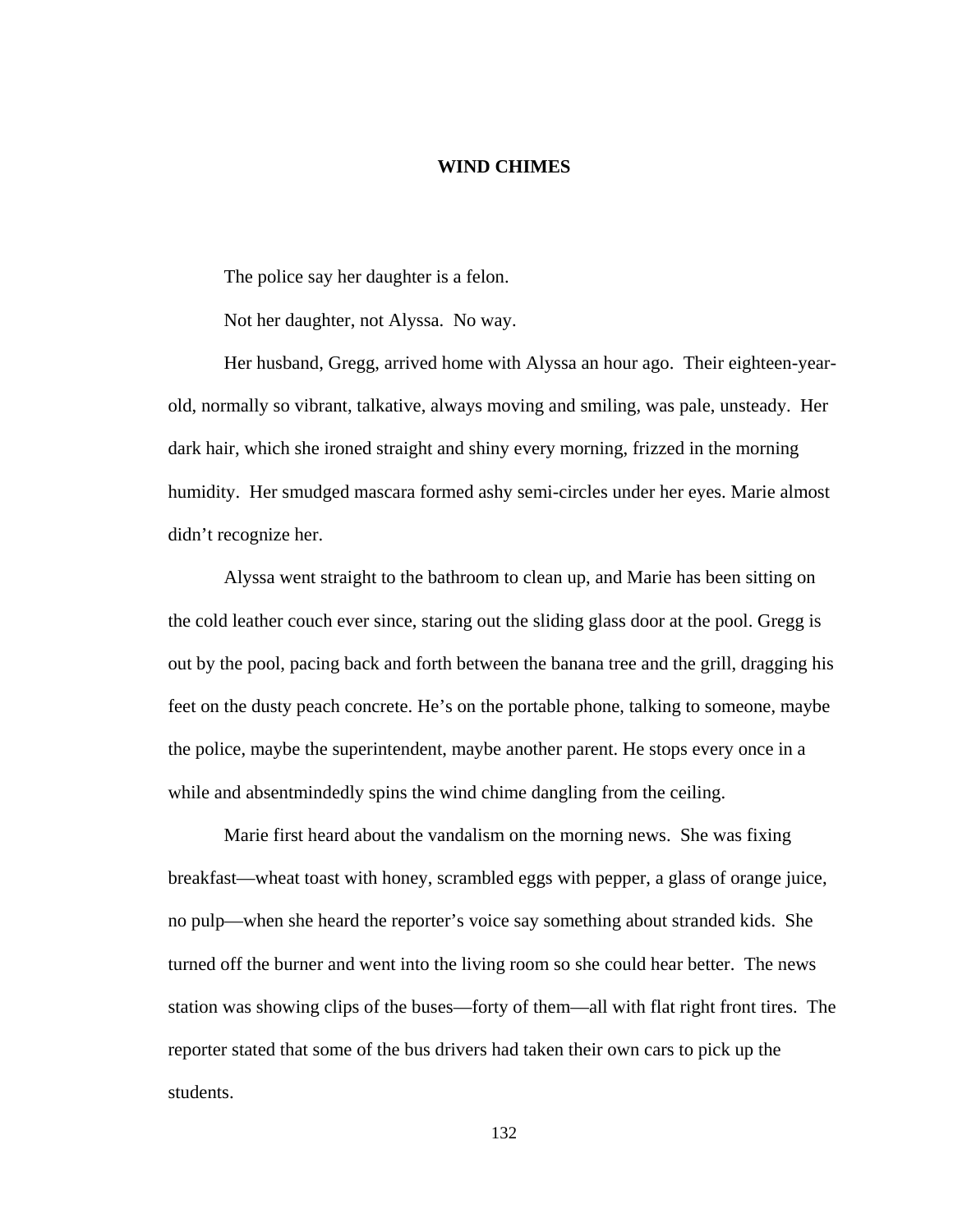"The police are currently following leads to discover who is responsible for puncturing the tires," she said.

 "Some stupid senior prank," Marie muttered at the time. Less than an hour after she saw the news clip, the police called. They arrested Alyssa in front of all her friends, took her and five other students straight from graduation breakfast to jail.

 The bathroom door squeaks and Alyssa comes out, cheeks pink from the heat of the shower, her dark hair wrapped in a towel. She stands in the entrance to the living room, her arms crossed.

"It's not my fault," she says. "I tried to stop them."

 "I know," Marie tells her. She tries to sound reassuring, forces her lips into a smile. Of course it's not Alyssa's fault. Alyssa is a straight A student. Alyssa goes to youth group and volunteers at the homeless shelter. Alyssa has been accepted to the University of Miami. She's a good kid, not a felon.

 Alyssa sits on the couch beside Marie, leans her damp, toweled head on Marie's shoulder.

"Dad's mad at me," she says.

 Marie wraps her arm around Alyssa, rubs her back. "Did you tell him what happened?"

 Alyssa coughs and rubs her temples. "Yeah. He didn't say anything the whole way home." She sits up and pulls the towel off her head. Her tangled hair falls, drips water onto her shirt. "I just hate it when he's so quiet, you know?"

 Out by the pool, Gregg waves his arms, yells something into the phone. Sweat dots his shirt and his unshaven face.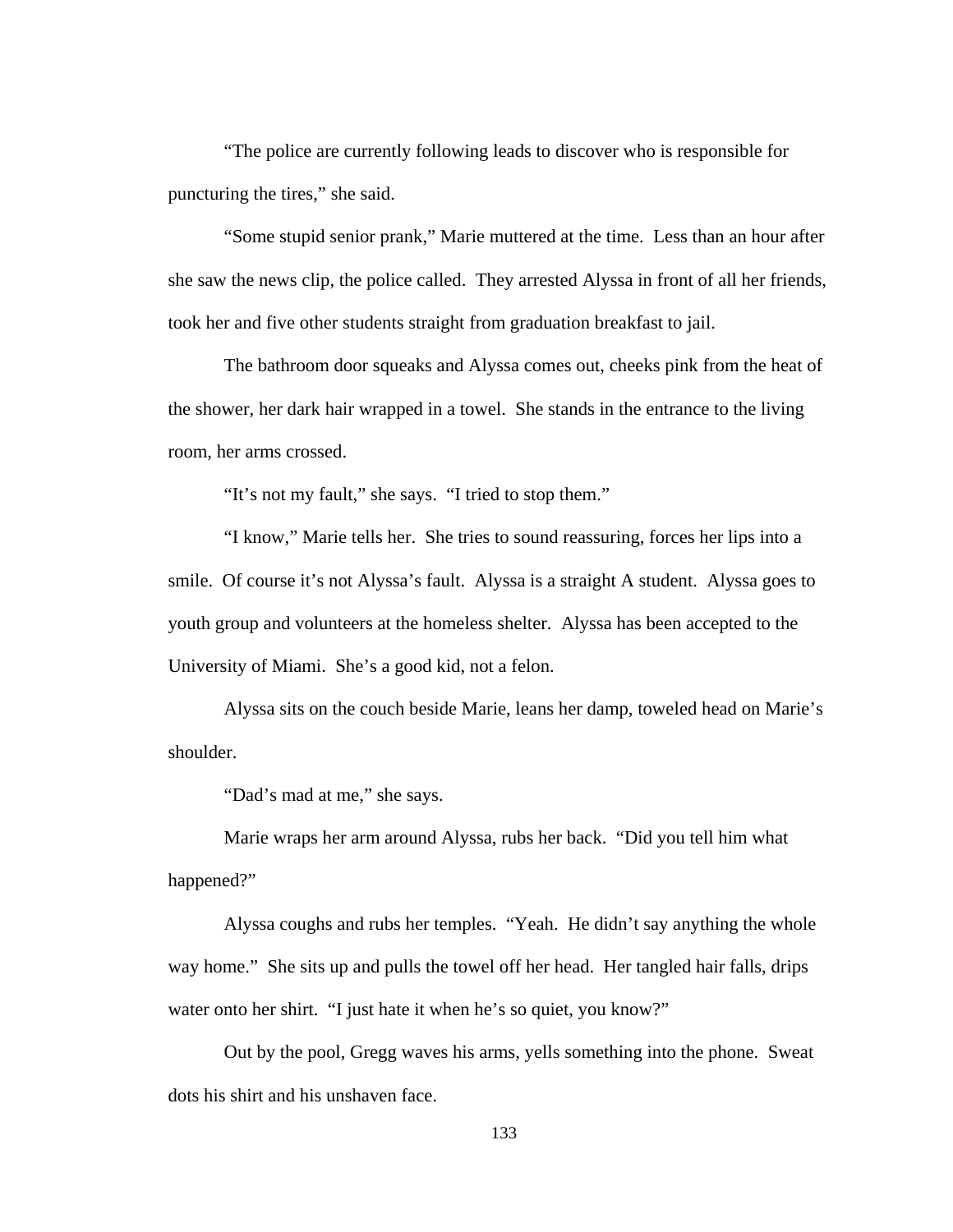Marie doesn't really want to know, but she has her suspicions, so she asks. "Was Danny with you?"

 Alyssa slumps back against the couch. Marie taps the leather, reminds Alyssa about her wet hair.

"There were a lot of us." Alyssa sighs. "It's not like we were alone, you know?"

 "Oh, I know, honey," Marie assures her. Of course she trusts Alyssa, but she worries about Gregg's reaction.

 One day last summer, Gregg came home from work early and found Alyssa on the couch with a skinny boy who later identified himself as Danny. Gregg claims she was half-naked, although Alyssa told Marie that they were only kissing.

 "We weren't even tongue kissing," she told Marie. "I wouldn't do that. You know that, right, Mom?"

 Marie believed her, but Gregg was so angry. He told Alyssa he wouldn't have his daughter "screwing some redneck boy," and then refused to talk to her for almost a month. Alyssa tried everything—crying, pleading, pouting—but Gregg acted like she didn't even exist.

 Marie confronted him about it one night. They were lying in bed, watching some late night show. Alyssa was in her room crying, upset because her own father didn't trust her. Marie rolled over, checked to make sure he was still awake, and accused him of being too hard on Alyssa because she was a girl.

 "You wouldn't be this hard on a boy," Marie said. "You expect Alyssa to be perfect."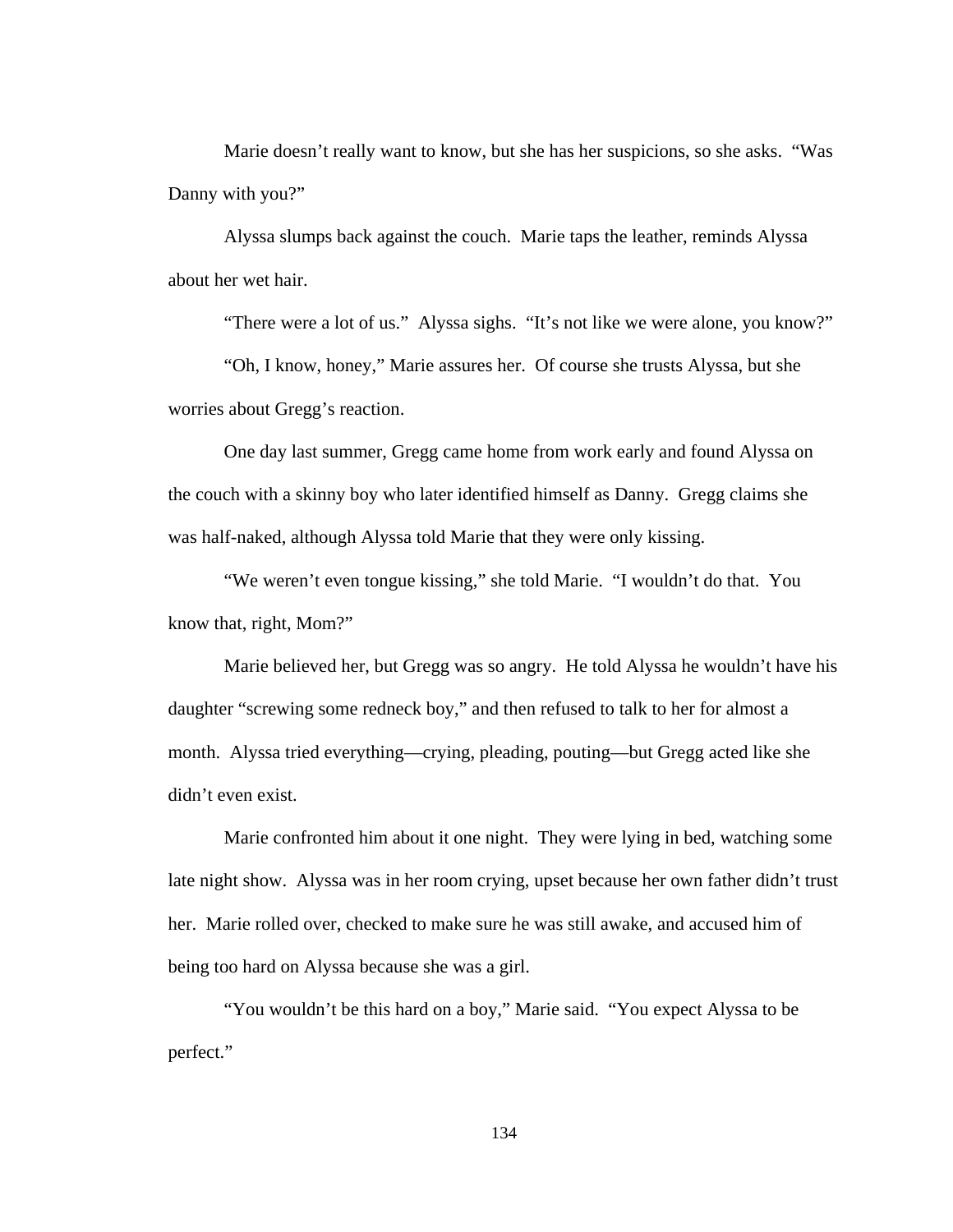"That's ridiculous," Gregg said. "I don't expect her to be perfect. But you weren't there. You didn't see what she was doing with this boy."

 "They were just kissing," Marie said, throwing her hands in the air. "For goodness sakes. I kissed boys when I was seventeen."

 "How many times do I have to tell you?" Gregg snapped. "They weren't just kissing. Why do you always take Alyssa's word over mine?"

 "Because you're so hard on her," Marie told him. "You have unrealistic expectations."

 Gregg had always been that way, ever since Alyssa was born. Marie and Gregg tried for so long—five years—to get pregnant. They were saving up for in vitro when Marie found out they were finally going to have a baby.

Gregg was ecstatic and wanted to start decorating right away. He knew for certain it was going to be a boy. He painted the spare room a pale blue and hired a local art student to paint fire trucks and racecars speeding along the wall.

"We're going to name him Jeremy," Gregg told everyone. "After my father."

Marie always knew Gregg was going to be a good father. She was less certain of her own parenting abilities. She'd never played with dolls as a child, never babysat as a teenager. She didn't even know how to change a diaper. She spent hours, the closer her due date got, sitting in the rocker in the baby's room, staring at the bright red fire trucks gleaming in the fading afternoon light, or out the open window at the hedge of flowering hibiscus.

 "I'm sure he's just worried," Marie tells Alyssa today. "It sounds worse than it is, you know?"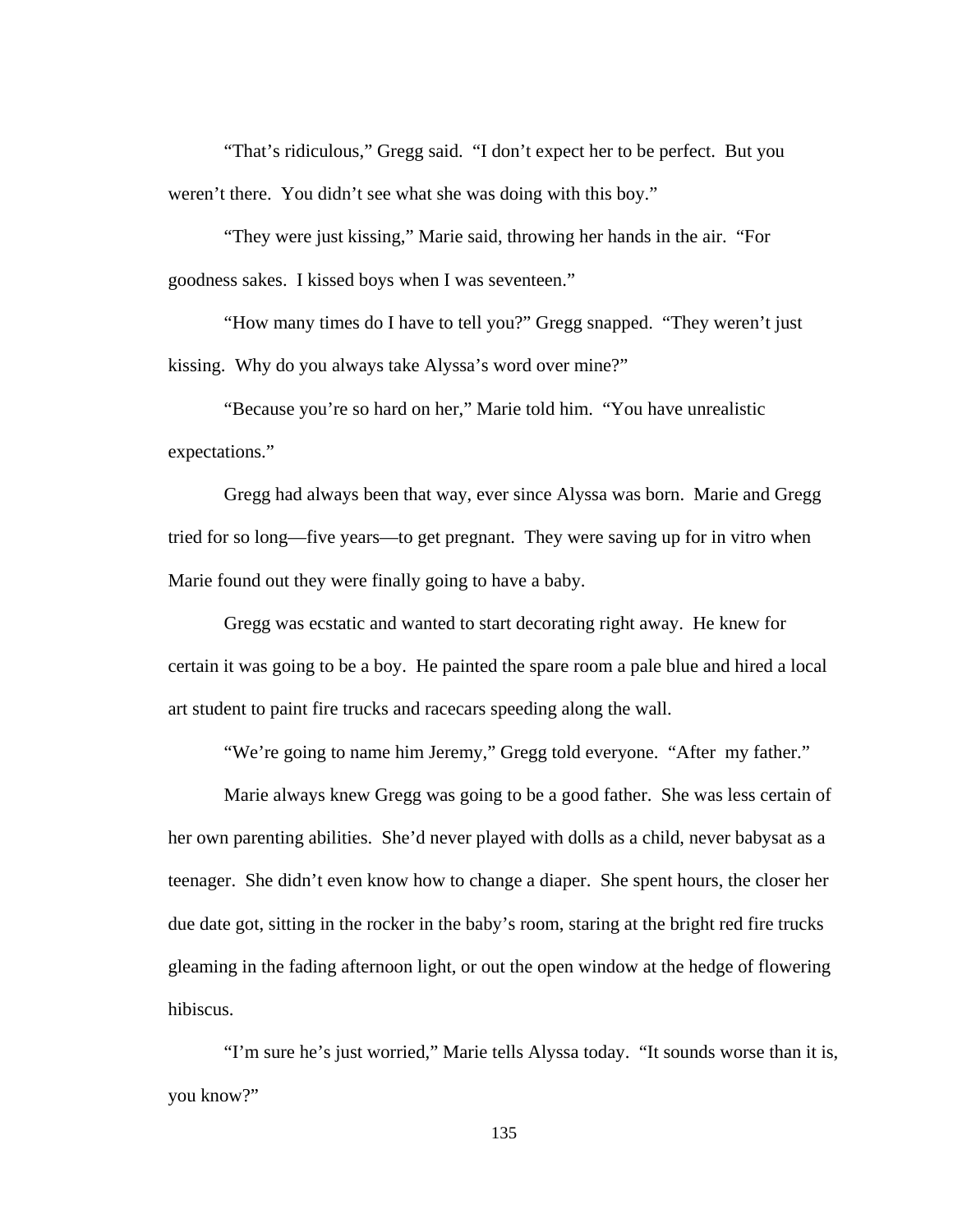Alyssa sits up, runs her hands through her hair. "I need some Advil. My head is killing me."

 Marie goes to the kitchen, pours her daughter a glass of cold water, and grabs the Advil bottle from the shelf above the refrigerator. How strange, she thinks. Alyssa never gets headaches. It must be the stress.

When she walks back out to the living room, Alyssa is on her cell phone. She's by the sliding glass door, her back to Marie, talking quietly.

 "I don't understand what the big deal is," she says. "I mean, it was just a prank. They did it on MTV."

 "Honey," Marie says. She puts the water and pills on the coffee table. Alyssa turns, waves her off. Marie steps around her and pulls open the sliding glass door.

 Gregg is by the banana tree, kicking the trunk absentmindedly while he stares at the pool. "I don't know what he's going to say to the police," Gregg says. "The man can't even speak proper English."

Their neighbor, Helen, a small, slightly stooped-over retired teacher, is out on the porch, smoking and drinking Diet Coke. Her husband, Rick, is burning trash. The air smells like smoke—sweet sap sizzling and plastic melting—and paper-thin ashes float down like snow flurries, quivering on the still grass. Every once in a while something cracks, pops, and red embers rain down on the surrounding grass. Marie hates it when Rick burns trash. One of these days he's going to burn down the whole neighborhood. She's tried telling Helen that, but Helen just laughs and shakes her head.

This morning, Helen watches intently while Gregg paces around the pool. Gregg isn't yelling, but his voice is naturally loud, rough, and Marie knows that Helen can hear.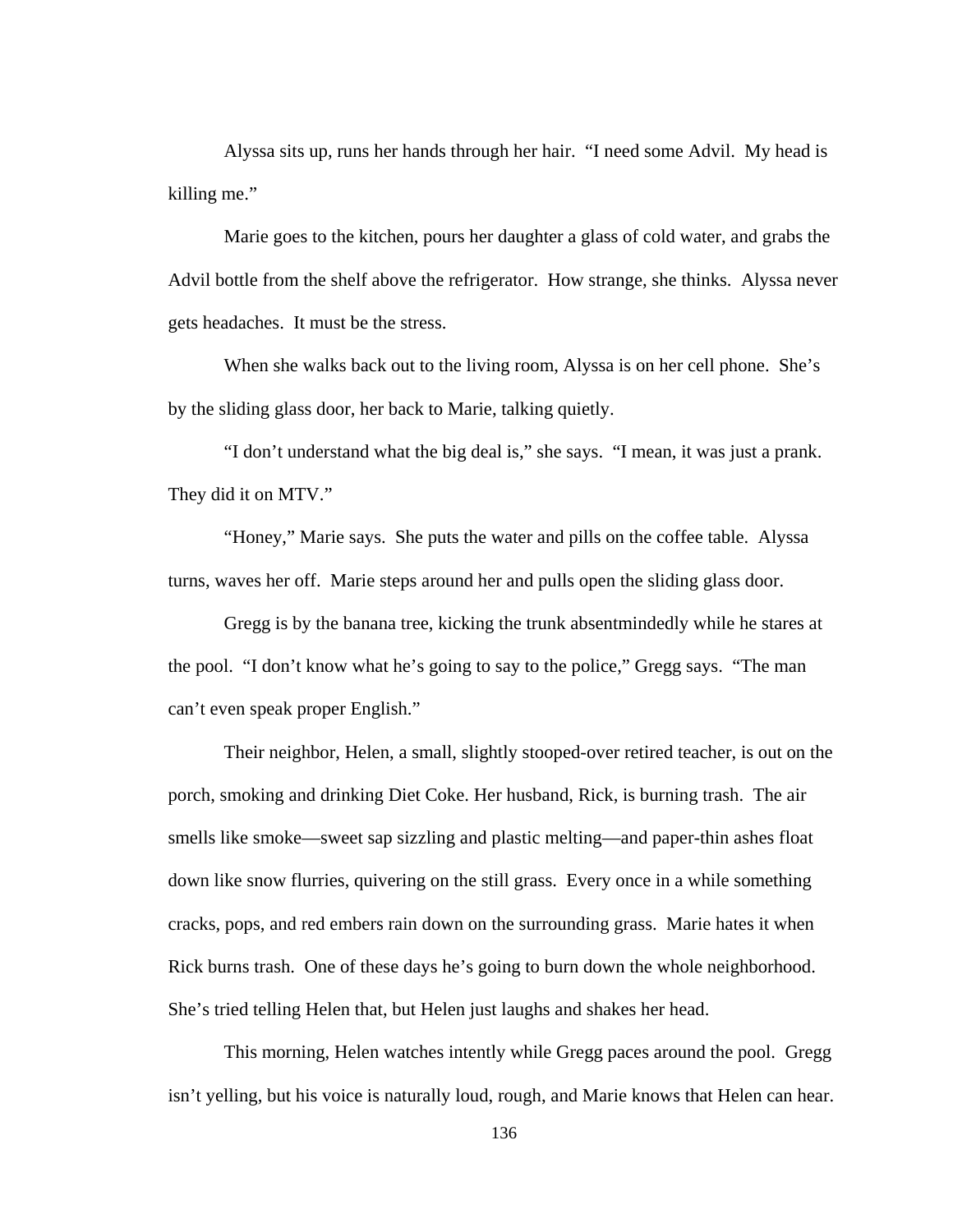"Honey." She reaches out and taps his arm. "Try and keep it down, okay?"

"Hold on." Gregg puts his hand over the receiver. "They're talking jail time. Did you know that?"

That's ridiculous, Marie thinks. It was just a senior prank.

"Not for Alyssa, right?" she asks. "It wasn't her fault." But Gregg is already back on the phone, talking just as loudly as before.

Jail time. Not her daughter. Alyssa is a role model, a leader. She's Senior Class President. She's in the Honor Society. She sings carols at the local nursing home every Christmas. It's all just a big misunderstanding.

Alyssa is in the bathroom drying her hair when Marie taps on the door to tell her lunch is ready. Alyssa sighs, tilts her head to the side as she studies her reflection in the mirror.

"I guess it doesn't really matter," she says. "I'll have a cap on, anyway." She picks up a comb and gently runs it through her hair. "Danny says we might not get to walk. You don't think they'll do that to us, do you?"

"Of course not, Sweetie." Marie smiles at her daughter's reflection. Alyssa is so beautiful. She takes after Gregg—dark hair, naturally tan skin. Marie is grateful Alyssa didn't get her own fine, strawberry-blonde hair and freckled arms.

For lunch, Marie has fixed turkey sandwiches with apple slices and cheese squares on the side. She and Alyssa have just sat down at the table when Gregg comes in and slams the phone down on the table.

"Can I talk to you for a second?" he asks Marie.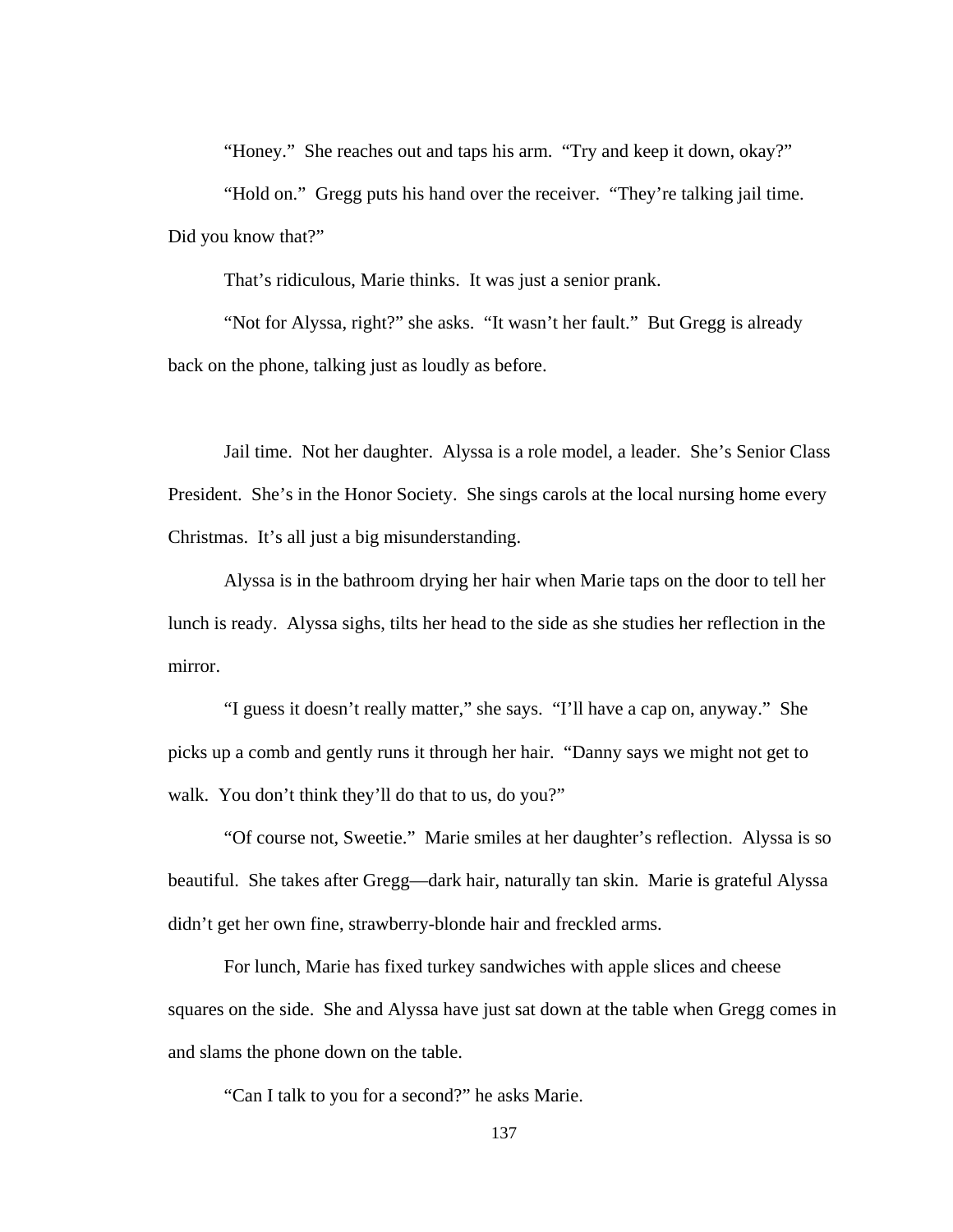Alyssa stares down at her food, picking at an apple slice with her fingernail. Marie follows Gregg out back to the porch, pausing to put on a pair of slippers. The concrete is so dirty.

"Did you know they're going to press charges?" he asks.

Helen is still out on her porch. She takes a sip from her can of Diet Coke and props her feet up on a plastic table.

"Keep your voice down," Marie warns.

"She's eighteen, Marie," Gregg says. "She's legally an adult. Vandalizing government property has consequences."

Marie shrugs. She reaches out to touch the wind chime. The green glass spirals shift and clink against each other.

"They just punctured a few tires," she says. "How much could that cost?"

"Fourteen thousand dollars."

"Really? For tires?"

Gregg's cheeks, ears, neck are red. "Yes, Marie. Bus tires are expensive."

"But Alyssa shouldn't be responsible for that. She tried to stop them."

Gregg runs a hand through his hair, reaches out to pull one of the curved green bananas from the tree.

"That's not ripe yet," Marie says.

Gregg twists the top absentmindedly. "Alyssa drove them to the bus yard. The cameras photographed her car."

No. That's not how it was.

"She drove there to stop them," Marie reminds him.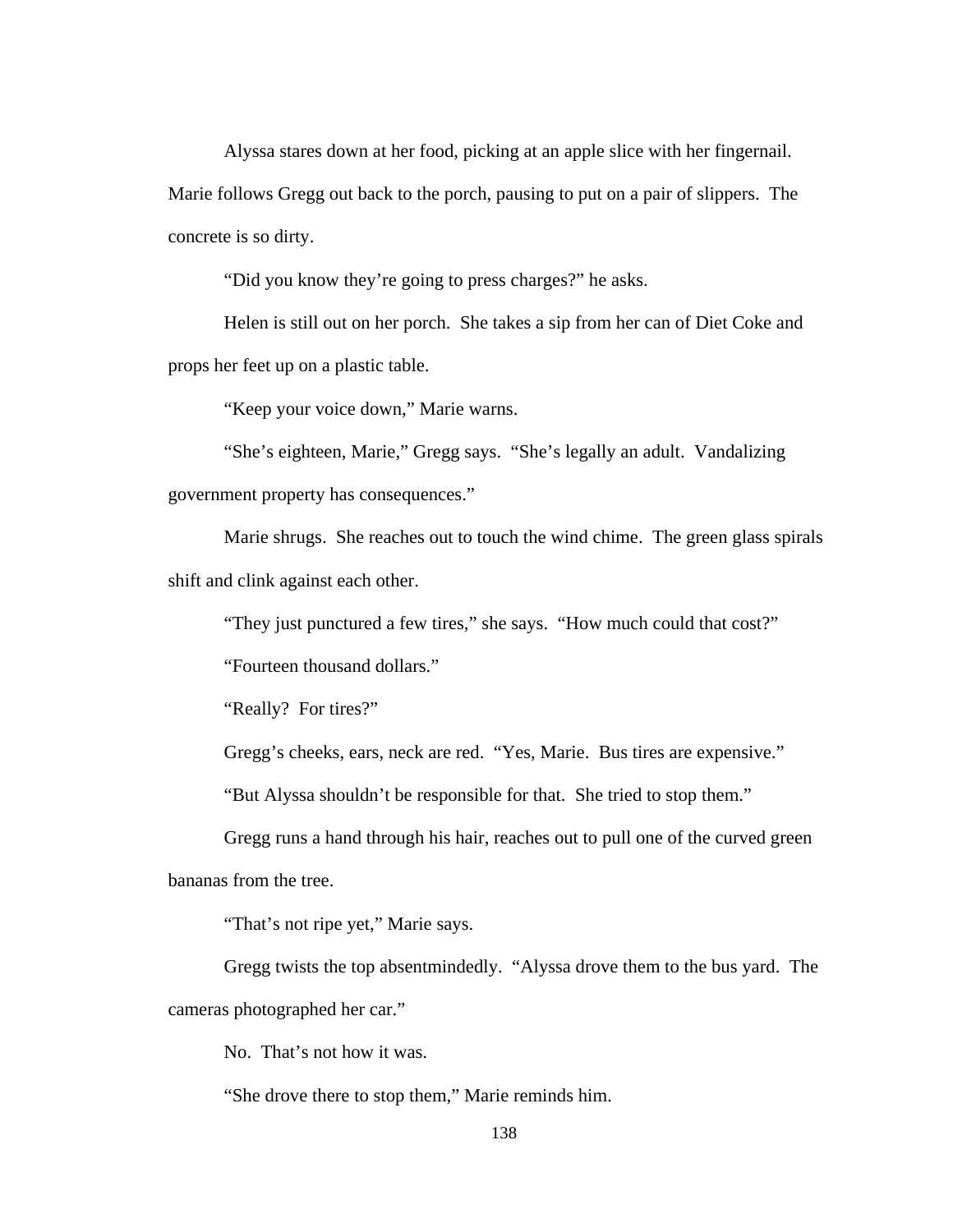Gregg scoffs. "Wake up, Marie. You know what happened. You were here last night."

Marie looks him in the eyes. She doesn't want to look past him, past the pool and the angel trumpet bush, past the mildew-streaked hammock. She doesn't want to look at the shed and the beer cans littered around, the ashy remains of a bonfire. She doesn't want to think about last night, watching TV in the blue-black dark, the volume up to drown out the shrieks, the laughter. She doesn't want to remember the headlights blinking through the blinds at four in the morning, the sound of Alyssa stumbling through the hall, the smell of alcohol and grease on her clothes when Marie collected the laundry this morning. They were just having a good time, probably went to Wal-Mart to get a snack. They were about to graduate. They were just good kids celebrating.

"Just because they were here doesn't mean it's Alyssa's fault," Marie says. Her voice is strained, painfully high-pitched. She swallows, tries to calm down. "Alyssa is not a felon."

"Of course not," Gregg says dryly. "Alyssa can't do anything wrong. She doesn't drink, doesn't pull expensive senior pranks, doesn't screw skinny rednecks in our own home. She doesn't sell drugs."

"Stop it," Marie says. She's never seen him look so angry. The veins in his neck are throbbing.

One night, when Alyssa was fifteen, the police brought her home in a squad car. Alyssa was shaking and went straight to her room. Marie was the only parent home, so the police asked to speak with her outside.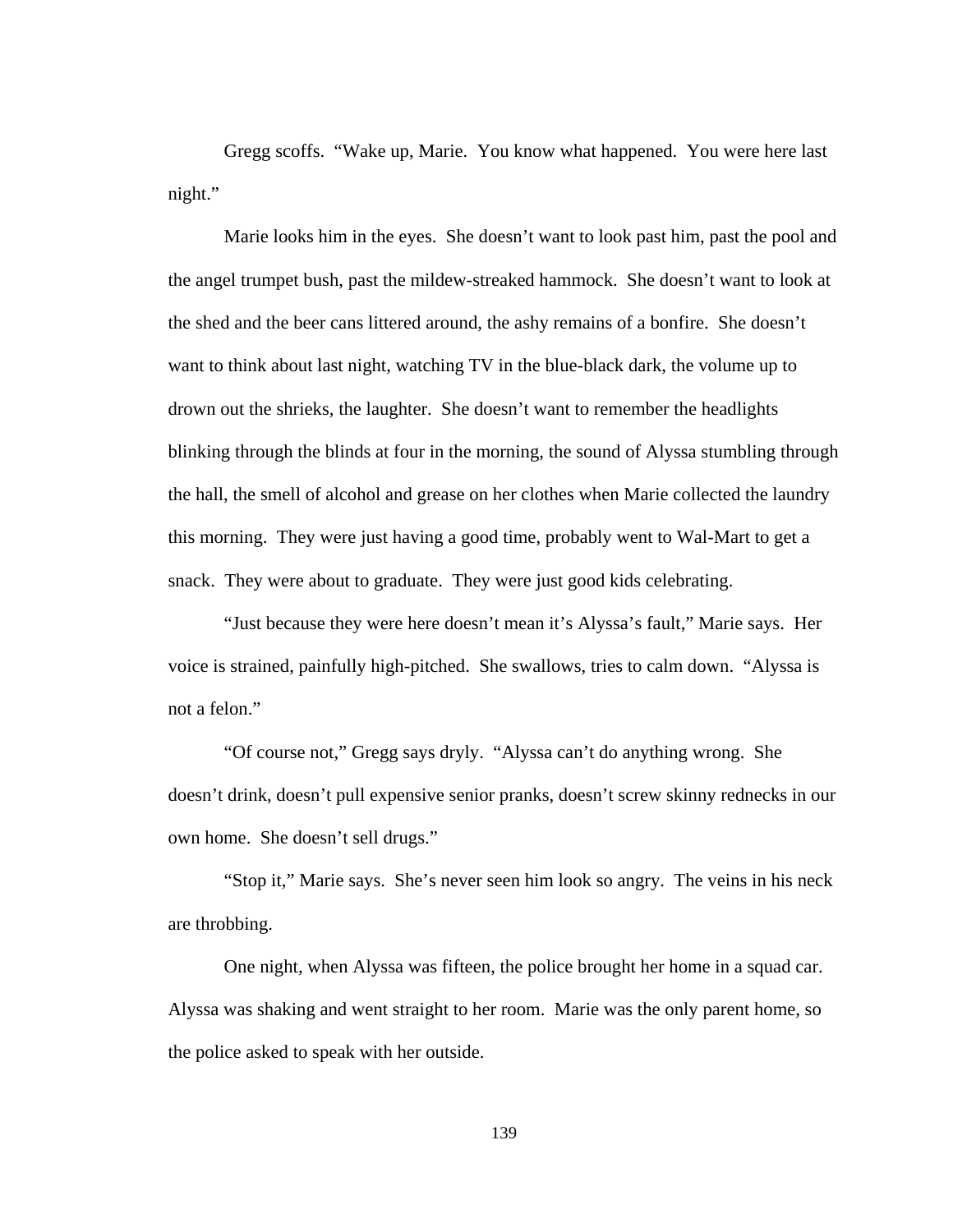They proceeded to explain that earlier that day, they pulled over an eighteen-yearold girl for speeding and found marijuana in the car. Apparently, Alyssa was riding in the front seat.

"Oh, I'm sure Alyssa didn't know that girl had drugs," Marie said. "She would have never gotten in the car."

Alyssa later claimed to have known nothing of the marijuana, and the police didn't pursue it any further. Marie was certain that Alyssa really was innocent, but Gregg had always had his doubts.

"Let's ask her about the tires, shall we?" Gregg says today. He pulls open the sliding glass door. "Alyssa, come here."

Their daughter walks out, twisting a strand of hair between her fingers. She doesn't meet Gregg's stare.

"Tell us what happened last night," Gregg says. He turns away from her, walks to the angel trumpet bush, pulls one of the pink, bell-shaped flowers off and watches the final wisps of smoke from Rick's burn pile drift in the breeze.

Alyssa sighs and studies her split ends.

"I already told you," she says. "We were hanging out by the bonfire, and then Kacie suggested we pull a senior prank. She'd seen this thing on MTV, this prank with school buses. She thought it would be funny."

Of course, Kacie Peterson. Marie knows her parents. Kacie came to Alyssa's sixth birthday party and threw a tantrum when she had to have chocolate ice cream because the vanilla was all gone. Kacie's mother had tried to calm her down, but Kacie had continued screaming at the top of her lungs, so her mother ended up promising to get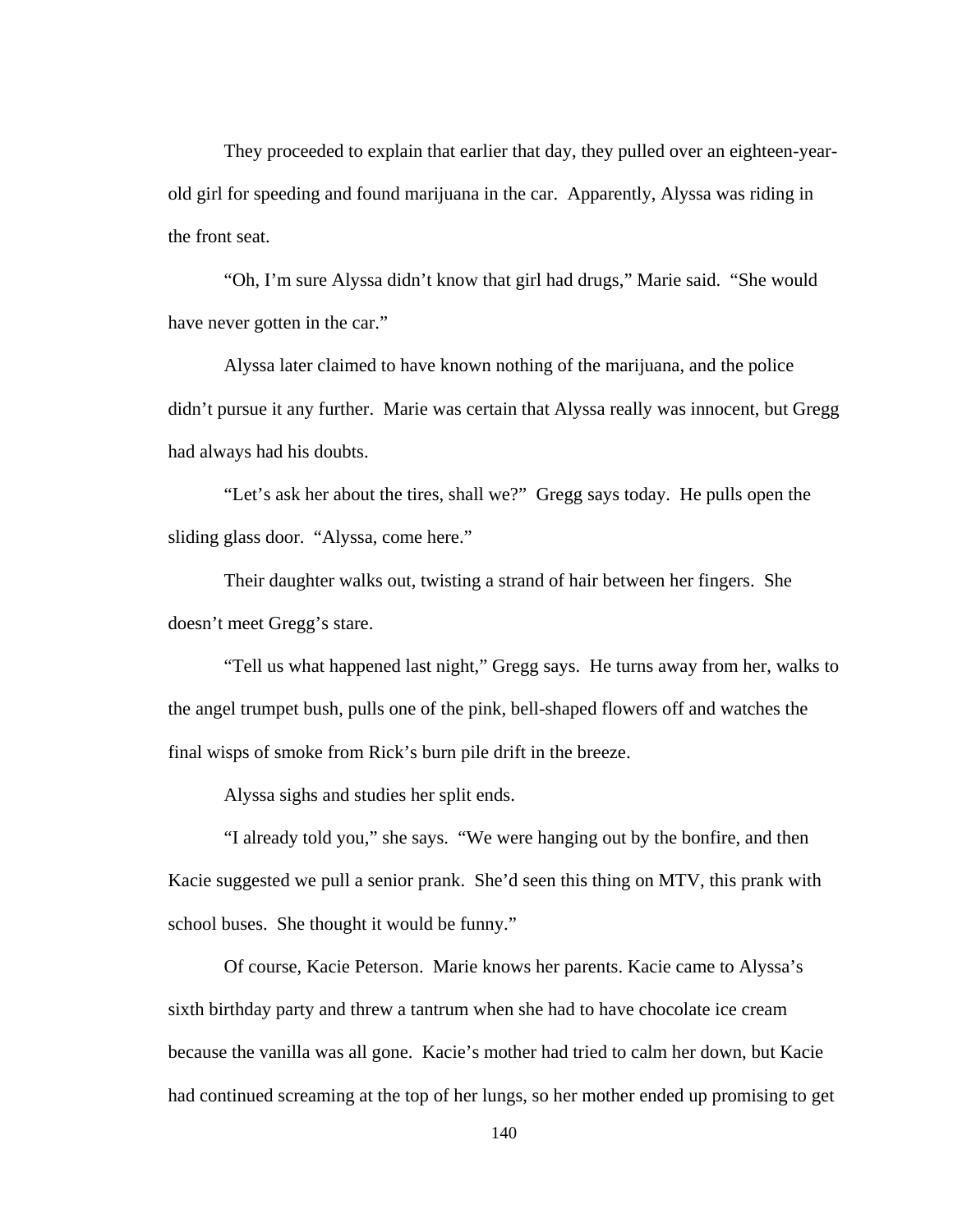her vanilla ice cream on the way home. Marie had known at that moment that Mrs. Peterson was a terrible mother. That's probably why her daughter was now a prankster and a felon.

Marie is a much better mother than Mrs. Peterson. She stopped working as soon as Alyssa was born. She always held Alyssa when she was a fussy infant, sang to her and read her stories, braided her hair with white ribbons when she was in elementary school.

She's always been a good mother. Gregg says so. Once, when Alyssa was in kindergarten, she got in trouble for hitting another child with the play mop. Marie was inconsolable. She sat up the whole night, hugging her knees and rocking back and forth.

"It's all my fault," she said over and over.

Gregg finally rolled over, half-asleep, and rubbed her back.

"It's not your fault," he mumbled. "You're a good mother. Kids just do these things."

Today, Gregg crumbles the angel trumpet in his hand. "And what did you think?" he asks Alyssa.

Alyssa shrugs. "I said it was wrong, that we shouldn't do it. But Kacie didn't care. She made Danny go get his dad's drill bit."

Gregg's jaw tightens, muscles clench. "So you stayed here, then, while they left to pull their prank."

 Marie doesn't like the look on Gregg's face. His veins are throbbing in his neck, blue-purple snakes slinking beneath his skin.

Alyssa drops her hair, studies her nails. "Yeah. At first. Then I decided I should go up there and stop them."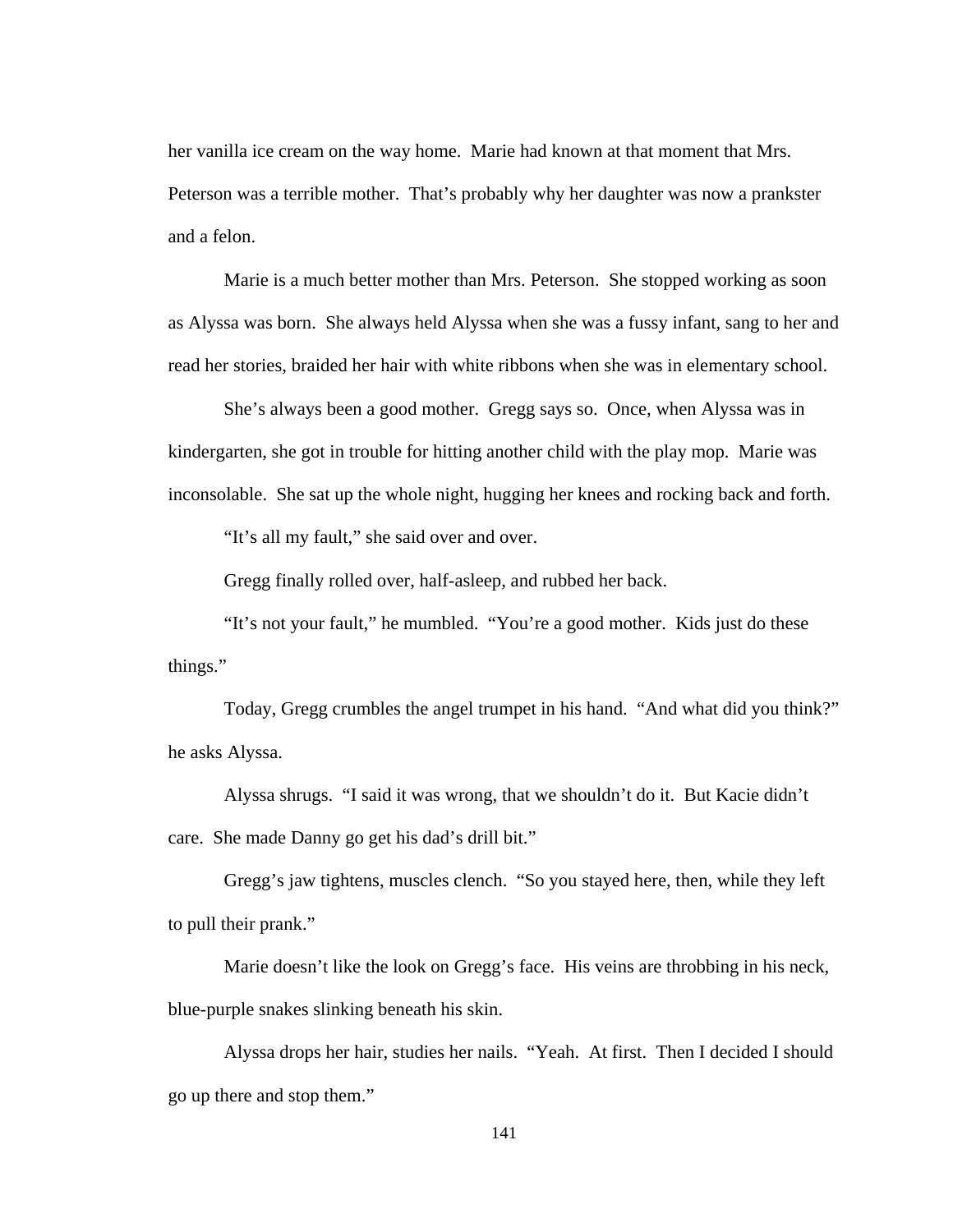Of course. Of course Alyssa would do that. She cares about people. Marie has taught her to care about others. Alyssa knew it was wrong, and she didn't want her friends to get in trouble.

"What time did you go up there?" Gregg wants to know.

Alyssa lifts a hand to her mouth and chews on her thumbnail. "Two, maybe?" "How sure are you?"

Alyssa looks nervous. She drops her hand, straightens in the chair. "Pretty sure. Yeah. They left at one-thirty, and I waited for a while, then left around two."

Why is Gregg pushing this? Alyssa already explained what happened. It's like he thinks she's responsible.

Gregg turns around to face her. "The camera? The security camera at the bus

depot? It photographed your car parked outside at three-fifteen."

Alyssa's face pales. "It must be wrong."

Gregg runs a weathered hand over his face, and suddenly Marie notices every crease, every gray hair pushing through leathery skin. He doesn't look angry anymore. He just looks tired.

"What were you thinking?" he asks. His voice isn't loud or rough. He sounds drained.

"How can you ask her that?" Marie snaps. She lifts a trembling hand to her forehead. Wasn't he even listening to their daughter? "She was trying to get them to stop."

Alyssa is crying now. She wipes her eyes, hiccups.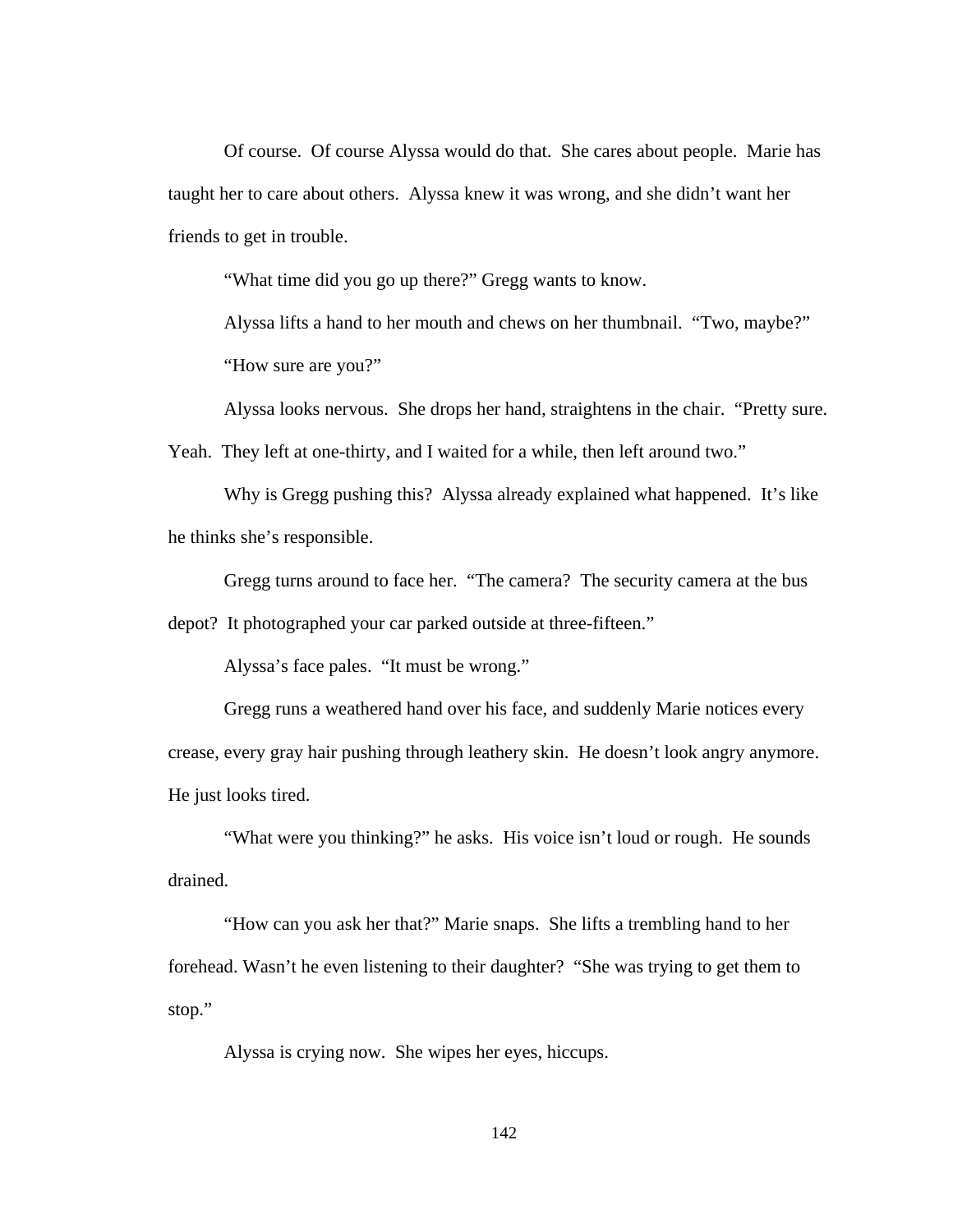"I'm sorry," she said. "We were drunk. It sounded like fun at the time." She hiccups again. "We didn't hurt anybody."

Marie sighs. Now Gregg has Alyssa thinking she did something wrong.

"Stop it," she tells Alyssa. "You were just trying to help. You're a good kid."

Alyssa hiccup again. "Are we going to get to walk, Dad?"

Marie's really mad now. She walks over to Gregg, grabs his arm. "Stop this.

Look what you did to her."

Gregg shakes her off.

"Don't you think that not walking is the least of your worries?" he asks Alyssa. Alyssa starts crying harder.

"I'm sorry," she says. "I'm sorry."

"Stop apologizing," Marie tells her. She means to sound stern, but her voice

falters. "You're a good kid. I'm a good mother."

Alyssa looks up at her. Her eyes are puffy, red-rimmed.

"I'm sorry, Mom. We thought it sounded like fun."

"No." Marie backs up until her back is pressed against the sliding glass door.

She hears the murmur of the television from inside. The news is covering the latest

developments in the bus vandalism story.

Gregg sighs, moves closer, reaches for Marie.

"Honey, relax," he says. "I'm sure she won't go to jail. I mean, she could, but hopefully all she'll have to do is pay for the tires, do community service or something."

Marie shakes her head. Her daughter is not a felon. She didn't spend all night drinking and jabbing bus tires with drill bits. Alyssa was asleep, asleep in her room with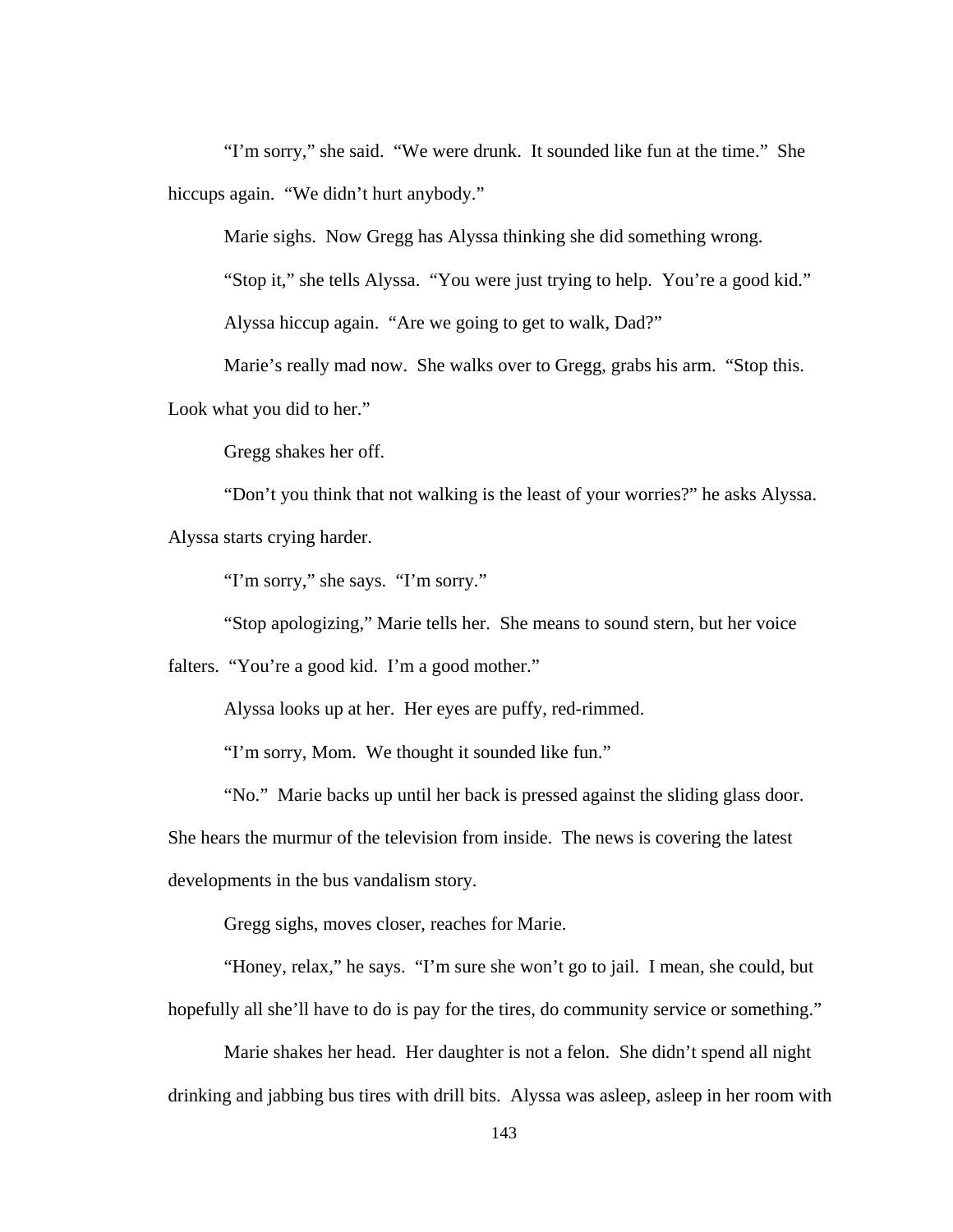the pale green walls and lace curtains. She was asleep under the fluffy comforter, her dark hair splayed around her face, her eyelids twitching as she dreamt.

Marie pulls open the sliding glass door, stumbles onto the cold tile. She goes into the bedroom, locks the door, sinks onto the bed. She lies on her back staring at the popcorn ceiling, imagining Alyssa as a pink-skinned baby, as a chubby five-year-old with pigtails.

 She lies there for the next few hours, watching the way the shadows slide over the ceiling as the sun moves across the sky. Gregg checks on her once, mentions that he's going to talk to a friend of his, a lawyer. He asks if she wants to come, but she shakes her head.

 By the time she finally gets out of bed, the sky has faded from pale yellow to pink to the deep blue of early evening. Marie makes her way through the house, trying to be quiet so Alyssa won't hear her. She opens the sliding glass door and slips onto the porch, collapsing in one of the plastic lawn chairs.

 The evening air is thick with humidity and surprisingly cool for May. The wind chime twirls in the breeze, gleaming in the soft moonlight. Next door, the remainder of Rick's burn pile shimmers hot red against the dark dirt.

 After a moment, the sliding glass door opens, and Gregg steps out onto the porch. He sits down next to her. Marie doesn't want to look at him, doesn't want to see the tired, defeated look on his face. She focuses on the dead leafs spinning on the pool surface.

 "Don't you want to know how it went?" Gregg asks after a few minutes. Marie shrugs. "Is our daughter really a felon?"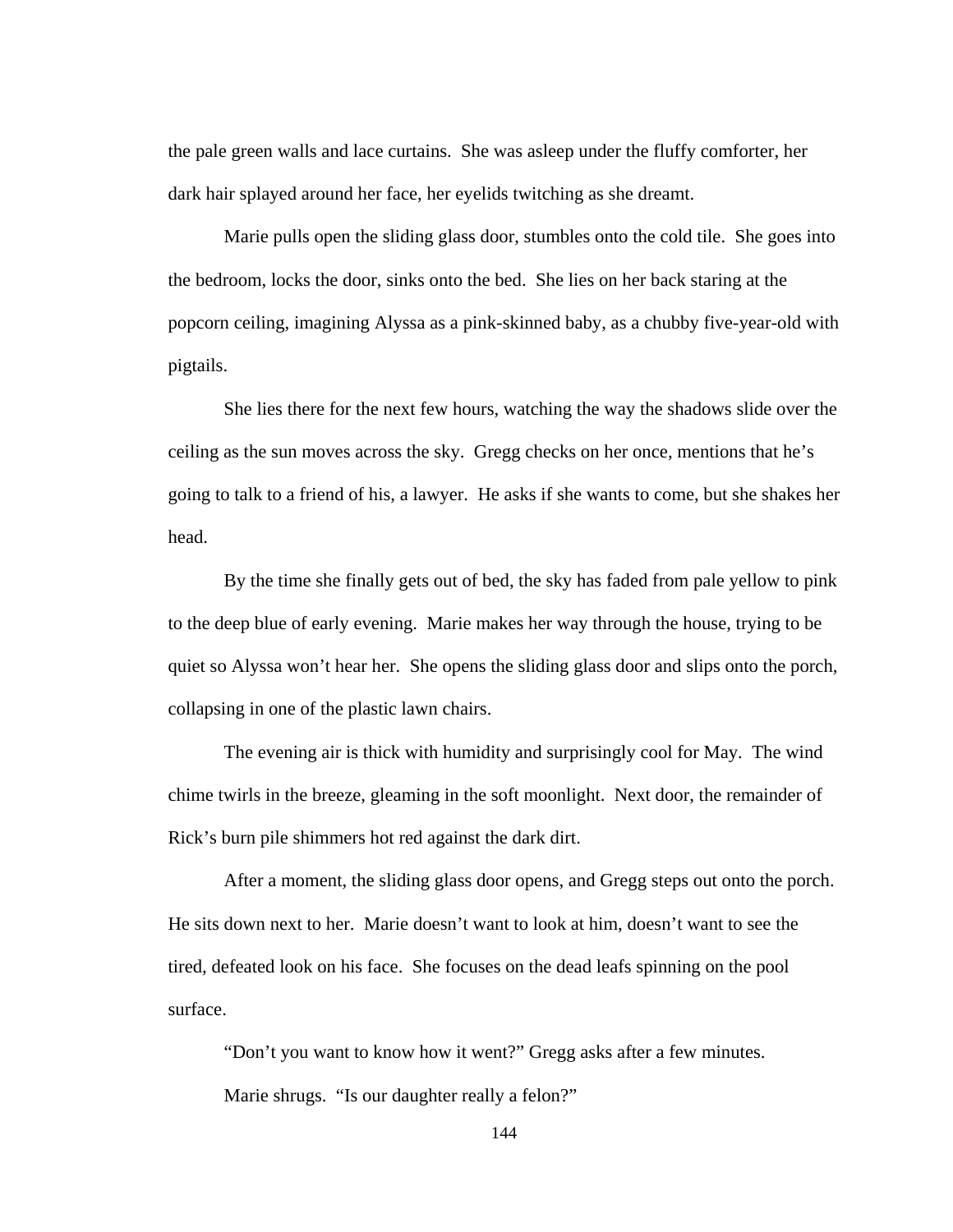Gregg sighs and leans back in the chair. "Marie, I hate to be a jerk, but, frankly, I'm glad she got caught."

Bile rises in her throat. "God, how can you say that?"

Gregg shakes his head. "I just can't believe you haven't realized it before."

"Realized what?"

 Gregg laughs, which strikes Marie as inappropriate, considering the situation. "She's not perfect," he says. "You're not perfect."

 Marie sighs and closes her eyes. "How many other incidents have there been?" she asks. "That time the cops brought Alyssa home. Do you think she…"

 Gregg interrupts. "I don't know." Marie realizes that even he doesn't want to consider the possibility that their daughter was involved in drugs.

Marie's throat tightens. "I'm a bad mother."

Gregg reaches over and rubs her arm. "You're not a bad mother."

 She jerks her arm away. The wind picks up, stirring the spiraled glass pieces of the wind chime. In the distance, tires squeal and people shout, probably kids on their way to graduation. Marie tries to drown out those sounds and focus on the soft tinkle. She's always found the sound so relaxing, so comforting. Maybe she'll get more of them—metal, plastic, glass—and hang them in a row along the ceiling so that all day, every day she can hear them ringing. Every day she can drown out all the other sounds in her life.

 A car speeds past the house. It sounds like someone—a young man, maybe shouts Alyssa's name.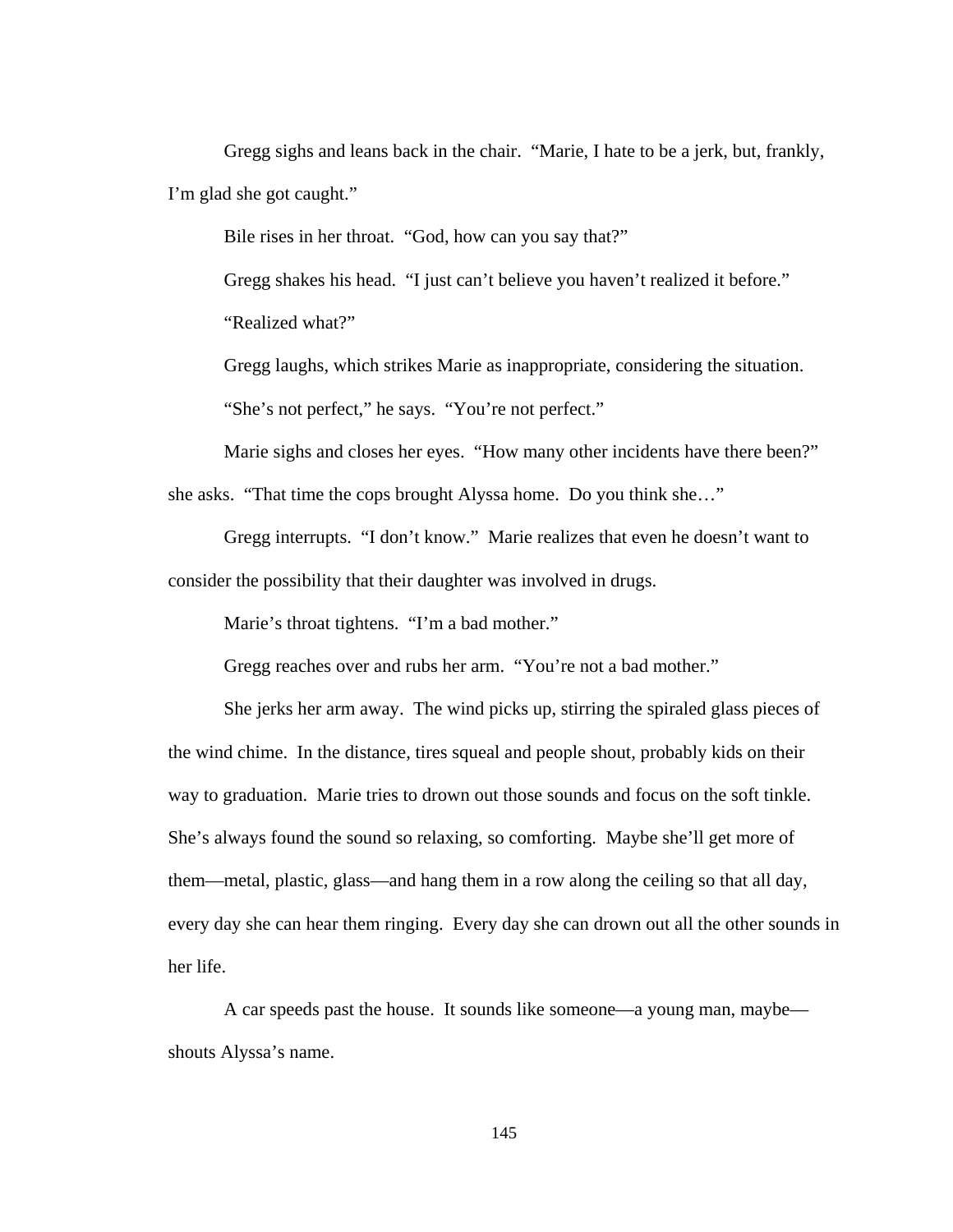# **FATTY WALSH**

The day that Alucia dyed her hair blond I knew she was going to get Fatty Walsh to take her up the elevator.

 I saw her at the park, smoking a cigarette she probably got from her brother. She leaned against the smooth, near-white trunk of a royal Poinciana, twirling one of the bright red flowers in between her thumb and forefinger. She was wearing a tank top and a pair of white shorts. She was talking to Rafael, a senior at Killian High School who had long arms and wavy hair that fell over his eyes. He played baseball, or so I'd heard. Alucia always went after the athletes.

 She smiled when she saw me and tossed her hair over her shoulder. As I got closer, I saw that it wasn't really blond but a streaky yellow with orange tips.

 "It's not going to look natural, amiga," Alucia said as if she read my mind. "When your hair is dark like mine, they have to bleach it like twenty times."

 "My mama did that once. Got a bald spot right here." Rafael touched the crown of his head. "Better hope it don't fall out." He grinned. Alucia slapped him on the arm.

 "Papi is taking us to the Biltmore on Sunday for brunch," she said, turning to face me. She reached up to touch her hair as if to reassure herself that it was still there. The gold bangles on her wrist gleamed in the sunlight that filtered through the flat canopy of the royal Poinciana. "What do you say? There's a place by my house, a salòn, where you can get your hair dyed real cheap. Or I can do it for you."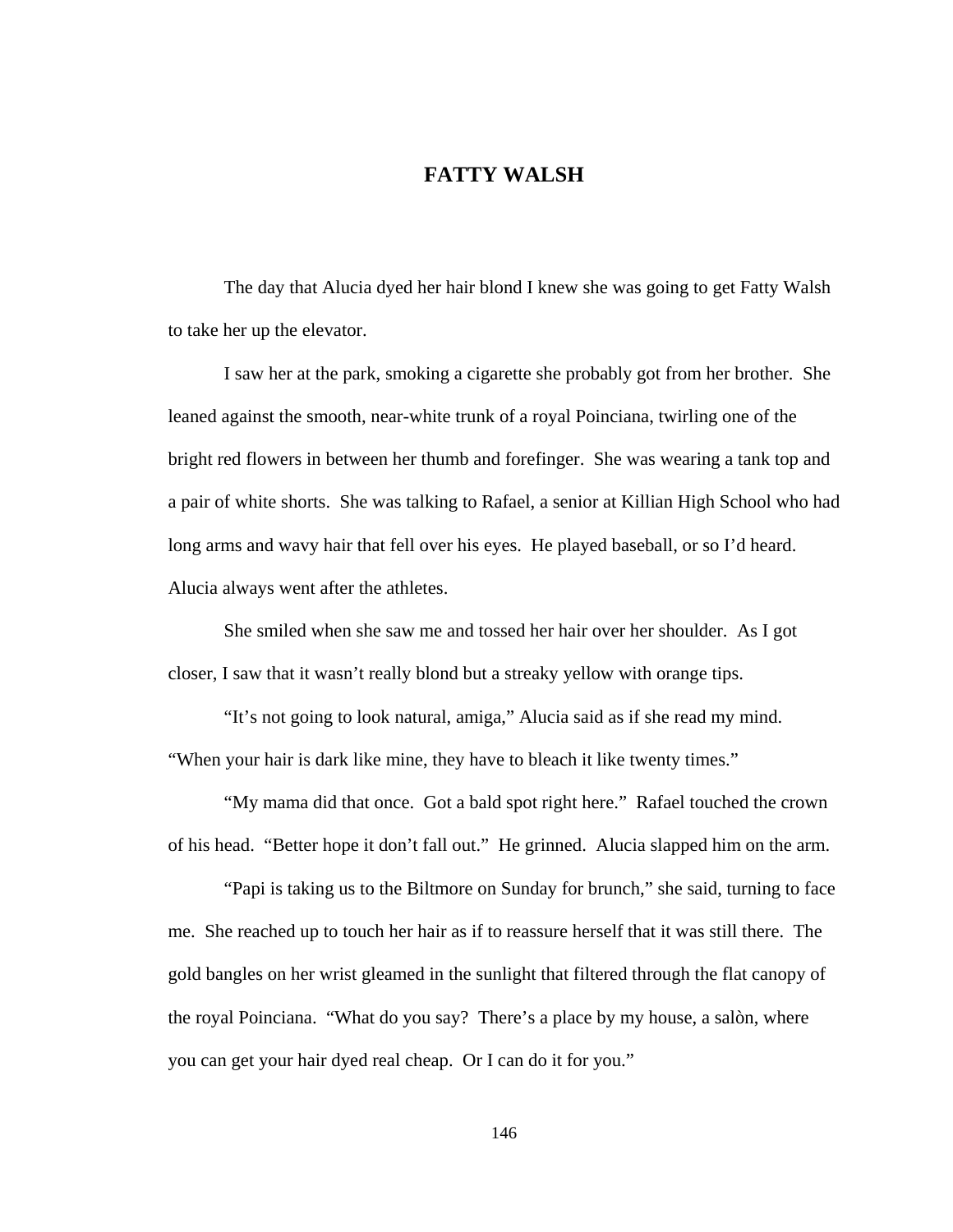"I don't like blondes," Rafael said. He took the stub of the cigarette from Alucia's hand and lifted it to his lips. "Pelo amarillo. Why would she want that?"

 Alucia snatched the cigarette from his fingers and dropped it into the dirt, stepping on it with her sandaled foot.

 "So Fatty Walsh will take her to the thirteenth floor," she said. "He only likes chicas rubias."

"Who is Fatty Walsh?" Rafael wanted to know.

"A gangster," I said. "A dead one."

 "His ghost haunts the thirteenth floor of the Biltmore," Alucia said, smiling and raising her eyebrows. "I hear he's hot."

 "I don't believe in ghosts," Rafael said. I noticed that he was now leaning away from Alucia, staring at the dirt.

"What are you doing this Saturday?" Alucia touched the ends of her hair with her fingertips. "Don't worry. I will buy the bleach."

I had been to the Biltmore brunch a handful of times with Alucia and her parents. Her family was so clean, so normal. Her father always wore business suits and shoes so shiny I could see my reflection in them. Her mother had thin eyebrows and bright pink nails and offered me wine even though I was only sixteen. Their house was two stories and had a stone walkway and a black iron fence covered in white bougainvillea surrounding it. It had gleaming white tile throughout, whereas my apartment had dingy green carpet marked with irregular-shaped stains. Their house smelled of oranges and peppermint, whereas my apartment smelled of mildew and dog urine.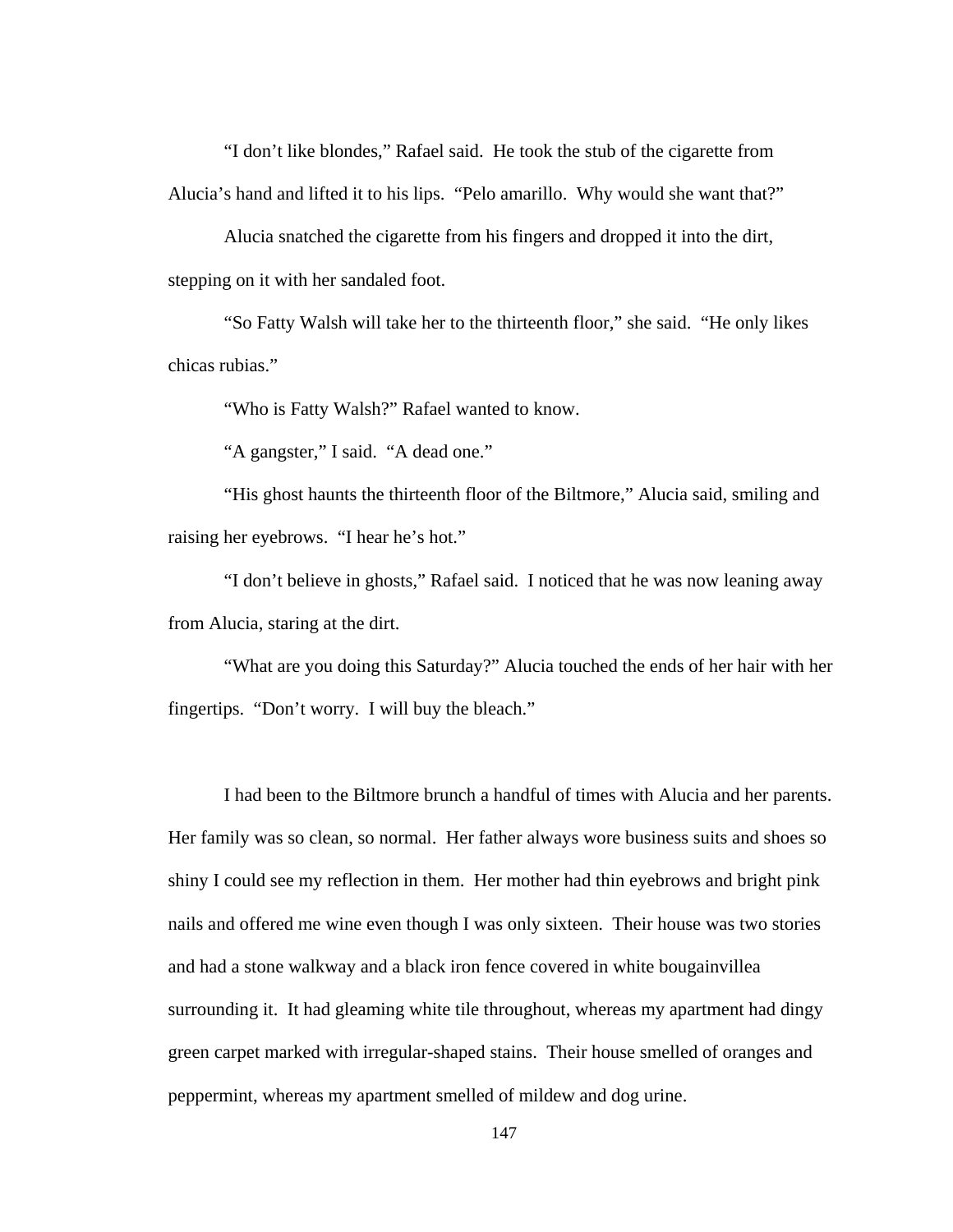Although I felt out of place at the Biltmore, I looked forward to those Sundays when Alucia invited me along. I looked forward to escaping from my dark room with the black iron bars over the window, from my brother snoring in the next bed. Javier was thirteen, only three years younger than me, but he still spoke and acted like a child. There was a medical term for it, but I never bothered to remember it because I never wanted to have to explain it to my friends.

When I got home from the park that day, Javier was watching television in the den. The portable fan was on in the corner, humming and swiveling, churning the hot, damp air that filtered in through the open shutter windows. Javier turned to look at me, his dark eyes peering out from the mass of curls that fell over his eyes.

"Are you okay, Selina?" he asked. He climbed out of the old plaid recliner and wrapped him arms around me. "I missed you."

I pulled his arms off me and stepped away. "I'm fine."

I never really believed my mother that Javier and I were brother and sister. At least not full brother and sister. Javier's hair is dark and curls so tight that it frizzes if he brushes it. I have hair the color of honey or brown sugar, so thin and straight it won't hold a curl, even with a full can of hair spray. She said we both had the same father, a man she referred to as Eddie. I'd seen the pictures, the few that there were: he was a short man with thick shoulders and a small waist. He had dark hair and dark eyes and smooth, peach-colored skin. Our mother said he had left right after Javier was born, that he couldn't handle Javier's illness. That means I would have been two when he left. Sometimes I closed my eyes and tried to picture his face, the way he smelled, the feel of his skin or hair as he held me on his shoulders, but I couldn't come up with anything.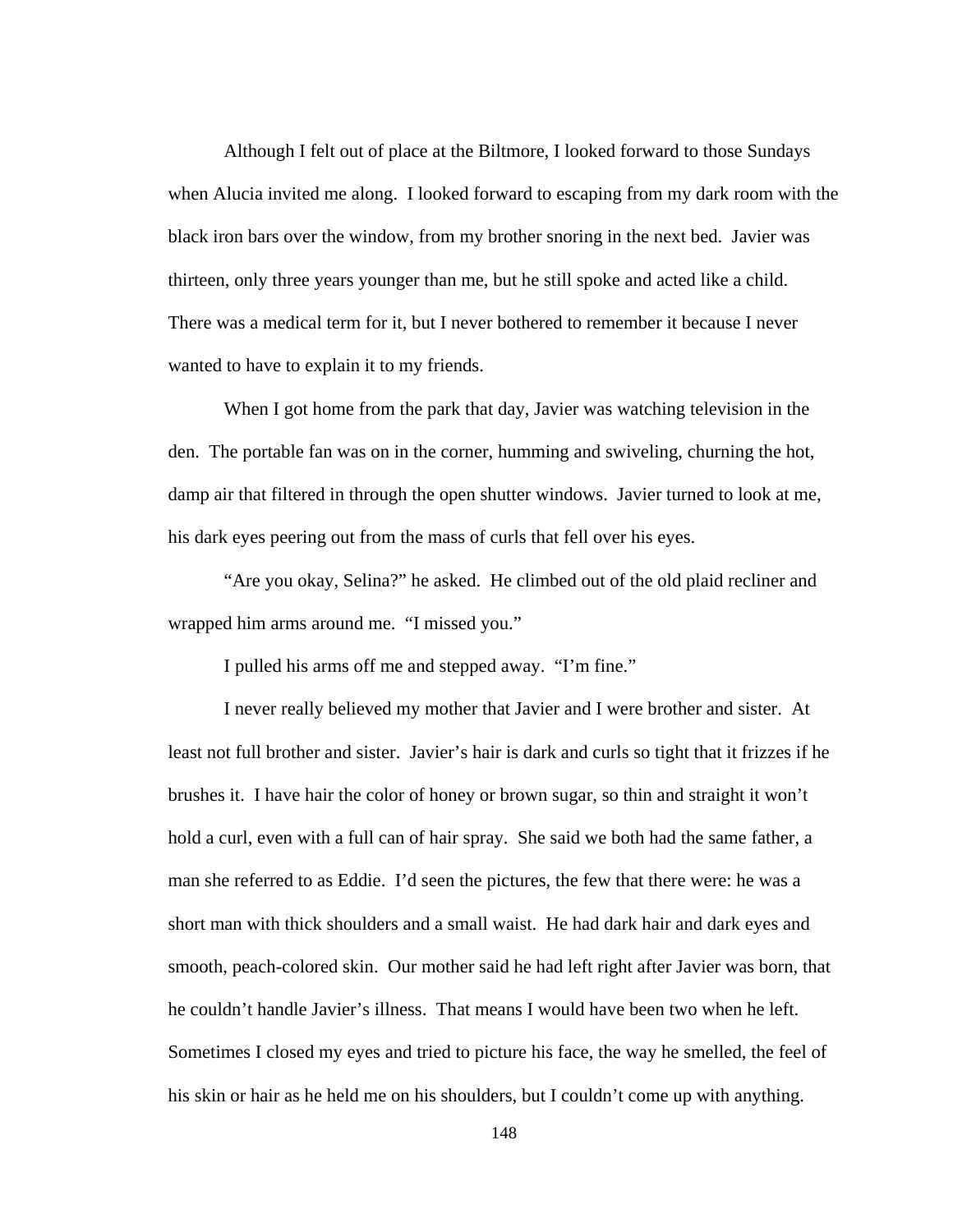"Where have you been?" Javier tried to wrap his arms around me again, but I pushed him away and left the den, closing the door behind me.

My mother was in her room, on the bed, with the curtains drawn. In the gray light, I could just make out her thin figure curled on top of the comforter. Her back was to me. The room smelled of potpourri and cigarette smoke.

"Mom?" I asked, being careful not to step across the invisible line drawn at her doorway. She hated when we invaded her space. "I'm going over to Alucia's on Saturday. Okay?"

She turned to face me. She was in her cotton nightgown, the one with martinis all over it, which told me she hadn't been out of bed all day. Her stringy, whitish hair stuck to her forehead and neck.

"Saturday I have an interview," she said. "You have to watch your brother."

I did not want to know where she was interviewing. The last job she had required her to work until four in the morning and she came home reeking of alcohol and smoke, her face covered in such thick, bright make-up that I barely recognized her.

I tried to imagine taking Javier over to Alucia's. Alucia had never met any of my family, had never even been inside my apartment. I could not imagine her reaction to Javier.

"Okay," I said. "I'll call and tell her I can't make it."

I couldn't call, as it turned out, because our mother had not paid the phone bill. The next day at school I found Alucia leaning against the faded blue lockers, her arms wrapped around Rafael's thin waist, her hands stuffed into his back pockets.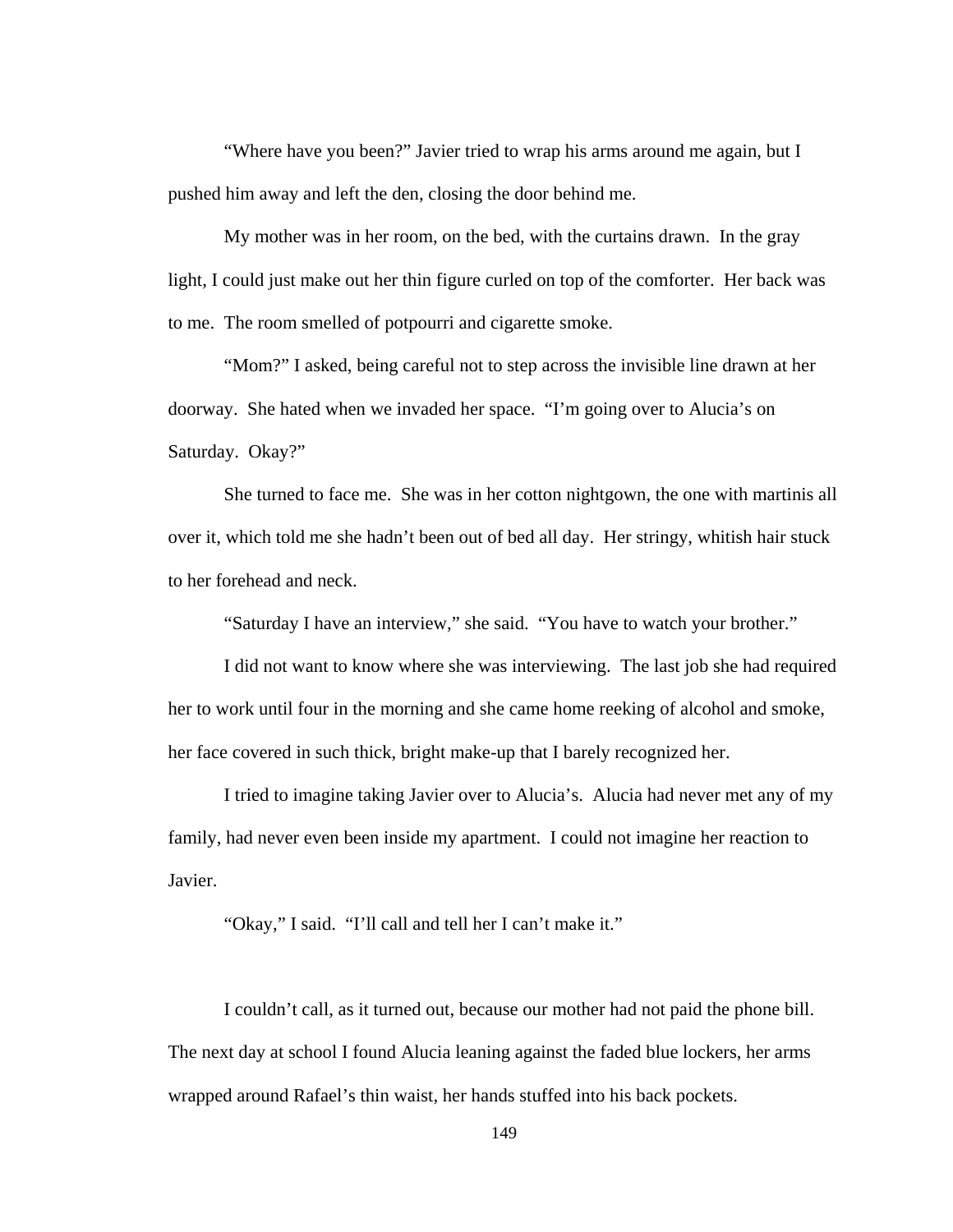"I can't come over on Saturday," I said. "I have to watch my brother."

Alucia shrugged. "No problema. Come with me after school today."

Her mother picked us up in her shiny black SUV and took us with her to Publix. She was having people over for dinner and needed to pick up some groceries. We followed along behind her as she walked down aisle after aisle, carefully selecting bags of small black beans and white rice, long green plantains, cubed steak, a bottle of mojo sauce. I looked at the prices as she stood trying to choose between flan or cheesecake for dessert. I wished we could afford to shop at Publix. We usually bought groceries at City-Reach Ministries, a store down in south Kendall. It was a small place nestled in the back of a warehouse where some organization sold food and name brand products donated by local stores for real cheap. It was a good distance from our apartment complex, but if it wasn't raining I just road my bike and looped the plastic bags full of supplies around the handlebars or carried them in my backpack.

I had seen Alucia and her mother there once when I was buying groceries. They were in the back, looking at perfume and tall, leather lace-up boots. I thought about trying to hide among the tall metal racks of canned goods, but Alucia saw me before I could move.

"Selina, amiga, what are you doing here?" She was holding a pair of strappy sandals with rhinestones around the buckles. The paper pricetag hung from a string and read \$25 in slanted handwriting. "Mami and I are just looking for some shoes. I heard they had nice shoes for real cheap."

"Oh, yeah, I was here for shoes, too." I looked down at the cans of green beans and tomatoes that I held. "They have good prices on food here, too."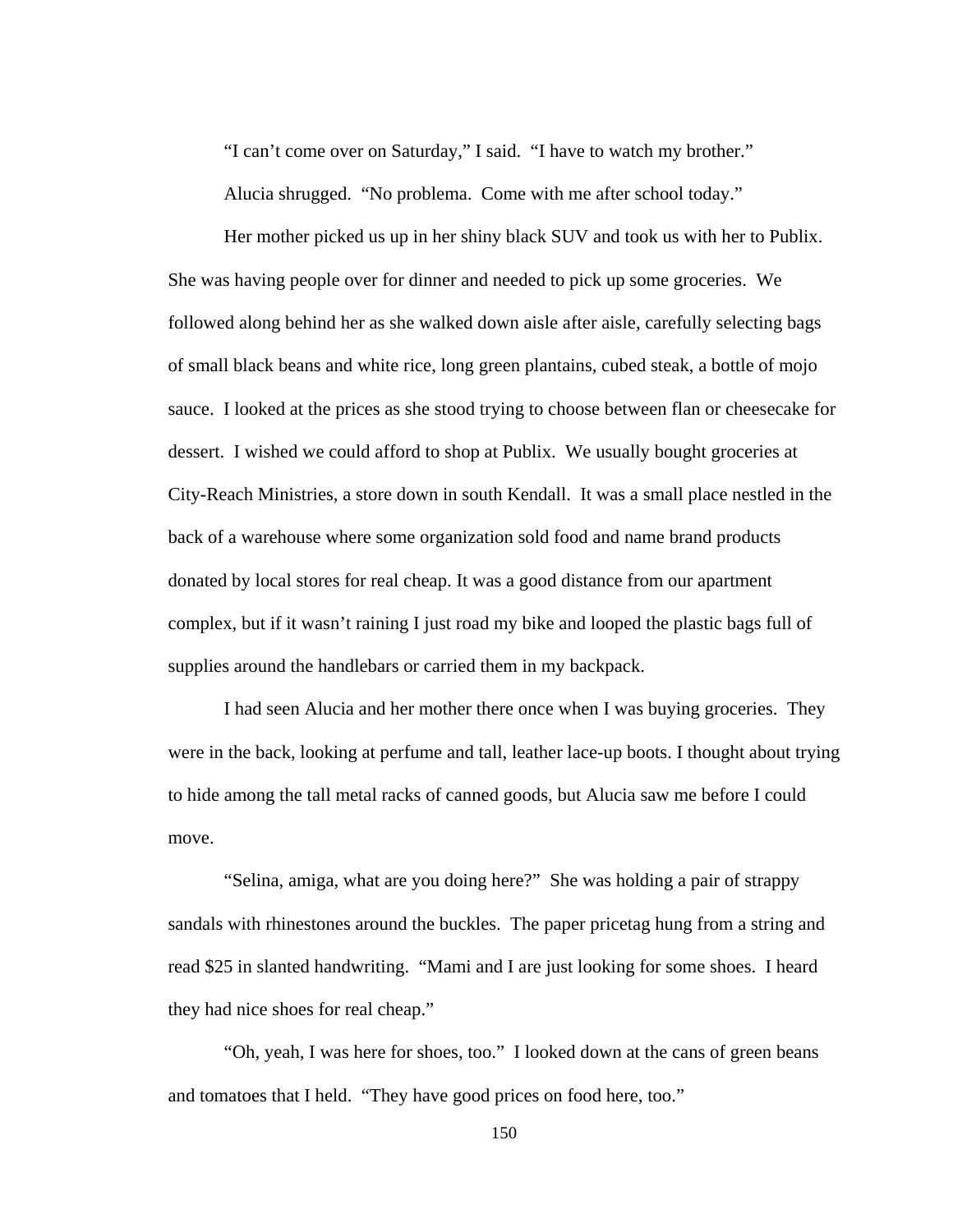Alucia laughed and waved her hand in front of her face. "Girl, that's because this is the food they couldn't sell in Publix." She pointed at the sharp dents in the cans. "Who wants damaged goods, right?"

Her mother approached and tapped Alucia on the shoulder to show her some perfume she'd found. When Alucia turned, I hid the dented cans behind some boxes of lip gloss and grabbed a pair of clear rubber flip-flops infused with glitter.

When I got home that night with sparkly flip-flops and no food, my mother yelled, slapped me a few times and ended up throwing the flip-flops out into the street.

Now, as we stood in Publix looking at the different hair dyes and bleaches, I wondered what my mother would say when I came home with yellow hair. At least I could tell her that I didn't pay for it.

Alucia's mother wouldn't let us use the bleach in the house, so we went outside and laid an old towel over the coral-colored tile surrounding the pool. The sun was already slipping behind the blue-gray clouds, and in the falling dusk the tropical smells of Alucia's backyard filled the air. There was the sweet smell of jasmine, the soft scent of orange blossoms. There was also a sharp, pungent smell that I couldn't identify.

"That's the Angel's Trumpet," Alucia said when she saw me wrinkling my nose. "It stinks, no?"

The Angel's Trumpet bush was twice the size of any other bush or tree in their backyard. The bell-shaped yellow flowers made the branches sag, which I thought made the bush look like it was sad. I said as much to Alucia, and she laughed.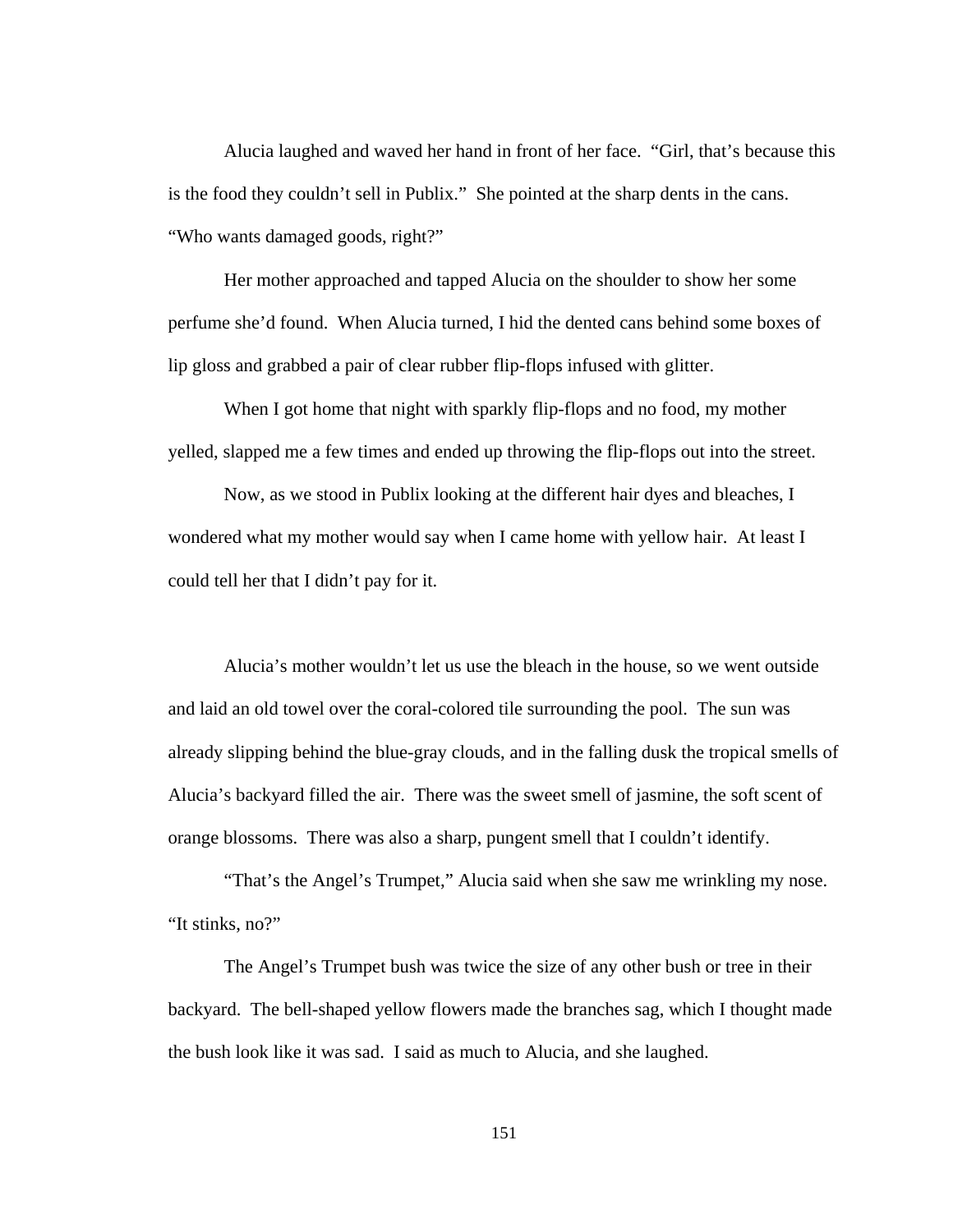"How could it be sad?" she said. "It's probably the happiest plant out here. Its flowers, they make you see things. It's like being high."

I stared at the Angel's Trumpet as Alucia snapped on a pair of latex gloves. I knew that Alucia had been high before; she'd told me about the time that her brother gave her a joint. He'd done so begrudgingly. He said that one joint cost him a lot of money.

"Could we try it?"

Alucia mixed the bleach and began lathering it on my head. "Not unless you want to die," she said. She laughed. "My brother tried it once. Ground it into a tea. He started foaming at the mouth like some rabid perro or something. It was gross."

I thought of Alucia's brother, Carlos, a senior in high school, tall and slender, with his slick hair and thin mustache. I often wished, although I wouldn't admit it to myself then, that Carlos was my brother instead of Javier. I tried to picture Carlos with thick white foam trailing down his smooth brown face. All I could see was Javier in the morning, lines from the pillow running down the left side of his narrow face, his small mouth crusted with saliva. That was part of his condition; his saliva was thick and constantly gathering at the corners of his mouth. I couldn't imagine Carlos like that.

A light breeze swept through the yard, rustling the thick leaves of the banana tree and making the yellow flowers bob. The bleach made my scalp burn.

"Do you really think there's a ghost?" I said. The burning intensified. "Fatty Walsh's ghost?"

"Si," Alucia said with a brisk nod. "My amiga, Beatrice, she saw him once." "Really?" My eyes watered.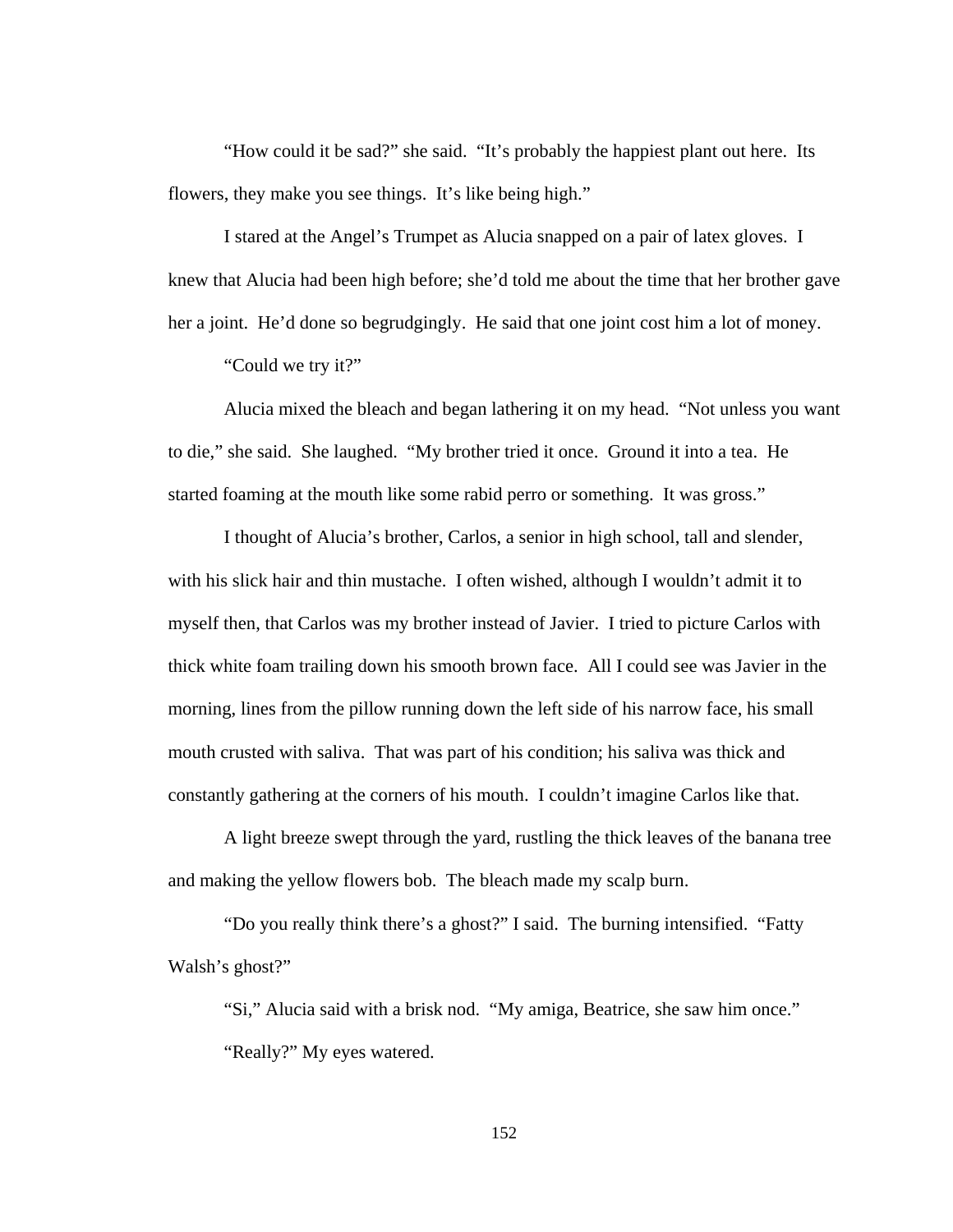Alucia stretched out on the towel beside me and closed her eyes. "He wouldn't let her leave the thirteenth floor for like an hour. The concierge had to climb the stairs because the elevator wouldn't come."

Finally the burning was so bad I couldn't stand it anymore. I jumped up and ran over to the pool. I bent over and dipped my head in and shook and shook, trying to block out the image of my hair falling out in brittle yellow patches.

Later, after it dried, I sat on Alucia's bed, running my fingers through my new hair. It was not golden, as I imagined the hair of the women Fatty Walsh kidnapped. It did not gleam in the light. It was stiff and dry and splotchy. Near my scalp the hair was nearly white, but above my shoulders the colors shifted, moving abruptly from pale yellow to burnt orange and back to white. Alucia assured me that it looked fine, but I couldn't stop touching it, couldn't stop thinking that there was no way Fatty Walsh would think I was pretty enough to bring up to his suite.

When I got home that night, my mother was sitting at the kitchen counter in a threadbare bathrobe, slumped over a steaming cup of chamomile tea.

"Where the hell have you been?" she asked when I walked in. "You were supposed to pick up your brother today."

I opened the refrigerator. A bottle of sour milk had tipped over and left a thick, eggshell-colored puddle on the bottom shelf. Black, fuzzy strawberries sat to the left of the puddle, and a plastic bag with three pieces of honey oat bread peeked out from the bottom drawer. I grabbed the bag of bread and undid the tie.

"You didn't tell me I had to pick Javier up."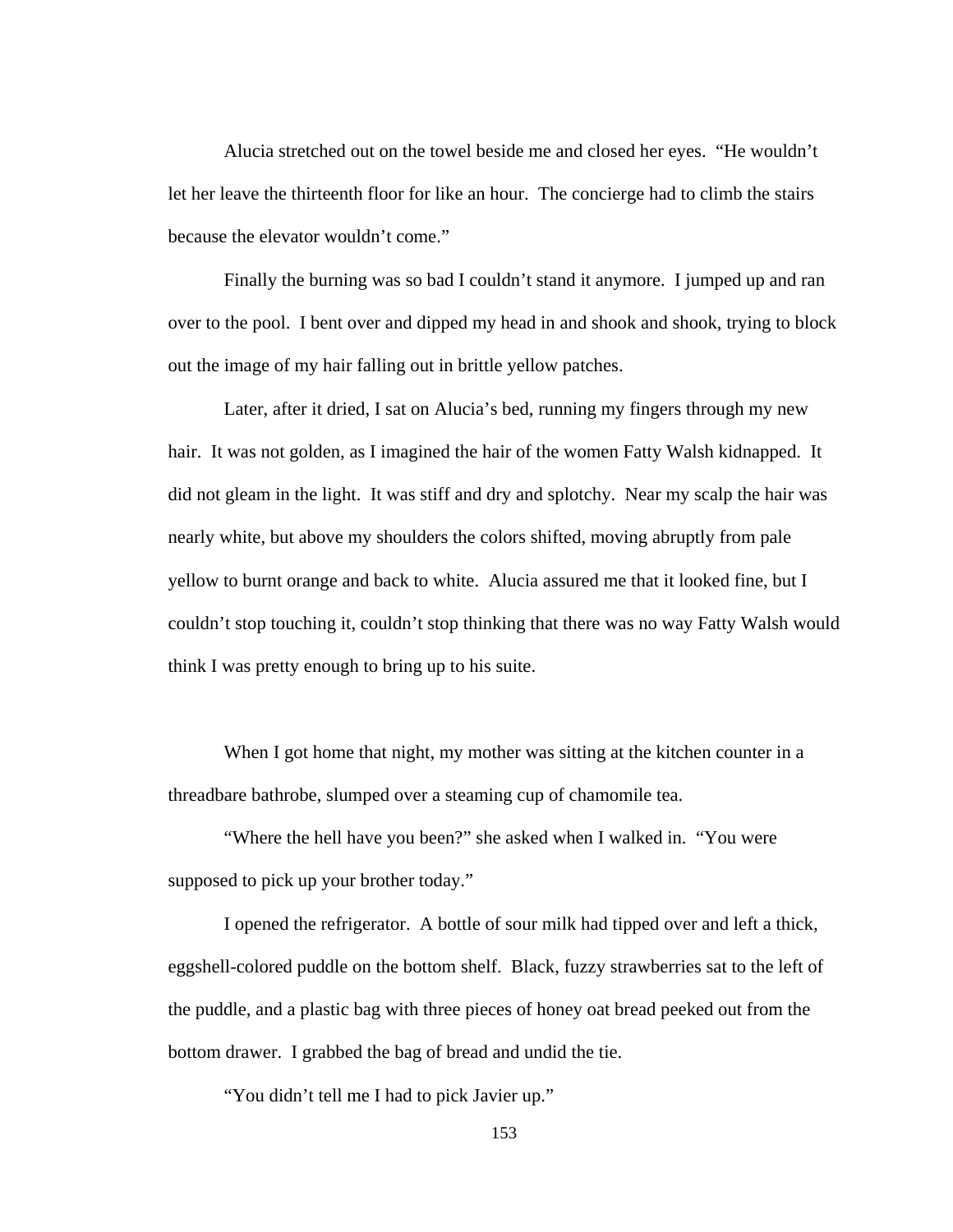My mother lifted a spoon and stirred her tea. I wondered what the point of that was. Our milk was sour, and, unless she'd gone shopping, which I highly doubted, there was nothing in the cupboards suitable for sweetening tea.

"Yes, I did. Last night." She took a long drink from the mug.

I opened the bag and pulled out two slices of bread. They were dry and soft spots of blue-gray mold sprouted along the crust. I threw them in the trash.

"I'm going to bed," I said.

My mother looked up as I brushed past. "What happened to your hair?"

Before leaving Alucia's, I had pulled my discolored hair back into a tight bun in the hopes that my mother wouldn't notice. I dreaded her reaction.

"Alucia dyed it for me. For the Biltmore on Sunday."

My mother took another sip of tea. "It looks terrible. Did your rich friend pay for it?"

She always referred to Alucia as my "rich friend." She'd never met Alucia, but she told me that only people with more money than they knew what to do with could afford to eat brunch at the Biltmore.

I rubbed my palms against my jeans. "Alucia dyed her hair, too. We're hoping that Fatty Walsh will take us up to his suite."

My mother laughed. She had a strange laugh, hoarse and choked, that sounded as if she was about to cry. I cringed.

"Fatty Walsh? That mobster who was shot in the early 1900's?" I nodded. She smirked. "Ain't no way he's going to want you. You know what he was doing in that hotel, right?"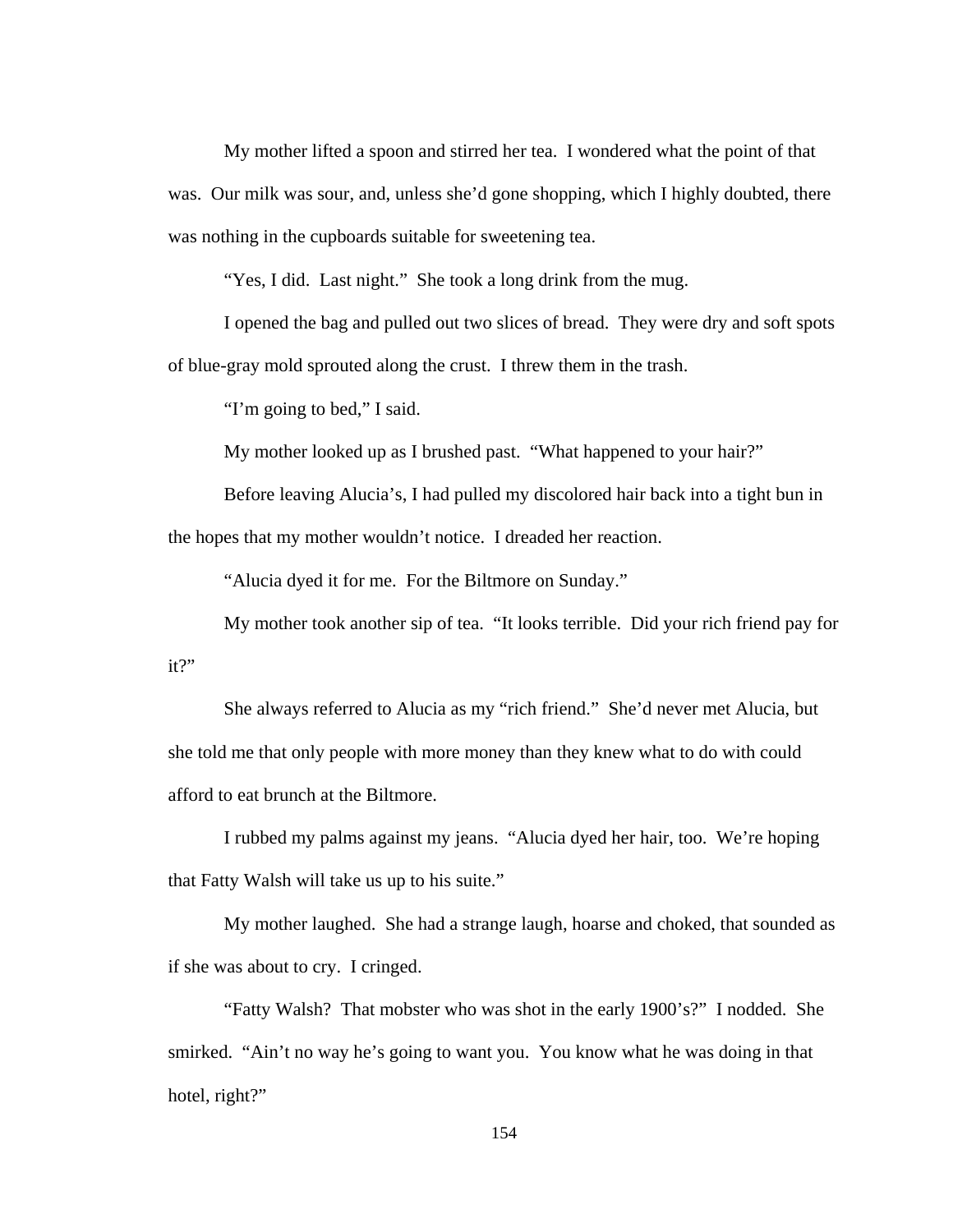I shrugged. "He was gambling."

My mother lifted the cup to her lips. Honey-colored tea dribbled down her chin and dotted her faded pink bathrobe. The faint brown stains reminded me of dried blood.

"Not just gambling," she said. "He ran his own casino. That man was all about the money."

I scratched my still tingling scalp. "Well, I don't really believe in ghosts. I just like the brunch, that's all."

My mother stood and dumped the rest of the tea in the sink. "You have to take Javier, if you're going to go."

I watched her face to see if she was joking. There were dark purple shadows under her eyes. Her pale lashes were crimped, and day-old eyeshadow creased on her eyelids.

"Why?"

 "I can't watch him." She walked past me and down the hall. She didn't give a reason, probably because she didn't have one. I knew what my mother did on Sunday mornings—the same thing she did almost every other morning. She lay in bed, smoking, drinking tea, watching television, or staring at the wall. Always alone. Always in the dark.

 Sunday morning came. I didn't want Alucia to know where we lived, so I told her that Javier and I would meet her at an intersection almost a mile away from our apartment.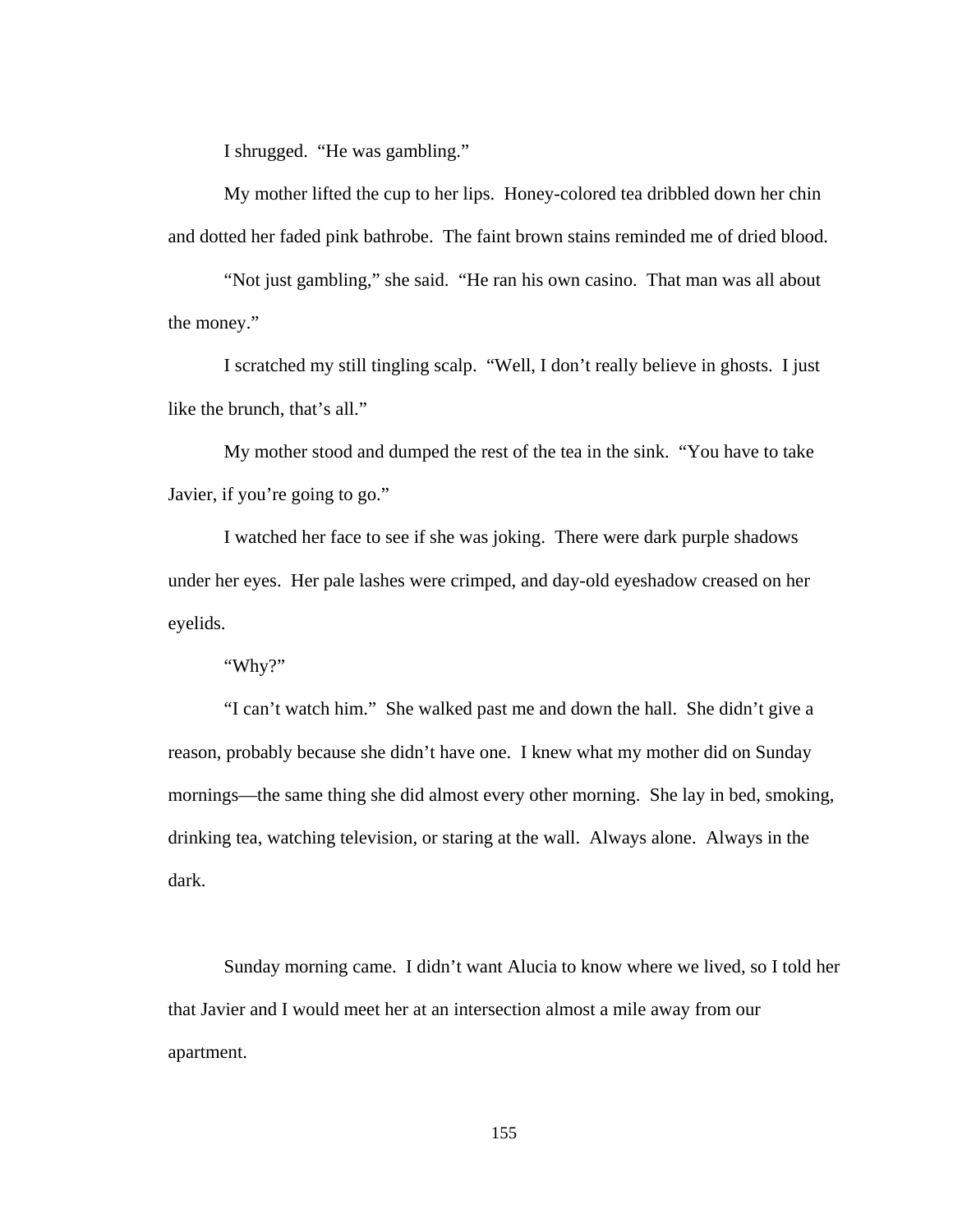I got up early to make sure that I had time to get Javier ready. I washed my hair in the sink and dressed in the nicest thing that I owned: a cotton sundress with daisies scattered among black and white squares. It was too big: the sleeves kept sliding off my shoulders and the hem billowed around my knees. I braided my hair and slipped on the sparkly sandals that I'd retrieved from the street after my mother threw them out. I decided that I was not nearly as pretty as Alucia, but that maybe I was pretty enough for Fatty Walsh.

 Javier didn't want to get out of bed. He mumbled and snatched the covers as I tried to pull them off. His lips were chapped and the corners of his mouth crusted with dry saliva. I finally got him out of bed by reminding him that where we were going there were going to be tables and tables full of food, hot food, sweet food, and that he could eat at much as he wanted.

In the bathroom, I made him bend over the sink so I could scrub his face.

"It burns," he whined, rubbing his eyes.

"Toughen up." I splashed the cold water onto his face and rubbed it with a towel.

"Is Mommy coming with us?" Javier said. "She's not up yet."

"No, she's not coming."

"Why?"

 I grabbed a comb from the drawer beneath the sink and pulled the nest of brown hair from it, then attempted to rake it through Javier's thick curls.

"Mommy doesn't want to come."

"Why?"

"She's tired."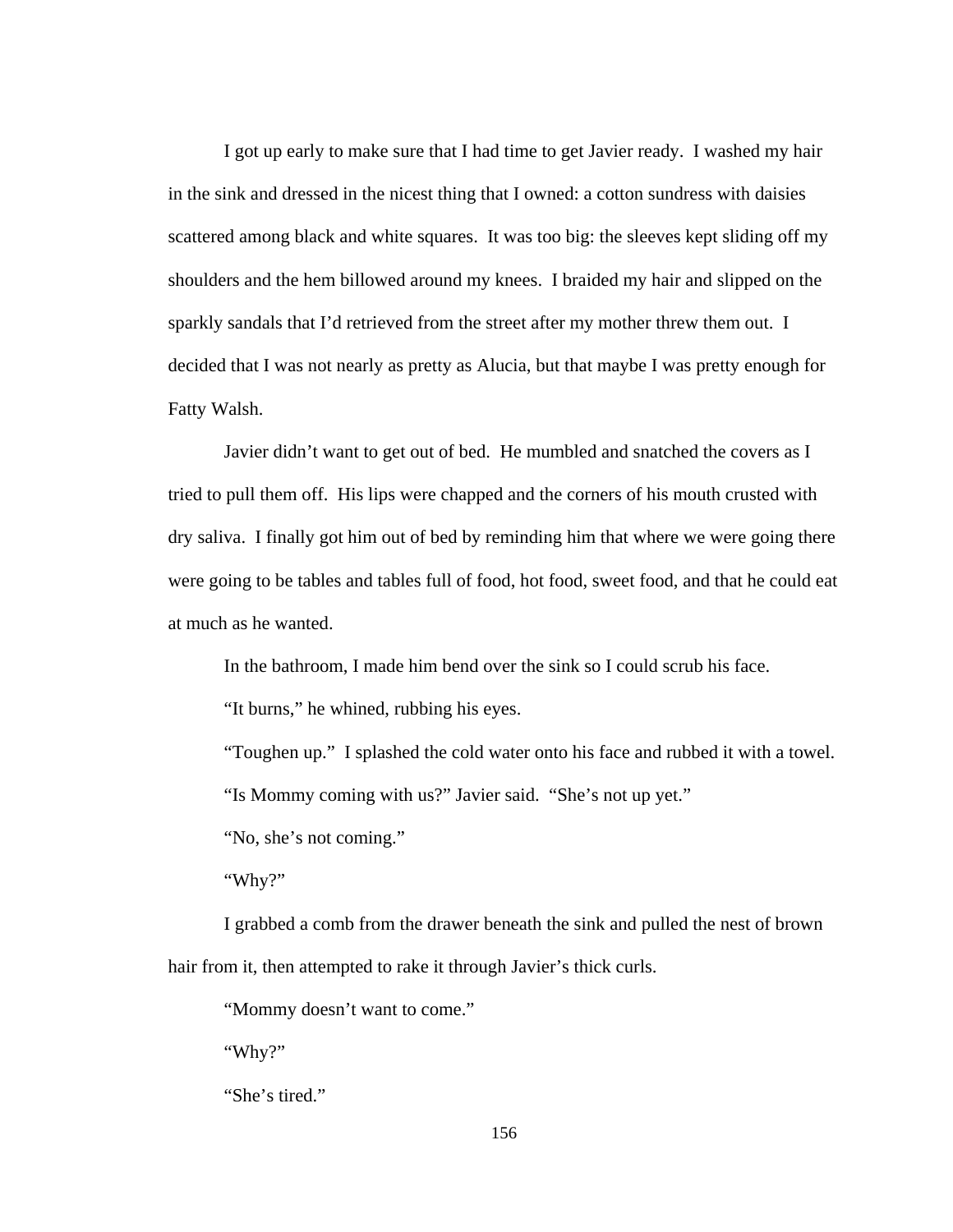"Why?"

The comb hit a knot and I yanked it through. Javier cried out.

 "Stop asking questions." I dropped the comb and pushed him through the door. "Go get dressed."

 Even though it was only nine in the morning, the air outside was damp and warm, and I could feel sweat condensing along my brow and collecting in the small of my back. Javier attempted to grab my hand every time we crossed a street, and I consistently wrenched my hand free.

"You're thirteen, for goodness sakes," I told him.

 We passed concrete block buildings with peeling pink paint where thin men stood outside drinking café con leche and smoking cigars. One of them whistled and said something in Spanish, but I told Javier not to look and we kept walking. We shuffled along cracked sidewalks lined with drooping palm trees and warped chain link fences covered in purple bougainvillea.

"I'm hot," Javier said.

"We're almost there."

"My side hurts."

"You're fine. Stop complaining."

 As we waited for the walk signal at the final intersection before we reached our destination, Javier again reached for my hand. I could see Alucia's family's black SUV gleaming in the sunlight as it idled in the parking lot of a nearby convenience store. I slapped his hand away.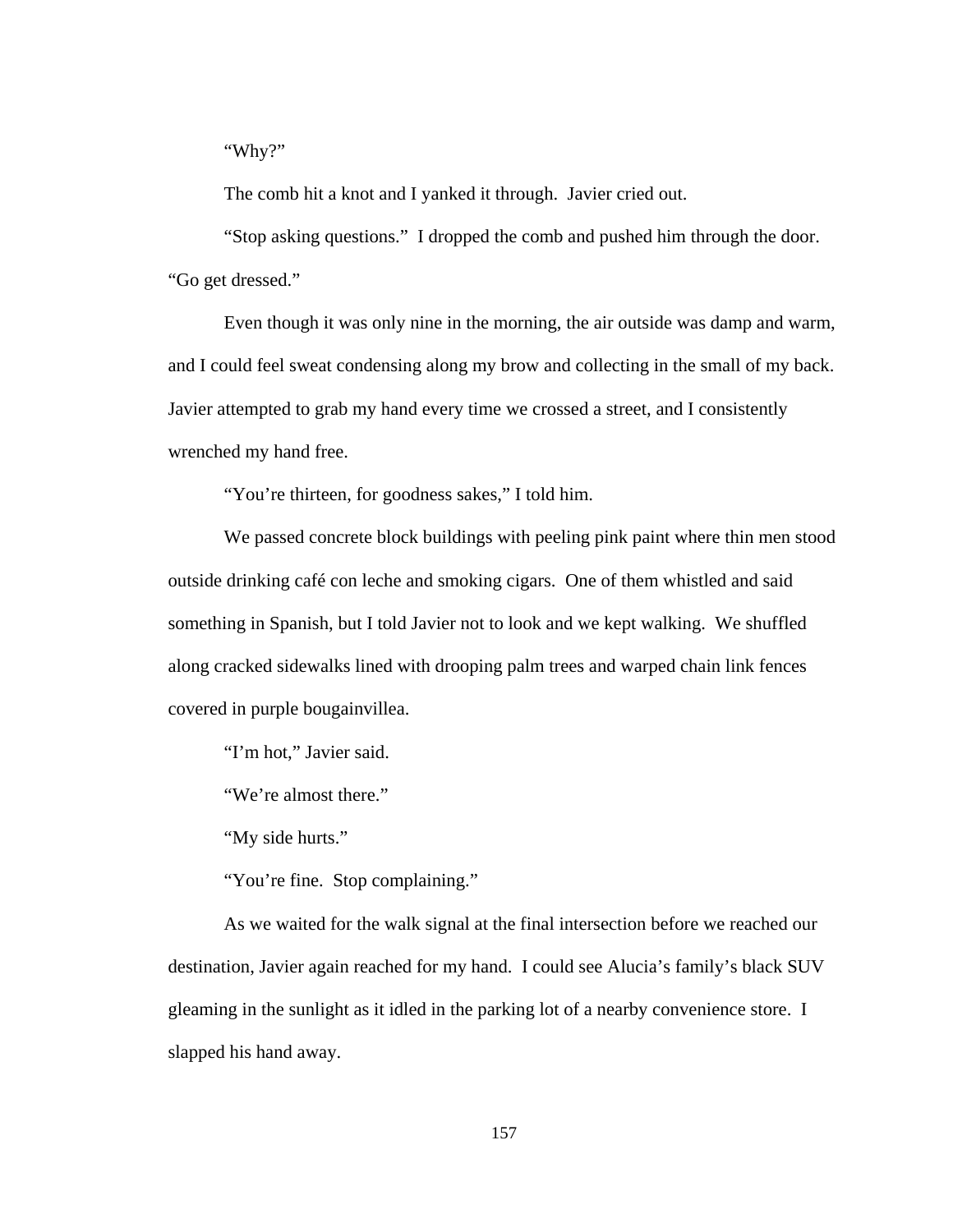"Ouch," Javier said so loudly that an elderly woman sitting at the bus stop looked over. My face burned.

 Finally, the glowing white pedestrian sign gave us permission to cross, and we hurried across the hot asphalt, weaving between men in sweaty t-shirts carrying individually wrapped roses. One man grabbed my arm as I passed.

"¿Un subiò?" he said, smiling, showing a mouth crowded with yellow teeth.

 Javier reached for a pale pink rose wrapped in shiny plastic. "I want one," he said.

I yanked my arm away and told Javier to keep walking.

 The inside of Alucia's family's car smelled like flowery perfume and aftershave. Alucia smiled at me as Javier and I slid into the back seat. She had definitely dressed for the occasion. She wore a strapless white dress and high-heeled sandals outlined in silver sequins. Her hair was curled and her eyes outlined in pale blue.

 "Good God, Selina," she said. I buckled Javier in, and her father shifted the SUV into drive. "You never told me you lived in the ghetto."

 The Biltmore was even more beautiful than I remembered it. The elegant tower with its long, gleaming windows and high arches rose above us as we drove along the Coral Gables streets lined with royal Poincianas and thin palm trees whose shiny fronds gleamed and dangled like golden-green fringe. My chest tightened as Alucia's father pulled into the parking lot. My neck ached as I strained to look up at the thirteenth floor, the suite where Fatty Walsh had been killed.

Alucia caught me looking and grinned. "You're scared," she said.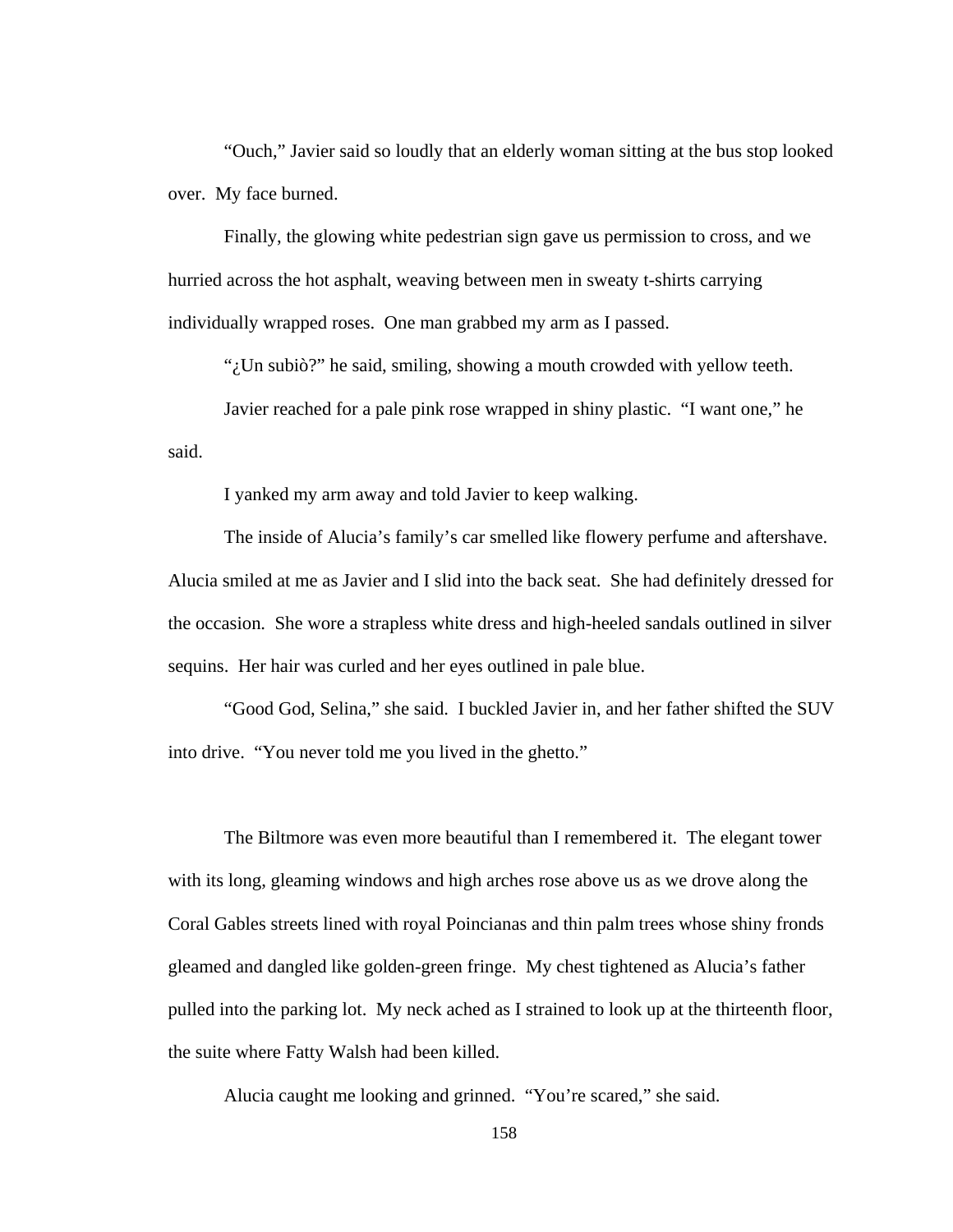I straightened up. "I'm not."

 Javier reached over and put his hand on my arm. "Scared of what?" he asked. Alucia lowered her voice to a whisper. "A ghost."

 "A ghost," Javier said too loudly. Alucia's parents looked back at us. I suddenly wished I had decided to stay home instead of bring Javier with me.

 The buffet was as overwhelming as I remembered it being. The entire courtyard was lined with long tables overflowing with every kind of food: fresh cheese and fruits, carved roast beef, gleaming sausage, golden French toast, cold pink shrimp. There was even a dessert table with chocolate cake, key lime pie, carrot cake, lemon meringue pie, and a fountain flowing with chocolate so smooth it looked like dark silk.

 I kept my hand on Javier's shoulder as we walked around and surveyed our choices. He cried out twice, once at the omelet station and once when he spotted the chocolate fountain. At the dessert table, he reached out and ran a thick finger through the curtain of chocolate. Before I could stop him, he brought it to his mouth, and liquid chocolate dripped all over his light blue shirt. The woman manning the dessert table frowned at us.

 I ended up going back three times, piling my plate first with an omelet and bacon, then with shrimp, grapes, cheese, and fancy crackers, and finally with stuffed chicken, roast potatoes, and a piece of key lime pie. When I was done, I carefully avoided looking at any more food for fear that I would vomit. I knew for certain that I wouldn't be hungry for the rest of the day.

 Javier was the last one to finish. He had trouble cutting his roast beef. He pressed the knife down and sawed as hard as he could. I reached over to help but before I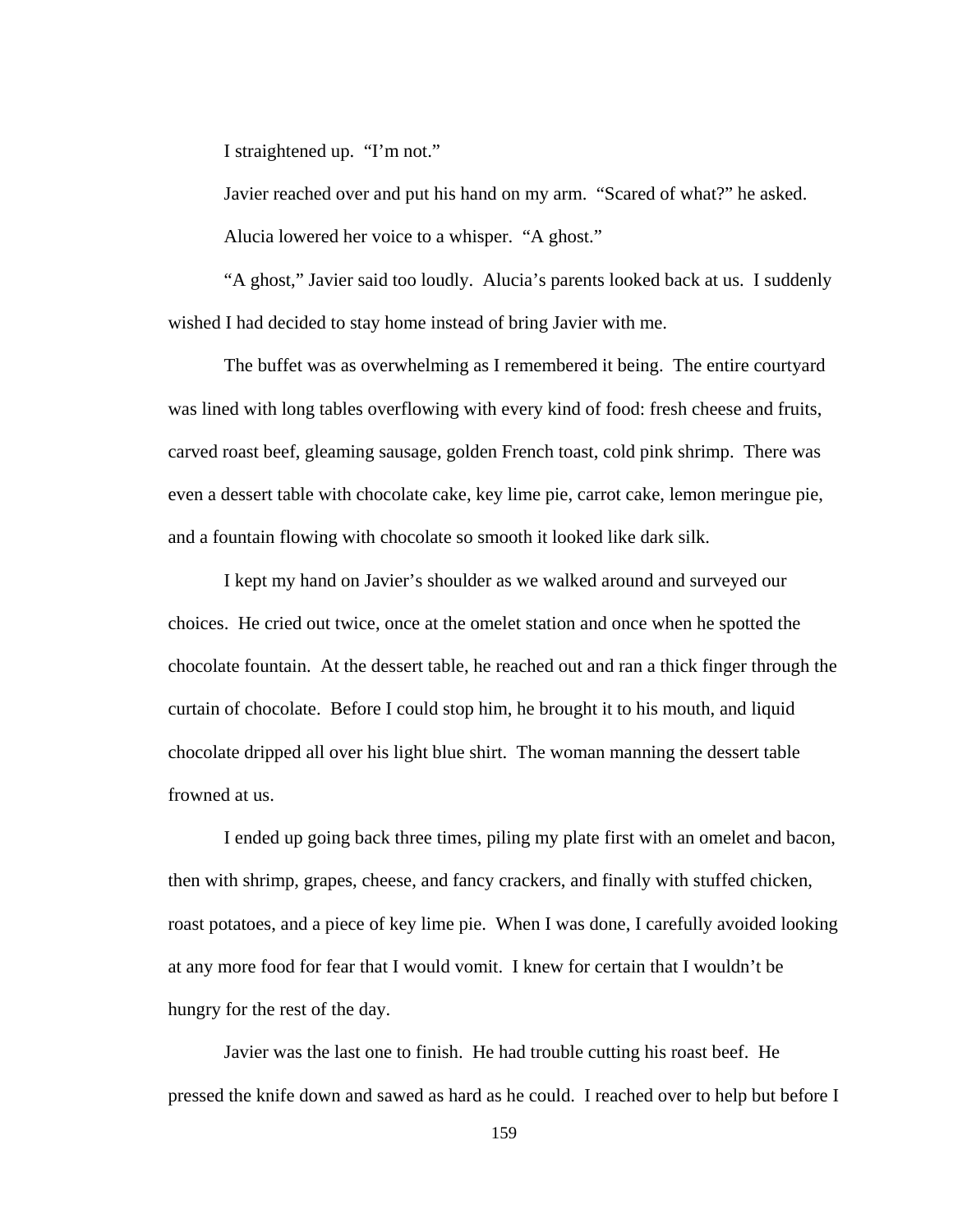could he lost his grip on the knife and his arm shot forward, knocking over his glass of orange juice. The yellow liquid splashed over the side of the table and onto Alucia's white dress. She shrieked and jumped up.

"Idiota!" she snapped, glaring at Javier. Javier's round face crumbled like he was about to cry. "What's wrong with you?"

"Relax," Alucia's mother said nonchalantly. She put down the mimosa she had been sipping, picked up a napkin and dabbed at the stain. "It was just an accident."

Alucia brushed her hand away.

"Come on," she said, grabbing my arm. "Let's go now before your loco brother spills something else on me."

 I glanced at Javier, who was hunched over his plate of roast beef, his eyes squeezed shut. I didn't want to bring him along, but I was afraid that if I left him alone with Alucia's parents, he would spill something else or, worse, break something and I would never be invited back.

"Come on," I said, tugging on his arm beneath the white tablecloth.

 "I'm not finished," he said, opening his eyes and stuffing another bite into his mouth.

"We're going to see the ghost," I whispered.

"I don't want to," he whined. Alucia's mother looked over at us.

"Something wrong?" she asked.

"No," Alucia said. "We're just going to ride the elevators."

 "If you come with me now, I will let you get some pie when we get back," I told him. He dropped the fork to the plate and stood up, crossing his arms over his chest.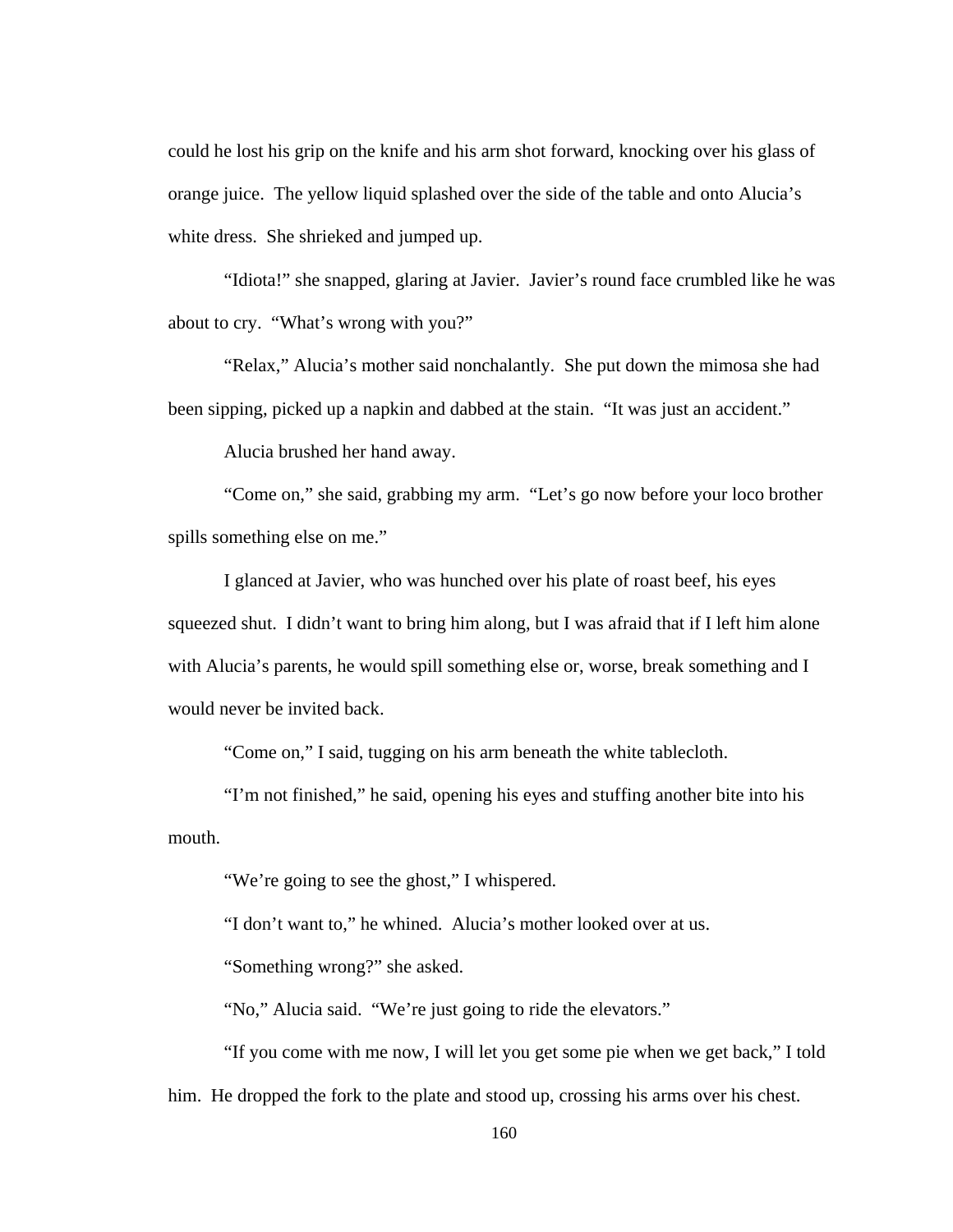There were three elevators in the lobby, but only the elevator on the far left had access to the thirteenth floor. It was in use when we arrived, so we stood there, staring at our reflections in the elevator door. Alucia took the opportunity to prep herself; she carefully separated two tangled strands of yellow curls and pinched her cheeks so they glowed pink. I suddenly realized that, if Fatty Walsh had to choose, he would certainly choose Alucia, with her stiff hair and low-cut dress, over me, with my messy yellowwhite braid and wrinkled sundress.

 The elevator door opened and a man in a polo shirt and khaki pants stepped out. He brushed past without looking at us, and the elevator stayed open, its gaping mouth revealing three mirrors, one on each wall, each surrounded by dark, carved wood. Alucia gripped my hand.

 "Come on," she said, pulling me into the elevator, which smelled like cigars, jasmine-scented perfume, and furniture polish. Javier followed us, giggling when he saw his reflection in the mirrors.

 "No, he can't come," Alucia hissed. "It won't work. Fatty Walsh only likes chicas."

 The elevator doors closed, but we didn't go anywhere. There was no button for the thirteenth floor; it required a special card. According to the legend, if you didn't press any buttons, Fatty Walsh would signal the elevator to the thirteenth floor and it would rise on its own.

 "I don't want to see the ghost," Javier said. He pressed his small hands against the elevator doors. I could hear the panic in his voice. "I don't want to see the ghost. I don't want to. I'm scared."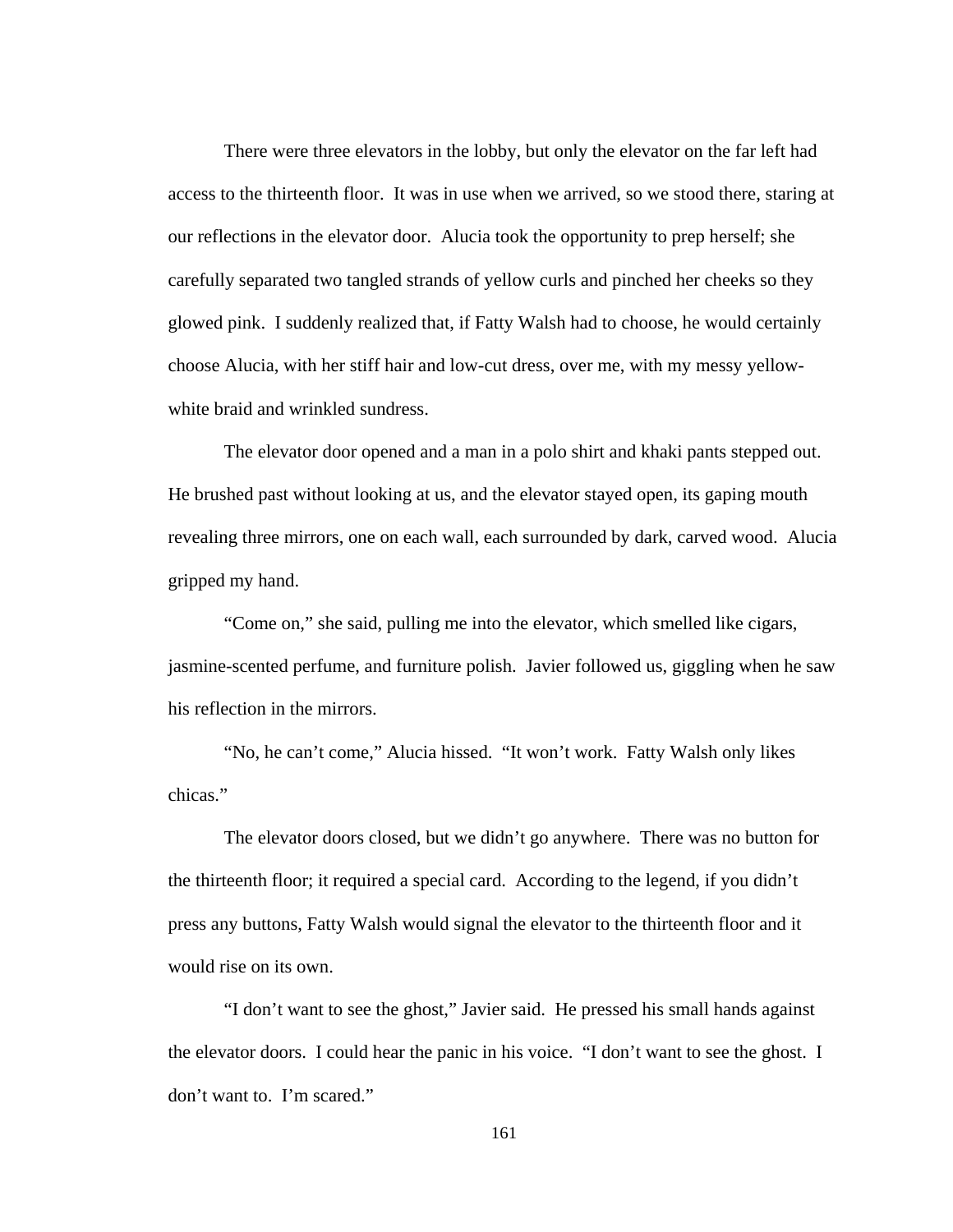Alucia glanced at me. I could tell she was annoyed by the way her lips pinched together.

"He's got to get out."

A few seconds later, the doors opened again.

"Tell him to wait in the lobby," Alucia said.

"I can't. I can't leave him alone."

Alucia sighed and played with one of her curls. "Then, do what you have to do."

 Javier and I stepped out. The doors closed, and at first nothing happened. Then the elevator began to rise. Above the door, the glowing red numbers showed the elevator moving up, passing each floor, until it stopped at the thirteenth floor.

"Oh my God," I said.

 "The ghost has her!" Javier grabbed my arm and pointed at the elevator. His voice was inappropriately loud; several guests at the check-in counter turned to stare. My face burned.

"Be quiet," I said, trying to sound soothing. "Remember, inside voice."

 Javier pulled on my arm. He was agitated; I could tell by the pink glow creeping up his neck and cheeks and the way his hand was trembling as his fingers dug into my arm. I knew what was coming, and I thought briefly about running out of the hotel, down the red-carpeted stairs and across the parking lot. I could just keep running and running, down the streets lined with palm trees and bougainvillea bushes, until I was far enough away not to hear the panic in his piercing voice, his words slurred together, almost indistinct, like a child learning to speak.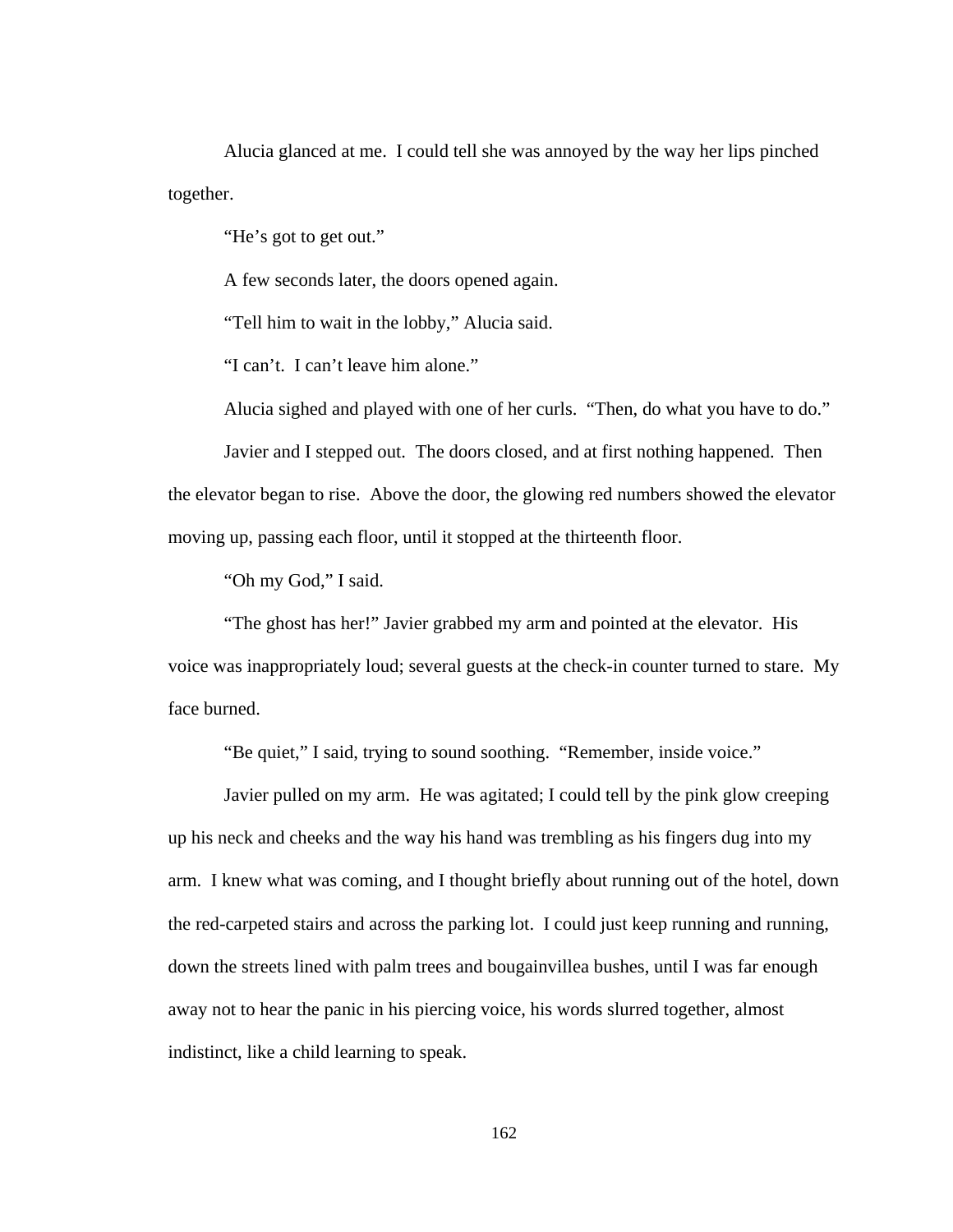"We have to help her," Javier said, his hand mashing the elevator button over and over again. "We have to help her, Selina."

 "Let's go outside." I pulled on his arm. I could tell by the way his lower lip quivered that he was about to cry.

 "Let go!" he shouted. He sank to the floor and pounded his fists on the shiny marble. "We have to help her. We have to help Alucia."

More guests were staring, and a concierge was headed toward us.

 "Miss?" The concierge kept his distance from us. Drops of sweat glistened along his receding hairline. "Where are your parents?"

 "The ghost." Javier's fists pounded the floor again and again, and his shoulders jumped as hiccups racked his body. "I'm scared."

The concierge's mouth tightened. "Are you guests, ma'm?"

 "My friend," I said. I pointed at the elevator. "She's on the thirteenth floor. I think Fatty Walsh has her."

Javier stopped pounding the floor and wailed, a low, mournful sound that sounded more like a grieving adult than a scared child.

 "I'm afraid I'm going to have to ask you to leave," the concierge said in a hushed, clipped voice.

"But the ghost," I said. "My friend is up there."

The concierge lifted a hand and massaged his right temple.

 "There are no ghosts at this hotel," he said. "But there are disturbed guests. Please."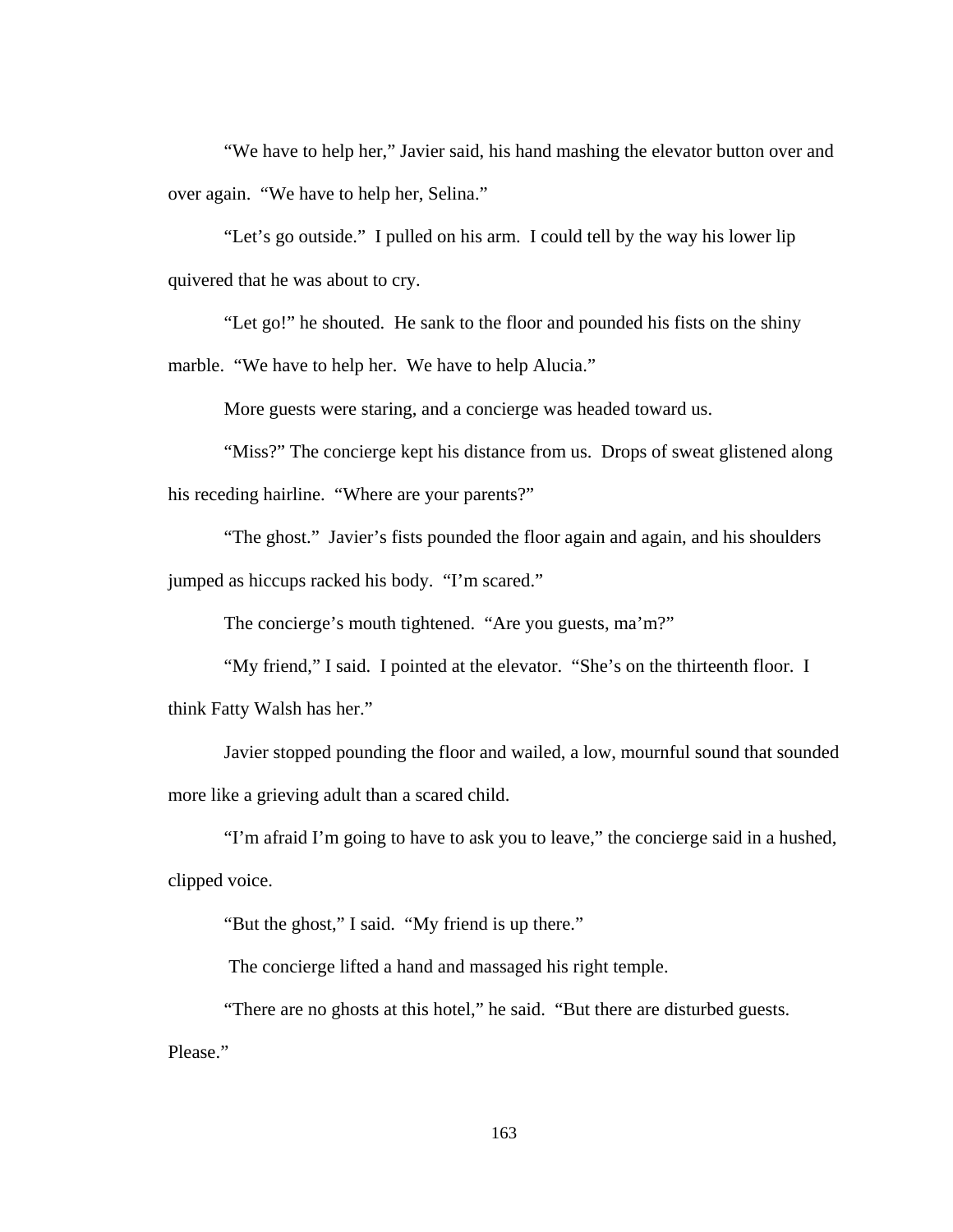My throat burned. I reached down and grabbed Javier's hand, pulling as hard as I

could. His wails stopped and he stared at me with a confused expression on his face.

"We're going outside," I said. "Away from the ghost."

He stood clumsily. "You're hurting me," he said as I yanked on his arm.

"Why can't you act normal for just one day?" I said. "One day."

"Ouch," Javier said as I dragged him across the lobby and outside to the overhang where the guests turned their cars over to the valet. "Selina, why are you angry? What's wrong?"

"Shut up." I sat down on the deep red, carpeted stairs and put my head in my hands.

Javier came up behind me and put his warm hand on my shoulder.

"Selina, are you okay?"

I brushed his hand away.

"I'm glad we didn't go in the elevator." He sat down beside me.

He leaned over and, hesitantly, put his head in my lap. He breathed evenly, as if he was sleeping, his warm breath tickling my knee. I thought of my mother at home, curled on the bed in the dark, stale bedroom, staring at the wall. I thought of Javier, a little boy trapped in time. I thought of Alucia exploring the thirteenth floor, flirting with Fatty Walsh, his dark hair slicked behind his ears, cigar between his lips. I leaned over Javier and cried into his tangled hair.

Alucia didn't come down for another forty-five minutes. When she did, her face was flushed, and she couldn't stop smiling.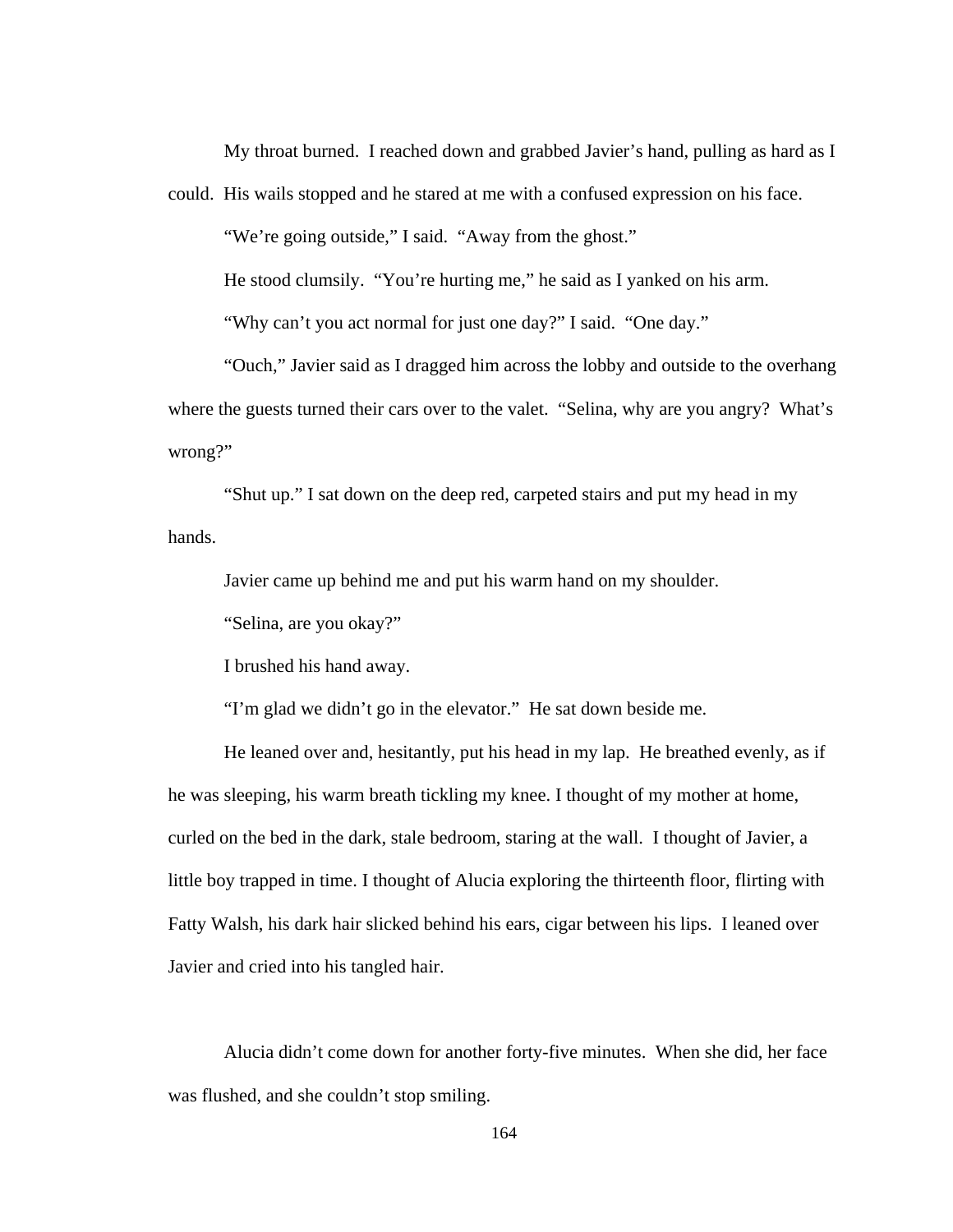"I did it," she said. "I went to the thirteenth floor."

She didn't notice my puffy eyes, which burned every time I blinked.

"Did you see him?" I was careful not to say the word "ghost." I didn't want to set Javier off again.

Alucia played with one of her curls. "Sí, of course."

I waited for her to elaborate, but she stared past me at the golf course, appearing bored.

"Well?" I asked when I realized she wasn't going to volunteer more information. "What happened?"

Alucia shrugged. "I get to the thirteenth floor, and the door to the suite is unlocked. I think that's weird, you know? But I'm not scared, so I go inside, and I swear, the suite is bigger than my house. It's two stories. That's when I know it's true, that Fatty Walsh had dinero. Lots of it."

"So, what about Fatty?"

Alucia twirled her hair absentmindedly. "There was this man in a white suit, smoking a cigar, on the balcony. I know the legends say he is not a bad ghost, but I didn't want him to see me. I mean, what if he wanted to keep me locked up there, or something? So I ran out and called the concierge from the phone in the hallway."

The whole time she talked she avoided looking at Javier, who was standing next to me, holding my hand.

"I want to go," I said when she was done recounting the tale. "I want to see him for myself. My mother will never believe me if I don't."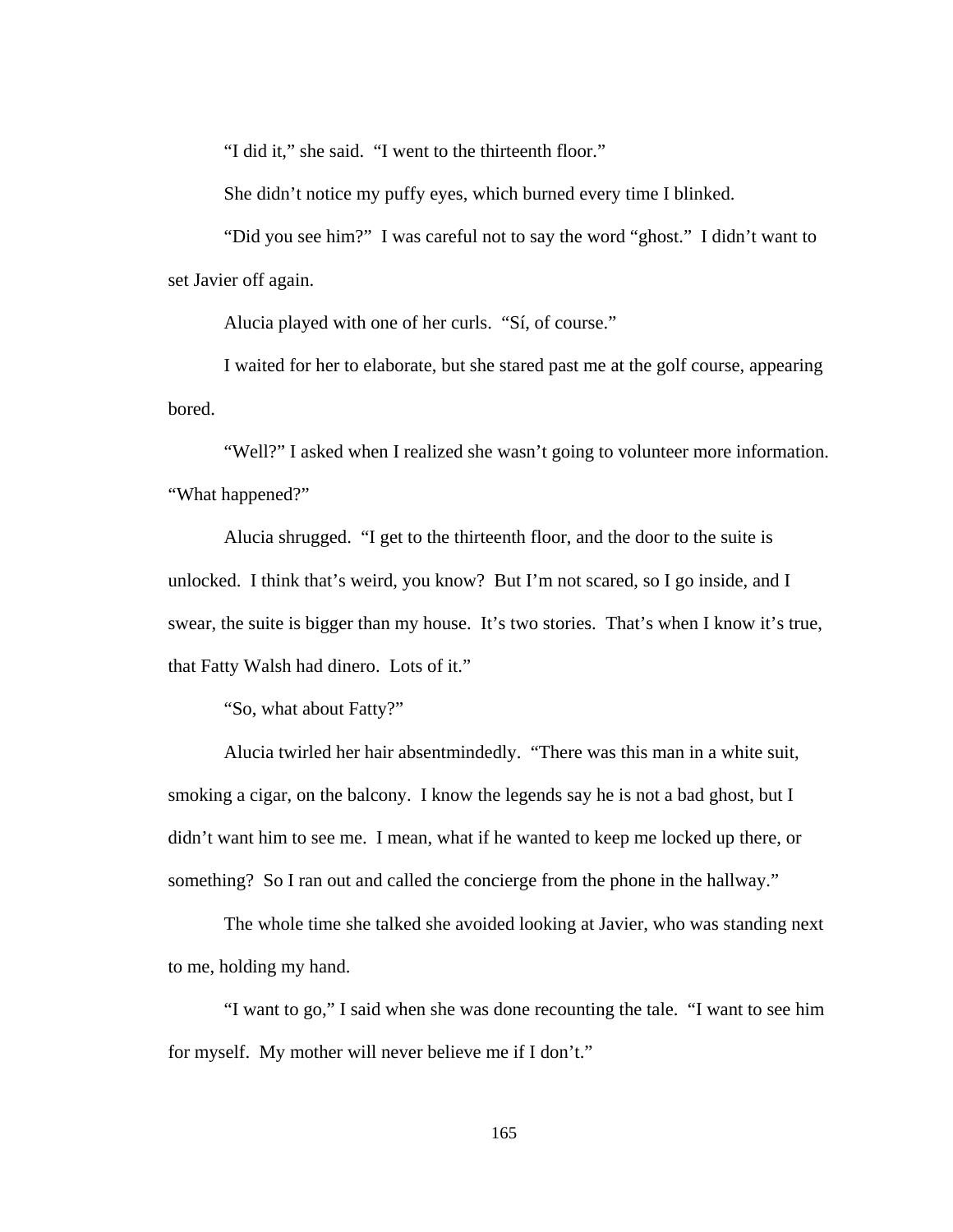For the first time since she'd stepped off the elevator, Alucia glanced at Javier. Her face hardened.

"I don't think it'll work for you," she said.

The way she averted her eyes, the cold tone of her voice, told me that she had realized the difference between us, and that it was not acceptable to her. I doubted she had really seen a ghost; more likely she wanted to keep the experience, the story, for herself and not have to share it with someone like me, someone with a brother like Javier. I glanced down at Javier, who was picking at a scab on his arm. I realized that even if Alucia had suggested I go up in the elevator, I wouldn't leave him behind.

I saw Alucia at school after that and we continued to talk, but it was never the same. She didn't ask me over for dinner or to join her family for brunch. If she laughed at something I said, her laugh was short and nervous, and she rarely looked me in the eye. We talked about neutral subjects like prom, who was dating whom, how disgusting the cafeteria food was. We talked about the SAT's and how much we hated algebra. We never mentioned Fatty Walsh again.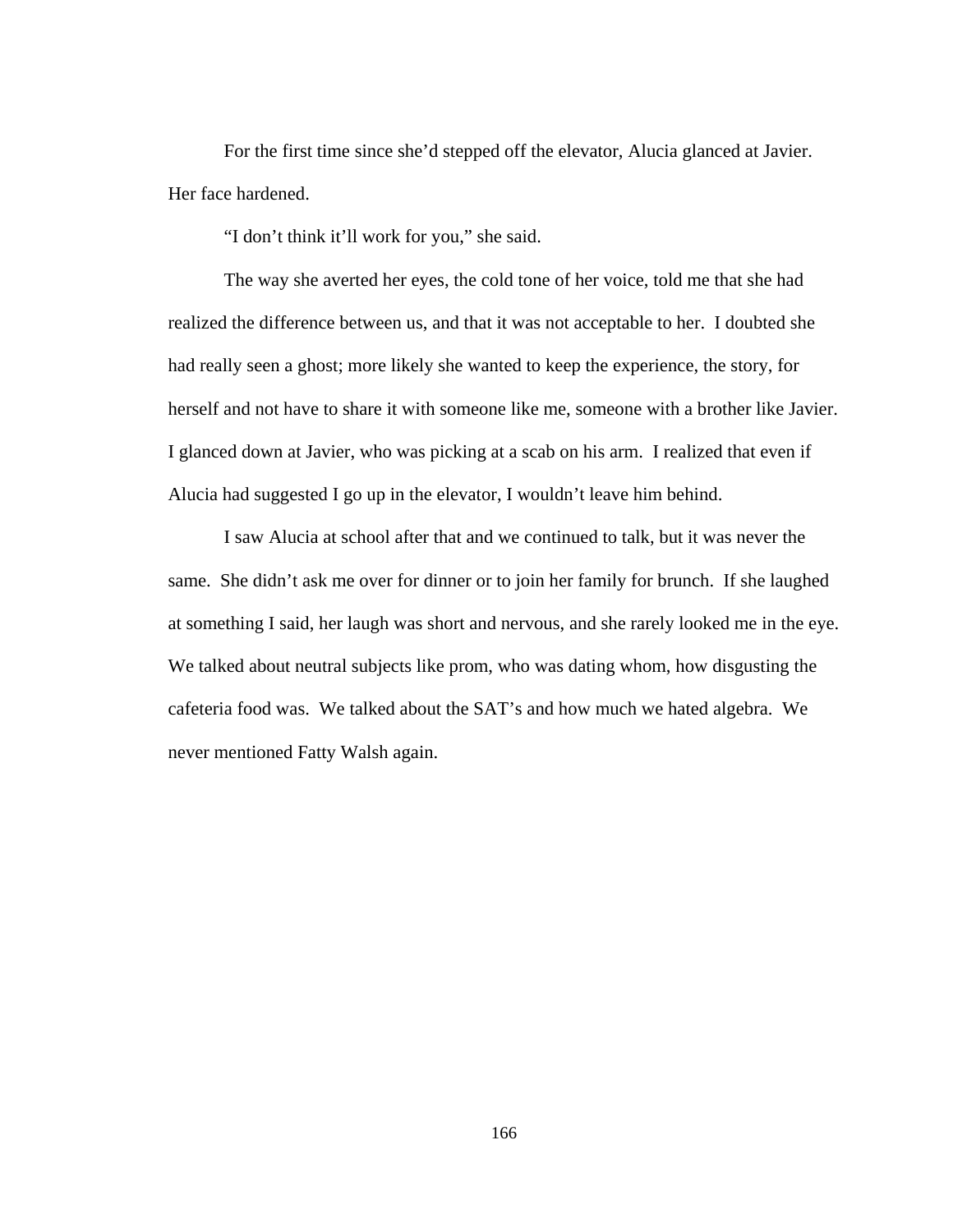## **CONVERSATIONS IN ROOM 201**

# *Saturday*

 That morning Violet's cell phone rang twice as she stood in the stark bedroom, watching in the mirror as the seamstress crouched on the floor, carefully slipping pins through the delicate organza. The dress was simple, strapless, so tight she could barely breathe. She took in a deep breath and felt her lungs fight against the stiff bra. Another two months, and the dress wouldn't fit at all. She thought about asking the seamstress to let out the sides, just a little, just in case, but she didn't want the questioning look, the confused "Are you expecting to gain weight?"

She stared at herself in the mirror as the seamstress worked. The glaringly white dress made her look washed out. Her face, lips, cheeks, hair even looked pale, lifeless against the brilliant fabric, and suddenly she wanted to tear it, to just take the thin organza between her fingers and pull until she heard the sharp rip and felt the fabric give way. She wanted to run outside, through the mud puddles left from yesterday's rain, run until mud splattered all over the hem, the train.

"I'm out of pins," the seamstress said, standing up. "I'll be right back."

 It was while the seamstress was gone that Violet felt it. Her abdomen had been pinched with cramps all morning, but the doctor had said not to worry. When she saw the red drops gleaming on the white tile floor, though, she knew.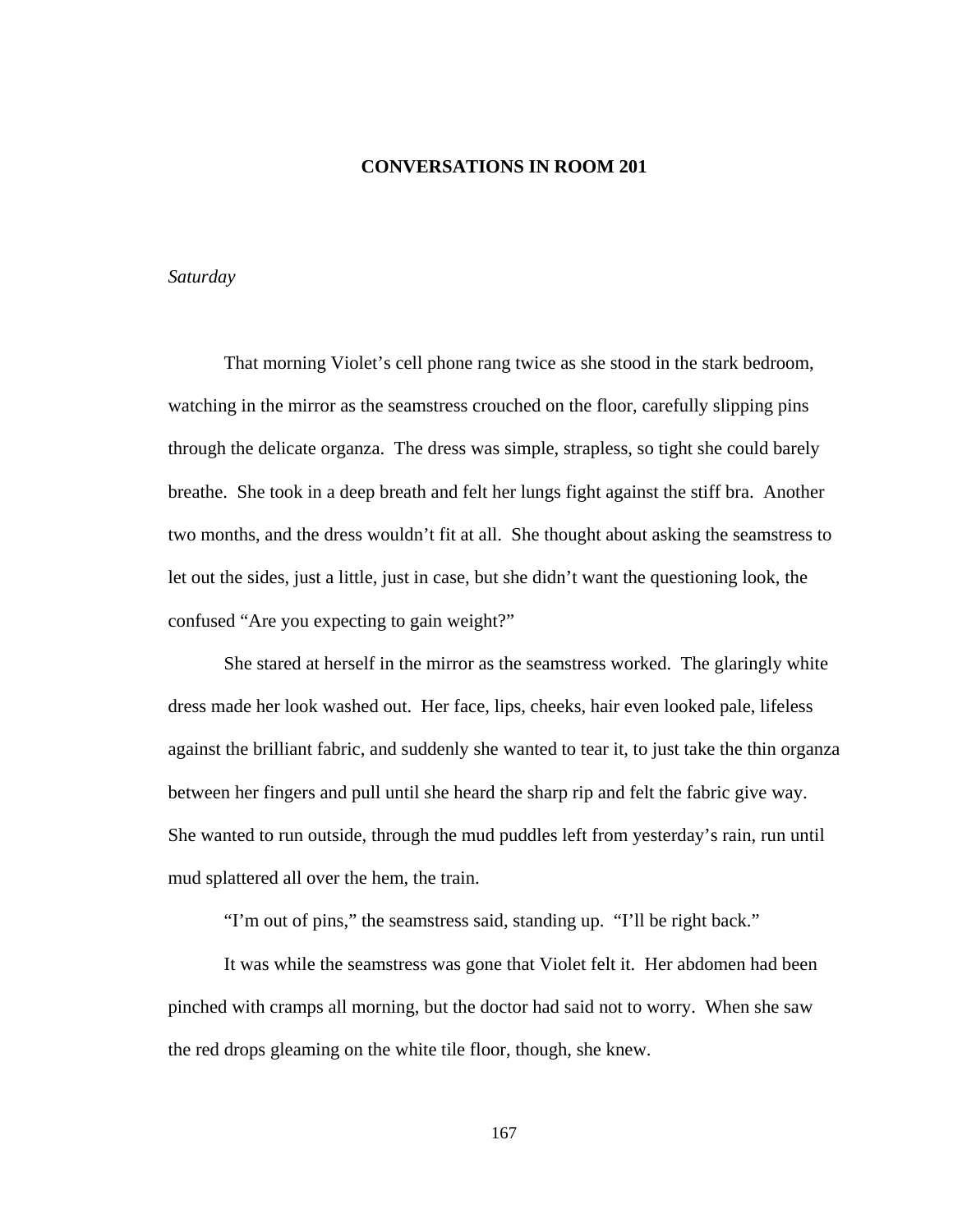She didn't even think about calling her mother. Instead, she climbed into her old Taurus and drove north on I-75. She drove and drove, stopping only for gas and some stale cheddar popcorn from a convenience store. She drove until the sky was a deep, even purple, until her eyelids were so heavy she was afraid of falling asleep at the wheel. As she drifted along the interstate, she saw skyscrapers in the distance, walls of light outlined against a starless sky, and she decided to stop. She drove aimlessly along steeply sloped hills, through mazes of one-way streets until she found a hotel whose sign flickered in the harsh streetlights.

## *Sunday*

 She awoke to the sound of a man speaking. His voice—even, cheerful, with a light British accent—was so clear and distinct it sounded as if he was sitting right next to her bed. She bolted upright, her heart beating rapidly, then collapsed back onto the pillows when she realized it was coming from the next room.

 "Just thought I'd check to see how Julie was feeling," the voice was saying. "How is she this morning? Does her back feel better?"

 Violet closed her eyes. Next door, the man's coffee pot gurgled. She imagined him sitting there, probably in a dark business suit, tearing open packets of powdered creamer, the receiver cradled between his ear and shoulder. She wondered who Julie was. A friend? A colleague? Whoever she was, she was lucky. Lucky to have someone calling at eight in the morning to check on her, to make sure she was all right. Violet thought briefly about Peter, about her mother, and wondered if they were concerned about her, if they'd even realized she was gone. She thought about her students, backpacks slung over their shoulders and shoelaces untied, walking into the classroom—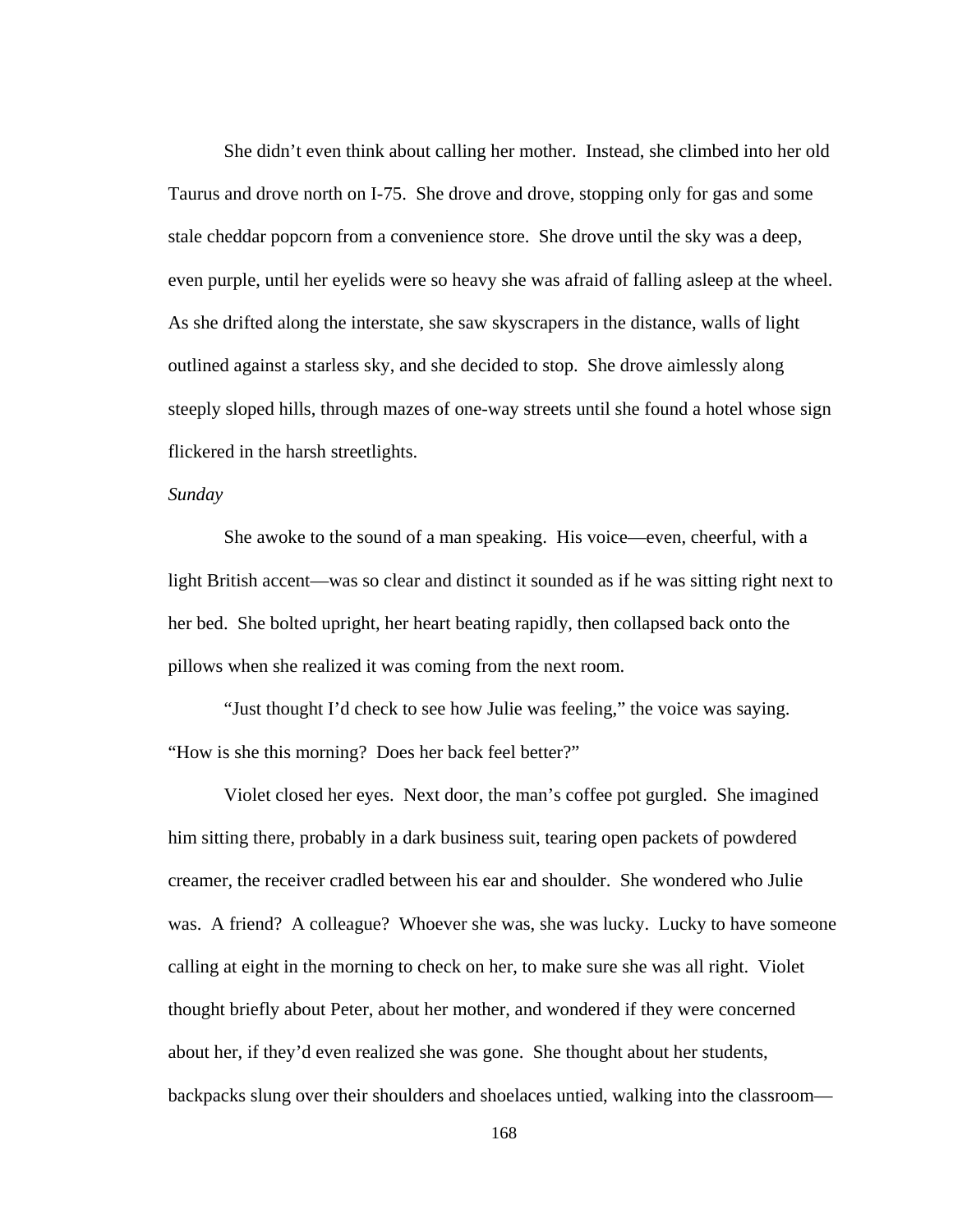the classroom she had taken the time to decorate with brightly-colored bulletin boards about multiplication—and seeing someone else standing at the front.

Outside, rain slapped the window intermittently. She pulled back the heavy green curtain and tried to make out where she was. All around the hotel skyscrapers loomed, disappearing into the thick fog that had settled overnight. Far below, people walked along the glistening streets, black umbrellas bobbing.

 She was hungry, and she felt greasy. She had a sour taste in her mouth. Her gums were sore from imbedded popcorn kernels. She suddenly realized that she had no change of clothes. She had no toothbrush, no make-up, no clean underwear.

 She slipped into the bathroom and splashed cold water on her face. Her eyelashes were crimped from sleeping on her stomach, and yesterday's carefully applied mascara formed ashy semi-circles below her eyes. She took a bottle of the hotel's fruity shampoo and lathered her hair in the sink. The suds slid down her forehead and stung her eyes. When it was all rinsed out, she pulled her hair back without bothering to comb it.

 Out in the hallway, she waited for several minutes for the elevator to make its way down from the top floor. She stood studying her feet, the dirt crusted between her toes, the flaking pink polish on her toenails. Down the hall, a door swung open and clicked shut. A man emerged from the room next to hers, room 201. The British man who asked about Julie. He wasn't wearing a suit, but he was crisply dressed in a button down shirt and pressed black pants. A laptop bag was slung over his shoulder. He smiled at her as he joined her by the elevator. A short, polite smile, his eyes averted.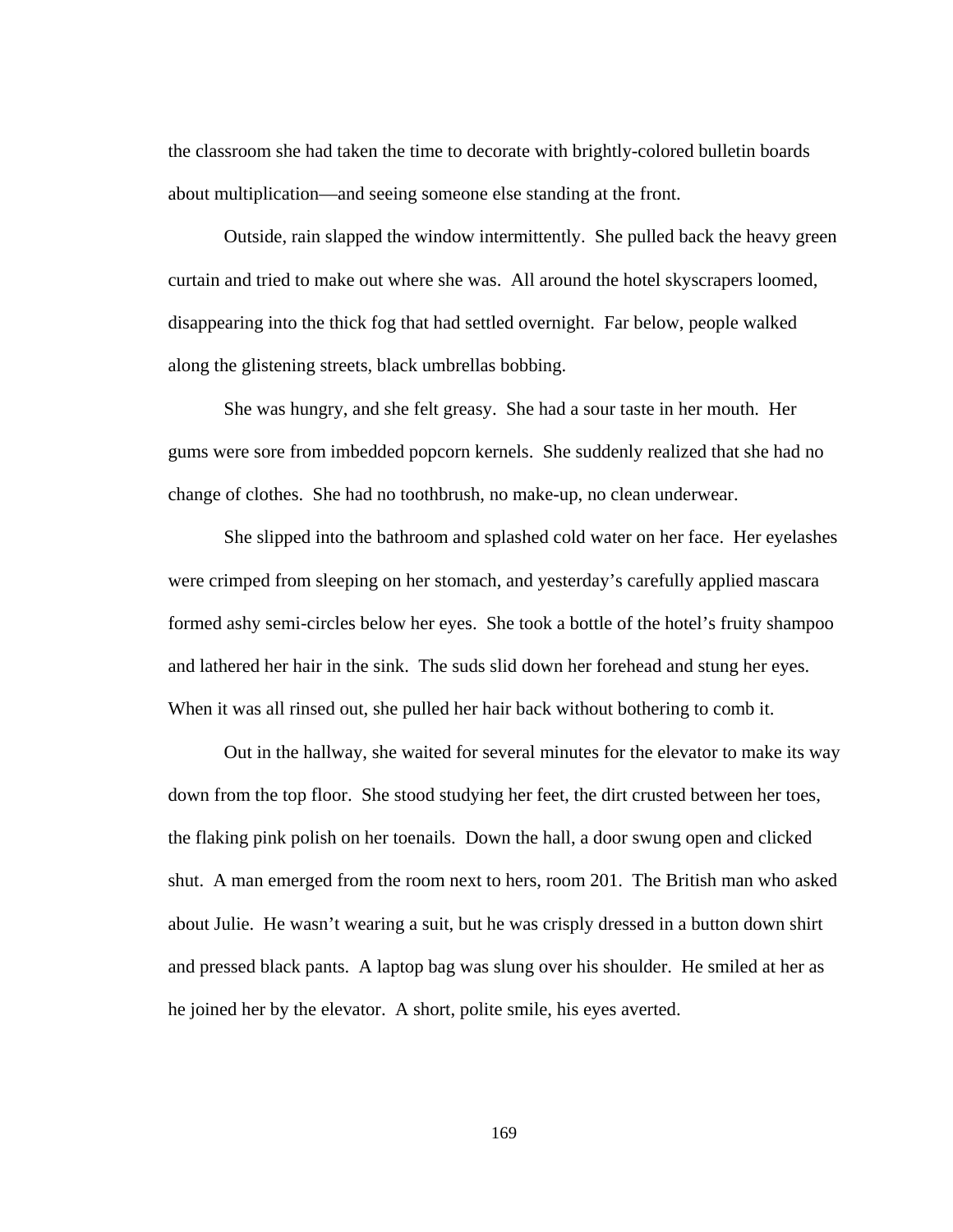Violet wondered what was on his laptop. Probably important files, business letters, memos. Maybe Excel spreadsheets filled with complex data and formulas. Maybe pictures of his wife, his children, the places he wanted to visit.

 After she found out she was pregnant, Violet had spent a lot of time on Peter's computer. She told him she was researching baby names and cheap wedding dresses. What she was really doing was checking his e-mails. She discovered his password—her name—and checked his e-mail constantly. She read everything that came through, even the junk mail from people trying to sell porn, hoping to find something, anything that suggested he was cheating on her. When she couldn't find anything, she considered creating a fake account and e-mailing him disguised as another woman. Or she could call his house and leave a breathy message on the machine. Anything so she could scream and cry and tell him she didn't want to marry him after all.

 Later that day, as she stood in the bathroom trying to wash her shirt in the sink, her cell phone rang. She left the shirt floating among the flat suds and retrieved her cell phone from the bottom of her purse. It was her mother.

 "Where the hell are you?" her mother asked as soon as Violet answered the phone. She didn't sound angry, or worried. Only tired.

"I had to get away for a while," Violet said. "I'm fine."

 "Are you with another man?" her mother asked. "I won't tell Peter." "No."

"Do you need money? I can see if Peter will send you some."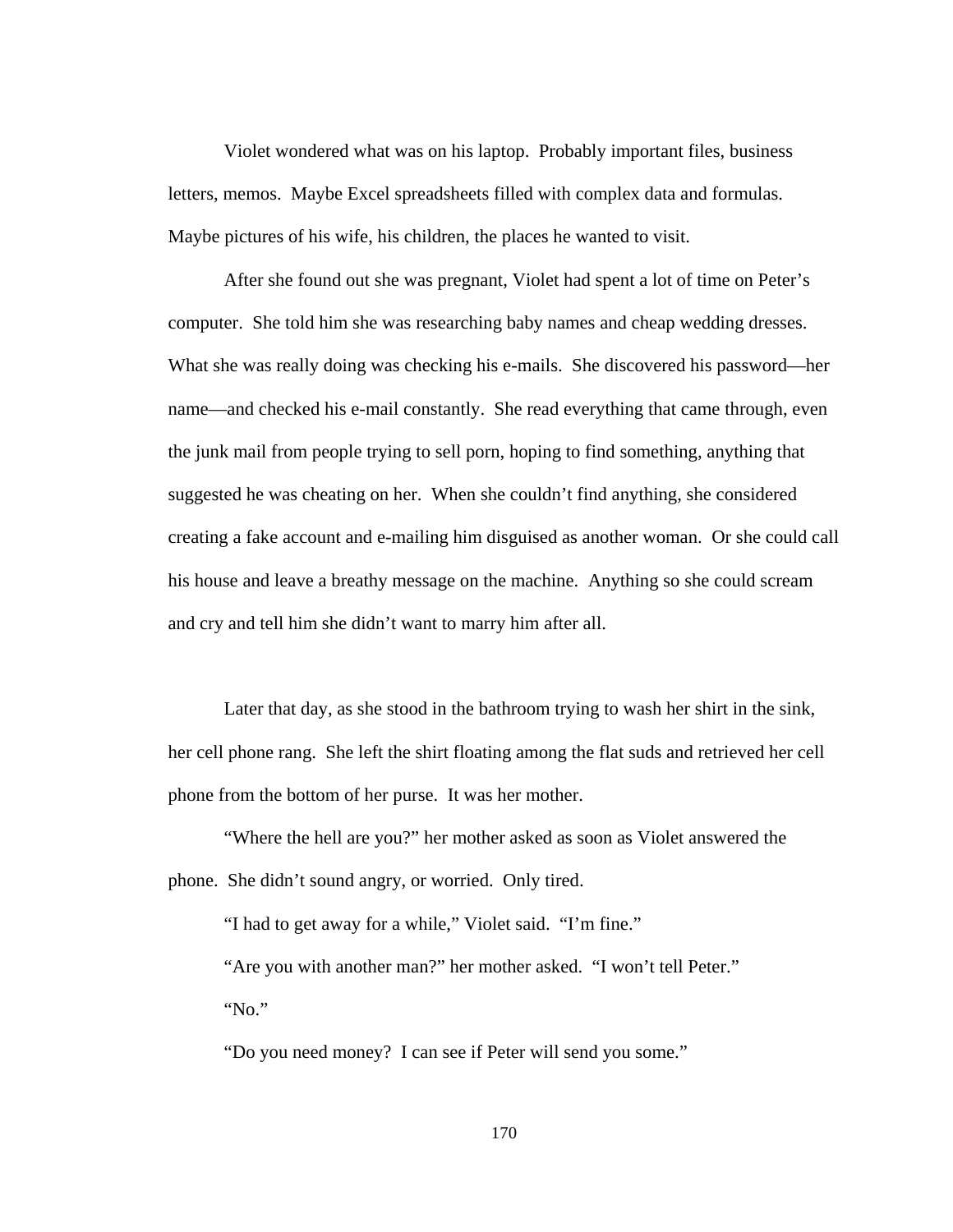"I don't need money." Violet pressed a hand to her aching forehead. Soapy water trailed along her brow and into her eyes, making them burn.

 "Look, could you just tell Peter that I'm fine? I don't know when I'll be back, but I'm okay."

 "Sure." Her mother sounded distracted. In the background, the doorbell rang, and her mother's Chihuahua began barking. "I'll tell him."

*Monday* 

 The next morning was as gray and dreary as the previous. Violet lay in bed, listening to the rush of water from the roof, the splash of car tires in puddles, a distant siren. After a few minutes, she heard the distinct sound of a train calling out a warning.

 In room 201, the door slammed. Sounds followed: heavy footsteps muffled by the thick carpet, keys clattering on the table, a faucet running. A woman's voice, highpitched, piercing. The distress and anger almost palpable even through the wall.

 "Oh my God, where have you been?" she said. Her voice was loud, forceful, but Violet thought she detected a tremor. She climbed out of bed and sat down on the cold wooden chair by the wall. She thought about pressing her ear to the wall, but then realized that would be too much.

 "My God, you smell," the woman said after several long seconds. Violet imagined the man, probably in a rumpled shirt, jeans damp and smelling of the rain that floated down outside, walking over to the bed, maybe to give a conciliatory kiss, or to reach for the television remote. Maybe he had been out drinking. Maybe the woman smelled alcohol, sweat, vomit, all combined into one salty, sour, nauseating stench. The stench of loneliness, bitterness, escape.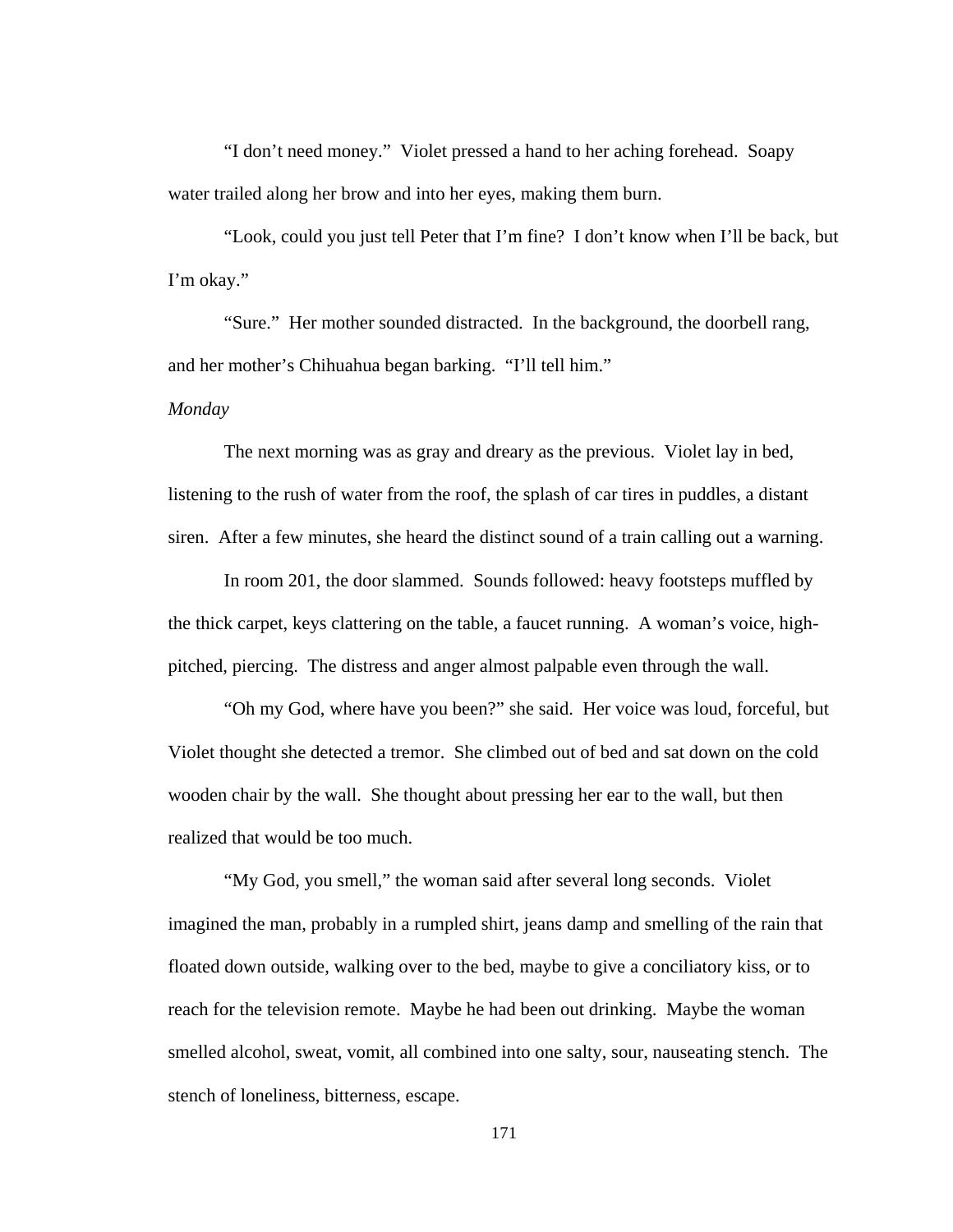"How many times must we go through this?" the woman asked. The quick sound of a zipper, the rustling of plastic. "It doesn't matter where we are. New York. Atlanta. The freaking Bahamas. You'll never change."

 The man finally responded. His voice was soft, tired, barely discernible through the wall.

"This is who I am," he said. "You knew this about me when you married me."

 Those words. Frustrating, familiar words. Violet pushed back from the wall. In the bathroom, she brushed her teeth and pulled her hair away from her face. She slipped on her shoes and left the room.

 Outside, the damp, cold air made her lungs burn. Raindrops settled on her eyelashes and with every blink, the world around her grew blurry. People pushed past her, bent forward for balance as they hurried up the steep sidewalks. Beneath her, the sidewalk rushed by, gray concrete smeared with wet red clay and pink earthworms, some already dead.

*You knew this about me*. Peter's words to her last Christmas morning. They lay in bed, Peter with a cold cloth over his eyes, his hand on his stomach, Violet with her head propped up on a pillow, refusing to look at him.

 The night before they'd been at a Christmas Eve party at her friend Margaret's house. Violet knew almost everyone there: friends from childhood, her mother's friends, even a few co-workers. She was so proud to show off Peter, the lawyer from Miami, who wore a suit and tie to work, who owned shoes that cost more than Violet's grocery bill for an entire month. Peter with his quick, dimpled smile and strong hands. There was no one like him in Homestead.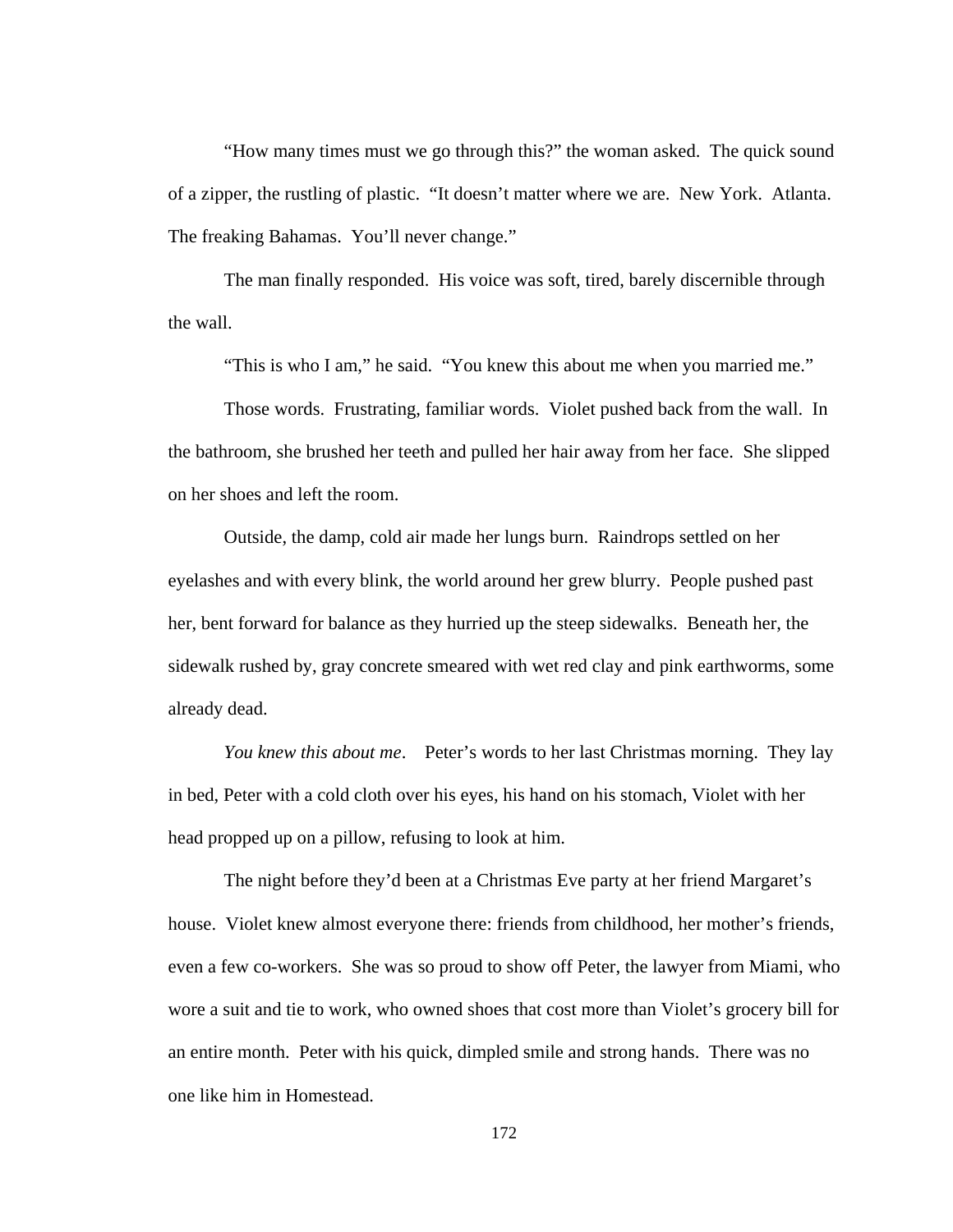Peter who liked to drink. Peter who drank all of Margaret's expensive cherry liquor, who got quiet and sullen and wanted to leave at nine o'clock. Who threw up in Margaret's bougainvillea bush.

 Violet had been so embarrassed. Her friends smiled and acted like it was no big deal, but she could see the judgment in the way they averted their eyes, the way their smiles faltered as they looked at each other. They were thinking that she did no better with her rich Miami man than she did with any of her high school boyfriends from Homestead. That she hadn't made much progress in her life after all.

### *Tuesday*

The next morning Violet stayed in bed until almost noon. Her stomach twisted and ached, and she could barely move. She watched television for a couple of hours and then lay on her side to watch the rain stream down the foggy window.

 Shortly after noon the door clicked open and shut in room 201. Feet shuffled on the carpet. Keys clattered on the table by the window. Someone turned the television to the weather channel.

 "You know, I don't see why you're making such a big deal about it." A man's voice, guttural, emphasizing the 's' sounds. "I was only joking."

 "Well, you just don't joke about something like that." A woman's voice, a thick southern accent. "You embarrassed me."

 A mattress squeaked. Violet imagined the man sitting down next to the woman, maybe rubbing her back. Maybe she jerked away from him.

 "You know I don't really think you'll need one," the man said. "I was only offering to pay for it if you did. Can't you take a joke?"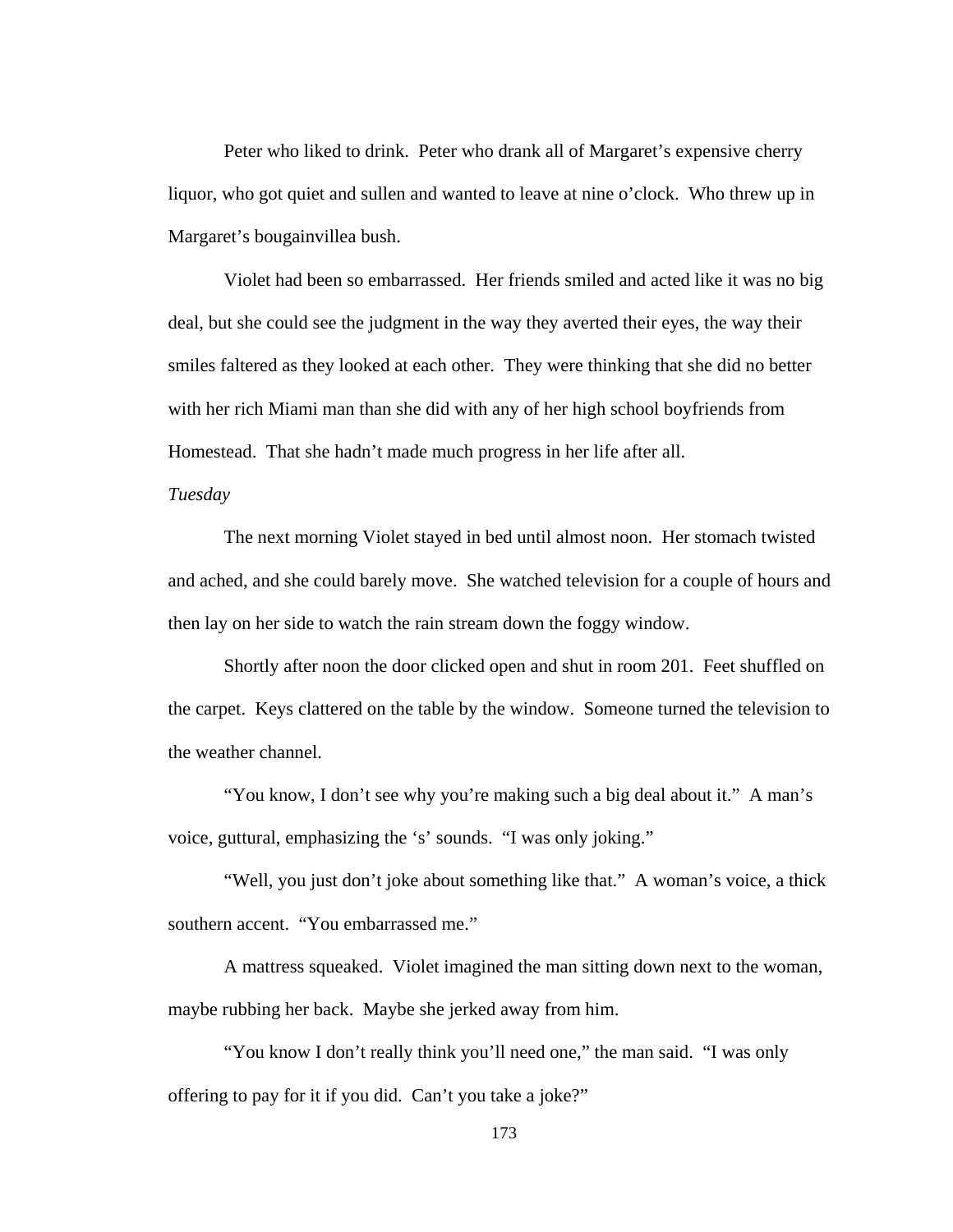The woman muttered something that Violet couldn't understand. The volume on the television rose until all Violet could hear was the upbeat, instrumental music played when the weather channel displayed the ten-day forecast.

 Violet rolled over and closed her eyes. The first time that she had brought Peter to meet her mother, he had embarrassed her. Violet wasn't sure why; she'd expected her mother to be the one to embarrass her.

 They were sitting out back after dinner. Her mother was nursing a beer, Peter was finishing his second glass of wine, and Violet was playing with her watered-down daiquiri. The air was warm and salty. The banana tree, heavy with curved purple bundles, rustled in the breeze. The peach flowers of the angel trumpet bush bobbed, directing their silent music at the grass already glistening with late night dew. In the distance, the cars at the Homestead-Miami Speedway entered their final lap, their straining engines humming like bees.

 Violet wasn't even sure how the topic came up. The conversation had been slow and awkward all night. Her mother, normally so loud and boisterous, got quiet when she drank. Peter, who could be very charismatic, seemed uncomfortable in her mother's house with its tie-dyed curtains and glow-in-the-dark peace signs. Somehow, though, along the course of the night, the topic came up.

 Violet wasn't paying attention, really, until she heard her name. She had been studying the puddle of condensation on the dusty glass tabletop. Peter said her name, and when she looked up, he was tapping the bottom of his chin.

"Not now," he said. "But eventually. She's got that Harmon face, doesn't she?"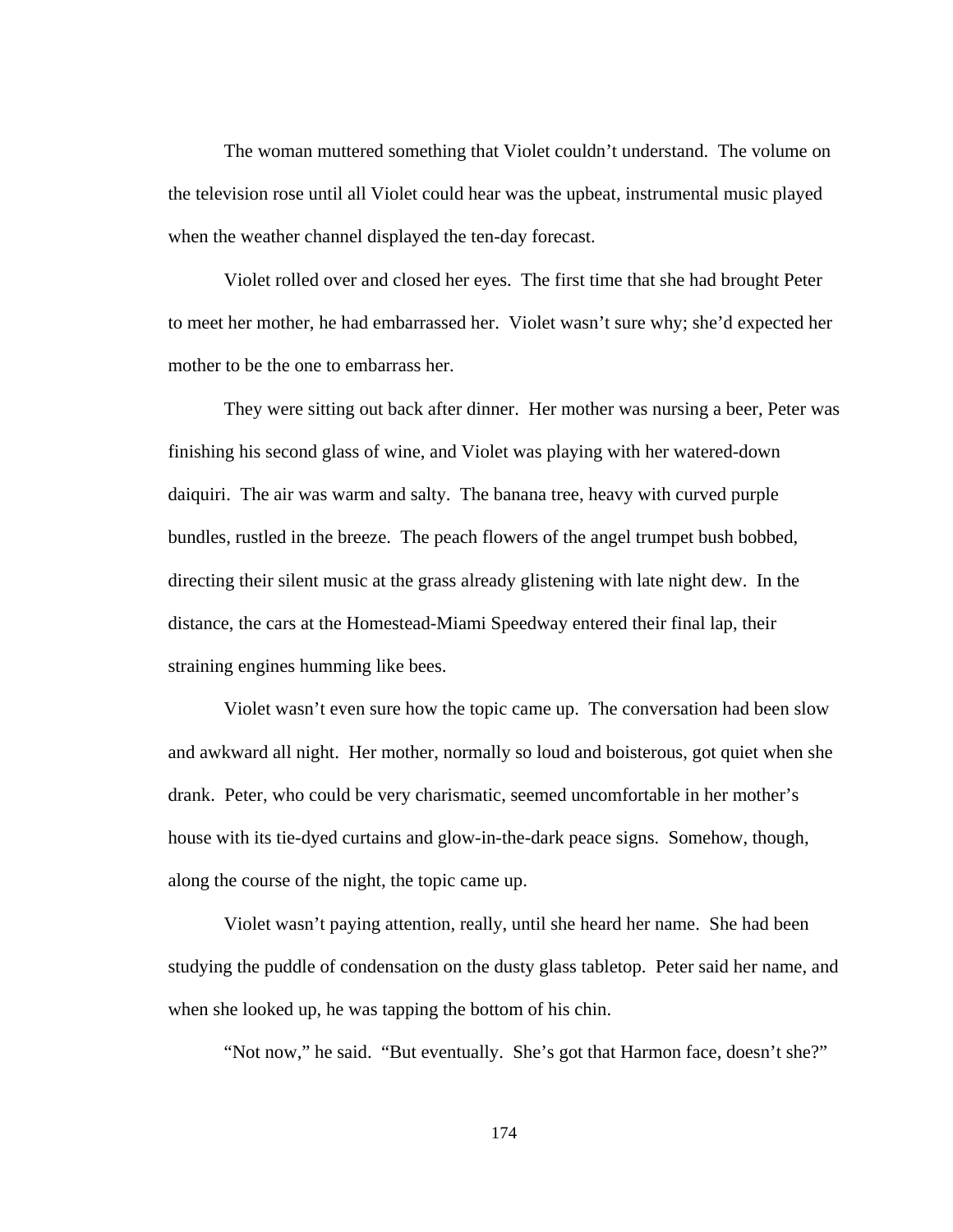A facelift. He was telling her mother that Violet was going to need a facelift someday.

 Her mother looked at Violet and brought what was left of her cigarette to her chapped lips. "Where the hell did you find this guy?" she wanted to know.

### *Wednesday*

 Violet woke to the sound of the train, a distant whistle. Below her, cars rushed by, grates clunked under heavy tires. What she did not hear was the sound of rain. She slipped out of bed and pulled back the heavy curtain. Gray sunlight fell over her. The sky was still overcast, but at least the rain had stopped. The streets looked dry. There were no more black umbrellas.

 A few minutes later her cell phone rang. It had been beeping all night, signaling a low battery. She didn't have the charger. Once it died, she would be cut off from the rest of the world. Completely. Her mother could never find her. Peter could never find her.

She picked it up after checking the number on the screen.

 "So are you ready yet?" Her mother sounded so nonchalant, as if she was asking Violet if they were still meeting for lunch.

Violet pictured her mother curled up on the pink couch covered with dog hair, tapping her cigarette against the top of her empty coffee mug. She was probably still in her nightgown, the same silky one she always answered the door in, the one that clung to her drooping breasts and bunched around her midsection. Her daughter had disappeared, and she was probably lounging around like any other morning.

 "Am I ready for what?" Violet asked, wrapping the curtain cord around her finger.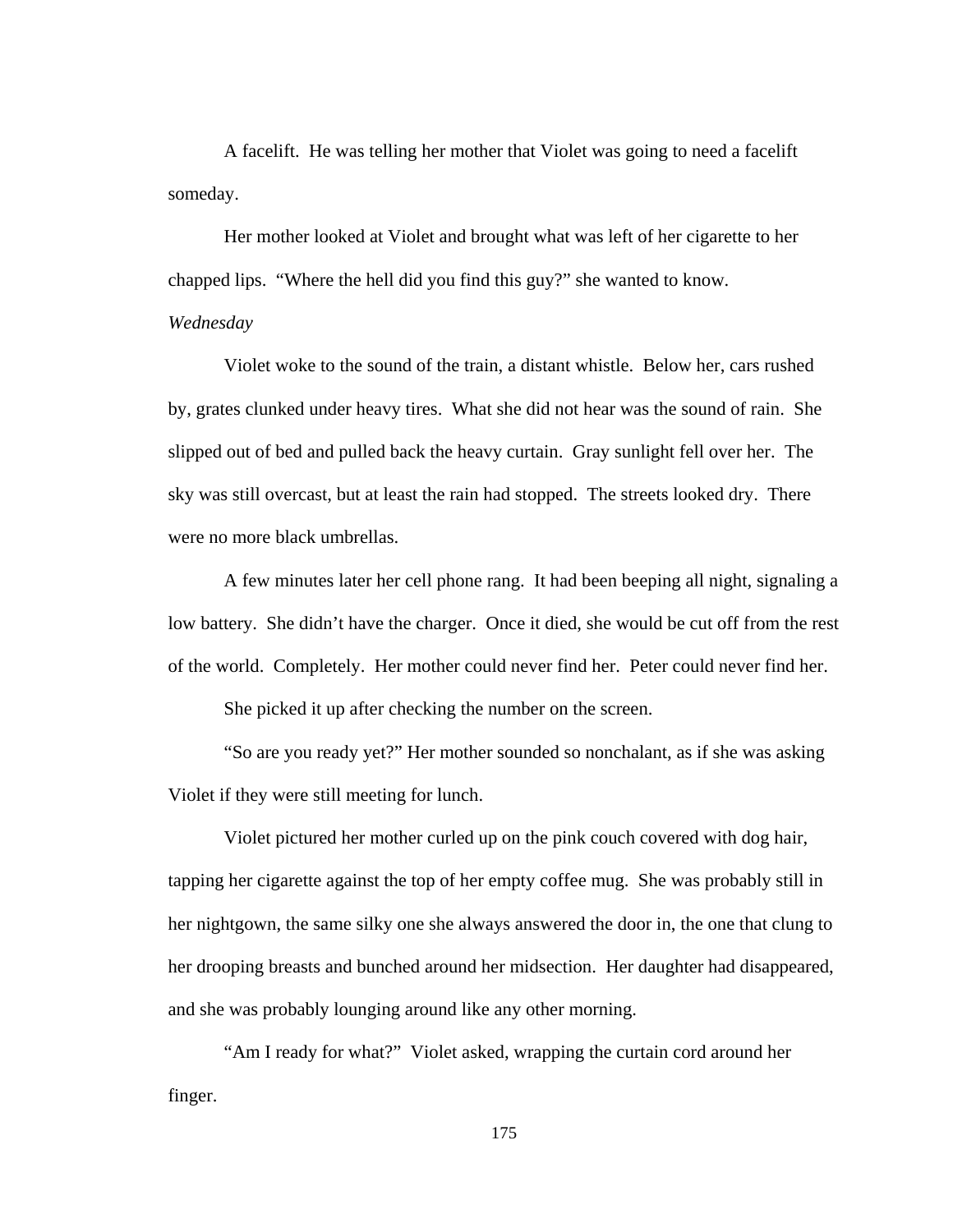"To come home." Her mother sighed, then lapsed into a coughing fit. "It's getting old, you know. Peter keeps calling, keeps knocking on my door at ungodly hours. He doesn't believe that you're okay."

 "I don't know." It was the truth. Violet sank onto the bed and pulled her knees to her chest. The hair on her legs was soft. She needed to shave.

 "You know, I did the same thing once," her mother said. "After I had you. Just left. Just got in my jeep and drove."

 That didn't surprise Violet. Her mother had always been the only mother who didn't come to school plays, or softball games, or high school graduation. She liked to remind Violet that if she'd believed in birth control, Violet wouldn't be there.

 "And then you know what?" her mother continued when Violet didn't speak. "It got old." She paused, coughed a few more times. "Well, it's a good thing I came back. A hell of a good thing. Do you know how you would have turned out if your dad had raised you?"

 Violet studied the paint chipping on her toenails. That was one nice thing about dating someone like Peter. She could afford things like spa pedicures. She could afford to have someone scrape away dead skin and polish her toes so they looked brand new. It didn't matter how many pedicures she had, though. As soon as she stepped outside, a stray speck of dirt always found its way into the gleaming polish.

 "There's no baby," Violet said. She hadn't planned on telling her mother. But it just came out, and suddenly she couldn't stop. "Tell Peter that. I had a miscarriage. I'm not pregnant anymore. See if he still wants to know where I am. See if he still wants to marry me."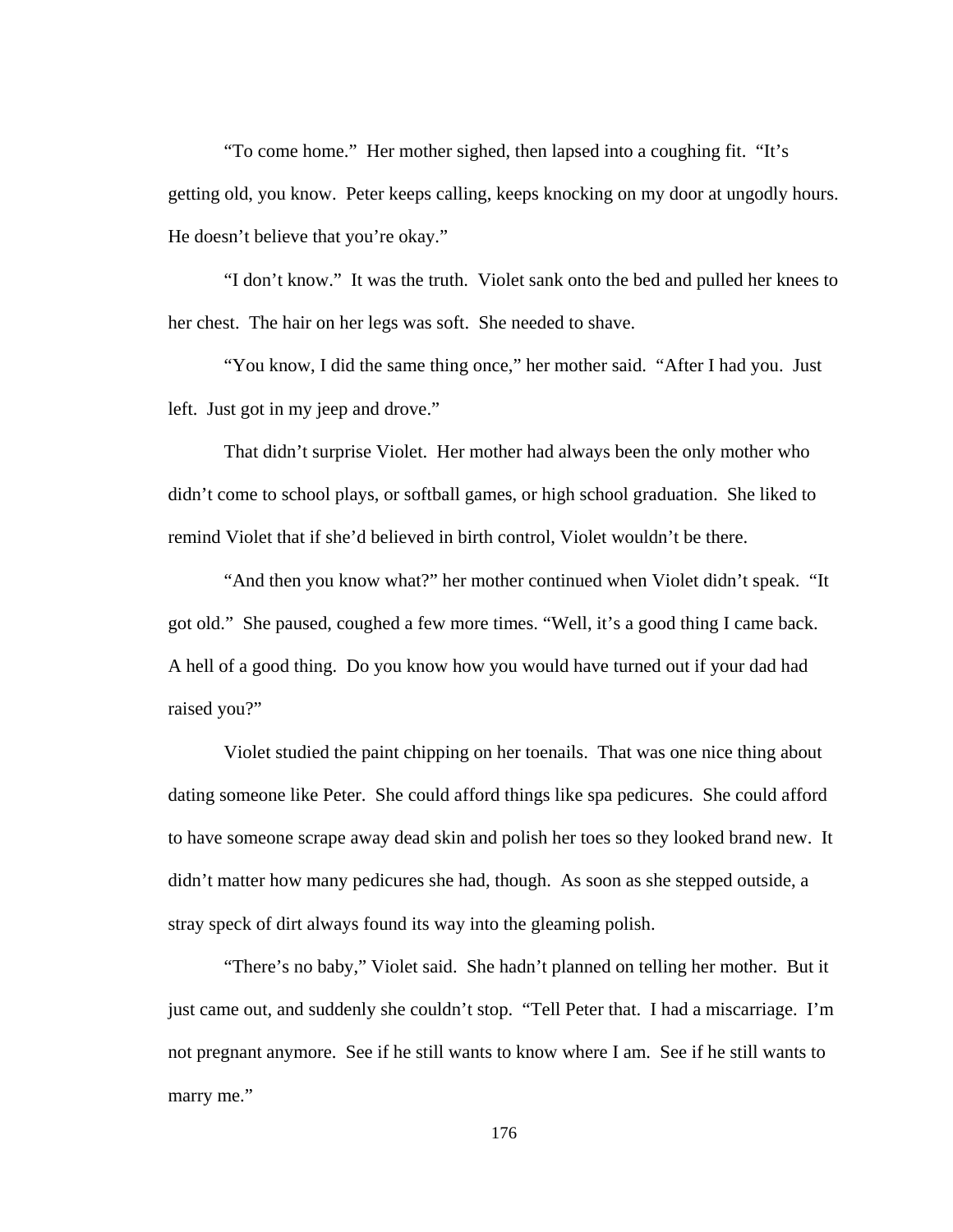Her mother laughed, which sounded completely inappropriate, yet Violet wasn't surprised.

"It's just as well," her mother said. "So, are you coming home, then?"

 In room 201, the door slammed. There was a rustling sound, like a suitcase being dropped onto the bed. Or clothes being taken off. Someone giggled, a short, sharp, ragged noise. It could have been hiccups, or a sob.

 "I don't know," Violet said. "Tell Peter I'm sorry." She hung up and turned the cell phone off.

 Next door, the noise stopped. Not a rustle. Not a whisper. Violet stood and pressed her ear to the wall. She tried to drown out all of the other noise—the cars on the street below, the rattle of the housekeeper's cart, the hum of the vending machines—to focus on the life in the next room. Maybe, if she could hear something, she could join their lives for just a second. Maybe, for just a second, she could escape her own.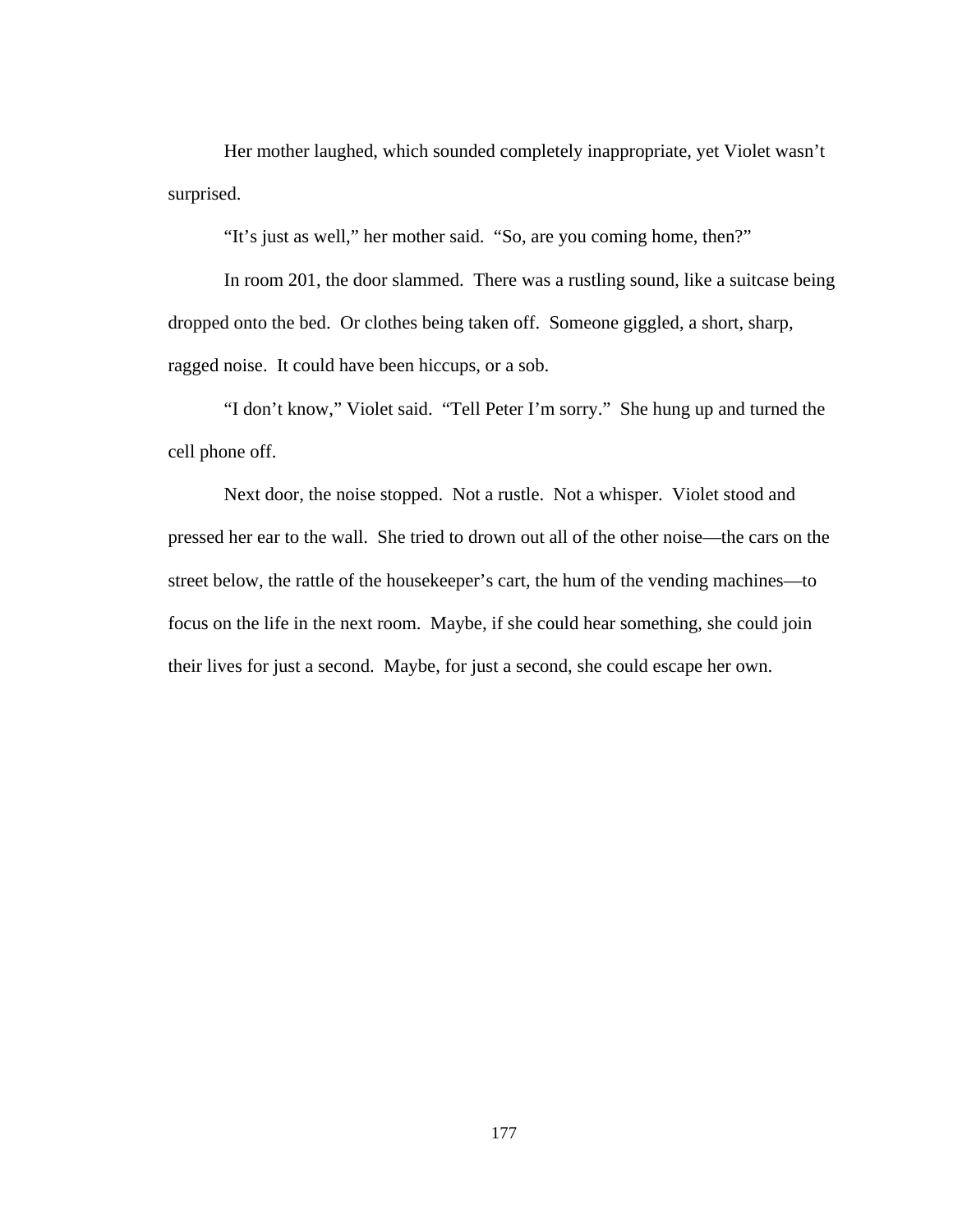## **CANNON BEACH**

On Saturday morning, Frieda wakes and lies for several minutes staring up at the tremulous shadows on the popcorn ceiling, trying to figure out why she has been dreaming about her husband with another woman.

 Walter has been dead for almost five years now, but Frieda started having the dream only about a month ago. The man in it is clearly Walter, with his dark eyebrows and cleft chin and thick arms. He is always with a woman. Frieda knows it is a woman because of the wide hips and fleshy arms, although in the dream, she is never able to see the woman's face.

 She rolls over and faces the window. Gray light filters through lacy white curtains that are so old the edges have turned yellow. Outside, waves slap against the concrete walls of the channel. Further out, boat engines hum in the Gulf.

 The idea that Walter cheated on her strikes her as absurd. She and Walter had been married twenty-five years and lived in Key Largo the entire time. Less than two miles of land separates the Gulf from the Atlantic, so Frieda doubts that Walter could have managed an affair without her finding out. Still, she finds herself stumbling out of bed and stepping into the shower wearing her cotton nightgown. She turns the faucet all the way to the left, hoping the cold water will wake her up and wash away the image of Walter's smiling face, the way he looked at her—gray eyes shining, the dimple in his left cheek visible—as if he didn't know her at all.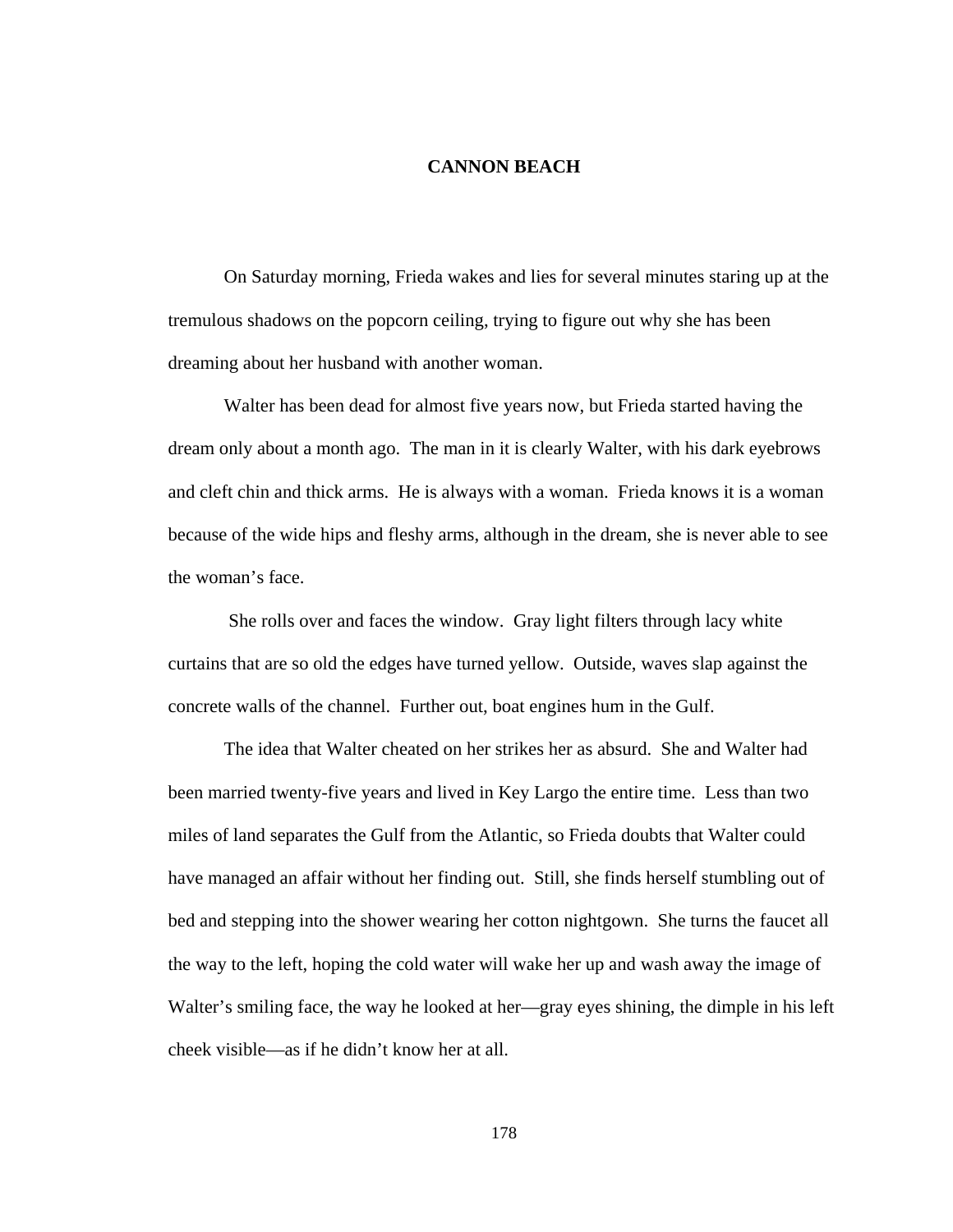Frieda met Walter on a blind date when she was eighteen. She was working as a waitress at a popular seafood restaurant on US 1, just a short ways from John Pennekamp Coral Reef State Park. Her friend Bianca informed her one night that she had set Frieda up on a date.

 "Oh, you'll like him," she said when Frieda began to object. "He's kind of short, but he's sweet. Opens doors and everything."

 Walter was waiting for her as soon as she went on break. She wasn't feeling particularly attractive: a drunk customer had spilt his fourth glass of wine on her, leaving a stain the color of dried blood on her white tank top, and her hands, despite the fact that she'd scrubbed them three times with jasmine-scented soap, were still sticky and smelled like fish.

 She knew who he was right away. He leaned against the doorframe, his dark hair strangely aglow under the string of bright blue seahorse lights. He was short, almost a full inch shorter than her, but he had broad shoulders and a thick neck that made him look strong. He smiled when he saw her but didn't extend his hand as she expected.

"You probably don't have time to go somewhere else," he said. She shrugged.

They walked outside so Walter could light a cigarette. Frieda had never found smoking appealing—the smell gave her a headache—but something about the way that Walter let the cigarette dangle from his fingers and the way he barely parted his lips as he exhaled made her want to reach out and touch his face. She resisted, instead trying to focus as he talked about how he was thinking of signing up for the Marine Corp. At the end of her break, she'd barely spoken two words. He asked for her phone number and said he would call the next day,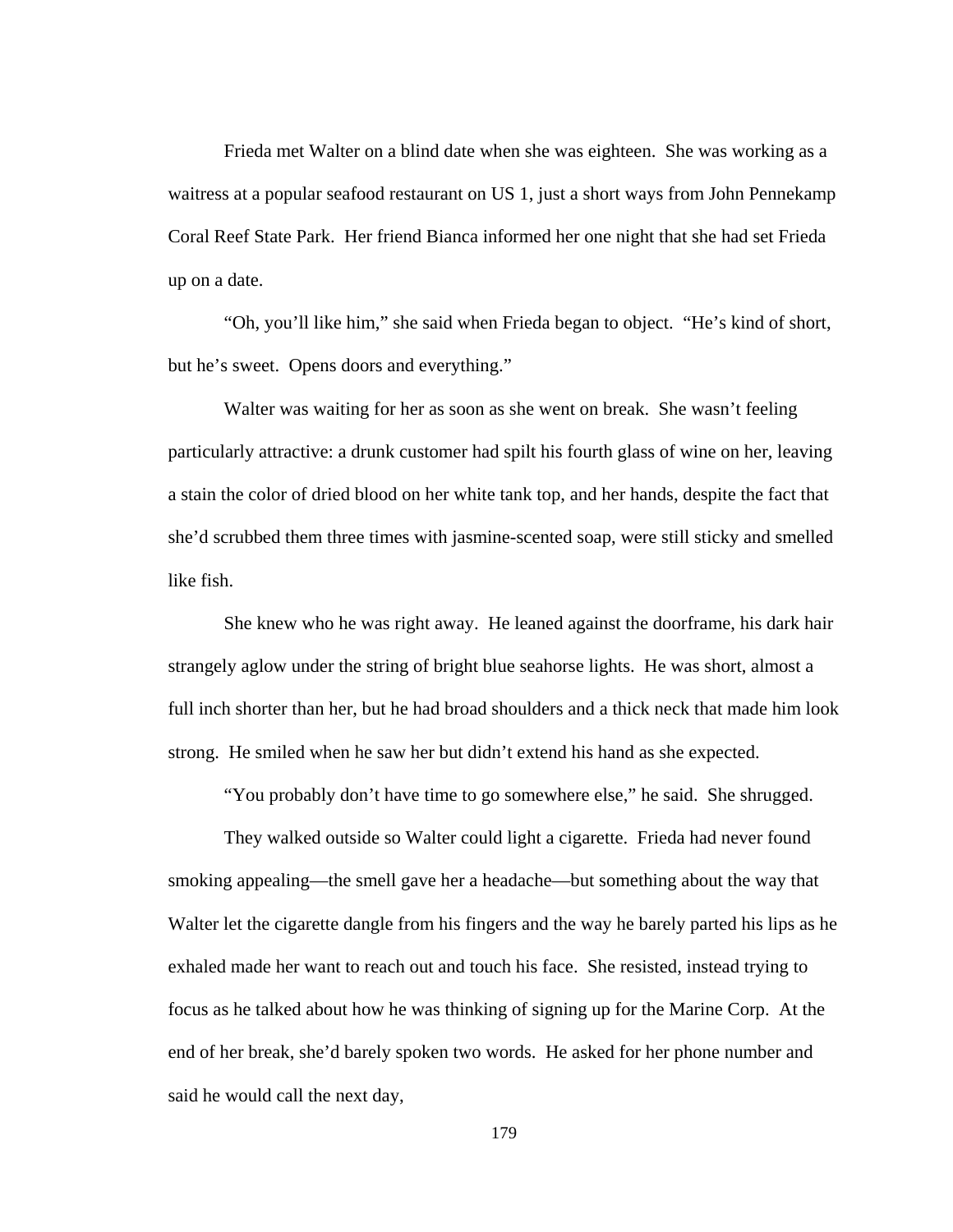It was three days before she heard from him, and he didn't call. It was late, and she was in her room, sitting cross-legged on the old, starfish-shaped rug that partially covered the dusty tile floor. She was filling out an application for the local community college when she heard a hollow rapping on the front door.

 Walter was standing there, his face shadowed in the moonlight. Frieda was glad her mother was still working; she wasn't sure what her mother would say if she knew Frieda was talking to a boy. Her mother seemed to think that boys were the cause of all of society's problems.

 "Get involved with one of them, and you can kiss your future good-bye," she'd told Frieda on more than one occasion.

 "Want to go to Pennekamp?" Walter asked as Frieda stood there, feeling safe behind the screen door.

"But it's closed." She thought he must just be confused about the time.

 Walter smiled at her, a sympathetic smile, the way a father might smile at a naive child.

 "Just come on," he said, opening the door and taking her hand. She shivered at the way his skin, cool and rough, felt against hers.

 They walked along the dark street, led by the white moonlight. They walked briefly along US1, and had to wait, leaning against the wooden fence, until there were no cars in sight. Then Walter hopped over the fence and led her through the dense brush.

 It was slow going, and several times Frieda thought about turning back. She tripped over twisted roots and brushed against the rough, salt-crusted leaves of the sea grape tree. Finally, they entered a clearing that she recognized as Cannon Beach.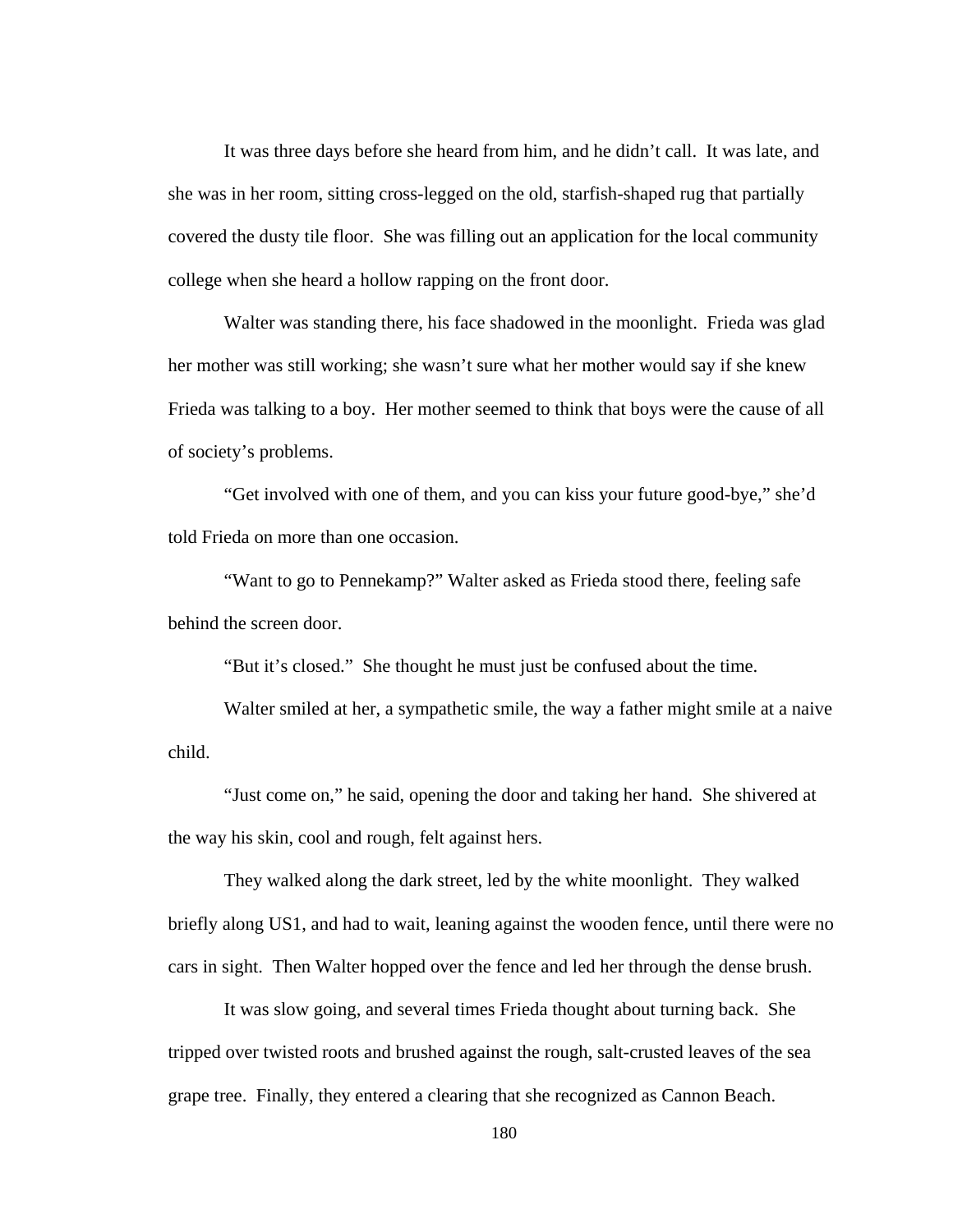Walter sat down on the broken white shells and took off his shoes and shirt.

 "What are you doing?" Frieda said. He was so pale his skin seemed to glow. She looked away.

 "Take off your shoes," Walter said. The water was black and oily against the night sky. Out in the distance, two bright blue lights quivered as they moved slowly over the water.

Finally, Frieda reached down and slipped her sandals off. It took her three times to undo the buckle on the first sandal.

 Walter walked into the water, stopping only momentarily to gain his balance on the slippery rocks. Frieda followed, her arms outstretched, feeling carefully with her feet. The water was lit with moonlight, but she couldn't see anything below the surface. Beneath her feet she felt the rocks, sharp and slick, and she imagined she felt the slippery scales of the tropical fish as they brushed against her legs. She tried not to picture the long faces of the barracudas, their sharp teeth gleaming as they floated only feet away.

 Before she knew it, she was several feet away from the shore. The ground slipped away beneath her, and she was floating, buoyed by the warm salt water. Her legs churned, keeping her afloat. Walter was beside her, a dark shadow. He reached out and took her arm, pulling her to him. His skin was smooth, cold compared to the warm water that held them up. She wondered if he could feel her quickened pulse.

 Saturday afternoon, Frieda's daughter comes over for lunch. They see each other on a regular basis, even though they don't have much to talk about. Louise is the opposite of Frieda: she wears her hair short and spiky with bright red highlights, and she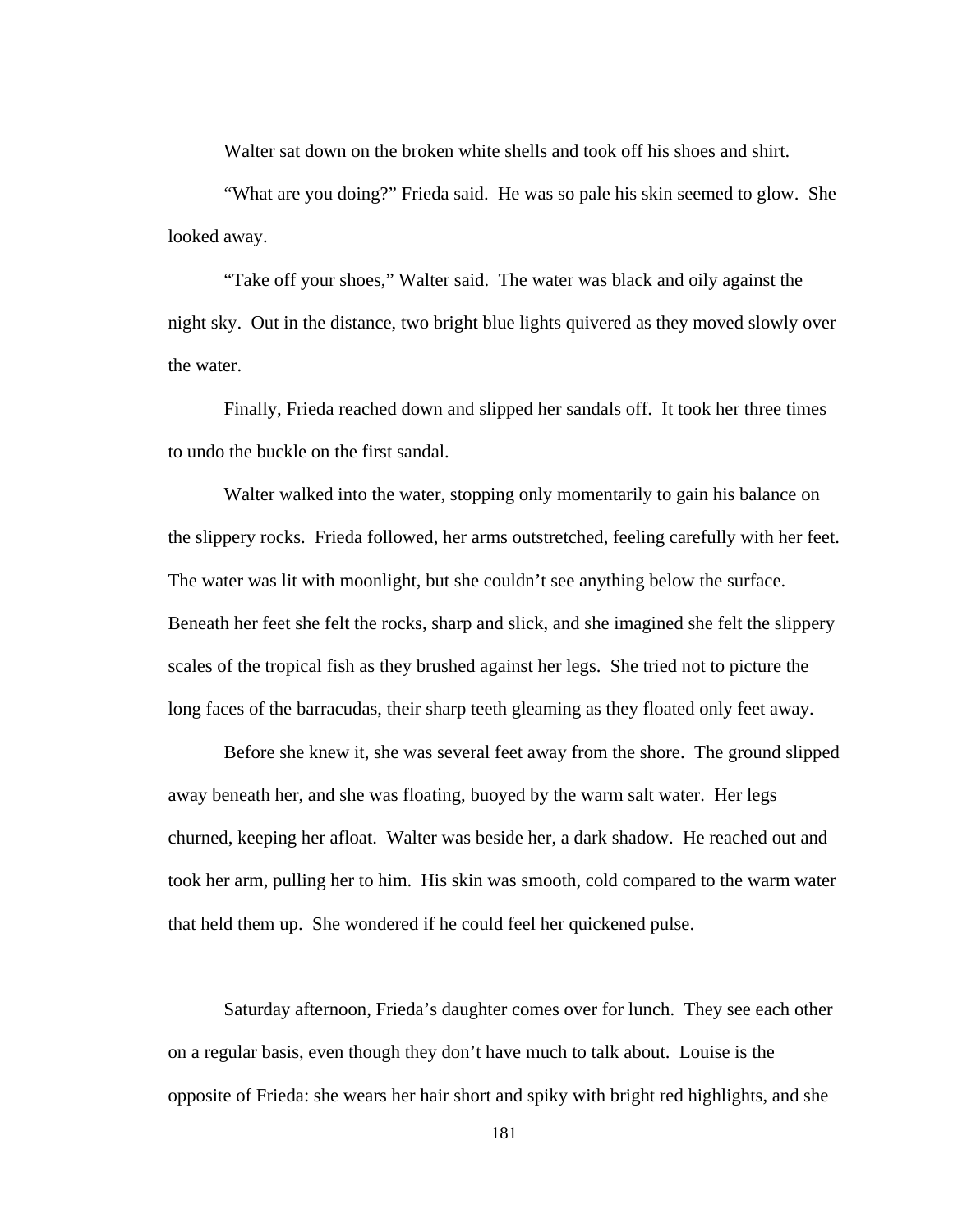has a tattoo of a spider on her lower back. She smokes just like her father did, only she smokes black-and-milds because she says they're more fashionable.

"All the kids in my dorm smoke them," she tells Frieda whenever Frieda waves the smoke away.

Louise is studying psychology and likes to inform Frieda that she's too oldfashioned, that she needs to stop being so domestic and embrace her womanhood. Frieda's never sure what her daughter means by this.

 Today when Louise comes over, Frieda is cooking. She has been in the kitchen all morning, cooking everything she can think of in an attempt to stop replaying the dream in her head. So far she has cooked a variety of things, none of which really go together: shrimp omelets with salsa, fried green tomatoes, black beans and rice, and a key lime pie. The food sits haphazardly arranged on the peach-colored countertop, most of it already cold and soggy. When Louise walks in, Frieda is standing by the oven, searing blackened tuna in the frying pan. The aroma from the spices makes Frieda's eyes burn, and she doesn't look at Louise for fear that her daughter will think she's crying.

 "Oh, God, here we go again," Louise says, dropping her bulky cloth purse on the floor and sitting down on one of the barstools. "Mom, stop being so conventional. Why can't we ever go out to eat like normal people?"

 Frieda reaches into the refrigerator and takes out a chilled can of soda. She slides it across the counter without looking at her daughter. Louise gets up and walks over to the cabinet above the sink, selecting first a short glass and then a half-empty bottle of rum.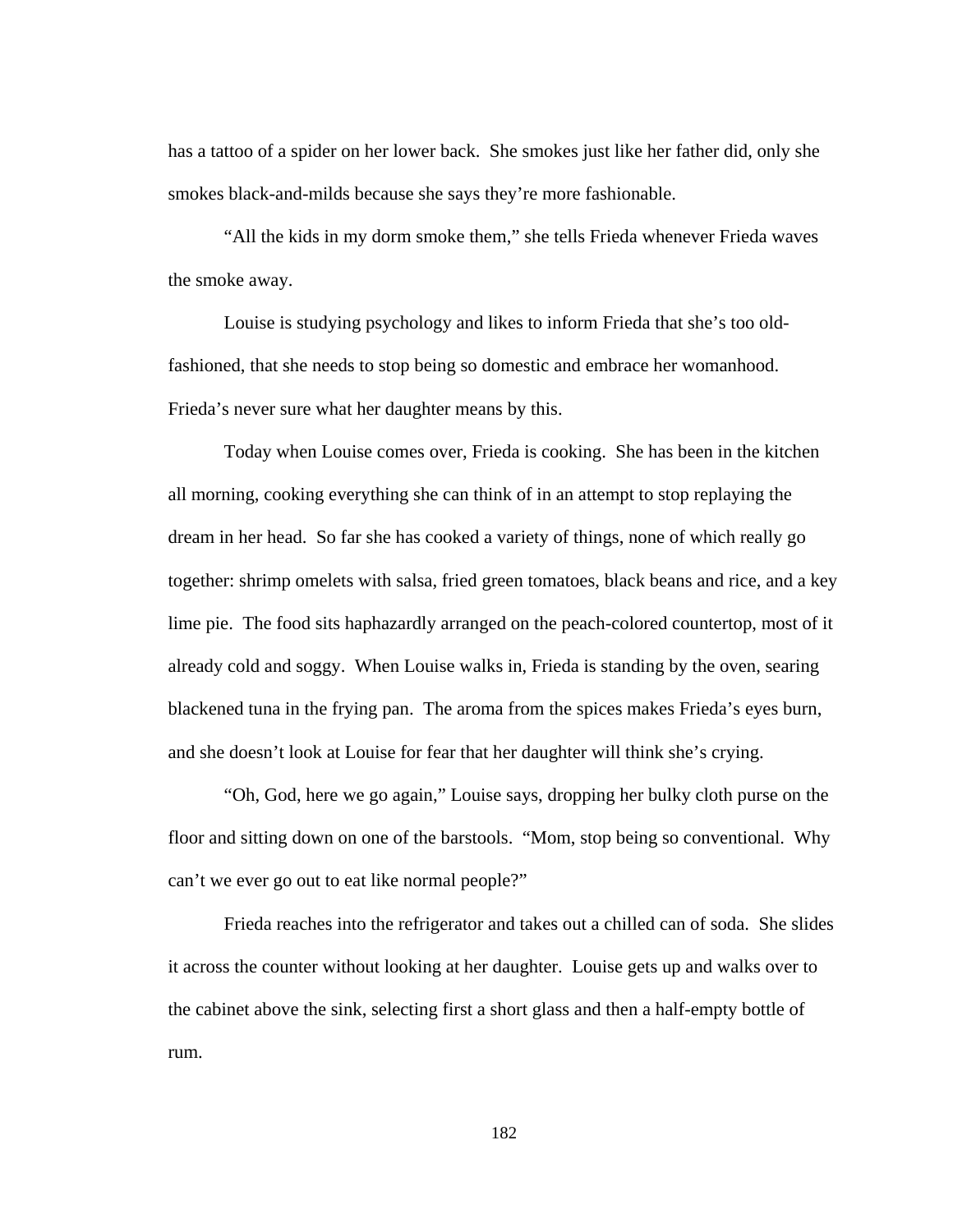"You know, I wish you wouldn't." Frieda stands in front of the stove. She slides the spatula under one of the thick fillets and flips it over. A plume of spicy smoke rises and makes her cough.

"Oh, relax." Louise laughs. "You keep it here, so why not?"

 Frieda wipes her eyes on her sleeve. "Just pick what you like. Some of it may need to be reheated."

 Louise wanders around the small kitchen, selecting an omelet and a spoonful of plain white rice.

"No fish?" Frieda asks, balancing a fillet on the spatula.

Louise purses her lips and shakes her head. "I told you. I'm a vegetarian now."

 They head out to the living room and sit on the couch, balancing the plates on their knees. They eat in silence for several minutes, Frieda picking at her food, Louise eating like she hasn't had a full meal in months.

 "Louise, I've been having this dream lately," Frieda says, staring at the soggy tomatoes on her plate.

Louise sighs. "Mom, I'm not really in the mood to psychoanalyze, you know?"

"I think your father might have had an affair." Frieda turns to study Louise's

face.

 Her daughter doesn't look fazed by this information. She carefully balances a forkful of clumpy rice above her plate. "Yeah. So?"

 Frieda sets her glass down a little too hard. Pulpy orange juice sloshes over the side and puddles on the coffeetable.

"So you think he did, then?"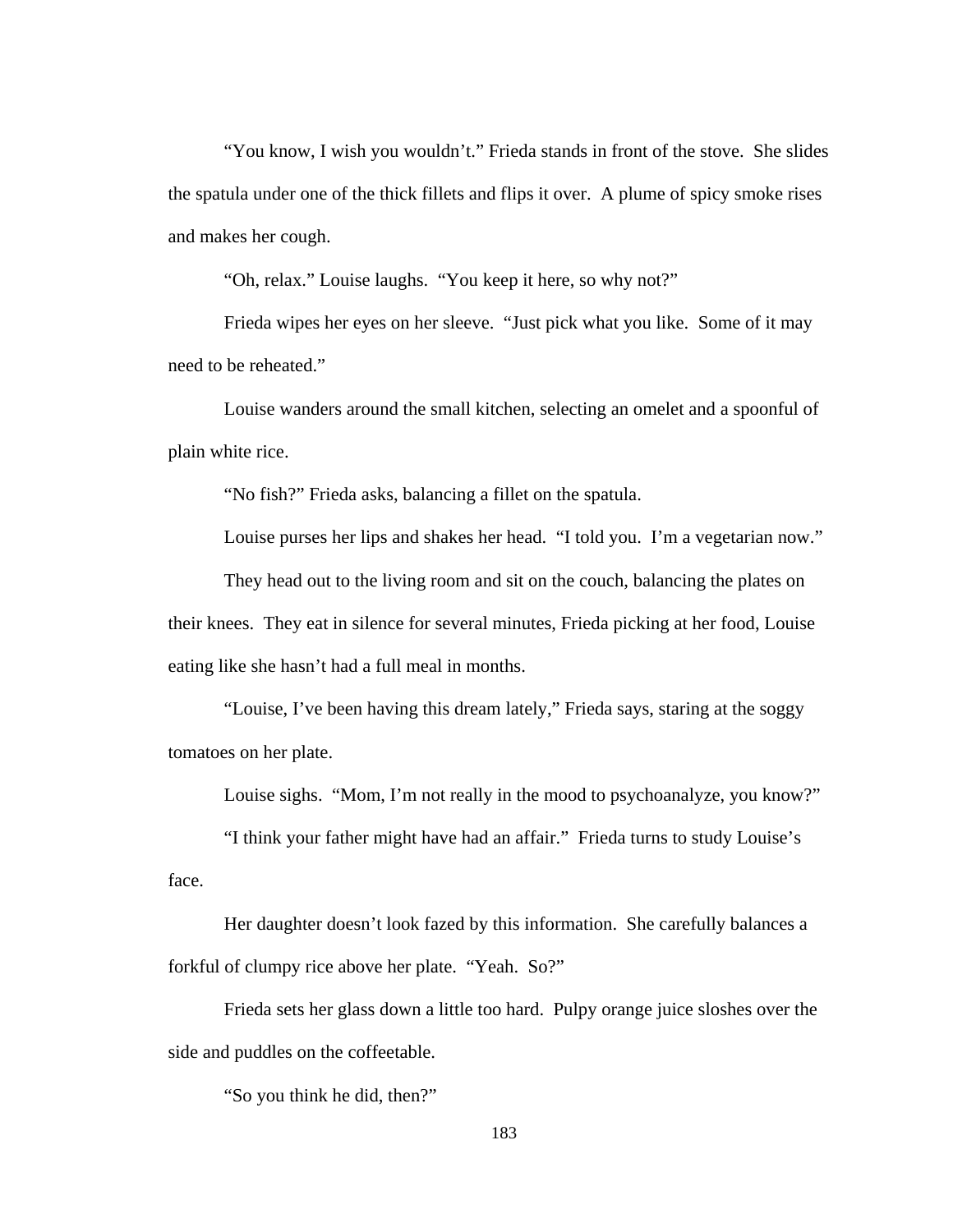Louise shrugs and picks the shrimp out of her omelet with her fingers. "I don't know. But most men do, don't they?"

 Frieda's hands tighten around her plate. "Did you ever see him with another woman?"

 Louise laughs. "Jeez, you don't have to sound so paranoid. No, I didn't. But what difference does it make now?"

 Walter and Frieda married two weeks after they met. Frieda doesn't remember Walter proposing. All she remembers is Walter suggesting that they go on a road trip. She told her mother she was going with a friend up to the panhandle to visit a college.

 Three days later, she came back with a cheap silver ring on her left ring finger and a piece of paper saying she was a wife.

Her mother was at work when Frieda called and told her. She came home right away, still wearing her scratched nametag, her white blouse splattered with grease so that it was nearly translucent. She let the screen door slam behind her, dropped her heavy purse on the couch, and stood with her hands on her hips, staring at the floor as if she couldn't bring herself to look at Frieda.

"Are you pregnant?" she finally asked.

"No."

"Then what on earth possessed you to do such a thing?" Her mother's voice was soft, tired, defeated.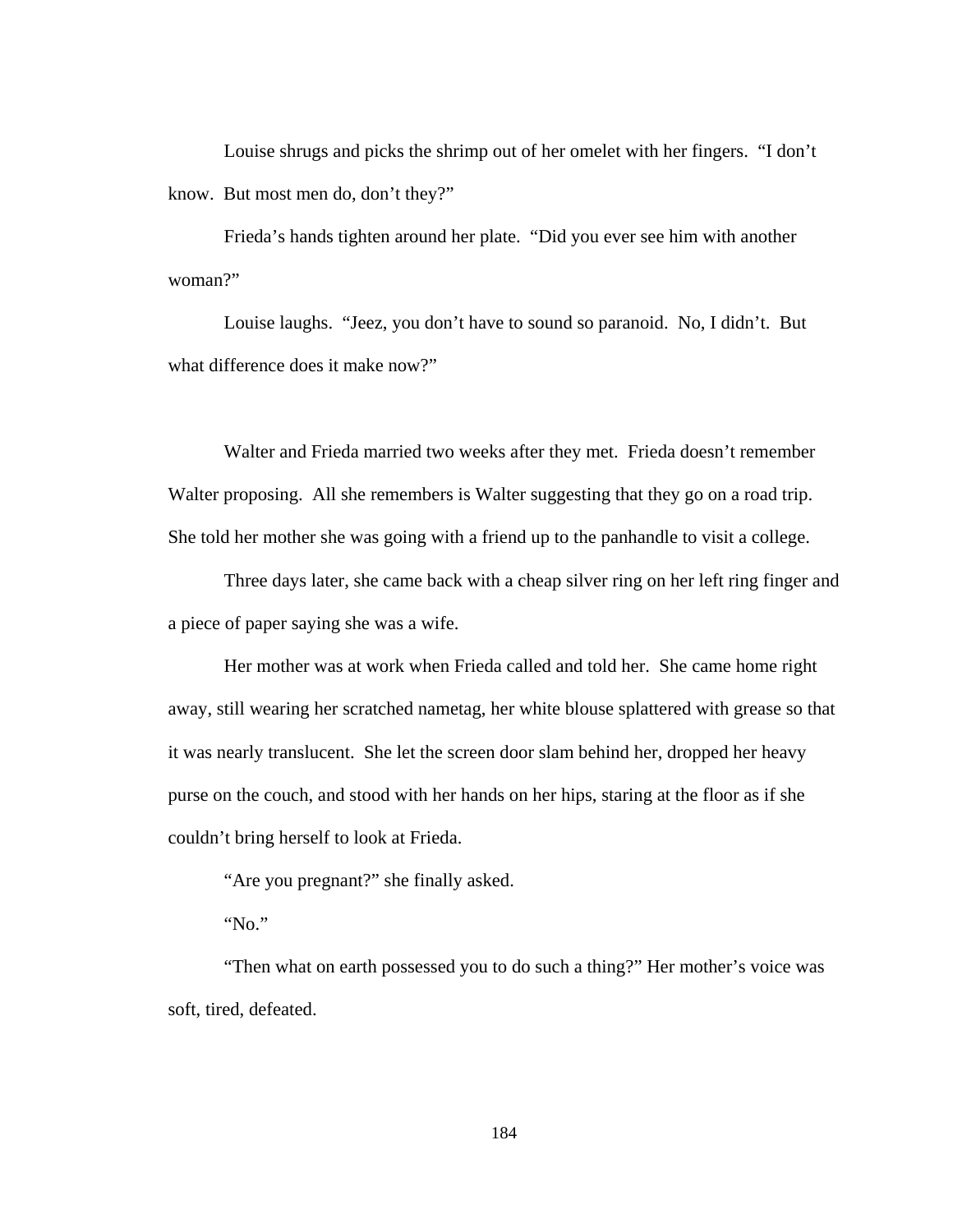Frieda tried to think of something to say, something romantic, like "There was something in his eyes" or "What's the point of waiting when it's the right one?" But nothing she thought of sounded right to her, so she shrugged.

Later that afternoon Frieda packed up her clothes and the dusty picture frames that lined her dresser and moved in with Walter. It was the first time she'd seen his place. He lived in a small house halfway between Key Largo and Islamorada. The main part of the house sat high off the ground above a dark garage cluttered with broken fishing poles and rusty car parts that smelled of oil and gasoline. The house had windows in every room and the walls were light-colored: peach in one room, coral in another, baby blue in the bathroom. There wasn't much furniture: a pink and green couch that smelled like dog, a folding table with placemats covered in gaudy, bright-colored tropical fish, three plastic chairs and, in the bedroom, a mattress and a dresser with two drawers missing.

They quickly fell into a routine that didn't change much as the years passed. Walter convinced her to quit her job.

"You don't really want to work, do you?" he said as if he was doing her a favor. "I mean, most women don't."

After she stopped working, her days consisted of cooking and taking walks down the long gravel road to the water. She loved the way the road just ended, and nothing but a patch of sparse, tough grass and a rolling, rocky incline separated her from the bluegreen water. Even though she had grown up in the Keys, she didn't like swimming in the ocean. She feared the sharks, the stingrays, the jellyfish, the barracudas. But on days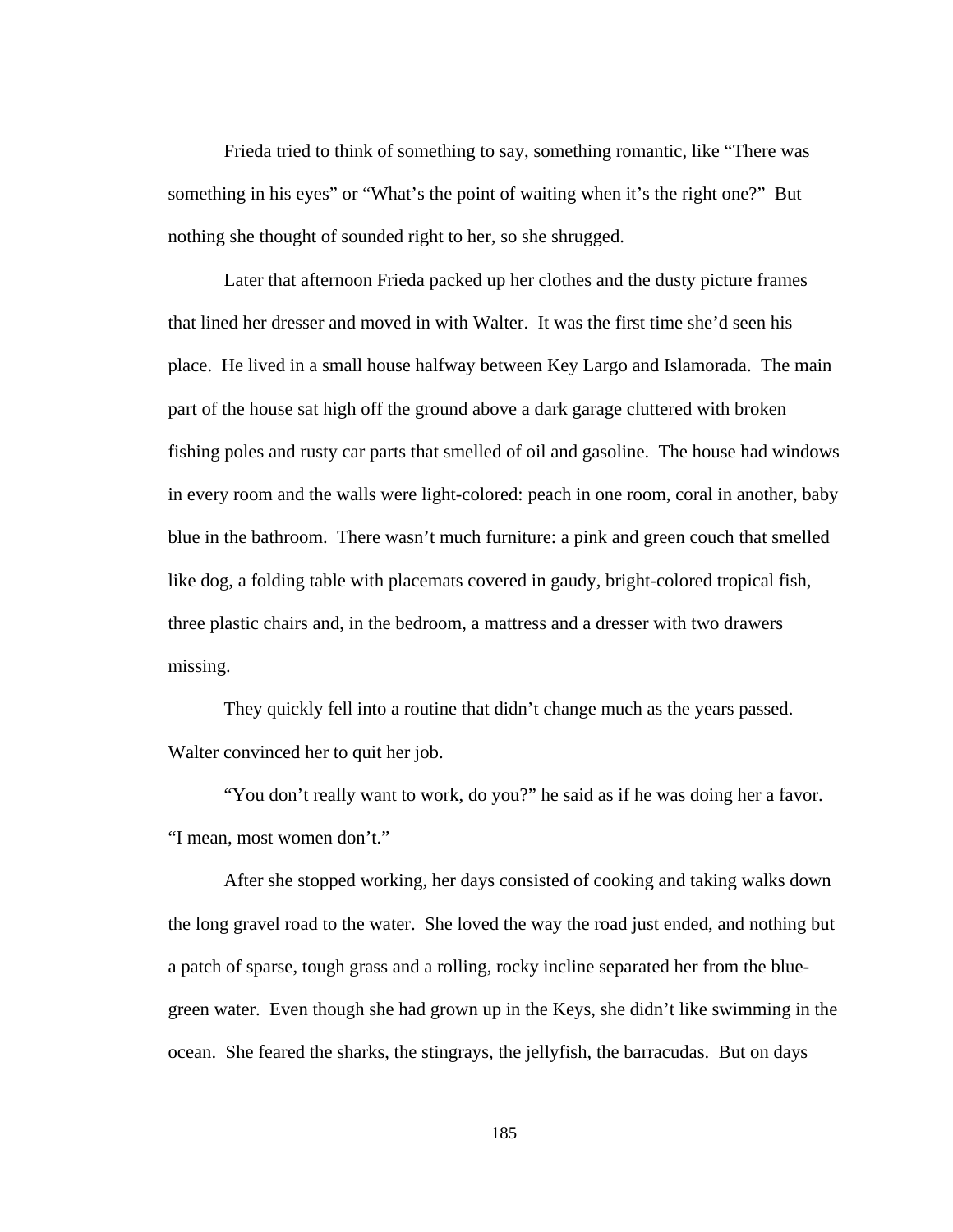when the apartment air was hot and hard to breathe, she liked to walk down to the water and watch distant boats churn up waves.

It was one of those days, five years into her marriage, that Frieda met Henry. He was standing at the incline when she walked up, his back to her, a fishing net spread out in front of him. She debated whether to walk back to the house, but then he turned and smiled at her, not seeming at all surprised to see her. He had a broad, tan face with deep creases and a receding hairline. When he smiled, his teeth looked shockingly white against his brown face.

"You're not here to fish," he said. She joined him at the edge of the incline. He smelled like soap and peppermint. She liked the smell.

After a few minutes of standing there in silence, Henry turned to her again. "Do you want to learn how?"

He spent the rest of the morning showing her how to cast a net to catch baitfish. Once he even stood behind her and reached around her to grasp the net, his thick arms brushing hers. She wondered if he was married. A man his age—he looked to be in his early thirties—probably was.

Shortly after noon, when the blinding sunlight bounced off the water and sweat trickled down the backs of their legs, Henry said he needed to go. "It's my only day off," he said. "Got stuff to take care of."

He stopped once to study her as he put his gear away. She tried to read his look eyes squinted but steadily focused on her, lips slightly turned up at the edges—but she had never been good at reading men. She had the sudden urge to invite him back to the house. Walter wouldn't be home for several hours; he was getting home later and later it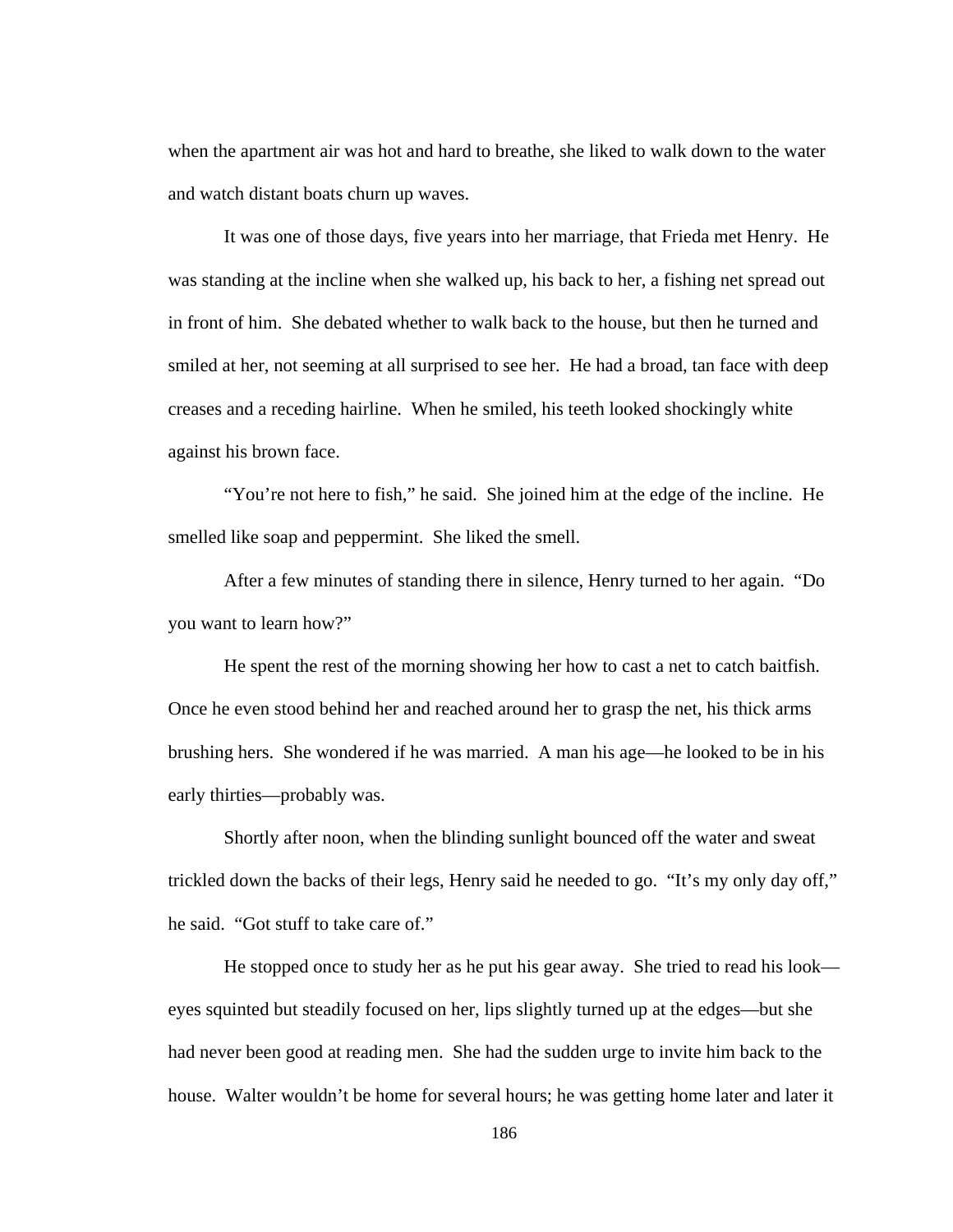seemed like, not showing up until the golden-pink glow of the sunset was beginning to fade. Henry smiled at her as if he was reading her mind. Her chest tightened. Without a word, she turned and half-walked, half-ran back to the house.

Sunday morning, Frieda wakes and stares at the ceiling again. The dream was so vivid. She could see the tiny blonde hairs on the woman's freckled arms, smell her scent: earthy, like wet mulch, and sweet like cinnamon. And yet she still couldn't see the woman's face. After almost half an hour, Frieda sits up in bed, picks up the phone, and calls her friend Bianca.

Bianca already has plans to go snorkeling with her husband at Pennekamp, and she invites Frieda along. The thought of being surrounded by miles of water, the sharks and jellyfish and barracudas floating below the surface, makes Frieda's chest tighten, but Bianca assures her she can just sit on the boat. "Work on your tan," she says and then laughs.

Bianca and Mauricio meet her at Pennekamp. They have rented a boat, and by the time Frieda walks up, they are already loading their things on board: a cooler filled with cheese sticks, beer, and fresh, fat cherries, their snorkeling gear, and a brightly colored bag that Frieda knows is stuffed with sunscreen and towels.

Bianca smiles at Frieda as she walks up. "A beautiful day, no?" she says. She is wearing a bright pink bathing suit covered in white flowers and a pair of denim shorts. Her burnt orange hair is pulled back by a plastic barrette.

"It's a little on the hot side."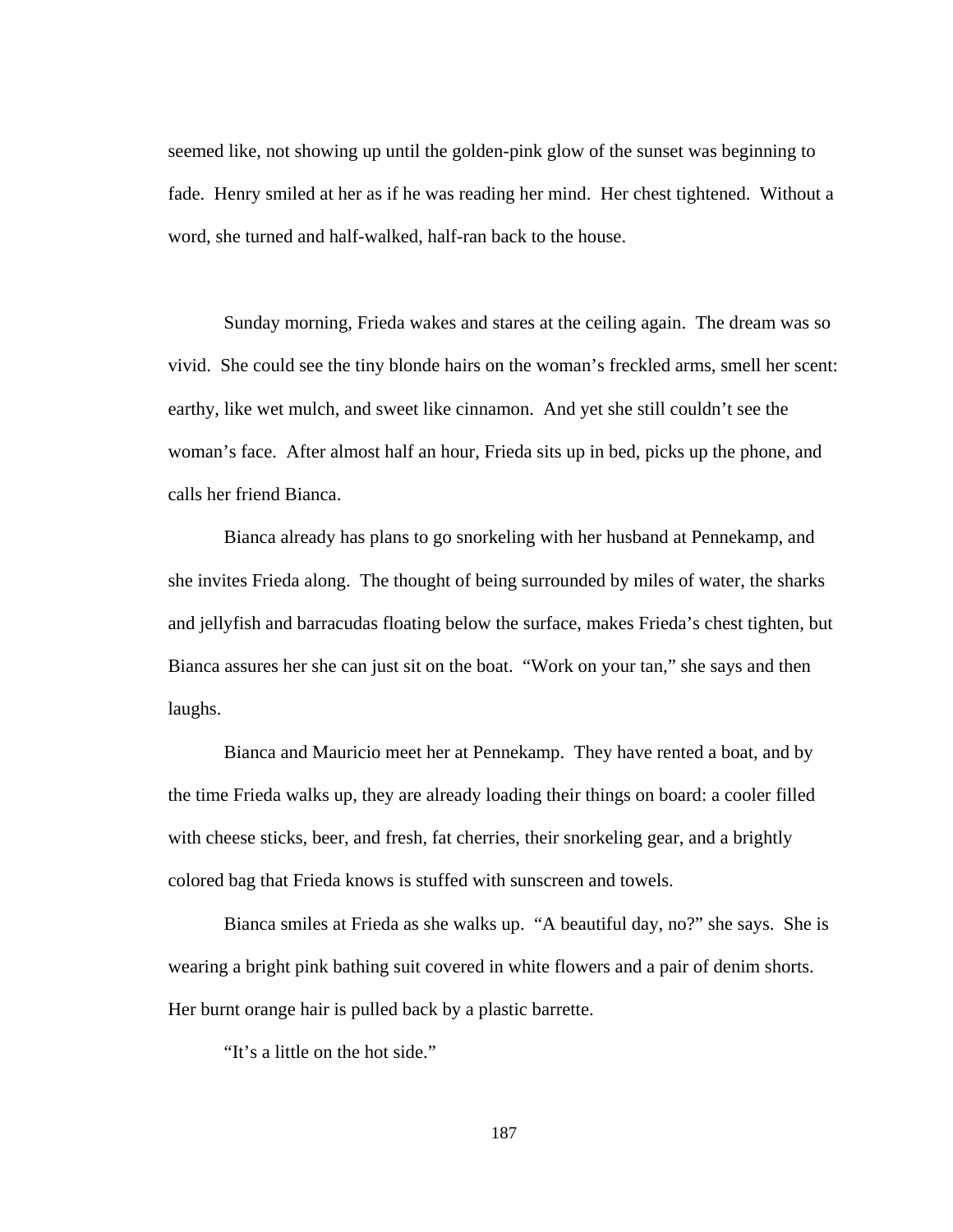The water is choppy, and the boat bounces mercilessly as they leave the channel and Mauricio speeds up. Frieda grips the side of the boat so hard her fingers ache. Bianca smiles at her, her hair slipping free of the barrette and whipping around her head.

Their first stop is Carey's Fort. As Mauricio ties the boat off, Bianca holds up a mask and a snorkel.

"Are you really going to sit here all day?" she says. "Look. The water is so clear." She pulls her own mask over her head and tightens the rubber straps on the sides.

Frieda peers over the edge of the boat. The water is a brilliant, electric blue, mottled sporadically with dark patches that she knows are coral heads. The boat rises and falls as waves lap at the side.

"I've been having this dream lately," she says. Water splashes at the other end of the boat as Mauricio jumps in.

Bianca pulls her mask off. Already, the rubber has left a light line across her dark forehead.

"It's about Walter," Frieda explains. "I keep seeing him with some other woman."

Bianca grins. "Another woman. Escandaloso."

Frieda pulls off her visor and rubs her forehead where it has begun to itch. "Don't you think it should mean something?"

Bianca spits into her mask and wipes the plastic with the edge of a towel. "It's just a dream, Frieda."

Frieda nudges the snorkel that Bianca tossed on the ground. "Do you think he cheated on me?"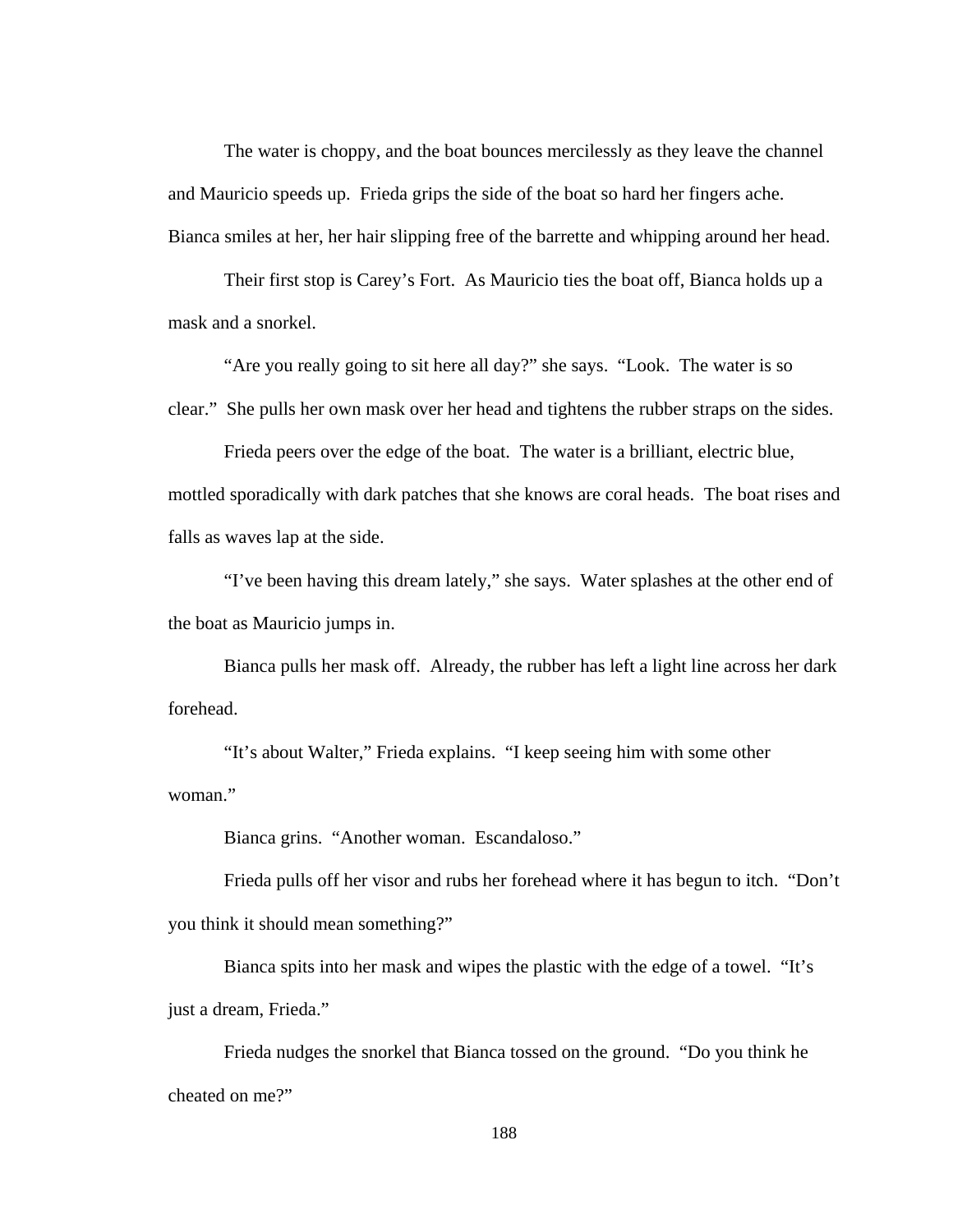Bianca laughs, a deep, hearty laugh that carries over the water. The couple in the neighboring boat looks over at them.

"Cheated on you?" she says when she stops laughing.

"I'm serious."

The smile fades from Bianca's face. "Okay. Let's say he did. Would you have really cared?"

Her question takes Frieda by surprise. For a moment she just stands there, curling her toes on the hot, wet deck. Behind Bianca, another boat drifts slowly by, dragging a balao through the reef.

"That's illegal," Frieda says.

Bianca doesn't turn around. "Well?"

"I don't know."

"So forget about it." Bianca pulls the mask back over her head. "It's just a dream." She positions the snorkel and jumps into the water.

Mauricio is already out by the rusted lighthouse, and Bianca heads toward him, her short hair billowing in an orange cloud around her snorkel. A handful of other snorkelers are out there as well. They bob among the turquoise waves, quick flashes of fluorescent yellow and cherry red.

Frieda picks up the mask and snorkel that Bianca left for her. She slips the mask over her head and adjusts it so that no water will seep in. She stands at the edge of the boat for a moment, watching the surface move; it's slick and smooth like liquid metal. Finally, she takes a breath, jumps in and lets the salt water buoy her.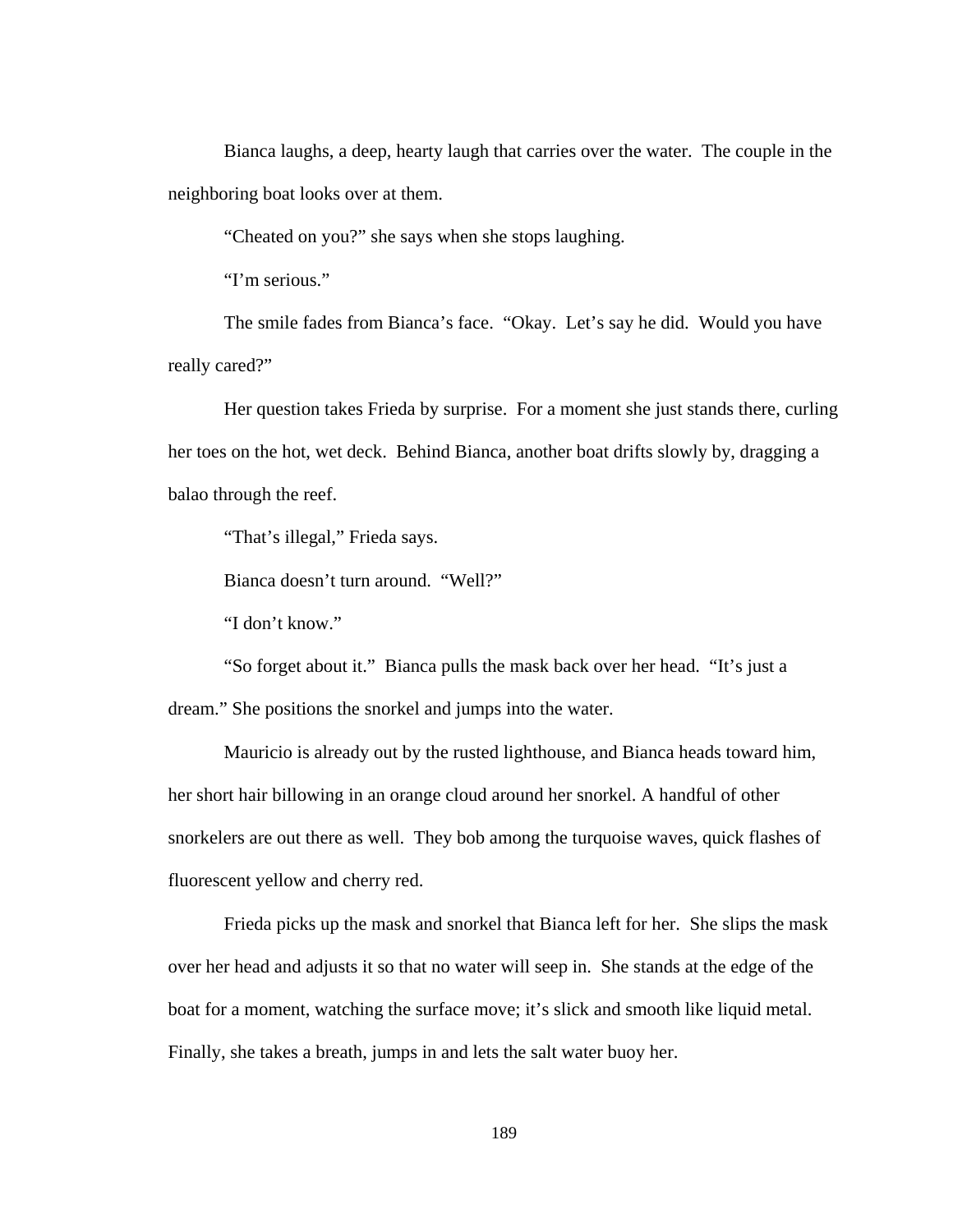She spreads her arms and legs out along the surface of the water and floats along, barely even kicking, away from the boat and the other snorkelers. Beneath her, blue and purple parrotfish swim along the sandy bottom. A stingray glides by, heading quickly out into the murky darkness.

Frieda wonders what it would be like to live here among the reefs, to move in and out of shadows soundlessly, to blend in with the purple darkness that falls with the cover of night. She wonders if fish ever dream.

When Bianca and Mauricio have enough of the sun and choppy sea, they bring the boat back to Cannon Beach. While Mauricio finishes the paperwork and smokes a cigar out on the dock, Bianca and Frieda spread a towel in the sparse shade of a grape tree and eat a fruit salad that Frieda prepared almost a week ago and is on the verge of going bad. The watermelon has already lost some of its sweetness, but Bianca doesn't complain.

The water teems with people, mostly children who scream and splash each other. Most of the people are out at the shipwreck site, clinging to the buoy and taking turns diving down. On the beach, wrinkled women lay out in bikinis, their stringy hair spread around them on the shells, dark sunglasses shielding their eyes. Men in baseball caps and faded t-shirts with torn sleeves sit at picnic tables, sipping beer and talking about fish they've caught.

Frieda has just found a soggy blueberry that looks edible and has it perched on her plastic fork when she sees him.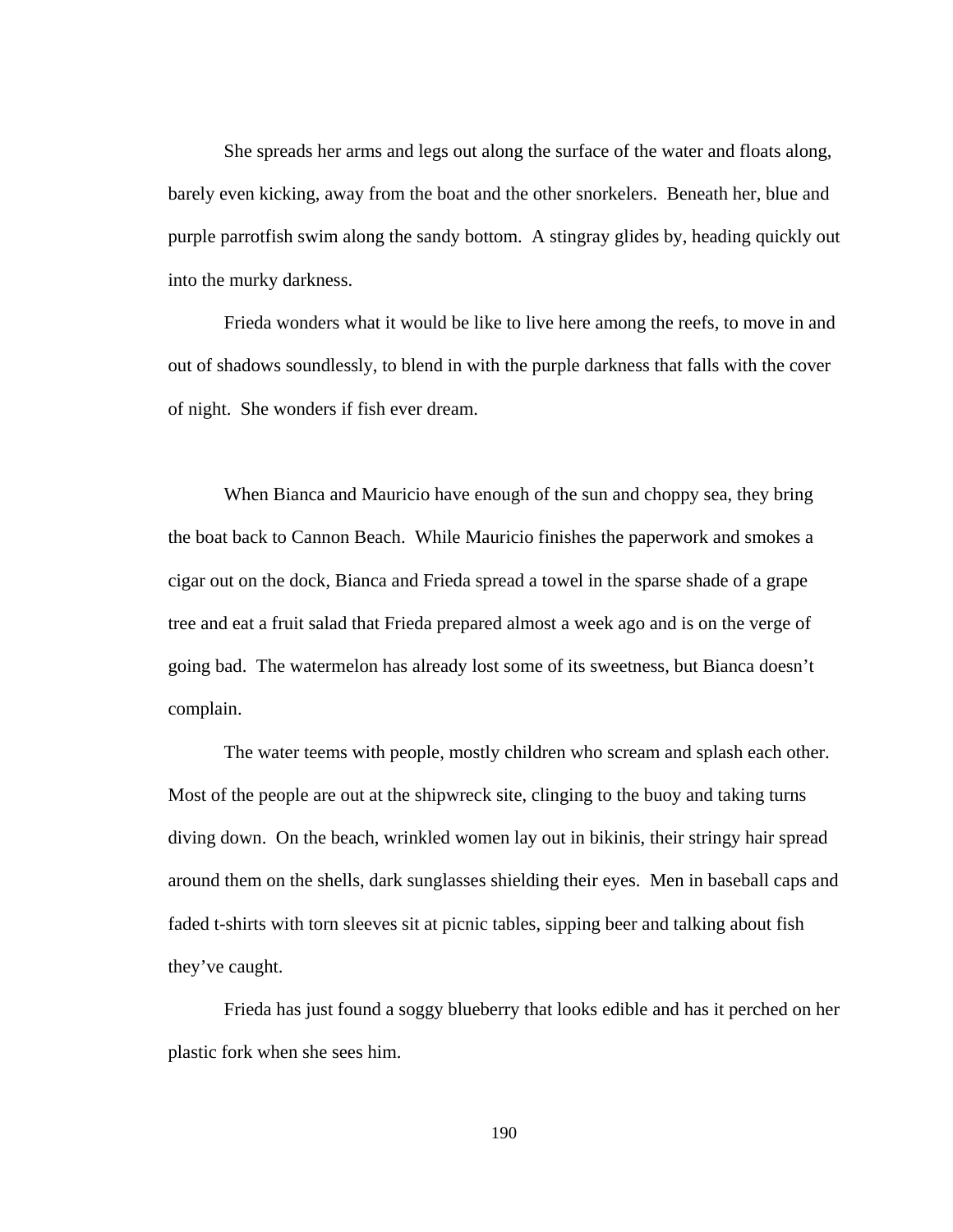She's not sure what she recognizes about him, or why she is so sure it's him. Maybe it's the deeply tanned skin, the receding hairline, or the way he stands, slightly hunched over, staring out at the water.

She jumps up and immediately heads toward him. Bianca stands up and calls after her, but Frieda doesn't stop. He moves away as she nears, and suddenly his back is to her, moving away through the throng of people that populate the beach.

She finally catches up to him outside of the Visitor Center. She reaches out to touch him but withdraws her hand.

"Henry."

He turns, his arm brushing the shiny green leaves of the wild coffee bush that sprouts from the dirt beside the sidewalk. His hair is thinner, and tiny lines converge at the corners of his mouth, but it's him.

"Yes?" His voice is neither polite nor impatient. He stands, his spine stiff, his brow furrowed. Frieda suddenly realizes that he doesn't have any idea who she is.

She knows that she should just apologize and turn away, that she should be relieved, because if he doesn't remember her then it's as if they never met. If he doesn't remember her, then it's as if he never smiled knowingly at her, as if she never considered inviting him over while her husband was away. Still, she can't stop herself.

"Don't you remember me?" She steps forward, close enough to smell him: sunscreen, sweat, peppermint.

He leans away from her, an almost imperceptible movement. His lips part as if he's about to speak, and she knows he's going to confirm what she's already guessed. She reaches out and grabs his arm. His skin is cool and slick. He tenses at her touch.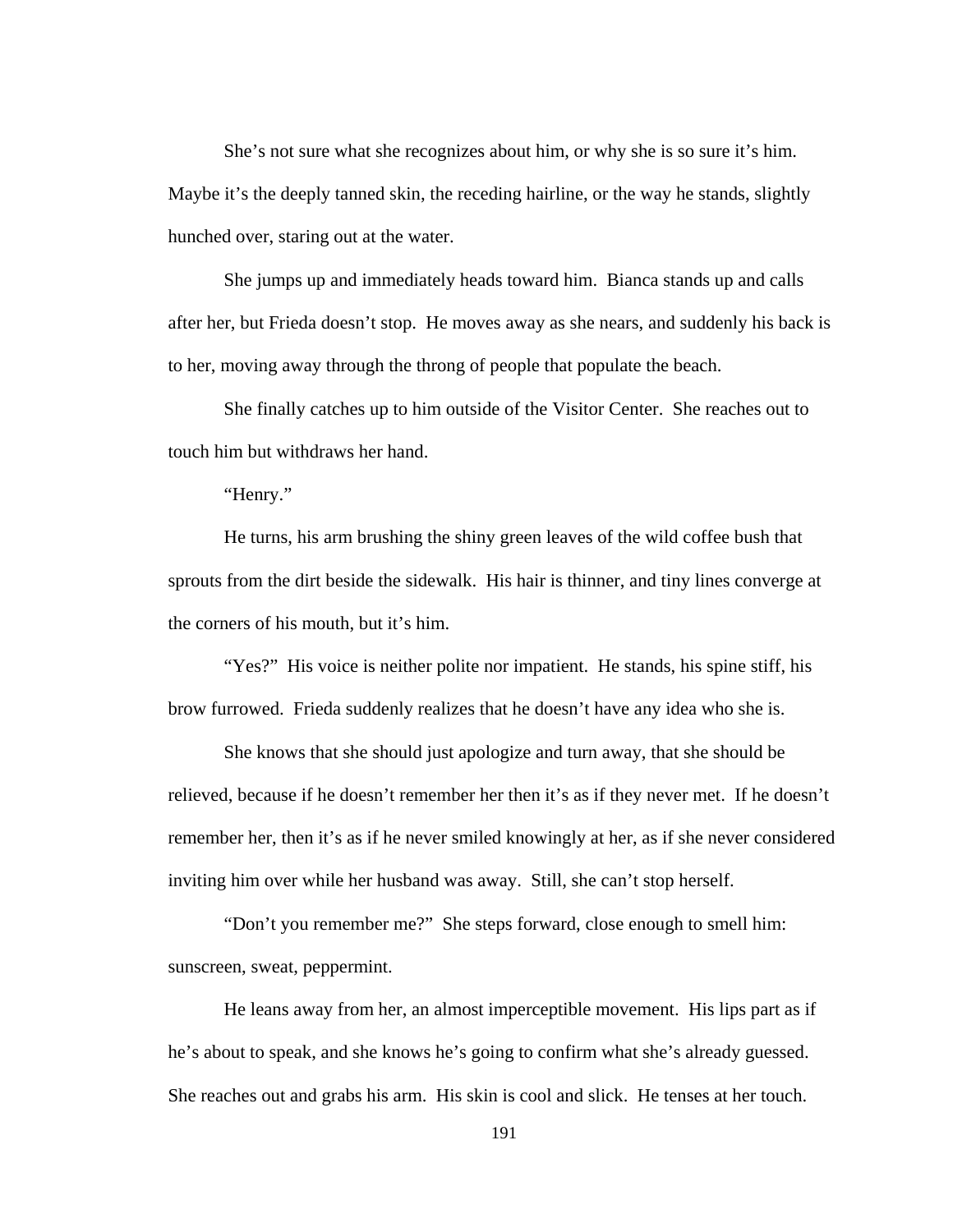"It's been years," she says, hating herself for the shrill desperation that clings to her words. "You taught me how to cast a net."

Three young children sit on the wooden bench by the door, wrapped in damp towels. Melted chocolate pools on the concrete beneath them from their melting ice cream bars. The oldest, a young girl with green-tinged blonde hair, nudges the boy to her right and giggles.

"I'm sorry," Henry says, stepping away and opening the door to the Visitor Center.

"I would never have done it," she says.

He hesitates for a second, as if deciding whether to question or ignore her.

"I'm married. Was married." Her throat burns. "I was a good wife."

"Ma'm, really," he says. "I don't know you." The door swings shut behind him.

The blonde girl giggles again just before the rest of her ice cream bar hits the concrete,

splattering Frieda's leg with sticky sugar and chocolate.

Bianca's cheeks are flushed when Frieda returns.

 "Where did you go?" She has folded the towels and thrown away the remainder of their lunch. "I looked all over for you. I was afraid you fell in."

 Frieda considers telling her the truth, but then wonders what good that would do. Henry doesn't remember her. The day they met all those years ago is now just like the days she spent standing at the incline alone, watching the sun shift in the cloudless sky, waiting for yet another day in her life to pass, waiting for the imminent fall of night, for purple darkness and dreams, her only escape.